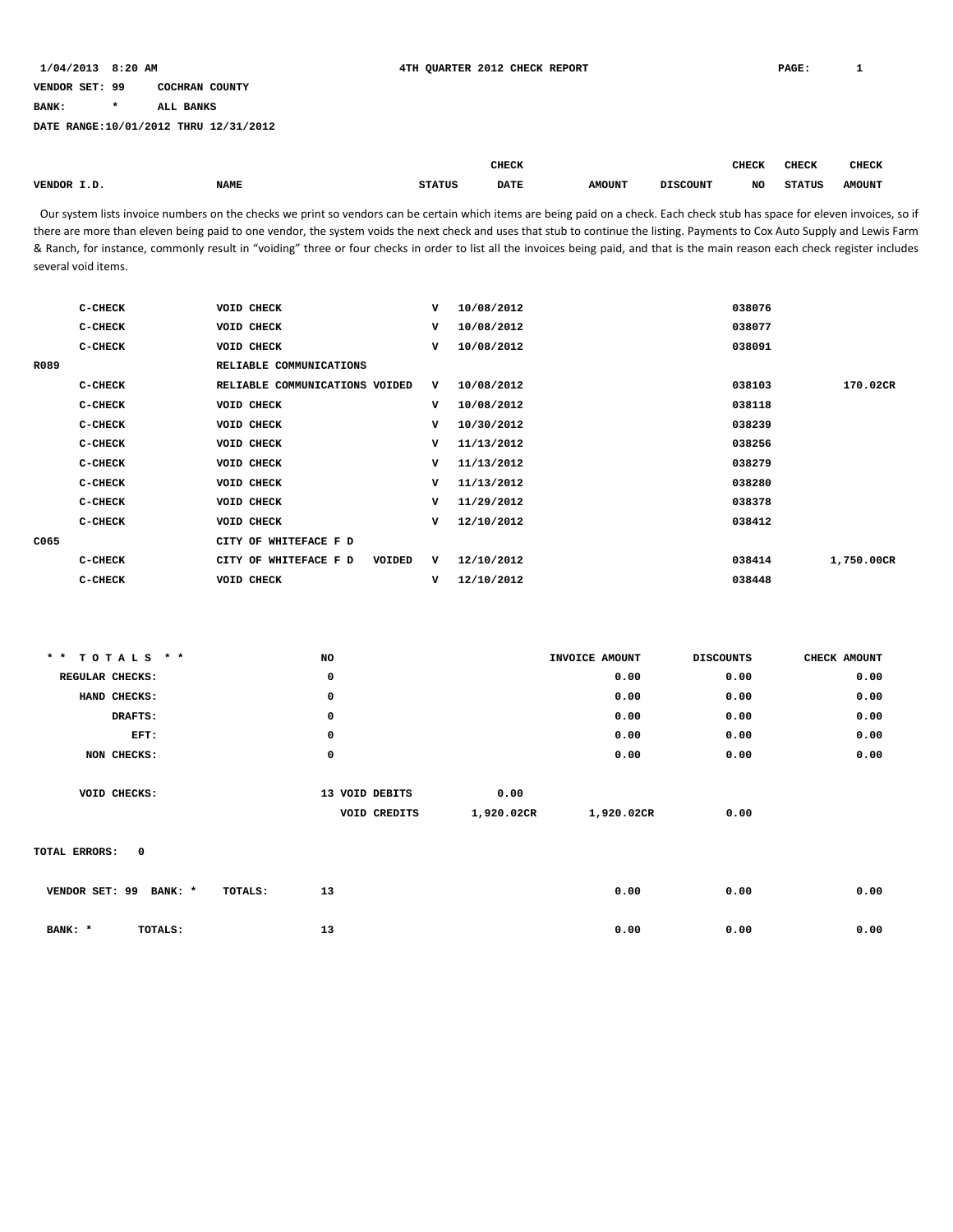**BANK: CC REGULAR NON-P/R PAYABLES**

|             |                                    |                                  |               |               | <b>CHECK</b>     |               |                 | <b>CHECK</b> | <b>CHECK</b>  | <b>CHECK</b>  |
|-------------|------------------------------------|----------------------------------|---------------|---------------|------------------|---------------|-----------------|--------------|---------------|---------------|
| VENDOR I.D. |                                    | <b>NAME</b>                      |               | <b>STATUS</b> | <b>DATE</b>      | <b>AMOUNT</b> | <b>DISCOUNT</b> | NO           | <b>STATUS</b> | <b>AMOUNT</b> |
| S350        |                                    | SUE SMITH MS, RD, LD             |               |               |                  |               |                 |              |               |               |
|             | I-080806                           | JAIL                             |               | $\mathbf v$   | 8/14/2006        |               |                 | 022698       |               | 110.00        |
| S350        |                                    | SUE SMITH MS, RD, LD             |               |               |                  |               |                 |              |               |               |
|             | M-CHECK                            | SUE SMITH MS, RD, LD             | <b>UNPOST</b> | v             | 12/03/2012       |               |                 | 022698       |               | 110.00        |
| H075        |                                    | PEGGY HYMAN                      |               |               |                  |               |                 |              |               |               |
|             | I-090208                           | <b>MUSEUM</b>                    |               | $\mathbf v$   | 9/08/2008        |               |                 | 028701       |               | 120.00        |
|             |                                    |                                  |               |               |                  |               |                 |              |               |               |
| H075        | $M-CHECK$                          | PEGGY HYMAN<br>PEGGY HYMAN       | <b>UNPOST</b> | v             | 12/03/2012       |               |                 | 028701       |               | 120.00        |
|             |                                    |                                  |               |               |                  |               |                 |              |               |               |
| H248        |                                    | <b>BRUCE HEFLIN</b>              |               |               | 1/09/2009        |               |                 |              |               |               |
|             | I-GRAND JURY                       | DISTRICT COURT                   |               | v             |                  |               |                 | 029548       |               | 30.00         |
| H248        |                                    | <b>BRUCE HEFLIN</b>              |               |               |                  |               |                 |              |               |               |
|             | $M-CHECK$                          | <b>BRUCE HEFLIN</b>              | <b>UNPOST</b> | v             | 12/03/2012       |               |                 | 029548       |               | 30.00         |
| B012        |                                    | JOHN H. BARKER                   |               |               |                  |               |                 |              |               |               |
|             | I-GRAND JURY 070209 DISTRICT COURT |                                  |               | v             | 7/07/2009        |               |                 | 030814       |               | 30.00         |
| B012        |                                    | JOHN H. BARKER                   |               |               |                  |               |                 |              |               |               |
|             | $M-CHECK$                          | JOHN H. BARKER                   | <b>UNPOST</b> | v             | 12/03/2012       |               |                 | 030814       |               | 30.00         |
| C292        |                                    | KARYN CARRILLO                   |               |               |                  |               |                 |              |               |               |
|             | I-GRAND JURY 070209 DISTRICT COURT |                                  |               | v             | 7/07/2009        |               |                 | 030818       |               | 30.00         |
|             |                                    |                                  |               |               |                  |               |                 |              |               |               |
| C292        | $M-CHECK$                          | KARYN CARRILLO<br>KARYN CARRILLO | <b>UNPOST</b> | v             | 12/03/2012       |               |                 | 030818       |               | 30.00         |
|             |                                    |                                  |               |               |                  |               |                 |              |               |               |
| C331        |                                    | <b>JAMES COEN</b>                |               |               |                  |               |                 |              |               |               |
|             | I-120109                           | DISTRICT COURT                   |               | v             | 12/02/2009       |               |                 | 031847       |               | 15.00         |
| C331        |                                    | <b>JAMES COEN</b>                |               |               |                  |               |                 |              |               |               |
|             | $M-CHECK$                          | <b>JAMES COEN</b>                | <b>UNPOST</b> |               | $V = 12/03/2012$ |               |                 | 031847       |               | 15.00         |
| N036        |                                    | <b>NTECH</b>                     |               |               |                  |               |                 |              |               |               |
|             | I-21266                            | <b>SHERIFF</b>                   |               |               | $V = 12/30/2009$ |               |                 | 032055       |               | 49.95         |
| N036        |                                    | <b>NTECH</b>                     |               |               |                  |               |                 |              |               |               |
|             | $M-CHECK$                          | <b>NTECH</b>                     | <b>UNPOST</b> |               | $V = 12/03/2012$ |               |                 | 032055       |               | 49.95         |
| L194        |                                    | SUSAN LAMB                       |               |               |                  |               |                 |              |               |               |
|             | I-GRAND JURY                       | DISTRICT COURT                   |               | v             | 1/07/2010        |               |                 | 032092       |               | 30.00         |
|             |                                    |                                  |               |               |                  |               |                 |              |               |               |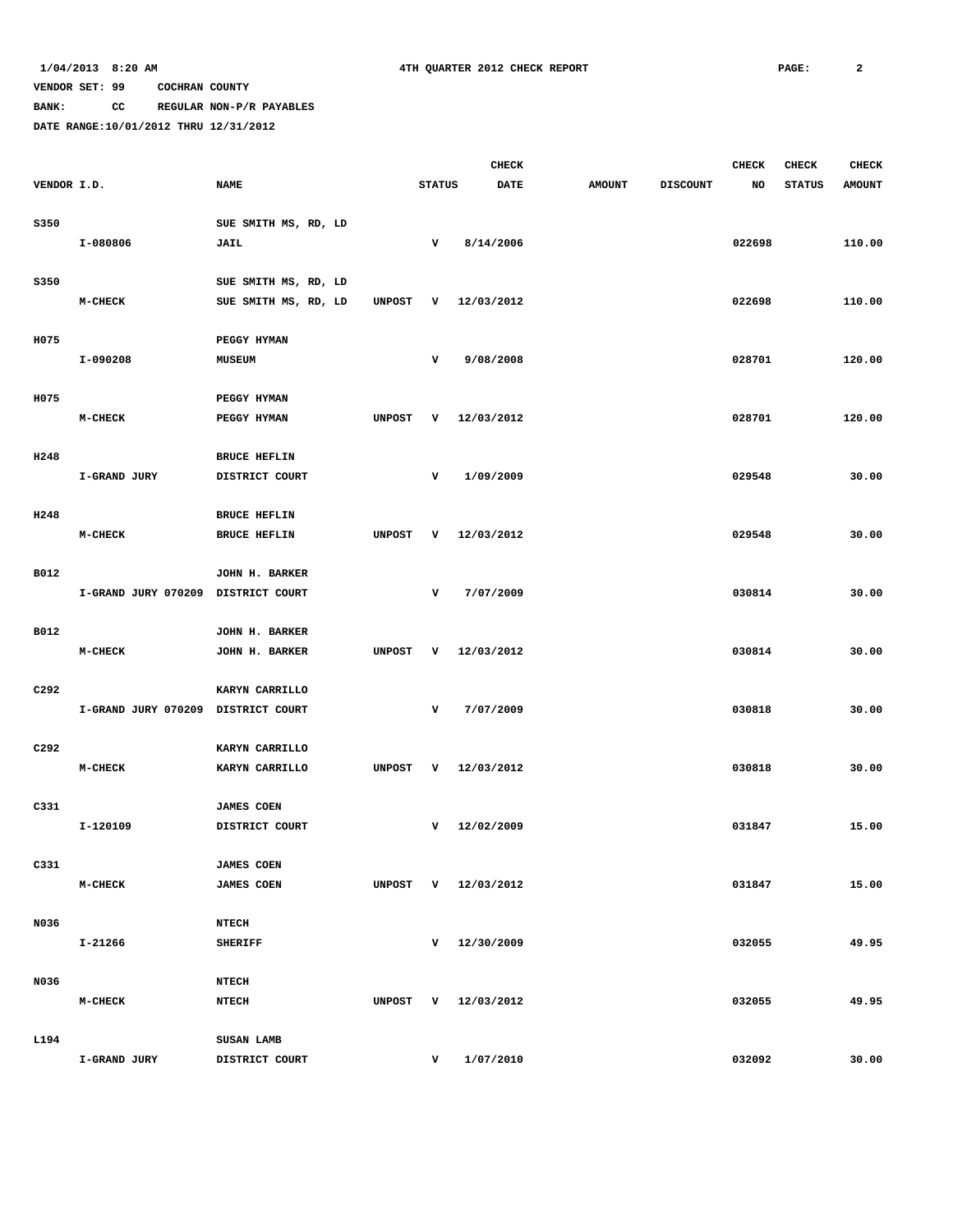### **BANK: CC REGULAR NON-P/R PAYABLES**

|             |                                     |                                         |               |               | <b>CHECK</b>        |               |                 | <b>CHECK</b> | <b>CHECK</b>  | <b>CHECK</b>  |
|-------------|-------------------------------------|-----------------------------------------|---------------|---------------|---------------------|---------------|-----------------|--------------|---------------|---------------|
| VENDOR I.D. |                                     | <b>NAME</b>                             |               | <b>STATUS</b> | DATE                | <b>AMOUNT</b> | <b>DISCOUNT</b> | NO.          | <b>STATUS</b> | <b>AMOUNT</b> |
| L194        |                                     | SUSAN LAMB                              |               |               |                     |               |                 |              |               |               |
|             | M-CHECK                             | SUSAN LAMB                              | <b>UNPOST</b> | v             | 12/03/2012          |               |                 | 032092       |               | 30.00         |
|             |                                     |                                         |               |               |                     |               |                 |              |               |               |
| R095        |                                     | LAURA RODRIQUEZ                         |               |               |                     |               |                 |              |               |               |
|             | I-JURY 021710                       | COUNTY COURT                            |               | v             | 2/18/2010           |               |                 | 032363       |               | 15.00         |
|             |                                     |                                         |               |               |                     |               |                 |              |               |               |
| R095        | M-CHECK                             | LAURA RODRIQUEZ<br>LAURA RODRIQUEZ      | <b>UNPOST</b> | v             | 12/03/2012          |               |                 | 032363       |               | 15.00         |
|             |                                     |                                         |               |               |                     |               |                 |              |               |               |
| A177        |                                     | CHARLES KEVIN ARTHUR                    |               |               |                     |               |                 |              |               |               |
|             | I-PETIT JURY 033010 DISTRICT COURT  |                                         |               | v             | 4/10/2010           |               |                 | 032788       |               | 15.00         |
|             |                                     |                                         |               |               |                     |               |                 |              |               |               |
| A177        |                                     | CHARLES KEVIN ARTHUR                    |               |               |                     |               |                 |              |               |               |
|             | M-CHECK                             | CHARLES KEVIN ARTHUR                    | <b>UNPOST</b> | v             | 12/03/2012          |               |                 | 032788       |               | 15.00         |
| D181        |                                     | <b>MURRAY DAVIS</b>                     |               |               |                     |               |                 |              |               |               |
|             | I-JURY COMM 04/22                   | DISTRICT COURT                          |               | v             | 4/22/2010           |               |                 | 032920       |               | 10.00         |
|             |                                     |                                         |               |               |                     |               |                 |              |               |               |
| D181        |                                     | <b>MURRAY DAVIS</b>                     |               |               |                     |               |                 |              |               |               |
|             | M-CHECK                             | <b>MURRAY DAVIS</b>                     | <b>UNPOST</b> | v             | 12/03/2012          |               |                 | 032920       |               | 10.00         |
| D185        |                                     | AMANDA DEMEL                            |               |               |                     |               |                 |              |               |               |
|             | I-PETIT JURY 12/1/10 DISTRICT COURT |                                         |               |               | $V = 12/01/2010$    |               |                 | 034427       |               | 15.00         |
|             |                                     |                                         |               |               |                     |               |                 |              |               |               |
| D185        |                                     | AMANDA DEMEL                            |               |               |                     |               |                 |              |               |               |
|             | M-CHECK                             | AMANDA DEMEL                            | <b>UNPOST</b> | v             | 12/03/2012          |               |                 | 034427       |               | 15.00         |
| G058        |                                     | MARIA GRACIA                            |               |               |                     |               |                 |              |               |               |
|             | I-PETIT JURY 12/1/10 DISTRICT COURT |                                         |               | v             | 12/01/2010          |               |                 | 034433       |               | 15.00         |
|             |                                     |                                         |               |               |                     |               |                 |              |               |               |
| G058        |                                     | <b>MARIA GRACIA</b>                     |               |               |                     |               |                 |              |               |               |
|             | $M-CHECK$                           | <b>MARIA GRACIA</b>                     | <b>UNPOST</b> | v             | 12/03/2012          |               |                 | 034433       |               | 15.00         |
| S384        |                                     | RICHARD STONE                           |               |               |                     |               |                 |              |               |               |
|             | I-PETIT JURY 12/1/10 DISTRICT COURT |                                         |               |               | $V = 12/01/2010$    |               |                 | 034465       |               | 15.00         |
|             |                                     |                                         |               |               |                     |               |                 |              |               |               |
| S384        |                                     | RICHARD STONE                           |               |               |                     |               |                 |              |               |               |
|             | <b>M-CHECK</b>                      | RICHARD STONE                           | UNPOST        |               | V 12/03/2012        |               |                 | 034465       |               | 15.00         |
| M276        |                                     |                                         |               |               |                     |               |                 |              |               |               |
|             | I-CAUSE#07054027                    | <b>BRADLEY MORRIS</b><br>DISTRICT COURT |               | v             | 3/30/2011           |               |                 | 035128       |               | 55.00         |
|             |                                     |                                         |               |               |                     |               |                 |              |               |               |
| M276        |                                     | <b>BRADLEY MORRIS</b>                   |               |               |                     |               |                 |              |               |               |
|             | $M-CHECK$                           | <b>BRADLEY MORRIS</b>                   |               |               | UNPOST V 12/03/2012 |               |                 | 035128       |               | 55.00         |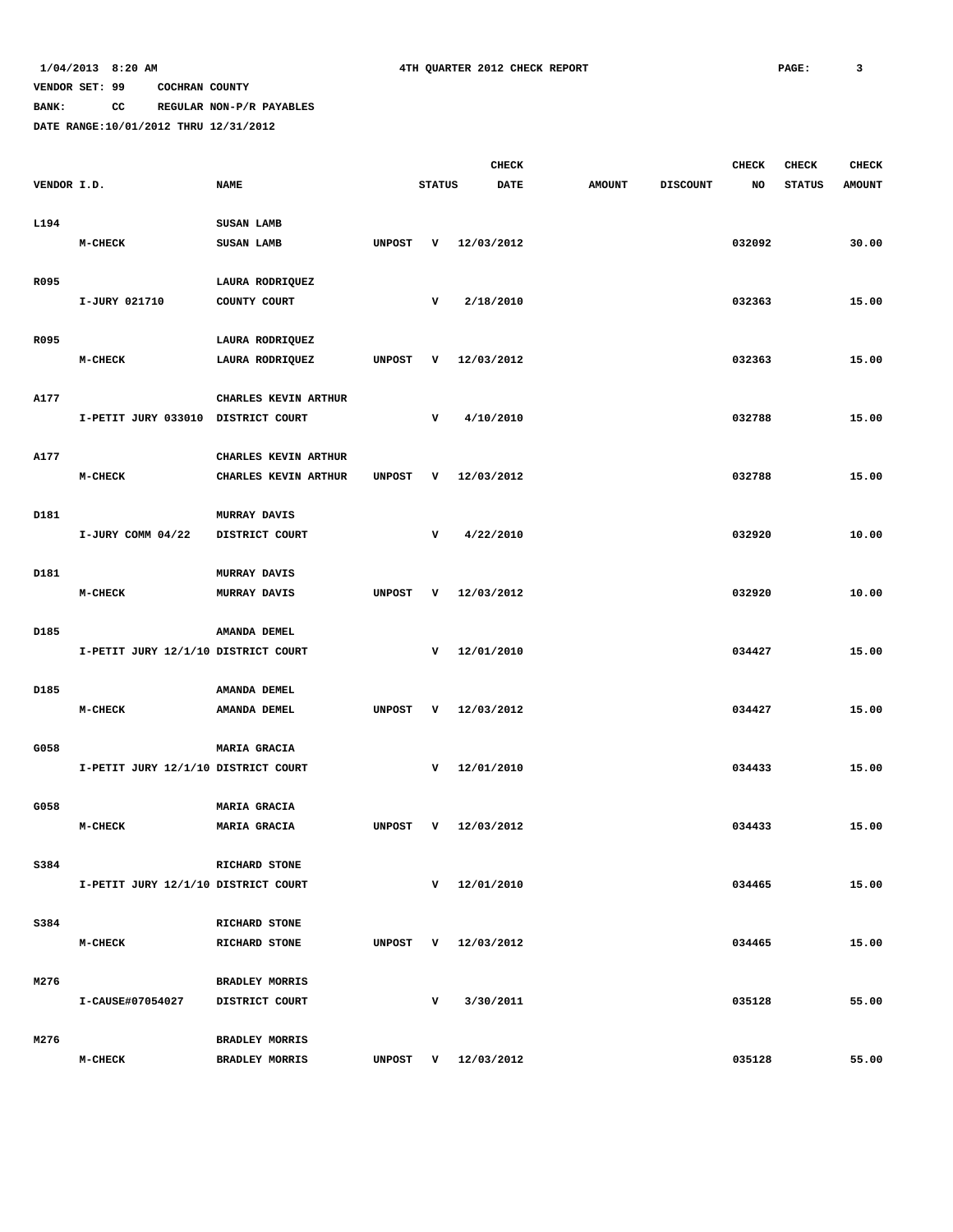**BANK: CC REGULAR NON-P/R PAYABLES**

|             |                             |                                     |               | <b>CHECK</b>         |               |                 | <b>CHECK</b> | <b>CHECK</b>  | <b>CHECK</b>  |
|-------------|-----------------------------|-------------------------------------|---------------|----------------------|---------------|-----------------|--------------|---------------|---------------|
| VENDOR I.D. |                             | <b>NAME</b>                         | <b>STATUS</b> | <b>DATE</b>          | <b>AMOUNT</b> | <b>DISCOUNT</b> | NO           | <b>STATUS</b> | <b>AMOUNT</b> |
|             |                             |                                     |               |                      |               |                 |              |               |               |
| T011        |                             | TAX ASSESSOR/COLL. ASS'N OF TX      |               |                      |               |                 |              |               |               |
|             | I-57TH CONF REG             | TAX OFFICE                          | v             | 4/25/2011            |               |                 | 035402       |               | 150.00        |
|             |                             |                                     |               |                      |               |                 |              |               |               |
| T011        |                             | TAX ASSESSOR/COLL. ASS'N OF TX      |               |                      |               |                 |              |               |               |
|             | $M-CHECK$                   | TAX ASSESSOR/COLL. ASS'NUNPOST      | v             | 12/03/2012           |               |                 | 035402       |               | 150.00        |
|             |                             |                                     |               |                      |               |                 |              |               |               |
| W092        |                             | WTG FUELS, INC                      |               |                      |               |                 |              |               |               |
|             | I-15006-03496 AUG11 SHERIFF |                                     | $\mathbf v$   | 8/08/2011            |               |                 | 035995       |               | 2,122.17      |
|             |                             |                                     |               |                      |               |                 |              |               |               |
| W092        |                             | WTG FUELS, INC                      |               |                      |               |                 |              |               |               |
|             | M-CHECK                     | <b>UNPOST</b><br>WEST TEXAS GAS INC | v             | 12/03/2012           |               |                 | 035995       |               | 2,122.17      |
|             |                             |                                     |               |                      |               |                 |              |               |               |
| R207        |                             | MARYLENE RODRIQUEZ                  |               |                      |               |                 |              |               |               |
|             | I-OIL 08/08/11              | <b>COURTHOUSE</b>                   | v             | 8/30/2011            |               |                 | 036073       |               | 4.89          |
|             |                             |                                     |               |                      |               |                 |              |               |               |
| R207        |                             | MARYLENE RODRIQUEZ                  |               |                      |               |                 |              |               |               |
|             | $M-CHECK$                   | MARYLENE RODRIQUEZ<br><b>UNPOST</b> | v             | 12/03/2012           |               |                 | 036073       |               | 4.89          |
|             |                             |                                     |               |                      |               |                 |              |               |               |
| C097        |                             | CHUY CASTILLO                       |               |                      |               |                 |              |               |               |
|             | I-DW#14631                  | <b>PARK</b>                         | v             | 11/29/2011           |               |                 | 036517       |               | 200.00        |
|             |                             |                                     |               |                      |               |                 |              |               |               |
| C097        |                             | CHUY CASTILLO                       |               |                      |               |                 |              |               |               |
|             | M-CHECK                     | CHUY CASTILLO<br><b>UNPOST</b>      | v             | 12/03/2012           |               |                 | 036517       |               | 200.00        |
|             |                             |                                     |               |                      |               |                 |              |               |               |
| J029        |                             | RANDY JOHNSON                       |               |                      |               |                 |              |               |               |
|             | $I-GR$ JURY $1/5/12$        | DISTRICT COURT                      | v             | 1/05/2012            |               |                 | 036724       |               | 15.00         |
|             |                             |                                     |               |                      |               |                 |              |               |               |
| J029        |                             | RANDY JOHNSON                       |               |                      |               |                 |              |               |               |
|             | $M-CHECK$                   | RANDY JOHNSON<br><b>UNPOST</b>      | v             | 12/03/2012           |               |                 | 036724       |               | 15.00         |
|             |                             |                                     |               |                      |               |                 |              |               |               |
| R092        |                             | REGION II CDCAT                     |               |                      |               |                 |              |               |               |
|             | I-'12 AREA MTG REG          | COUNTY & DIST CLERK                 | v             | 3/29/2012            |               |                 | 037136       |               | 20.00         |
|             |                             |                                     |               |                      |               |                 |              |               |               |
| R092        |                             | REGION II CDCAT                     |               |                      |               |                 |              |               |               |
|             | $M-CHECK$                   | REGION II CDCAT                     |               | UNPOST V 12/03/2012  |               |                 | 037136       |               | 20.00         |
|             |                             |                                     |               |                      |               |                 |              |               |               |
| A053        |                             | AMERICAN TIRE DISTRIBUTORS          |               |                      |               |                 |              |               |               |
|             | I-S027577975                | <b>SHERIFF</b>                      |               | R 10/08/2012         |               |                 | 038069       |               |               |
|             | 10 560-5454                 | TIRES                               |               | 4 P275/60R17; VEJAR  | 628.20        |                 |              |               | 628.20        |
|             |                             |                                     |               |                      |               |                 |              |               |               |
| A109        |                             | ALBUS FARM EQUIPMENT                |               |                      |               |                 |              |               |               |
|             | I-50523                     | PREC 1                              |               | R 10/08/2012         |               |                 | 038070       |               |               |
|             | 15 621-5451                 | <b>REPAIRS</b>                      |               | 30" 3/8x4 FLAT       | 10.50         |                 |              |               |               |
|             | 15 621-5451                 | <b>REPAIRS</b>                      |               | 52" 3/8x2.5 FLAT     | 17.16         |                 |              |               |               |
|             | 15 621-5451                 | <b>REPAIRS</b>                      |               | 3.5HR RPR TANDEM SKI | 175.00        |                 |              |               | 202.66        |
|             |                             |                                     |               |                      |               |                 |              |               |               |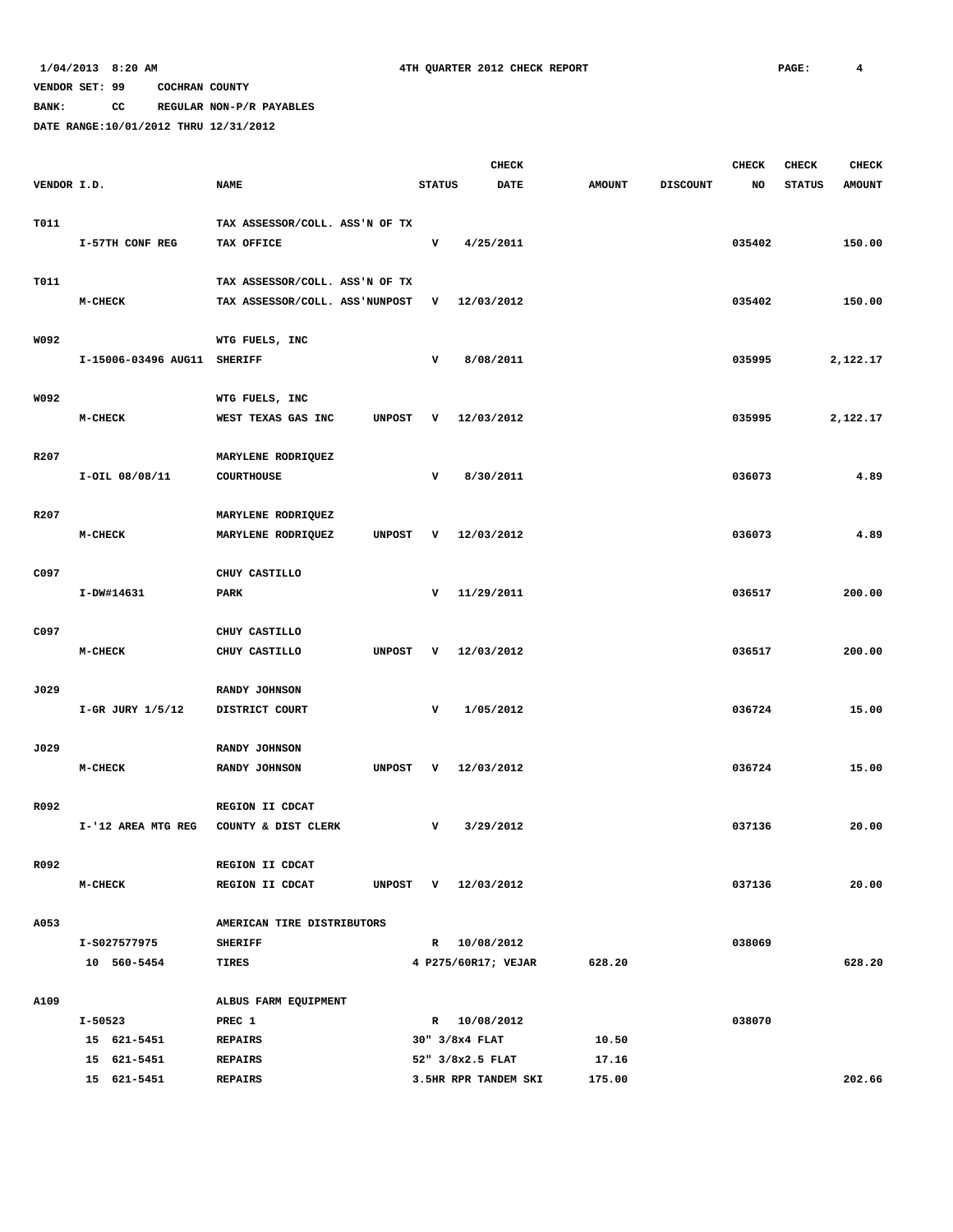**BANK: CC REGULAR NON-P/R PAYABLES**

|             |            |             |                              | <b>CHECK</b>            |            |               |                 | <b>CHECK</b> | <b>CHECK</b>  | <b>CHECK</b>  |
|-------------|------------|-------------|------------------------------|-------------------------|------------|---------------|-----------------|--------------|---------------|---------------|
| VENDOR I.D. |            |             | <b>NAME</b>                  | <b>STATUS</b>           | DATE       | <b>AMOUNT</b> | <b>DISCOUNT</b> | NO           | <b>STATUS</b> | <b>AMOUNT</b> |
|             |            |             |                              |                         |            |               |                 |              |               |               |
| <b>A165</b> |            |             | AFFILIATED COMPUTER SERVICES |                         |            |               |                 |              |               |               |
|             | I-829581   |             | COUNTY/DIST CLERK            | R 10/08/2012            |            |               |                 | 038071       |               |               |
|             |            | 10 403-5416 | FILMING & INDEXING           | 20/20 LAND REC MGMT     |            | 1,250.00      |                 |              |               |               |
|             |            | 10 403-5416 | FILMING & INDEXING           | 226 CO ARCHIVAL PRIN    |            | 201.14        |                 |              |               |               |
|             |            | 10 403-5416 | FILMING & INDEXING           | <b>FREIGHT</b>          |            | 46.94         |                 |              |               | 1,498.08      |
| B001        |            |             | BAILEY CO. ELECTRIC COOP     |                         |            |               |                 |              |               |               |
|             | I-269243   |             | PREC 4                       | R 10/08/2012            |            |               |                 | 038072       |               |               |
|             |            | 15 624-5440 | UTILITIES                    | 330KWH 8/17-9/20/12     |            | 45.54         |                 |              |               |               |
|             |            | 15 624-5440 | UTILITIES                    | AREA LIGHT              |            | 9.14          |                 |              |               |               |
|             | $I-269244$ |             | PREC <sub>3</sub>            | R 10/08/2012            |            |               |                 | 038072       |               |               |
|             |            | 15 623-5440 | UTILITIES                    | 139KWH 8/15-9/17/12     |            | 26.24         |                 |              |               |               |
|             |            | 15 623-5440 | UTILITIES                    | 2 AREA LIGHTS           |            | 19.93         |                 |              |               |               |
|             | I-269245   |             | NON-DEPT'L                   | R                       | 10/08/2012 |               |                 | 038072       |               |               |
|             |            | 10 409-5440 | UTILITIES                    | ELEC SVC 8/07-9/06/1    |            | 20.93         |                 |              |               | 121.78        |
|             |            |             |                              |                         |            |               |                 |              |               |               |
| C007        |            |             | CITY OF MORTON               |                         |            |               |                 |              |               |               |
|             |            | I-092812    | LIB/MUS/ACT BLDG/CRTHSE      | R 10/08/2012            |            |               |                 | 038073       |               |               |
|             |            | 10 650-5440 | UTILITIES                    | LIBRARY GAS             |            | 19.00         |                 |              |               |               |
|             |            | 10 650-5440 | UTILITIES                    | LIBRARY WATER           |            | 13.50         |                 |              |               |               |
|             |            | 10 650-5440 | UTILITIES                    | LIBRARY GARBAGE         |            | 45.00         |                 |              |               |               |
|             | 10         | 650-5440    | UTILITIES                    | LIBRARY SEWER           |            | 15.50         |                 |              |               |               |
|             | 10         | 652-5440    | UTILITIES                    | <b>MUSEUM GAS</b>       |            | 19.00         |                 |              |               |               |
|             | 10         | 652-5440    | UTILITIES                    | <b>MUSEUM WATER</b>     |            | 13.50         |                 |              |               |               |
|             | 10         | 652-5440    | UTILITIES                    | <b>MUSEUM GARBAGE</b>   |            | 21.50         |                 |              |               |               |
|             | 10         | 652-5440    | UTILITIES                    | <b>MUSEUM SEWER</b>     |            | 13.50         |                 |              |               |               |
|             | 10         | 662-5440    | UTILITIES                    | ACTIVITY BLDG GAS       |            | 31.52         |                 |              |               |               |
|             | 10         | 662-5440    | UTILITIES                    | ACT. BLDG WATER         |            | 13.50         |                 |              |               |               |
|             | 10         | 662-5440    | UTILITIES                    | ACT. BLDG GARBAGE       |            | 70.50         |                 |              |               |               |
|             | 10         | 662-5440    | UTILITIES                    | ACT. BLDG SEWER         |            | 40.50         |                 |              |               |               |
|             | 10         | 510-5440    | UTILITIES                    | <b>COURTHOUSE GAS</b>   |            | 31.52         |                 |              |               |               |
|             | 10         | 510-5440    | UTILITIES                    | <b>COURTHOUSE WATER</b> |            | 747.75        |                 |              |               |               |
|             | 10         | 510-5440    | UTILITIES                    | <b>CRTHSE GARBAGE</b>   |            | 250.50        |                 |              |               |               |
|             |            | 10 510-5440 | UTILITIES                    | <b>COURTHOUSE SEWER</b> |            | 46.50         |                 |              |               |               |
|             |            | 15 621-5440 | UTILITIES                    | PREC 1 GAS              |            | 19.00         |                 |              |               |               |
|             |            | 15 621-5440 | UTILITIES                    | PREC 1 WATER            |            | 13.50         |                 |              |               |               |
|             |            | 15 621-5440 | UTILITIES                    | PREC 1 GARBAGE          |            | 45.00         |                 |              |               | 1,470.29      |
|             |            |             |                              |                         |            |               |                 |              |               |               |
| C008        |            |             | CITY OF WHITEFACE            |                         |            |               |                 |              |               |               |
|             |            | I-409 09/12 | PREC <sub>2</sub>            | R 10/08/2012            |            |               |                 | 038074       |               |               |
|             |            | 15 622-5440 | UTILITIES                    | GAS SVC                 |            | 16.25         |                 |              |               |               |
|             |            | 15 622-5440 | UTILITIES                    | WATER SVC               |            | 14.00         |                 |              |               |               |
|             |            | 15 622-5440 | UTILITIES                    | GARBAGE SVC             |            | 50.10         |                 |              |               |               |
|             |            | 15 622-5440 | UTILITIES                    | SEWER SVC               |            | 22.50         |                 |              |               | 102.85        |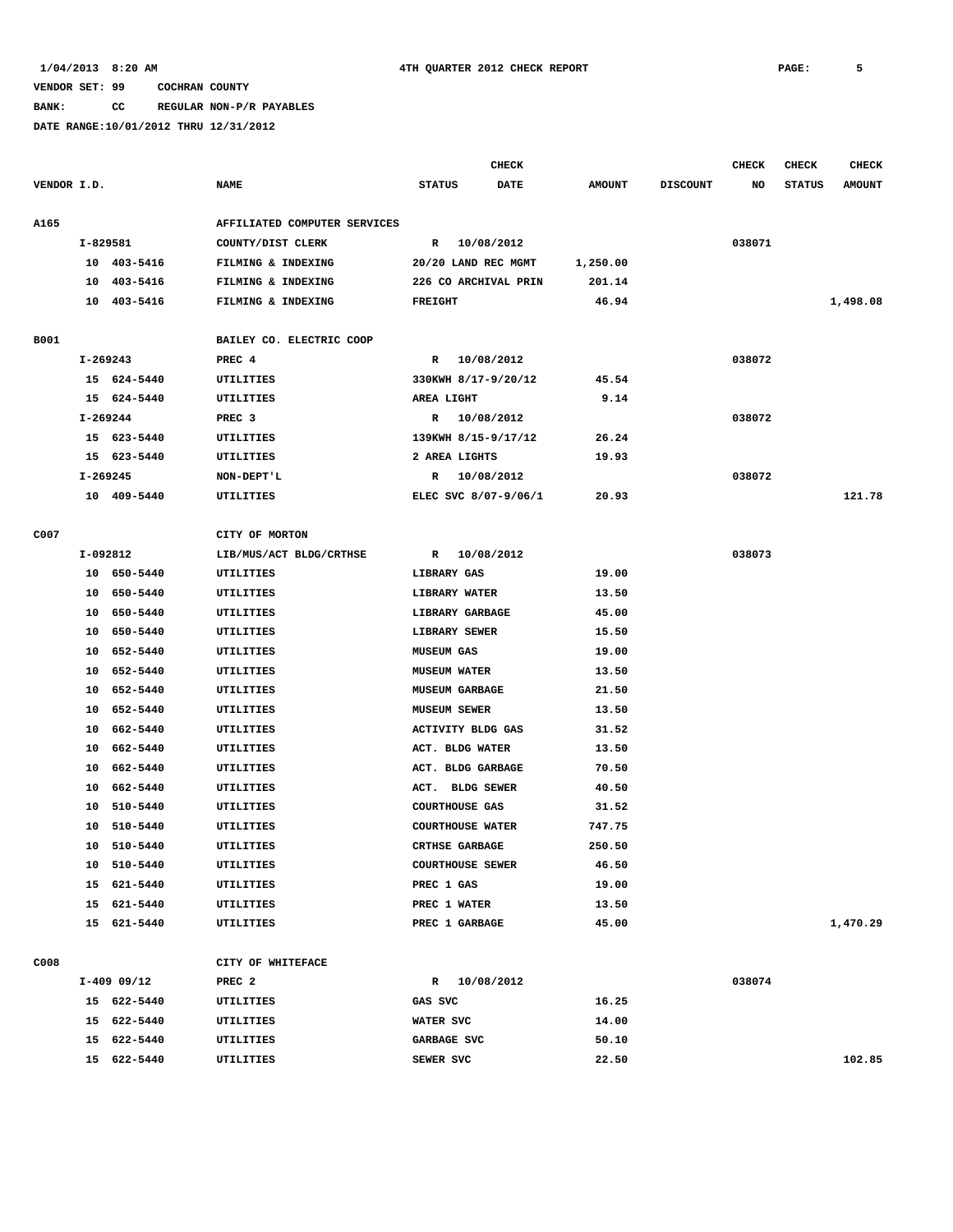**BANK: CC REGULAR NON-P/R PAYABLES**

|             |                         |                             | <b>CHECK</b>                      |               |                 | <b>CHECK</b> | <b>CHECK</b>  | CHECK         |
|-------------|-------------------------|-----------------------------|-----------------------------------|---------------|-----------------|--------------|---------------|---------------|
| VENDOR I.D. |                         | <b>NAME</b>                 | <b>STATUS</b><br><b>DATE</b>      | <b>AMOUNT</b> | <b>DISCOUNT</b> | NO           | <b>STATUS</b> | <b>AMOUNT</b> |
| C035        |                         | COX AUTO SUPPLY CO          |                                   |               |                 |              |               |               |
|             | I-210407                | <b>SHERIFF</b>              | R 10/08/2012                      |               |                 | 038075       |               |               |
|             | 10 560-5451             | MACHINERY-NON-OFFICE REPAIR | STP GAS TREAT                     | 3.29          |                 |              |               |               |
|             | I-210412                | PREC 4                      | R 10/08/2012                      |               |                 | 038075       |               |               |
|             | 15 624-5451             | <b>REPAIRS</b>              | 6 50/50 ANTIFREEZE                | 77.94         |                 |              |               |               |
|             | 15 624-5451             | <b>REPAIRS</b>              | SOK PENT OIL                      | 6.59          |                 |              |               |               |
|             | I-210421                | PREC 1                      | R 10/08/2012                      |               |                 | 038075       |               |               |
|             | 15 621-5356             | ROAD MATERIALS & SUPPLIES   | 6 BLUE SHOP TOWELS                | 19.14         |                 |              |               |               |
|             | 15 621-5356             | ROAD MATERIALS & SUPPLIES   | 2 PAPER TOWELS                    | 7.98          |                 |              |               |               |
|             | I-210432                | PREC <sub>3</sub>           | R 10/08/2012                      |               |                 | 038075       |               |               |
|             | 15 623-5356             | ROAD MATERIALS & SUPPLIES   | 7PC U-JT ADAPTERS                 | 15.99         |                 |              |               |               |
|             | 15 623-5356             | ROAD MATERIALS & SUPPLIES   | 8" EXTENSION                      | 4.99          |                 |              |               |               |
|             | 15 623-5356             | ROAD MATERIALS & SUPPLIES   | 1/4DR RATCHET                     | 4.99          |                 |              |               |               |
|             | 15 623-5356             | ROAD MATERIALS & SUPPLIES   | 3/8DR RATCHET                     | 7.49          |                 |              |               |               |
|             | 15 623-5356             | ROAD MATERIALS & SUPPLIES   | $5/16$ NT DRVR                    | 10.79         |                 |              |               |               |
|             | 15 623-5356             | ROAD MATERIALS & SUPPLIES   | 2 COMBO HEX                       | 2.04          |                 |              |               |               |
|             | 15 623-5356             | ROAD MATERIALS & SUPPLIES   | <b>REFRIG HO</b>                  | 4.00          |                 |              |               |               |
|             | I-210847                | <b>CEMETERY</b>             | R 10/08/2012                      |               |                 | 038075       |               |               |
|             | 10 516-5451             | <b>REPAIR</b>               | CARB CLNR                         | 3.99          |                 |              |               |               |
|             | 10 516-5451             | <b>REPAIR</b>               | J-B WELD                          | 7.99          |                 |              |               |               |
|             | 10 516-5451             | <b>REPAIR</b>               | 1CS FORD 5/20 OIL                 | 56.95         |                 |              |               |               |
|             | 10 516-5451             | <b>REPAIR</b>               | WIX OIL FILTER                    | 9.01          |                 |              |               |               |
|             | 10 516-5451             | <b>REPAIR</b>               | FILTER                            | 2.59          |                 |              |               |               |
|             | I-211133                | <b>SHERIFF</b>              | R 10/08/2012                      |               |                 | 038075       |               |               |
|             | 10 560-5334             | OTHER SUPPLIES              | <b>WASHER FLUID</b>               | 2.69          |                 |              |               |               |
|             | I-211286                | <b>SHERIFF</b>              | R 10/08/2012                      |               |                 | 038075       |               |               |
|             | 10 560-5334             | OTHER SUPPLIES              | 2 N23 BATT                        | 6.78          |                 |              |               |               |
|             | I-211329                | <b>CEMETERY</b>             | R 10/08/2012                      |               |                 | 038075       |               |               |
|             | 10 516-5451             | <b>REPAIR</b>               | J-B WELD                          | 7.99          |                 |              |               |               |
|             | 10 516-5451             | <b>REPAIR</b>               | 2 MONKEY-GRIP                     | 5.98          |                 |              |               |               |
|             | I-211347                | <b>CEMETERY</b>             | R 10/08/2012                      |               |                 | 038075       |               |               |
|             | 10 516-5451             | <b>REPAIR</b>               | FUSE                              | 3.49          |                 |              |               |               |
|             | I-211394                | <b>SHERIFF</b>              | R 10/08/2012                      |               |                 | 038075       |               |               |
|             | 10 560-5451             | MACHINERY-NON-OFFICE REPAIR | 2 WIPER BLADES/#137               | 14.38         |                 |              |               |               |
|             | I-211516                | SHERIFF                     | R 10/08/2012                      |               |                 | 038075       |               |               |
|             | 10 560-5334             | OTHER SUPPLIES              | <b>ARMOR ALL</b>                  | 8.59          |                 |              |               |               |
|             | I-211551                | PREC 4                      | R 10/08/2012                      |               |                 | 038075       |               |               |
|             | 15 624-5451             | <b>REPAIRS</b>              | 2 134A FREON                      | 19.90         |                 |              |               |               |
|             | 15 624-5451             | <b>REPAIRS</b>              | 134 STOP LEAK                     | 5.99          |                 |              |               |               |
|             | I-211566                | PARK                        | R 10/08/2012                      |               |                 | 038075       |               |               |
|             | 10 660-5451             | <b>REPAIR</b>               | SET O-RINGS per Mark              | 4.99          |                 |              |               |               |
|             | I-211707                | PREC 4                      | R 10/08/2012                      |               |                 | 038075       |               |               |
|             | 15 624-5356             | ROAD MATERIALS & SUPPLIES   | 2 KEYS MADE/PIT                   | 2.00          |                 |              |               |               |
|             | 15 624-5356             | ROAD MATERIALS & SUPPLIES   | MASTER LOCK                       | 14.99         |                 |              |               |               |
|             | 15 624-5356             | ROAD MATERIALS & SUPPLIES   | <b>HIDE-A-KEY</b>                 | 8.99          |                 |              |               |               |
|             | I-211816                | PREC <sub>2</sub>           | R 10/08/2012                      |               |                 | 038075       |               |               |
|             | 15 622-5451             | REPAIRS                     | COPPER PLU                        | 2.09          |                 |              |               |               |
|             | 15 622-5451<br>I-212066 | REPAIRS<br><b>SHERIFF</b>   | 3 3-1GL 15/40 OIL<br>R 10/08/2012 | 155.97        |                 | 038075       |               |               |
|             |                         |                             |                                   |               |                 |              |               |               |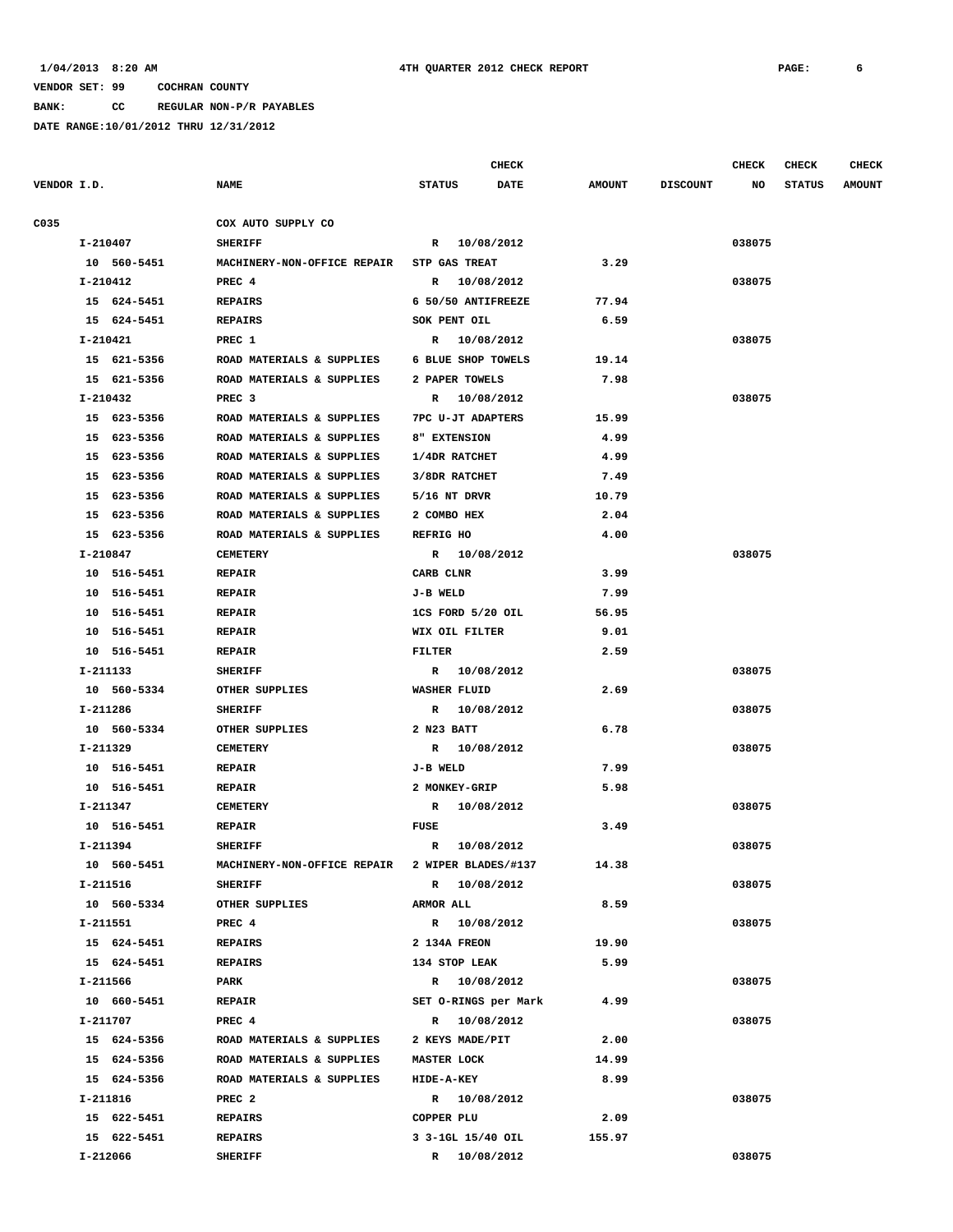**BANK: CC REGULAR NON-P/R PAYABLES**

|             |          |                 |                                              |                     | <b>CHECK</b>         |               |                 | <b>CHECK</b> | CHECK         | <b>CHECK</b>  |
|-------------|----------|-----------------|----------------------------------------------|---------------------|----------------------|---------------|-----------------|--------------|---------------|---------------|
| VENDOR I.D. |          |                 | <b>NAME</b>                                  | <b>STATUS</b>       | <b>DATE</b>          | <b>AMOUNT</b> | <b>DISCOUNT</b> | NO           | <b>STATUS</b> | <b>AMOUNT</b> |
| C035        |          |                 | COX AUTO SUPPLY CO<br><b>CONT</b>            |                     |                      |               |                 |              |               |               |
|             |          | I-212066        | <b>SHERIFF</b>                               |                     | R 10/08/2012         |               |                 | 038075       |               |               |
|             |          | 10 560-5451     | MACHINERY-NON-OFFICE REPAIR                  | BATTERY/#121        |                      | 109.99        |                 |              |               |               |
|             |          | I-212072        | <b>SHERIFF</b>                               |                     | R 10/08/2012         |               |                 | 038075       |               |               |
|             |          | 10 560-5451     | MACHINERY-NON-OFFICE REPAIR                  |                     | STATE BATT FEE/INV#2 | 3.00          |                 |              |               |               |
|             |          | I-212101        | PREC 4                                       |                     | R 10/08/2012         |               |                 | 038075       |               |               |
|             |          | 15 624-5356     | ROAD MATERIALS & SUPPLIES                    | <b>TESTER</b>       |                      | 5.99          |                 |              |               |               |
|             | I-212427 |                 | PREC <sub>3</sub>                            |                     | R 10/08/2012         |               |                 | 038075       |               |               |
|             |          | 15 623-5356     | ROAD MATERIALS & SUPPLIES                    | <b>SIMPLE GREEN</b> |                      | 12.99         |                 |              |               |               |
|             |          | 15 623-5451     | <b>REPAIRS</b>                               |                     | 3 3-1GL ROTELLA 15/4 | 168.42        |                 |              |               |               |
|             |          | I-212471        | PREC <sub>3</sub>                            | R                   | 10/08/2012           |               |                 | 038075       |               |               |
|             |          | 15 623-5356     | ROAD MATERIALS & SUPPLIES                    | 2 CARB CLNR         |                      | 7.98          |                 |              |               |               |
|             |          | I-212593        | NON-DEPT'L                                   | R                   | 10/08/2012           |               |                 | 038075       |               |               |
|             |          | 10 409-5334     | OTHER SUPPLIES                               | SURGE PROTECTOR     |                      | 7.79          |                 |              |               |               |
|             |          | I-212769        | <b>SHERIFF</b>                               |                     | R 10/08/2012         |               |                 | 038075       |               |               |
|             |          | 10 560-5334     | OTHER SUPPLIES                               | GRIND WHL           |                      | 6.19          |                 |              |               |               |
|             |          | 10 560-5334     | OTHER SUPPLIES                               | <b>WIRE BRUSH</b>   |                      | 4.99          |                 |              |               |               |
|             |          | I-212814        | <b>JAIL</b>                                  |                     | R 10/08/2012         |               |                 | 038075       |               |               |
|             |          | 10 512-5392     | MISCELLANEOUS SUPPLIES                       | SILICONE SPRAY      |                      | 3.59          |                 |              |               |               |
|             |          | I-213318        | PREC 4                                       | $\mathbb{R}$        | 10/08/2012           |               |                 | 038075       |               |               |
|             |          | 15 624-5356     | ROAD MATERIALS & SUPPLIES                    | 3 KEYS MADE/CALICHE |                      | 3.00          |                 |              |               |               |
|             |          | I-213325        | PREC 4                                       |                     | R 10/08/2012         |               |                 | 038075       |               |               |
|             |          | 15 624-5356     | ROAD MATERIALS & SUPPLIES                    | 4 BLUE SHOP TOWELS  |                      | 12.76         |                 |              |               |               |
|             |          | 15 624-5356     | ROAD MATERIALS & SUPPLIES                    | 2 AIR-FRESH         |                      | 11.98         |                 |              |               |               |
|             |          | 15 624-5356     | ROAD MATERIALS & SUPPLIES                    | MR CLEAN            |                      | 3.99          |                 |              |               |               |
|             |          | 15 624-5356     | ROAD MATERIALS & SUPPLIES                    | <b>FEBREEZE</b>     |                      | 5.19          |                 |              |               |               |
|             |          | I-213433        | PREC 4                                       |                     | R 10/08/2012         |               |                 | 038075       |               |               |
|             |          | 15 624-5356     | ROAD MATERIALS & SUPPLIES                    | 3 FLEX LIGHTER      |                      | 11.97         |                 |              |               |               |
|             |          | 15 624-5356     | ROAD MATERIALS & SUPPLIES                    | 2 GLADE             |                      | 8.58          |                 |              |               |               |
|             |          | 15 624-5356     | ROAD MATERIALS & SUPPLIES                    | 2 AIR-WICK REFILL   |                      | 4.98          |                 |              |               |               |
|             |          | 15 624-5356     | ROAD MATERIALS & SUPPLIES                    | MR CLEAN            |                      | 4.59          |                 |              |               |               |
|             |          | I-213477        | <b>SHERIFF</b>                               |                     | R 10/08/2012         |               |                 | 038075       |               |               |
|             |          | 10 560-5451     | MACHINERY-NON-OFFICE REPAIR                  | 2 WIPER BLADES/ROSA |                      | 14.38         |                 |              |               | 922.93        |
| C069        |          |                 | COUNTRY DUMPSTERS, INC.                      |                     |                      |               |                 |              |               |               |
|             | I-31028  |                 | PREC 3/PREC 4                                |                     | R 10/08/2012         |               |                 | 038078       |               |               |
|             |          | 15 623-5440     | <b>UTILITIES</b>                             |                     | OCTOBER DUMPSTER SVC | 53.25         |                 |              |               |               |
|             |          | 15 624-5440     | UTILITIES                                    |                     | OCTOBER DUMPSTER SVC | 53.25         |                 |              |               | 106.50        |
| C084        |          |                 | CLERK, SEVENTH COURT OF APPEAL               |                     |                      |               |                 |              |               |               |
|             |          | I-SEP 2012      | <b>STATE FEES</b>                            |                     | R 10/08/2012         |               |                 | 038079       |               |               |
|             |          | 90 000-2379.002 | 7th Crt of Appeal Gov't22.2081COUNTY COURT   |                     |                      | 15.00         |                 |              |               |               |
|             |          | 90 000-2379.002 | 7th Crt of Appeal Gov't22.2081DISTRICT COURT |                     |                      | 10.00         |                 |              |               | 25.00         |
|             |          |                 |                                              |                     |                      |               |                 |              |               |               |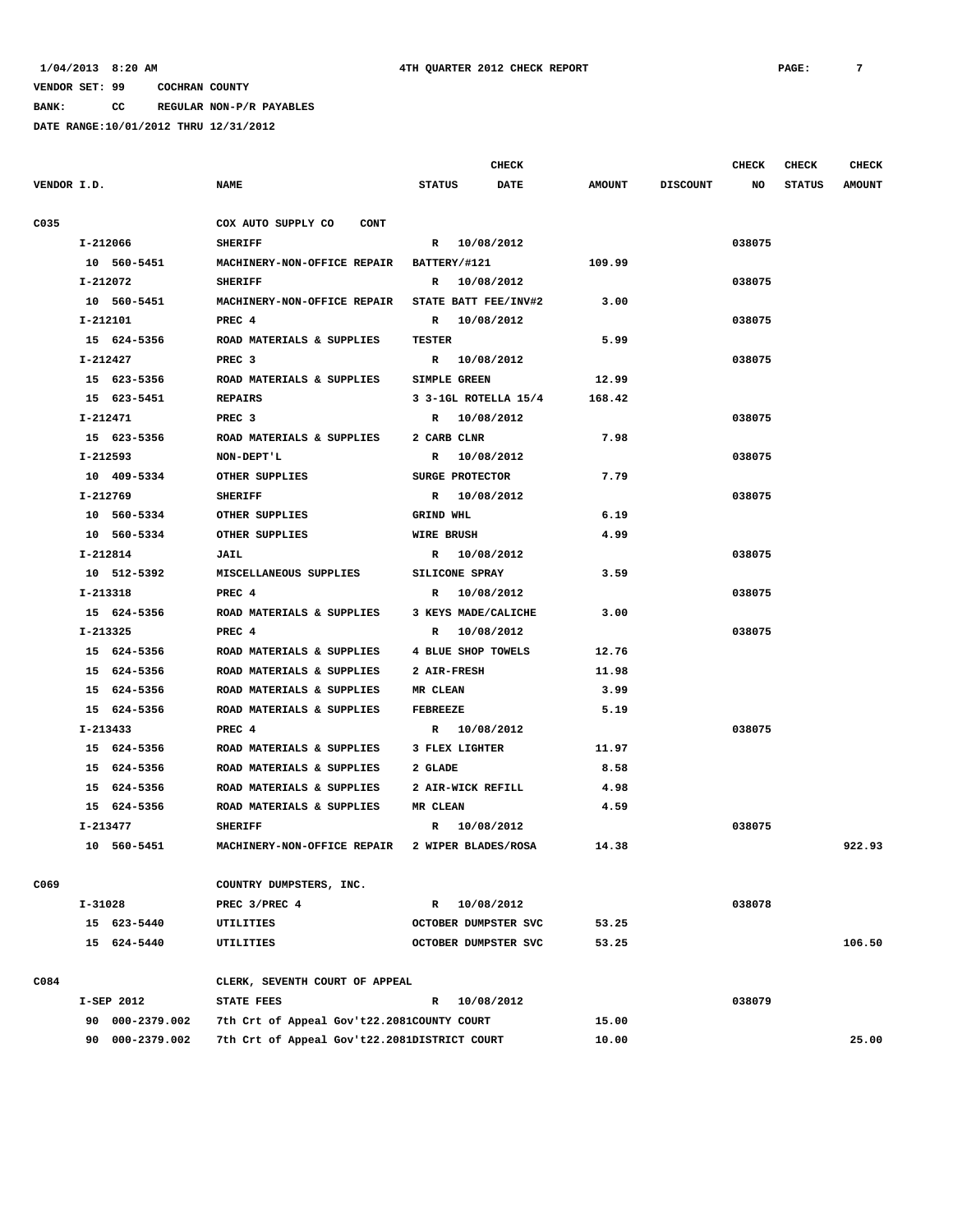**BANK: CC REGULAR NON-P/R PAYABLES**

|             |        |                         |                                |                                     | <b>CHECK</b>         |                |                 | <b>CHECK</b> | <b>CHECK</b>  | <b>CHECK</b>  |
|-------------|--------|-------------------------|--------------------------------|-------------------------------------|----------------------|----------------|-----------------|--------------|---------------|---------------|
| VENDOR I.D. |        |                         | <b>NAME</b>                    | <b>STATUS</b>                       | <b>DATE</b>          | <b>AMOUNT</b>  | <b>DISCOUNT</b> | NO.          | <b>STATUS</b> | <b>AMOUNT</b> |
| D039        |        |                         | DUVALL TECHNOLOGY              |                                     |                      |                |                 |              |               |               |
|             | $I-18$ |                         | <b>CLERK</b>                   | $\mathbb{R}$                        | 10/08/2012           |                |                 | 038080       |               |               |
|             |        | 10 403-5310             | OFFICE SUPPLIES                |                                     | WIRELESS MOUSE/LAPTO | 29.59          |                 |              |               |               |
|             | 10     | 403-5451                | <b>REPAIRS</b>                 |                                     | CHG NETWORK/PRT DRVR | 90.00          |                 |              |               | 119.59        |
| D048        |        |                         | DATA-LINE OFFICE SYSTEMS       |                                     |                      |                |                 |              |               |               |
|             |        | I-068373                | LIBRARY                        |                                     | R 10/08/2012         |                |                 | 038081       |               |               |
|             |        | 10 650-5411             | MAINTENANCE CONTRACTS          | COPIER MAINTENANCE                  |                      | 37.50          |                 |              |               |               |
|             |        | 10 650-5411             | MAINTENANCE CONTRACTS          | <b>FUEL SURCHG</b>                  |                      | 1.50           |                 |              |               |               |
|             |        | I-068832                | LIBRARY                        | R                                   | 10/08/2012           |                |                 | 038081       |               |               |
|             |        | 10 650-5411             | MAINTENANCE CONTRACTS          |                                     | 78 COLOR COPIES/MAIN | 7.80           |                 |              |               | 46.80         |
| D153        |        |                         | <b>SHANNA DEWBRE</b>           |                                     |                      |                |                 |              |               |               |
|             |        | $I-DST$ CLRK $10/1-4$   | <b>CLERK</b>                   | R                                   | 10/08/2012           |                |                 | 038082       |               |               |
|             |        | 10 403-5427             | CONTINUING EDUCATION           | <b>MEALS</b>                        |                      | 47.73          |                 |              |               |               |
|             |        | 10 403-5427             | CONTINUING EDUCATION           | <b>FUEL</b>                         |                      | 87.93          |                 |              |               | 135.66        |
| E057        |        |                         | ELECTION SYSTEMS & SOFTWARE    |                                     |                      |                |                 |              |               |               |
|             |        | I-831413                | <b>ELECTIONS</b>               | R                                   | 10/08/2012           |                |                 | 038083       |               |               |
|             | 10     | 490-5335                | ELECTION SUPPLIES              |                                     | 535 ABSENTEE BALLOTS | 160.50         |                 |              |               |               |
|             | 10     | 490-5335                | <b>ELECTION SUPPLIES</b>       | 1515 ELEC DAY BALLOT                |                      | 454.50         |                 |              |               |               |
|             | 10     | 490-5335                | <b>ELECTION SUPPLIES</b>       | 58 CODING BALLOTS                   |                      | 17.40          |                 |              |               |               |
|             | 10     | 490-5335                | <b>ELECTION SUPPLIES</b>       | 25 SAMPLE BALLOTS                   |                      | 7.50           |                 |              |               |               |
|             | 10     | 490-5335                | <b>ELECTION SUPPLIES</b>       | 25 TEST BALLOTS                     |                      | 7.50           |                 |              |               |               |
|             | 10     | 490-5335                | <b>ELECTION SUPPLIES</b>       | ADMIN COLL SURCHG                   |                      | 49.00          |                 |              |               |               |
|             |        | 10 490-5335             | ELECTION SUPPLIES              | SHIPPING                            |                      | 30.63          |                 |              |               | 727.03        |
| F010        |        |                         | FIVE-AREA TELEPHONE CO-OP      |                                     |                      |                |                 |              |               |               |
|             |        | I-927-5510 OCT12        | PREC 4                         | R                                   | 10/08/2012           |                |                 | 038084       |               |               |
|             |        | 15 624-5420             | <b>TELECOMMUNICATIONS</b>      | OCT PHONE SVC                       |                      | 40.91          |                 |              |               | 40.91         |
|             |        |                         |                                |                                     |                      |                |                 |              |               |               |
| F073        |        |                         | FRONTIER VALLEY INC.           |                                     | 10/08/2012           |                |                 | 038085       |               |               |
|             |        | I-359621<br>10 662-5451 | <b>ACTIVITY BLDG</b>           | R                                   |                      |                |                 |              |               |               |
|             |        | 10 662-5451             | <b>REPAIR</b><br><b>REPAIR</b> | WIRE A/C AFTER ROOF<br>1/2" CONDUIT |                      | 376.60<br>0.52 |                 |              |               |               |
|             |        | 10 662-5451             | <b>REPAIR</b>                  | 4 1/2" CONNECTOR                    |                      | 2.60           |                 |              |               |               |
|             | 10     | 662-5451                | <b>REPAIR</b>                  | 4 1/2" COUPLER                      |                      | 2.00           |                 |              |               |               |
|             |        | 10 662-5451             | <b>REPAIR</b>                  | 3 BELL BOX                          |                      | 24.66          |                 |              |               |               |
|             |        | 10 662-5451             | <b>REPAIR</b>                  | 3 BELL BOX CVR                      |                      | 5.07           |                 |              |               |               |
|             | 10     | 662-5451                | <b>REPAIR</b>                  | 12 1/2" SEALTITE                    |                      | 10.44          |                 |              |               |               |
|             | 10     | 662-5451                | <b>REPAIR</b>                  |                                     | 2 1/2" SEALTITE CONN | 5.68           |                 |              |               |               |
|             | 10     | 662-5451                | <b>REPAIR</b>                  | 2 1/2" CLOSE NIPPLE                 |                      | 1.58           |                 |              |               |               |
|             | 10     | 662-5451                | <b>REPAIR</b>                  | 4 1/2" LOCKRING                     |                      | 0.48           |                 |              |               |               |
|             | 10     | 662-5451                | <b>REPAIR</b>                  | 180 #12 COPPER WIRE                 |                      | 46.80          |                 |              |               |               |
|             |        | 10 662-5451             | <b>REPAIR</b>                  | 10 WIRE NUT RED                     |                      | 1.40           |                 |              |               | 477.83        |
|             |        |                         |                                |                                     |                      |                |                 |              |               |               |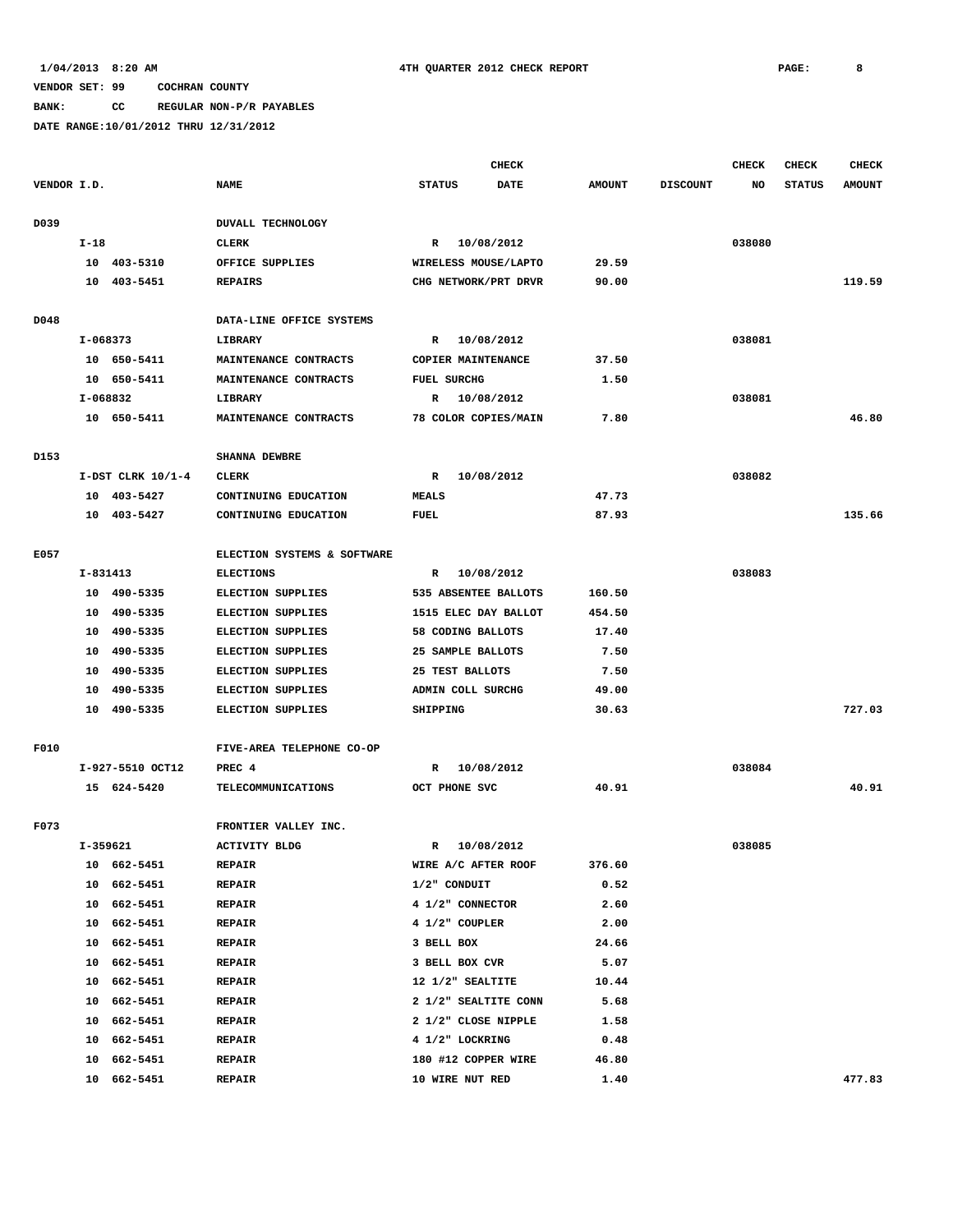**BANK: CC REGULAR NON-P/R PAYABLES**

|             |         |                    |                                                   |                     | <b>CHECK</b>          |               |                 | <b>CHECK</b> | <b>CHECK</b>  | <b>CHECK</b>  |
|-------------|---------|--------------------|---------------------------------------------------|---------------------|-----------------------|---------------|-----------------|--------------|---------------|---------------|
| VENDOR I.D. |         |                    | <b>NAME</b>                                       | <b>STATUS</b>       | <b>DATE</b>           | <b>AMOUNT</b> | <b>DISCOUNT</b> | NO           | <b>STATUS</b> | <b>AMOUNT</b> |
| G005        |         |                    | <b>GENERAL FUND</b>                               |                     |                       |               |                 |              |               |               |
|             |         | I-3RD QTR CIVIL    | STATE CIVIL FEES                                  |                     | R 10/08/2012          |               |                 | 038086       |               |               |
|             | 90.     | 000-2363.004       | Co Filing Fee Ind Lgl Serv.                       |                     | 3RD QTR CIVIL FEES/C  | 4.50          |                 |              |               |               |
|             | 90      | 000-2363.001       | Divorce & Family Gov't 133.1513RD QTR CIVIL FEES  |                     |                       | 0.75          |                 |              |               |               |
|             | 90      | 000-2363.002       | Other Than Divorce/Family 10B 3RD QTR CIVIL FEES  |                     |                       | 4.00          |                 |              |               |               |
|             | 90      | 000-2363.004       | Co Filing Fee Ind Lgl Serv.                       |                     | 3RD QTR CIVIL FEES/D  | 5.00          |                 |              |               |               |
|             |         | I-3RD QTR CRIM '12 | STATE CRIMINAL FEES                               | R                   | 10/08/2012            |               |                 | 038086       |               |               |
|             | 90      | 000-2358.001       | State CCC Date 010104 Forward STATE CRIMINAL FEES |                     |                       | 287.27        |                 |              |               |               |
|             | 90      | 000-2368           | BB Bond Fee (Gov CD 41.258)                       | STATE CRIMINAL FEES |                       | 19.50         |                 |              |               |               |
|             | 90      | 000-2378           | JRF Jury Reimb Fee CCP102.0045STATE CRIMINAL FEES |                     |                       | 27.08         |                 |              |               |               |
|             | 90      | 000-2363.003       | Indigent Defense Fee                              | STATE CRIMINAL FEES |                       | 14.58         |                 |              |               |               |
|             | 90      | 000-2355           | MVF CCP 102.002                                   | STATE CRIMINAL FEES |                       | 0.29          |                 |              |               |               |
|             | 90      | 000-2367           | STF-Sub 95% C(Trans CD542.40 STATE CRIMINAL FEES  |                     |                       | 45.90         |                 |              |               |               |
|             |         | I-LEASE #18        |                                                   |                     |                       |               |                 |              |               |               |
|             |         |                    | <b>JUVENILE PROBATION</b>                         | R                   | 10/08/2012            |               |                 | 038086       |               |               |
|             |         | 10 571-5464        | VEHICLE LEASE                                     |                     | VEHICLE LEASE 9/25-1  | 833.00        |                 |              |               | 1,241.87      |
| G144        |         |                    | GENE MESSER AUTO GROUP                            |                     |                       |               |                 |              |               |               |
|             |         | I-502346           | <b>SHERIFF</b>                                    | R                   | 10/08/2012            |               |                 | 038087       |               |               |
|             |         | 10 560-5451        | MACHINERY-NON-OFFICE REPAIR                       |                     | RPL TIRE PRESS SENSO  | 22.50         |                 |              |               |               |
|             | 10      | 560-5451           | MACHINERY-NON-OFFICE REPAIR                       |                     | SENSOR/ '10 CVP #1764 | 63.19         |                 |              |               |               |
|             | 10      | 560-5451           | MACHINERY-NON-OFFICE REPAIR                       | TEST CHGING SYSTEM  |                       | 47.50         |                 |              |               |               |
|             | 10      | 560-5451           | MACHINERY-NON-OFFICE REPAIR                       | A/C RELAY           |                       | 24.99         |                 |              |               |               |
|             | 10      | 560-5451           | MACHINERY-NON-OFFICE REPAIR                       | MISC CHG            |                       | 6.87          |                 |              |               | 165.05        |
| H037        |         |                    | THE HIGH GROUND OF TEXAS                          |                     |                       |               |                 |              |               |               |
|             |         | I-DUES 2012-13     | COMMISSIONERS COURT                               | R                   | 10/08/2012            |               |                 | 038088       |               |               |
|             |         | 15 610-5481        | DUES AND REGISTRATION                             |                     | MEMBERSHIP DUES 2012  | 500.00        |                 |              |               | 500.00        |
|             |         |                    |                                                   |                     |                       |               |                 |              |               |               |
| J049        |         |                    | <b>JUVENILE PROBATION FUND</b>                    |                     |                       |               |                 |              |               |               |
|             |         |                    | I-MV JUV PROB 10/12 JUVENILE PROBATION            | R                   | 10/08/2012            |               |                 | 038089       |               |               |
|             |         | 10 571-5420        | TELECOMMUNICATIONS                                |                     | MV JUV PROB PHONE FR  | 40.00         |                 |              |               | 40.00         |
| L010        |         |                    | LEWIS FARM & RANCH STORE INC                      |                     |                       |               |                 |              |               |               |
|             | I-50286 |                    | <b>ACTIVITY BLDG</b>                              |                     | R 10/08/2012          |               |                 | 038090       |               |               |
|             |         | 10 662-5451        | <b>REPAIR</b>                                     |                     | 20X24 DOOR GLASS/L K  | 59.95         |                 |              |               |               |
|             |         | 10 662-5451        | <b>REPAIR</b>                                     | DISC                |                       | 6.00CR        |                 |              |               |               |
|             |         | I-50404            | PREC 4                                            |                     | R 10/08/2012          |               |                 | 038090       |               |               |
|             |         | 15 624-5356        | ROAD MATERIALS & SUPPLIES                         | <b>COFFEE</b>       |                       | 16.95         |                 |              |               |               |
|             |         | 15 624-5356        | ROAD MATERIALS & SUPPLIES                         | 2 SUGAR             |                       | 3.90          |                 |              |               |               |
|             |         | 15 624-5356        | ROAD MATERIALS & SUPPLIES                         | 2 SUGAR             |                       | 3.90          |                 |              |               |               |
|             |         | 15 624-5356        | ROAD MATERIALS & SUPPLIES                         | <b>BAKING SODA</b>  |                       | 1.49          |                 |              |               |               |
|             |         | 15 624-5356        | ROAD MATERIALS & SUPPLIES                         | TOILET PAPER        |                       | 8.95          |                 |              |               |               |
|             | I-50456 |                    | PARK                                              | R 10/08/2012        |                       |               |                 | 038090       |               |               |
|             |         | 10 660-5332        | CUSTODIAL SUPPLIES                                | 2 RAID              |                       | 10.98         |                 |              |               |               |
|             |         | 10 660-5332        | CUSTODIAL SUPPLIES                                | DISC                |                       | 1.10CR        |                 |              |               |               |
|             |         | I-50605 090412     | <b>CEMETERY</b>                                   |                     | R 10/08/2012          |               |                 | 038090       |               |               |
|             |         | 10 516-5451        | <b>REPAIR</b>                                     | <b>10 GREASE</b>    |                       | 27.90         |                 |              |               |               |
|             |         | 10 516-5451        | <b>REPAIR</b>                                     | 2 MYSTIC 15/50      |                       | 87.90         |                 |              |               |               |
|             |         |                    |                                                   |                     |                       |               |                 |              |               |               |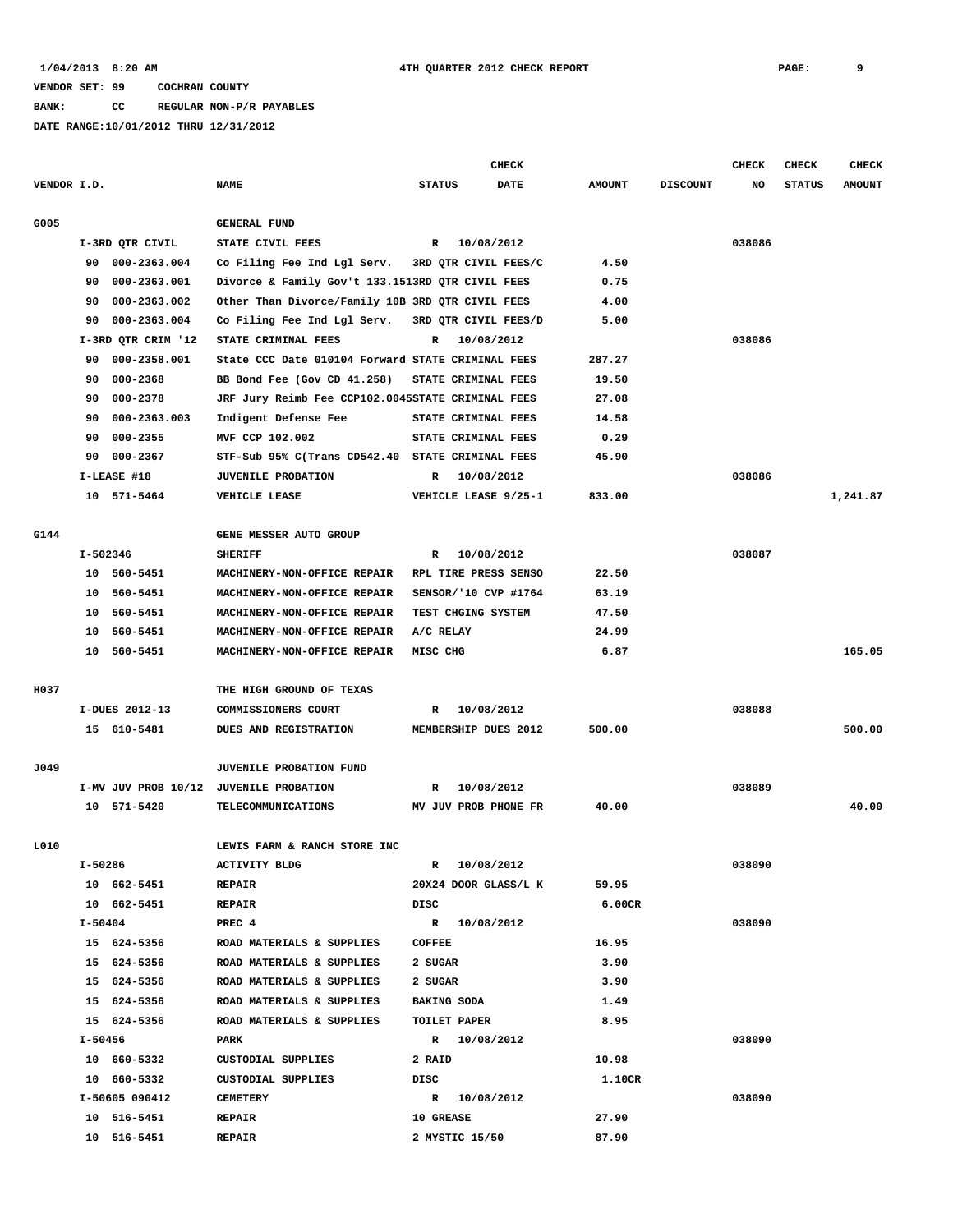**BANK: CC REGULAR NON-P/R PAYABLES**

|             |                   |                                |               | <b>CHECK</b>           |               |                 | <b>CHECK</b> | <b>CHECK</b>  | <b>CHECK</b>  |
|-------------|-------------------|--------------------------------|---------------|------------------------|---------------|-----------------|--------------|---------------|---------------|
| VENDOR I.D. |                   | <b>NAME</b>                    | <b>STATUS</b> | <b>DATE</b>            | <b>AMOUNT</b> | <b>DISCOUNT</b> | NO           | <b>STATUS</b> | <b>AMOUNT</b> |
|             |                   |                                |               |                        |               |                 |              |               |               |
| L010        |                   | LEWIS FARM & RANCH STOCONT     |               |                        |               |                 |              |               |               |
|             | I-50605 090412    | <b>CEMETERY</b>                |               | R 10/08/2012           |               |                 | 038090       |               |               |
|             | 10 516-5451       | <b>REPAIR</b>                  | DISC          |                        | 11.58CR       |                 |              |               |               |
|             | I-50748 090512    | <b>COURTHOUSE</b>              |               | R 10/08/2012           |               |                 | 038090       |               |               |
|             | 10 510-5451       | <b>REPAIR</b>                  |               | 7 WATER SOFTENER       | 48.65         |                 |              |               |               |
|             | 10 510-5451       | <b>REPAIR</b>                  | DISC          |                        | 4.87CR        |                 |              |               |               |
|             | I-50896           | <b>SHERIFF</b>                 |               | R 10/08/2012           |               |                 | 038090       |               |               |
|             | 10 560-5451       | MACHINERY-NON-OFFICE REPAIR    | 2X4X8         |                        | 3.59          |                 |              |               |               |
|             | I-51389           | PREC <sub>2</sub>              |               | R 10/08/2012           |               |                 | 038090       |               |               |
|             | 15 622-5451       | <b>REPAIRS</b>                 | FLEX GLASS    |                        | 2.50          |                 |              |               |               |
|             | 15 622-5451       | <b>REPAIRS</b>                 | CAULK GUN     |                        | 4.49          |                 |              |               |               |
|             | I-51398           | <b>SHERIFF</b>                 |               | R 10/08/2012           |               |                 | 038090       |               |               |
|             | 10 560-5334       | OTHER SUPPLIES                 | TRASH BAGS    |                        | 8.99          |                 |              |               |               |
|             | 10 560-5334       | OTHER SUPPLIES                 | DISC          |                        | 0.90CR        |                 |              |               |               |
|             | I-51637           | PARK                           |               | R 10/08/2012           |               |                 | 038090       |               |               |
|             | 10 660-5451       | <b>REPAIR</b>                  | <b>BLADE</b>  |                        | 5.99          |                 |              |               |               |
|             | 10 660-5451       | <b>REPAIR</b>                  | SPARK PLUG    |                        | 3.49          |                 |              |               |               |
|             | 10 660-5451       | <b>REPAIR</b>                  | DISC          |                        | 0.95CR        |                 |              |               |               |
|             | I-51800           | <b>CEMETERY</b>                |               | R 10/08/2012           |               |                 | 038090       |               |               |
|             | 10 516-5451       | <b>REPAIR</b>                  |               | 3 BATTERIES            | 10.47         |                 |              |               |               |
|             | I-51816           | <b>COURTHOUSE</b>              |               | R 10/08/2012           |               |                 | 038090       |               |               |
|             | 10 510-5332       | CUSTODIAL SUPPLIES             |               | BLEACH, SOAP, CLEANE   | 49.87         |                 |              |               |               |
|             | I-52127           | <b>ACTIVITY BLDG</b>           |               | R 10/08/2012           |               |                 | 038090       |               |               |
|             | 10 662-5451       | <b>REPAIR</b>                  |               | 30 FT COPPER TUBING    | 98.70         |                 |              |               |               |
|             | 10 662-5451       | <b>REPAIR</b>                  | DISC          |                        | 9.87CR        |                 |              |               | 423.39        |
|             |                   |                                |               |                        |               |                 |              |               |               |
| L015        |                   | LUBBOCK COUNTY, TEXAS          |               |                        |               |                 |              |               |               |
|             | I-SEP 12 ADR FEES | DISTRICT COURT                 |               | R 10/08/2012           |               |                 | 038092       |               |               |
|             | 19 435-5409       | A.D.R. CONTRACT                |               | <b>COUNTY ADR FEES</b> | 30.00         |                 |              |               | 30.00         |
| L018        |                   | LUBBOCK GRADER BLADE, INC      |               |                        |               |                 |              |               |               |
|             | I-45650           | PREC 2                         |               | R 10/08/2012           |               |                 | 038093       |               |               |
|             | 15 622-5356       | ROAD MATERIALS & SUPPLIES      |               | 2 SIGNS "SPEED LIMIT   | 48.00         |                 |              |               |               |
|             | 15 622-5356       | ROAD MATERIALS & SUPPLIES      |               | 2 8FT GREEN SIGN POS   | 34.00         |                 |              |               | 82.00         |
|             |                   |                                |               |                        |               |                 |              |               |               |
| L052        |                   | LYDICK-HOOKS ROOFING           |               |                        |               |                 |              |               |               |
|             | I-29273           | <b>ACTIVITY BLDG</b>           |               | R 10/08/2012           |               |                 | 038094       |               |               |
|             | 10 662-5451       | <b>REPAIR</b>                  |               | ROOFING, SHEET METAL   | 47,300.00     |                 |              |               | 47,300.00     |
| L189        |                   | HOCKLEY COUNTY PUBLISHING CO.I |               |                        |               |                 |              |               |               |
|             | I-100212          | COMMISSIONERS COURT            |               | R 10/08/2012           |               |                 | 038095       |               |               |
|             | 15 610-5430       | LEGAL NOTICES                  |               | NOTICE OF TAX REV IN   | 189.00        |                 |              |               | 189.00        |
|             |                   |                                |               |                        |               |                 |              |               |               |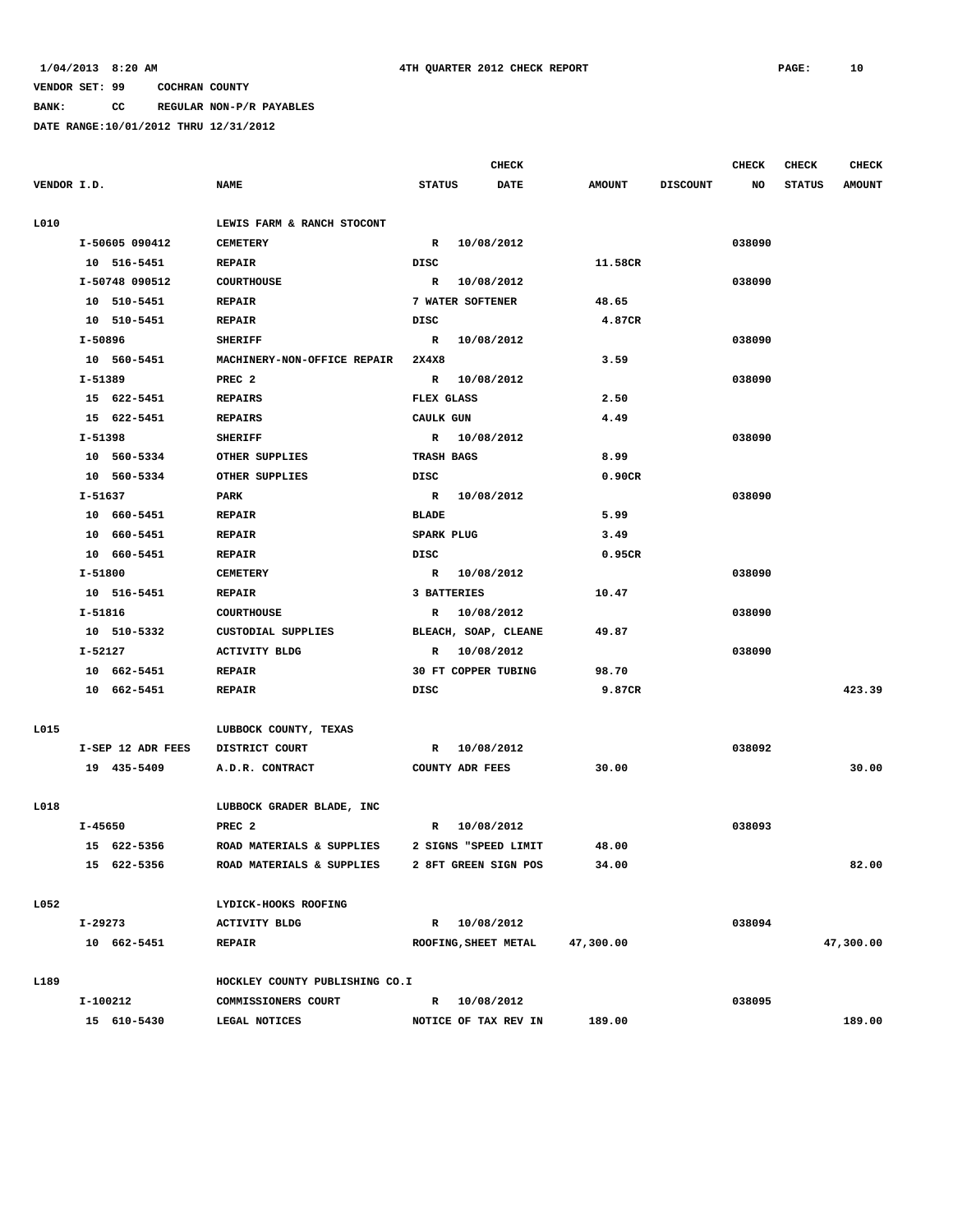**BANK: CC REGULAR NON-P/R PAYABLES**

|             |          |                         |                                                        |                   | <b>CHECK</b>         |                |                 | <b>CHECK</b> | <b>CHECK</b>  | <b>CHECK</b>  |
|-------------|----------|-------------------------|--------------------------------------------------------|-------------------|----------------------|----------------|-----------------|--------------|---------------|---------------|
| VENDOR I.D. |          |                         | <b>NAME</b>                                            | <b>STATUS</b>     | <b>DATE</b>          | <b>AMOUNT</b>  | <b>DISCOUNT</b> | NO           | <b>STATUS</b> | <b>AMOUNT</b> |
| M002        |          |                         | <b>MANTEK</b>                                          |                   |                      |                |                 |              |               |               |
|             |          | $I - 861855$            | <b>COURTHOUSE</b>                                      |                   | R 10/08/2012         |                |                 | 038096       |               |               |
|             |          | 10 510-5332             | CUSTODIAL SUPPLIES                                     |                   | 5 CITRI-CON CLASSIC  | 338.75         |                 |              |               |               |
|             | 10       | 510-5332                | CUSTODIAL SUPPLIES                                     |                   | 1 DZ MULBERRY SPRAY  | 236.00         |                 |              |               | 574.75        |
|             |          |                         |                                                        |                   |                      |                |                 |              |               |               |
| M018        |          |                         | MORTON INSURANCE AGENCY                                |                   |                      |                |                 |              |               |               |
|             |          | I-NOTARY BOND #5932     | <b>SHERIFF</b>                                         | R                 | 10/08/2012           |                |                 | 038097       |               |               |
|             |          | 10 560-5480             | BONDS & NOTARY FEES                                    |                   | NOTARY BOND/HERNANDE | 71.00          |                 |              |               |               |
|             |          | I-NOTARY BOND #6602     | <b>SHERIFF</b>                                         | R                 | 10/08/2012           |                |                 | 038097       |               |               |
|             |          | 10 560-5480             | BONDS & NOTARY FEES                                    |                   | NOTARY BOND/REEVES # | 71.00          |                 |              |               | 142.00        |
|             |          |                         |                                                        |                   |                      |                |                 |              |               |               |
| M019        |          |                         | MORTON LIONS CLUB                                      |                   |                      |                |                 |              |               |               |
|             |          | I-CRTHSE 2012           | <b>COURTHOUSE</b>                                      | R                 | 10/08/2012           |                |                 | 038098       |               |               |
|             | 10       | 510-5332                | CUSTODIAL SUPPLIES                                     |                   | 10 SPEEDY SCRUBBERS  | 52.50          |                 |              |               |               |
|             | 10       | 510-5332                | <b>CUSTODIAL SUPPLIES</b>                              |                   | 4 SS SCOUR PADS      | 9.00           |                 |              |               |               |
|             | 10       | 510-5332                | <b>CUSTODIAL SUPPLIES</b>                              |                   | 3 PK DISH CLOTHS     | 18.00          |                 |              |               |               |
|             | 10       | 510-5332                | <b>CUSTODIAL SUPPLIES</b>                              |                   | 3 PK DISH TOWELS     | 18.00          |                 |              |               |               |
|             | 10       | 510-5332<br>I-PARK 2012 | CUSTODIAL SUPPLIES<br>PARK                             |                   | 6 FLORA DORA BROOMS  | 49.50          |                 | 038098       |               |               |
|             |          |                         |                                                        | R<br>DECK BRUSH   | 10/08/2012           |                |                 |              |               |               |
|             | 10<br>10 | 660-5332<br>660-5332    | <b>CUSTODIAL SUPPLIES</b><br><b>CUSTODIAL SUPPLIES</b> |                   | CAR WASH BRUSH       | 12.50<br>19.75 |                 |              |               |               |
|             |          | 660-5332                | <b>CUSTODIAL SUPPLIES</b>                              |                   | METAL TIP BROOM HAND | 5.00           |                 |              |               |               |
|             | 10<br>10 | 660-5332                | <b>CUSTODIAL SUPPLIES</b>                              |                   | FLO-THRU HANDLE      | 9.00           |                 |              |               |               |
|             | 10       | 660-5332                | <b>CUSTODIAL SUPPLIES</b>                              |                   | <b>COUNTER BRUSH</b> | 8.75           |                 |              |               |               |
|             | 10       | 660-5332                | CUSTODIAL SUPPLIES                                     | <b>GONG BRUSH</b> |                      | 7.75           |                 |              |               |               |
|             | 10       | 660-5332                | <b>CUSTODIAL SUPPLIES</b>                              |                   | FLOOR SQUEEGEE 24"   | 28.50          |                 |              |               |               |
|             | 10       | 660-5332                | <b>CUSTODIAL SUPPLIES</b>                              |                   | 2 COTTON WRHS MOPS   | 21.50          |                 |              |               |               |
|             | 10       | 660-5332                | CUSTODIAL SUPPLIES                                     |                   | 4 BOWL BRUSHES       | 11.00          |                 |              |               |               |
|             | 10       | 660-5332                | <b>CUSTODIAL SUPPLIES</b>                              |                   | 2 FLORA DORA BROOMS  | 16.50          |                 |              |               |               |
|             | 10       | 660-5332                | <b>CUSTODIAL SUPPLIES</b>                              |                   | 2 LAWN RAKES         | 20.00          |                 |              |               |               |
|             | 10       | 660-5332                | <b>CUSTODIAL SUPPLIES</b>                              |                   | 2 PATIO BROOMS 24"   | 59.50          |                 |              |               |               |
|             | 10       | 660-5332                | <b>CUSTODIAL SUPPLIES</b>                              | <b>DUST PAN</b>   |                      | 3.50           |                 |              |               |               |
|             | 10       | 660-5332                | <b>CUSTODIAL SUPPLIES</b>                              | WHISK BROOM       |                      | 3.75           |                 |              |               |               |
|             |          | I-PREC 1 2012           | PREC 1                                                 |                   | R 10/08/2012         |                |                 | 038098       |               |               |
|             |          | 15 621-5356             | ROAD MATERIALS & SUPPLIES                              |                   | DUST MOP 36"         | 16.75          |                 |              |               |               |
|             |          | 15 621-5356             | ROAD MATERIALS & SUPPLIES                              |                   | FLOOR BRUSH 18"      | 29.75          |                 |              |               | 420.50        |
|             |          |                         |                                                        |                   |                      |                |                 |              |               |               |
| M031        |          |                         | MILLER PAPER & PACKAGING CO                            |                   |                      |                |                 |              |               |               |
|             |          | I-S2300647.001          | <b>COURTHOUSE</b>                                      |                   | R 10/08/2012         |                |                 | 038099       |               |               |
|             |          | 10 510-5332             | CUSTODIAL SUPPLIES                                     |                   | 3CS SANITIZER REFILL | 238.50         |                 |              |               | 238.50        |
| M252        |          |                         | <b>JEFF MOLLOY</b>                                     |                   |                      |                |                 |              |               |               |
|             |          | I-SEP 12 TRAVEL         | <b>EXTENSION SVC</b>                                   |                   | R 10/08/2012         |                |                 | 038100       |               |               |
|             |          | 10 665-5427             | CO AGENT-TRAVEL-OUT OF COUNTY 18.127GL/PAMPA 9/22/     |                   |                      | 65.24          |                 |              |               | 65.24         |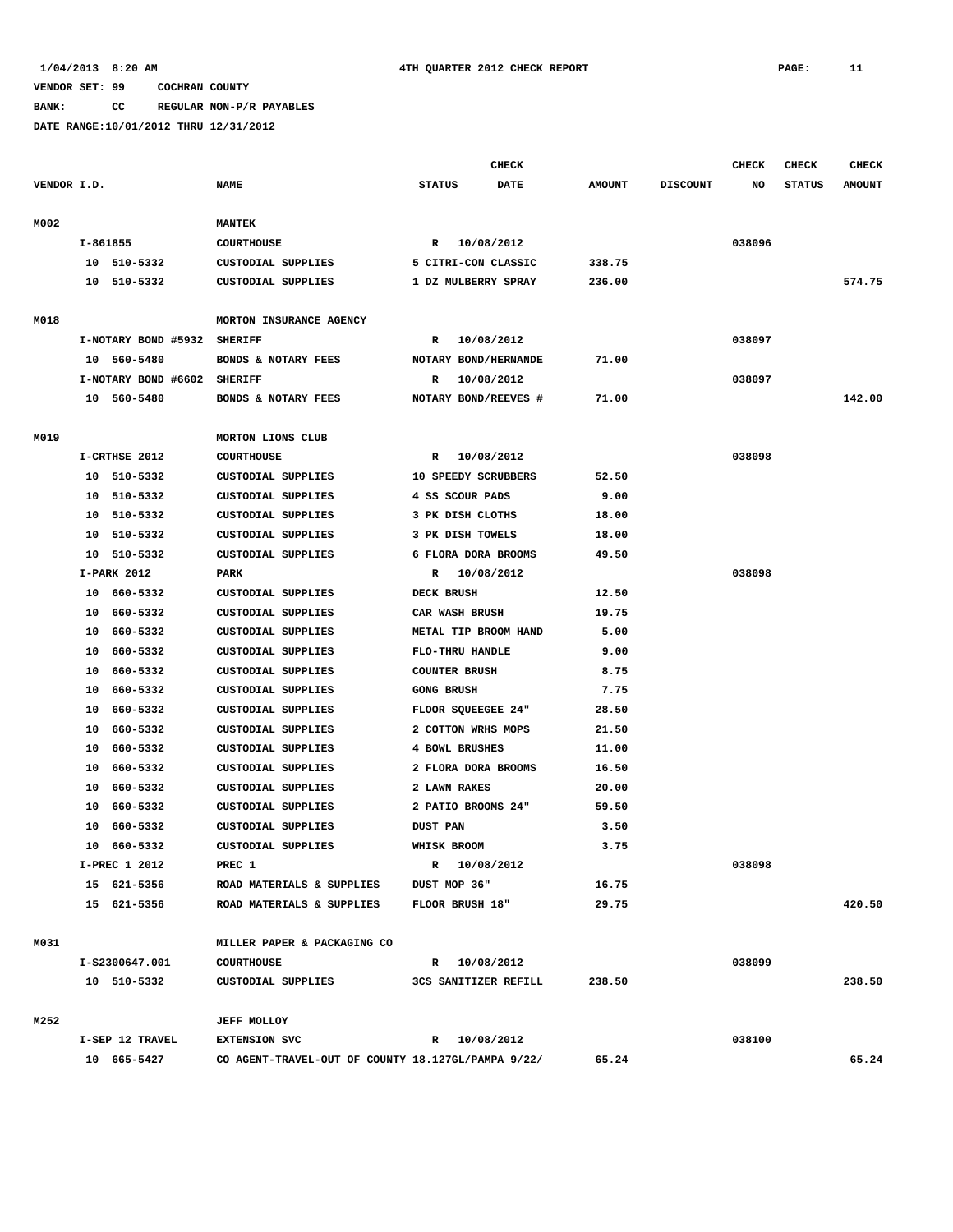**BANK: CC REGULAR NON-P/R PAYABLES**

**DATE RANGE:10/01/2012 THRU 12/31/2012**

**CHECK CHECK CHECK CHECK** 

| VENDOR I.D. |                | <b>NAME</b>           | <b>STATUS</b><br><b>DATE</b> | <b>AMOUNT</b> | <b>DISCOUNT</b> | NO     | <b>STATUS</b> | <b>AMOUNT</b> |
|-------------|----------------|-----------------------|------------------------------|---------------|-----------------|--------|---------------|---------------|
| V039        |                | HIGINIO VASQUEZ JR.   |                              |               |                 |        |               |               |
|             | I-11100090712  | <b>JAIL</b>           | R 10/08/2012                 |               |                 | 038101 |               |               |
|             | 10 512-5333    | FOOD-PRISONERS        | 3 OLD HOME WHEAT BRD         | 5.67          |                 |        |               |               |
|             | 10 512-5333    | <b>FOOD-PRISONERS</b> | 2 BIMBO SFT WHITE            | 4.38          |                 |        |               |               |
|             | 10 512-5333    | <b>FOOD-PRISONERS</b> | <b>BIMBO WHEAT</b>           | 2.19          |                 |        |               |               |
|             | 10 512-5333    | FOOD-PRISONERS        | 2 PIERRE BIG AZ W/CH         | 5.78          |                 |        |               |               |
|             | 10 512-5333    | FOOD-PRISONERS        | PIERRE BIG AZ FRIED          | 3.09          |                 |        |               |               |
|             | 10 512-5333    | <b>FOOD-PRISONERS</b> | BIG AZ RACKORIB BBQ          | 2.99          |                 |        |               |               |
|             | 10 512-5333    | <b>FOOD-PRISONERS</b> | PIERRE BIG AZ W/CHS          | 2.89          |                 |        |               |               |
|             | 10 512-5333    | <b>FOOD-PRISONERS</b> | 2 BIG AZ RACKORIB BB         | 5.98          |                 |        |               |               |
| 10          | 512-5333       | <b>FOOD-PRISONERS</b> | 2 PIERRE BIG AZ FRIE         | 6.18          |                 |        |               |               |
|             | 10 512-5333    | <b>FOOD-PRISONERS</b> | RED DEL APPLES               | 5.97          |                 |        |               |               |
|             | 10 512-5333    | FOOD-PRISONERS        | 2 BAGGED ORANGES             | 7.98          |                 |        |               |               |
|             | 10 512-5333    | FOOD-PRISONERS        | <b>GAL MILK</b>              | 4.19          |                 |        |               |               |
|             | 10 512-5333    | <b>FOOD-PRISONERS</b> | SF DRNK MX/CHRRY/3           | 8.97          |                 |        |               |               |
|             | 10 512-5333    | <b>FOOD-PRISONERS</b> | SF DRNK MX/GR/3              | 8.97          |                 |        |               |               |
|             | I-29103090312  | <b>JAIL</b>           | R 10/08/2012                 |               |                 | 038101 |               |               |
|             | 10 512-5333    | <b>FOOD-PRISONERS</b> | 7 HM CLASSIC FRIED C         | 21.00         |                 |        |               |               |
|             | 10 512-5333    | <b>FOOD-PRISONERS</b> | <b>FLAVOR MIX</b>            | 7.99          |                 |        |               |               |
|             | 10 512-5333    | <b>FOOD-PRISONERS</b> | 3 J DEAN BRK BOWL SA         | 9.87          |                 |        |               |               |
|             | 10 512-5333    | <b>FOOD-PRISONERS</b> | J DEAN BRKFST BOWLS          | 3.29          |                 |        |               |               |
| 10          | 512-5333       | <b>FOOD-PRISONERS</b> | 3 J DEAN BRK BOWL SA         | 9.87          |                 |        |               |               |
| 10          | 512-5333       | <b>FOOD-PRISONERS</b> | J DEAN BRKFST BOWL           | 3.29          |                 |        |               |               |
| 10          | 512-5333       | <b>FOOD-PRISONERS</b> | 2 J DEAN BRK BOWL SA         | 6.58          |                 |        |               |               |
|             | 10 512-5333    | <b>FOOD-PRISONERS</b> | 4 J DEAN BRKFST BOWL         | 13.16         |                 |        |               |               |
|             | 512-5333<br>10 | <b>FOOD-PRISONERS</b> | J DEAN SAU EGG CHS M         | 6.49          |                 |        |               |               |
|             | 512-5333<br>10 | <b>FOOD-PRISONERS</b> | 2 AJ SCR EGG/SAUS/HB         | 4.38          |                 |        |               |               |
|             | 512-5333<br>10 | FOOD-PRISONERS        | <b>J DEAN BRKFST BOWLS</b>   | 3.29          |                 |        |               |               |
| 10          | 512-5333       | <b>FOOD-PRISONERS</b> | 2 AJ SCR EGG/SAUS/HB         | 4.38          |                 |        |               |               |
|             | 512-5333<br>10 | <b>FOOD-PRISONERS</b> | SF SUGAR                     | 7.09          |                 |        |               |               |
|             | 10 512-5333    | <b>FOOD-PRISONERS</b> | RED DEL APPLES               | 2.99          |                 |        |               |               |
|             | 10 512-5333    | <b>FOOD-PRISONERS</b> | <b>J DEAN SAU EGG CHS M</b>  | 6.49          |                 |        |               |               |
|             | 10 512-5333    | <b>FOOD-PRISONERS</b> | 2 J DEAN SAU EG CHS          | 12.98         |                 |        |               |               |
|             | 10 512-5333    | FOOD-PRISONERS        | <b>GAL MILK</b>              | 4.19          |                 |        |               |               |
|             | 10 512-5333    | <b>FOOD-PRISONERS</b> | <b>BAGGED ORANGES</b>        | 3.99          |                 |        |               |               |
|             | I-58103100212  | JAIL                  | R 10/08/2012                 |               |                 | 038101 |               |               |
|             | 10 512-5333    | FOOD-PRISONERS        | FLAVOR MIX                   | 7.99          |                 |        |               |               |
|             | 10 512-5333    | <b>FOOD-PRISONERS</b> | BIMBO SFT WHITE/3            | 6.57          |                 |        |               |               |
|             | 10 512-5333    | FOOD-PRISONERS        | BIMBO WHEAT/3                | 6.57          |                 |        |               |               |
|             | 10 512-5333    | <b>FOOD-PRISONERS</b> | SF WHL DILL                  | 2.79          |                 |        |               |               |
|             | 10 512-5333    | <b>FOOD-PRISONERS</b> | BAR S HAM CHOP/2             | 4.38          |                 |        |               |               |
|             | 10 512-5333    | <b>FOOD-PRISONERS</b> | KR VELVEETA IWS/2            | 9.98          |                 |        |               |               |
|             | 10 512-5333    | <b>FOOD-PRISONERS</b> | LETTUCE CELLO                | 1.29          |                 |        |               |               |
|             | 10 512-5333    | <b>FOOD-PRISONERS</b> | NAVEL ORANGES                | 6.11          |                 |        |               |               |
|             | 10 512-5333    | <b>FOOD-PRISONERS</b> | RED DEL APPLES               | 7.55          |                 |        |               |               |
|             | I-68100092812  | <b>JAIL</b>           | R 10/08/2012                 |               |                 | 038101 |               |               |
|             | 10 512-5333    | <b>FOOD-PRISONERS</b> | 2 GAL HOMO MILK              | 8.38          |                 |        |               |               |
|             | I-91103092312  | <b>JAIL</b>           | $\mathbf{R}$<br>10/08/2012   |               |                 | 038101 |               |               |
|             |                |                       |                              |               |                 |        |               |               |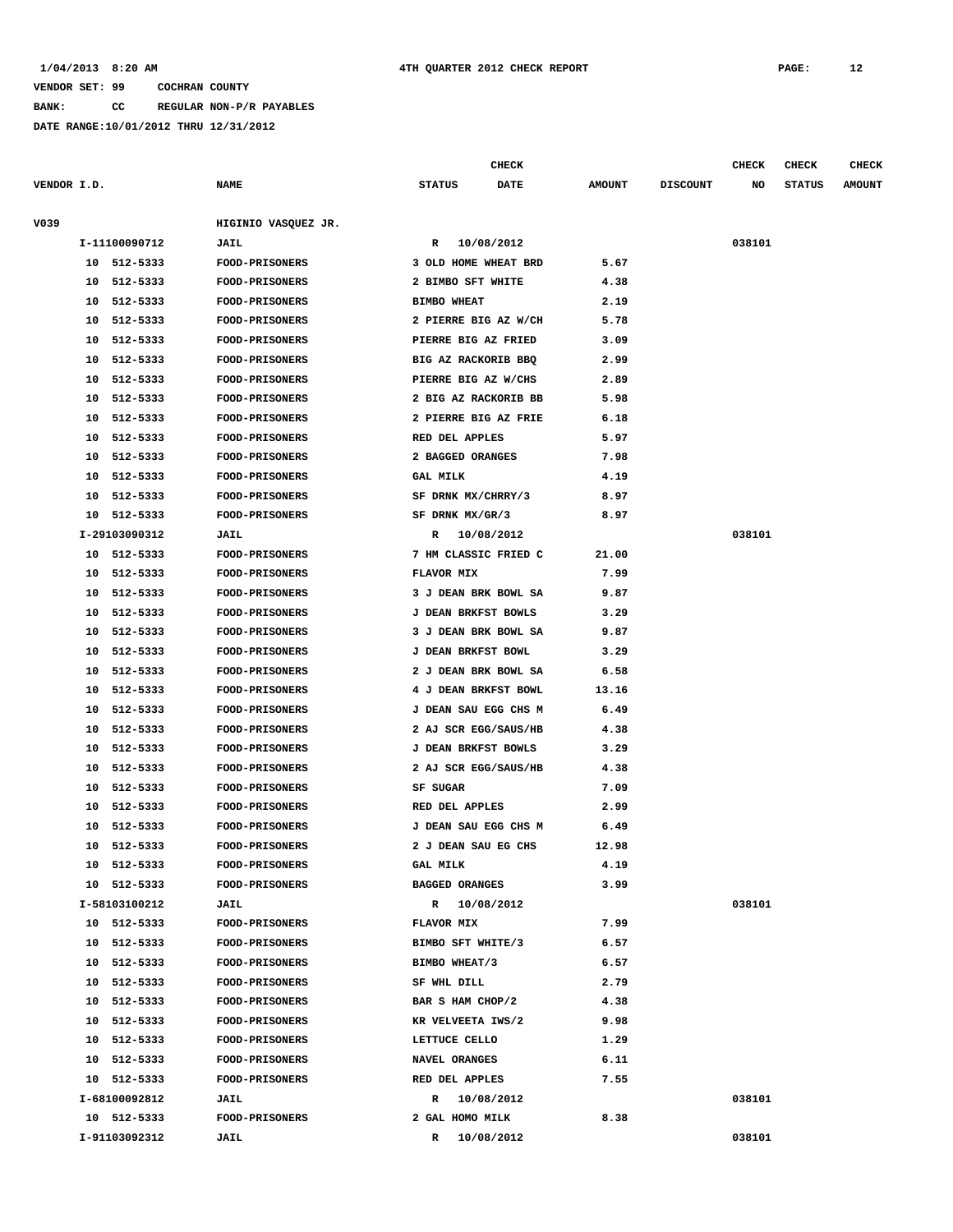### **BANK: CC REGULAR NON-P/R PAYABLES**

|             |               |                                    |                         | <b>CHECK</b> |               |                 | <b>CHECK</b> | <b>CHECK</b>  | <b>CHECK</b>  |
|-------------|---------------|------------------------------------|-------------------------|--------------|---------------|-----------------|--------------|---------------|---------------|
| VENDOR I.D. |               | <b>NAME</b>                        | <b>STATUS</b>           | DATE         | <b>AMOUNT</b> | <b>DISCOUNT</b> | NO           | <b>STATUS</b> | <b>AMOUNT</b> |
| V039        |               | HIGINIO VASQUEZ JR.<br><b>CONT</b> |                         |              |               |                 |              |               |               |
|             | I-91103092312 | JAIL                               | R 10/08/2012            |              |               |                 | 038101       |               |               |
|             | 10 512-5333   | <b>FOOD-PRISONERS</b>              | 3 BIMBO SFT WHITE       |              | 6.57          |                 |              |               |               |
| 10          | 512-5333      | FOOD-PRISONERS                     | 4 BIMBO WHEAT           |              | 8.76          |                 |              |               |               |
| 10          | 512-5333      | FOOD-PRISONERS                     | GAL 2% MILK             |              | 4.09          |                 |              |               | 287.58        |
| P073        |               | THE PENWORTHY COMPANY              |                         |              |               |                 |              |               |               |
|             | I-535219      | <b>LIBRARY</b>                     | $\mathbb{R}$            | 10/08/2012   |               |                 | 038102       |               |               |
|             | 10 650-5590   | <b>BOOKS</b>                       | BERENSTAIN BEARS DIN    |              | 13.96         |                 |              |               |               |
|             | 10 650-5590   | <b>BOOKS</b>                       | BB WE LOVE YOU MOM!     |              | 13.96         |                 |              |               |               |
| 10          | 650-5590      | <b>BOOKS</b>                       | FROGAT THE POND         |              | 13.96         |                 |              |               |               |
| 10          | 650-5590      | <b>BOOKS</b>                       | FANCY DAY IN RM 1A      |              | 13.96         |                 |              |               |               |
| 10          | 650-5590      | <b>BOOKS</b>                       | I LOVE MY LIBRARY 10    |              |               |                 |              |               |               |
| 10          | 650-5590      | <b>BOOKS</b>                       | <b>BATTLE BEGINS #1</b> |              | 15.96         |                 |              |               |               |
| 10          | 650-5590      | <b>BOOKS</b>                       | WHEN MONSTERS ESCAPE    |              | 15.96         |                 |              |               | 87.76         |
| R089        |               | RELIABLE COMMUNICATIONS            |                         |              |               |                 |              |               |               |
|             | I-DCP17800    | LIBRARY                            | v                       | 10/08/2012   |               |                 | 038103       |               | 170.02        |
|             |               |                                    |                         |              |               |                 |              |               |               |
| R089        |               | RELIABLE COMMUNICATIONS            |                         |              |               |                 |              |               |               |
|             | M-CHECK       | RELIABLE COMMUNICATIONS VOIDED     | v                       | 10/08/2012   |               |                 | 038103       |               | 170.02        |
| R099        |               | CYNDIA LEA GUAJARDO dba            |                         |              |               |                 |              |               |               |
|             | I-102900      | PREC 1                             | R 10/08/2012            |              |               |                 | 038104       |               |               |
|             | 15 621-5454   | TIRES                              | 14.00/24 FLAT, RR       |              | 55.00         |                 |              |               |               |
|             | 15 621-5454   | TIRES                              | #4                      |              | 4.00          |                 |              |               |               |
|             | 15 621-5454   | TIRES                              | 24" O-RING              |              | 9.95          |                 |              |               |               |
|             | I-102961      | <b>SHERIFF</b>                     | R 10/08/2012            |              |               |                 | 038104       |               |               |
|             | 10 560-5454   | <b>TIRES</b>                       | FLAT/1078081            |              | 13.00         |                 |              |               |               |
|             | I-103011      | <b>SHERIFF</b>                     | R                       | 10/08/2012   |               |                 | 038104       |               |               |
|             | 10 560-5454   | <b>TIRES</b>                       | 235/55/17 FLAT          |              | 13.00         |                 |              |               |               |
|             | 10 560-5454   | TIRES                              | $PN$ #2                 |              | 4.00          |                 |              |               |               |
|             | I-103075      | PREC 4                             | R                       | 10/08/2012   |               |                 | 038104       |               |               |
|             | 15 624-5454   | TIRES                              | 20.5/25 FLAT, LF        |              | 70.00         |                 |              |               |               |
|             | 15 624-5454   | TIRES                              | <b>O-RING</b>           |              | 9.95          |                 |              |               |               |
|             | 15 624-5454   | <b>TIRES</b>                       | SVC CALL                |              | 25.00         |                 |              |               |               |
|             | I-103116      | PREC 4                             | R 10/08/2012            |              |               |                 | 038104       |               |               |
|             | 15 624-5454   | TIRES                              | 4 FLATS, TRAILER        |              | 120.00        |                 |              |               |               |
|             | 15 624-5454   | TIRES                              | BOOT                    |              | 5.95          |                 |              |               |               |
|             | I-103156      | <b>SHERIFF</b>                     | R 10/08/2012            |              |               |                 | 038104       |               |               |
|             | 10 560-5454   | TIRES                              | 235/55/17 FLAT/#3       |              | 13.00         |                 |              |               | 342.85        |
|             |               |                                    |                         |              |               |                 |              |               |               |
| R222        |               | ROBERTS TRUCK CENTER               |                         |              |               |                 |              |               |               |
|             | I-292980      | PREC <sub>3</sub>                  | R 10/08/2012            |              |               |                 | 038105       |               |               |
|             | 15 623-5451   | <b>REPAIRS</b>                     | 2 RODS/FENDER BRACES    |              | 370.62        |                 |              |               | 370.62        |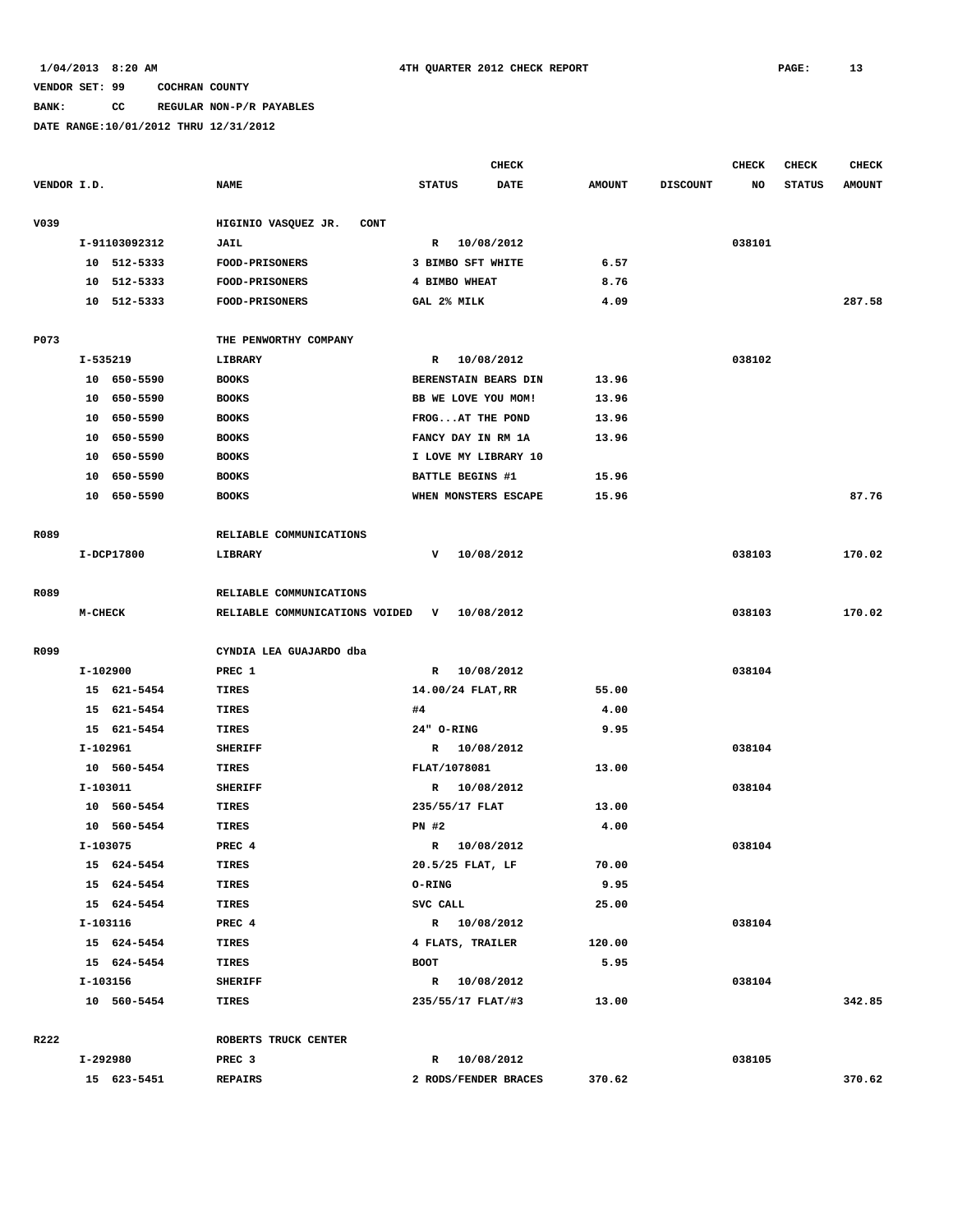**BANK: CC REGULAR NON-P/R PAYABLES**

|             |              |                      |                           |                  | <b>CHECK</b>         |               |                 | <b>CHECK</b> | <b>CHECK</b>  | <b>CHECK</b>  |
|-------------|--------------|----------------------|---------------------------|------------------|----------------------|---------------|-----------------|--------------|---------------|---------------|
| VENDOR I.D. |              |                      | <b>NAME</b>               | <b>STATUS</b>    | <b>DATE</b>          | <b>AMOUNT</b> | <b>DISCOUNT</b> | NO           | <b>STATUS</b> | <b>AMOUNT</b> |
| S005        |              |                      | DORIS SEALY, COUNTY TREAS |                  |                      |               |                 |              |               |               |
|             | I-100312     |                      | <b>TREASURER</b>          |                  | R 10/08/2012         |               |                 | 038106       |               |               |
|             |              | 10 497-5311          | POSTAL EXPENSES           |                  | RETURN SAFETY FILM 8 | 3.99          |                 |              |               |               |
|             |              | 10 497-5311          | POSTAL EXPENSES           |                  | FORM 941, CERT MAIL  | 5.75          |                 |              |               | 9.74          |
|             |              |                      |                           |                  |                      |               |                 |              |               |               |
| S010        |              |                      | SILVERS COMPANY           |                  |                      |               |                 |              |               |               |
|             |              | I-CONSTABLE 10/12    | <b>CONSTABLE</b>          |                  | R 10/08/2012         |               |                 | 038107       |               |               |
|             | 10 550-5330  |                      | FUEL & OIL                |                  | 21GL PREM UNL 9/12/1 | 81.46         |                 |              |               |               |
|             | 10 550-5330  |                      | FUEL & OIL                |                  | CR FED TAX ON 21GL   | 3.86CR        |                 |              |               |               |
|             |              | $I-EXT$ SVC $10/12$  | <b>EXTENSION SVC</b>      |                  | R 10/08/2012         |               |                 | 038107       |               |               |
|             | 10 665-5330  |                      | FUEL AND OIL              | 97.01GL UNL      |                      | 367.31        |                 |              |               |               |
|             |              | 10 665-5330          | FUEL AND OIL              |                  | CR FED TAX ON 97.01G | 17.85CR       |                 |              |               |               |
|             |              | $I-JUV$ PROB $10/12$ | <b>JUVENILE PROBATION</b> |                  | R 10/08/2012         |               |                 | 038107       |               |               |
|             | 10 571-5330  |                      | FUEL                      | 69.41GL UNL      |                      | 258.88        |                 |              |               |               |
|             |              | 10 571-5330          | FUEL                      |                  | CR FED TAX ON 69.41G | 12.77CR       |                 |              |               |               |
|             |              | $I-NON-DEFT 10/12$   | TAX A/C                   |                  | R 10/08/2012         |               |                 | 038107       |               |               |
|             | 10 499-5427  |                      | CONTINUING EDUCATION      |                  | 4.86GL UNL 9/6/12    | 17.88         |                 |              |               |               |
|             |              | 10 499-5427          | CONTINUING EDUCATION      |                  | 5.2GL UNL 9/21/12    | 19.75         |                 |              |               |               |
|             |              | 10 499-5427          | CONTINUING EDUCATION      |                  | CR FED TAX ON 10.06G | 1.85CR        |                 |              |               |               |
|             | I-PARK 10/12 |                      | PARK                      |                  | R 10/08/2012         |               |                 | 038107       |               |               |
|             | 10 660-5330  |                      | FUEL AND OIL              |                  | 19GL HS DIESEL/5625  | 67.45         |                 |              |               |               |
|             |              | I-PREC 1 10/12       | PREC 1                    |                  | R 10/08/2012         |               |                 | 038107       |               |               |
|             | 15 621-5330  |                      | FUEL & OIL                |                  | 25GL HS DIESEL       | 88.75         |                 |              |               |               |
|             | 15 621-5330  |                      | FUEL & OIL                |                  | 55GL HS DIESEL       | 195.25        |                 |              |               |               |
|             | 15 621-5330  |                      | FUEL & OIL                |                  | 38.6GL HS DIESEL     | 137.03        |                 |              |               |               |
|             | 15 621-5330  |                      | FUEL & OIL                |                  | 14.3GL HS DIESEL     | 50.77         |                 |              |               |               |
|             | 15 621-5330  |                      | FUEL & OIL                |                  | 41GL HS DIESEL       | 145.55        |                 |              |               |               |
|             | 15 621-5330  |                      | FUEL & OIL                |                  | 96GL HS DIESEL       | 340.80        |                 |              |               |               |
|             | 15 621-5330  |                      | FUEL & OIL                |                  | 39.2GL HS DIESEL     | 139.16        |                 |              |               |               |
|             | 15 621-5330  |                      | FUEL & OIL                |                  | 81GL HS DIESEL       | 287.55        |                 |              |               |               |
|             | 15 621-5330  |                      | FUEL & OIL                | 22.8GL UNL       |                      | 78.55         |                 |              |               |               |
|             |              | 15 621-5330          | FUEL & OIL                | <b>STATE TAX</b> |                      | 4.56          |                 |              |               |               |
|             | 15 621-5330  |                      | FUEL & OIL                |                  | 12.6GL HS DIESEL     | 44.73         |                 |              |               |               |
|             |              | 15 621-5330          | FUEL & OIL                |                  | 32GL HS DIESEL       | 113.60        |                 |              |               |               |
|             |              | I-PREC 2 10/12       | PREC <sub>2</sub>         |                  | R 10/08/2012         |               |                 | 038107       |               |               |
|             |              | 15 622-5330          | FUEL AND OIL              |                  | 600GL HS DIESEL      | 2,160.00      |                 |              |               |               |
|             |              | 15 622-5330          | FUEL AND OIL              | 401GL UNL        |                      | 1,381.45      |                 |              |               |               |
|             |              | 15 622-5330          | FUEL AND OIL              |                  | STATE TAX ON UNL     | 80.20         |                 |              |               |               |
|             |              | I-PREC 4 10/12       | PREC 4                    |                  | R 10/08/2012         |               |                 | 038107       |               |               |
|             | 15 624-5330  |                      | FUEL AND OIL              |                  | 500GL HS DIESEL      | 1,800.00      |                 |              |               |               |
|             | 15 624-5330  |                      | FUEL AND OIL              |                  | FUEL CONDITIONER     |               |                 |              |               |               |
|             | 15           | 624-5330             | FUEL AND OIL              |                  | 65GL HS DIESEL       | 234.00        |                 |              |               |               |
|             | 15 624-5330  |                      | FUEL AND OIL              |                  | 60GL HS DIESEL       | 216.00        |                 |              |               |               |
|             |              | I-SHERIFF 10/12      | <b>SHERIFF</b>            |                  | R 10/08/2012         |               |                 | 038107       |               |               |
|             | 10           | 560-5330             | FUEL AND OIL              |                  | 97.55GL UNL/#662     | 364.57        |                 |              |               |               |
|             | 10           | 560-5330             | FUEL AND OIL              |                  | 79.14GL UNL/#720     | 296.68        |                 |              |               |               |
|             | 10 560-5330  |                      | FUEL AND OIL              |                  | 70.09GL UNL/#759     | 265.12        |                 |              |               |               |
|             | 10 560-5330  |                      | FUEL AND OIL              |                  | 22.51GL UNL/#799     | 82.81         |                 |              |               |               |
|             |              |                      |                           |                  |                      |               |                 |              |               |               |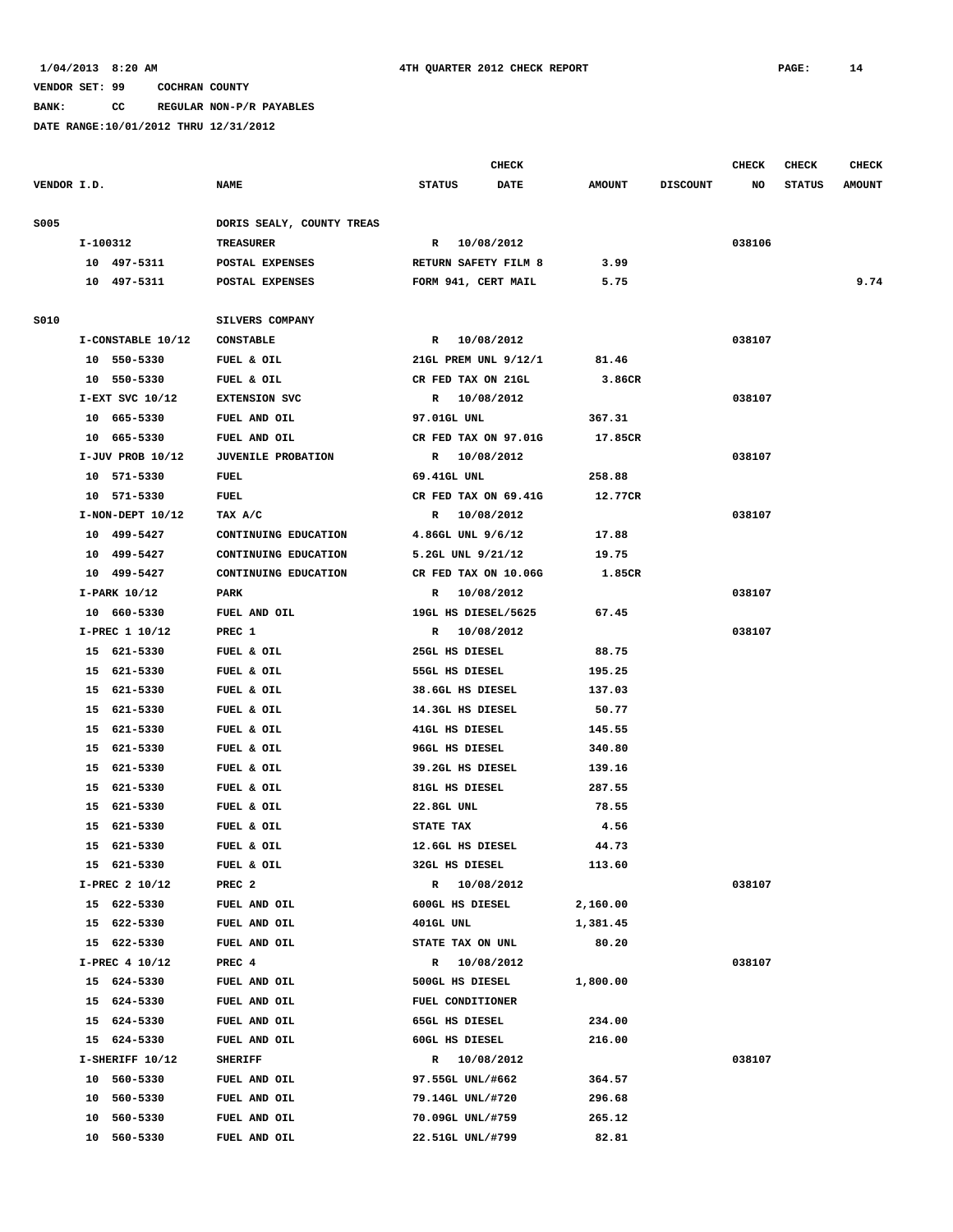**BANK: CC REGULAR NON-P/R PAYABLES**

|             |              |                    |                                                    |               | <b>CHECK</b>         |               |                 | <b>CHECK</b> | CHECK         | <b>CHECK</b>  |
|-------------|--------------|--------------------|----------------------------------------------------|---------------|----------------------|---------------|-----------------|--------------|---------------|---------------|
| VENDOR I.D. |              |                    | <b>NAME</b>                                        | <b>STATUS</b> | <b>DATE</b>          | <b>AMOUNT</b> | <b>DISCOUNT</b> | NO           | <b>STATUS</b> | <b>AMOUNT</b> |
|             |              |                    |                                                    |               |                      |               |                 |              |               |               |
| S010        |              |                    | SILVERS COMPANY<br><b>CONT</b>                     |               |                      |               |                 |              |               |               |
|             |              | I-SHERIFF 10/12    | <b>SHERIFF</b>                                     | R             | 10/08/2012           |               |                 | 038107       |               |               |
|             |              | 10 560-5330        | FUEL AND OIL                                       |               | CR FED TAX ON 269.29 | 49.55CR       |                 |              |               | 9,233.98      |
|             |              |                    |                                                    |               |                      |               |                 |              |               |               |
| S016        |              |                    | SOUTH PLAINS ASSN. OF GOV                          |               |                      |               |                 |              |               |               |
|             | $I-2013-007$ |                    | COMMISSIONERS CT                                   | R             | 10/08/2012           |               |                 | 038108       |               |               |
|             |              | 15 610-5481        | DUES AND REGISTRATION                              |               | MEMBER SVC FEE 10/1/ | 234.53        |                 |              |               | 234.53        |
|             |              |                    |                                                    |               |                      |               |                 |              |               |               |
| S071        |              |                    | SCRIPT OFFICE PRODUCTS, INC.                       |               |                      |               |                 |              |               |               |
|             | $I - 40655$  |                    | COUNTY COURT                                       | R             | 10/08/2012           |               |                 | 038109       |               |               |
|             |              | 10 426-5310        | OFFICE SUPPLIES                                    |               | 1PK ADDR LABELS #302 | 6.95          |                 |              |               |               |
|             | 10           | 426-5310           | OFFICE SUPPLIES                                    |               | 12ea ENERGEL PENS .7 | 40.20         |                 |              |               |               |
|             | 10           | 426-5310           | OFFICE SUPPLIES                                    |               | 12ea ENERGEL REFILLS | 15.48         |                 |              |               | 62.63         |
|             |              |                    |                                                    |               |                      |               |                 |              |               |               |
| S217        |              |                    | STATE COMPTROLLER                                  |               |                      |               |                 |              |               |               |
|             |              |                    | I-3RD QTR CIVIL '12 STATE CIVIL COSTS              | R             | 10/08/2012           |               |                 | 038110       |               |               |
|             | 90           | 000-2372           | Birth Cert. Gov118.015                             |               | 3RD QTR REMITTANCE F | 54.00         |                 |              |               |               |
|             | 90           | 000-2373           | Marriage License Gov 118.011 3RD QTR REMITTANCE F  |               |                      | 270.00        |                 |              |               |               |
|             | 90           | 000-2364           | Juror Donations                                    |               | 3RD QTR REMITTANCE F | 40.00         |                 |              |               |               |
|             | 90           | 000-2363.004       | Co Filing Fee Ind Lgl Serv.                        |               | 3RD OTR REMITTANCE F | 85.50         |                 |              |               |               |
|             | 90           | 000-2363.001       | Divorce & Family Gov't 133.1513RD QTR REMITTANCE F |               |                      | 134.25        |                 |              |               |               |
|             | 90           | 000-2363.002       | Other Than Divorce/Family 10B 3RD QTR REMITTANCE F |               |                      | 771.00        |                 |              |               |               |
|             | 90           | 000-2363.004       | Co Filing Fee Ind Lgl Serv.                        |               | 3RD QTR REMITTANCE F | 95.00         |                 |              |               |               |
|             | 90           | 000-2379           | Judicial Support Fee/L133.105 3RD QTR REMITTANCE F |               |                      | 662.00        |                 |              |               | 2,111.75      |
|             |              |                    |                                                    |               |                      |               |                 |              |               |               |
| S217        |              |                    | STATE COMPTROLLER                                  |               |                      |               |                 |              |               |               |
|             |              | I-3RD QTR CRIM '12 | STATE CRIMINAL COSTS                               | R             | 10/08/2012           |               |                 | 038111       |               |               |
|             | 90           | 000-2358.001       | State CCC Date 010104 Forward STATE CRIMINAL COSTS |               |                      | 2,585.44      |                 |              |               |               |
|             | 90           | $000 - 2368$       | BB Bond Fee (Gov CD 41.258)                        |               | STATE CRIMINAL COSTS | 175.50        |                 |              |               |               |
|             | 90           | 000-2378           | JRF Jury Reimb Fee CCP102.0045STATE CRIMINAL COSTS |               |                      | 243.74        |                 |              |               |               |
|             | 90           | 000-2363.003       | Indigent Defense Fee                               |               | STATE CRIMINAL COSTS | 131.20        |                 |              |               |               |
|             | 90           | $000 - 2355$       | MVF CCP 102.002                                    |               | STATE CRIMINAL COSTS | 2.57          |                 |              |               |               |
|             | 90           | 000-2367           | STF-Sub 95% C(Trans CD542.40 STATE CRIMINAL COSTS  |               |                      | 872.12        |                 |              |               |               |
|             |              | 90 000-2342        | Arrest Fees - State Officers STATE CRIMINAL COSTS  |               |                      | 25.10         |                 |              |               |               |
|             |              | 90 000-2342.001    | Omni FTA                                           |               | STATE CRIMINAL COSTS | 344.00        |                 |              |               |               |
|             |              | 90 000-2376        | Co. CrtCriminal Judicial Fund STATE CRIMINAL COSTS |               |                      | 240.00        |                 |              |               |               |
|             |              | 90 000-2357        | 50% Overweight Fine                                |               | STATE CRIMINAL COSTS | 61.50         |                 |              |               |               |
|             |              | 90 000-2361        | 50% of Time Payment to State STATE CRIMINAL COSTS  |               |                      | 75.00         |                 |              |               |               |
|             |              | 90 000-2379        | Judicial Support Fee/L133.105 STATE CRIMINAL COSTS |               |                      | 404.15        |                 |              |               | 5,160.32      |
|             |              |                    |                                                    |               |                      |               |                 |              |               |               |
| <b>S222</b> |              |                    | SOUTH PLAINS COMMUNICATIONS                        |               |                      |               |                 |              |               |               |
|             | I-645218     |                    | PREC 4                                             | $\mathbb{R}$  | 10/08/2012           |               |                 | 038112       |               |               |
|             |              | 15 624-5356        | ROAD MATERIALS & SUPPLIES                          |               | PM400 MOBILE #019TNL | 585.00        |                 |              |               | 585.00        |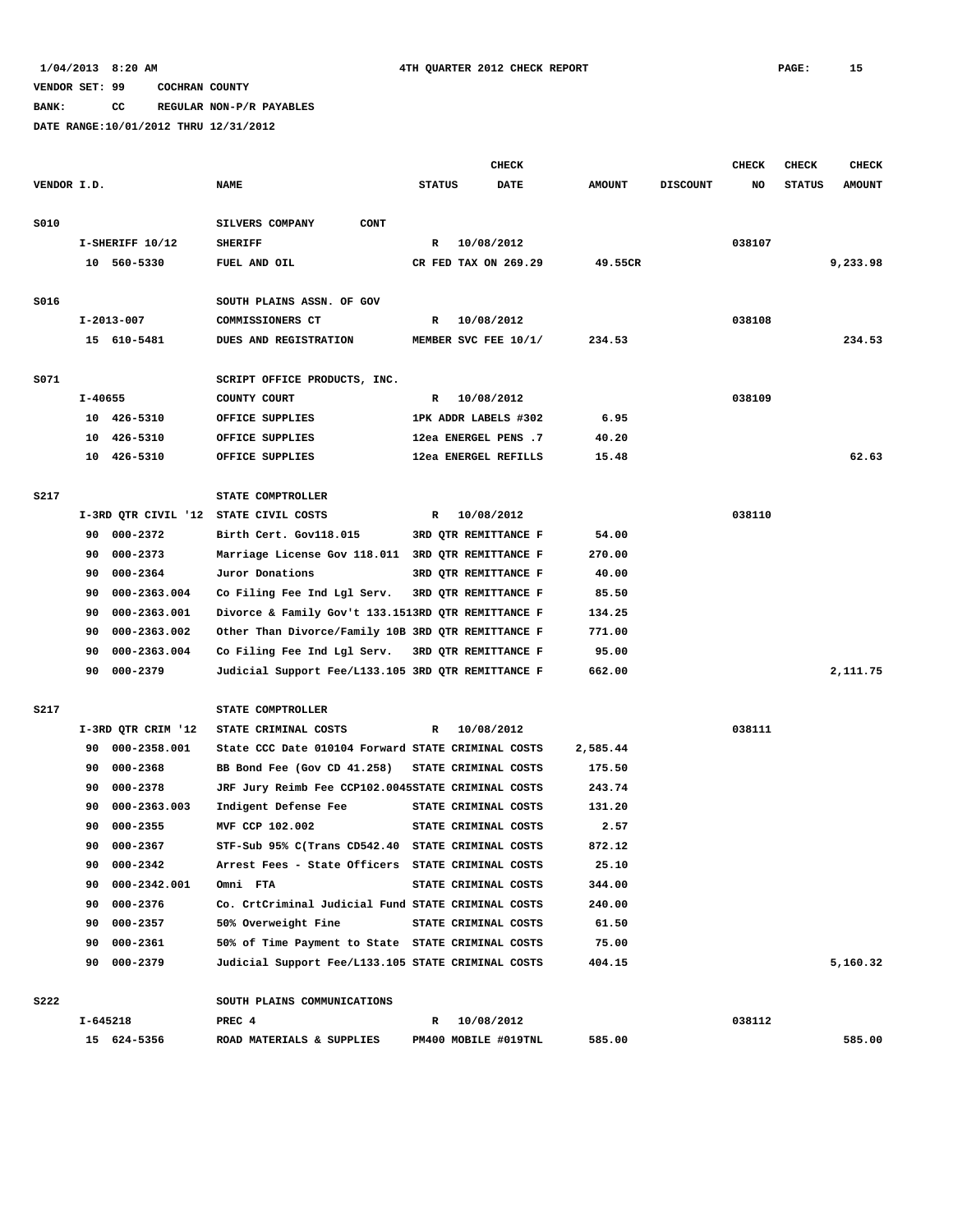**BANK: CC REGULAR NON-P/R PAYABLES**

|             |          |                                 |                                              |               | <b>CHECK</b>                      |               |                 | <b>CHECK</b> | <b>CHECK</b>  | <b>CHECK</b>  |
|-------------|----------|---------------------------------|----------------------------------------------|---------------|-----------------------------------|---------------|-----------------|--------------|---------------|---------------|
| VENDOR I.D. |          |                                 | <b>NAME</b>                                  | <b>STATUS</b> | <b>DATE</b>                       | <b>AMOUNT</b> | <b>DISCOUNT</b> | NO           | <b>STATUS</b> | <b>AMOUNT</b> |
|             |          |                                 |                                              |               |                                   |               |                 |              |               |               |
| T058        |          |                                 | RITA TYSON, CO & DIST CLERK                  |               |                                   |               |                 |              |               |               |
|             |          | $I-CLRK$ TRNG $10/1-4$          | <b>CLERK</b>                                 |               | R 10/08/2012                      |               |                 | 038113       |               |               |
|             |          | 10 403-5427                     | CONTINUING EDUCATION                         |               | 3 NITES, KERRVILLE/SH             | 242.85        |                 |              |               |               |
|             |          | 10 403-5427                     | CONTINUING EDUCATION                         | LODGING TAX   |                                   | 31.59         |                 |              |               | 274.44        |
|             |          |                                 |                                              |               |                                   |               |                 |              |               |               |
| T148        |          |                                 | TASCOSA OFFICE MACHINES INC                  |               |                                   |               |                 |              |               |               |
|             | I-9BV373 |                                 | <b>SHERIFF</b>                               | R             | 10/08/2012                        |               |                 | 038114       |               |               |
|             |          | 10 560-5411                     | MAINTENANCE CONTRACTS                        |               | COPIER MAINTENANCE                | 69.00         |                 |              |               | 69.00         |
| T184        |          |                                 | THYSSENKRUPP ELEVATOR COR                    |               |                                   |               |                 |              |               |               |
|             |          | I-3000259336                    | <b>COURTHOUSE</b>                            |               | R 10/08/2012                      |               |                 | 038115       |               |               |
|             |          | 10 510-5411                     | MAINTENANCE CONTRACTS                        |               | 4TH QTR ELEV MAINTEN              | 1,712.85      |                 |              |               | 1,712.85      |
|             |          |                                 |                                              |               |                                   |               |                 |              |               |               |
| U019        |          |                                 | UNITED SUPERMARKETS, INC                     |               |                                   |               |                 |              |               |               |
|             |          | I-7064 600 092912               | JAIL                                         |               | R 10/08/2012                      |               |                 | 038116       |               |               |
|             |          | 10 512-5391                     | MEDICAL CARE-PRISONERS                       |               | PRILOSEC TAB                      | 27.99         |                 |              |               |               |
|             |          | 10 512-5391                     | MEDICAL CARE-PRISONERS                       |               | PEPCID MAX TAB                    | 10.99         |                 |              |               |               |
|             |          | 10 512-5391                     | MEDICAL CARE-PRISONERS                       |               | <b>ALAVERT 24HR</b>               | 10.79         |                 |              |               |               |
|             |          | 10 512-5391                     | MEDICAL CARE-PRISONERS                       |               | ADVIL PM CAPLET                   | 8.49          |                 |              |               |               |
|             |          | 10 512-5391                     | MEDICAL CARE-PRISONERS                       |               | THERMCARE BACK                    | 7.99          |                 |              |               |               |
|             |          | 10 512-5391                     | MEDICAL CARE-PRISONERS                       |               | 2 TYLENOL SEVERE                  | 13.38         |                 |              |               |               |
|             |          | 10 512-5391                     | MEDICAL CARE-PRISONERS                       |               | NEOSPORIN +C                      | 5.49          |                 |              |               |               |
|             |          | 10 512-5391                     | MEDICAL CARE-PRISONERS                       |               | 2 ADVIL CONGESTION                | 9.98          |                 |              |               |               |
|             |          | 10 512-5391                     | MEDICAL CARE-PRISONERS                       |               | TUMS SMOOTHIES                    | 4.99          |                 |              |               |               |
|             |          | 10 512-5391                     | MEDICAL CARE-PRISONERS                       |               | 2 TC ALLERGY COMPL                | 8.00          |                 |              |               |               |
|             |          | 10 512-5391                     | MEDICAL CARE-PRISONERS                       |               | TC AB OINTMENT                    | 3.99          |                 |              |               |               |
|             |          | 10 512-5391                     | MEDICAL CARE-PRISONERS                       |               | B&L ADV EYE RLF                   | 3.99          |                 |              |               |               |
|             |          | 10 512-5391                     | MEDICAL CARE-PRISONERS                       |               | 2 J&J ANTIBIOTIC X                | 7.98          |                 |              |               |               |
|             |          | 10 512-5391                     | MEDICAL CARE-PRISONERS                       |               | 2 J&J ANTIBIOTIC X                | 7.98          |                 |              |               |               |
|             |          | 10 512-5392                     | MISCELLANEOUS SUPPLIES                       |               | Q-TIPS SWABS                      | 3.69          |                 |              |               |               |
|             |          | 10 512-5391                     | MEDICAL CARE-PRISONERS                       |               | 2 HALLS + CHRY                    | 3.38          |                 |              |               |               |
|             | 10       | 512-5391                        | MEDICAL CARE-PRISONERS                       |               | 2 TC LOZENG THROAT                | 4.18          |                 |              |               |               |
|             |          | 10 512-5391                     | MEDICAL CARE-PRISONERS                       |               | 2 HALLS + LEM                     | 3.38          |                 |              |               |               |
|             |          | 10 512-5391                     | MEDICAL CARE-PRISONERS                       |               | HALLS VIT C BAG                   | 1.69          |                 |              |               | 148.35        |
|             |          |                                 |                                              |               |                                   |               |                 |              |               |               |
| W055        |          |                                 | WINDSTREAM COMMUNICATIONS SW                 |               |                                   |               |                 |              |               |               |
|             |          | I-266-0638 10/12                | <b>MUSEUM</b>                                |               | R 10/08/2012                      |               |                 | 038117       |               |               |
|             |          | 10 652-5420                     | TELECOMMUNICATIONS                           |               | BASIC LOCAL SVC                   | 48.71         |                 |              |               |               |
|             |          | 10 652-5420                     | <b>TELECOMMUNICATIONS</b>                    |               | HI-SPEED INTERNET                 | 49.99         |                 |              |               |               |
|             |          | 10 652-5420                     | <b>TELECOMMUNICATIONS</b>                    |               | OPTIONAL SVC                      | 5.92          |                 |              |               |               |
|             |          | 10 652-5420                     | TELECOMMUNICATIONS                           |               | LONG DISTANCE SVC                 | 4.65          |                 |              |               |               |
|             |          | I-266-5051 10/12                | LIBRARY                                      |               | R 10/08/2012                      |               |                 | 038117       |               |               |
|             |          | 10 650-5420                     | <b>TELECOMMUNICATIONS</b>                    |               | BASIC LOCAL SVC/2 LI              | 102.50        |                 |              |               |               |
|             |          | 10 650-5420                     | TELECOMMUNICATIONS                           |               | HI-SPEED INTERNET                 | 49.99<br>2.16 |                 |              |               |               |
|             |          | 10 650-5420<br>I-266-5074 10/12 | <b>TELECOMMUNICATIONS</b><br>ADULT PROBATION |               | LONG DISTANCE SVC<br>R 10/08/2012 |               |                 | 038117       |               |               |
|             |          | 10 570-5420                     | <b>TELECOMMUNICATIONS</b>                    |               | BASIC LOCAL SVC                   | 46.93         |                 |              |               |               |
|             |          | 10 570-5420                     | <b>TELECOMMUNICATIONS</b>                    |               | OPTIONAL SVC                      | 11.97         |                 |              |               |               |
|             |          |                                 |                                              |               |                                   |               |                 |              |               |               |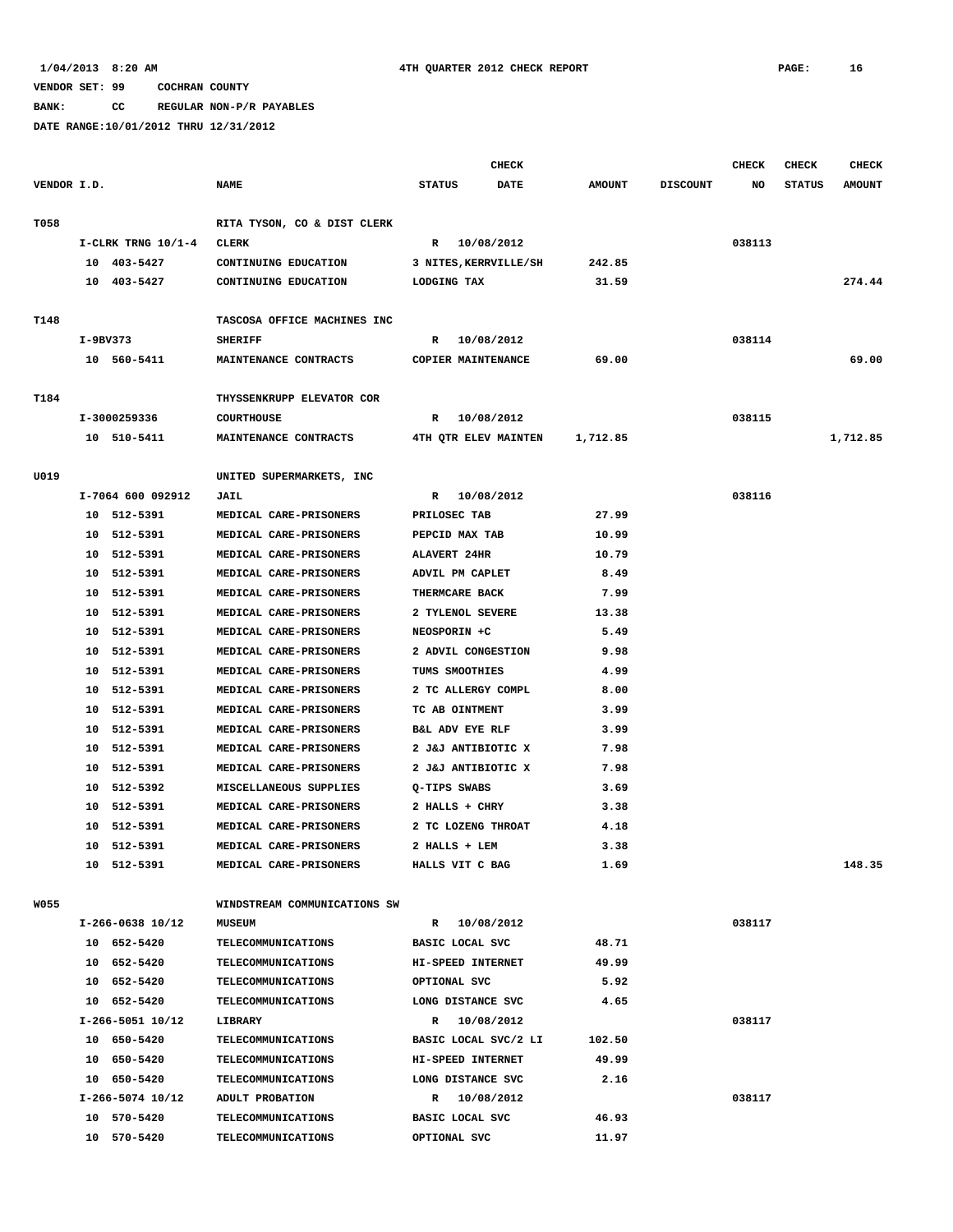**BANK: CC REGULAR NON-P/R PAYABLES**

|             |                    |                                                        |                      | CHECK      |               |                 | <b>CHECK</b> | <b>CHECK</b>  | <b>CHECK</b>  |
|-------------|--------------------|--------------------------------------------------------|----------------------|------------|---------------|-----------------|--------------|---------------|---------------|
| VENDOR I.D. |                    | <b>NAME</b>                                            | <b>STATUS</b>        | DATE       | <b>AMOUNT</b> | <b>DISCOUNT</b> | NO           | <b>STATUS</b> | <b>AMOUNT</b> |
| W055        |                    | WINDSTREAM COMMUNICATICONT                             |                      |            |               |                 |              |               |               |
|             | I-266-5074 10/12   | ADULT PROBATION                                        | R 10/08/2012         |            |               |                 | 038117       |               |               |
|             | 10 570-5420        | <b>TELECOMMUNICATIONS</b>                              | LONG DISTANCE SVC    |            | 0.36          |                 |              |               |               |
|             | I-266-5161 10/12   | <b>TREASURER</b>                                       | R 10/08/2012         |            |               |                 | 038117       |               |               |
|             | 10 497-5420        | <b>TELECOMMUNICATIONS</b>                              | BASIC LOCAL SVC      |            | 46.93         |                 |              |               |               |
|             | 10 497-5420        | <b>TELECOMMUNICATIONS</b>                              | LONG DISTANCE SVC    |            | 0.99          |                 |              |               |               |
|             | I-266-5171 10/12   | TAX A/C                                                | R 10/08/2012         |            |               |                 | 038117       |               |               |
|             | 10 499-5420        | <b>TELECOMMUNICATIONS</b>                              | BASIC LOCAL SVC/3 LI |            | 143.62        |                 |              |               |               |
|             | 10 499-5420        | <b>TELECOMMUNICATIONS</b>                              | HI-SPEED INTERNET    |            | 59.99         |                 |              |               |               |
|             | 10 499-5420        | <b>TELECOMMUNICATIONS</b>                              | OPTIONAL SVC         |            | 25.95         |                 |              |               |               |
|             | 10 499-5420        | <b>TELECOMMUNICATIONS</b>                              | LONG DISTANCE SVC    |            | 14.43         |                 |              |               |               |
|             | I-266-5211 10/12   | <b>SHERIFF</b>                                         | R 10/08/2012         |            |               |                 | 038117       |               |               |
|             | 10 560-5420        | <b>TELECOMMUNICATIONS</b>                              | BASIC LOCAL SVC/3 LI |            | 158.59        |                 |              |               |               |
|             | 10 560-5420        | <b>TELECOMMUNICATIONS</b>                              | LONG DISTANCE SVC    |            | 3.98          |                 |              |               |               |
|             | I-266-5215 10/12   | <b>EXTENSION SVC</b>                                   | R 10/08/2012         |            |               |                 | 038117       |               |               |
|             | 10 665-5420        | <b>TELECOMMUNICATIONS</b>                              | BASIC LOCAL SVC/3 LI |            | 150.43        |                 |              |               |               |
|             | 10 665-5420        | <b>TELECOMMUNICATIONS</b>                              | HI-SPEED INTERNET    |            | 39.99         |                 |              |               |               |
|             | 10 665-5420        | <b>TELECOMMUNICATIONS</b>                              | LONG DISTANCE SVC    |            | 1.96          |                 |              |               |               |
|             | $I-266-5302$ 10/12 | <b>JUSTICE OF PEACE</b>                                | R 10/08/2012         |            |               |                 | 038117       |               |               |
|             | 10 455-5420        |                                                        |                      |            |               |                 |              |               |               |
|             |                    | <b>TELECOMMUNICATIONS</b><br><b>TELECOMMUNICATIONS</b> | BASIC LOCAL SVC      |            | 46.93         |                 |              |               |               |
|             | 10 455-5420        |                                                        | LONG DISTANCE SVC    |            | 0.54          |                 |              |               |               |
|             | I-266-5411 10/12   | <b>JUVENILE PROBATION</b>                              | R 10/08/2012         |            |               |                 | 038117       |               |               |
|             | 10 571-5420        | <b>TELECOMMUNICATIONS</b>                              | BASIC LOCAL SVC      |            | 46.93         |                 |              |               |               |
|             | 10 571-5420        | <b>TELECOMMUNICATIONS</b>                              | LONG DISTANCE SVC    |            | 3.64          |                 |              |               |               |
|             | I-266-5412 10/12   | DISTRICT COURT                                         | R 10/08/2012         |            |               |                 | 038117       |               |               |
|             | 10 435-5420        | <b>TELECOMMUNICATIONS</b>                              | BASIC LOCAL SVC      |            | 107.45        |                 |              |               |               |
|             | 10 435-5420        | <b>TELECOMMUNICATIONS</b>                              | HI-SPEED INTERNET    |            | 109.98        |                 |              |               |               |
|             | 10 435-5420        | <b>TELECOMMUNICATIONS</b>                              | LONG DISTANCE SVC    |            | 0.12          |                 |              |               |               |
|             | I-266-5450 10/12   | CLERK                                                  | R                    | 10/08/2012 |               |                 | 038117       |               |               |
|             | 10 403-5420        | <b>TELECOMMUNICATIONS</b>                              | BASIC LOCAL SVC      |            | 158.66        |                 |              |               |               |
|             | 10 403-5420        | <b>TELECOMMUNICATIONS</b>                              | OPTIONAL SVC         |            | 3.00          |                 |              |               |               |
|             | 10 403-5420        | <b>TELECOMMUNICATIONS</b>                              | LONG DISTANCE SVC    |            | 15.87         |                 |              |               |               |
|             | I-266-5508 10/12   | CO JUDGE/COMM'R CT                                     | R 10/08/2012         |            |               |                 | 038117       |               |               |
|             | 15 610-5420        | TELECOMMUNICATIONS                                     | BASIC LOCAL SVC      |            | 111.15        |                 |              |               |               |
|             | 15 610-5420        | <b>TELECOMMUNICATIONS</b>                              | LONG DISTANCE SVC    |            | 1.38          |                 |              |               |               |
|             | I-266-5700 10/12   | <b>SHERIFF</b>                                         | R 10/08/2012         |            |               |                 | 038117       |               |               |
|             | 10 560-5420        | <b>TELECOMMUNICATIONS</b>                              | BASIC LOCAL SVC      |            | 55.29         |                 |              |               |               |
|             | 10 560-5420        | TELECOMMUNICATIONS                                     | LONG DISTANCE SVC    |            | 6.05          |                 |              |               |               |
|             | I-266-5822 10/12   | AUDITOR/NON-DEPT'L                                     | R 10/08/2012         |            |               |                 | 038117       |               |               |
|             | 10 495-5420        | <b>TELECOMMUNICATIONS</b>                              | BASIC LOCAL SVC/1 LI |            | 47.51         |                 |              |               |               |
|             | 10 495-5420        | <b>TELECOMMUNICATIONS</b>                              | <b>BUS BROADBAND</b> |            | 24.99         |                 |              |               |               |
|             | 10 495-5420        | <b>TELECOMMUNICATIONS</b>                              | LONG DISTANCE SVC    |            | 0.40          |                 |              |               |               |
|             | 10 409-5420        | <b>TELECOMMUNICATIONS</b>                              | FAX LINE/266-5629    |            | 47.50         |                 |              |               |               |
|             | 10 409-5420        | <b>TELECOMMUNICATIONS</b>                              | HI-SPEED INTERNET    |            | 144.49        |                 |              |               |               |
|             | 10 409-5420        | <b>TELECOMMUNICATIONS</b>                              | FAX LONG DISTANCE    |            | 2.00          |                 |              |               |               |
|             | I-266-8661 10/12   | <b>ATTORNEY</b>                                        | R 10/08/2012         |            |               |                 | 038117       |               |               |
|             | 10 475-5420        | <b>TELECOMMUNICATIONS</b>                              | BASIC LOCAL SVC/2 LI |            | 106.58        |                 |              |               |               |
|             | 10 475-5420        | <b>TELECOMMUNICATIONS</b>                              | HI-SPEED INTERNET    |            | 59.99         |                 |              |               |               |
|             |                    |                                                        |                      |            |               |                 |              |               |               |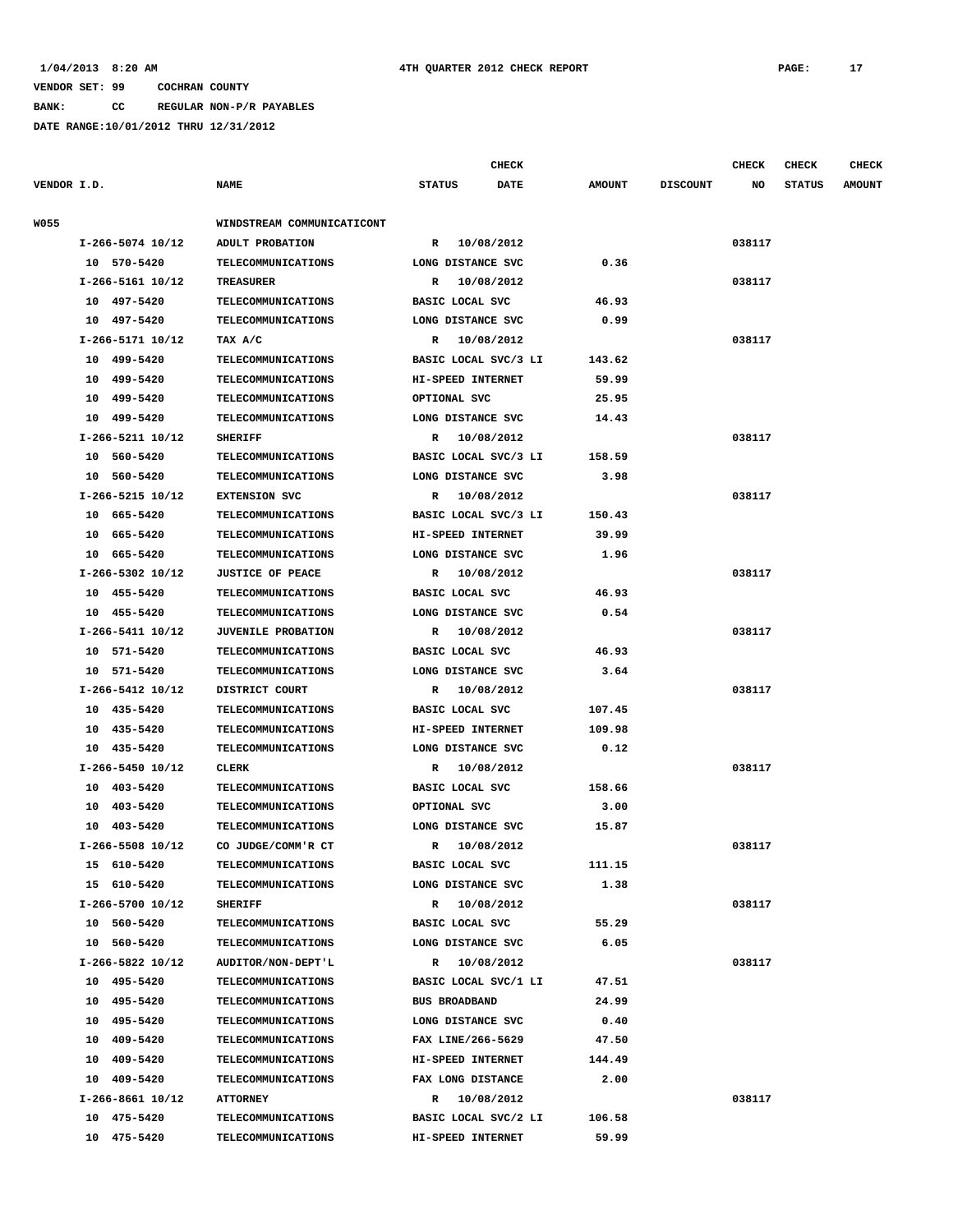**BANK: CC REGULAR NON-P/R PAYABLES**

|             |                             |                            |                      | <b>CHECK</b> |               |                 | <b>CHECK</b> | CHECK         | <b>CHECK</b>  |
|-------------|-----------------------------|----------------------------|----------------------|--------------|---------------|-----------------|--------------|---------------|---------------|
| VENDOR I.D. |                             | <b>NAME</b>                | <b>STATUS</b>        | <b>DATE</b>  | <b>AMOUNT</b> | <b>DISCOUNT</b> | NO           | <b>STATUS</b> | <b>AMOUNT</b> |
| <b>W055</b> |                             | WINDSTREAM COMMUNICATICONT |                      |              |               |                 |              |               |               |
|             | I-266-8661 10/12            | <b>ATTORNEY</b>            | R 10/08/2012         |              |               |                 | 038117       |               |               |
|             | 10 475-5420                 | TELECOMMUNICATIONS         | LONG DISTANCE SVC    |              | 0.84          |                 |              |               |               |
|             | I-266-8888 10/12            | <b>SHERIFF</b>             | R 10/08/2012         |              |               |                 | 038117       |               |               |
|             | 10 560-5420                 | TELECOMMUNICATIONS         | FAX LINE & CRIME CON |              | 44.27         |                 |              |               |               |
|             | 10 560-5420                 | <b>TELECOMMUNICATIONS</b>  | LONG DISTANCE SVC    |              | 1.11          |                 |              |               | 2,116.71      |
| <b>W070</b> |                             | R D WALLACE OIL CO INC     |                      |              |               |                 |              |               |               |
|             | $I-1400$ $10/12$            | PREC 4                     | R 10/08/2012         |              |               |                 | 038119       |               |               |
|             | 15 624-5330                 | FUEL AND OIL               | 52GL UNL             |              | 177.98        |                 |              |               |               |
|             | $I-3540$ 10/12              | PREC <sub>3</sub>          | R 10/08/2012         |              |               |                 | 038119       |               |               |
|             | 15 623-5330                 | FUEL AND OIL               | 850GL DYED DIESEL    |              | 3,085.50      |                 |              |               |               |
|             | 15 623-5330                 | FUEL AND OIL               | 4 80-OZ PWR SVC      |              | 47.44         |                 |              |               |               |
|             | 15 623-5330                 | FUEL AND OIL               | 16GL UNL; 9/12/12    |              | 53.04         |                 |              |               |               |
|             | 15 623-5330                 | FUEL AND OIL               | 500GL DYED DIESEL    |              | 1,815.00      |                 |              |               |               |
|             | 15<br>623-5330              | FUEL AND OIL               | 2 80-OZ PWR SVC      |              | 23.72         |                 |              |               |               |
|             | 15 623-5330                 | FUEL AND OIL               | 67GL UNL; 9/27/12    |              | 235.51        |                 |              |               |               |
|             | $I-3600$ 10/12              | PARK/AIRPORT               | R 10/08/2012         |              |               |                 | 038119       |               |               |
|             | 30 518-5330                 | FUEL & OIL                 | 31GL UNL             |              | 108.97        |                 |              |               |               |
|             | $I-3620$ 10/12              | <b>CEMETERY</b>            | R 10/08/2012         |              |               |                 | 038119       |               |               |
|             | 10 516-5330                 | FUEL & OIL                 | 31GL UNL             |              | 108.97        |                 |              |               |               |
|             | $I-3700$ 10/12              | <b>SHERIFF</b>             | R 10/08/2012         |              |               |                 | 038119       |               |               |
|             | 10 560-5330                 | FUEL AND OIL               | 17.4GL UNL/#111      |              | 61.16         |                 |              |               |               |
|             | 10 560-5330                 | FUEL AND OIL               | 49.5GL UNL/#125      |              | 173.99        |                 |              |               | 5,891.28      |
|             |                             |                            |                      |              |               |                 |              |               |               |
| W092        |                             | WTG FUELS, INC             |                      |              |               |                 |              |               |               |
|             | I-15006-03496 OCT12 SHERIFF |                            | R 10/08/2012         |              |               |                 | 038120       |               |               |
|             | 10 560-5330                 | FUEL AND OIL               | 13.85GL UNL/#111     |              | 47.45         |                 |              |               |               |
|             | 10 560-5330                 | FUEL AND OIL               | 66GL UNL/#125        |              | 236.11        |                 |              |               |               |
|             | 560-5330<br>10              | FUEL AND OIL               | 2.73GL UNL/#123      |              | 9.49          |                 |              |               |               |
|             | 10<br>560-5330              | FUEL AND OIL               | 149.77GL UNL/#137    |              | 527.74        |                 |              |               |               |
|             | 10<br>560-5330              | FUEL AND OIL               | 54.51GL UNL/#134     |              | 194.88        |                 |              |               |               |
|             | 10 560-5330                 | FUEL AND OIL               | 15GL UNL/#121        |              | 51.99         |                 |              |               |               |
|             | 10 560-5330                 | FUEL AND OIL               | 74.56GL UNL/#135     |              | 264.08        |                 |              |               |               |
|             | 10 560-5330                 | FUEL AND OIL               | 165.03GL UNL/#136    |              | 592.03        |                 |              |               |               |
|             | 10 560-5330                 | FUEL AND OIL               | 91.51GL UNL/#122     |              | 316.56        |                 |              |               | 2,240.33      |
| W164        |                             | WARREN CAT                 |                      |              |               |                 |              |               |               |
|             | C-CR W0020076428            | PREC <sub>2</sub>          | R 10/08/2012         |              |               |                 | 038121       |               |               |
|             | 15 622-5451                 | <b>REPAIRS</b>             | RPL INJ#1, #5/CR     |              | 200.00CR      |                 |              |               |               |
|             | 15 622-5451                 | <b>REPAIRS</b>             | TRAVEL TO/FRM WHTFC  |              | 240.00CR      |                 |              |               |               |
|             | 15 622-5451                 | REPAIRS                    | SM TK MILEAGE/CR     |              | 144.00CR      |                 |              |               |               |
|             | I-PS020244345               | PREC <sub>2</sub>          | R 10/08/2012         |              |               |                 | 038121       |               |               |
|             | 15 622-5451                 | <b>REPAIRS</b>             | 2 ELEMENT ASM #245-6 |              | 120.12        |                 |              |               |               |
|             |                             |                            |                      |              |               |                 |              |               |               |
|             | 15 622-5451                 | REPAIRS                    | 2 ELEMENT ASM #245-6 |              | 75.14         |                 |              |               |               |
|             | 15 622-5451                 | <b>REPAIRS</b>             | ELEMENT AS #328-3655 |              | 86.24         |                 |              |               |               |
|             | 15 622-5451                 | <b>REPAIRS</b>             | 3 5GL 30W            |              | 322.56        |                 |              |               |               |
|             | I-W0020076365               | PREC 3                     | R 10/08/2012         |              |               |                 | 038121       |               |               |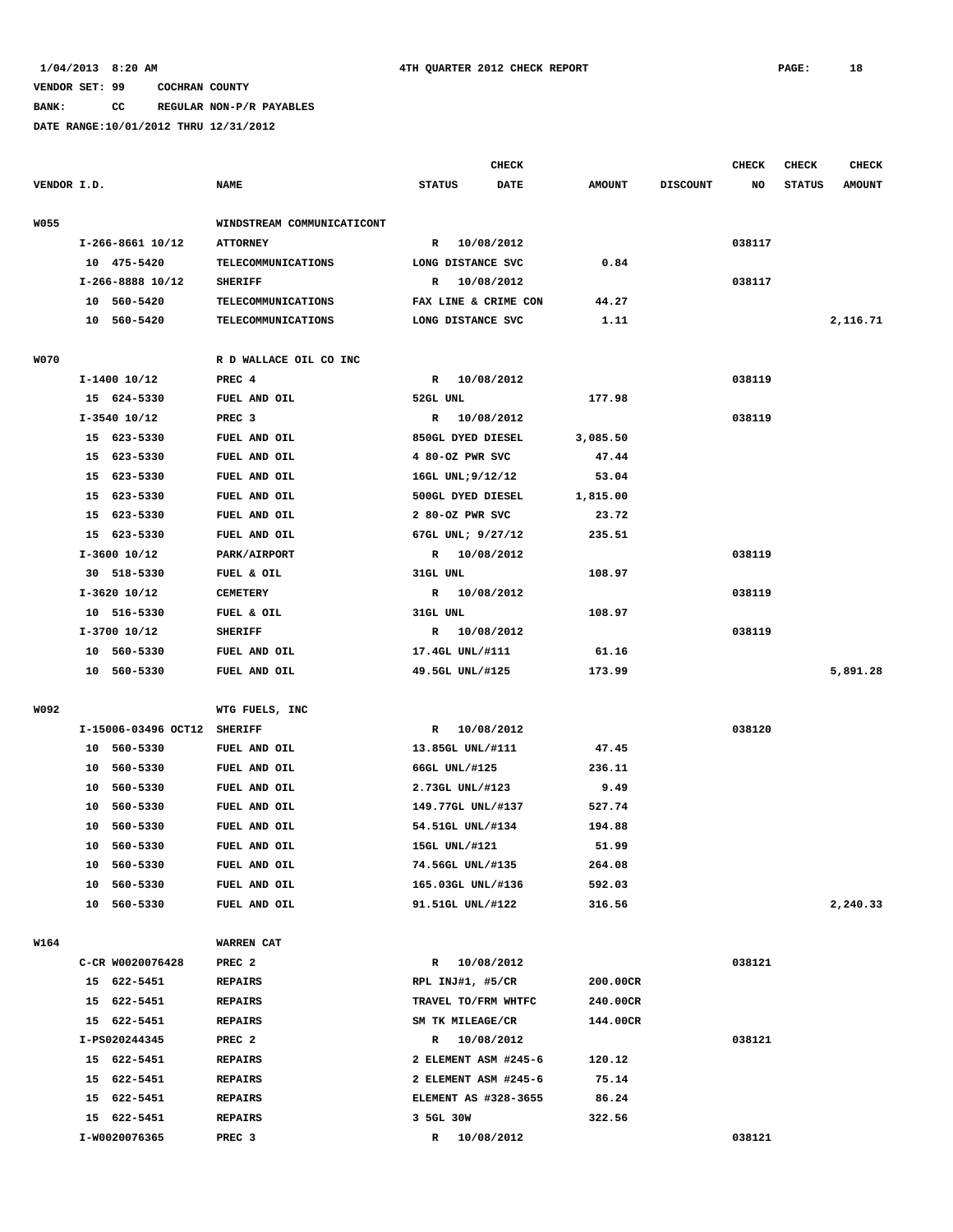### **BANK: CC REGULAR NON-P/R PAYABLES**

|             |            |                               |                                |                        | <b>CHECK</b> |               |                 | <b>CHECK</b> | <b>CHECK</b>  | <b>CHECK</b>  |
|-------------|------------|-------------------------------|--------------------------------|------------------------|--------------|---------------|-----------------|--------------|---------------|---------------|
| VENDOR I.D. |            |                               | <b>NAME</b>                    | <b>STATUS</b>          | DATE         | <b>AMOUNT</b> | <b>DISCOUNT</b> | NO           | <b>STATUS</b> | <b>AMOUNT</b> |
| W164        |            |                               | WARREN CAT<br><b>CONT</b>      |                        |              |               |                 |              |               |               |
|             |            | I-W0020076365                 | PREC <sub>3</sub>              | R 10/08/2012           |              |               |                 | 038121       |               |               |
|             |            | 15 623-5451                   | <b>REPAIRS</b>                 | RPR RT TNDM, SPNDL; RP |              | 150.00        |                 |              |               |               |
|             | 15         | 623-5451                      | <b>REPAIRS</b>                 | TO/FRM BLEDSOE X2      |              | 365.00        |                 |              |               |               |
|             |            | 15 623-5451                   | <b>REPAIRS</b>                 | HAUL TRK TO LBK X2     |              | 646.00        |                 |              |               |               |
|             |            | I-W0020076428                 | PREC <sub>2</sub>              | R                      | 10/08/2012   |               |                 | 038121       |               |               |
|             |            | 15 622-5451                   | <b>REPAIRS</b>                 | RPL INJ#1, #5          |              | 200.00        |                 |              |               |               |
|             |            | 15 622-5451                   | <b>REPAIRS</b>                 | TRAVEL TO/FRM WHTFC    |              | 240.00        |                 |              |               |               |
|             |            | 15 622-5451                   | <b>REPAIRS</b>                 | SM TK MILEAGE          |              | 144.00        |                 |              |               | 1,765.06      |
| W193        |            |                               | WESTWARD AUTOMOTIVE REPAIR LLC |                        |              |               |                 |              |               |               |
|             | $I - 2555$ |                               | <b>CONSTABLE</b>               | R 10/08/2012           |              |               |                 | 038122       |               |               |
|             |            | 10 550-5451                   | <b>REPAIR</b>                  | RPL BATTERY/06 CVP     |              | 15.00         |                 |              |               |               |
|             |            | 10 550-5451                   | <b>REPAIR</b>                  | <b>BATTERY</b>         |              | 237.89        |                 |              |               | 252.89        |
| Y001        |            |                               | YELLOWHOUSE MACHINERY CO.      |                        |              |               |                 |              |               |               |
|             |            | I-01 215124                   | PREC 1                         | R                      | 10/08/2012   |               |                 | 038123       |               |               |
|             |            | 15 621-5451                   | <b>REPAIRS</b>                 | DOOR KIT               |              | 123.90        |                 |              |               |               |
|             | I-104192   |                               | PREC 4                         | R 10/08/2012           |              |               |                 | 038123       |               |               |
|             |            | 15 624-5451                   | <b>REPAIRS</b>                 | RPL TRK ADJ CYLINDER   |              | 910.00        |                 |              |               |               |
|             |            | 15 624-5451                   | <b>REPAIRS</b>                 | <b>RELIEF VALVE</b>    |              | 24.61         |                 |              |               |               |
|             |            | 15 624-5451                   | <b>REPAIRS</b>                 | <b>BALL COCK</b>       |              | 82.20         |                 |              |               |               |
|             |            | 15 624-5451                   | <b>REPAIRS</b>                 | SEAL                   |              | 17.87         |                 |              |               |               |
|             | 15         | 624-5451                      | <b>REPAIRS</b>                 | WEAR RING              |              | 21.19         |                 |              |               |               |
|             |            | 15 624-5451                   | <b>REPAIRS</b>                 | O-RING                 |              | 3.95          |                 |              |               |               |
|             | 15         | 624-5451                      | <b>REPAIRS</b>                 | SEAL                   |              | 11.52         |                 |              |               |               |
|             | 15         | 624-5451                      | <b>REPAIRS</b>                 | SET SCREW              |              | 2.52          |                 |              |               |               |
|             | 15         | 624-5451                      | <b>REPAIRS</b>                 | <b>DOWEL PIN</b>       |              | 5.45          |                 |              |               |               |
|             | 15         | 624-5451                      | <b>REPAIRS</b>                 | <b>SPRING</b>          |              | 3.09          |                 |              |               |               |
|             | 15         | 624-5451                      | <b>REPAIRS</b>                 | CYLINDER H             |              | 1,249.93      |                 |              |               |               |
|             | 15         | 624-5451                      | <b>REPAIRS</b>                 | LUBRICATION            |              | 1.11          |                 |              |               |               |
|             | 15         | 624-5451                      | <b>REPAIRS</b>                 | 4 GREASE               |              | 20.72         |                 |              |               |               |
|             |            | 15 624-5451                   | <b>REPAIRS</b>                 | <b>FREIGHT</b>         |              | 85.44         |                 |              |               |               |
|             |            | 15 624-5451                   | <b>REPAIRS</b>                 | 152 MILES              |              | 152.00        |                 |              |               |               |
|             |            | 15 624-5451                   | <b>REPAIRS</b>                 | ENV FEE                |              | 32.40         |                 |              |               | 2,747.90      |
| R205        |            |                               | RELIABLE OFFICE SUPPLIES       |                        |              |               |                 |              |               |               |
|             |            | I-DCP17800                    | LIBRARY                        | R 10/09/2012           |              |               |                 | 038124       |               |               |
|             |            | 10 650-5310                   | OFFICE SUPPLIES                | MONTH DESK CALENDAR    |              | 3.59          |                 |              |               |               |
|             |            | 10 650-5310                   | OFFICE SUPPLIES                | 5CS COPY PAPER         |              | 164.95        |                 |              |               |               |
|             |            | 10 650-5310                   | OFFICE SUPPLIES                | SHIPPING               |              | 1.48          |                 |              |               | 170.02        |
|             |            |                               |                                |                        |              |               |                 |              |               |               |
| A111        |            |                               | <b>MAXINE ADAMS</b>            |                        |              |               |                 |              |               |               |
|             |            | I-ELEC SCH 10/25/12 ELECTIONS |                                | R 10/30/2012           |              |               |                 | 038157       |               |               |
|             |            | 10 490-5102                   | <b>ELECTION SALARIES</b>       | ELEC SCHOOL 10/25/12   |              | 15.00         |                 |              |               | 15.00         |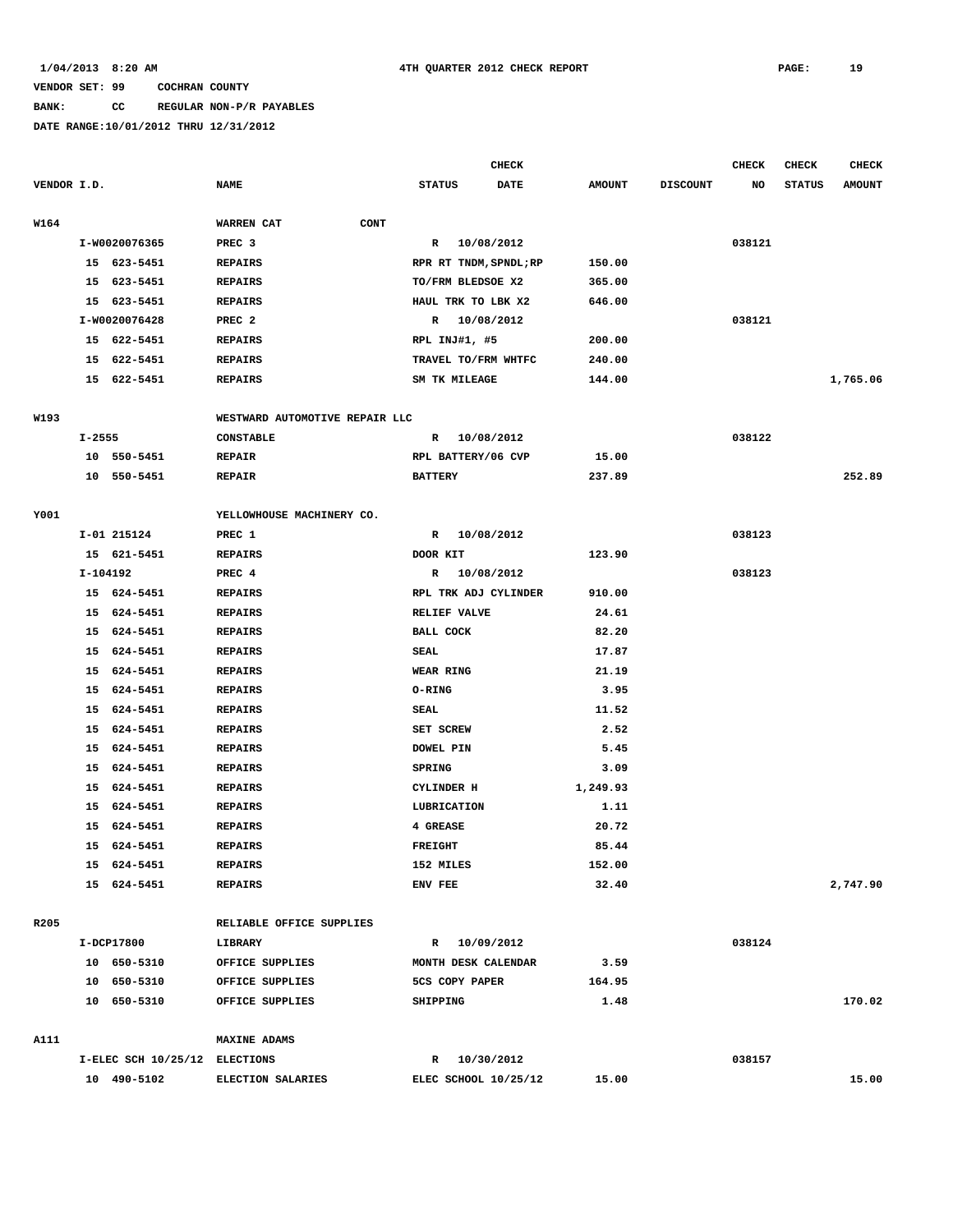**BANK: CC REGULAR NON-P/R PAYABLES**

|             |          |                               |                                                   |                       | <b>CHECK</b> |               |                 | <b>CHECK</b> | <b>CHECK</b>  | <b>CHECK</b>  |
|-------------|----------|-------------------------------|---------------------------------------------------|-----------------------|--------------|---------------|-----------------|--------------|---------------|---------------|
| VENDOR I.D. |          |                               | <b>NAME</b>                                       | <b>STATUS</b>         | <b>DATE</b>  | <b>AMOUNT</b> | <b>DISCOUNT</b> | NO           | <b>STATUS</b> | <b>AMOUNT</b> |
|             |          |                               |                                                   |                       |              |               |                 |              |               |               |
| A165        |          |                               | AFFILIATED COMPUTER SERVICES                      |                       |              |               |                 |              |               |               |
|             | I-832913 |                               | COUNTY CLERK/RM&P FUND                            | R 10/30/2012          |              |               |                 | 038158       |               |               |
|             |          | 10 403-5416                   | FILMING & INDEXING                                | PARTIAL LND RECORDS   |              | 17,952.35     |                 |              |               |               |
|             |          | 10 403-5416.001               | ARCHIVE EXP - LGC 118.025                         | PARTIAL LND RECORDS   |              | 5,000.00      |                 |              |               |               |
|             |          | 22 403-5499                   | CNTY CLERK R.M. & P LGC118.05 PARTIAL LND RECORDS |                       |              | 12,213.00     |                 |              |               |               |
|             | I-832918 | 10 403-5416                   | COUNTY CLERK/RM&P FUND                            | $\mathbb{R}$          | 10/30/2012   |               |                 | 038158       |               |               |
|             |          |                               | FILMING & INDEXING                                | PARTIAL LAND REC 19   |              | 5,567.45      |                 |              |               |               |
|             |          | 23 409-5499                   | COUNTY R M & P EXP LGC 203.0 PARTIAL LAND REC 19  |                       |              | 4,343.00      |                 |              |               |               |
|             | I-838568 |                               | <b>CLERK</b>                                      | R 10/30/2012          |              |               |                 | 038158       |               |               |
|             |          | 10 403-5416                   | FILMING & INDEXING                                | 20/20 SYSTEM--NEW OF  |              | 300.00        |                 |              |               |               |
|             | I-838983 |                               | <b>CLERK</b>                                      | R                     | 10/30/2012   |               |                 | 038158       |               |               |
|             |          | 10 403-5416                   | FILMING & INDEXING                                | 20/20 LAND REC/#1490  |              | 1,250.00      |                 |              |               |               |
|             |          | 10 403-5416                   | FILMING & INDEXING                                | 130 CO ARCHIVAL PRIN  |              | 115.70        |                 |              |               |               |
|             |          | 10 403-5416                   | FILMING & INDEXING                                | <b>FREIGHT</b>        |              | 47.69         |                 |              |               | 46,789.19     |
| A173        |          |                               | HARLIE ADAMS                                      |                       |              |               |                 |              |               |               |
|             |          | I-ELEC SCH 10/25/12 ELECTIONS |                                                   | R 10/30/2012          |              |               |                 | 038159       |               |               |
|             |          | 10 490-5102                   | <b>ELECTION SALARIES</b>                          | ELEC SCHOOL 10/25/12  |              | 15.00         |                 |              |               |               |
|             |          | 10 490-5425                   | TRAVEL-IN COUNTY (DOCUMENTED) 44mi @ \$.555       |                       |              | 24.42         |                 |              |               | 39.42         |
|             |          |                               |                                                   |                       |              |               |                 |              |               |               |
| A176        |          |                               | <b>MACK ASHMORE</b>                               |                       |              |               |                 |              |               |               |
|             |          | I-ELEC SCH 10/25/12 ELECTIONS |                                                   | R                     | 10/30/2012   |               |                 | 038160       |               |               |
|             |          | 10 490-5102                   | ELECTION SALARIES                                 | ELEC SCHL 10/25/12;1  |              | 15.00         |                 |              |               |               |
|             |          | 10 490-5425                   | TRAVEL-IN COUNTY (DOCUMENTED) 24mi @ \$.555       |                       |              | 13.32         |                 |              |               | 28.32         |
|             |          |                               |                                                   |                       |              |               |                 |              |               |               |
| A178        |          |                               | <b>AMAZON</b>                                     |                       |              |               |                 |              |               |               |
|             |          | C-107003205549                | <b>LIBRARY</b>                                    | R 10/30/2012          |              |               |                 | 038161       |               |               |
|             |          | 10 650-5590                   | <b>BOOKS</b>                                      | RET CASCADE: A NOVEL  |              | 14.48CR       |                 |              |               |               |
|             |          | I-036350514970                | LIBRARY                                           | R 10/30/2012          |              |               |                 | 038161       |               |               |
|             |          | 10 650-5590                   | <b>BOOKS</b>                                      | THE SUMMONING         |              | 12.38         |                 |              |               |               |
|             |          | 10 650-5590                   | <b>BOOKS</b>                                      | GHOST TOWN            |              | 4.00          |                 |              |               |               |
|             |          | I-036356879984                | <b>LIBRARY</b>                                    | R                     | 10/30/2012   |               |                 | 038161       |               |               |
|             |          | 10 650-5590                   | <b>BOOKS</b>                                      | <b>VESPERS RISING</b> |              | 10.16         |                 |              |               |               |
|             |          | 10 650-5590                   | <b>BOOKS</b>                                      | THIS WORLD WE LIVE I  |              | 10.75         |                 |              |               |               |
|             |          | I-036359818861                | LIBRARY                                           | R 10/30/2012          |              |               |                 | 038161       |               |               |
|             |          | 10 650-5590                   | <b>BOOKS</b>                                      | MY BRAVE YEAR OF FIR  |              | 10.36         |                 |              |               |               |
|             |          | 10 650-5590                   | <b>BOOKS</b>                                      | THE GATHERING         |              | 10.47         |                 |              |               |               |
|             |          | 10 650-5590                   | <b>BOOKS</b>                                      | LIFE AS WE KNEW IT    |              | 11.56         |                 |              |               |               |
|             |          | 10 650-5590                   | <b>BOOKS</b>                                      | NIGHTTIME NINJA       |              | 10.98         |                 |              |               |               |
|             |          | 10 650-5590                   | <b>BOOKS</b>                                      | A WANTED MAN: A JACK  |              | 15.75         |                 |              |               |               |
|             |          | 10 650-5590                   | <b>BOOKS</b>                                      | THE INSOMNIACS        |              | 11.55         |                 |              |               |               |
|             |          | 10 650-5590                   | <b>BOOKS</b>                                      | BITE CLUB: THE MORGAN |              | 9.99          |                 |              |               |               |
|             |          | 10 650-5590                   | <b>BOOKS</b>                                      | THE 39 CLUES: CAHILLS |              | 8.99          |                 |              |               |               |
|             |          | 10 650-5590                   | <b>BOOKS</b>                                      | LLAMA LLAMA TIME TO   |              | 10.79         |                 |              |               |               |
|             |          | 10 650-5590                   | <b>BOOKS</b>                                      | I'M BORED             |              | 11.55         |                 |              |               |               |
|             |          | 10 650-5590                   | <b>BOOKS</b>                                      | BEAR HAS A STORY TO   |              | 10.19         |                 |              |               |               |
|             |          | I-081049951452                | LIBRARY                                           | R 10/30/2012          |              |               |                 | 038161       |               |               |
|             |          | 10 650-5590                   | <b>BOOKS</b>                                      | THE AWAKENING         |              | 13.81         |                 |              |               |               |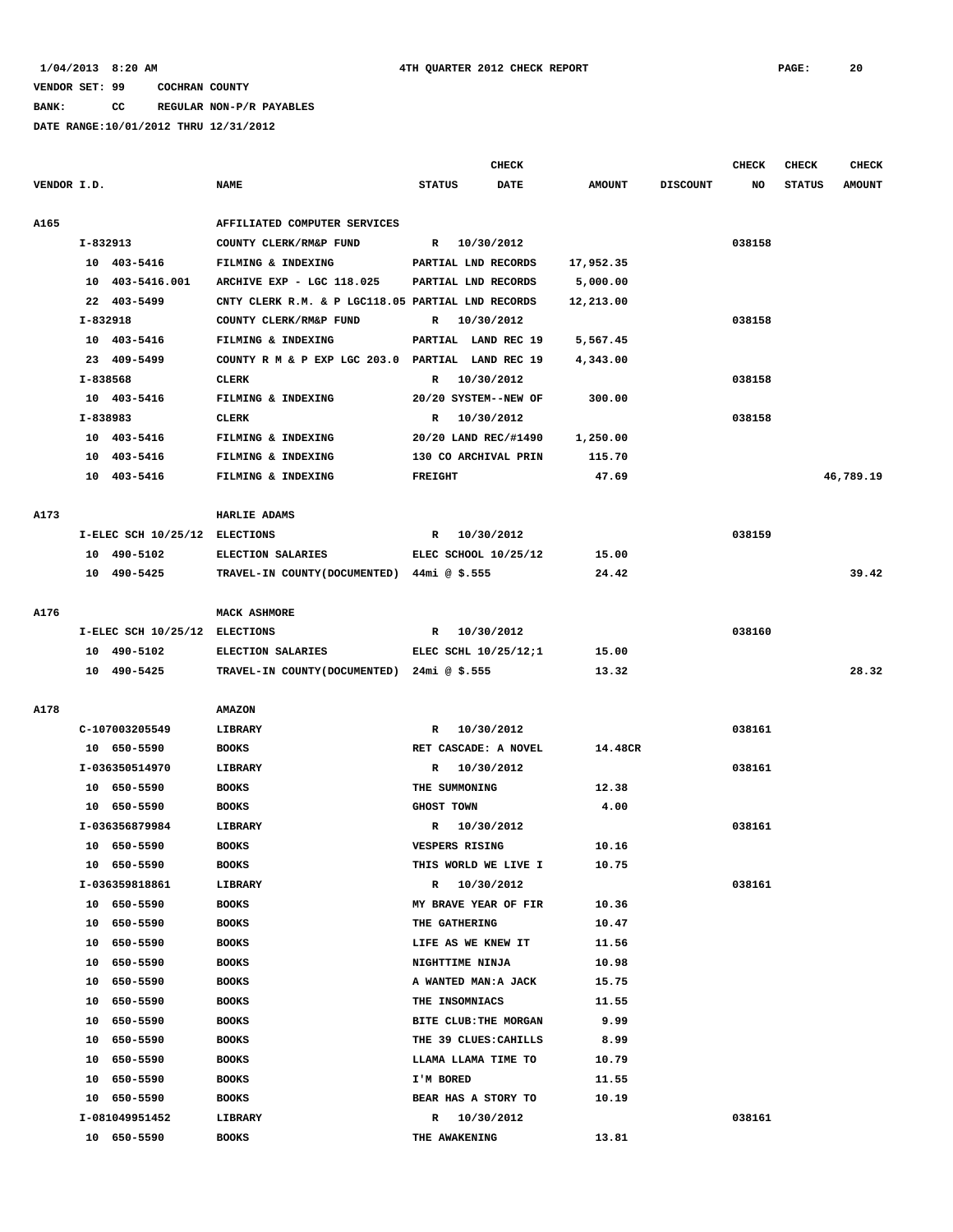**BANK: CC REGULAR NON-P/R PAYABLES**

|             |    |                 |               |      |                        | CHECK       |               |                 | <b>CHECK</b> | <b>CHECK</b>  | <b>CHECK</b>  |
|-------------|----|-----------------|---------------|------|------------------------|-------------|---------------|-----------------|--------------|---------------|---------------|
| VENDOR I.D. |    |                 | <b>NAME</b>   |      | <b>STATUS</b>          | <b>DATE</b> | <b>AMOUNT</b> | <b>DISCOUNT</b> | NO           | <b>STATUS</b> | <b>AMOUNT</b> |
| A178        |    |                 | <b>AMAZON</b> | CONT |                        |             |               |                 |              |               |               |
|             |    | I-081049951452  | LIBRARY       |      | R                      | 10/30/2012  |               |                 | 038161       |               |               |
|             | 10 | 650-5590        | <b>BOOKS</b>  |      | THE CALLING            |             | 9.88          |                 |              |               |               |
|             | 10 | 650-5590        | <b>BOOKS</b>  |      | THE CROWN OF EMBERS    |             | 11.98         |                 |              |               |               |
|             | 10 | 650-5590        | <b>BOOKS</b>  |      | THE DIVINERS           |             | 11.99         |                 |              |               |               |
|             | 10 | 650-5590        | <b>BOOKS</b>  |      | SEVERE CLEAR           |             | 17.25         |                 |              |               |               |
|             | 10 | 650-5590        | <b>BOOKS</b>  |      | SECONDS AWAY: A MICKE  |             | 11.39         |                 |              |               |               |
|             | 10 | 650-5590        | <b>BOOKS</b>  |      | THE RAVEN BOYS         |             | 10.98         |                 |              |               |               |
|             | 10 | 650-5590        | <b>BOOKS</b>  |      | SPONGEBOB'S SLAP SHO   |             | 11.52         |                 |              |               |               |
|             | 10 | 650-5590        | <b>BOOKS</b>  |      | LOW PRESSURE           |             | 15.98         |                 |              |               |               |
|             | 10 | 650-5590        | <b>BOOKS</b>  |      | SWEET LAND OF LIBERT   |             | 10.17         |                 |              |               |               |
|             | 10 | 650-5590        | <b>BOOKS</b>  |      | DUBS RUNS FOR PRESID   |             | 8.50          |                 |              |               |               |
|             |    | I-107004762852  | LIBRARY       |      | R                      | 10/30/2012  |               |                 | 038161       |               |               |
|             | 10 | 650-5590        | <b>BOOKS</b>  |      | <b>DEFIANCE</b>        |             | 10.98         |                 |              |               |               |
|             | 10 | 650-5590        | <b>BOOKS</b>  |      | <b>OUTPOST</b>         |             | 12.23         |                 |              |               |               |
|             | 10 | 650-5590        | <b>BOOKS</b>  |      | ZOO                    |             | 17.29         |                 |              |               |               |
|             | 10 | 650-5590        | <b>BOOKS</b>  |      | CASCADE: A NOVEL       |             | 28.96         |                 |              |               |               |
|             | 10 | 650-5590        | <b>BOOKS</b>  |      | CURIOUS BEHAVIOR: YAW  |             | 15.16         |                 |              |               |               |
|             | 10 | 650-5590        | <b>BOOKS</b>  |      | LADYBUG GIRL AT THE    |             | 11.47         |                 |              |               |               |
|             | 10 | 650-5590        | <b>BOOKS</b>  |      | LADYBUG GIRL AND BIN   |             | 10.61         |                 |              |               |               |
|             | 10 | 650-5590        | <b>BOOKS</b>  |      | EVERY COWGIRL LOVES    |             | 11.55         |                 |              |               |               |
|             | 10 | 650-5590        | <b>BOOKS</b>  |      | <b>BLUEBERRY QUEEN</b> |             | 4.95          |                 |              |               |               |
|             | 10 | 650-5590        | <b>BOOKS</b>  |      | DRAMA QUEEN            |             | 4.95          |                 |              |               |               |
|             | 10 | 650-5590        | <b>BOOKS</b>  |      | RODEO QUEEN            |             | 4.95          |                 |              |               |               |
|             | 10 | 650-5590        | <b>BOOKS</b>  |      | <b>CAUGHT</b>          |             | 10.98         |                 |              |               |               |
|             | 10 | 650-5590        | <b>BOOKS</b>  |      | BONES ARE FOREVER: A   |             | 17.81         |                 |              |               |               |
|             | 10 | 650-5590        | <b>BOOKS</b>  |      | FREAKS LIKE US         |             | 11.48         |                 |              |               |               |
|             |    | I-194060711567  | LIBRARY       |      | R                      | 10/30/2012  |               |                 | 038161       |               |               |
|             | 10 | 650-5590        | <b>BOOKS</b>  |      | THE OTHER NORMALS      |             | 12.23         |                 |              |               |               |
|             | 10 | 650-5590        | <b>BOOKS</b>  |      | NIGHT ROAD             |             | 10.19         |                 |              |               |               |
|             | 10 | 650-5590        | <b>BOOKS</b>  |      | FIREFLY LANE           |             | 10.17         |                 |              |               |               |
|             | 10 | 650-5590        | <b>BOOKS</b>  |      | <b>WINTER GARDEN</b>   |             | 10.19         |                 |              |               |               |
|             | 10 | 650-5590        | <b>BOOKS</b>  |      | SHELTER: A MICKEY BOL  |             | 10.43         |                 |              |               |               |
|             | 10 | 650-5590        | <b>BOOKS</b>  |      | DREAM SIGHT: A DICTIO  |             | 13.57         |                 |              |               |               |
|             |    | 10 650-5590     | <b>BOOKS</b>  |      | THE TIME KEEPER        |             | 14.40         |                 |              |               |               |
|             |    | 10 650-5590     | <b>BOOKS</b>  |      | THRONE OF GLASS        |             | 9.98          |                 |              |               |               |
|             |    | 10 650-5590     | <b>BOOKS</b>  |      | TRIAL BY FIRE: A RAI   |             | 11.38         |                 |              |               |               |
|             |    | 10 650-5590     | <b>BOOKS</b>  |      | TAKEN BY STORM: A RA   |             | 10.98         |                 |              |               |               |
|             |    | I-194064198280  | LIBRARY       |      | R 10/30/2012           |             |               |                 | 038161       |               |               |
|             |    | 10 650-5590     | <b>BOOKS</b>  |      | MAYBELLE IN THE SOUP   |             | 13.22         |                 |              |               |               |
|             |    | 10 650-5499     | MISCELLANEOUS |      | TRUNK OR TREAT CANDY   |             | 24.48         |                 |              |               |               |
|             |    | I-2184006188865 | LIBRARY       |      | R 10/30/2012           |             |               |                 | 038161       |               |               |
|             |    | 10 650-5499     | MISCELLANEOUS |      | TRUNK OR TREAT CANDY   |             | 22.72         |                 |              |               |               |
|             |    | 10 650-5499     | MISCELLANEOUS |      | SHIPPING               |             | 3.99          |                 |              |               | 629.74        |
|             |    |                 |               |      |                        |             |               |                 |              |               |               |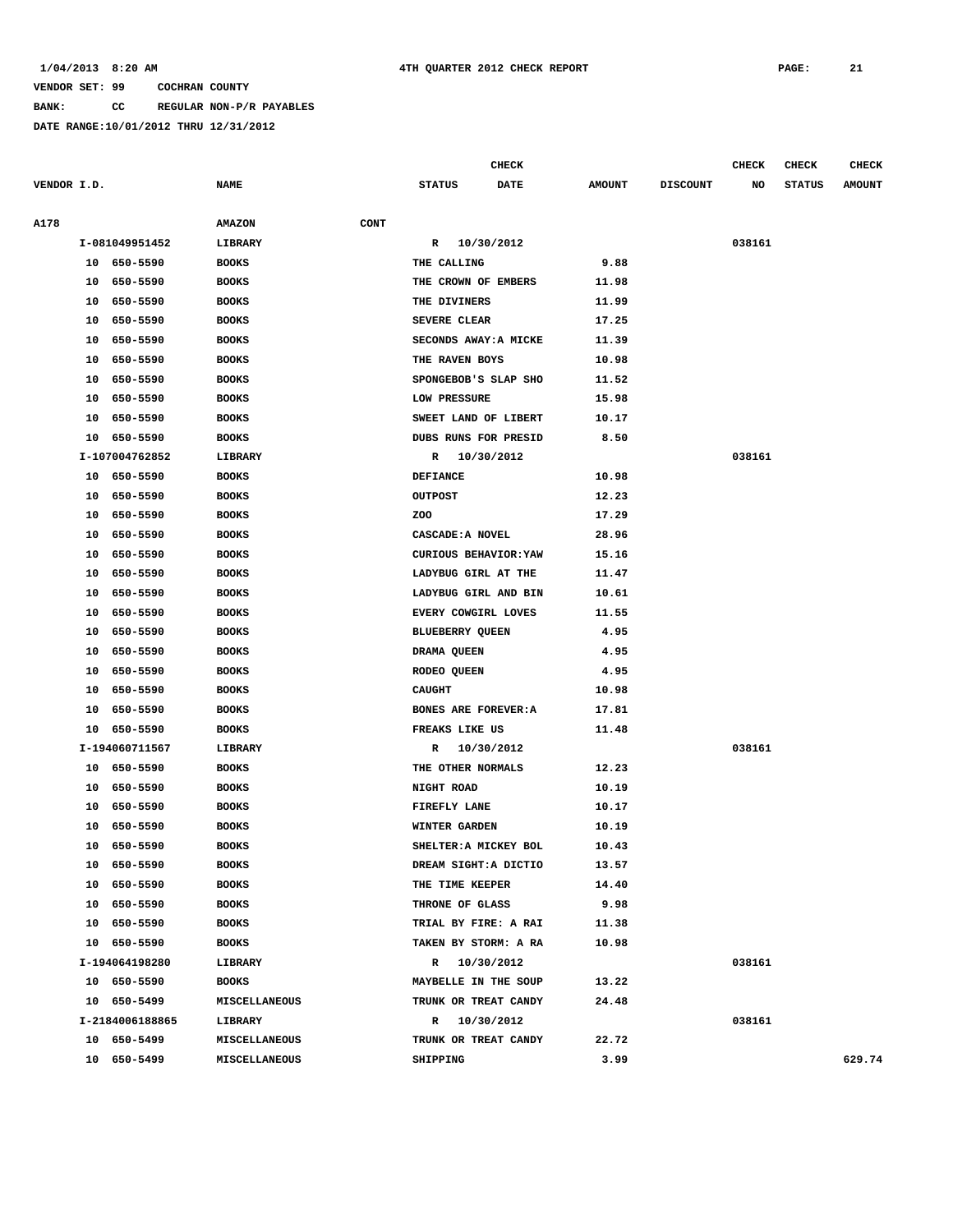### **BANK: CC REGULAR NON-P/R PAYABLES**

|             |            |                               |                                                     |                   |                         | <b>CHECK</b> |               |                 | <b>CHECK</b> | <b>CHECK</b>  | <b>CHECK</b>  |
|-------------|------------|-------------------------------|-----------------------------------------------------|-------------------|-------------------------|--------------|---------------|-----------------|--------------|---------------|---------------|
| VENDOR I.D. |            |                               | <b>NAME</b>                                         | <b>STATUS</b>     |                         | <b>DATE</b>  | <b>AMOUNT</b> | <b>DISCOUNT</b> | NO           | <b>STATUS</b> | <b>AMOUNT</b> |
|             |            |                               |                                                     |                   |                         |              |               |                 |              |               |               |
| A235        |            |                               | R&D DANIEL, INC dba                                 |                   |                         |              |               |                 |              |               |               |
|             | $I - 2735$ |                               | <b>ACTIVITY BLDG</b>                                |                   | R 10/30/2012            |              |               |                 | 038162       |               |               |
|             |            | 10 662-5571                   | CAPITAL OUTLAY                                      |                   | INSTL 3 AIR HNDLRS W    |              | 8,873.00      |                 |              |               | 8,873.00      |
|             |            |                               |                                                     |                   |                         |              |               |                 |              |               |               |
| B026        |            |                               | BLEDSOE WATER SUPPLY CORP                           |                   |                         |              |               |                 |              |               |               |
|             |            | I-3004 1012                   | PREC <sub>3</sub>                                   |                   | R 10/30/2012            |              |               |                 | 038163       |               |               |
|             |            | 15 623-5440                   | UTILITIES                                           |                   | WATER BILL DATED 10/    |              | 20.10         |                 |              |               | 20.10         |
|             |            |                               |                                                     |                   |                         |              |               |                 |              |               |               |
| B119        |            |                               | CHERYL BUTLER                                       |                   |                         |              |               |                 |              |               |               |
|             |            | I-ELEC SCH 10/25/12 ELECTIONS |                                                     |                   | R 10/30/2012            |              |               |                 | 038164       |               |               |
|             |            | 10 490-5425                   | TRAVEL-IN COUNTY (DOCUMENTED) 2 TRIPS x 24mi @ \$.5 |                   |                         |              | 26.64         |                 |              |               |               |
|             |            | 10 490-5335                   | <b>ELECTION SUPPLIES</b>                            |                   | 2 COOKIES/ ELEC SCH     |              | 11.58         |                 |              |               | 38.22         |
|             |            |                               |                                                     |                   |                         |              |               |                 |              |               |               |
| B184        |            |                               | MELINDA BLACKSTOCK                                  |                   |                         |              |               |                 |              |               |               |
|             |            | I-ELEC SCH 10/25/12 ELECTIONS |                                                     |                   | R 10/30/2012            |              |               |                 | 038165       |               |               |
|             |            | 10 490-5102                   | <b>ELECTION SALARIES</b>                            |                   | ELEC SCHOOL 10/25/12    |              | 15.00         |                 |              |               | 15.00         |
|             |            |                               |                                                     |                   |                         |              |               |                 |              |               |               |
| C007        |            |                               | CITY OF MORTON                                      |                   |                         |              |               |                 |              |               |               |
|             | I-103112   |                               | LIB/MUS/ACT BLDG/CRTHSE/PREC 1 R 10/30/2012         |                   |                         |              |               |                 | 038166       |               |               |
|             |            | 10 650-5440                   | UTILITIES                                           |                   | LIBRARY GAS             |              | 19.00         |                 |              |               |               |
|             |            | 10 650-5440                   | UTILITIES                                           |                   | LIBRARY WATER           |              | 13.50         |                 |              |               |               |
|             |            | 10 650-5440                   | UTILITIES                                           |                   | LIBRARY GARBAGE         |              | 45.00         |                 |              |               |               |
|             |            | 10 650-5440                   | UTILITIES                                           |                   | <b>LIBRARY SEWER</b>    |              | 15.50         |                 |              |               |               |
|             |            | 10 652-5440                   | UTILITIES                                           | <b>MUSEUM GAS</b> |                         |              | 19.00         |                 |              |               |               |
|             |            | 10 652-5440                   | UTILITIES                                           |                   | <b>MUSEUM WATER</b>     |              | 13.50         |                 |              |               |               |
|             |            | 10 652-5440                   | UTILITIES                                           |                   | <b>MUSEUM GARBAGE</b>   |              | 21.50         |                 |              |               |               |
|             |            | 10 652-5440                   | UTILITIES                                           |                   | <b>MUSEUM SEWER</b>     |              | 13.50         |                 |              |               |               |
|             |            | 10 662-5440                   | UTILITIES                                           |                   | ACTIVITY BLDG GAS       |              | 37.78         |                 |              |               |               |
|             |            | 10 662-5440                   | UTILITIES                                           |                   | ACT. BLDG WATER         |              | 13.50         |                 |              |               |               |
|             |            | 10 662-5440                   | UTILITIES                                           |                   | ACT. BLDG GARBAGE       |              | 70.50         |                 |              |               |               |
|             |            | 10 662-5440                   | UTILITIES                                           |                   | ACT. BLDG SEWER         |              | 40.50         |                 |              |               |               |
|             | 10         | 510-5440                      | UTILITIES                                           |                   | COURTHOUSE GAS          |              | 19.00         |                 |              |               |               |
|             |            | 10 510-5440                   | UTILITIES                                           |                   | <b>COURTHOUSE WATER</b> |              | 586.25        |                 |              |               |               |
|             |            | 10 510-5440                   | UTILITIES                                           |                   | <b>CRTHSE GARBAGE</b>   |              | 250.50        |                 |              |               |               |
|             |            | 10 510-5440                   | UTILITIES                                           |                   | <b>COURTHOUSE SEWER</b> |              | 46.50         |                 |              |               |               |
|             |            | 15 621-5440                   | UTILITIES                                           | PREC 1 GAS        |                         |              | 19.00         |                 |              |               |               |
|             |            | 15 621-5440                   | UTILITIES                                           |                   | PREC 1 WATER            |              | 13.50         |                 |              |               |               |
|             |            | 15 621-5440                   | UTILITIES                                           |                   | PREC 1 GARBAGE          |              | 45.00         |                 |              |               | 1,302.53      |
|             |            |                               |                                                     |                   |                         |              |               |                 |              |               |               |
| C007        |            |                               | CITY OF MORTON                                      |                   |                         |              |               |                 |              |               |               |
|             |            | I-BEES, 408 NE 3RD            | TAX A/C                                             |                   | R 10/30/2012            |              |               |                 | 038167       |               |               |
|             |            | 10 580-5499                   | MISCELLANEOUS                                       |                   | 1/3 KILL BEES;NE 3rd    |              | 117.00        |                 |              |               | 117.00        |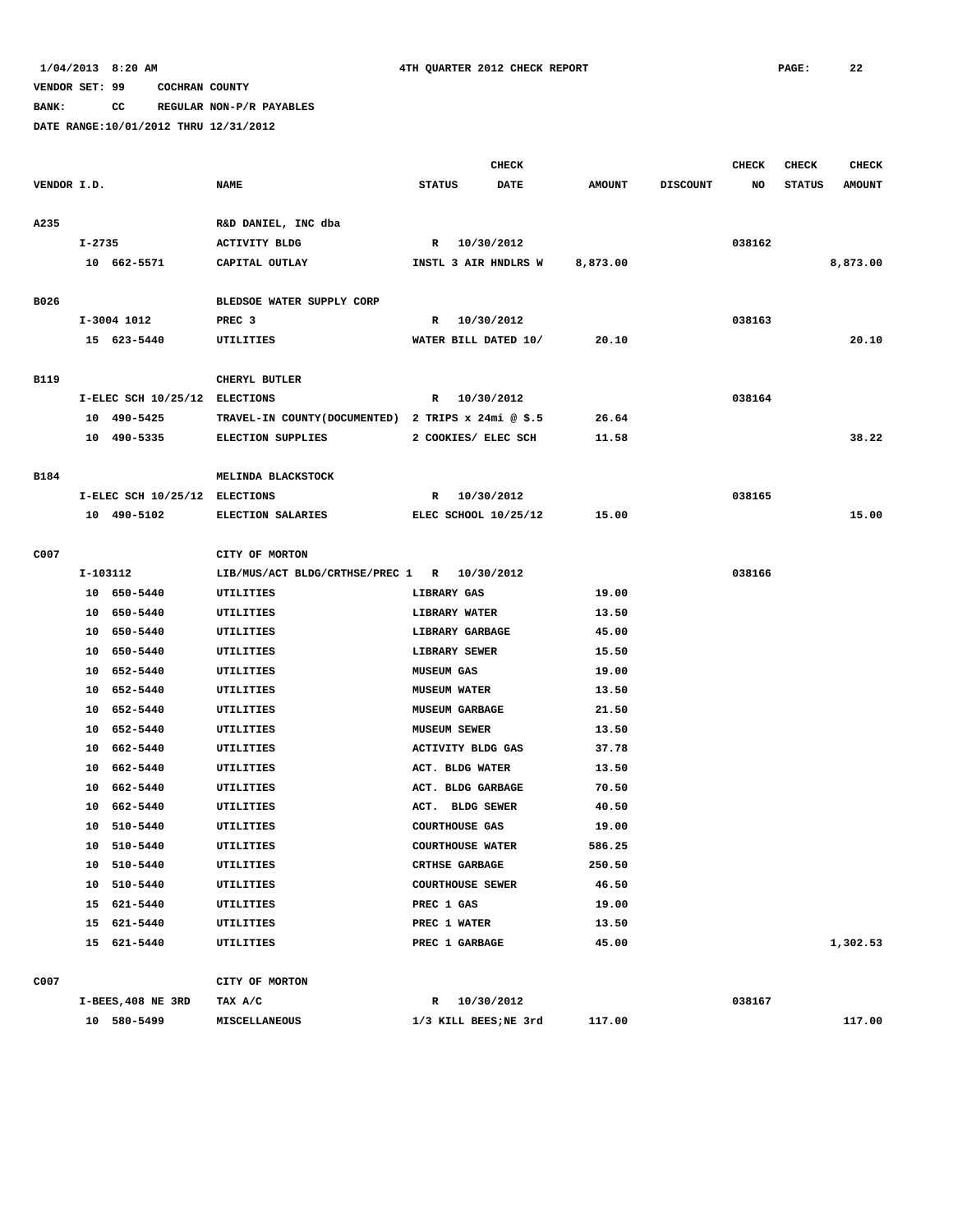# **BANK: CC REGULAR NON-P/R PAYABLES**

|                  |         |                               |                         |                      | <b>CHECK</b> |               |                 | <b>CHECK</b> | <b>CHECK</b>  | <b>CHECK</b>  |
|------------------|---------|-------------------------------|-------------------------|----------------------|--------------|---------------|-----------------|--------------|---------------|---------------|
| VENDOR I.D.      |         |                               | <b>NAME</b>             | <b>STATUS</b>        | <b>DATE</b>  | <b>AMOUNT</b> | <b>DISCOUNT</b> | NO           | <b>STATUS</b> | <b>AMOUNT</b> |
| C008             |         |                               | CITY OF WHITEFACE       |                      |              |               |                 |              |               |               |
|                  |         | $I-409$ 10/12                 | PREC <sub>2</sub>       | R 10/30/2012         |              |               |                 | 038168       |               |               |
|                  |         | 15 622-5440                   | UTILITIES               | GAS SVC 9/17-10/15/1 |              | 16.25         |                 |              |               |               |
|                  |         | 15 622-5440                   | UTILITIES               | WATER SVC            |              | 14.00         |                 |              |               |               |
|                  |         | 15 622-5440                   | UTILITIES               | GARBAGE SVC          |              | 50.10         |                 |              |               |               |
|                  |         | 15 622-5440                   | UTILITIES               | SEWER SVC            |              | 22.50         |                 |              |               | 102.85        |
| C015             |         |                               | COCHRAN COUNTY SENIOR   |                      |              |               |                 |              |               |               |
|                  |         | I-OCT '12 MEAT                | SENIOR CITIZENS         | R 10/30/2012         |              |               |                 | 038169       |               |               |
|                  |         | 10 663-5333                   | FOOD                    | 32#CUBED STEAK; 4.9# |              | 150.00        |                 |              |               | 150.00        |
| C066             |         |                               | ISABELL CAVEZUELA       |                      |              |               |                 |              |               |               |
|                  |         | I-ELEC SCH 10/25/12 ELECTIONS |                         | R                    | 10/30/2012   |               |                 | 038170       |               |               |
|                  |         | 10 490-5102                   | ELECTION SALARIES       | ELEC SCHOOL 10/25/12 |              | 15.00         |                 |              |               | 15.00         |
| C069             |         |                               | COUNTRY DUMPSTERS, INC. |                      |              |               |                 |              |               |               |
|                  | I-31360 |                               | PREC 3/PREC 4           | R                    | 10/30/2012   |               |                 | 038171       |               |               |
|                  |         | 15 623-5440                   | UTILITIES               | NOV DUMPSTER SVC/WKL |              | 53.25         |                 |              |               |               |
|                  |         | 15 624-5440                   | UTILITIES               | NOV DUMPSTER SVC/WKL |              | 53.25         |                 |              |               | 106.50        |
|                  |         |                               |                         |                      |              |               |                 |              |               |               |
| C <sub>260</sub> |         |                               | CITY BANK               |                      |              |               |                 |              |               |               |
|                  |         | I-TAX A/C DEP $10/12$ TAX A/C |                         | R                    | 10/30/2012   |               |                 | 038172       |               |               |
|                  |         | 10 499-5310                   | OFFICE SUPPLIES         | DEP SLIPS/TAX ACCT   |              | 91.08         |                 |              |               | 91.08         |
| C <sub>268</sub> |         |                               | EUGENO CAVEZUELA        |                      |              |               |                 |              |               |               |
|                  |         | I-ELEC SCH 10/25/12 ELECTIONS |                         | R                    | 10/30/2012   |               |                 | 038173       |               |               |
|                  |         | 10 490-5102                   | ELECTION SALARIES       | ELEC SCHOOL 10/25/12 |              | 15.00         |                 |              |               | 15.00         |
| C319             |         |                               | MONA KAY CROW           |                      |              |               |                 |              |               |               |
|                  |         | I-ELEC SCH 10/25/12 ELECTIONS |                         | R                    | 10/30/2012   |               |                 | 038174       |               |               |
|                  |         | 10 490-5102                   | ELECTION SALARIES       | ELEC SCHOOL 10/25/12 |              | 15.00         |                 |              |               | 15.00         |
| D016             |         |                               | DELL MARKETING LP       |                      |              |               |                 |              |               |               |
|                  |         | I-XFXRJ43T1                   | <b>AUDITOR</b>          | $\mathbf{R}$         | 10/30/2012   |               |                 | 038175       |               |               |
|                  |         | 10 495-5310                   | OFFICE SUPPLIES         | DELL TONER/BK, 18k   |              | 132.88        |                 |              |               |               |
|                  |         | 10 495-5310                   | OFFICE SUPPLIES         | DELL TONER/CYAN, 12k |              | 237.64        |                 |              |               | 370.52        |
|                  |         |                               |                         |                      |              |               |                 |              |               |               |
| D039             |         |                               | DUVALL TECHNOLOGY       |                      |              |               |                 |              |               |               |
|                  | I-6     |                               | <b>JAIL</b>             | R 10/30/2012         |              |               |                 | 038176       |               |               |
|                  |         | 10 512-5451                   | REPAIR                  | RMV VIRUS/ELIDA, 2HR |              | 180.00        |                 |              |               |               |
|                  | $I - 7$ |                               | <b>SHERIFF</b>          | R 10/30/2012         |              |               |                 | 038176       |               |               |
|                  |         | 10 560-5310                   | OFFICE SUPPLIES         | DELL OPTIPLEX 390    |              | 550.00        |                 |              |               |               |
|                  |         | 10 560-5310                   | OFFICE SUPPLIES         | TREND MICRO BUS PROT |              | 75.00         |                 |              |               |               |
|                  | 10      | 560-5310                      | OFFICE SUPPLIES         | MS OFFICE HOME/BUS   |              | 199.00        |                 |              |               |               |
|                  |         | 10 560-5310                   | OFFICE SUPPLIES         | 3 NETWORK INSTALL    |              | 330.00        |                 |              |               | 1,334.00      |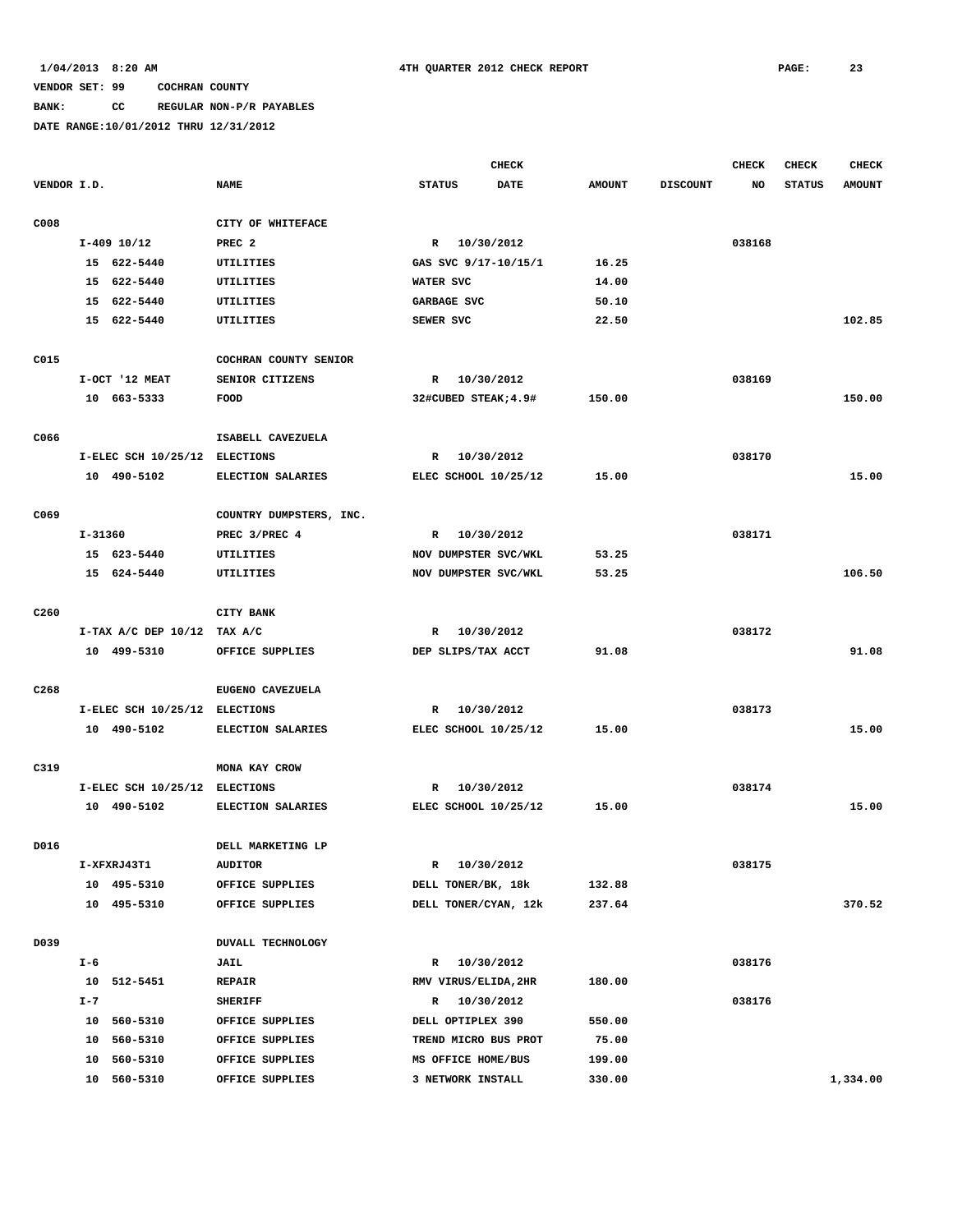**BANK: CC REGULAR NON-P/R PAYABLES**

|             |          |                               |                                            |                           | <b>CHECK</b> |               |                 | <b>CHECK</b> | CHECK         | <b>CHECK</b>  |
|-------------|----------|-------------------------------|--------------------------------------------|---------------------------|--------------|---------------|-----------------|--------------|---------------|---------------|
| VENDOR I.D. |          |                               | <b>NAME</b>                                | <b>STATUS</b>             | DATE         | <b>AMOUNT</b> | <b>DISCOUNT</b> | NO           | <b>STATUS</b> | <b>AMOUNT</b> |
| D040        |          |                               | <b>JUDY DEAVOURS</b>                       |                           |              |               |                 |              |               |               |
|             |          | I-ELEC SCH 10/25/12 ELECTIONS |                                            | R 10/30/2012              |              |               |                 | 038177       |               |               |
|             |          | 10 490-5102                   | ELECTION SALARIES                          | ELEC SCHOOL 10/25/12      |              | 15.00         |                 |              |               |               |
|             |          | 10 490-5425                   | TRAVEL-IN COUNTY(DOCUMENTED) 24mi @ \$.555 |                           |              | 13.32         |                 |              |               | 28.32         |
|             |          |                               |                                            |                           |              |               |                 |              |               |               |
| E057        |          |                               | ELECTION SYSTEMS & SOFTWARE                |                           |              |               |                 |              |               |               |
|             | I-832369 |                               | <b>ELECTIONS</b>                           | R 10/30/2012              |              |               |                 | 038178       |               |               |
|             |          | 10 490-5335                   | <b>ELECTION SUPPLIES</b>                   | <b>AUTOMARK KEY/RC001</b> |              | 9.10          |                 |              |               |               |
|             |          | 10 490-5335                   | ELECTION SUPPLIES                          | SHIPPING                  |              | 15.02         |                 |              |               |               |
|             | I-832698 |                               | <b>ELECTIONS</b>                           | R 10/30/2012              |              |               |                 | 038178       |               |               |
|             |          | 10 490-5411                   | MAINTENANCE CONTRACTS                      | 4 FIRMWARE USAGE AGR      |              | 149.96        |                 |              |               |               |
|             |          | 10 490-5411                   | MAINTENANCE CONTRACTS                      | 8 FIRMWARE USAGE AGR      |              | 299.92        |                 |              |               |               |
|             |          | 10 490-5411                   | MAINTENANCE CONTRACTS                      | 8 GOLD-HDW MTC/SUPPO      |              | 2,917.20      |                 |              |               |               |
|             |          | 10 490-5411                   | MAINTENANCE CONTRACTS                      | 4 GOLD-HDW MTC/SUPPO      |              | 1,014.08      |                 |              |               |               |
|             | I-833076 |                               | <b>ELECTIONS</b>                           | R 10/30/2012              |              |               |                 | 038178       |               |               |
|             |          | 10 490-5335                   | <b>ELECTION SUPPLIES</b>                   | EARLY VOTING PREC KI      |              | 37.38         |                 |              |               |               |
|             |          | 10 490-5335                   | ELECTION SUPPLIES                          | 150 PREC KITS/ABSENT      |              | 150.00        |                 |              |               |               |
|             |          | 10 490-5335                   | <b>ELECTION SUPPLIES</b>                   | 7 POLLWORKER CKLIST/      |              | 14.00         |                 |              |               |               |
|             |          | 10 490-5335                   | <b>ELECTION SUPPLIES</b>                   | 7 POLLWORKER CKLIST/      |              | 14.00         |                 |              |               |               |
|             | 10       | 490-5335                      | <b>ELECTION SUPPLIES</b>                   | 8 RED STICKER SEALS       |              | 4.32          |                 |              |               |               |
|             | 10       | 490-5335                      | <b>ELECTION SUPPLIES</b>                   | 25 RETURNS LOG/ELEC       |              | 8.75          |                 |              |               |               |
|             |          | 10 490-5335                   | ELECTION SUPPLIES                          | SHIPPING                  |              | 10.93         |                 |              |               |               |
|             | I-833344 |                               | <b>ELECTIONS</b>                           | R 10/30/2012              |              |               |                 | 038178       |               |               |
|             |          | 10 490-5335                   | ELECTION SUPPLIES                          | LAYOUT CHG/5              |              | 75.00         |                 |              |               |               |
|             | I-833447 |                               | <b>ELECTIONS</b>                           | R 10/30/2012              |              |               |                 | 038178       |               |               |
|             |          | 10 490-5335                   | ELECTION SUPPLIES                          | BASE CHG: PREC TABULA     |              | 371.88        |                 |              |               |               |
|             |          | 10 490-5335                   | ELECTION SUPPLIES                          | 5 BALLOT TYPES            |              | 53.13         |                 |              |               |               |
|             |          | 10 490-5335                   | <b>ELECTION SUPPLIES</b>                   | 5 PRECINCTS               |              | 26.55         |                 |              |               |               |
|             | 10       | 490-5335                      | ELECTION SUPPLIES                          | 5 BALLOT FACES            |              | 53.15         |                 |              |               |               |
|             | 10       | 490-5335                      | ELECTION SUPPLIES                          | 25 CONTESTS/ISSUES        |              | 318.75        |                 |              |               |               |
|             |          | 10 490-5335                   | ELECTION SUPPLIES                          | 52 CANDIDATE/RESPONS      |              | 276.12        |                 |              |               |               |
|             | 10       | 490-5335                      | <b>ELECTION SUPPLIES</b>                   | 4 MEDIA BURN PCMCIA       |              | 40.00         |                 |              |               |               |
|             |          | 10 490-5335                   | ELECTION SUPPLIES                          | 5 MEDIA BURN FLASHCA      |              | 50.00         |                 |              |               |               |
|             | 10       | 490-5335                      | ELECTION SUPPLIES                          | AUTOMARK: LANG SET-UP     |              | 256.50        |                 |              |               |               |
|             | 10       | 490-5335                      | <b>ELECTION SUPPLIES</b>                   | 52 AUTOMRK: CANDIDATE     |              | 379.08        |                 |              |               |               |
|             | 10       | 490-5335                      | ELECTION SUPPLIES                          | 4 AUTOMRK: POL PARTI      |              | 20.88         |                 |              |               |               |
|             | 10       | 490-5335                      | <b>ELECTION SUPPLIES</b>                   | 25 AUTOMRK: CONTESTS/     |              | 263.25        |                 |              |               |               |
|             | 10       | 490-5335                      | <b>ELECTION SUPPLIES</b>                   | 5 AUTOMRK: BALLOT FA      |              | 52.65         |                 |              |               |               |
|             | 10       | 490-5335                      | <b>ELECTION SUPPLIES</b>                   | AUTOMRK: LANG SET-UP      |              | 256.50        |                 |              |               |               |
|             | 10       | 490-5335                      | <b>ELECTION SUPPLIES</b>                   | 52 AUTOMRK: CAND, Y/N,    |              | 379.08        |                 |              |               |               |
|             | 10       | 490-5335                      | <b>ELECTION SUPPLIES</b>                   | 4 AUTOMRK: POL PART, S    |              | 20.88         |                 |              |               |               |
|             | 10       | 490-5335                      | ELECTION SUPPLIES                          | 25 AUTOMRK: CONT/ISSU     |              | 263.25        |                 |              |               |               |
|             | 10       | 490-5335                      | <b>ELECTION SUPPLIES</b>                   | 5 AUTOMRK: BALLOT FAC     |              | 52.65         |                 |              |               |               |
|             | 10       | 490-5335                      | <b>ELECTION SUPPLIES</b>                   | FREIGHT                   |              | 25.85         |                 |              |               | 7,879.81      |
|             |          |                               |                                            |                           |              |               |                 |              |               |               |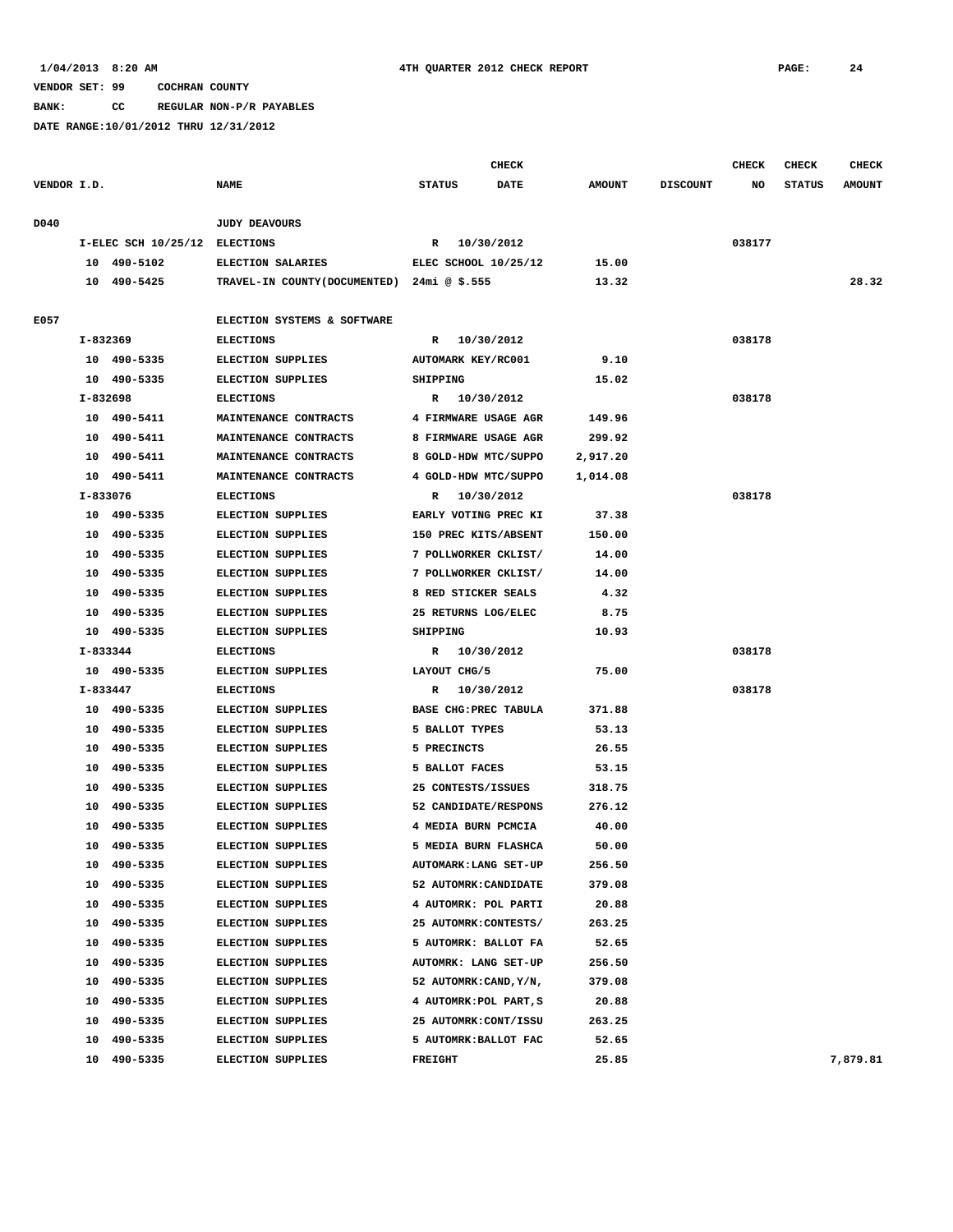### **BANK: CC REGULAR NON-P/R PAYABLES**

|             |          |              |                                                 |                | <b>CHECK</b>               |               |                 | <b>CHECK</b> | <b>CHECK</b>  | <b>CHECK</b>  |
|-------------|----------|--------------|-------------------------------------------------|----------------|----------------------------|---------------|-----------------|--------------|---------------|---------------|
| VENDOR I.D. |          |              | <b>NAME</b>                                     | <b>STATUS</b>  | <b>DATE</b>                | <b>AMOUNT</b> | <b>DISCOUNT</b> | NO           | <b>STATUS</b> | <b>AMOUNT</b> |
| E072        |          |              | ELECTION ADMINISTRATORS, LLC                    |                |                            |               |                 |              |               |               |
|             | I-1982   |              | <b>ELECTIONS</b>                                |                | R 10/30/2012               |               |                 | 038179       |               |               |
|             |          | 10 490-5335  | ELECTION SUPPLIES                               |                | 8 ASUS TF700 TBLT, W/      | 5,600.00      |                 |              |               |               |
|             |          | 10 490-5335  | ELECTION SUPPLIES                               |                | 8 SFTWR SUBSCRIPT; Y       | 792.00        |                 |              |               | 6,392.00      |
|             |          |              |                                                 |                |                            |               |                 |              |               |               |
| F215        |          |              | 1ST CLASS PLUMBING HEATING & A                  |                |                            |               |                 |              |               |               |
|             |          | I-2047058    | JAIL                                            | $\mathbb{R}$   | 10/30/2012                 |               |                 | 038180       |               |               |
|             |          | 10 512-5451  | <b>REPAIR</b>                                   |                | FLANGED TAILPIECE          | 1.95          |                 |              |               |               |
|             |          | 10 512-5451  | <b>REPAIR</b>                                   |                | <b>RUBBER WASHER</b>       | 0.21          |                 |              |               |               |
|             |          | 10 512-5451  | <b>REPAIR</b>                                   |                | RPR KITCHEN SINK; MEA      | 160.00        |                 |              |               | 162.16        |
| G005        |          |              | <b>GENERAL FUND</b>                             |                |                            |               |                 |              |               |               |
|             |          |              | I-CLOSE 17-000.1016 GENERAL FUND INTEREST FR 17 | R              | 10/30/2012                 |               |                 | 038181       |               |               |
|             |          | 17 000-1016  | DEPOSITS IN TEXPOOL                             |                | GENERAL FUND INTERES       | 0.45          |                 |              |               | 0.45          |
|             |          |              |                                                 |                |                            |               |                 |              |               |               |
| G077        |          |              | DANNY KAYE KIZER dba                            |                |                            |               |                 |              |               |               |
|             | I-958429 |              | PREC 1                                          | $\mathbb{R}$   | 10/30/2012                 |               |                 | 038182       |               |               |
|             |          | 15 621-5451  | <b>REPAIRS</b>                                  |                | STATE INSP '05 MACK,       | 14.50         |                 |              |               |               |
|             |          | 15 621-5451  | <b>REPAIRS</b>                                  |                | STATE INSP '12 NEVIL       | 14.50         |                 |              |               |               |
|             |          | 15 621-5451  | <b>REPAIRS</b>                                  |                | STATE INSP '94 MACK,       | 14.50         |                 |              |               |               |
|             |          | 15 621-5451  | <b>REPAIRS</b>                                  |                | STATE INSP '04 MACK,       | 14.50         |                 |              |               |               |
|             |          | 15 621-5451  | <b>REPAIRS</b>                                  |                | STATE INSP '07 CHEV,       | 14.50         |                 |              |               | 72.50         |
|             |          |              |                                                 |                |                            |               |                 |              |               |               |
| G144        |          |              | GENE MESSER AUTO GROUP                          |                |                            |               |                 |              |               |               |
|             | I-502881 |              | <b>SHERIFF</b>                                  | R              | 10/30/2012                 |               |                 | 038183       |               |               |
|             |          | 10 560-5451  | MACHINERY-NON-OFFICE REPAIR                     |                | STATE INSP; '12 FORD       | 14.50         |                 |              |               |               |
|             | I-503348 |              | <b>SHERIFF</b>                                  | R              | 10/30/2012                 |               |                 | 038183       |               |               |
|             |          | 10 560-5451  | MACHINERY-NON-OFFICE REPAIR                     |                | RPL STR WHL/'10 F150       | 95.00         |                 |              |               |               |
|             |          | 10 560-5451  | MACHINERY-NON-OFFICE REPAIR                     | MISC CHG       |                            | 9.33          |                 |              |               | 118.83        |
| G145        |          |              | GT DISTRIBUTORS, INC.                           |                |                            |               |                 |              |               |               |
|             |          | I-INV0416573 | <b>JUVENILE PROBATION</b>                       | $\mathbb{R}$   | 10/30/2012                 |               |                 | 038184       |               |               |
|             |          | 10 571-5310  | OFFICE SUPPLIES                                 |                | .15 GOLD DOT HOLLOW        | 70.32         |                 |              |               |               |
|             |          | 10 571-5310  | OFFICE SUPPLIES                                 |                | TACTICAL GRIPS             | 12.95         |                 |              |               |               |
|             |          | 10 571-5310  | OFFICE SUPPLIES                                 |                | GLOCK 23 MAG .40           | 21.95         |                 |              |               |               |
|             |          | 10 571-5310  | OFFICE SUPPLIES                                 |                | <b>GUNSLICK POL PROPAK</b> | 15.95         |                 |              |               |               |
|             |          | 10 571-5310  | OFFICE SUPPLIES                                 | <b>FREIGHT</b> |                            | 15.00         |                 |              |               | 136.17        |
|             |          |              |                                                 |                |                            |               |                 |              |               |               |
| G186        |          |              | GAYLORD BROS.                                   |                |                            |               |                 |              |               |               |
|             |          | I-2100386    | LIBRARY                                         |                | R 10/30/2012               |               |                 | 038185       |               |               |
|             |          | 10 650-5590  | <b>BOOKS</b>                                    |                | 2RL 10" BK JCKT CVR;       | 79.90         |                 |              |               | 167.80        |
|             |          | 10 650-5590  | <b>BOOKS</b>                                    |                | 2RL 12" BK JCKT CVR;       | 87.90         |                 |              |               |               |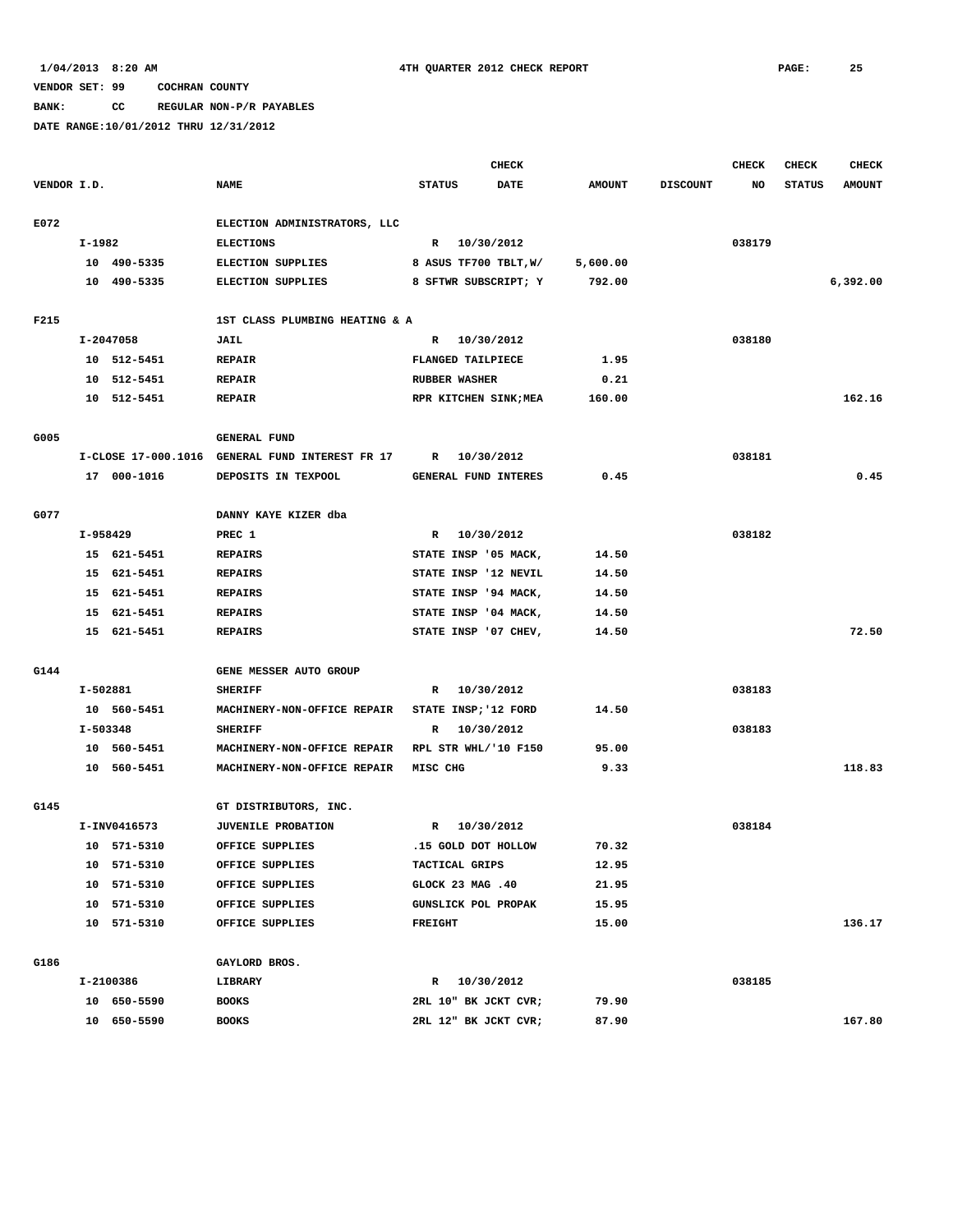**BANK: CC REGULAR NON-P/R PAYABLES**

|             |         |                               |                                             |                             | <b>CHECK</b> |               |                 | <b>CHECK</b> | <b>CHECK</b>  | <b>CHECK</b>  |
|-------------|---------|-------------------------------|---------------------------------------------|-----------------------------|--------------|---------------|-----------------|--------------|---------------|---------------|
| VENDOR I.D. |         |                               | <b>NAME</b>                                 | <b>STATUS</b>               | <b>DATE</b>  | <b>AMOUNT</b> | <b>DISCOUNT</b> | NO           | <b>STATUS</b> | <b>AMOUNT</b> |
| G205        |         |                               | <b>JANICE GILLESPIE</b>                     |                             |              |               |                 |              |               |               |
|             |         |                               | I-ANGUIANO 10/29/12 HISTORICAL COMMISSION   | R                           | 10/30/2012   |               |                 | 038186       |               |               |
|             |         | 31 652-5499                   | MISCELLANEOUS                               | FLOWER EASEL/JOE ANG        |              | 155.00        |                 |              |               | 155.00        |
|             |         |                               |                                             |                             |              |               |                 |              |               |               |
| G242        |         |                               | <b>BRADY GERMAN</b>                         |                             |              |               |                 |              |               |               |
|             |         | I-ELEC SCH 10/12              | <b>ELECTIONS</b>                            | R                           | 10/30/2012   |               |                 | 038187       |               |               |
|             |         | 10 490-5102                   | ELECTION SALARIES                           | ELEC SCHOOL 10/25/12        |              | 15.00         |                 |              |               |               |
|             |         | 10 490-5425                   | TRAVEL-IN COUNTY (DOCUMENTED) 24mi @ \$.555 |                             |              | 13.32         |                 |              |               | 28.32         |
|             |         |                               |                                             |                             |              |               |                 |              |               |               |
| G243        |         |                               | LINDSEY GILLESPIE                           |                             |              |               |                 |              |               |               |
|             |         | I-ELEC SCH 10/25/12 ELECTIONS |                                             | R                           | 10/30/2012   |               |                 | 038188       |               |               |
|             |         | 10 490-5102                   | ELECTION SALARIES                           | ELEC SCHOOL 10/25/12        |              | 15.00         |                 |              |               | 15.00         |
|             |         |                               |                                             |                             |              |               |                 |              |               |               |
| H029        |         |                               | TAYLOR CORPORATION dba                      |                             |              |               |                 |              |               |               |
|             |         | I-INV0751005                  | <b>TREASURER</b>                            | R                           | 10/30/2012   |               |                 | 038189       |               |               |
|             |         | 10 497-5310                   | OFFICE SUPPLIES                             | 2 ATTENDANCE CALENDA        |              | 89.50         |                 |              |               |               |
|             |         | 10 497-5310                   | OFFICE SUPPLIES                             | <b>DISCOUNT</b>             |              | 22.38CR       |                 |              |               |               |
|             |         | 10 497-5310                   | OFFICE SUPPLIES                             | SHIPPING                    |              | 22.53         |                 |              |               | 89.65         |
|             |         |                               |                                             |                             |              |               |                 |              |               |               |
| H122        |         |                               | HOGLAND OFFICE EQUIPMENT                    |                             |              |               |                 |              |               |               |
|             |         | I-AR88766                     | <b>EXTENSION SVC</b>                        | R                           | 10/30/2012   |               |                 | 038190       |               |               |
|             |         | 10 665-5310                   | OFFICE SUPPLIES                             | <b>1BX STAPLES FOR COPI</b> |              | 49.50         |                 |              |               | 49.50         |
|             |         |                               |                                             |                             |              |               |                 |              |               |               |
| H126        |         |                               | HOLLAND'S OFFICE TECHNOLOGIES               |                             |              |               |                 |              |               |               |
|             | I-97791 |                               | TAX A/C                                     | R                           | 10/30/2012   |               |                 | 038191       |               |               |
|             |         | 10 499-5310                   | OFFICE SUPPLIES                             | <b>1RL CLEAR TAPE</b>       |              | 3.19          |                 |              |               |               |
|             | 10      | 499-5310                      | OFFICE SUPPLIES                             | 2CS 8.5x11 PAPER            |              | 75.98         |                 |              |               |               |
|             | 10      | 499-5310                      | OFFICE SUPPLIES                             | <b>1BX FOLDERS</b>          |              | 37.99         |                 |              |               |               |
|             | 10      | 499-5310                      | OFFICE SUPPLIES                             | ORGANIZER DRAWER            |              | 4.25          |                 |              |               |               |
|             |         | 10 499-5310                   | OFFICE SUPPLIES                             | METAL TAB GUIDES A-Z        |              | 57.99         |                 |              |               | 179.40        |
|             |         |                               |                                             |                             |              |               |                 |              |               |               |
| H138        |         |                               | <b>JAY HANLEY</b>                           |                             |              |               |                 |              |               |               |
|             |         | I-ELEC SCH 10/25/12 ELECTIONS |                                             | R                           | 10/30/2012   |               |                 | 038192       |               |               |
|             |         | 10 490-5102                   | ELECTION SALARIES                           | ELEC SCHOOL 10/25/12        |              | 15.00         |                 |              |               | 15.00         |
|             |         |                               |                                             |                             |              |               |                 |              |               |               |
| H215        |         |                               | HAROLD HARRISON                             |                             |              |               |                 |              |               |               |
|             |         | I-ELEC SCH 10/25/12 ELECTIONS |                                             | R 10/30/2012                |              |               |                 | 038193       |               |               |
|             |         | 10 490-5102                   | <b>ELECTION SALARIES</b>                    | ELEC SCHOOL 10/25/12        |              | 15.00         |                 |              |               |               |
|             |         | 10 490-5425                   | TRAVEL-IN COUNTY(DOCUMENTED) 24mi @ \$.555  |                             |              | 13.32         |                 |              |               | 28.32         |
|             |         |                               |                                             |                             |              |               |                 |              |               |               |
| I006        |         |                               | INLAND TRUCK PARTS CO                       |                             |              |               |                 |              |               |               |
|             |         | I-32-34192                    | PREC 1                                      | R 10/30/2012                |              |               |                 | 038194       |               |               |
|             |         | 15 621-5451                   | <b>REPAIRS</b>                              | PUMP AIR SHIFT/DUMP         |              | 645.97        |                 |              |               | 645.97        |
|             |         |                               |                                             |                             |              |               |                 |              |               |               |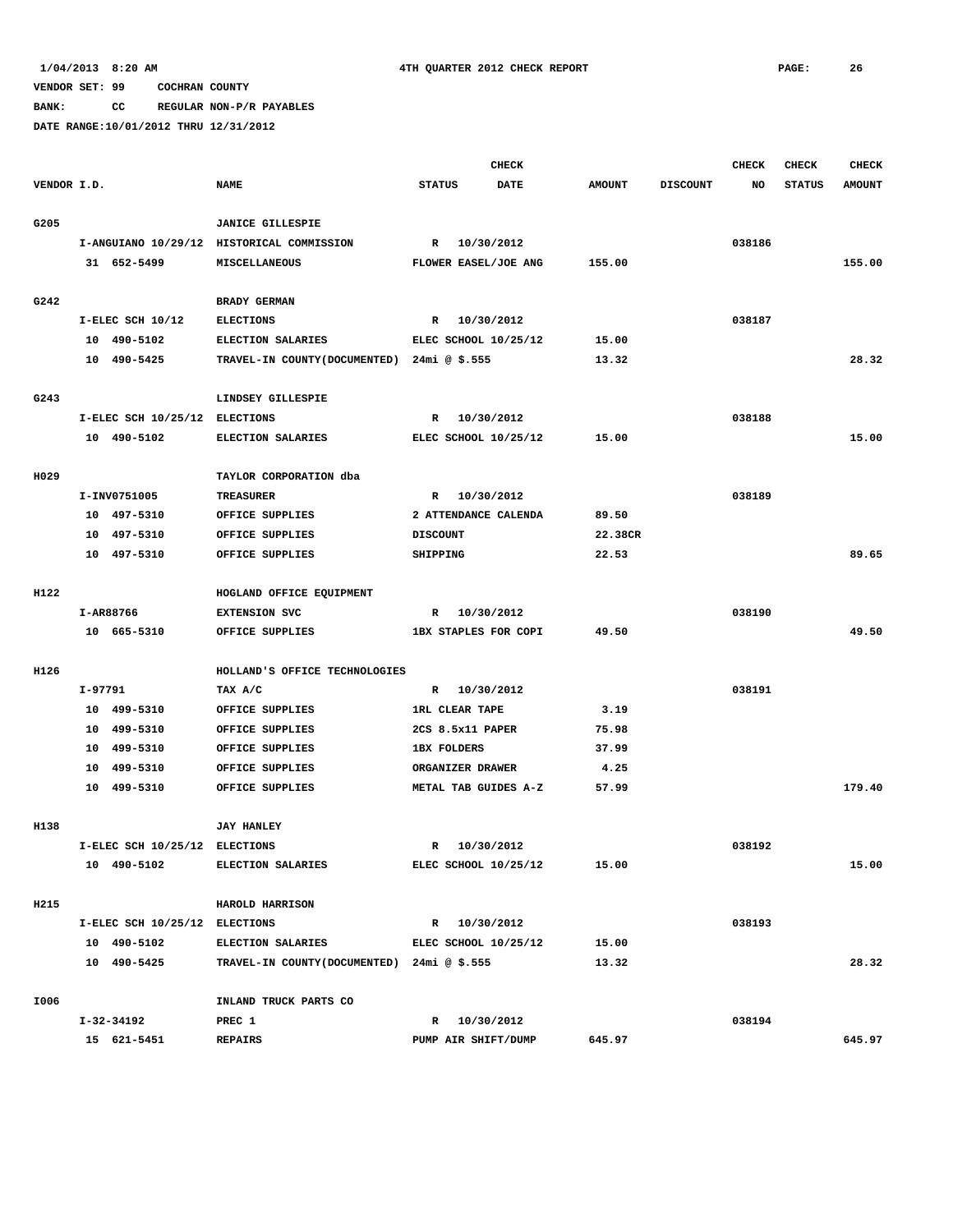**BANK: CC REGULAR NON-P/R PAYABLES**

|             |             |                  |                                |                     | <b>CHECK</b>          |               |                 | CHECK  | <b>CHECK</b>  | <b>CHECK</b>  |
|-------------|-------------|------------------|--------------------------------|---------------------|-----------------------|---------------|-----------------|--------|---------------|---------------|
| VENDOR I.D. |             |                  | <b>NAME</b>                    | <b>STATUS</b>       | <b>DATE</b>           | <b>AMOUNT</b> | <b>DISCOUNT</b> | NO     | <b>STATUS</b> | <b>AMOUNT</b> |
| I019        |             |                  | <b>LARRY IVINS</b>             |                     |                       |               |                 |        |               |               |
|             | I-102412    |                  | PREC 4                         |                     |                       |               |                 | 038195 |               |               |
|             |             | 15 624-5356      | ROAD MATERIALS & SUPPLIES      |                     | R 10/30/2012          | 250.00        |                 |        |               |               |
|             |             |                  |                                |                     | 10 BOBTAILS @ \$25/LO |               |                 |        |               |               |
|             |             | 15 624-5356      | ROAD MATERIALS & SUPPLIES      |                     | 53 BELLY DUMPS @ \$40 | 2,120.00      |                 |        |               | 2,370.00      |
| I026        |             |                  | INCLUSION SOLUTIONS LLC        |                     |                       |               |                 |        |               |               |
|             | I-7512      |                  | <b>ELECTIONS</b>               |                     | R 10/30/2012          |               |                 | 038196 |               |               |
|             |             | 10 490-5335      | <b>ELECTION SUPPLIES</b>       |                     | 3 FRANKLIN 4-STA BOO  | 2,487.00      |                 |        |               |               |
|             |             | 10 490-5335      | <b>ELECTION SUPPLIES</b>       | SHIPPING            |                       | 126.00        |                 |        |               | 2,613.00      |
|             |             |                  |                                |                     |                       |               |                 |        |               |               |
| J040        |             |                  | JONES MCCLURE PUBLISHING       |                     |                       |               |                 |        |               |               |
|             |             | I-100295143      | COUNTY COURT                   |                     | R 10/30/2012          |               |                 | 038197 |               |               |
|             |             | 10 426-5310      | OFFICE SUPPLIES                |                     | O'CONNOR'S TX CRIM/C  | 45.00         |                 |        |               |               |
|             |             | 10 426-5310      | OFFICE SUPPLIES                | SHIPPING            |                       | 8.00          |                 |        |               | 53.00         |
|             |             |                  |                                |                     |                       |               |                 |        |               |               |
| J074        |             |                  | TREVA JACKSON, TAX ASSESSOR/CO |                     | 10/30/2012            |               |                 | 038198 |               |               |
|             |             | I-VG YOUNG NOV12 | TAX A/C                        | R                   |                       | 190.00        |                 |        |               |               |
|             |             | 10 499-5427      | CONTINUING EDUCATION           |                     | VG YOUNG, 11/12-14/1  |               |                 |        |               | 190.00        |
| J082        |             |                  | JOHN DEERE FINANCIAL           |                     |                       |               |                 |        |               |               |
|             | I-18571     |                  | <b>PARK</b>                    |                     | R 10/30/2012          |               |                 | 038199 |               |               |
|             |             | 10 660-5451      | <b>REPAIR</b>                  | <b>GUIDE</b>        |                       | 24.67         |                 |        |               |               |
|             |             | 10 660-5451      | <b>REPAIR</b>                  | 2 PACKING           |                       | 1.56          |                 |        |               |               |
|             |             | 10 660-5451      | <b>REPAIR</b>                  | PACKING             |                       | 4.40          |                 |        |               |               |
|             | I-18792     |                  | PREC 1                         |                     | R 10/30/2012          |               |                 | 038199 |               |               |
|             |             | 15 621-5451      | <b>REPAIRS</b>                 | <b>TUBE #W47688</b> |                       | 403.88        |                 |        |               |               |
|             | $I-19387$   |                  | <b>CEMETERY</b>                | R                   | 10/30/2012            |               |                 | 038199 |               |               |
|             |             | 10 516-5451      | <b>REPAIR</b>                  | CLUTCH RPR/MOWER    |                       | 82.50         |                 |        |               |               |
|             |             | 10 516-5451      | <b>REPAIR</b>                  | ENV FEES            |                       | 4.95          |                 |        |               |               |
|             |             | 10 516-5451      | <b>REPAIR</b>                  | 4 SCREWS            |                       | 4.20          |                 |        |               |               |
|             |             | 10 516-5451      | <b>REPAIR</b>                  | CLUTCH #AM118770    |                       | 491.45        |                 |        |               |               |
|             |             | 10 516-5451      | <b>REPAIR</b>                  | <b>BRACKET</b>      |                       | 28.84         |                 |        |               |               |
|             |             | 10 516-5451      | <b>REPAIR</b>                  | CABLE               |                       | 6.98          |                 |        |               |               |
|             | I-19538     |                  | PREC 1                         |                     | R 10/30/2012          |               |                 | 038199 |               |               |
|             |             | 15 621-5451      | <b>REPAIRS</b>                 |                     | 4 GREEN SPRAY PAINT   | 41.00         |                 |        |               |               |
|             | I-20659     |                  | PREC 4                         |                     | R 10/30/2012          |               |                 | 038199 |               |               |
|             |             | 15 624-5451      | <b>REPAIRS</b>                 |                     | 4 FILTER #AT39124     | 170.16        |                 |        |               |               |
|             | $I - 23123$ |                  | PREC <sub>2</sub>              |                     | R 10/30/2012          |               |                 | 038199 |               |               |
|             |             | 15 622-5451      | <b>REPAIRS</b>                 |                     | 2 LUBRICANT #TY6345   | 18.14         |                 |        |               |               |
|             | I-24346     |                  | PREC 1                         |                     | R 10/30/2012          |               |                 | 038199 |               |               |
|             |             | 15 621-5451      | <b>REPAIRS</b>                 |                     | LABOR/INSTALL SHAFT   | 82.50         |                 |        |               |               |
|             |             | 15 621-5451      | <b>REPAIRS</b>                 | ENV FEE             |                       | 4.95          |                 |        |               |               |
|             |             | 15 621-5451      | <b>REPAIRS</b>                 | <b>TUBE #47688</b>  |                       | 403.88        |                 |        |               |               |
|             |             | 15 621-5451      | <b>REPAIRS</b>                 |                     | FREIGHT ON PARTS      | 43.96         |                 |        |               | 1,818.02      |
|             |             |                  |                                |                     |                       |               |                 |        |               |               |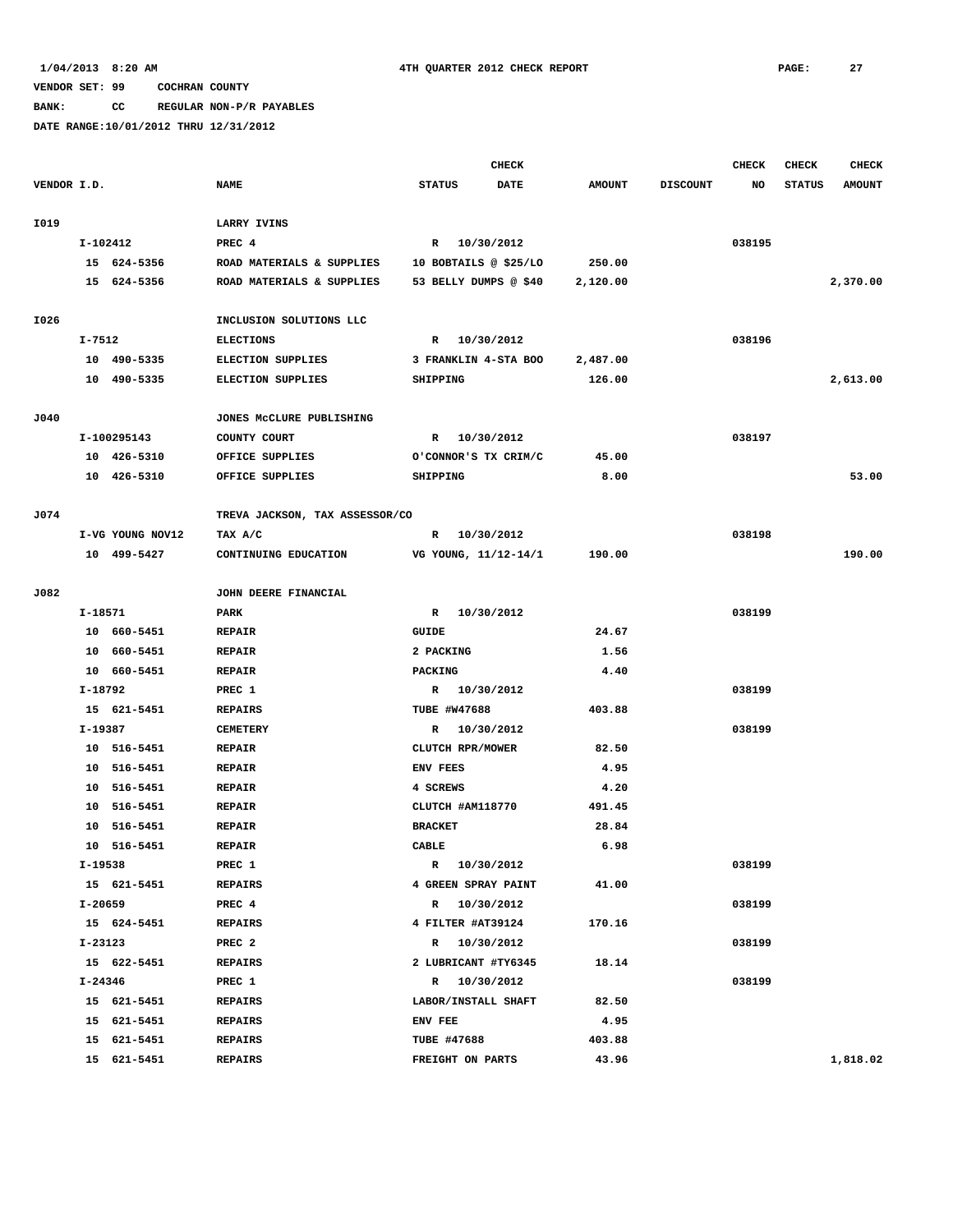**BANK: CC REGULAR NON-P/R PAYABLES**

|             |         |                                     |                                                   |                   |              | <b>CHECK</b>           |               |                 | <b>CHECK</b> | <b>CHECK</b>  | <b>CHECK</b>  |
|-------------|---------|-------------------------------------|---------------------------------------------------|-------------------|--------------|------------------------|---------------|-----------------|--------------|---------------|---------------|
| VENDOR I.D. |         |                                     | <b>NAME</b>                                       | <b>STATUS</b>     |              | <b>DATE</b>            | <b>AMOUNT</b> | <b>DISCOUNT</b> | NO           | <b>STATUS</b> | <b>AMOUNT</b> |
|             |         |                                     |                                                   |                   |              |                        |               |                 |              |               |               |
| L015        |         |                                     | LUBBOCK COUNTY, TEXAS                             |                   |              |                        |               |                 |              |               |               |
|             |         | I-#803/SEP 12                       | <b>JUVENILE PROBATION</b>                         |                   | R 10/30/2012 |                        |               |                 | 038200       |               |               |
|             |         | 17 575-5413                         | PURCHASED RESIDENTIAL SERVICE #803/24 DAS/POST(S) |                   |              |                        | 2,280.00      |                 |              |               | 2,280.00      |
| L046        |         |                                     | LUBBOCK COUNTY                                    |                   |              |                        |               |                 |              |               |               |
|             |         | I-2013 AGRMT/PUB DEF DISTRICT COURT |                                                   |                   | R 10/30/2012 |                        |               |                 | 038201       |               |               |
|             |         | 10 435-5400                         | ATTORNEY AD LITEM                                 |                   |              | CO SHARE 2013 REGION   | 1,157.00      |                 |              |               |               |
|             |         | 10 435-5400                         | ATTORNEY AD LITEM                                 |                   |              | PUBLIC DEFENDER, CAP   |               |                 |              |               | 1,157.00      |
| L052        |         |                                     | LYDICK-HOOKS ROOFING                              |                   |              |                        |               |                 |              |               |               |
|             |         | I-29278--FINAL                      | <b>ACTIVITY BLDG</b>                              | R                 | 10/30/2012   |                        |               |                 | 038202       |               |               |
|             |         | 10 662-5451                         | <b>REPAIR</b>                                     |                   |              | ROOFING, SHEET METAL   | 6,860.00      |                 |              |               | 6,860.00      |
|             |         |                                     |                                                   |                   |              |                        |               |                 |              |               |               |
| L085        |         |                                     | NANCY LUPER                                       |                   |              |                        |               |                 |              |               |               |
|             |         | I-OCT12 DIR MTG                     | SENIOR CITIZENS                                   | R                 | 10/30/2012   |                        |               |                 | 038203       |               |               |
|             |         | 10 663-5427                         | CONTINUING EDUCATION                              |                   |              | DIR MTG, AGING, 10/18, | 66.60         |                 |              |               | 66.60         |
| L189        |         |                                     | HOCKLEY COUNTY PUBLISHING CO.I                    |                   |              |                        |               |                 |              |               |               |
|             | I-4581  |                                     | COMMISSIONERS COURT                               | R                 | 10/30/2012   |                        |               |                 | 038204       |               |               |
|             |         | 15 610-5430                         | LEGAL NOTICES                                     |                   |              | NOTICE OF GEN ELEC 1   | 174.00        |                 |              |               | 174.00        |
|             |         |                                     |                                                   |                   |              |                        |               |                 |              |               |               |
| M284        |         |                                     | <b>MYR</b>                                        |                   |              |                        |               |                 |              |               |               |
|             |         | I-DW#15087                          | ACT BLDG/SHOWBARN                                 | R                 | 10/30/2012   |                        |               |                 | 038205       |               |               |
|             |         | 10 000-4370.101                     | RENT-ACTIVITY BUILDING                            |                   |              | REF DEP/SHOWBARN 10/   | 125.00        |                 |              |               | 125.00        |
| M285        |         |                                     | <b>JOLENE MOLINAR</b>                             |                   |              |                        |               |                 |              |               |               |
|             |         | I-DW#15001                          | <b>ACTIVITY BLDG</b>                              | R                 | 10/30/2012   |                        |               |                 | 038206       |               |               |
|             |         | 10 000-4370.101                     | RENT-ACTIVITY BUILDING                            |                   |              | REF DEP FOR 10/6/12    | 125.00        |                 |              |               | 125.00        |
| M286        |         |                                     | CENEE MARTINEZ                                    |                   |              |                        |               |                 |              |               |               |
|             |         | I-ELEC SCH 10/25/12 ELECTIONS       |                                                   | R                 | 10/30/2012   |                        |               |                 | 038207       |               |               |
|             |         | 10 490-5102                         | ELECTION SALARIES                                 |                   |              | ELEC SCHOOL 10/25/12   | 15.00         |                 |              |               | 15.00         |
|             |         |                                     |                                                   |                   |              |                        |               |                 |              |               |               |
| N001        |         |                                     | NATIONAL ASSN. OF COUNTIES                        |                   |              |                        |               |                 |              |               |               |
|             | I-85993 |                                     | COMMISSIONERS COURT                               |                   | R 10/30/2012 |                        |               |                 | 038208       |               |               |
|             |         | 15 610-5481                         | DUES AND REGISTRATION                             |                   |              | 2013 COUNTY MEMBERSH   | 400.00        |                 |              |               | 400.00        |
| N055        |         |                                     | <b>JEFF NICHOLSON</b>                             |                   |              |                        |               |                 |              |               |               |
|             |         | I-12-07-1419 100812 DISTRICT COURT  |                                                   |                   | R 10/30/2012 |                        |               |                 | 038209       |               |               |
|             |         | 10 435-5400                         | ATTORNEY AD LITEM                                 |                   |              | TITIS WRK; (F)/JAMES   | 525.00        |                 |              |               | 525.00        |
| N066        |         |                                     | NTS COMMUNICATIONS                                |                   |              |                        |               |                 |              |               |               |
|             |         | I-8062660032 10/12                  | COMM'R CT/CO JUDGE                                |                   | R 10/30/2012 |                        |               |                 | 038210       |               |               |
|             |         | 15 610-5420                         |                                                   |                   |              |                        | 1.00          |                 |              |               |               |
|             |         | 15 610-5420                         | TELECOMMUNICATIONS<br><b>TELECOMMUNICATIONS</b>   | WATS LINE<br>FEES |              |                        | 4.99          |                 |              |               | 5.99          |
|             |         |                                     |                                                   |                   |              |                        |               |                 |              |               |               |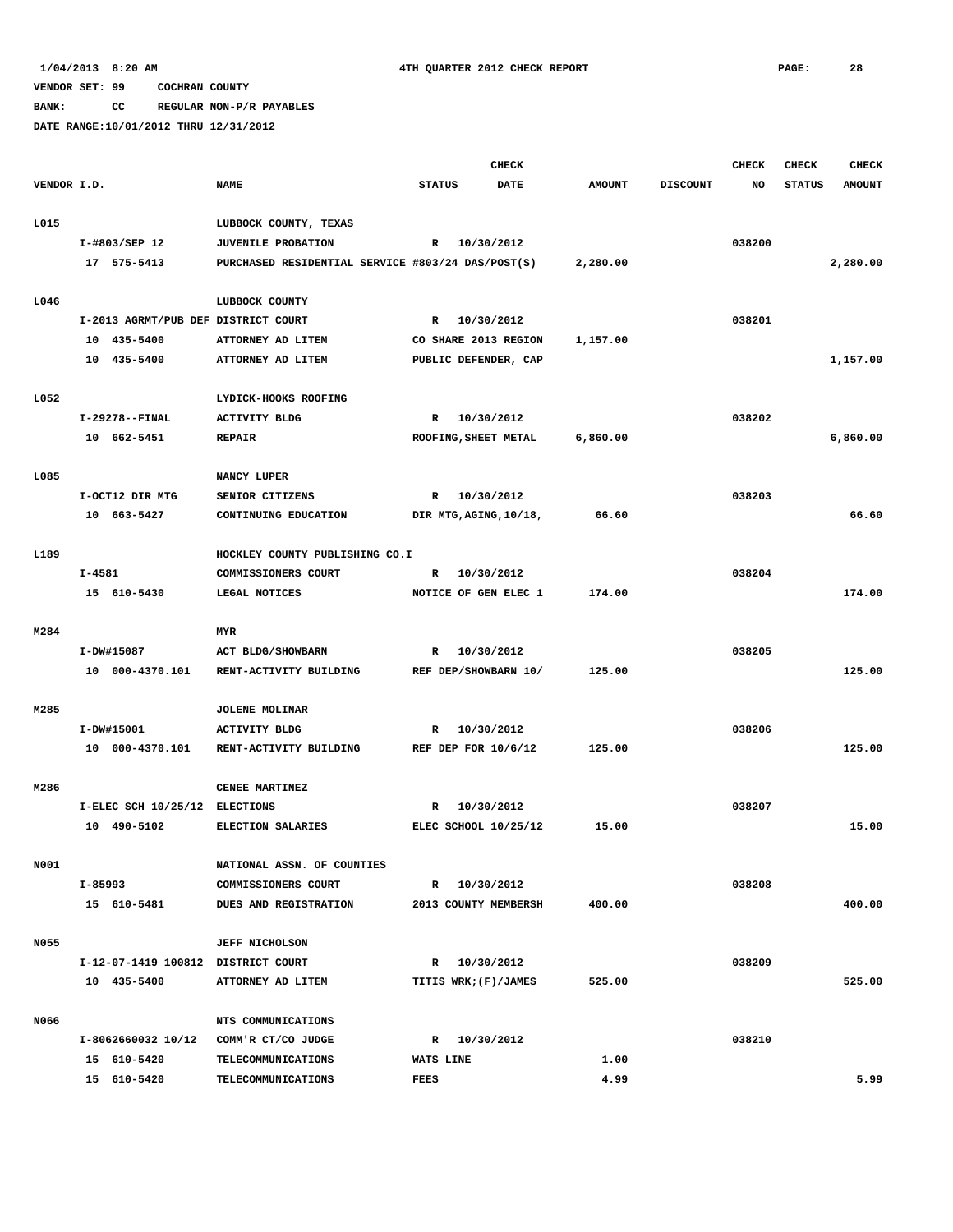**BANK: CC REGULAR NON-P/R PAYABLES**

|             |           |                               |                                             |                         | <b>CHECK</b> |               |                 | <b>CHECK</b> | <b>CHECK</b>  | <b>CHECK</b>  |
|-------------|-----------|-------------------------------|---------------------------------------------|-------------------------|--------------|---------------|-----------------|--------------|---------------|---------------|
| VENDOR I.D. |           |                               | <b>NAME</b>                                 | <b>STATUS</b>           | <b>DATE</b>  | <b>AMOUNT</b> | <b>DISCOUNT</b> | NO           | <b>STATUS</b> | <b>AMOUNT</b> |
|             |           |                               |                                             |                         |              |               |                 |              |               |               |
| N082        |           |                               | <b>NETDATA</b>                              |                         |              |               |                 |              |               |               |
|             | I-14149   |                               | <b>JUSTICE OF PEACE</b>                     | R 10/30/2012            |              |               |                 | 038211       |               |               |
|             |           | 10 455-5499                   | <b>MISCELLANEOUS</b>                        | ITICKET SEP12           |              | 10.00         |                 |              |               |               |
|             | $I-14166$ |                               | <b>SHERIFF</b>                              | R                       | 10/30/2012   |               |                 | 038211       |               |               |
|             |           | 10 560-5310                   | OFFICE SUPPLIES                             | MUGSHOT INTERFACE HD    |              | 130.00        |                 |              |               | 140.00        |
|             |           |                               |                                             |                         |              |               |                 |              |               |               |
| 0041        |           |                               | OMNIBASE SERVICES OF TEXAS, LP              |                         |              |               |                 |              |               |               |
|             |           | $I-2ND, 3RD QTR '12$          | FTA FEES                                    | R                       | 10/30/2012   |               |                 | 038212       |               |               |
|             |           | 10 000-2206.003               | Omni Collection Fee                         | 2ND, 3RD QTR FTA FEE    |              | 120.00        |                 |              |               | 120.00        |
|             |           |                               |                                             |                         |              |               |                 |              |               |               |
| 0111        |           |                               | BENNIE O'BRIEN                              |                         |              |               |                 |              |               |               |
|             |           | I-ELEC SCH 10/25/12 ELECTIONS |                                             | R                       | 10/30/2012   |               |                 | 038213       |               |               |
|             |           | 10 490-5102                   | ELECTION SALARIES                           | ELEC SCHOOL 10/25/12    |              | 15.00         |                 |              |               |               |
|             |           | 10 490-5425                   | TRAVEL-IN COUNTY (DOCUMENTED) 24mi @ \$.555 |                         |              | 13.32         |                 |              |               | 28.32         |
|             |           |                               |                                             |                         |              |               |                 |              |               |               |
| P073        |           |                               | THE PENWORTHY COMPANY                       |                         |              |               |                 |              |               |               |
|             | I-536718  |                               | LIBRARY                                     | R 10/30/2012            |              |               |                 | 038214       |               |               |
|             |           | 10 650-5590                   | <b>BOOKS</b>                                | NIGHT BEFORE FATHER'    |              | 13.96         |                 |              |               |               |
|             |           | 10 650-5590                   | <b>BOOKS</b>                                | OLIVIA & THE BEST TE    |              | 13.96         |                 |              |               |               |
|             |           | 10 650-5590                   | <b>BOOKS</b>                                | RISKY RAILS!            |              | 13.96         |                 |              |               |               |
|             |           | 10 650-5590                   | <b>BOOKS</b>                                | <b>GUS MAKES A GIFT</b> |              | 13.96         |                 |              |               |               |
|             |           | 10 650-5590                   | <b>BOOKS</b>                                | LOOK OUT BELOW!         |              | 13.96         |                 |              |               |               |
|             |           | 10 650-5590                   | <b>BOOKS</b>                                | MY SCHOOL TRIP          |              | 13.96         |                 |              |               |               |
|             |           | 10 650-5590                   | <b>BOOKS</b>                                | OUTDOOR ADVENTURES      |              | 13.96         |                 |              |               | 97.72         |
|             |           |                               |                                             |                         |              |               |                 |              |               |               |
| R033        |           |                               | <b>GERALD RAMSEY</b>                        |                         |              |               |                 |              |               |               |
|             |           | I-NOV '12 RENT                | NON-DEPT'L/STORAGE BLDG                     | R                       | 10/30/2012   |               |                 | 038215       |               |               |
|             |           | 10 409-5499                   | MISCELLANEOUS                               | STORAGE BLDG RENT NO    |              | 300.00        |                 |              |               | 300.00        |
|             |           |                               |                                             |                         |              |               |                 |              |               |               |
| R047        |           |                               | MARCELO RODRIGUEZ                           |                         |              |               |                 |              |               |               |
|             | I-329608  |                               | PREC 1                                      | R                       | 10/30/2012   |               |                 | 038216       |               |               |
|             |           | 15 621-5451                   | <b>REPAIRS</b>                              | CLN TRM; RPL 3 BAT; CK  |              | 120.00        |                 |              |               |               |
|             | I-329614  |                               | PREC 1                                      | R                       | 10/30/2012   |               |                 | 038216       |               |               |
|             |           | 15 621-5451                   | <b>REPAIRS</b>                              | INSTL PRSR PORT;RPL     |              | 240.00        |                 |              |               |               |
|             |           | 15 621-5451                   | <b>REPAIRS</b>                              | FLUIDS/DUMP TRUCK       |              | 100.00        |                 |              |               | 460.00        |
| R096        |           |                               | MALISA RODRIQUEZ                            |                         |              |               |                 |              |               |               |
|             |           | I-ELEC SCH 10/25/12 ELECTIONS |                                             | R 10/30/2012            |              |               |                 | 038217       |               |               |
|             |           | 10 490-5102                   | <b>ELECTION SALARIES</b>                    | ELEC SCHOOL 10/25/12    |              | 15.00         |                 |              |               | 15.00         |
|             |           |                               |                                             |                         |              |               |                 |              |               |               |
| R099        |           |                               | CYNDIA LEA GUAJARDO dba                     |                         |              |               |                 |              |               |               |
|             | I-103225  |                               | PREC 1                                      | R 10/30/2012            |              |               |                 | 038218       |               |               |
|             |           | 15 621-5454                   | TIRES                                       | 14.00X24 FLAT           |              | 55.00         |                 |              |               |               |
|             |           | 15 621-5454                   | TIRES                                       | NEW TUBE                |              | 59.95         |                 |              |               |               |
|             | I-103243  |                               | <b>SHERIFF</b>                              | R 10/30/2012            |              |               |                 | 038218       |               |               |
|             |           | 10 560-5454                   | TIRES                                       | 4 TIRE CHG 275/60/17    |              | 52.00         |                 |              |               |               |
|             |           | 10 560-5454                   | TIRES                                       | 4 TDF                   |              | 12.00         |                 |              |               |               |
|             |           | 10 560-5454                   | <b>TIRES</b>                                | 4 NEUTRONS              |              | 32.00         |                 |              |               |               |
|             | I-103276  |                               | PARK                                        | R 10/30/2012            |              |               |                 | 038218       |               |               |
|             |           |                               |                                             |                         |              |               |                 |              |               |               |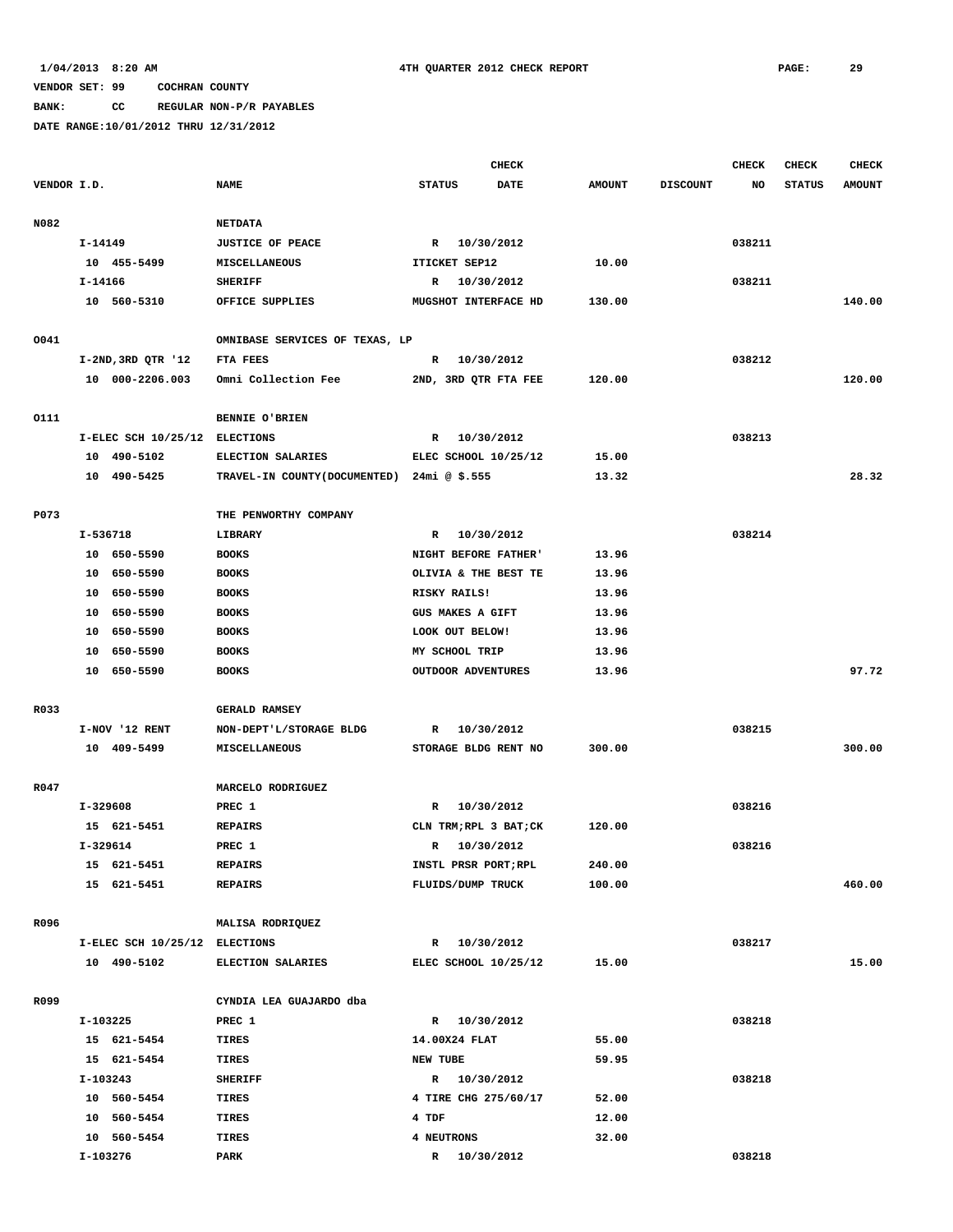# **BANK: CC REGULAR NON-P/R PAYABLES**

|             |             |                               |                              |                | <b>CHECK</b>          |               |                 | <b>CHECK</b> | <b>CHECK</b>  | <b>CHECK</b>  |
|-------------|-------------|-------------------------------|------------------------------|----------------|-----------------------|---------------|-----------------|--------------|---------------|---------------|
| VENDOR I.D. |             |                               | <b>NAME</b>                  | <b>STATUS</b>  | <b>DATE</b>           | <b>AMOUNT</b> | <b>DISCOUNT</b> | NO           | <b>STATUS</b> | <b>AMOUNT</b> |
|             |             |                               |                              |                |                       |               |                 |              |               |               |
| R099        |             |                               | CYNDIA LEA GUAJARDO dbCONT   |                |                       |               |                 |              |               |               |
|             | I-103276    |                               | PARK                         |                | R 10/30/2012          |               |                 | 038218       |               |               |
|             |             | 10 660-5454                   | TIRES                        | 11X4.00-5 FLAT |                       | 8.00          |                 |              |               |               |
|             | I-103363    |                               | <b>SHERIFF</b>               |                | R 10/30/2012          |               |                 | 038218       |               |               |
|             |             | 10 560-5454                   | <b>TIRES</b>                 |                | 235/75/15, FLATLF, #  | 13.00         |                 |              |               |               |
|             | I-103367    |                               | <b>SHERIFF</b>               |                | R 10/30/2012          |               |                 | 038218       |               |               |
|             |             | 10 560-5454                   | TIRES                        |                | 235/55/17, FLAT L/R   | 13.00         |                 |              |               |               |
|             | I-103399    |                               | <b>SHERIFF</b>               |                | R 10/30/2012          |               |                 | 038218       |               |               |
|             |             | 10 560-5454                   | TIRES                        |                | 245/75/17, FLAT L/R,  | 13.00         |                 |              |               | 257.95        |
|             |             |                               |                              |                |                       |               |                 |              |               |               |
| R157        |             |                               | ETHEL RICHARDSON             |                |                       |               |                 |              |               |               |
|             |             | I-ELEC SCH 10/25/12 ELECTIONS |                              | R              | 10/30/2012            |               |                 | 038219       |               |               |
|             |             | 10 490-5102                   | ELECTION SALARIES            |                | ELEC SCHOOL 10/25/12  | 15.00         |                 |              |               | 15.00         |
|             |             |                               |                              |                |                       |               |                 |              |               |               |
| S017        |             |                               | SOUTH PLAINS E. M. S. INC    |                |                       |               |                 |              |               |               |
|             |             | $I-12/13$ SPEMS               | PUBLIC SAFETY*OTHER          | R              | 10/30/2012            |               |                 | 038220       |               |               |
|             |             | 10 580-5404                   | MEDICAL-E.M.S. SUBSIDIES     |                | 2012/13 SPEMS ASSESS  | 3,500.00      |                 |              |               | 3,500.00      |
|             |             |                               |                              |                |                       |               |                 |              |               |               |
| S047        |             |                               | SHELL FLEET PLUS             |                |                       |               |                 |              |               |               |
|             |             | I-065174922210                | <b>EXTENSION SVC</b>         |                | R 10/30/2012          |               |                 | 038221       |               |               |
|             |             | 10 665-5330                   | FUEL AND OIL                 |                | 20.072GL UNL; PLVW 9/ | 74.25         |                 |              |               |               |
|             |             | 10 665-5330                   | FUEL AND OIL                 |                | 22.453GL UNL; AMA 9/2 | 83.73         |                 |              |               |               |
|             |             | 10 665-5330                   | FUEL AND OIL                 |                | CR FED TAX ON 42.5 G  | 7.78CR        |                 |              |               | 150.20        |
|             |             |                               |                              |                |                       |               |                 |              |               |               |
| S071        |             |                               | SCRIPT OFFICE PRODUCTS, INC. |                |                       |               |                 |              |               |               |
|             | I-40642     |                               | <b>TREASURER</b>             |                | R 10/30/2012          |               |                 | 038222       |               |               |
|             |             | 10 497-5310                   | OFFICE SUPPLIES              |                | 24 RECEIPT BKS/PRINT  | 735.07        |                 |              |               |               |
|             | I-40734     |                               | COUNTY JUDGE                 | R              | 10/30/2012            |               |                 | 038222       |               |               |
|             |             | 10 426-5310                   | OFFICE SUPPLIES              |                | 1BX FILE FOLDERS/LTR  | 8.95          |                 |              |               |               |
|             |             | 10 426-5310                   | OFFICE SUPPLIES              |                | 1 3MO WALL CALENDAR   | 16.95         |                 |              |               |               |
|             | $I - 40738$ |                               | <b>JUSTICE OF PEACE</b>      |                | R 10/30/2012          |               |                 | 038222       |               |               |
|             |             | 10 455-5310                   | OFFICE SUPPLIES              | TONER TN362    |                       | 71.99         |                 |              |               |               |
|             |             | 10 455-5310                   | OFFICE SUPPLIES              |                | DESK PAD CALENDAR     | 15.95         |                 |              |               |               |
|             | I-40739     |                               | <b>SHERIFF</b>               |                | R 10/30/2012          |               |                 | 038222       |               |               |
|             |             | 10 560-5310                   | OFFICE SUPPLIES              |                | 1DZ MARKS-A-LOT, BK   | 11.95         |                 |              |               |               |
|             | I-40811     |                               | AUDITOR                      |                | R 10/30/2012          |               |                 | 038222       |               |               |
|             |             | 10 495-5310                   | OFFICE SUPPLIES              |                | 2 2013 WALL CALENDAR  | 33.90         |                 |              |               |               |
|             | I-40879     |                               | CO JUDGE/COMM'R CT           |                | R 10/30/2012          |               |                 | 038222       |               |               |
|             |             | 15 610-5310                   | OFFICE SUPPLIES              |                | 1DZ LTR/LGL PAD, WHT  | 10.95         |                 |              |               |               |
|             | $I-40901$   |                               | <b>SHERIFF</b>               |                | R 10/30/2012          |               |                 | 038222       |               |               |
|             |             | 10 560-5310                   | OFFICE SUPPLIES              |                | NOTARY STAMP/J REEVE  | 21.54         |                 |              |               | 927.25        |
|             |             |                               |                              |                |                       |               |                 |              |               |               |
| S212        |             |                               | WALLACE STALCUP              |                |                       |               |                 |              |               |               |
|             | I-101012    |                               | <b>SHERIFF</b>               |                | R 10/30/2012          |               |                 | 038223       |               |               |
|             |             | 10 560-5427                   | CONTINUING EDUCATION         |                | MEALS--SCHOOL/M FREN  | 39.48         |                 |              |               | 39.48         |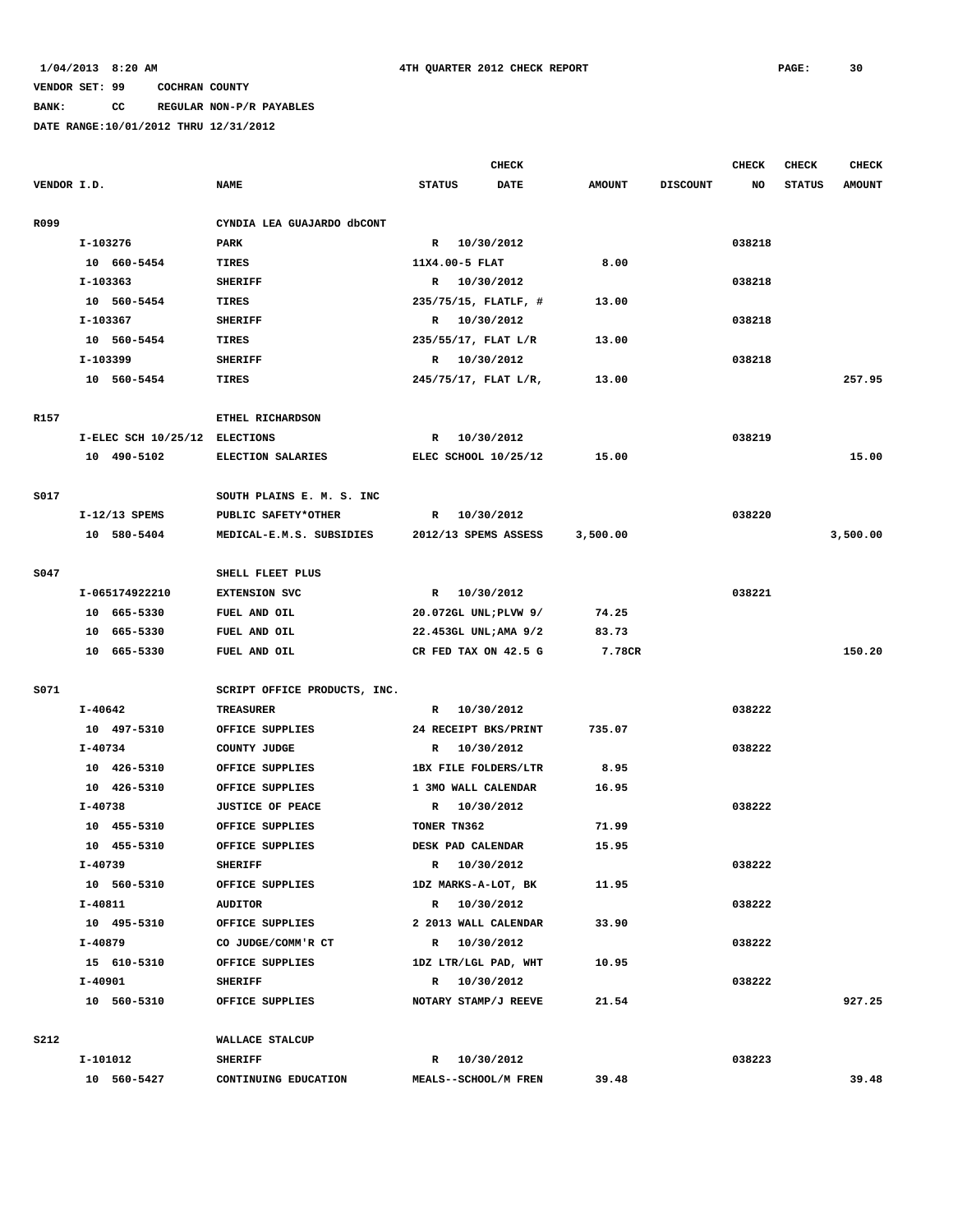**BANK: CC REGULAR NON-P/R PAYABLES**

|             |                                    |                                                      | <b>CHECK</b>                 |               |                 | CHECK  | <b>CHECK</b>  | <b>CHECK</b>  |
|-------------|------------------------------------|------------------------------------------------------|------------------------------|---------------|-----------------|--------|---------------|---------------|
| VENDOR I.D. |                                    | <b>NAME</b>                                          | <b>STATUS</b><br><b>DATE</b> | <b>AMOUNT</b> | <b>DISCOUNT</b> | NO     | <b>STATUS</b> | <b>AMOUNT</b> |
| S217        |                                    | STATE COMPTROLLER                                    |                              |               |                 |        |               |               |
|             | I-SAFETY SEAT '12                  | CHILD SAFETY SEAT FINES                              | R 10/30/2012                 |               |                 | 038224 |               |               |
|             | 90 000-4352                        | GEN REV[TRN CD545.51]CHILD SEA2012 TERTIARY CARE F   |                              | 0.75          |                 |        |               | 0.75          |
|             |                                    |                                                      |                              |               |                 |        |               |               |
| <b>S242</b> |                                    | SAM'S CLUB                                           |                              |               |                 |        |               |               |
|             | I-803 100912                       | <b>JAIL</b>                                          | R 10/30/2012                 |               |                 | 038225 |               |               |
|             | 10 512-5392                        | MISCELLANEOUS SUPPLIES                               | 2 MEM MARK DETERGENT         | 27.36         |                 |        |               |               |
|             | 10 512-5392                        | MISCELLANEOUS SUPPLIES                               | 8 OZ FOAM CUPS               | 15.56         |                 |        |               |               |
|             | I-806 101912                       | <b>JAIL</b>                                          | 10/30/2012<br>R              |               |                 | 038225 |               |               |
|             | 10 512-5392                        | MISCELLANEOUS SUPPLIES                               | 20-OZ FOAM CUPS              | 19.98         |                 |        |               |               |
|             | 10 512-5392                        | MISCELLANEOUS SUPPLIES                               | 80Z FOAM CUPS                | 15.56         |                 |        |               |               |
|             | I-917 101912                       | <b>JAIL</b>                                          | 10/30/2012<br>R              |               |                 | 038225 |               |               |
|             | 10 512-5333                        | <b>FOOD-PRISONERS</b>                                | 2 TROP 100% OJ               | 17.96         |                 |        |               |               |
|             | 10 512-5333                        | <b>FOOD-PRISONERS</b>                                | 2 OS CRANGRAPE               | 8.96          |                 |        |               |               |
|             | 10 512-5333                        | <b>FOOD-PRISONERS</b>                                | OS 100% CRAN                 | 4.98          |                 |        |               |               |
|             | 512-5392<br>10                     | MISCELLANEOUS SUPPLIES                               | BOUNTY TOWELS                | 18.98         |                 |        |               |               |
|             | 10<br>512-5392                     | MISCELLANEOUS SUPPLIES                               | QN BATH TISSUE               | 17.98         |                 |        |               |               |
|             | 10 512-5392                        | MISCELLANEOUS SUPPLIES                               | <b>BLEACH</b>                | 8.98          |                 |        |               |               |
|             | 10 512-5392                        | MISCELLANEOUS SUPPLIES                               | 3 PINE-SOL                   | 28.44         |                 |        |               |               |
|             | 10 512-5392                        | MISCELLANEOUS SUPPLIES                               | ERA LQ                       | 24.88         |                 |        |               |               |
|             | 10 512-5392                        | MISCELLANEOUS SUPPLIES                               | GALLON BAGS                  | 11.88         |                 |        |               |               |
|             | 10 512-5392                        | MISCELLANEOUS SUPPLIES                               | ZIPLOC SAND BAGS             | 8.98          |                 |        |               |               |
|             | 10 512-5392                        | MISCELLANEOUS SUPPLIES                               | CPN/SAND BAGS                | 2.00CR        |                 |        |               |               |
|             | 10 512-5392                        | MISCELLANEOUS SUPPLIES                               | CPN/BATH TISS                | 2.00CR        |                 |        |               |               |
|             | 10 512-5392                        | MISCELLANEOUS SUPPLIES                               | CPN/BOUNTY TOWELS            | 2.00CR        |                 |        |               | 224.48        |
| S254        |                                    | <b>JAMES ST CLAIR</b>                                |                              |               |                 |        |               |               |
|             | I-A/V RENEWAL '12                  | CO JUDGE/COMMISSIONERS CT                            | 10/30/2012<br>$\mathbb{R}$   |               |                 | 038226 |               |               |
|             | 15 610-5310                        | OFFICE SUPPLIES                                      | AVG RENEW, 2YRS, SYLV        | 84.99         |                 |        |               | 84.99         |
|             |                                    |                                                      |                              |               |                 |        |               |               |
| S294        |                                    | SHIRLEY SEARS                                        |                              |               |                 |        |               |               |
|             | I-SEP '12 TRAVEL                   | <b>EXTENSION SVC</b>                                 | 10/30/2012<br>$\mathbb{R}$   |               |                 | 038227 |               |               |
|             | 10 665-5428                        | FCS AGENT-TRAVEL-OUT OF COUNTYFRIEND2FRIEND, LVND 9  |                              | 13.32         |                 |        |               |               |
|             | 10 665-5428                        | FCS AGENT-TRAVEL-OUT OF COUNTYPACK&SRV, LTLFD, 9/14, |                              | 40.51         |                 |        |               |               |
|             | 10 665-5428                        | FCS AGENT-TRAVEL-OUT OF COUNTYFRIEND2FRIEND, LVND, 9 |                              | 13.32         |                 |        |               |               |
|             | 10 665-5428                        | FCS AGENT-TRAVEL-OUT OF COUNTYSO PLNS FAIR, 9/18, 12 |                              | 69.93         |                 |        |               |               |
|             | 10 665-5428                        | FCS AGENT-TRAVEL-OUT OF COUNTYSO PLNS FAIR, 9/20, 12 |                              | 69.93         |                 |        |               |               |
|             | 10 665-5428                        | FCS AGENT-TRAVEL-OUT OF COUNTYTABLE FACIL TRNG, LVN  |                              | 13.32         |                 |        |               |               |
|             | 10 665-5428                        | FCS AGENT-TRAVEL-OUT OF COUNTYDIST MTG REGIS, 9/5-6  |                              | 30.00         |                 |        |               | 250.33        |
| S315        |                                    | DARLON JAMES SOJAK                                   |                              |               |                 |        |               |               |
|             | I-07-07-4035 101812 DISTRICT COURT |                                                      | 10/30/2012<br>R              |               |                 | 038228 |               |               |
|             | 10 435-5400                        | ATTORNEY AD LITEM                                    | 2 AG HRNGS, FAM/PAREN        | 150.00        |                 |        |               | 150.00        |
|             |                                    |                                                      |                              |               |                 |        |               |               |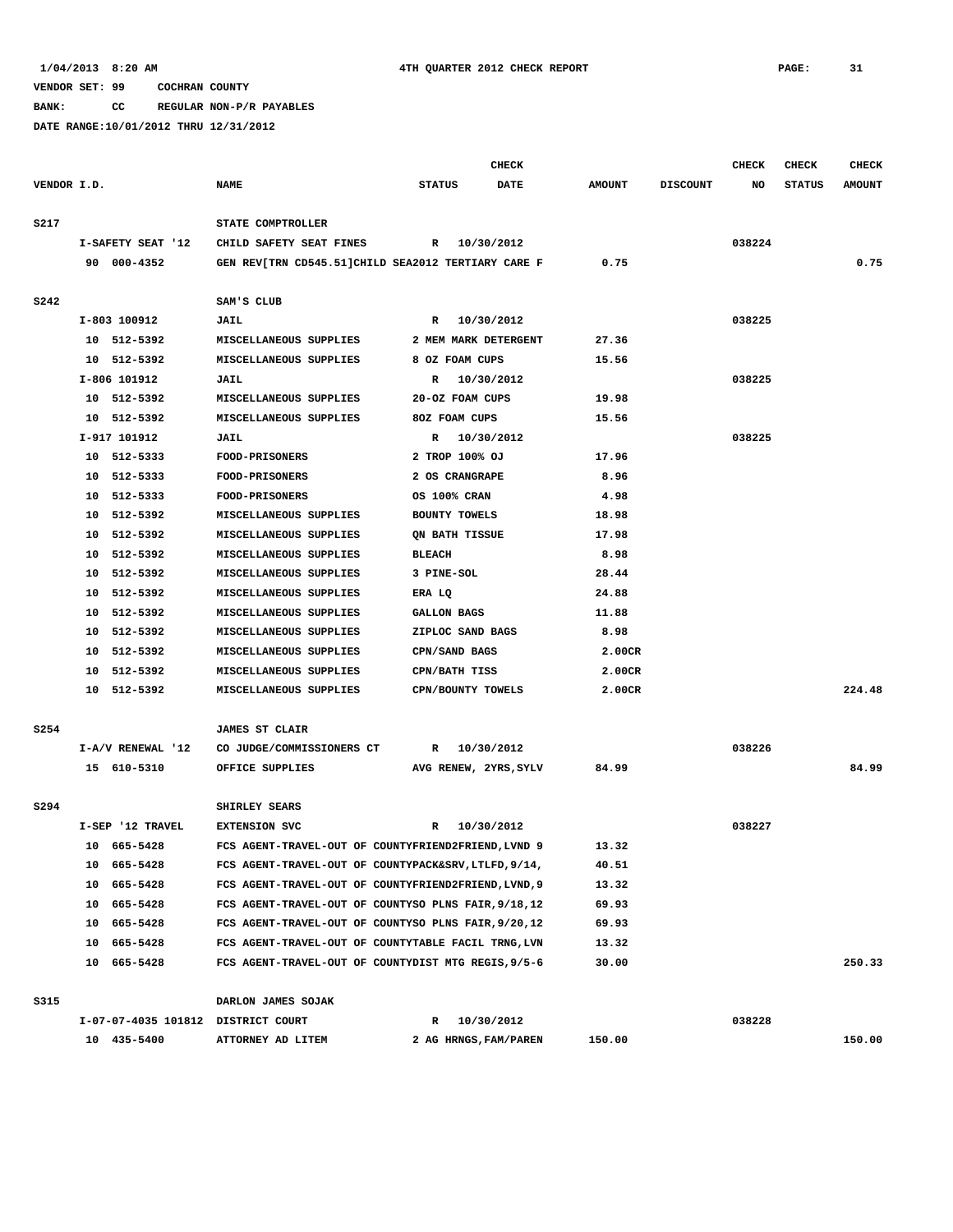**BANK: CC REGULAR NON-P/R PAYABLES**

|             |         |                   |                             |                        | <b>CHECK</b> |               |                 | <b>CHECK</b> | <b>CHECK</b>  | <b>CHECK</b>  |
|-------------|---------|-------------------|-----------------------------|------------------------|--------------|---------------|-----------------|--------------|---------------|---------------|
| VENDOR I.D. |         |                   | <b>NAME</b>                 | <b>STATUS</b>          | <b>DATE</b>  | <b>AMOUNT</b> | <b>DISCOUNT</b> | NO           | <b>STATUS</b> | <b>AMOUNT</b> |
| S325        |         |                   | DONNA SCHMIDT               |                        |              |               |                 |              |               |               |
|             |         | $I-IPAD$ $10/12$  | JUSTICE OF PEACE/TECHNOLOGY | R 10/30/2012           |              |               |                 | 038229       |               |               |
|             |         | 10 000-4349.909   | JP TECHNOLOGY FUND          | APPLE IPAD/WAL-MART    |              | 499.00        |                 |              |               |               |
|             |         | 10 000-4349.909   | JP TECHNOLOGY FUND          | REIMB SALES TAX        |              | 41.17         |                 |              |               | 540.17        |
|             |         |                   |                             |                        |              |               |                 |              |               |               |
| S331        |         |                   | STANDARD COFFEE SERVICE     |                        |              |               |                 |              |               |               |
|             |         | I-122976777008    | NON-DEPT'L                  | R 10/30/2012           |              |               |                 | 038230       |               |               |
|             |         | 10 409-5300       | COUNTY-WIDE SUPPLIES        | 3 AAA REG              |              | 103.20        |                 |              |               |               |
|             | 10      | 409-5300          | COUNTY-WIDE SUPPLIES        | AAA DECAF              |              | 47.55         |                 |              |               |               |
|             | 10      | 409-5300          | COUNTY-WIDE SUPPLIES        | 4 FR VAN CRMR          |              | 30.40         |                 |              |               |               |
|             |         | 10 409-5300       | COUNTY-WIDE SUPPLIES        | 2 NESTLE COCOA         |              | 32.72         |                 |              |               |               |
|             |         | 10 409-5300       | COUNTY-WIDE SUPPLIES        | STIR STICKS            |              | 2.99          |                 |              |               |               |
|             |         | 10 409-5300       | COUNTY-WIDE SUPPLIES        | <b>ENERGY SURCHG</b>   |              | 3.14          |                 |              |               | 220.00        |
|             |         |                   |                             |                        |              |               |                 |              |               |               |
| S347        |         |                   | SOUTHERN TIRE MART, LLC     |                        |              |               |                 |              |               |               |
|             |         | I-70139137        | PREC <sub>3</sub>           | R 10/30/2012           |              |               |                 | 038231       |               |               |
|             |         | 15 623-5454       | <b>TIRES</b>                | 8 14.00R24 ULTRA TRA   |              | 10,654.32     |                 |              |               | 10,654.32     |
|             |         |                   |                             |                        |              |               |                 |              |               |               |
| T087        |         |                   | TEXAS DEPARTMENT OF HEALTH  |                        |              |               |                 |              |               |               |
|             | I-17064 |                   | CLERK                       | R                      | 10/30/2012   |               |                 | 038232       |               |               |
|             |         | 10 403-5310       | OFFICE SUPPLIES             | 13 REMOTE BIRTH ACCE   |              | 23.79         |                 |              |               | 23.79         |
|             |         |                   |                             |                        |              |               |                 |              |               |               |
| T161        |         |                   | TEXAS DEPT OF CRIMINAL JU   |                        |              |               |                 |              |               |               |
|             |         | I-UI 272561       | <b>JAIL</b>                 | R 10/30/2012           |              |               |                 | 038233       |               |               |
|             |         | 10 512-5451       | <b>REPAIR</b>               | 30X30 SHOWER STALL     |              | 3,112.00      |                 |              |               |               |
|             |         | 10 512-5451       | <b>REPAIR</b>               | <b>FREIGHT</b>         |              | 50.00         |                 |              |               | 3,162.00      |
|             |         |                   |                             |                        |              |               |                 |              |               |               |
| T222        |         |                   | TEXAS JUDICIAL ACADEMY      |                        |              |               |                 |              |               |               |
|             |         | I-191558/400 2012 | COUNTY COURT                | R                      | 10/30/2012   |               |                 | 038234       |               |               |
|             |         | 10 426-5481       | DUES AND REGISTRATION       | MEMBER FEE $9/1/12-8/$ |              | 200.00        |                 |              |               | 200.00        |
|             |         |                   |                             |                        |              |               |                 |              |               |               |
| T269        |         |                   | CHARLOTTE TRULL             |                        |              |               |                 |              |               |               |
|             |         | I-101712 MILEAGE  | <b>JUSTICE OF PEACE</b>     | R                      | 10/30/2012   |               |                 | 038235       |               |               |
|             |         | 10 455-5427       | CONTINUING EDUCATION        | 3 TRIPSx48.8 MI@\$.55  |              | 81.25         |                 |              |               | 81.25         |
|             |         |                   |                             |                        |              |               |                 |              |               |               |
| V035        |         |                   | VARIVERGE, LLC              |                        |              |               |                 |              |               |               |
|             | I-5211  |                   | TAX A/C                     | R 10/30/2012           |              |               |                 | 038236       |               |               |
|             |         | 10 499-5408       | TAX ROLL                    | 13,800 LASER PRNT TA   |              | 552.00        |                 |              |               |               |
|             |         | 10 499-5408       | TAX ROLL                    | 3,902 RENDERING        |              | 234.12        |                 |              |               |               |
|             |         | 10 499-5408       | TAX ROLL                    | 3,902 DPV/LACS UPDAT   |              | 19.51         |                 |              |               |               |
|             |         | 10 499-5408       | TAX ROLL                    | 5 FLATS                |              | 2.50          |                 |              |               |               |
|             |         | 10 499-5408       | TAX ROLL                    | 3,832 PRE-SORT         |              | 95.80         |                 |              |               |               |
|             |         | 10 499-5408       | TAX ROLL                    | 3,832 POSTAGE ACTUAL   |              | 1,501.43      |                 |              |               |               |
|             | I-5212  |                   | TAX A/C                     | R 10/30/2012           |              |               |                 | 038236       |               |               |
|             |         | 10 499-5408       | TAX ROLL                    | 17,608 LASER PRNT TA   |              | 704.32        |                 |              |               |               |
|             |         | 10 499-5408       | TAX ROLL                    | 2,538 RENDERING        |              | 152.28        |                 |              |               |               |
|             |         | 10 499-5408       | TAX ROLL                    | 2,538 DPV/LACS UPDAT   |              | 12.69         |                 |              |               |               |
|             |         | 10 499-5408       | TAX ROLL                    | 260 FLATS              |              | 130.00        |                 |              |               |               |
|             |         |                   |                             |                        |              |               |                 |              |               |               |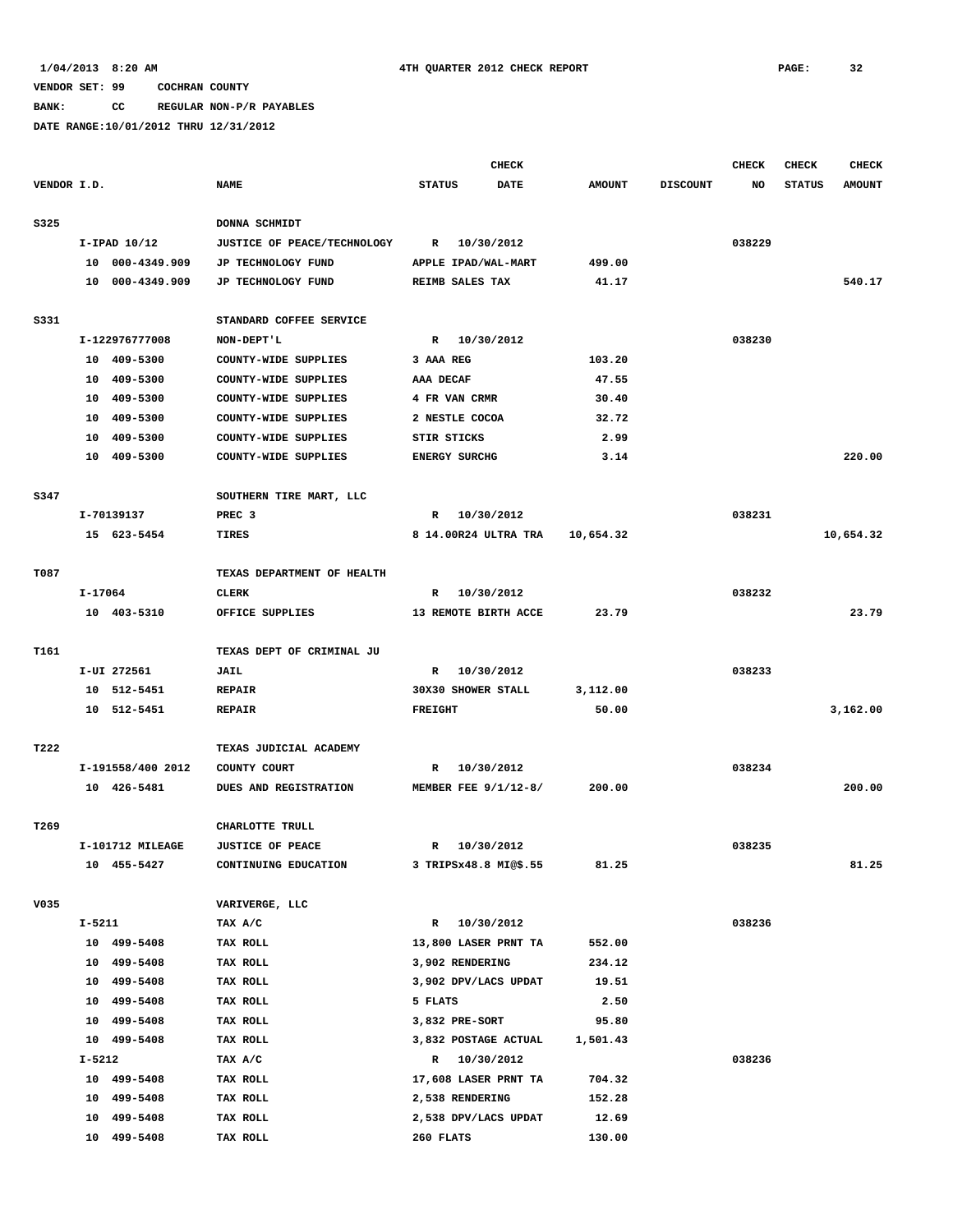**BANK: CC REGULAR NON-P/R PAYABLES**

|             |                                    |                               |                            | <b>CHECK</b> |               |                 | CHECK  | CHECK         | <b>CHECK</b>  |
|-------------|------------------------------------|-------------------------------|----------------------------|--------------|---------------|-----------------|--------|---------------|---------------|
| VENDOR I.D. |                                    | <b>NAME</b>                   | <b>STATUS</b>              | DATE         | <b>AMOUNT</b> | <b>DISCOUNT</b> | NO     | <b>STATUS</b> | <b>AMOUNT</b> |
| V035        |                                    | VARIVERGE, LLC<br><b>CONT</b> |                            |              |               |                 |        |               |               |
|             | $I - 5212$                         | TAX A/C                       | R 10/30/2012               |              |               |                 | 038236 |               |               |
|             | 10 499-5408                        | TAX ROLL                      | 2,489 PRE-SORT             |              | 62.23         |                 |        |               |               |
|             | 10 499-5408                        | TAX ROLL                      | 2,538 POSTAGE ACTUAL       |              | 1,398.25      |                 |        |               | 4,865.13      |
| W010        |                                    | WEST TEXAS GAS INC            |                            |              |               |                 |        |               |               |
|             | I-004036001501 OCT12 PARK/SHOP     |                               | R 10/30/2012               |              |               |                 | 038237 |               |               |
|             | 10 660-5440                        | UTILITIES & IRRIGATION        | GAS USAGE 9/5-10/1/1       |              | 9.00          |                 |        |               |               |
|             | I-004036002501 OCT12 PARK/SHOWBARN |                               | 10/30/2012<br>R            |              |               |                 | 038237 |               |               |
|             | 10 660-5440                        | UTILITIES & IRRIGATION        | GAS USAGE 9/5-10/1/1       |              | 9.00          |                 |        |               |               |
|             | I-004049022001 OCT12 PREC 3        |                               | R<br>10/30/2012            |              |               |                 | 038237 |               |               |
|             | 15 623-5440                        | UTILITIES                     | 1 MCF 8/31-9/27/12         |              | 14.32         |                 |        |               | 32.32         |
| <b>W055</b> |                                    | WINDSTREAM COMMUNICATIONS SW  |                            |              |               |                 |        |               |               |
|             | I-266-0638 11/12                   | <b>MUSEUM</b>                 | R 10/30/2012               |              |               |                 | 038238 |               |               |
|             | 10 652-5420                        | TELECOMMUNICATIONS            | BASIC LOCAL SVC            |              | 48.83         |                 |        |               |               |
|             | 10 652-5420                        | <b>TELECOMMUNICATIONS</b>     | HI-SPEED INTERNET          |              | 49.99         |                 |        |               |               |
|             | 10 652-5420                        | <b>TELECOMMUNICATIONS</b>     | OPTIONAL SVC               |              | 5.92          |                 |        |               |               |
|             | 10 652-5420                        | <b>TELECOMMUNICATIONS</b>     | LONG DISTANCE SVC          |              | 4.72          |                 |        |               |               |
|             | I-266-5051 11/12                   | LIBRARY                       | R 10/30/2012               |              |               |                 | 038238 |               |               |
|             | 10 650-5420                        | TELECOMMUNICATIONS            | BASIC LOCAL SVC/2 LI       |              | 102.84        |                 |        |               |               |
|             | 10 650-5420                        | TELECOMMUNICATIONS            | HI-SPEED INTERNET          |              | 49.99         |                 |        |               |               |
|             | 10 650-5420                        | <b>TELECOMMUNICATIONS</b>     | LONG DISTANCE SVC          |              | 2.24          |                 |        |               |               |
|             | I-266-5074 11/12                   | ADULT PROBATION               | R 10/30/2012               |              |               |                 | 038238 |               |               |
|             | 10 570-5420                        | TELECOMMUNICATIONS            | BASIC LOCAL SVC            |              | 47.10         |                 |        |               |               |
|             | 10 570-5420                        | TELECOMMUNICATIONS            | OPTIONAL SVC               |              | 11.97         |                 |        |               |               |
|             | 10 570-5420                        | <b>TELECOMMUNICATIONS</b>     | LONG DISTANCE SVC          |              | 0.34          |                 |        |               |               |
|             | I-266-5161 11/12                   | <b>TREASURER</b>              | R 10/30/2012               |              |               |                 | 038238 |               |               |
|             | 10 497-5420                        | <b>TELECOMMUNICATIONS</b>     | BASIC LOCAL SVC            |              | 47.10         |                 |        |               |               |
|             | 10 497-5420                        | <b>TELECOMMUNICATIONS</b>     | LONG DISTANCE SVC          |              | 0.06          |                 |        |               |               |
|             | I-266-5171 11/12                   | TAX A/C                       | 10/30/2012<br>$\mathbb{R}$ |              |               |                 | 038238 |               |               |
|             | 10 499-5420                        | <b>TELECOMMUNICATIONS</b>     | BASIC LOCAL SVC            |              | 144.13        |                 |        |               |               |
|             | 10 499-5420                        | TELECOMMUNICATIONS            | HI-SPEED INTERNET          |              | 59.99         |                 |        |               |               |
|             | 10 499-5420                        | TELECOMMUNICATIONS            | OPTIONAL SVC               |              | 25.95         |                 |        |               |               |
|             | 10 499-5420                        | <b>TELECOMMUNICATIONS</b>     | LONG DISTANCE SVC          |              | 9.81          |                 |        |               |               |
|             | I-266-5211 11/12                   | <b>SHERIFF</b>                | R 10/30/2012               |              |               |                 | 038238 |               |               |
|             | 10 560-5420                        | TELECOMMUNICATIONS            | BASIC LOCAL SVC/3 LI       |              | 159.10        |                 |        |               |               |
|             | 10 560-5420                        | <b>TELECOMMUNICATIONS</b>     | LONG DISTANCE SVC          |              | 1.06          |                 |        |               |               |
|             | $I-266-5215$ $11/12$               | <b>EXTENSION SVC</b>          | R 10/30/2012               |              |               |                 | 038238 |               |               |
|             | 10 665-5420                        | TELECOMMUNICATIONS            | BASIC LOCAL SVC/3 LI       |              | 155.45        |                 |        |               |               |
|             | 10 665-5420                        | <b>TELECOMMUNICATIONS</b>     | HI-SPEED INTERNET          |              | 39.99         |                 |        |               |               |
|             | 10 665-5420                        | <b>TELECOMMUNICATIONS</b>     | LONG DISTANCE SVC          |              | 1.47          |                 |        |               |               |
|             | $I-266-5302$ 11/12                 | <b>JUSTICE OF PEACE</b>       | R 10/30/2012               |              |               |                 | 038238 |               |               |
|             | 10 455-5420                        | <b>TELECOMMUNICATIONS</b>     | BASIC LOCAL SVC            |              | 47.10         |                 |        |               |               |
|             | 10 455-5420                        | <b>TELECOMMUNICATIONS</b>     | LONG DISTANCE SVC          |              | 0.93          |                 |        |               |               |
|             | I-266-5411 11/12                   | JUVENILE PROBATION            | R 10/30/2012               |              |               |                 | 038238 |               |               |
|             | 10 571-5420                        | <b>TELECOMMUNICATIONS</b>     | BASIC LOCAL SVC            |              | 47.10         |                 |        |               |               |
|             | 10 571-5420                        | <b>TELECOMMUNICATIONS</b>     | LONG DISTANCE SVC          |              | 1.49          |                 |        |               |               |
|             | I-266-5412 11/12                   | DISTRICT COURT                | R 10/30/2012               |              |               |                 | 038238 |               |               |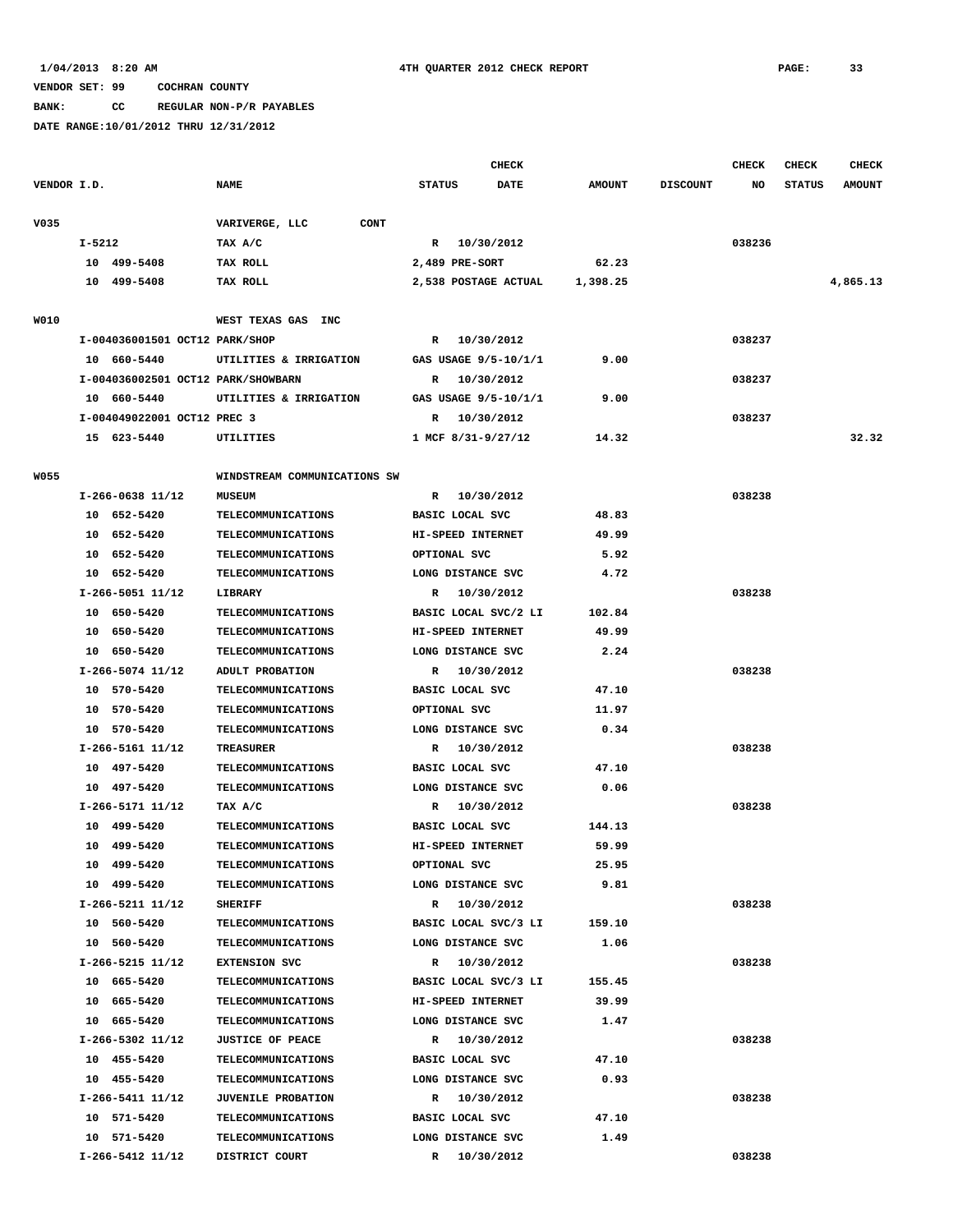**BANK: CC REGULAR NON-P/R PAYABLES**

|             |                                    |                                     | CHECK                              |               |                 | <b>CHECK</b> | CHECK         | <b>CHECK</b>  |
|-------------|------------------------------------|-------------------------------------|------------------------------------|---------------|-----------------|--------------|---------------|---------------|
| VENDOR I.D. |                                    | <b>NAME</b>                         | <b>STATUS</b><br><b>DATE</b>       | <b>AMOUNT</b> | <b>DISCOUNT</b> | NO           | <b>STATUS</b> | <b>AMOUNT</b> |
| <b>W055</b> |                                    | WINDSTREAM COMMUNICATICONT          |                                    |               |                 |              |               |               |
|             | I-266-5412 11/12                   | DISTRICT COURT                      | 10/30/2012<br>$\mathbb{R}$         |               |                 | 038238       |               |               |
|             | 10 435-5420                        | TELECOMMUNICATIONS                  | BASIC LOCAL SVC/2 LI               | 107.79        |                 |              |               |               |
|             | 10 435-5420                        | <b>TELECOMMUNICATIONS</b>           | HI-SPEED INTERNET                  | 109.98        |                 |              |               |               |
|             | 435-5420<br>10                     | <b>TELECOMMUNICATIONS</b>           | LONG DISTANCE SVC                  | 0.12          |                 |              |               |               |
|             | I-266-5450 11/12                   | <b>CLERK</b>                        | 10/30/2012<br>R                    |               |                 | 038238       |               |               |
|             | 10 403-5420                        | <b>TELECOMMUNICATIONS</b>           | BASIC LOCAL SVC                    | 159.39        |                 |              |               |               |
|             | 10 403-5420                        | TELECOMMUNICATIONS                  | OPTIONAL SVC                       | 3.00          |                 |              |               |               |
|             | 10 403-5420                        | TELECOMMUNICATIONS                  | LONG DISTANCE SVC                  | 14.85         |                 |              |               |               |
|             | I-266-5508 11/12                   | CO JUDGE/COMM'R CT                  | R<br>10/30/2012                    |               |                 | 038238       |               |               |
|             | 15 610-5420                        | TELECOMMUNICATIONS                  | BASIC LOCAL SVC/2 LI               | 111.71        |                 |              |               |               |
|             | 15 610-5420                        | TELECOMMUNICATIONS                  | LONG DISTANCE SVC                  | 0.12          |                 |              |               |               |
|             | I-266-5700 11/12                   | <b>SHERIFF</b>                      | 10/30/2012<br>R                    |               |                 | 038238       |               |               |
|             | 10 560-5420                        | <b>TELECOMMUNICATIONS</b>           | BASIC LOCAL SVC                    | 55.41         |                 |              |               |               |
|             | 10 560-5420                        | TELECOMMUNICATIONS                  | LONG DISTANCE SVC                  | 8.44          |                 |              |               |               |
|             | I-266-5822 11/12                   | AUDITOR/NON-DEPT'L                  | R<br>10/30/2012                    |               |                 | 038238       |               |               |
|             | 10 495-5420                        | <b>TELECOMMUNICATIONS</b>           | BASIC LOCAL SVC/1 LI               | 47.67         |                 |              |               |               |
|             | 10 495-5420                        | TELECOMMUNICATIONS                  | <b>BUS BROADBAND</b>               | 24.99         |                 |              |               |               |
|             | 495-5420<br>10                     | TELECOMMUNICATIONS                  | LONG DISTANCE SVC                  | 0.29          |                 |              |               |               |
|             | 409-5420<br>10                     | <b>TELECOMMUNICATIONS</b>           | FAX LINE/266-5629                  | 47.68         |                 |              |               |               |
|             | 409-5420<br>10                     | TELECOMMUNICATIONS                  | HI-SPEED INTERNET                  | 144.99        |                 |              |               |               |
|             | 409-5420<br>10                     | TELECOMMUNICATIONS                  | LONG DISTANCE SVC                  | 2.08          |                 |              |               |               |
|             | I-266-8661 11/12                   | <b>ATTORNEY</b>                     | R 10/30/2012                       |               |                 | 038238       |               |               |
|             | 10 475-5420                        | TELECOMMUNICATIONS                  | BASIC LOCAL SVC                    | 106.92        |                 |              |               |               |
|             | 10 475-5420                        | TELECOMMUNICATIONS                  | HI-SPEED INTERNET                  | 59.99         |                 |              |               |               |
|             | 10 475-5420                        | <b>TELECOMMUNICATIONS</b>           | LONG DISTANCE SVC                  | 0.12          |                 |              |               |               |
|             | I-266-8888 11/12                   | <b>SHERIFF</b>                      | 10/30/2012<br>R                    |               |                 | 038238       |               |               |
|             | 10 560-5420                        | <b>TELECOMMUNICATIONS</b>           | FAX LINE/CRIME CONTR               | 44.39         |                 |              |               |               |
|             | 10 560-5420                        | <b>TELECOMMUNICATIONS</b>           | LONG DISTANCE SVC                  | 1.07          |                 |              |               | 2,115.67      |
|             |                                    |                                     |                                    |               |                 |              |               |               |
| <b>W058</b> |                                    | <b>BRIAN S WALSH</b>                |                                    |               |                 |              |               |               |
|             | I-12-07-1418 100412 DISTRICT COURT |                                     | 10/30/2012<br>R                    |               |                 | 038240       |               |               |
|             | 10 435-5400                        | ATTORNEY AD LITEM                   | PLEA HRNG (F)/RICKY                | 350.00        |                 |              |               | 350.00        |
| W097        |                                    | WILDRED L. MATHENY dba              |                                    |               |                 |              |               |               |
|             | I-21594                            | CRTHSE/ACT BLDG/LIBRARY             | R 10/30/2012                       |               |                 | 038241       |               |               |
|             | 10 510-5332                        | CUSTODIAL SUPPLIES                  | SPRAY BUGS                         | 70.00         |                 |              |               |               |
|             | 10 662-5332                        | <b>CUSTODIAL SUPPLIES</b>           | <b>SPRAY BUGS</b>                  | 45.00         |                 |              |               |               |
|             | 10 660-5332                        | CUSTODIAL SUPPLIES                  | SPRAY BUGS                         | 35.00         |                 |              |               | 150.00        |
|             |                                    |                                     |                                    |               |                 |              |               |               |
| W164        |                                    | WARREN CAT                          |                                    |               |                 |              |               |               |
|             | I-PS020245090                      | PREC <sub>3</sub>                   | R 10/30/2012                       | 38.60         |                 | 038242       |               |               |
|             | 15 623-5451<br>I-PS020245091       | <b>REPAIRS</b>                      | RING #2D-2654/CAT#17               |               |                 |              |               |               |
|             | 15 623-5451                        | PREC <sub>3</sub><br><b>REPAIRS</b> | R 10/30/2012<br>RIM ASSM/CAT #1794 | 1,330.31      |                 | 038242       |               |               |
|             | I-PS020245139                      | PREC <sub>3</sub>                   | R 10/30/2012                       |               |                 | 038242       |               |               |
|             | 15 623-5451                        | <b>REPAIRS</b>                      | HOSE ASSM/CAT#1794                 | 136.53        |                 |              |               |               |
|             | 15 623-5451                        | <b>REPAIRS</b>                      | 73in HOSE                          | 27.74         |                 |              |               |               |
|             |                                    |                                     |                                    |               |                 |              |               |               |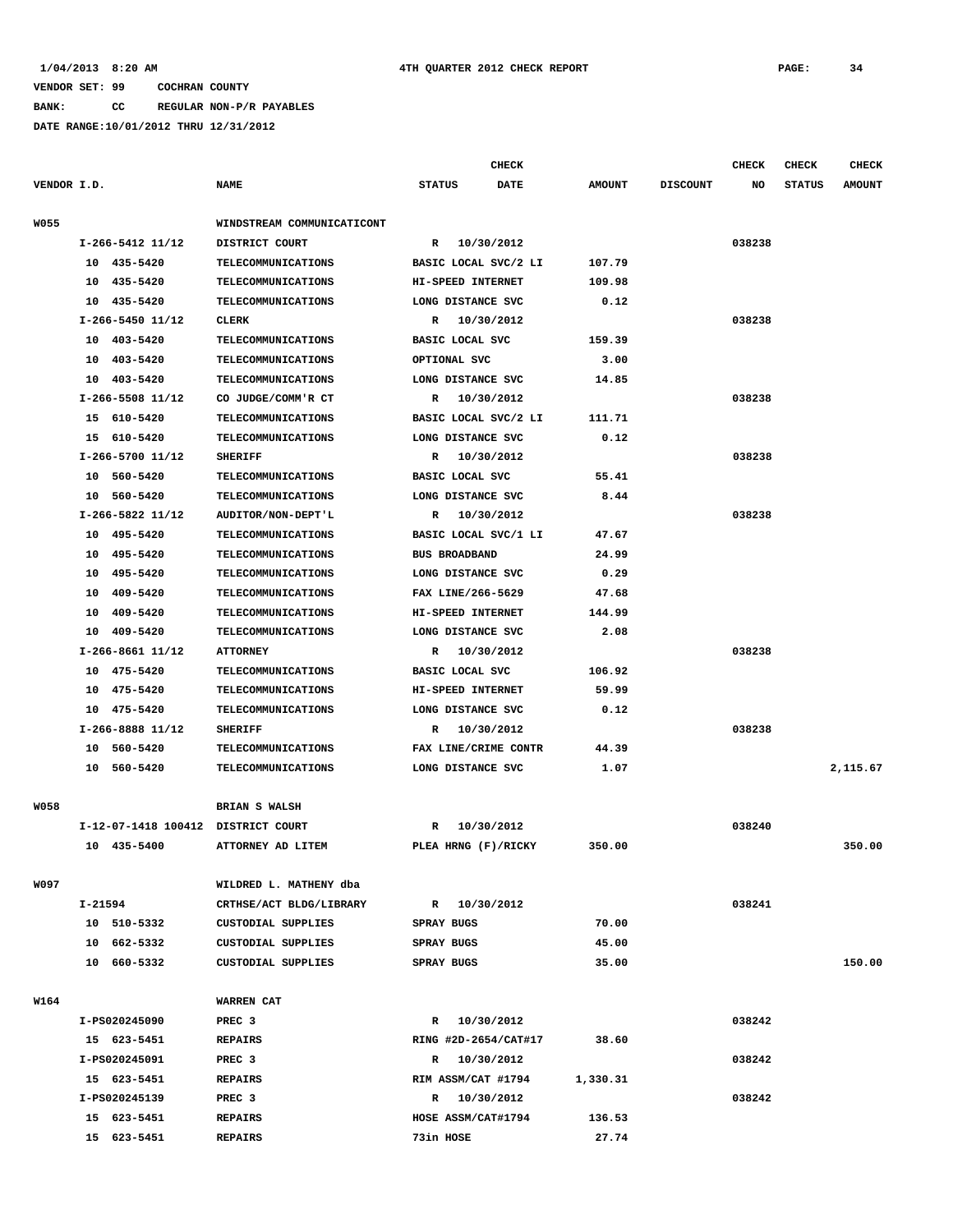# **BANK: CC REGULAR NON-P/R PAYABLES**

|             |                                                    |                               |                                       |                      | <b>CHECK</b> |               |                 | <b>CHECK</b> | <b>CHECK</b>  | <b>CHECK</b>  |
|-------------|----------------------------------------------------|-------------------------------|---------------------------------------|----------------------|--------------|---------------|-----------------|--------------|---------------|---------------|
| VENDOR I.D. |                                                    |                               | <b>NAME</b>                           | <b>STATUS</b>        | DATE         | <b>AMOUNT</b> | <b>DISCOUNT</b> | NO           | <b>STATUS</b> | <b>AMOUNT</b> |
| W164        |                                                    |                               | WARREN CAT<br>CONT                    |                      |              |               |                 |              |               |               |
|             | I-PS020245139                                      |                               | PREC <sub>3</sub>                     | R                    | 10/30/2012   |               |                 | 038242       |               |               |
|             |                                                    | 15 623-5451<br><b>REPAIRS</b> |                                       | 73in HOSE            |              | 27.74         |                 |              |               |               |
|             | 15                                                 | 623-5451                      | <b>REPAIRS</b>                        | 8 OILCAT HYDRO, 1GL  |              | 184.32        |                 |              |               |               |
|             | 15                                                 | 623-5451                      | <b>REPAIRS</b>                        | 12 CAT ELC 50/50 1GL |              | 140.76        |                 |              |               |               |
|             |                                                    | I-PS020245140                 | PREC <sub>3</sub>                     | R                    | 10/30/2012   |               |                 | 038242       |               |               |
|             |                                                    | 15 623-5451                   | <b>REPAIRS</b>                        | PARTS MANUAL/CAT#179 |              | 80.85         |                 |              |               |               |
|             |                                                    | 15 623-5451                   | <b>REPAIRS</b>                        | <b>FREIGHT</b>       |              | 13.20         |                 |              |               |               |
|             |                                                    | I-PS020245234                 | PREC <sub>3</sub>                     | $\mathbb{R}$         | 10/30/2012   |               |                 | 038242       |               |               |
|             |                                                    | 15 623-5451                   | <b>REPAIRS</b>                        | FLANGE/CAT #1794     |              | 243.36        |                 |              |               | 2,223.41      |
| X001        |                                                    |                               | XCEL ENERGY                           |                      |              |               |                 |              |               |               |
|             |                                                    |                               | I-54-1324315-7 NOV12 ALMOST ALL DEPTS | R                    | 10/30/2012   |               |                 | 038243       |               |               |
|             |                                                    | 30 518-5440                   | UTILITIES                             | 300210167 RUNWAY LIG |              | 69.84         |                 |              |               |               |
|             | 10                                                 | 510-5440                      | UTILITIES                             | 300240736 COURTHOUSE |              | 1,261.93      |                 |              |               |               |
|             | 10                                                 | 660-5440                      | UTILITIES & IRRIGATION                | 300265059 SOFTBALL P |              | 21.60         |                 |              |               |               |
|             | 10                                                 | 580-5440                      | UTILITIES [TOWER]                     | 300282806 TOWER      |              | 73.82         |                 |              |               |               |
|             | 15                                                 | 621-5440                      | UTILITIES                             | 300294119 PREC 1 SHO |              | 44.51         |                 |              |               |               |
|             | 10                                                 | 650-5440                      | UTILITIES                             | 300338546 LIBRARY    |              | 191.82        |                 |              |               |               |
|             | 10                                                 | 652-5440                      | UTILITIES                             | 300342232 MUSEUM     |              | 16.55         |                 |              |               |               |
|             | 10                                                 | 662-5440                      | UTILITIES                             | 300390484 ACTIVITY B |              | 386.86        |                 |              |               |               |
|             | 10                                                 | 660-5440                      | UTILITIES & IRRIGATION                | 300410370 PARK       |              | 290.68        |                 |              |               |               |
|             | 10                                                 | 660-5440                      | UTILITIES & IRRIGATION                | 300457515 PARK/SHOP  |              | 11.05         |                 |              |               |               |
|             | 10                                                 | 660-5440                      | UTILITIES & IRRIGATION                | 300505444 HOFMAN BAS |              | 24.70         |                 |              |               |               |
|             | 10                                                 | 516-5440                      | UTILITIES                             | 300555198 CEMETERY   |              | 21.60         |                 |              |               |               |
|             | 10                                                 | 409-5440                      | UTILITIES                             | 300577364 102 N MAIN |              | 11.45         |                 |              |               |               |
|             | 10                                                 | 660-5440                      | UTILITIES & IRRIGATION                | 300587052 SHOWBARN   |              | 53.38         |                 |              |               |               |
|             | 10                                                 | 660-5440                      | UTILITIES & IRRIGATION                | 300587753 RODEO GROU |              | 21.60         |                 |              |               |               |
|             | 10                                                 | 516-5440                      | UTILITIES                             | 300603417 CEMETERY   |              | 12.53         |                 |              |               |               |
|             | 10                                                 | 516-5440                      | UTILITIES                             | 300637038 CEMETERY S |              | 21.60         |                 |              |               |               |
|             | 10                                                 | 650-5440                      | UTILITIES                             | AREA LIGHT LIBRARY   |              | 14.79         |                 |              |               |               |
|             | 10                                                 | 662-5440                      | UTILITIES                             | 2 AREA LIGHTS ACT BL |              | 44.43         |                 |              |               |               |
|             | 10                                                 | 660-5440                      | UTILITIES & IRRIGATION                | AREA LIGHT PARK SHOP |              | 14.37         |                 |              |               | 2,609.11      |
| X001        |                                                    |                               | XCEL ENERGY                           |                      |              |               |                 |              |               |               |
|             | I-54-1829977-7 OCT12 PREC 2                        |                               |                                       | R 10/30/2012         |              |               |                 | 038244       |               |               |
|             |                                                    | 15 622-5440                   | UTILITIES                             | 10 KWH 9/11-10/10/12 |              | 11.98         |                 |              |               |               |
|             |                                                    | 15 622-5440                   | UTILITIES                             | AREA LIGHT           |              | 15.48         |                 |              |               | 27.46         |
| Y026        |                                                    |                               | YOAKUM COUNTY SHERIFF'S OFFICE        |                      |              |               |                 |              |               |               |
|             | I-SEP '12/PRISONERS JAIL/WATER PROB<br>10 512-5499 |                               |                                       | R 10/30/2012         |              |               |                 | 038245       |               |               |
|             |                                                    |                               | <b>MISCELLANEOUS</b>                  | 11 DAS/ANTHONY MILLE |              | 374.00        |                 |              |               |               |
|             |                                                    | 10 512-5499                   | MISCELLANEOUS                         | 11 DAS/RICKY PATTON  |              | 374.00        |                 |              |               |               |
|             |                                                    | 10 512-5499                   | MISCELLANEOUS                         | MEDS/RICKY PATTON    |              | 6.41          |                 |              |               | 754.41        |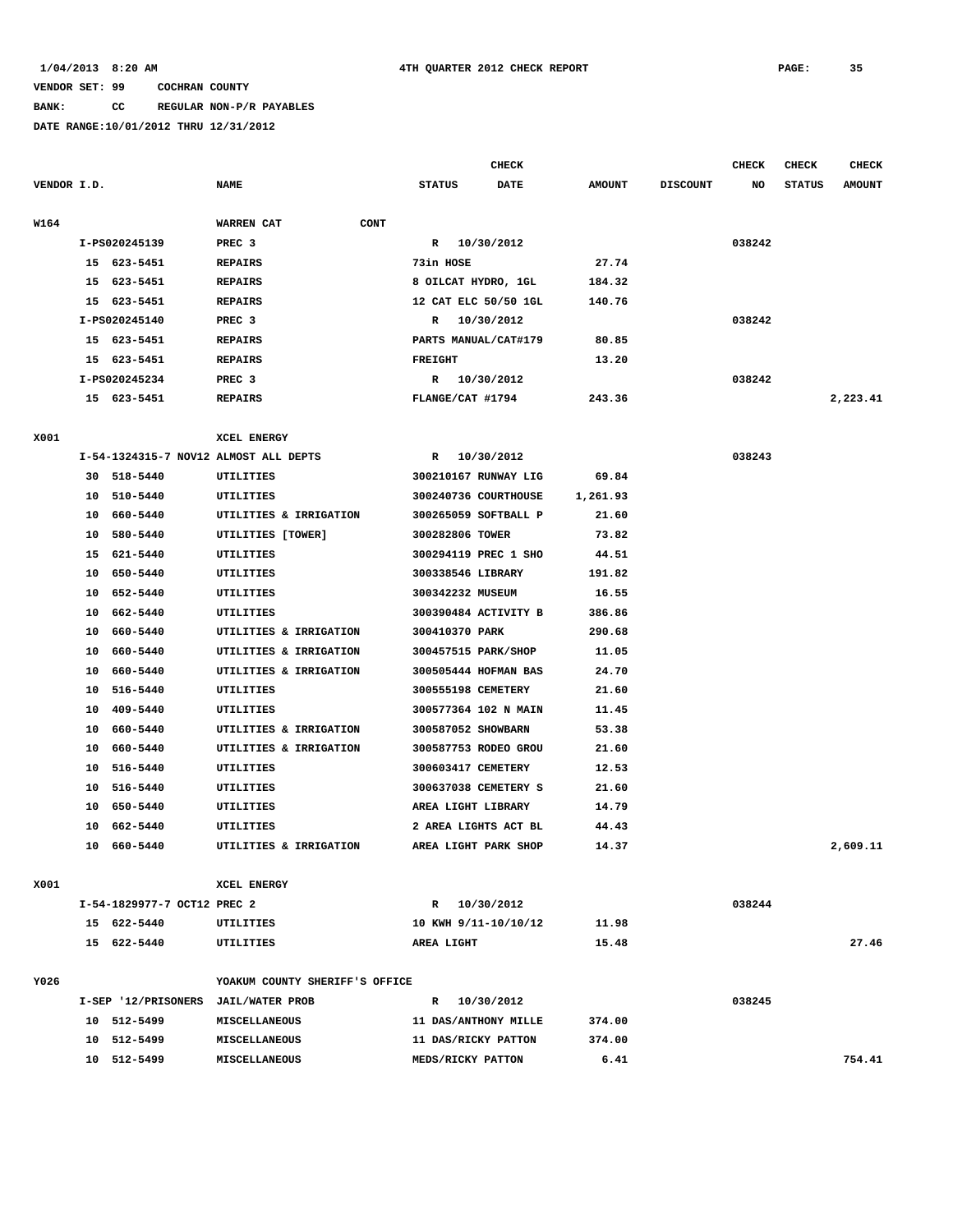# **BANK: CC REGULAR NON-P/R PAYABLES**

|             |                               |                                                       |                          | <b>CHECK</b> |               |                 | <b>CHECK</b> | <b>CHECK</b>  | <b>CHECK</b>  |
|-------------|-------------------------------|-------------------------------------------------------|--------------------------|--------------|---------------|-----------------|--------------|---------------|---------------|
| VENDOR I.D. |                               | <b>NAME</b>                                           | <b>STATUS</b>            | DATE         | <b>AMOUNT</b> | <b>DISCOUNT</b> | NO           | <b>STATUS</b> | <b>AMOUNT</b> |
|             |                               |                                                       |                          |              |               |                 |              |               |               |
| A111        |                               | <b>MAXINE ADAMS</b>                                   |                          |              |               |                 |              |               |               |
|             | I-GEN ELEC '12                | <b>ELECTIONS</b>                                      | R 11/13/2012             |              |               |                 | 038246       |               |               |
|             | 10 490-5102                   | ELECTION SALARIES                                     | 14 HRS, PREC 303         |              | 140.00        |                 |              |               |               |
|             | 10 490-5102                   | ELECTION SALARIES                                     | DEL FEE                  |              | 25.00         |                 |              |               |               |
|             | 10 490-5102                   | ELECTION SALARIES                                     | $1$ HR, $11/5/12$        |              | 10.00         |                 |              |               | 175.00        |
|             |                               |                                                       |                          |              |               |                 |              |               |               |
| A173        |                               | HARLIE ADAMS                                          |                          |              |               |                 |              |               |               |
|             | I-GEN ELEC '12                | <b>ELECTIONS</b>                                      | R 11/13/2012             |              |               |                 | 038247       |               |               |
|             | 10 490-5102                   | ELECTION SALARIES                                     | 14 HRS, PREC 303         |              | 140.00        |                 |              |               | 140.00        |
|             |                               |                                                       |                          |              |               |                 |              |               |               |
| A176        |                               | MACK ASHMORE                                          |                          |              |               |                 |              |               |               |
|             | I-GEN ELEC '12                | <b>ELECTIONS</b>                                      | $\mathbb{R}$             | 11/13/2012   |               |                 | 038248       |               |               |
|             | 10 490-5102                   | ELECTION SALARIES                                     | 13 HRS, PREC 202         |              | 130.00        |                 |              |               |               |
|             | 10 490-5102                   | ELECTION SALARIES                                     | DEL FEE                  |              | 25.00         |                 |              |               | 155.00        |
|             |                               |                                                       |                          |              |               |                 |              |               |               |
| <b>B001</b> |                               | BAILEY CO. ELECTRIC COOP                              |                          |              |               |                 |              |               |               |
|             | I-271240                      | PREC 4                                                | R 11/13/2012             |              |               |                 | 038249       |               |               |
|             | 15 624-5440                   | UTILITIES                                             | 240 KWH 9/20-10/18/1     |              | 33.68         |                 |              |               |               |
|             | 15 624-5440                   | UTILITIES                                             | AREA LIGHT               |              | 9.03          |                 |              |               |               |
|             | I-271241                      | PREC <sub>3</sub>                                     | R 11/13/2012             |              |               |                 | 038249       |               |               |
|             | 15 623-5440                   | UTILITIES                                             | 92 KWH 9/17-10/16/12     |              | 20.43         |                 |              |               |               |
|             | 15 623-5440                   | UTILITIES                                             | 2 AREA LIGHTS            |              | 19.76         |                 |              |               |               |
|             | I-271242                      | NON-DEPT'L                                            | R 11/13/2012             |              |               |                 | 038249       |               |               |
|             | 10 409-5440                   | UTILITIES                                             | ELEC SVC 9/6-10/8/12     |              | 20.93         |                 |              |               | 103.83        |
|             |                               |                                                       |                          |              |               |                 |              |               |               |
| B026        |                               | BLEDSOE WATER SUPPLY CORP                             |                          |              |               |                 |              |               |               |
|             | I-3004 1112                   | PREC <sub>3</sub>                                     | $\mathbb{R}$             | 11/13/2012   |               |                 | 038250       |               |               |
|             | 15 623-5440                   | UTILITIES                                             | WATER BILL DATED 11/     |              | 20.10         |                 |              |               | 20.10         |
|             |                               |                                                       |                          |              |               |                 |              |               |               |
| B029        | BRUCKNER'S TRUCK SALES, INC   |                                                       |                          |              |               |                 |              |               |               |
|             | I-317448L                     | PREC <sub>2</sub>                                     | R 11/13/2012             |              |               |                 | 038251       |               |               |
|             | 15 622-5451                   | <b>REPAIRS</b>                                        | TURN SIGNAL              |              | 112.43        |                 |              |               |               |
|             | I-317594L                     | PREC 4                                                | R                        | 11/13/2012   |               |                 | 038251       |               |               |
|             | 15 624-5451                   | REPAIRS                                               | DASH CONTROL             |              | 211.09        |                 |              |               |               |
|             | I-317598L                     | PREC 4                                                | R 11/13/2012             |              |               |                 | 038251       |               |               |
|             | 15 624-5451                   | <b>REPAIRS</b>                                        | <b>ELEMENT #25042054</b> |              | 65.87         |                 |              |               | 389.39        |
|             |                               |                                                       |                          |              |               |                 |              |               |               |
| B119        |                               | CHERYL BUTLER                                         |                          |              |               |                 |              |               |               |
|             | I-ELEC DAY MILG '12 ELECTIONS |                                                       | R 11/13/2012             |              |               |                 | 038252       |               |               |
|             | 10 490-5425                   | TRAVEL-IN COUNTY (DOCUMENTED) MRTN, WHTF, BLDS, 56.7m |                          |              | 31.47         |                 |              |               |               |
|             | I-GEN ELEC '12                | <b>ELECTIONS</b>                                      | R 11/13/2012             |              |               |                 | 038252       |               |               |
|             | 10 490-5102                   | ELECTION SALARIES                                     | DEL FEE, PREC 404        |              | 25.00         |                 |              |               | 56.47         |
|             |                               |                                                       |                          |              |               |                 |              |               |               |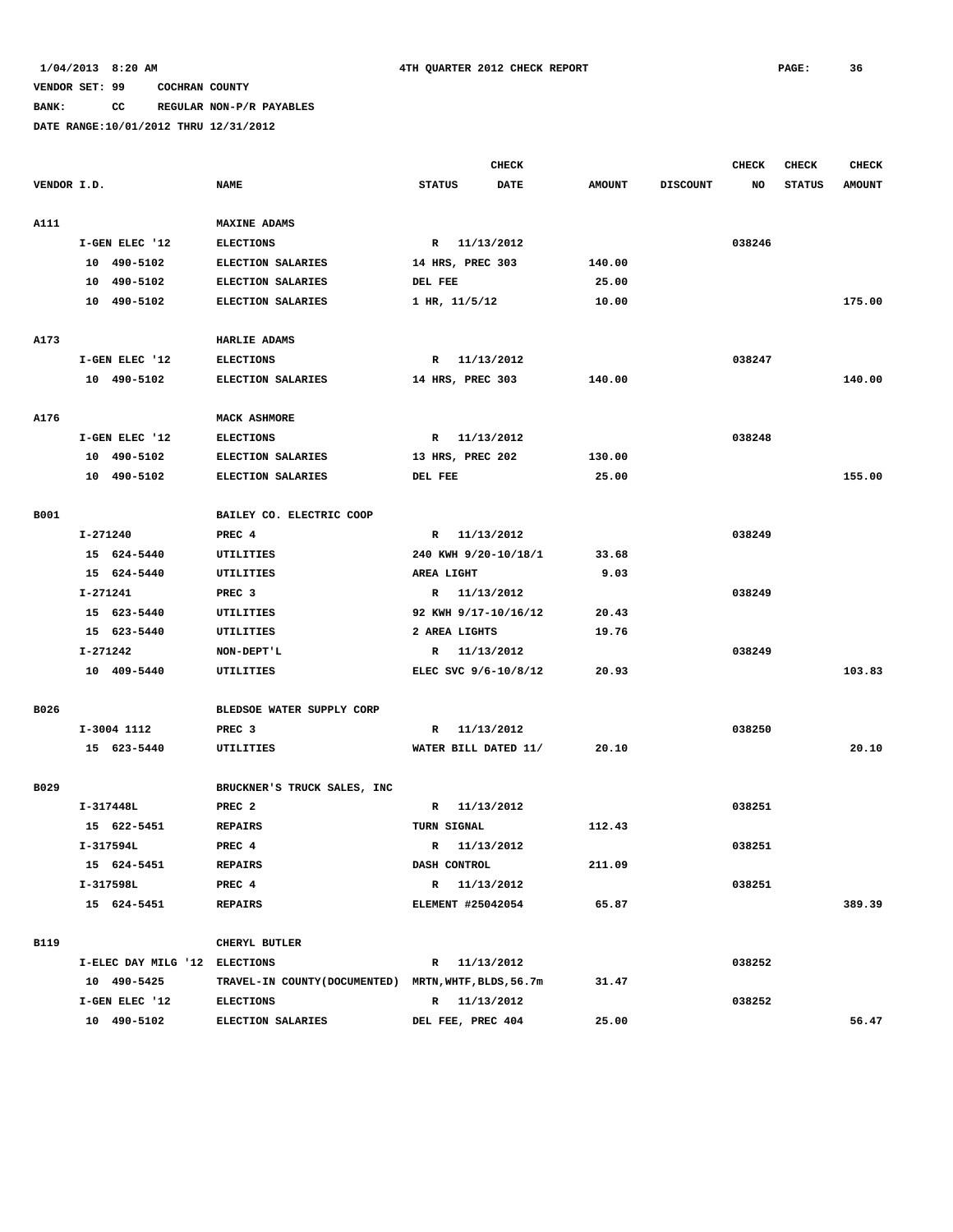**BANK: CC REGULAR NON-P/R PAYABLES**

|             |                   |                                                 | <b>CHECK</b>          |               |                 | <b>CHECK</b> | <b>CHECK</b>  | CHECK         |
|-------------|-------------------|-------------------------------------------------|-----------------------|---------------|-----------------|--------------|---------------|---------------|
| VENDOR I.D. |                   | <b>NAME</b>                                     | DATE<br><b>STATUS</b> | <b>AMOUNT</b> | <b>DISCOUNT</b> | NO           | <b>STATUS</b> | <b>AMOUNT</b> |
| B183        |                   | SAMMIE BAKER                                    |                       |               |                 |              |               |               |
|             | I-GEN ELEC '12    | <b>ELECTIONS</b>                                | R 11/13/2012          |               |                 | 038253       |               |               |
|             | 10 490-5102       | ELECTION SALARIES                               | 12.75 HRS, PREC 101   | 127.50        |                 |              |               | 127.50        |
|             |                   |                                                 |                       |               |                 |              |               |               |
| B184        |                   | MELINDA BLACKSTOCK                              |                       |               |                 |              |               |               |
|             | I-EARLY VOT 11/12 | <b>ELECTIONS</b>                                | R 11/13/2012          |               |                 | 038254       |               |               |
|             | 10 490-5102       | <b>ELECTION SALARIES</b>                        | EARLY VOTING (87.005  | 100.00        |                 |              |               |               |
|             | 10 490-5102       | ELECTION SALARIES                               | DEL FEE               | 25.00         |                 |              |               |               |
|             | I-GEN ELEC '12    | <b>ELECTIONS</b>                                | R 11/13/2012          |               |                 | 038254       |               |               |
|             | 10 490-5102       | ELECTION SALARIES                               | 6.5 HRS, PEC 101      | 65.00         |                 |              |               | 190.00        |
| C035        |                   | COX AUTO SUPPLY CO                              |                       |               |                 |              |               |               |
|             | I-213658          | PREC <sub>2</sub>                               | R 11/13/2012          |               |                 | 038255       |               |               |
|             | 15 622-5451       | <b>REPAIRS</b>                                  | 2 WASHER FLUID        | 5.38          |                 |              |               |               |
|             | 15 622-5451       | <b>REPAIRS</b>                                  | $3 - 1$ GL $15/40$    | 51.99         |                 |              |               |               |
|             | I-213659          | PREC <sub>2</sub>                               | R 11/13/2012          |               |                 | 038255       |               |               |
|             | 15 622-5451       | <b>REPAIRS</b>                                  | $3-1GL$ $15/40$       | 51.99         |                 |              |               |               |
|             | I-213773          | PREC 1                                          | R 11/13/2012          |               |                 | 038255       |               |               |
|             | 15 621-5451       | <b>REPAIRS</b>                                  | 1CS PEN 5/30 QTS      | 56.99         |                 |              |               |               |
|             | I-213774          | PREC 1                                          | R 11/13/2012          |               |                 | 038255       |               |               |
|             | 15 621-5451       | <b>REPAIRS</b>                                  | 2 OIL FILTERS #PF48   | 11.46         |                 |              |               |               |
|             | I-213931          | PREC <sub>3</sub>                               | R 11/13/2012          |               |                 | 038255       |               |               |
|             | 15 623-5451       | <b>REPAIRS</b>                                  | AIR FILTER #WIX 4248  | 21.95         |                 |              |               |               |
|             | I-214068          | PREC 4                                          | R 11/13/2012          |               |                 | 038255       |               |               |
|             | 15 624-5451       | <b>REPAIRS</b>                                  | ROTELLA 15/40         | 52.99         |                 |              |               |               |
|             | 15 624-5451       | <b>REPAIRS</b>                                  | CS MYSTIK 15/50       | 47.15         |                 |              |               |               |
|             | I-214249          | PREC <sub>2</sub>                               | R 11/13/2012          |               |                 | 038255       |               |               |
|             | 15 622-5451       | <b>REPAIRS</b>                                  | 1CS DLUX QS10/40      | 53.99         |                 |              |               |               |
|             | 15 622-5451       | <b>REPAIRS</b>                                  | OIL FILTER #WIX 5137  | 7.51          |                 |              |               |               |
|             | 15 622-5451       | <b>REPAIRS</b>                                  | FUEL FILTER #WIX 332  | 16.05         |                 |              |               |               |
|             | I-214384          | PREC 1                                          | R 11/13/2012          |               |                 | 038255       |               |               |
|             | 15 621-5451       | <b>REPAIRS</b>                                  | 3 BATTERIES #HD31C    | 224.97        |                 |              |               |               |
|             | 15 621-5451       | <b>REPAIRS</b>                                  | 3 STATE BATT FEE      | 9.00          |                 |              |               |               |
|             | I-214632          | PREC 4                                          | R 11/13/2012          |               |                 | 038255       |               |               |
|             | 15 624-5451       | <b>REPAIRS</b>                                  | 5 SEA FOAM            | 39.95         |                 |              |               |               |
|             | I-214870          | PREC 2                                          | R 11/13/2012          |               |                 | 038255       |               |               |
|             | 15 622-5451       | <b>REPAIRS</b>                                  | WIX FILTER #49883     | 21.69         |                 |              |               |               |
|             | 15 622-5356       | ROAD MATERIALS & SUPPLIES 3 BLUE SHOP TOWEL     |                       | 9.57          |                 |              |               |               |
|             | 15 622-5356       | ROAD MATERIALS & SUPPLIES                       | <b>CLEANER</b>        | 9.99          |                 |              |               |               |
|             | 15 622-5356       | ROAD MATERIALS & SUPPLIES                       | TISSUE                | 2.19          |                 |              |               |               |
|             | I-214939          | <b>CEMETERY</b>                                 | R 11/13/2012          |               |                 | 038255       |               |               |
|             | 10 516-5332       | CUSTODIAL SUPPLIES                              | STIHL WEED EATER #29  | 348.99        |                 |              |               |               |
|             | 10 516-5332       | CUSTODIAL SUPPLIES                              | SHIPPING              | 42.50         |                 |              |               |               |
|             | I-215046          | PREC <sub>3</sub>                               |                       |               |                 | 038255       |               |               |
|             |                   |                                                 | R 11/13/2012          | 6.36          |                 |              |               |               |
|             | 15 623-5356       | ROAD MATERIALS & SUPPLIES 6 COMBO-HEX<br>PREC 4 |                       |               |                 |              |               |               |
|             | I-215237          |                                                 | R 11/13/2012          |               |                 | 038255       |               |               |
|             | 15 624-5356       | ROAD MATERIALS & SUPPLIES                       | BER MOTOR CLNR        | 6.95          |                 |              |               |               |
|             | I-215359          | PREC 4                                          | R 11/13/2012          |               |                 | 038255       |               |               |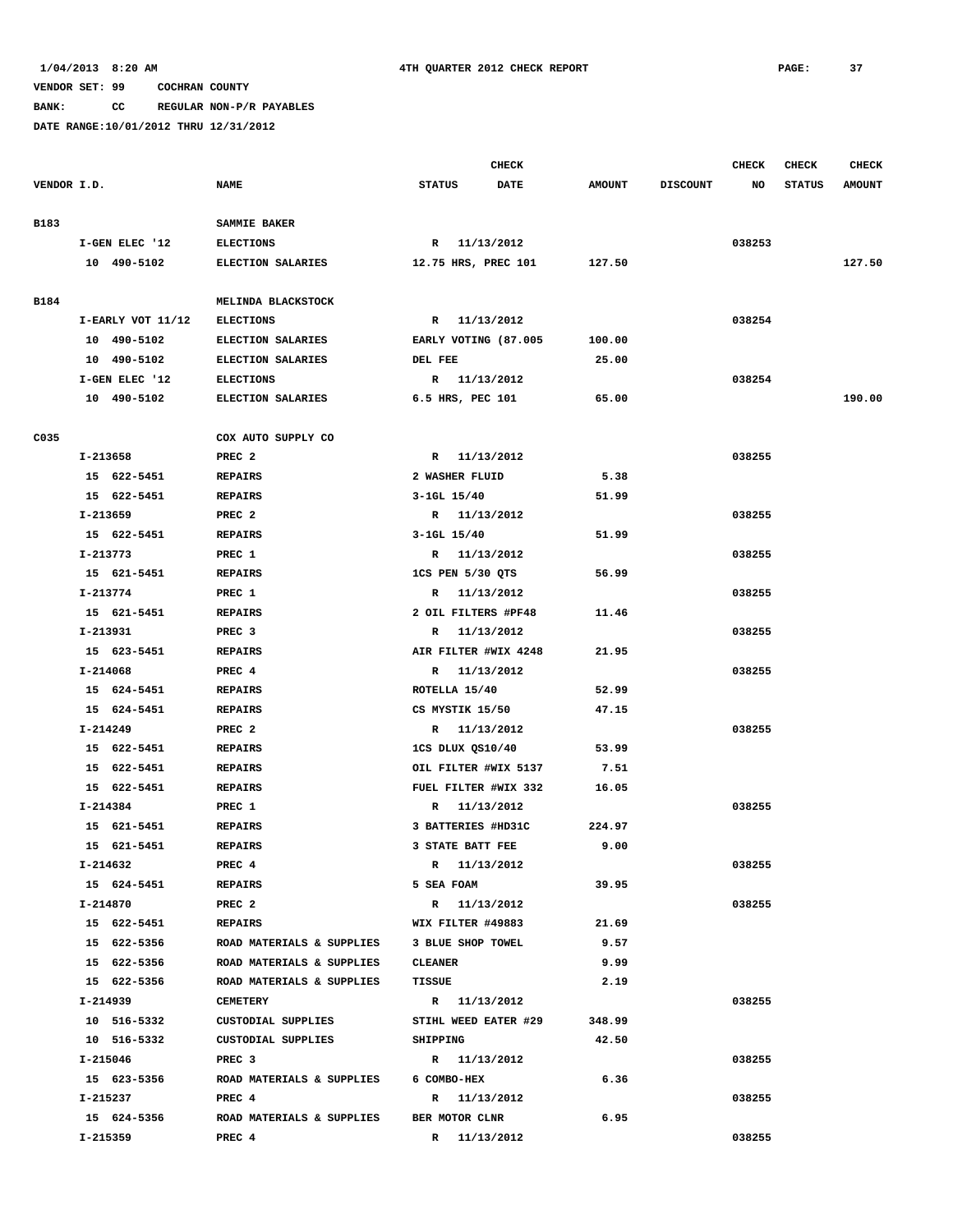**BANK: CC REGULAR NON-P/R PAYABLES**

|                  |                 |                                              |                      | <b>CHECK</b> |               |                 | <b>CHECK</b> | <b>CHECK</b>  | <b>CHECK</b>  |
|------------------|-----------------|----------------------------------------------|----------------------|--------------|---------------|-----------------|--------------|---------------|---------------|
| VENDOR I.D.      |                 | <b>NAME</b>                                  | <b>STATUS</b>        | <b>DATE</b>  | <b>AMOUNT</b> | <b>DISCOUNT</b> | NO           | <b>STATUS</b> | <b>AMOUNT</b> |
|                  |                 |                                              |                      |              |               |                 |              |               |               |
| C035             |                 | COX AUTO SUPPLY CO<br><b>CONT</b>            |                      |              |               |                 |              |               |               |
|                  | I-215359        | PREC 4                                       | R 11/13/2012         |              |               |                 | 038255       |               |               |
|                  | 15 624-5451     | <b>REPAIRS</b>                               | HOSE                 |              | 2.85          |                 |              |               |               |
|                  | 15 624-5451     | <b>REPAIRS</b>                               | PIPE DOPE            |              | 5.29          |                 |              |               |               |
|                  | 15 624-5451     | <b>REPAIRS</b>                               | $1/2x2-1/2$ NIPPLE   |              | 0.59          |                 |              |               |               |
|                  | 15 624-5451     | <b>REPAIRS</b>                               | 1/2 GAL COUPLING     |              | 1.19          |                 |              |               |               |
|                  | I-215496        | PARK                                         | R 11/13/2012         |              |               |                 | 038255       |               |               |
|                  | 10 660-5451     | <b>REPAIR</b>                                | <b>SILICON</b>       |              | 4.69          |                 |              |               |               |
|                  | I-215512        | PREC 4                                       | R 11/13/2012         |              |               |                 | 038255       |               |               |
|                  | 15 624-5451     | <b>REPAIRS</b>                               | 2 85/150 OIL         |              | 7.98          |                 |              |               |               |
|                  | I-215755        | PREC <sub>2</sub>                            | R 11/13/2012         |              |               |                 | 038255       |               |               |
|                  | 15 622-5451     | <b>REPAIRS</b>                               | 2 ANTIFREEZE         |              | 21.98         |                 |              |               |               |
|                  | 15 622-5451     | <b>REPAIRS</b>                               | <b>FUNNEL</b>        |              | 5.99          |                 |              |               |               |
|                  | I-216015        | <b>SHERIFF</b>                               | R 11/13/2012         |              |               |                 | 038255       |               |               |
|                  | 10 560-5452     | OFFICE EQUIPMENT REPAIR                      | PHONE CORD           |              | 4.19          |                 |              |               |               |
|                  | I-216082        | PREC 4                                       | R 11/13/2012         |              |               |                 | 038255       |               |               |
|                  | 15 624-5451     | <b>REPAIRS</b>                               | PIPE DOPE            |              | 4.09          |                 |              |               |               |
|                  | 15 624-5451     | <b>REPAIRS</b>                               | FITTING              |              | 9.12          |                 |              |               | 1,167.57      |
|                  |                 |                                              |                      |              |               |                 |              |               |               |
| C049             |                 | CRAWFORD RADIATOR SHOP INC                   |                      |              |               |                 |              |               |               |
|                  | I-169073        | <b>CEMETERY</b>                              | R 11/13/2012         |              |               |                 | 038257       |               |               |
|                  | 10 516-5451     | <b>REPAIR</b>                                | RPL CORE, '66 GMC DU |              | 375.00        |                 |              |               | 375.00        |
|                  |                 |                                              |                      |              |               |                 |              |               |               |
| C066             |                 | ISABELL CAVEZUELA                            |                      |              |               |                 |              |               |               |
|                  | I-GEN ELEC '12  | <b>ELECTIONS</b>                             | R 11/13/2012         |              |               |                 | 038258       |               |               |
|                  | 10 490-5102     | <b>ELECTION SALARIES</b>                     | 13.25 HRS, PREC 306  |              | 132.50        |                 |              |               |               |
|                  | 10 490-5102     | ELECTION SALARIES                            | DEL FEE              |              | 25.00         |                 |              |               | 157.50        |
|                  |                 |                                              |                      |              |               |                 |              |               |               |
| C084             |                 | CLERK, SEVENTH COURT OF APPEAL               |                      |              |               |                 |              |               |               |
|                  | I-OCT 2012      | STATE FEES                                   | R 11/13/2012         |              |               |                 | 038259       |               |               |
|                  | 90 000-2379.002 | 7th Crt of Appeal Gov't22.2081DISTRICT COURT |                      |              | 10.00         |                 |              |               | 10.00         |
|                  |                 |                                              |                      |              |               |                 |              |               |               |
| C <sub>268</sub> |                 | EUGENO CAVEZUELA                             |                      |              |               |                 |              |               |               |
|                  | I-GEN ELEC '12  | <b>ELECTIONS</b>                             | R 11/13/2012         |              |               |                 | 038260       |               |               |
|                  | 10 490-5102     | <b>ELECTION SALARIES</b>                     | 13.25 HRS, PREC 306  |              | 132.50        |                 |              |               | 132.50        |
|                  |                 |                                              |                      |              |               |                 |              |               |               |
| C319             |                 | MONA KAY CROW                                |                      |              |               |                 |              |               |               |
|                  | I-GEN ELEC '12  | <b>ELECTIONS</b>                             | R 11/13/2012         |              |               |                 | 038261       |               |               |
|                  | 10 490-5102     | <b>ELECTION SALARIES</b>                     | 13.25 HRS, PREC 101  |              | 132.50        |                 |              |               | 132.50        |
|                  |                 |                                              |                      |              |               |                 |              |               |               |
| D040             |                 | <b>JUDY DEAVOURS</b>                         |                      |              |               |                 |              |               |               |
|                  | I-GEN ELEC '12  | <b>ELECTIONS</b>                             | R 11/13/2012         |              |               |                 | 038262       |               |               |
|                  | 10 490-5102     | ELECTION SALARIES                            | 13 HRS, PREC 202     |              | 130.00        |                 |              |               | 130.00        |
|                  |                 |                                              |                      |              |               |                 |              |               |               |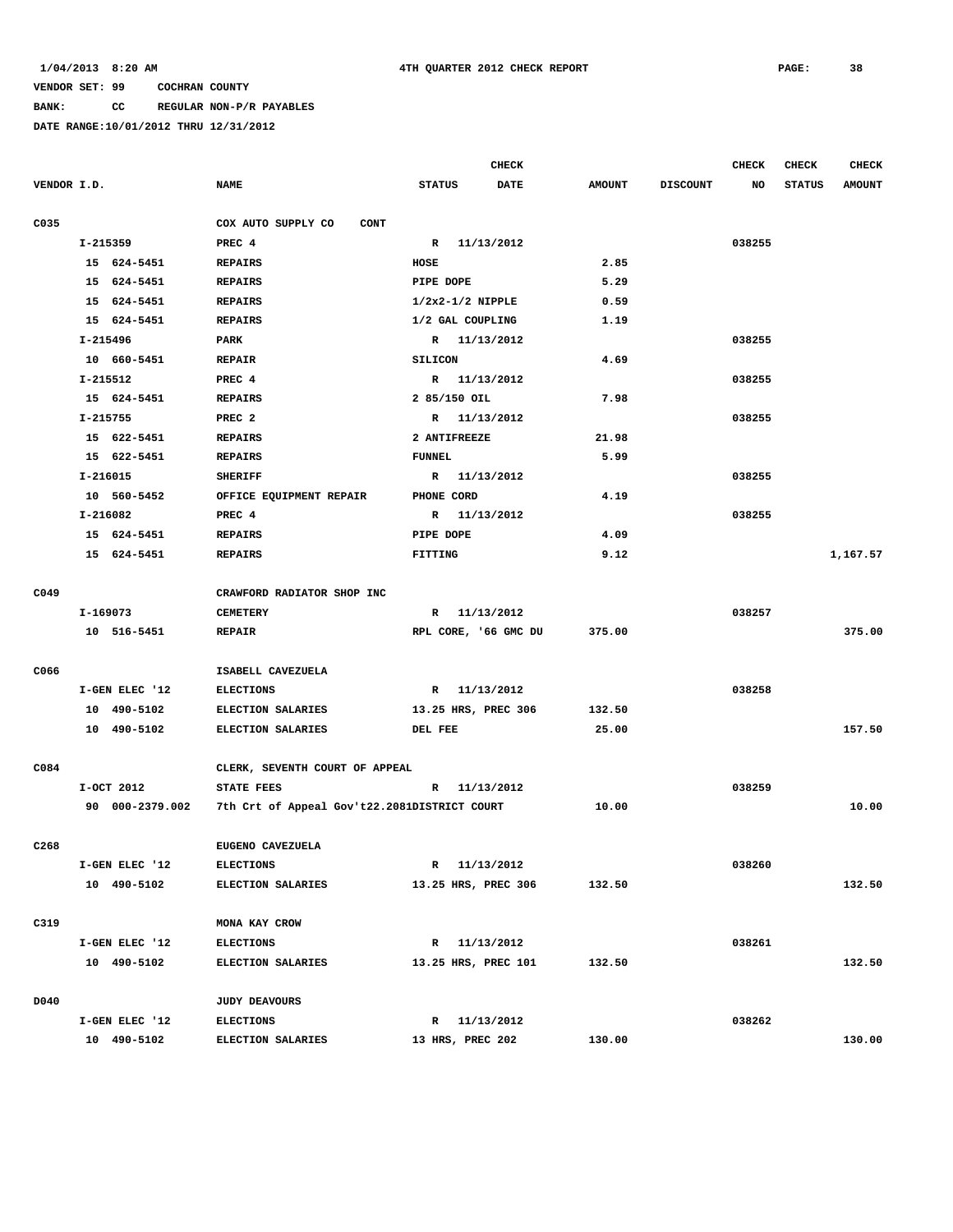# **BANK: CC REGULAR NON-P/R PAYABLES**

|             |                  |                             |                      | <b>CHECK</b> |               |                 | <b>CHECK</b> | <b>CHECK</b>  | <b>CHECK</b>  |
|-------------|------------------|-----------------------------|----------------------|--------------|---------------|-----------------|--------------|---------------|---------------|
| VENDOR I.D. |                  | <b>NAME</b>                 | <b>STATUS</b>        | <b>DATE</b>  | <b>AMOUNT</b> | <b>DISCOUNT</b> | NO           | <b>STATUS</b> | <b>AMOUNT</b> |
|             |                  |                             |                      |              |               |                 |              |               |               |
| D048        |                  | DATA-LINE OFFICE SYSTEMS    |                      |              |               |                 |              |               |               |
|             | I-069241         | LIBRARY                     | R 11/13/2012         |              |               |                 | 038263       |               |               |
|             | 10 650-5411      | MAINTENANCE CONTRACTS       | COPIER MAINTENANCE   |              | 37.50         |                 |              |               |               |
|             | 10 650-5411      | MAINTENANCE CONTRACTS       | FUEL SURCHG          |              | 1.50          |                 |              |               |               |
|             | I-069702         | LIBRARY                     | R 11/13/2012         |              |               |                 | 038263       |               |               |
|             | 10 650-5411      | MAINTENANCE CONTRACTS       | 93 COLOR COPIES/MAIN |              | 9.30          |                 |              |               | 48.30         |
|             |                  |                             |                      |              |               |                 |              |               |               |
| D187        |                  | DAVID'S FARM SERVICE        |                      |              |               |                 |              |               |               |
|             | I-12269          | <b>EXTENSION SVC</b>        | R                    | 11/13/2012   |               |                 | 038264       |               |               |
|             | 10 665-5334      | OTHER SUPPLIES              | 8 BAGS WOOD CHIPS @  |              | 64.00         |                 |              |               | 64.00         |
|             |                  |                             |                      |              |               |                 |              |               |               |
| E002        |                  | EASTERN EQUIPMENT SUPPLY    |                      |              |               |                 |              |               |               |
|             | I-E28394         | PREC <sub>2</sub>           | $\mathbb{R}$         | 11/13/2012   |               |                 | 038265       |               |               |
|             | 15 622-5356      | ROAD MATERIALS & SUPPLIES   | ANNUAL OXY CYL LEASE |              | 50.00         |                 |              |               |               |
|             | I-E28395         | PREC <sub>2</sub>           | $\mathbb{R}$         | 11/13/2012   |               |                 | 038265       |               |               |
|             | 15 622-5356      | ROAD MATERIALS & SUPPLIES   | ANNUAL ACET CYL LEAS |              | 50.00         |                 |              |               | 100.00        |
|             |                  |                             |                      |              |               |                 |              |               |               |
| E057        |                  | ELECTION SYSTEMS & SOFTWARE |                      |              |               |                 |              |               |               |
|             | C-831413 CR      | <b>ELECTIONS</b>            | R 11/13/2012         |              |               |                 | 038266       |               |               |
|             | 10 490-5335      | ELECTION SUPPLIES           | CR ADMIN SURCHG/TIME |              | 49.00CR       |                 |              |               |               |
|             | I-837424         | <b>ELECTIONS</b>            | R 11/13/2012         |              |               |                 | 038266       |               |               |
|             | 10 490-5335      | ELECTION SUPPLIES           | PREC KIT, EARLY      |              | 31.03         |                 |              |               |               |
|             | 10 490-5335      | <b>ELECTION SUPPLIES</b>    | 5 PREC KIT, ELEC DAY |              | 135.60        |                 |              |               |               |
|             | 10 490-5335      | <b>ELECTION SUPPLIES</b>    | SHIPPING             |              | 33.61         |                 |              |               | 151.24        |
|             |                  |                             |                      |              |               |                 |              |               |               |
| F010        |                  | FIVE-AREA TELEPHONE CO-OP   |                      |              |               |                 |              |               |               |
|             | I-927-5510 NOV12 | PREC 4                      | R 11/13/2012         |              |               |                 | 038267       |               |               |
|             | 15 624-5420      | <b>TELECOMMUNICATIONS</b>   | NOV PHONE SVC        |              | 32.25         |                 |              |               |               |
|             | 15 624-5420      | <b>TELECOMMUNICATIONS</b>   | <b>FEES</b>          |              | 8.90          |                 |              |               | 41.15         |
|             |                  |                             |                      |              |               |                 |              |               |               |
| F073        |                  | FRONTIER VALLEY INC.        |                      |              |               |                 |              |               |               |
|             | I-359686         | PARK                        | $\mathbb{R}$         | 11/13/2012   |               |                 | 038268       |               |               |
|             | 10 660-5451      | <b>REPAIR</b>               | 3" PVC COMP CPLG     |              | 29.01         |                 |              |               |               |
|             | I-359750         | PREC 1                      | R 11/13/2012         |              |               |                 | 038268       |               |               |
|             | 15 621-5451      | <b>REPAIRS</b>              | PULL 15HP, BAIL, RPL |              | 912.60        |                 |              |               |               |
|             | 15 621-5451      | <b>REPAIRS</b>              | BAIL FRM 236' TO 240 |              | 150.00        |                 |              |               | 1,091.61      |
|             |                  |                             |                      |              |               |                 |              |               |               |
| G005        |                  | <b>GENERAL FUND</b>         |                      |              |               |                 |              |               |               |
|             | I-LEASE #19      | JUVENILE PROBATION          | R 11/13/2012         |              |               |                 | 038269       |               |               |
|             | 10 571-5464      | VEHICLE LEASE               | VEHICLE LEASE 10/25- |              | 833.00        |                 |              |               | 833.00        |
| G242        |                  | BRADY GERMAN                |                      |              |               |                 |              |               |               |
|             | I-GEN ELEC '12   | <b>ELECTIONS</b>            | R 11/13/2012         |              |               |                 | 038270       |               |               |
|             | 10 490-5102      | ELECTION SALARIES           | 13.25 HRS, PREC 404  |              | 132.50        |                 |              |               | 132.50        |
|             |                  |                             |                      |              |               |                 |              |               |               |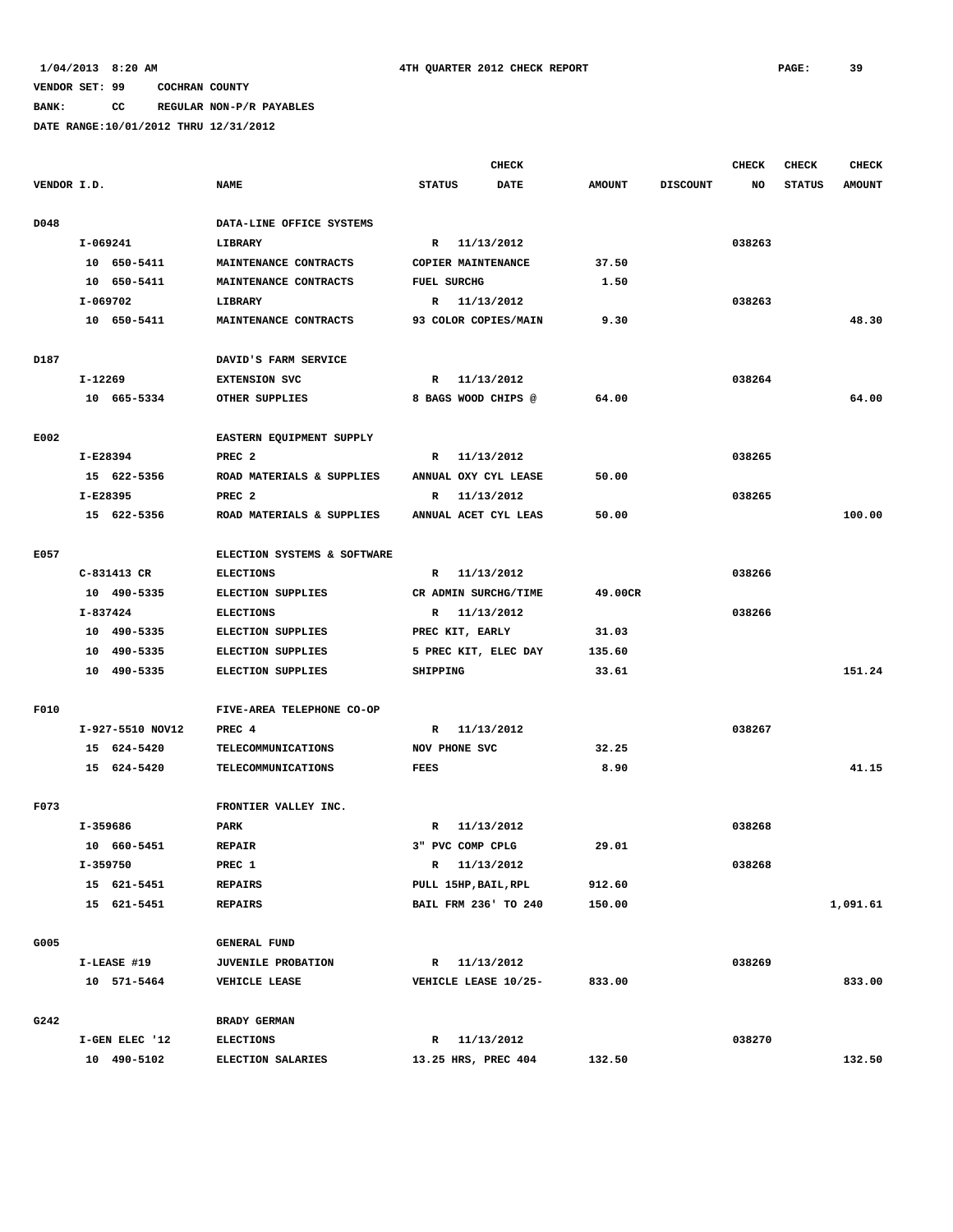**BANK: CC REGULAR NON-P/R PAYABLES**

|             |                 |                               | <b>CHECK</b>          |             |               |                 | <b>CHECK</b> | <b>CHECK</b>  | <b>CHECK</b>  |
|-------------|-----------------|-------------------------------|-----------------------|-------------|---------------|-----------------|--------------|---------------|---------------|
| VENDOR I.D. |                 | <b>NAME</b>                   | <b>STATUS</b>         | <b>DATE</b> | <b>AMOUNT</b> | <b>DISCOUNT</b> | NO           | <b>STATUS</b> | <b>AMOUNT</b> |
| G243        |                 | LINDSEY GILLESPIE             |                       |             |               |                 |              |               |               |
|             | I-EARLY VOT '12 | <b>ELECTIONS</b>              | R 11/13/2012          |             |               |                 | 038271       |               |               |
|             | 10 490-5102     | ELECTION SALARIES             | EARLY VOTING (87.005  |             | 100.00        |                 |              |               | 100.00        |
|             |                 |                               |                       |             |               |                 |              |               |               |
| H088        |                 | <b>JANELLE HARRISON</b>       |                       |             |               |                 |              |               |               |
|             | I-GEN ELEC '12  | <b>ELECTIONS</b>              | R 11/13/2012          |             |               |                 | 038272       |               |               |
|             | 10 490-5102     | ELECTION SALARIES             | 12.5 HRS, PREC 202    |             | 125.00        |                 |              |               | 125.00        |
| H126        |                 | HOLLAND'S OFFICE TECHNOLOGIES |                       |             |               |                 |              |               |               |
|             | I-98549         | <b>AUDITOR/TREASURER</b>      | R 11/13/2012          |             |               |                 | 038273       |               |               |
|             | 10 495-5310     | OFFICE SUPPLIES               | 2 PK(50) FORM 1099-M  |             | 60.96         |                 |              |               |               |
|             | 10 495-5310     | OFFICE SUPPLIES               | 4 PK(24) 1099 ENVELO  |             | 48.76         |                 |              |               |               |
|             | 10 497-5310     | OFFICE SUPPLIES               | 2 PK(50) W-2 FORMS    |             | 52.94         |                 |              |               |               |
|             | 10 497-5310     | OFFICE SUPPLIES               | 2 PK(50) W-2 ENVELOP  |             | 46.96         |                 |              |               | 209.62        |
|             |                 |                               |                       |             |               |                 |              |               |               |
| H138        |                 | <b>JAY HANLEY</b>             |                       |             |               |                 |              |               |               |
|             | I-GEN ELEC '12  | <b>ELECTIONS</b>              | R 11/13/2012          |             |               |                 | 038274       |               |               |
|             | 10 490-5102     | ELECTION SALARIES             | DEL FEE, PREC 101     |             | 25.00         |                 |              |               | 25.00         |
| H215        |                 | HAROLD HARRISON               |                       |             |               |                 |              |               |               |
|             | I-GEN ELEC '12  | <b>ELECTIONS</b>              | R                     | 11/13/2012  |               |                 | 038275       |               |               |
|             | 10 490-5102     | ELECTION SALARIES             | 12.5 HRS, PREC 202    |             | 125.00        |                 |              |               | 125.00        |
|             |                 |                               |                       |             |               |                 |              |               |               |
| I019        |                 | <b>LARRY IVINS</b>            |                       |             |               |                 |              |               |               |
|             | I-110812        | PREC <sub>2</sub>             | R 11/13/2012          |             |               |                 | 038276       |               |               |
|             | 15 622-5356     | ROAD MATERIALS & SUPPLIES     | 9 BELLY DUMPS @ \$40  |             | 360.00        |                 |              |               | 360.00        |
| J082        |                 | JOHN DEERE FINANCIAL          |                       |             |               |                 |              |               |               |
|             | I-27392         | <b>CEMETERY</b>               | R 11/13/2012          |             |               |                 | 038277       |               |               |
|             | 10 516-5451     | <b>REPAIR</b>                 | NEEDLE BEARING        |             | 49.24         |                 |              |               |               |
|             | 10 516-5451     | <b>REPAIR</b>                 | <b>BUSHING</b>        |             | 14.60         |                 |              |               |               |
|             | 10 516-5451     | <b>REPAIR</b>                 | ROUND RETAINER #M909  |             | 20.68         |                 |              |               |               |
|             | 10 516-5451     | <b>REPAIR</b>                 | ROUND RETAINER #M909  |             | 32.08         |                 |              |               |               |
|             | 10 516-5451     | <b>REPAIR</b>                 | <b>WASHER</b>         |             | 6.76          |                 |              |               |               |
|             | I-29645         | <b>CEMETERY</b>               | R 11/13/2012          |             |               |                 | 038277       |               |               |
|             | 10 516-5451     | <b>REPAIR</b>                 | FILTER ELEM #AT17387  |             | 6.99          |                 |              |               |               |
|             | I-29841         | <b>CEMETERY</b>               | R 11/13/2012          |             |               |                 | 038277       |               |               |
|             | 10 516-5451     | <b>REPAIR</b>                 | <b>GASKET</b>         |             | 1.08          |                 |              |               |               |
|             | 10 516-5451     | <b>REPAIR</b>                 | FUEL PUMP             |             | 56.16         |                 |              |               |               |
|             | I-30394         | PREC 4                        | R 11/13/2012          |             |               |                 | 038277       |               |               |
|             | 15 624-5451     | <b>REPAIRS</b>                | U-JOINT LOCK PIN      |             | 36.55         |                 |              |               |               |
|             | I-33439         | <b>CEMETERY</b>               | R 11/13/2012          |             |               |                 | 038277       |               |               |
|             | 10 516-5451     | <b>REPAIR</b>                 | DRY-CHG BATTERY       |             | 121.93        |                 |              |               |               |
|             | 10 516-5451     | <b>REPAIR</b>                 | BATT DISP FEE         |             | 3.00          |                 |              |               |               |
|             | I-33960         | PREC 1                        | R 11/13/2012          |             |               |                 | 038277       |               |               |
|             | 15 621-5451     | <b>REPAIRS</b>                | RPL DRVLN, RESET CLTC |             | 150.00        |                 |              |               |               |
|             | 15 621-5451     | <b>REPAIRS</b>                | TUBE                  |             | 446.71        |                 |              |               |               |
|             | 15 621-5451     | <b>REPAIRS</b>                | MISC CHG              |             | 9.00          |                 |              |               | 954.78        |
|             |                 |                               |                       |             |               |                 |              |               |               |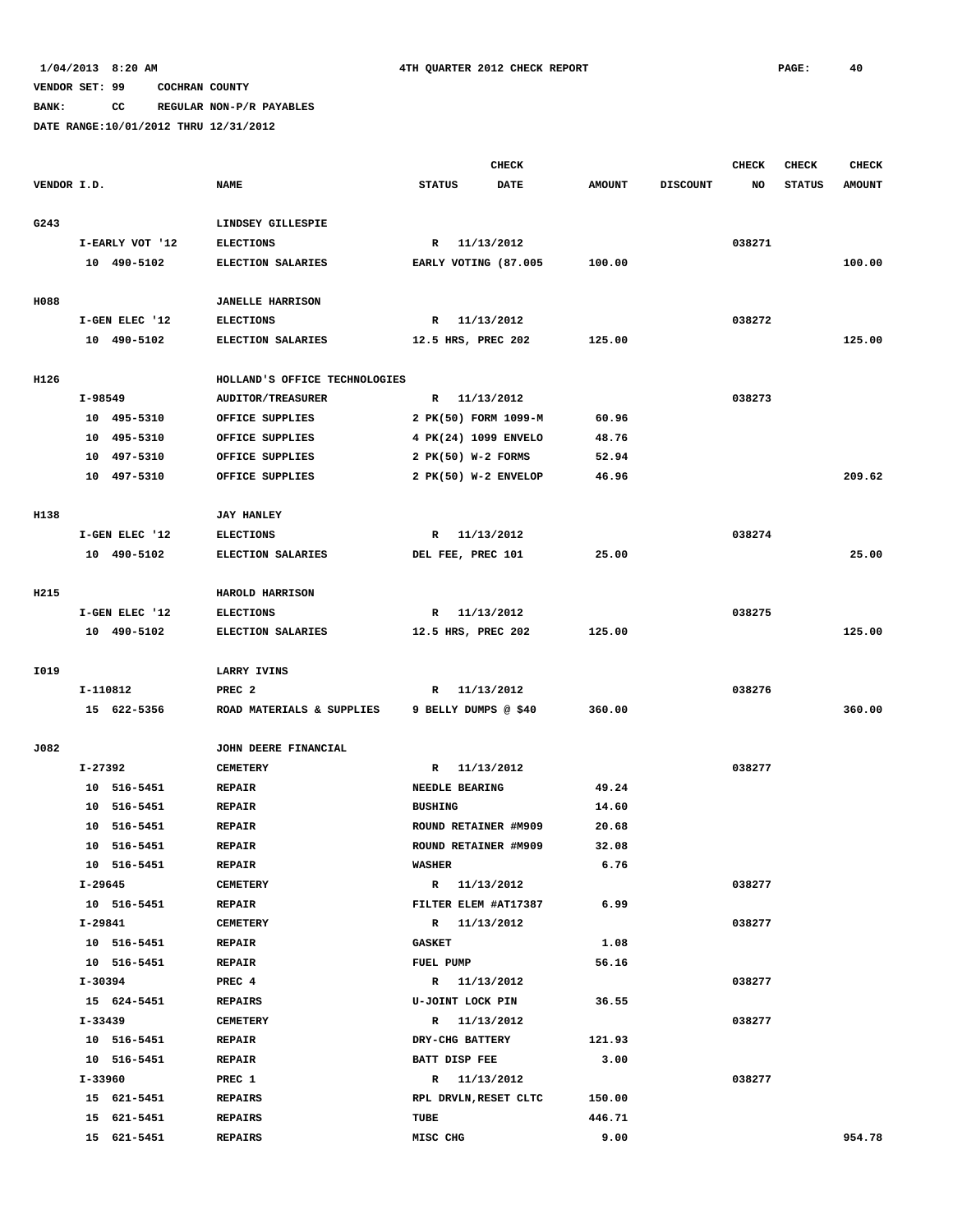**BANK: CC REGULAR NON-P/R PAYABLES**

|             |             |                              |                    | <b>CHECK</b>            |               |                 | <b>CHECK</b> | <b>CHECK</b>  | <b>CHECK</b>  |
|-------------|-------------|------------------------------|--------------------|-------------------------|---------------|-----------------|--------------|---------------|---------------|
| VENDOR I.D. |             | <b>NAME</b>                  | <b>STATUS</b>      | <b>DATE</b>             | <b>AMOUNT</b> | <b>DISCOUNT</b> | NO           | <b>STATUS</b> | <b>AMOUNT</b> |
| L010        |             | LEWIS FARM & RANCH STORE INC |                    |                         |               |                 |              |               |               |
|             | C-52647     | <b>CEMETERY</b>              |                    | R 11/13/2012            |               |                 | 038278       |               |               |
|             | 10 516-5451 | <b>REPAIR</b>                |                    | <b>DIFF IN BATTERY</b>  | 10.00CR       |                 |              |               |               |
|             | I-52233     | <b>EXTENSION SVC</b>         |                    | R 11/13/2012            |               |                 | 038278       |               |               |
|             | 10 665-5334 | OTHER SUPPLIES               |                    | SHOP TOWELS, GLASS C    | 7.78          |                 |              |               |               |
|             | 10 665-5334 | OTHER SUPPLIES               | DISC               |                         | 0.78CR        |                 |              |               |               |
|             | I-52303     | PREC 4                       |                    | R 11/13/2012            |               |                 | 038278       |               |               |
|             | 15 624-5356 | ROAD MATERIALS & SUPPLIES    |                    | <b>1CS ANTIFREEZE</b>   | 59.94         |                 |              |               |               |
|             | I-52472     | <b>ACTIVITY BLDG</b>         |                    | R 11/13/2012            |               |                 | 038278       |               |               |
|             | 10 662-5451 | <b>REPAIR</b>                |                    | 1CS CEILING TILE        | 63.92         |                 |              |               |               |
|             | 10 662-5451 | <b>REPAIR</b>                | DISC               |                         | 6.39CR        |                 |              |               |               |
|             | I-52483     | <b>CEMETERY</b>              |                    | R 11/13/2012            |               |                 | 038278       |               |               |
|             | 10 516-5451 | <b>REPAIR</b>                | <b>BATTERY</b>     |                         | 79.95         |                 |              |               |               |
|             | 10 516-5451 | <b>REPAIR</b>                | DISC               |                         | 8.00CR        |                 |              |               |               |
|             | I-52490     | <b>SHERIFF</b>               |                    | R 11/13/2012            |               |                 | 038278       |               |               |
|             | 10 560-5334 | OTHER SUPPLIES               | SHOP TOWELS        |                         | 13.99         |                 |              |               |               |
|             | 10 560-5334 | OTHER SUPPLIES               | <b>BRUSH</b>       |                         | 3.49          |                 |              |               |               |
|             | 10 560-5334 | OTHER SUPPLIES               | DISC               |                         | 1.75CR        |                 |              |               |               |
|             | I-52625     | <b>CEMETERY</b>              |                    | R 11/13/2012            |               |                 | 038278       |               |               |
|             | 10 516-5451 | <b>REPAIR</b>                | <b>BATTERY</b>     |                         | 89.99         |                 |              |               |               |
|             | I-52631     | PREC 1                       |                    | R 11/13/2012            |               |                 | 038278       |               |               |
|             | 15 621-5356 | ROAD MATERIALS & SUPPLIES    | <b>GLOVES</b>      |                         | 18.95         |                 |              |               |               |
|             | 15 621-5451 | <b>REPAIRS</b>               | 42" BLADE          |                         | 26.99         |                 |              |               |               |
|             | 15 621-5451 | <b>REPAIRS</b>               | DISC               |                         | 4.59CR        |                 |              |               |               |
|             | I-52717     | <b>CEMETERY</b>              |                    | R 11/13/2012            |               |                 | 038278       |               |               |
|             | 10 516-5451 | <b>REPAIR</b>                | OIL                |                         | 5.49          |                 |              |               |               |
|             | 10 516-5451 | <b>REPAIR</b>                | DISC               |                         | 0.55CR        |                 |              |               |               |
|             | I-53071     | PREC 1                       |                    | R 11/13/2012            |               |                 | 038278       |               |               |
|             | 15 621-5356 | ROAD MATERIALS & SUPPLIES    | <b>WEED EATER</b>  |                         | 159.95        |                 |              |               |               |
|             | 15 621-5356 | ROAD MATERIALS & SUPPLIES    | <b>GAS PRE-MIX</b> |                         | 7.99          |                 |              |               |               |
|             | 15 621-5356 | ROAD MATERIALS & SUPPLIES    | DISC               |                         | 16.79CR       |                 |              |               |               |
|             | I-53077     | <b>EXTENSION SVC</b>         |                    | R 11/13/2012            |               |                 | 038278       |               |               |
|             | 10 665-5334 | OTHER SUPPLIES               | TIE WIRE           |                         | 6.49          |                 |              |               |               |
|             | 10 665-5334 | OTHER SUPPLIES               | <b>DUCT TAPE</b>   |                         | 8.99          |                 |              |               |               |
|             | 10 665-5334 | OTHER SUPPLIES               | DISC               |                         | 1.55CR        |                 |              |               |               |
|             | I-53296     | PARK                         |                    | R 11/13/2012            |               |                 | 038278       |               |               |
|             | 10 660-5451 | <b>REPAIR</b>                |                    | 3 FLAPPERS              | 14.97         |                 |              |               |               |
|             | 10 660-5451 | <b>REPAIR</b>                |                    | 3 FILL VALVES           | 34.47         |                 |              |               |               |
|             | 10 660-5451 | <b>REPAIR</b>                | DISC               |                         | 4.94CR        |                 |              |               |               |
|             | I-53309     | PARK                         |                    | R 11/13/2012            |               |                 | 038278       |               |               |
|             | 10 660-5332 | CUSTODIAL SUPPLIES           | 2 IRON-OUT         |                         | 9.90          |                 |              |               |               |
|             | 10 660-5332 | CUSTODIAL SUPPLIES           |                    | 2 SCOUR STICK           | 6.58          |                 |              |               |               |
|             | 10 660-5332 | CUSTODIAL SUPPLIES           | CLOROX             |                         | 3.99          |                 |              |               |               |
|             | I-53423     | COURTHOUSE                   |                    | R 11/13/2012            |               |                 | 038278       |               |               |
|             | 10 510-5332 | CUSTODIAL SUPPLIES           |                    | <b>1CS PAPER TOWELS</b> | 38.70         |                 |              |               |               |
|             | 10 510-5332 | CUSTODIAL SUPPLIES           | <b>FABULOSO</b>    |                         | 8.99          |                 |              |               |               |
|             | 10 510-5332 | CUSTODIAL SUPPLIES           | 2 COMET            |                         | 2.98          |                 |              |               |               |
|             | 10 510-5332 | CUSTODIAL SUPPLIES           |                    | 3 CARPET FRESH          | 6.87          |                 |              |               |               |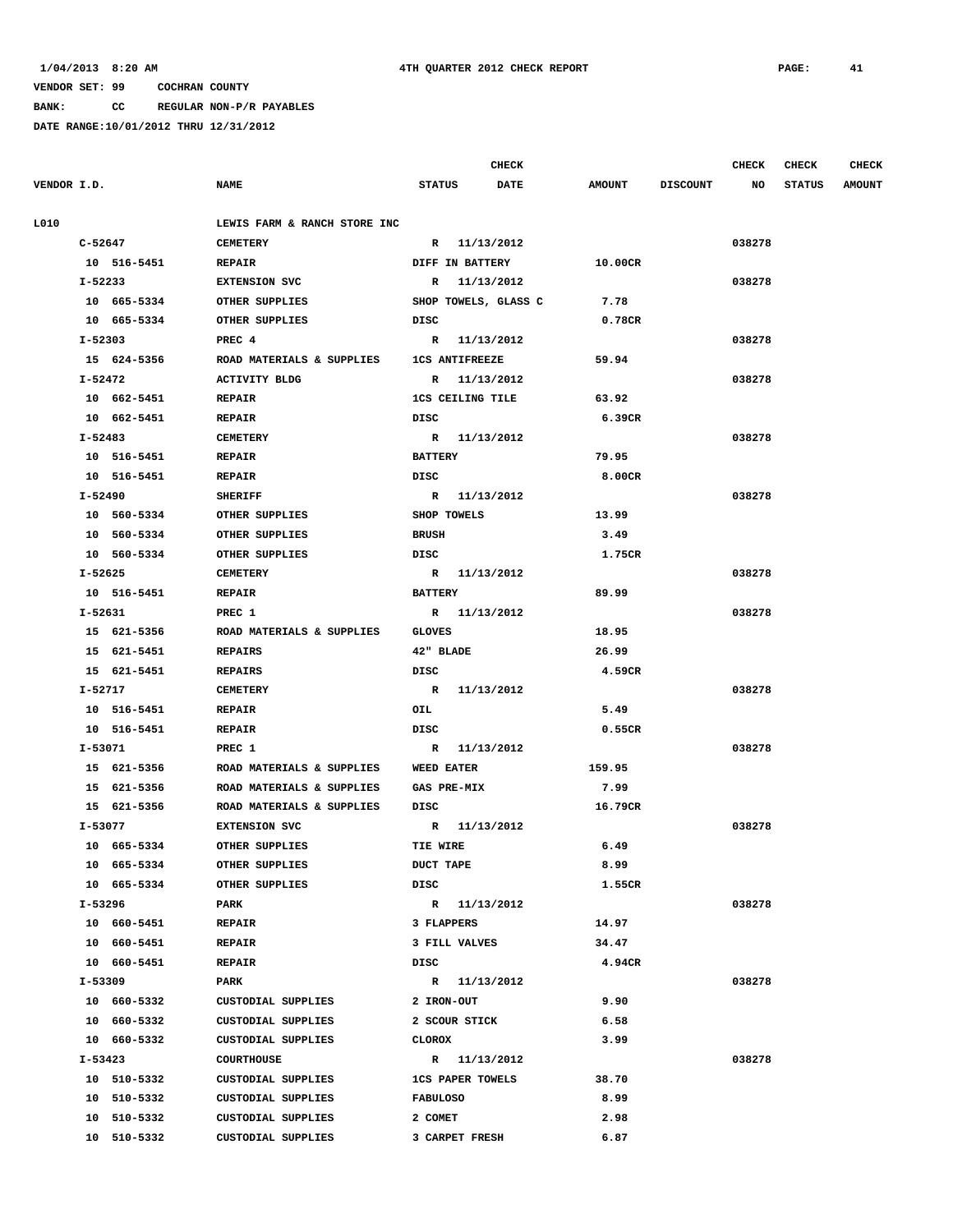### **BANK: CC REGULAR NON-P/R PAYABLES**

|             |                   |                            |                         | <b>CHECK</b> |               |                 | <b>CHECK</b> | CHECK         | <b>CHECK</b>  |
|-------------|-------------------|----------------------------|-------------------------|--------------|---------------|-----------------|--------------|---------------|---------------|
| VENDOR I.D. |                   | <b>NAME</b>                | <b>STATUS</b>           | <b>DATE</b>  | <b>AMOUNT</b> | <b>DISCOUNT</b> | NO           | <b>STATUS</b> | <b>AMOUNT</b> |
| L010        |                   | LEWIS FARM & RANCH STOCONT |                         |              |               |                 |              |               |               |
|             | $I - 53423$       | <b>COURTHOUSE</b>          | R 11/13/2012            |              |               |                 | 038278       |               |               |
|             | 10 510-5332       | CUSTODIAL SUPPLIES         | 2 LYSOL                 |              | 12.98         |                 |              |               |               |
|             | 10 510-5332       | CUSTODIAL SUPPLIES         | DISC                    |              | 7.05CR        |                 |              |               |               |
|             | I-53439           | PREC 4                     | R 11/13/2012            |              |               |                 | 038278       |               |               |
|             | 15 624-5451       | <b>REPAIRS</b>             | <b>VALVE</b>            |              | 10.99         |                 |              |               |               |
|             | I-53616           | <b>CEMETERY</b>            | R 11/13/2012            |              |               |                 | 038278       |               |               |
|             | 10 516-5451       | <b>REPAIR</b>              | 2 ANTIFREEZE            |              | 23.90         |                 |              |               |               |
|             | 10 516-5451       | <b>REPAIR</b>              | BOLT, NUT               |              | 0.18          |                 |              |               |               |
|             | 10 516-5451       | <b>REPAIR</b>              | DISC                    |              | 2.41CR        |                 |              |               |               |
|             | I-53759           | PREC 4                     | R 11/13/2012            |              |               |                 | 038278       |               |               |
|             | 15 624-5356       | ROAD MATERIALS & SUPPLIES  | <b>SHARPIE</b>          |              | 2.29          |                 |              |               |               |
|             | 15 624-5356       | ROAD MATERIALS & SUPPLIES  | 2 SUGAR                 |              | 3.90          |                 |              |               |               |
|             | 15 624-5356       | ROAD MATERIALS & SUPPLIES  | 2 CREAMER               |              | 3.90          |                 |              |               |               |
|             | I-53841           | <b>CEMETERY</b>            | R 11/13/2012            |              |               |                 | 038278       |               |               |
|             | 10 516-5451       | <b>REPAIR</b>              | $2 \frac{3}{4}$ "x12"   |              | 18.24         |                 |              |               |               |
|             | 10 516-5451       | <b>REPAIR</b>              | $6 \frac{3}{4}$ WASHER  |              | 1.92          |                 |              |               |               |
|             | 10 516-5451       | <b>REPAIR</b>              | $2 \frac{3}{4}$ LOCKNUT |              | 0.80          |                 |              |               |               |
|             | 10 516-5451       | <b>REPAIR</b>              | $2 \frac{3}{4}$ NUTS    |              | 0.60          |                 |              |               |               |
|             | 10 516-5451       | <b>REPAIR</b>              | 1 1.5" WASHER           |              | 0.75          |                 |              |               |               |
|             | 10 516-5451       | <b>REPAIR</b>              | 1 1.25" WASHER          |              | 0.49          |                 |              |               |               |
|             | 10 516-5332       | <b>CUSTODIAL SUPPLIES</b>  | <b>WRENCH</b>           |              | 39.99         |                 |              |               |               |
|             | 10 516-5451       | <b>REPAIR</b>              | BLADE                   |              | 2.29          |                 |              |               |               |
|             | 10 516-5451       | <b>REPAIR</b>              | DISC                    |              | 6.51CR        |                 |              |               |               |
|             | I-54065           | LIBRARY                    | R 11/13/2012            |              |               |                 | 038278       |               |               |
|             | 10 650-5451       | <b>REPAIR</b>              | WATER FILTER            |              | 17.99         |                 |              |               |               |
|             | 10 650-5451       | <b>REPAIR</b>              | <b>CLR</b>              |              | 5.49          |                 |              |               |               |
|             | 10 650-5451       | <b>REPAIR</b>              | DISC                    |              | 2.35CR        |                 |              |               |               |
|             | I-54071           | <b>EXTENSION SVC</b>       | R 11/13/2012            |              |               |                 | 038278       |               |               |
|             | 10 665-5334       | OTHER SUPPLIES             | TATTOO DIGITS           |              | 20.95         |                 |              |               |               |
|             | I-54135           | <b>COURTHOUSE</b>          | R 11/13/2012            |              |               |                 | 038278       |               |               |
|             | 10 510-5332       | CUSTODIAL SUPPLIES         | <b>1PK BATTERIES</b>    |              | 14.99         |                 |              |               |               |
|             | 10 510-5332       | CUSTODIAL SUPPLIES         | <b>DISC</b>             |              | 1.50CR        |                 |              |               |               |
|             | I-54136           | <b>JAIL</b>                | R 11/13/2012            |              |               |                 | 038278       |               |               |
|             | 10 512-5392       | MISCELLANEOUS SUPPLIES     | MOP                     |              | 14.99         |                 |              |               |               |
|             | 10 512-5392       | MISCELLANEOUS SUPPLIES     | DISC                    |              | 1.50CR        |                 |              |               |               |
|             | I-54291           | CLERK                      | R 11/13/2012            |              |               |                 | 038278       |               |               |
|             | 10 403-5310       | OFFICE SUPPLIES            | <b>1CS WATER</b>        |              | 5.95          |                 |              |               |               |
|             | I-54362           | <b>ACTIVITY BLDG</b>       | R 11/13/2012            |              |               |                 | 038278       |               |               |
|             | 10 662-5332       | CUSTODIAL SUPPLIES         | <b>TRASH</b>            |              | 19.99         |                 |              |               |               |
|             | 10 662-5332       | CUSTODIAL SUPPLIES         | DISC                    |              | 2.00CR        |                 |              |               | 826.27        |
| L015        |                   | LUBBOCK COUNTY, TEXAS      |                         |              |               |                 |              |               |               |
|             | I-OCT 12 ADR FEES | DISTRICT COURT             |                         | R 11/13/2012 |               |                 | 038281       |               |               |
|             | 19 435-5409       | A.D.R. CONTRACT            | DISTRICT ADR FEES       |              | 40.00         |                 |              |               | 40.00         |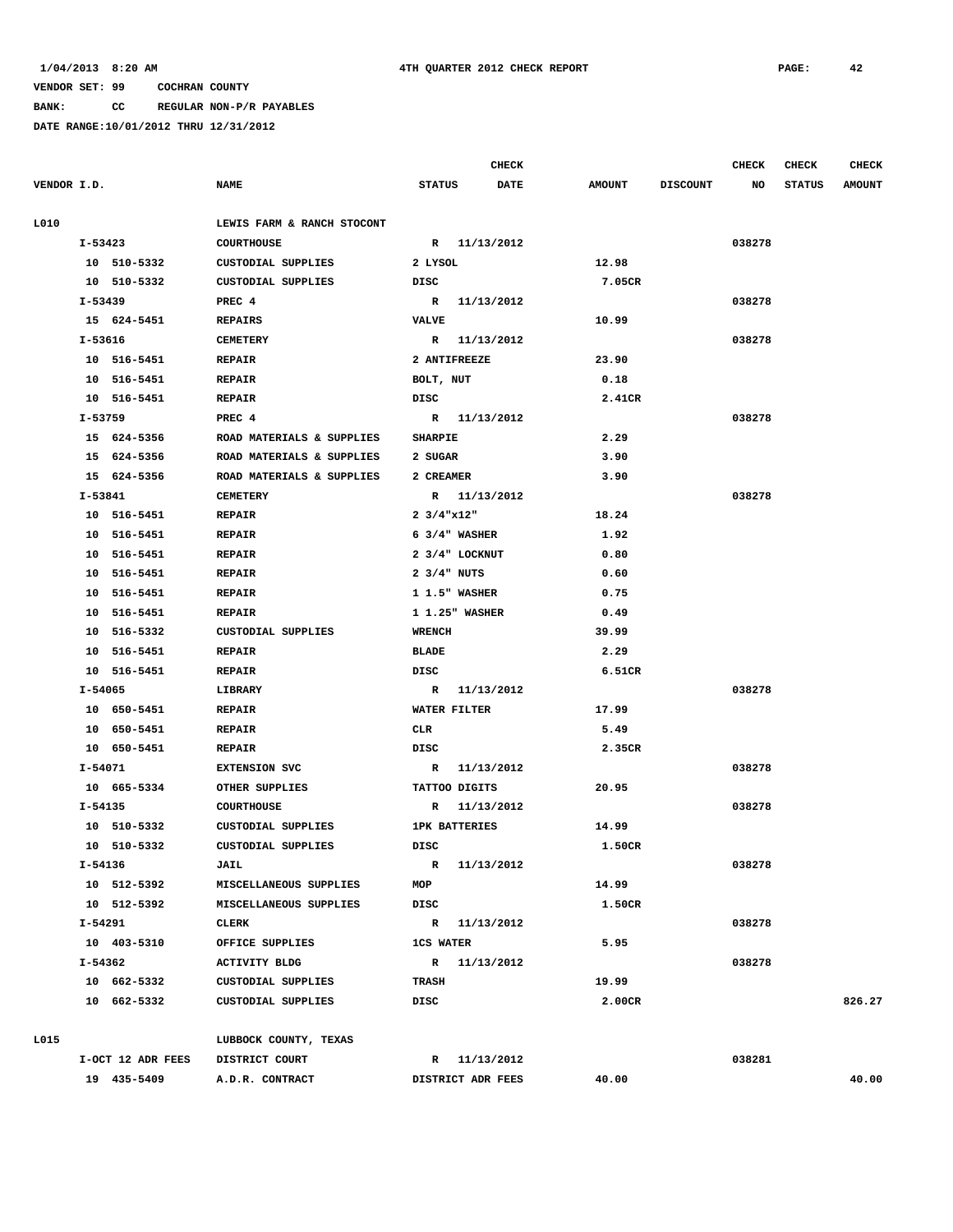**BANK: CC REGULAR NON-P/R PAYABLES**

|             |                              |                                                      | <b>CHECK</b>  |                       |               |                 | CHECK  | <b>CHECK</b>  | <b>CHECK</b>  |
|-------------|------------------------------|------------------------------------------------------|---------------|-----------------------|---------------|-----------------|--------|---------------|---------------|
| VENDOR I.D. |                              | <b>NAME</b>                                          | <b>STATUS</b> | <b>DATE</b>           | <b>AMOUNT</b> | <b>DISCOUNT</b> | NO     | <b>STATUS</b> | <b>AMOUNT</b> |
| L057        |                              | L KENLEY, dba                                        |               |                       |               |                 |        |               |               |
|             | I-5421                       | PREC <sub>3</sub>                                    | R             | 11/13/2012            |               |                 | 038282 |               |               |
|             | 15 623-5356                  | ROAD MATERIALS & SUPPLIES                            |               | DOOR DECALS/ '97 CHEV | 40.00         |                 |        |               | 40.00         |
|             |                              |                                                      |               |                       |               |                 |        |               |               |
| L189        |                              | HOCKLEY COUNTY PUBLISHING CO.I                       |               |                       |               |                 |        |               |               |
|             | $I-145$ $11/1/12$            | COMMISSIONERS COURT                                  |               | R 11/13/2012          |               |                 | 038283 |               |               |
|             | 15 610-5430                  | LEGAL NOTICES                                        |               | TREAS QTRLY REPORT 1  | 207.90        |                 |        |               | 207.90        |
| M252        |                              | <b>JEFF MOLLOY</b>                                   |               |                       |               |                 |        |               |               |
|             | I-OCT '12 TRAVEL             | <b>EXTENSION SVC</b>                                 |               | R 11/13/2012          |               |                 | 038284 |               |               |
|             | 10 665-5427                  | CO AGENT-TRAVEL-OUT OF COUNTY 1 NITE, BRADY, 10/11/S |               |                       | 77.00         |                 |        |               |               |
|             | 10 665-5427                  | CO AGENT-TRAVEL-OUT OF COUNTY 1 NITE, PRYTN, 10/13,  |               |                       | 83.59         |                 |        |               |               |
|             | 10 665-5427                  | CO AGENT-TRAVEL-OUT OF COUNTY 1 NITE, PRYTN, 10/2, S |               |                       | 89.99         |                 |        |               | 250.58        |
| M287        |                              | <b>JACOB MCLENDON</b>                                |               |                       |               |                 |        |               |               |
|             | I-EARLY VOT 11/12            | <b>ELECTIONS</b>                                     | R             | 11/13/2012            |               |                 | 038285 |               |               |
|             | 10 490-5102                  | ELECTION SALARIES                                    |               | 5 HRS EARLY VOTING '  | 50.00         |                 |        |               | 50.00         |
|             |                              |                                                      |               |                       |               |                 |        |               |               |
| M288        |                              | EMILY MARTINEZ                                       |               |                       |               |                 |        |               |               |
|             | I-GEN ELEC '12               | <b>ELECTIONS</b>                                     | R             | 11/13/2012            |               |                 | 038286 |               |               |
|             | 10 490-5102                  | ELECTION SALARIES                                    |               | 13.25 HRS, PREC 404   | 132.50        |                 |        |               | 132.50        |
| N066        |                              | NTS COMMUNICATIONS                                   |               |                       |               |                 |        |               |               |
|             | I-8062660032 11/12           | COMM'R CT/CO JUDGE                                   |               | R 11/13/2012          |               |                 | 038287 |               |               |
|             | 15 610-5420                  | TELECOMMUNICATIONS                                   | WATS LINE     |                       | 1.00          |                 |        |               |               |
|             | 15 610-5420                  | TELECOMMUNICATIONS                                   | <b>FEES</b>   |                       | 6.65          |                 |        |               |               |
|             | 15 610-5420                  | <b>TELECOMMUNICATIONS</b>                            |               | LONG DISTANCE SVC     | 0.08          |                 |        |               | 7.73          |
| 0111        |                              | <b>BENNIE O'BRIEN</b>                                |               |                       |               |                 |        |               |               |
|             | I-GEN ELEC '12               | <b>ELECTIONS</b>                                     |               | R 11/13/2012          |               |                 | 038288 |               |               |
|             | 10 490-5102                  | ELECTION SALARIES                                    |               | 14 HR, PREC 303       | 140.00        |                 |        |               | 140.00        |
|             |                              |                                                      |               |                       |               |                 |        |               |               |
| P017        |                              | <b>POSTMASTER</b>                                    |               |                       |               |                 |        |               |               |
|             | I-2013 RENT, BX 1081 TAX OFC |                                                      |               | R 11/13/2012          |               |                 | 038289 |               |               |
|             | 10 499-5311                  | POSTAL EXPENSES                                      |               | BOX RENT FOR 2013     | 70.00         |                 |        |               | 70.00         |
| P202        |                              | THE PRODUCTIVITY CENTER                              |               |                       |               |                 |        |               |               |
|             | I-CCSD311112                 | <b>SHERIFF</b>                                       |               | R 11/13/2012          |               |                 | 038290 |               |               |
|             | 10 560-5481                  | DUES AND REGISTRATION                                |               | 01/13-01/14 TCLEDDS   | 295.00        |                 |        |               | 295.00        |
| R096        |                              | MALISA RODRIQUEZ                                     |               |                       |               |                 |        |               |               |
|             | I-GEN ELEC '12               | <b>ELECTIONS</b>                                     |               | R 11/13/2012          |               |                 | 038291 |               |               |
|             | 10 490-5102                  | ELECTION SALARIES                                    |               | 13.25 HRS, PREC 306   | 132.50        |                 |        |               | 132.50        |
|             |                              |                                                      |               |                       |               |                 |        |               |               |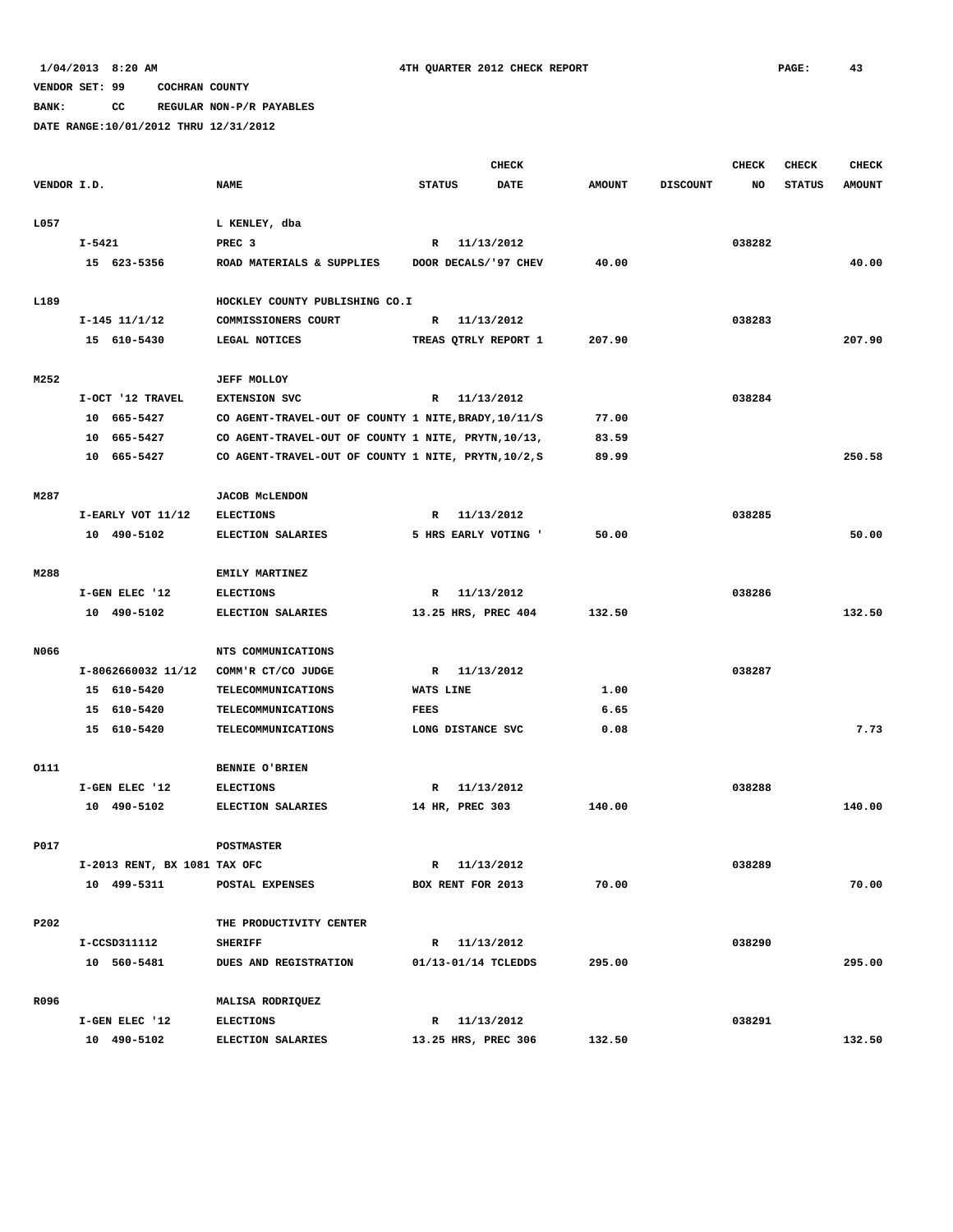# **BANK: CC REGULAR NON-P/R PAYABLES**

|                  |                            |                           |                                         | CHECK      |                 |                 | <b>CHECK</b> | <b>CHECK</b>  | CHECK         |
|------------------|----------------------------|---------------------------|-----------------------------------------|------------|-----------------|-----------------|--------------|---------------|---------------|
| VENDOR I.D.      |                            | <b>NAME</b>               | <b>STATUS</b>                           | DATE       | <b>AMOUNT</b>   | <b>DISCOUNT</b> | NO           | <b>STATUS</b> | <b>AMOUNT</b> |
| R124             |                            | JOHN ROLEY AUTOCENTER LTD |                                         |            |                 |                 |              |               |               |
|                  | I-19419                    | <b>EXTENSION SVC</b>      | R 11/13/2012                            |            |                 |                 | 038292       |               |               |
|                  | 10 665-5451                | <b>REPAIRS</b>            | OIL CHG                                 |            | 12.00           |                 |              |               |               |
|                  | 10 665-5451                | <b>REPAIRS</b>            | OIL FILTER                              |            | 6.50            |                 |              |               |               |
|                  | 10 665-5451                | <b>REPAIRS</b>            | 6 QTS OIL                               |            | 18.06           |                 |              |               |               |
|                  | 10 665-5451                | <b>REPAIRS</b>            | TRK WASH/VAC                            |            | 30.00           |                 |              |               |               |
|                  | 10 665-5451                | <b>REPAIRS</b>            | INSTL CLAMP, R/F TIR                    |            | 43.50           |                 |              |               |               |
|                  | 10 665-5451                | <b>REPAIRS</b>            | SHOP SUPPLIES                           |            | 6.84            |                 |              |               | 116.90        |
|                  |                            |                           |                                         |            |                 |                 |              |               |               |
| R157             |                            | ETHEL RICHARDSON          |                                         |            |                 |                 |              |               |               |
|                  | I-GEN ELEC '12             | <b>ELECTIONS</b>          | R 11/13/2012                            |            |                 |                 | 038293       |               |               |
|                  | 10 490-5102                | ELECTION SALARIES         | 12.75 HRS, PREC 101                     |            | 127.50          |                 |              |               | 127.50        |
| R <sub>267</sub> |                            | STACY RUTHARDT            |                                         |            |                 |                 |              |               |               |
|                  | I-GEN ELEC '12             | <b>ELECTIONS</b>          | R 11/13/2012                            |            |                 |                 | 038294       |               |               |
|                  | 10 490-5102                | ELECTION SALARIES         | 14 HRS, PREC 303                        |            | 140.00          |                 |              |               | 140.00        |
|                  |                            |                           |                                         |            |                 |                 |              |               |               |
| R268             |                            | ANDREA RINCON             |                                         |            |                 |                 |              |               |               |
|                  | I-DW#15095                 | <b>ACTIVITY BLDG</b>      | R 11/13/2012                            |            |                 |                 | 038295       |               |               |
|                  | 10 000-4370.101            | RENT-ACTIVITY BUILDING    | REF DEP FOR 10/28/12                    |            | 125.00          |                 |              |               | 125.00        |
| <b>S010</b>      |                            | SILVERS COMPANY           |                                         |            |                 |                 |              |               |               |
|                  | I-CONSTABLE 11/12          | <b>CONSTABLE</b>          | R 11/13/2012                            |            |                 |                 | 038296       |               |               |
|                  | 10 550-5330                | FUEL & OIL                | 18.06GL PREM UNL                        |            | 70.42           |                 |              |               |               |
|                  | 10 550-5330                | FUEL & OIL                | CR FED TAX ON 18.06G                    |            | 3.32CR          |                 |              |               |               |
|                  | I-EXT SVC 11/12            | <b>EXTENSION SVC</b>      | R 11/13/2012                            |            |                 |                 | 038296       |               |               |
|                  | 10 665-5330                | FUEL AND OIL              | 276.76GL UNL                            |            | 1,021.74        |                 |              |               |               |
|                  | 10 665-5330                | FUEL AND OIL              | CR FED TAX ON 276.76                    |            | 50.92CR         |                 |              |               |               |
|                  | $I-JUV$ PROB $11/12$       | <b>JUVENILE PROBATION</b> | R 11/13/2012                            |            |                 |                 | 038296       |               |               |
|                  | 10 571-5330                | FUEL                      | 72.13GL UNL                             |            | 264.24          |                 |              |               |               |
|                  | 10 571-5330                | <b>FUEL</b>               | CR FED TAX ON 72.13G                    |            | 13.27CR         |                 |              |               |               |
|                  | $I-NON-DEFT 11/12$         | <b>CLERK</b>              | R                                       | 11/13/2012 |                 |                 | 038296       |               |               |
|                  | 10 403-5427                | CONTINUING EDUCATION      | 9.23GL UNL, 10/5, SHA                   |            | 34.14           |                 |              |               |               |
|                  | 10 403-5427                | CONTINUING EDUCATION      | CR FED TAX ON 9.23GL                    |            | 1.70CR          |                 |              |               |               |
|                  | I-PARK 11/12               | PARK                      | R 11/13/2012                            |            |                 |                 | 038296       |               |               |
|                  | 10 660-5330                | FUEL AND OIL              | 16.01GL UNL                             |            | 59.22           |                 |              |               |               |
|                  | 10 660-5330                | FUEL AND OIL              | CR FED TAX ON 16.01G                    |            | 2.95CR          |                 |              |               |               |
|                  | I-PREC 1 11/12             | PREC 1                    | R 11/13/2012                            |            |                 |                 | 038296       |               |               |
|                  | 15 621-5330                | FUEL & OIL                | CR FED TAX ON 42GL U                    |            | 7.73CR          |                 |              |               |               |
|                  | 15 621-5330                | FUEL & OIL                | 145.7GL LS DIESEL                       |            | 517.96          |                 |              |               |               |
|                  | 15<br>621-5330             | FUEL & OIL                | STATE TAX ON 145.7GL                    |            | 29.14           |                 |              |               |               |
|                  | 621-5330<br>15             | FUEL & OIL                | 13.5GL UNL                              |            | 47.87           |                 |              |               |               |
|                  | 15<br>621-5330             | FUEL & OIL                | 51GL HS DIESEL                          |            | 182.07          |                 |              |               |               |
|                  | 15                         | FUEL & OIL                |                                         |            |                 |                 |              |               |               |
|                  | 621-5330<br>621-5330<br>15 | FUEL & OIL                | 277GL LS DIESEL<br>STATE TAX ON 277GL L |            | 984.74<br>55.40 |                 |              |               |               |
|                  | 621-5330<br>15             |                           | 48.1GL HS DIESEL                        |            | 171.72          |                 |              |               |               |
|                  |                            | FUEL & OIL                |                                         |            |                 |                 |              |               |               |
|                  | 15<br>621-5330             | FUEL & OIL                | 39GL HS DIESEL                          |            | 139.23          |                 |              |               |               |
|                  | 15 621-5330                | FUEL & OIL                | 27.6GL UNL                              |            | 102.09          |                 |              |               |               |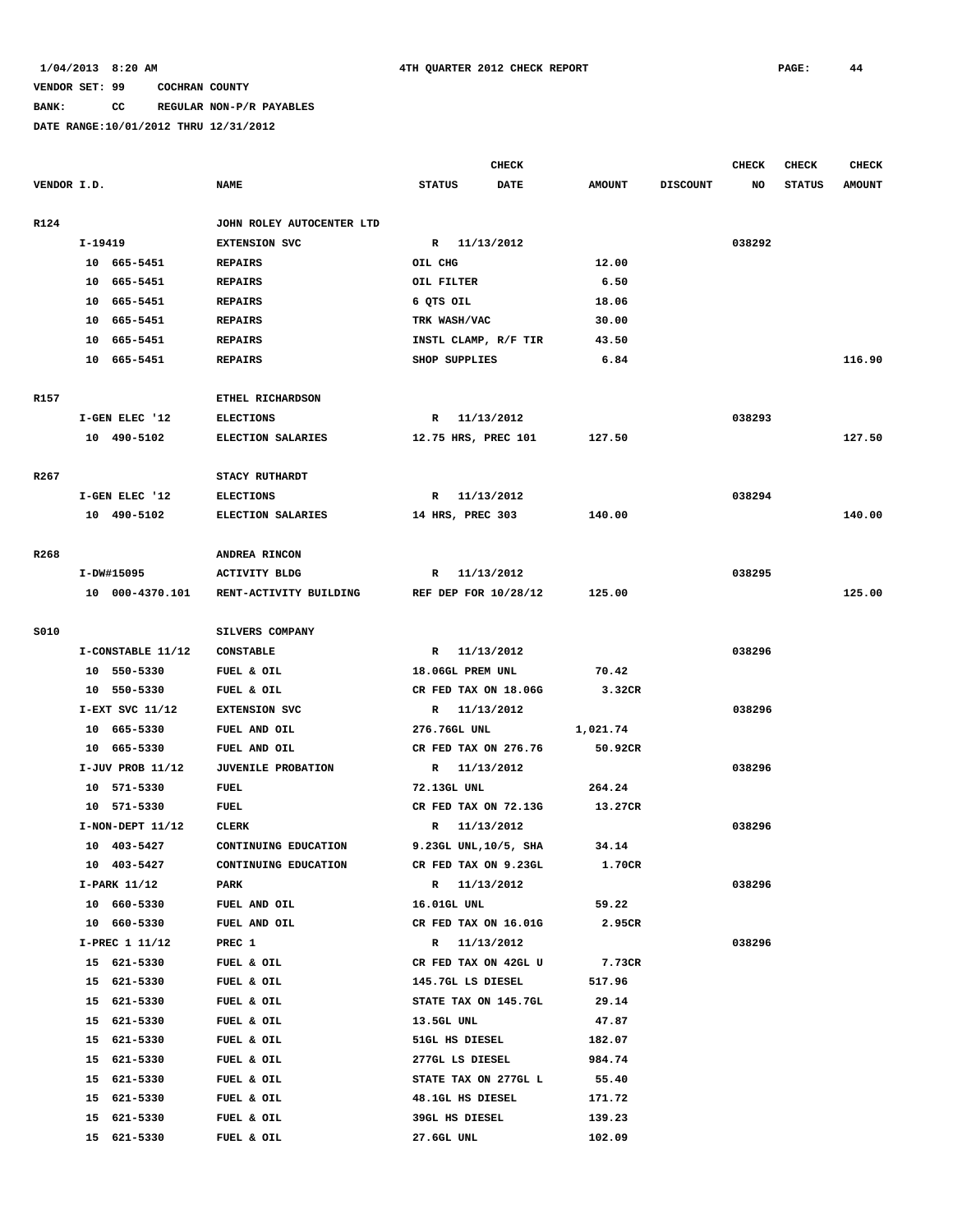**BANK: CC REGULAR NON-P/R PAYABLES**

|             |                   |          |                                |                                           | <b>CHECK</b> |                 |                 | CHECK  | <b>CHECK</b>  | <b>CHECK</b>  |
|-------------|-------------------|----------|--------------------------------|-------------------------------------------|--------------|-----------------|-----------------|--------|---------------|---------------|
| VENDOR I.D. |                   |          | <b>NAME</b>                    | <b>STATUS</b>                             | <b>DATE</b>  | <b>AMOUNT</b>   | <b>DISCOUNT</b> | NO     | <b>STATUS</b> | <b>AMOUNT</b> |
|             |                   |          |                                |                                           |              |                 |                 |        |               |               |
| S010        |                   |          | SILVERS COMPANY<br><b>CONT</b> |                                           |              |                 |                 |        |               |               |
|             | I-PREC 1 11/12    |          | PREC 1                         | R 11/13/2012                              |              |                 |                 | 038296 |               |               |
|             | 15 621-5330       |          | FUEL & OIL                     | 17GL HS DIESEL                            |              | 61.88           |                 |        |               |               |
|             | 15 621-5330       |          | FUEL & OIL                     | 37GL HS DIESEL                            |              | 132.46          |                 |        |               |               |
|             | 15 621-5330<br>15 | 621-5330 | FUEL & OIL                     | 138.3GL LS DIESEL<br>STATE TAX ON 138.3GL |              | 504.10<br>27.66 |                 |        |               |               |
|             | 15                | 621-5330 | FUEL & OIL<br>FUEL & OIL       | 60GL HS DIESEL                            |              | 214.80          |                 |        |               |               |
|             | 15                | 621-5330 |                                | 28.6GL HS DIESEL                          |              | 102.39          |                 |        |               |               |
|             | 15                | 621-5330 | FUEL & OIL<br>FUEL & OIL       | 267GL LS DIESEL                           |              | 950.25          |                 |        |               |               |
|             | 15                | 621-5330 | FUEL & OIL                     | STATE TAX ON 267GL L                      |              | 53.40           |                 |        |               |               |
|             | 15                | 621-5330 | FUEL & OIL                     | 55GL HS DIESEL                            |              | 196.90          |                 |        |               |               |
|             | 15                | 621-5330 | FUEL & OIL                     | 50GL HS DIESEL                            |              | 174.00          |                 |        |               |               |
|             | 15                | 621-5330 | FUEL & OIL                     | 47GL HS DIESEL                            |              | 163.56          |                 |        |               |               |
|             | 15                | 621-5330 | FUEL & OIL                     | 138GL LS DIESEL                           |              | 490.59          |                 |        |               |               |
|             | 15                | 621-5330 | FUEL & OIL                     | STATE TAX ON 138GL L                      |              | 27.60           |                 |        |               |               |
|             | 15                | 621-5330 | FUEL & OIL                     | 1.1GL UNL                                 |              | 4.18            |                 |        |               |               |
|             | 15                | 621-5330 | FUEL & OIL                     | 52.9GL HS DIESEL                          |              | 184.09          |                 |        |               |               |
|             | 15                | 621-5330 | FUEL & OIL                     | 65GL HS DIESEL                            |              | 226.20          |                 |        |               |               |
|             | I-PREC 2 11/12    |          | PREC <sub>2</sub>              | R 11/13/2012                              |              |                 |                 | 038296 |               |               |
|             | 15 622-5330       |          | FUEL AND OIL                   | 875GL HS DIESEL                           |              | 3,228.75        |                 |        |               |               |
|             | I-PREC 4 11/12    |          | PREC 4                         | R 11/13/2012                              |              |                 |                 | 038296 |               |               |
|             | 15 624-5330       |          | FUEL AND OIL                   | 80.2GL LS DIESEL                          |              | 285.11          |                 |        |               |               |
|             | 15                | 624-5330 | FUEL AND OIL                   | STATE TAX ON 80.2GL                       |              | 16.04           |                 |        |               |               |
|             | 15                | 624-5330 | FUEL AND OIL                   | 44.7GL LS DIESEL                          |              | 158.91          |                 |        |               |               |
|             | 15                | 624-5330 | FUEL AND OIL                   | STATE TAX ON 44.7GL                       |              | 8.94            |                 |        |               |               |
|             | $I-SHERIFF 11/12$ |          | <b>SHERIFF</b>                 | R                                         | 11/13/2012   |                 |                 | 038296 |               |               |
|             | 10                | 560-5330 | FUEL AND OIL                   | 82.06GL UNL/#125                          |              | 302.23          |                 |        |               |               |
|             | 10                | 560-5330 | FUEL AND OIL                   | 20.52GL UNL/#137                          |              | 75.15           |                 |        |               |               |
|             | 10                | 560-5330 | FUEL AND OIL                   | 58.02GL UNL/#134                          |              | 212.82          |                 |        |               |               |
|             | 10                | 560-5330 | FUEL AND OIL                   | 25.07GL UNL/#121                          |              | 91.78           |                 |        |               |               |
|             | 10                | 560-5330 | FUEL AND OIL                   | 28.06GL UNL/#135                          |              | 103.79          |                 |        |               |               |
|             | 10                | 560-5330 | FUEL AND OIL                   | 24.4GL UNL/#136                           |              | 87.96           |                 |        |               |               |
|             | 10                | 560-5330 | FUEL AND OIL                   | 112.51GL UNL/#122                         |              | 412.41          |                 |        |               |               |
|             | 10 560-5330       |          | FUEL AND OIL                   | CR FED TAX ON 350.68                      |              | 64.53CR         |                 |        |               | 12,033.51     |
|             |                   |          |                                |                                           |              |                 |                 |        |               |               |
| S058        | I-049118          |          | SCOTT-MERRIMAN, INC.<br>CLERK  | R 11/13/2012                              |              |                 |                 | 038297 |               |               |
|             | 10 403-5310       |          | OFFICE SUPPLIES                | CUSTOM ENV/HUNTING L                      |              | 195.00          |                 |        |               |               |
|             | 10 403-5310       |          | OFFICE SUPPLIES                | SHIPPING                                  |              | 19.33           |                 |        |               | 214.33        |
|             |                   |          |                                |                                           |              |                 |                 |        |               |               |
| S071        |                   |          | SCRIPT OFFICE PRODUCTS, INC.   |                                           |              |                 |                 |        |               |               |
|             | I-40656           |          | CLERK                          | R 11/13/2012                              |              |                 |                 | 038298 |               |               |
|             | 10 403-5310       |          | OFFICE SUPPLIES                | <b>4PK CORR TAPE</b>                      |              | 34.60           |                 |        |               |               |
|             | 10 403-5310       |          | OFFICE SUPPLIES                | HP TONER CB436A, BK                       |              | 80.95           |                 |        |               |               |
|             | I-40772           |          | CLERK                          | R 11/13/2012                              |              |                 |                 | 038298 |               |               |
|             | 10 403-5310       |          | OFFICE SUPPLIES                | 2PK POST-IT POP-UP D                      |              | 54.30           |                 |        |               |               |
|             | 10 403-5310       |          | OFFICE SUPPLIES                | 2 HP CC364A PRT CRTG                      |              | 353.90          |                 |        |               |               |
|             | 10 403-5310       |          | OFFICE SUPPLIES                | 1PK POST-IT POP-UP,                       |              | 13.30           |                 |        |               |               |
|             | I-40814           |          | CLERK                          | R 11/13/2012                              |              |                 |                 | 038298 |               |               |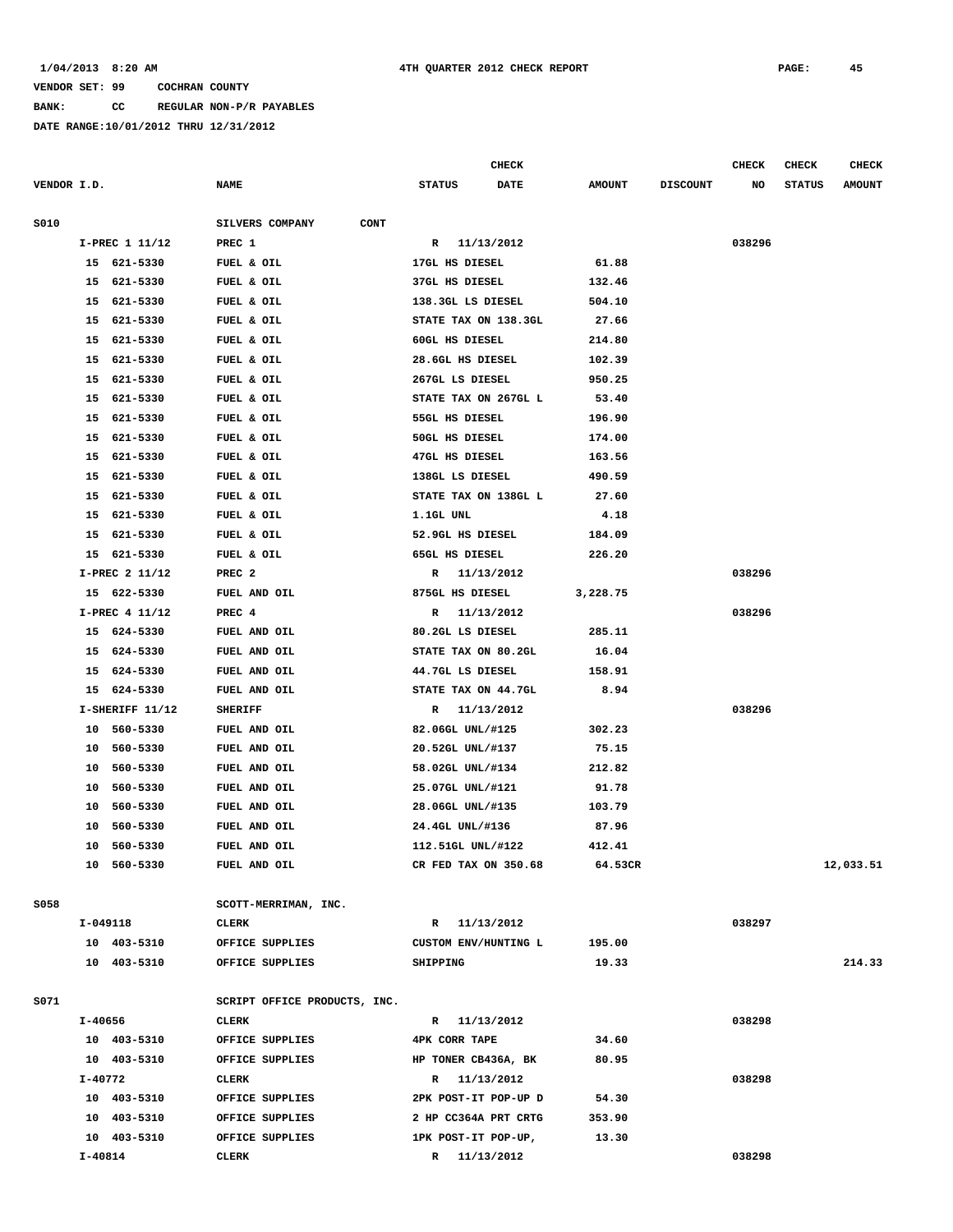**BANK: CC REGULAR NON-P/R PAYABLES**

|             |             |              |                               |                      | <b>CHECK</b> |               |                 | <b>CHECK</b> | <b>CHECK</b>  | <b>CHECK</b>  |
|-------------|-------------|--------------|-------------------------------|----------------------|--------------|---------------|-----------------|--------------|---------------|---------------|
| VENDOR I.D. |             |              | <b>NAME</b>                   | <b>STATUS</b>        | DATE         | <b>AMOUNT</b> | <b>DISCOUNT</b> | NO           | <b>STATUS</b> | <b>AMOUNT</b> |
| S071        |             |              | SCRIPT OFFICE PRODUCTSCONT    |                      |              |               |                 |              |               |               |
|             | $I - 40814$ |              | CLERK                         | R 11/13/2012         |              |               |                 | 038298       |               |               |
|             |             | 10 403-5310  | OFFICE SUPPLIES               | 3ea PEN REFILL, .7,  |              | 3.87          |                 |              |               |               |
|             |             | 10 403-5310  | OFFICE SUPPLIES               | 3ea PEN REFILL, .7,  |              | 3.87          |                 |              |               |               |
|             |             | 10 403-5310  | OFFICE SUPPLIES               | DYM LABEL MAKER KIT  |              | 73.49         |                 |              |               |               |
|             | I-40880     |              | TAX A/C                       | R 11/13/2012         |              |               |                 | 038298       |               |               |
|             |             | 10 499-5310  | OFFICE SUPPLIES               | 2 SELF-INK STAMP/FR  |              | 39.50         |                 |              |               |               |
|             |             | 10 499-5310  | OFFICE SUPPLIES               | 2 SELF-INK STAMP/DAT |              | 39.90         |                 |              |               |               |
|             |             | 10 499-5310  | OFFICE SUPPLIES               | INK/BK               |              | 5.80          |                 |              |               |               |
|             | $I - 40940$ |              | <b>JUVENILE PROBATION</b>     | R 11/13/2012         |              |               |                 | 038298       |               |               |
|             |             | 10 571-5310  | OFFICE SUPPLIES               | 2013 PLANNER         |              | 18.95         |                 |              |               |               |
|             | I-40941     |              | CO JUDGE/COMM'R CT            | R 11/13/2012         |              |               |                 | 038298       |               |               |
|             |             | 15 610-5310  | OFFICE SUPPLIES               | 920XL CARTRIDE, CYAN |              | 18.73         |                 |              |               |               |
|             |             | 15 610-5310  | OFFICE SUPPLIES               | 920XL CARTRIDE, MAG  |              | 18.73         |                 |              |               |               |
|             |             |              | OFFICE SUPPLIES               |                      |              |               |                 |              |               |               |
|             |             | 15 610-5310  |                               | 920XL CARTRIDE, YLW  |              | 18.73         |                 |              |               |               |
|             |             | 15 610-5310  | OFFICE SUPPLIES               | 74XL CARTRIDGE BK    |              | 40.95         |                 |              |               |               |
|             |             | 15 610-5310  | OFFICE SUPPLIES               | 74XL CARTRIDGE CLR   |              | 48.95         |                 |              |               |               |
|             | I-41003     |              | <b>AUDITOR</b>                | R 11/13/2012         |              |               |                 | 038298       |               |               |
|             |             | 10 495-5310  | OFFICE SUPPLIES               | 2 BX FOLDERS, LTR, A |              | 94.18         |                 |              |               |               |
|             |             | 10 495-5310  | OFFICE SUPPLIES               | 1 BX FOLDERS, LTR, M |              | 28.95         |                 |              |               |               |
|             | I-41024     |              | TAX A/C                       | R 11/13/2012         |              |               |                 | 038298       |               |               |
|             |             | 10 499-5310  | OFFICE SUPPLIES               | 2 BX STAPLES, SWI    |              | 7.90          |                 |              |               |               |
|             |             | 10 499-5310  | OFFICE SUPPLIES               | 1 PK JUMBO PAPER CLI |              | 7.95          |                 |              |               |               |
|             |             | 10 495-5310  | OFFICE SUPPLIES               | 1 BX STAPLES, BOS    |              | 7.95          |                 |              |               | 1,015.45      |
| <b>S210</b> |             |              | SHAMBURGER AUTO & FARM SUPPLY |                      |              |               |                 |              |               |               |
|             |             | I-300483     | PREC <sub>2</sub>             | R 11/13/2012         |              |               |                 | 038299       |               |               |
|             |             | 15 622-5451  | <b>REPAIRS</b>                | <b>BATTERY</b>       |              | 436.00        |                 |              |               |               |
|             |             | 15 622-5451  | <b>REPAIRS</b>                | <b>CORE DEPOSIT</b>  |              | 72.00         |                 |              |               |               |
|             |             | 15 622-5451  | <b>REPAIRS</b>                | ENV CHG              |              | 12.00         |                 |              |               |               |
|             |             | 15 622-5451  | <b>REPAIRS</b>                | CORE CR              |              | 72.00CR       |                 |              |               |               |
|             |             | 15 622-5451  | <b>REPAIRS</b>                | WD-40 BIG BLAST      |              | 8.49          |                 |              |               | 456.49        |
| <b>S222</b> |             |              | SOUTH PLAINS COMMUNICATIONS   |                      |              |               |                 |              |               |               |
|             | I-646340    |              | PREC 1                        | $\mathbf{R}$         | 11/13/2012   |               |                 | 038300       |               |               |
|             |             | 15 621-5356  | ROAD MATERIALS & SUPPLIES     | PM400 MOBILE #019TNS |              | 585.00        |                 |              |               |               |
|             |             | 15 621-5356  | ROAD MATERIALS & SUPPLIES     | PM400 MOBILE #019TNL |              | 585.00        |                 |              |               |               |
|             |             | 15 621-5356  | ROAD MATERIALS & SUPPLIES     | MOUNT                |              | 35.00         |                 |              |               |               |
|             |             | 15 621-5356  | ROAD MATERIALS & SUPPLIES     | <b>ANTENNA KIT</b>   |              | 42.00         |                 |              |               |               |
|             |             | I-646420     | <b>SHERIFF</b>                | R 11/13/2012         |              |               |                 | 038300       |               |               |
|             |             | 10 560-5334  | OTHER SUPPLIES                | KNB-41NC PORT. BATTE |              | 136.50        |                 |              |               | 1,383.50      |
|             |             |              |                               |                      |              |               |                 |              |               |               |
| S242        |             |              | SAM'S CLUB                    |                      |              |               |                 |              |               |               |
|             |             | I-892 110812 | JAIL/NON-DEPT'L               | R 11/13/2012         |              |               |                 | 038301       |               |               |
|             |             | 10 409-5300  | COUNTY-WIDE SUPPLIES          | PEPPER SHAKERS/2     |              | 18.78         |                 |              |               |               |
|             |             | 10 409-5300  | COUNTY-WIDE SUPPLIES          | SALT SHAKERS/2       |              | 5.86          |                 |              |               |               |
|             |             | 10 409-5300  | COUNTY-WIDE SUPPLIES          | <b>PLATES</b>        |              | 6.98          |                 |              |               |               |
|             |             | 10 409-5300  | COUNTY-WIDE SUPPLIES          | <b>BOWLS</b>         |              | 8.32          |                 |              |               |               |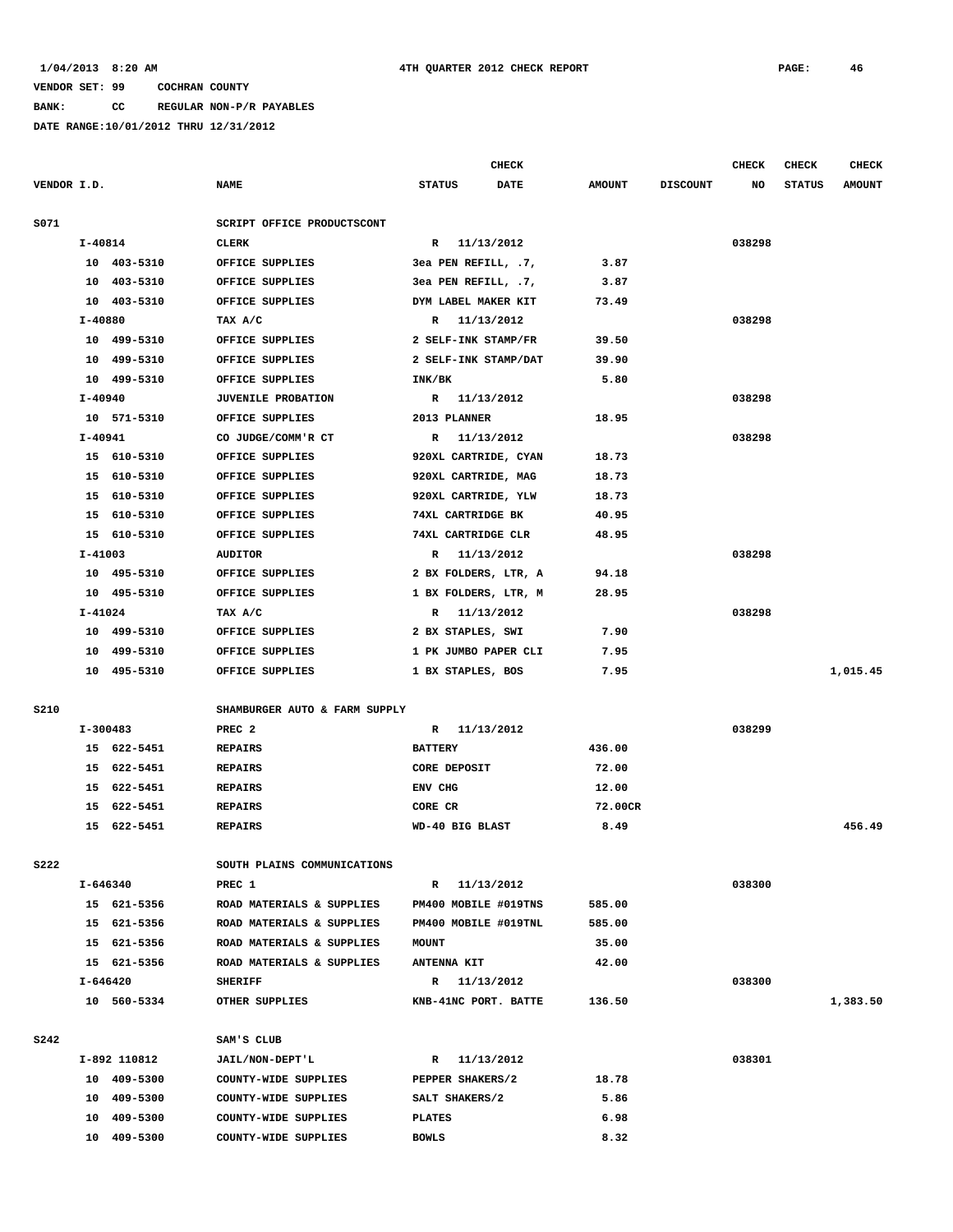### **BANK: CC REGULAR NON-P/R PAYABLES**

|             |                                   |                                                       |                      | <b>CHECK</b> |               |                 | CHECK  | CHECK         | <b>CHECK</b>  |
|-------------|-----------------------------------|-------------------------------------------------------|----------------------|--------------|---------------|-----------------|--------|---------------|---------------|
| VENDOR I.D. |                                   | <b>NAME</b>                                           | <b>STATUS</b>        | <b>DATE</b>  | <b>AMOUNT</b> | <b>DISCOUNT</b> | NO     | <b>STATUS</b> | <b>AMOUNT</b> |
| <b>S242</b> |                                   | SAM'S CLUB<br><b>CONT</b>                             |                      |              |               |                 |        |               |               |
|             | I-892 110812                      | JAIL/NON-DEPT'L                                       | R 11/13/2012         |              |               |                 | 038301 |               |               |
|             | 10 409-5300                       | COUNTY-WIDE SUPPLIES                                  | TABLE COVER          |              | 13.38         |                 |        |               |               |
|             | 10 512-5392                       | MISCELLANEOUS SUPPLIES                                | 4 LYSOL/3PK          |              | 47.84         |                 |        |               | 101.16        |
|             |                                   |                                                       |                      |              |               |                 |        |               |               |
| S294        |                                   | SHIRLEY SEARS                                         |                      |              |               |                 |        |               |               |
|             | I-CHRISTMS PROG '12 EXTENSION SVC |                                                       | R                    | 11/13/2012   |               |                 | 038302 |               |               |
|             | 10 665-5334                       | OTHER SUPPLIES                                        | CHRISTMAS ITEMS/HBY  |              | 23.96         |                 |        |               |               |
|             | 10 665-5334                       | OTHER SUPPLIES                                        | REIMB SALES TAX      |              | 1.98          |                 |        |               |               |
|             | I-COOKERS 10/27/12                | <b>EXTENSION SVC</b>                                  | R                    | 11/13/2012   |               |                 | 038302 |               |               |
|             | 10 665-5334                       | OTHER SUPPLIES                                        | 2 SLO COOKERS/ALCO 1 |              | 38.00         |                 |        |               |               |
|             | 10 665-5334                       | OTHER SUPPLIES                                        | REIMB SALES TAX      |              | 3.14          |                 |        |               |               |
|             | I-OCT '12 TRAVEL                  | <b>EXTENSION SVC</b>                                  | R                    | 11/13/2012   |               |                 | 038302 |               |               |
|             | 10 665-5428                       | FCS AGENT-TRAVEL-OUT OF COUNTYGRO PROG, LTFD, 74mi, 1 |                      |              | 41.07         |                 |        |               |               |
|             | 10 665-5428                       | FCS AGENT-TRAVEL-OUT OF COUNTYTERRY CO FAIR, LBK, 12  |                      |              | 69.93         |                 |        |               |               |
|             | 665–5428<br>10                    | FCS AGENT-TRAVEL-OUT OF COUNTYFD PROT MTG, LTFD, 74m  |                      |              | 41.07         |                 |        |               |               |
|             | 665-5428<br>10                    | FCS AGENT-TRAVEL-OUT OF COUNTYFD PROT MTG, LTFD, 74m  |                      |              | 41.07         |                 |        |               |               |
|             | 665-5428<br>10                    | FCS AGENT-TRAVEL-OUT OF COUNTYOLTN FD SHO JDG, 135m   |                      |              | 74.93         |                 |        |               |               |
|             | 10<br>665–5428                    | FCS AGENT-TRAVEL-OUT OF COUNTYJNK DRWR ROB, AMA, 272  |                      |              | 150.96        |                 |        |               |               |
|             | 665-5428<br>10                    | FCS AGENT-TRAVEL-OUT OF COUNTYMT AGNT, LBK, 10/25, 12 |                      |              | 69.93         |                 |        |               |               |
|             | 10 665-5428                       | FCS AGENT-TRAVEL-OUT OF COUNTYFCS CONF REGIS, DUES    |                      |              | 165.00        |                 |        |               | 721.04        |
| S315        |                                   | DARLON JAMES SOJAK                                    |                      |              |               |                 |        |               |               |
|             | I-#6283 11/05/12                  | COUNTY COURT                                          | R                    | 11/13/2012   |               |                 | 038303 |               |               |
|             | 10 426-5400                       | ATTORNEY AD LITEM                                     | REV HRNG (M)/JOE MIC |              | 300.00        |                 |        |               | 300.00        |
|             |                                   |                                                       |                      |              |               |                 |        |               |               |
| T058        |                                   | RITA TYSON, CO & DIST CLERK                           |                      |              |               |                 |        |               |               |
|             | I-11/06/12 MILEAGE                | CLERK                                                 | R                    | 11/13/2012   |               |                 | 038304 |               |               |
|             | 10 403-5427                       | CONTINUING EDUCATION                                  | DEPOSITION, LBK, 140 |              | 77.70         |                 |        |               | 77.70         |
|             |                                   |                                                       |                      |              |               |                 |        |               |               |
| T083        |                                   | TYLER TECHNOLOGIES, INC                               |                      |              |               |                 |        |               |               |
|             | I-025-53766                       | NON-DEPT'L                                            | R                    | 11/13/2012   | 200.00        |                 | 038305 |               |               |
|             | 10 409-5411                       | MAINTENANCE CONTRACTS                                 | MONTHLY NETWORK FEE  |              |               |                 |        |               |               |
|             | I-025-55594                       | <b>NON-DEPT'L</b>                                     | R                    | 11/13/2012   |               |                 | 038305 |               |               |
|             | 10 409-5411                       | MAINTENANCE CONTRACTS                                 | MONTHLY NETWORK FEE  |              | 200.00        |                 |        |               | 400.00        |
| T087        |                                   | TEXAS DEPARTMENT OF HEALTH                            |                      |              |               |                 |        |               |               |
|             | I-17265                           | CLERK                                                 | R 11/13/2012         |              |               |                 | 038306 |               |               |
|             | 10 403-5310                       | OFFICE SUPPLIES                                       | 13 REMOTE BIRTH ACCE |              | 23.79         |                 |        |               | 23.79         |
| T148        |                                   | TASCOSA OFFICE MACHINES INC                           |                      |              |               |                 |        |               |               |
|             | I-9BX601                          | <b>SHERIFF</b>                                        | R 11/13/2012         |              |               |                 | 038307 |               |               |
|             | 10 560-5411                       | MAINTENANCE CONTRACTS                                 | COPIER MAINTENANCE   |              | 69.00         |                 |        |               | 69.00         |
|             |                                   |                                                       |                      |              |               |                 |        |               |               |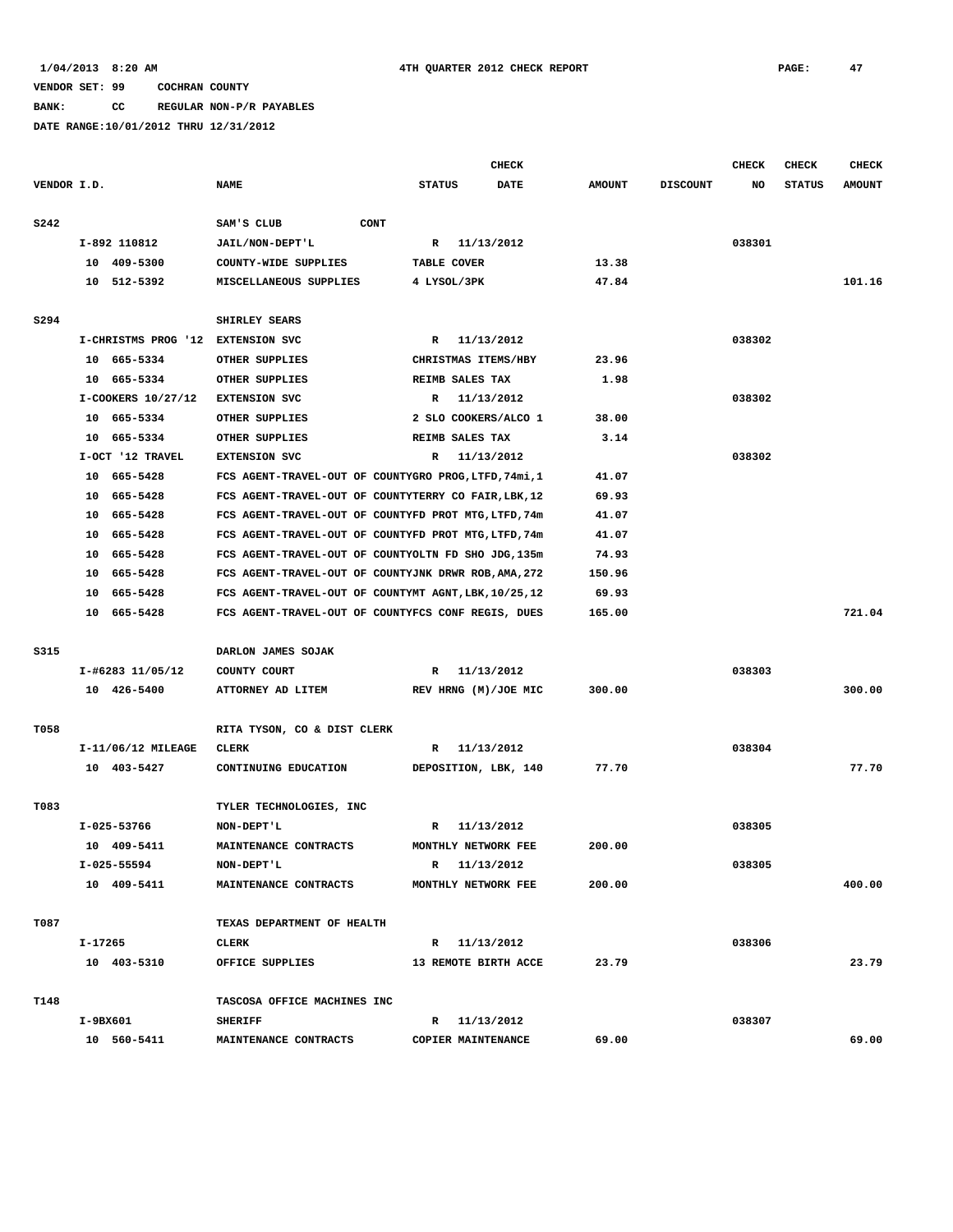**BANK: CC REGULAR NON-P/R PAYABLES**

|             |    |                 |                          |                        | <b>CHECK</b> |               |                 | <b>CHECK</b> | <b>CHECK</b>  | CHECK         |
|-------------|----|-----------------|--------------------------|------------------------|--------------|---------------|-----------------|--------------|---------------|---------------|
| VENDOR I.D. |    |                 | <b>NAME</b>              | <b>STATUS</b>          | <b>DATE</b>  | <b>AMOUNT</b> | <b>DISCOUNT</b> | NO           | <b>STATUS</b> | <b>AMOUNT</b> |
| U019        |    |                 | UNITED SUPERMARKETS, INC |                        |              |               |                 |              |               |               |
|             |    | I-2793067110212 | <b>JAIL</b>              | $\mathbb{R}$           | 11/13/2012   |               |                 | 038308       |               |               |
|             |    | 10 512-5333     | <b>FOOD-PRISONERS</b>    | 194 FROZEN MEALS @3/   |              | 646.76        |                 |              |               |               |
|             |    | 10 512-5333     | <b>FOOD-PRISONERS</b>    | 22 FROZEN MEALS @2/\$  |              | 55.00         |                 |              |               |               |
|             |    | 10 512-5333     | <b>FOOD-PRISONERS</b>    | 8 MC SWT GLZ CHKN @\$  |              | 17.44         |                 |              |               | 719.20        |
| V039        |    |                 | HIGINIO VASQUEZ JR.      |                        |              |               |                 |              |               |               |
|             |    | I-104103101612  | <b>JAIL</b>              | R                      | 11/13/2012   |               |                 | 038309       |               |               |
|             |    | 10 512-5333     | <b>FOOD-PRISONERS</b>    | BIMBO SFT WHITE/3      |              | 6.57          |                 |              |               |               |
|             |    | 10 512-5333     | <b>FOOD-PRISONERS</b>    | BIMBO WHEAT/4          |              | 8.76          |                 |              |               |               |
|             |    | 10 512-5333     | <b>FOOD-PRISONERS</b>    | <b>BIMBO SFT WHITE</b> |              | 2.19          |                 |              |               |               |
|             |    | 10 512-5333     | <b>FOOD-PRISONERS</b>    | GAL HOMO MILK          |              | 4.19          |                 |              |               |               |
|             |    | 10 512-5333     | <b>FOOD-PRISONERS</b>    | GAL 2% MILK            |              | 4.09          |                 |              |               |               |
|             |    | I-13100102312   | <b>JAIL</b>              | R                      | 11/13/2012   |               |                 | 038309       |               |               |
|             |    | 10 512-5333     | <b>FOOD-PRISONERS</b>    | 2 J DEAN SAU EG CHS    |              | 12.98         |                 |              |               |               |
|             |    | 10 512-5333     | <b>FOOD-PRISONERS</b>    | 2 SF TATER TOTS        |              | 6.18          |                 |              |               |               |
|             |    | 10 512-5333     | <b>FOOD-PRISONERS</b>    | 2 SF CRNKL CUT FF      |              | 6.18          |                 |              |               |               |
|             |    | 10 512-5333     | <b>FOOD-PRISONERS</b>    | 8 J DEAN BRKFST BOWL   |              | 26.32         |                 |              |               |               |
|             |    | 10 512-5333     | FOOD-PRISONERS           | 6 J DEAN BRK BOWLS P   |              | 19.74         |                 |              |               |               |
|             | 10 | 512-5333        | <b>FOOD-PRISONERS</b>    | 8 J DEAN BRK BOWL SA   |              | 26.32         |                 |              |               |               |
|             | 10 | 512-5333        | <b>FOOD-PRISONERS</b>    | 8 J DEAN BRKFST BOWL   |              | 26.32         |                 |              |               |               |
|             | 10 | 512-5333        | <b>FOOD-PRISONERS</b>    | 12 AJ SCR EGG/SAUS/H   |              | 26.28         |                 |              |               |               |
|             | 10 | 512-5333        | <b>FOOD-PRISONERS</b>    | 2 FLAVOR MIX           |              | 15.98         |                 |              |               |               |
|             |    | 10 512-5333     | <b>FOOD-PRISONERS</b>    | 3 BIMBO SFT WHITE      |              | 6.57          |                 |              |               |               |
|             |    | 10 512-5333     | <b>FOOD-PRISONERS</b>    | 3 BIMBO WHEAT          |              | 6.57          |                 |              |               |               |
|             |    | I-17100101112   | <b>JAIL</b>              | $\mathbb{R}$           | 11/13/2012   |               |                 | 038309       |               |               |
|             |    | 10 512-5333     | <b>FOOD-PRISONERS</b>    | FLAVOR MIX             |              | 7.99          |                 |              |               |               |
|             |    | 10 512-5333     | <b>FOOD-PRISONERS</b>    | 2 J DEAN SAUS EGG CH   |              | 12.98         |                 |              |               |               |
|             | 10 | 512-5333        | FOOD-PRISONERS           | 2 J DEAN SAU EG CHS    |              | 12.98         |                 |              |               |               |
|             | 10 | 512-5333        | <b>FOOD-PRISONERS</b>    | J DEAN BRKFST BOWLS    |              | 3.29          |                 |              |               |               |
|             | 10 | 512-5333        | <b>FOOD-PRISONERS</b>    | 6 J DEAN BRKFST BOWL   |              | 19.74         |                 |              |               |               |
|             | 10 | 512-5333        | <b>FOOD-PRISONERS</b>    | 6 J DEAN BRKFST BOWL   |              | 19.74         |                 |              |               |               |
|             | 10 | 512-5333        | <b>FOOD-PRISONERS</b>    | 2 J DEAN BRK BOWL SA   |              | 6.58          |                 |              |               |               |
|             | 10 | 512-5333        | <b>FOOD-PRISONERS</b>    | 6 J DEAN BRK BOWL SA   |              | 19.74         |                 |              |               |               |
|             |    | 10 512-5333     | <b>FOOD-PRISONERS</b>    | 6 AJ SCR EGG/SAUS/HB   |              | 13.14         |                 |              |               |               |
|             |    | 10 512-5333     | <b>FOOD-PRISONERS</b>    | NAVEL ORANGES          |              | 6.23          |                 |              |               |               |
|             |    | 10 512-5333     | <b>FOOD-PRISONERS</b>    | <b>NAVEL ORANGES</b>   |              | 3.49          |                 |              |               |               |
|             |    | 10 512-5333     | <b>FOOD-PRISONERS</b>    | LETTUCE CELLO          |              | 1.29          |                 |              |               |               |
|             |    | 10 512-5333     | <b>FOOD-PRISONERS</b>    | RED DEL APPLES         |              | 10.49         |                 |              |               |               |
|             |    | I-34100103112   | <b>JAIL</b>              | R 11/13/2012           |              |               |                 | 038309       |               |               |
|             |    | 10 512-5333     | <b>FOOD-PRISONERS</b>    | FLAVOR MIX             |              | 7.99          |                 |              |               |               |
|             |    | 10 512-5333     | FOOD-PRISONERS           | BIMBO SFT WHITE/3      |              | 6.57          |                 |              |               |               |
|             |    | 10 512-5333     | FOOD-PRISONERS           | BIG AZ KICKIN JALAPE   |              | 3.09          |                 |              |               |               |
|             |    | 10 512-5333     | FOOD-PRISONERS           | <b>BACON CHE</b>       |              | 2.79          |                 |              |               |               |
|             |    | 10 512-5333     | <b>FOOD-PRISONERS</b>    | BIG AZ KICKIN JALAPE   |              | 9.27          |                 |              |               |               |
|             |    | 10 512-5333     | <b>FOOD-PRISONERS</b>    | PIERRE BIG AZ FRIED/   |              | 6.18          |                 |              |               |               |
|             |    | 10 512-5333     | <b>FOOD-PRISONERS</b>    | BACON CHE              |              | 2.79          |                 |              |               |               |
|             |    | 10 512-5333     | <b>FOOD-PRISONERS</b>    | BIG AZ KICKIN JALAPE   |              | 3.09          |                 |              |               |               |
|             |    |                 |                          |                        |              |               |                 |              |               |               |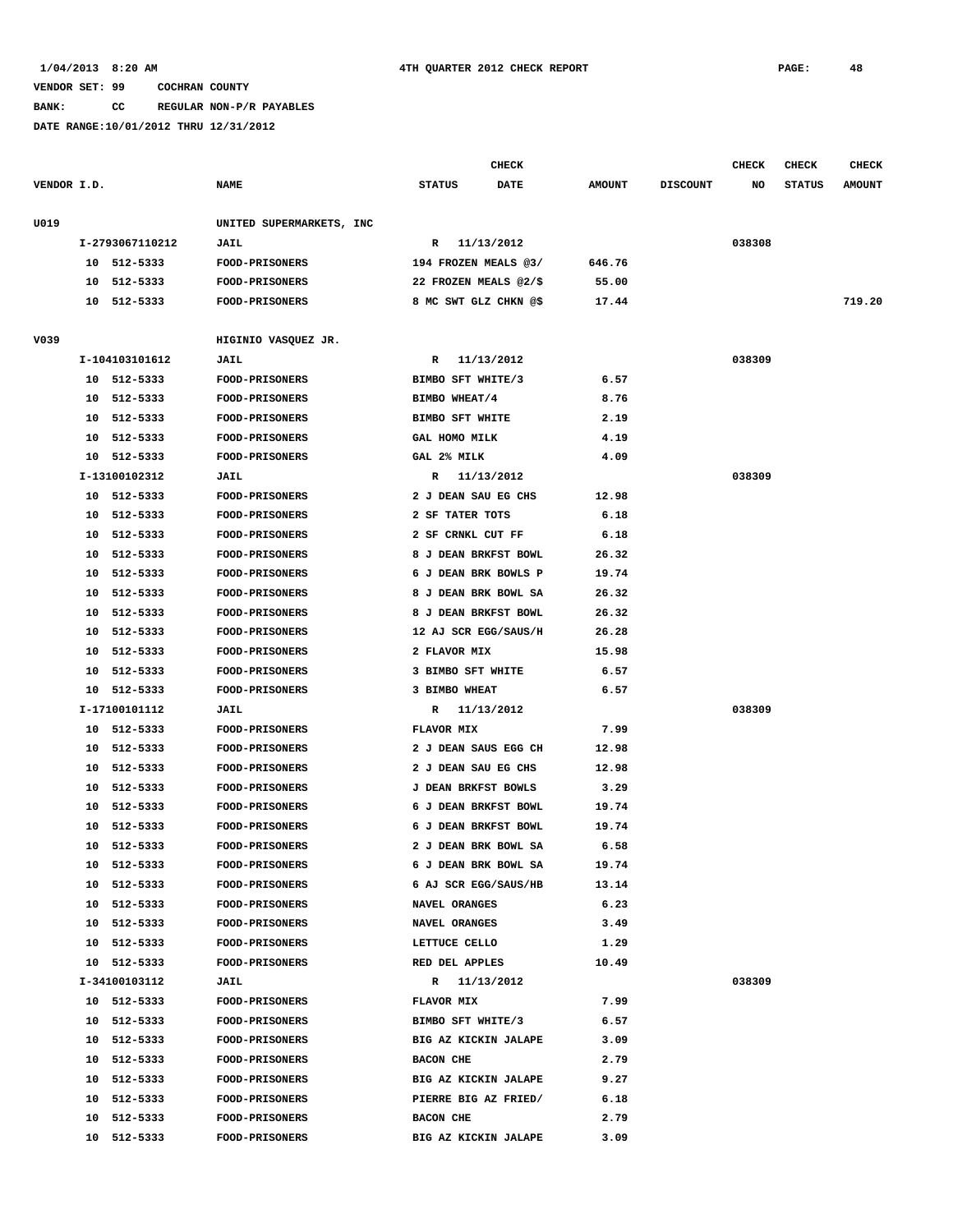**BANK: CC REGULAR NON-P/R PAYABLES**

|             |    |                           |                             |                      | <b>CHECK</b> |               |                 | CHECK  | CHECK         | <b>CHECK</b>  |
|-------------|----|---------------------------|-----------------------------|----------------------|--------------|---------------|-----------------|--------|---------------|---------------|
| VENDOR I.D. |    |                           | <b>NAME</b>                 | <b>STATUS</b>        | <b>DATE</b>  | <b>AMOUNT</b> | <b>DISCOUNT</b> | NO     | <b>STATUS</b> | <b>AMOUNT</b> |
|             |    |                           |                             |                      |              |               |                 |        |               |               |
| V039        |    | I-34100103112             | HIGINIO VASQUEZ JR.<br>CONT |                      |              |               |                 | 038309 |               |               |
|             |    | 10 512-5333               | <b>JAIL</b>                 | R                    | 11/13/2012   |               |                 |        |               |               |
|             |    |                           | <b>FOOD-PRISONERS</b>       | PIERRE BIG AZ FRIED/ |              | 6.18          |                 |        |               |               |
|             |    | 10 512-5333               | FOOD-PRISONERS              | BORDEN IWS PEPPER JA |              | 4.98          |                 |        |               |               |
|             | 10 | 512-5333                  | <b>FOOD-PRISONERS</b>       | BAR S HAM CHOP/2     |              | 4.38          |                 |        |               |               |
|             | 10 | 512-5333                  | <b>FOOD-PRISONERS</b>       | SF WHL DILL/2        |              | 5.58          |                 |        |               |               |
|             | 10 | 512-5333                  | FOOD-PRISONERS              | KR MIRACLE WHIP SQZ/ |              | 9.18          |                 |        |               |               |
|             | 10 | 512-5333                  | <b>FOOD-PRISONERS</b>       | SF KETCHUP SQZ UPSID |              | 4.77          |                 |        |               |               |
|             | 10 | 512-5333                  | <b>FOOD-PRISONERS</b>       | SF DRNK MX/9         |              | 26.91         |                 |        |               |               |
|             | 10 | 512-5333                  | <b>FOOD-PRISONERS</b>       | SF MUSTARD SQZ BOTL/ |              | 2.58          |                 |        |               |               |
|             | 10 | 512-5333                  | <b>FOOD-PRISONERS</b>       | <b>GAL MILK</b>      |              | 4.29          |                 |        |               |               |
|             | 10 | 512-5333                  | <b>FOOD-PRISONERS</b>       | NAVEL ORANGES        |              | 4.57          |                 |        |               |               |
|             | 10 | 512-5333                  | FOOD-PRISONERS              | RED DEL APPLES       |              | 9.23          |                 |        |               |               |
|             |    | I-34103101112             | <b>JAIL</b>                 | R 11/13/2012         |              |               |                 | 038309 |               |               |
|             |    | 10 512-5333               | FOOD-PRISONERS              | SF GRAPE JCE         |              | 3.39          |                 |        |               |               |
|             |    | 10 512-5333               | FOOD-PRISONERS              | CRAN/APPLE JCE       |              | 3.49          |                 |        |               |               |
|             | 10 | 512-5333                  | <b>FOOD-PRISONERS</b>       | CRAN/APPLE JCE       |              | 3.49          |                 |        |               |               |
|             | 10 | 512-5333                  | <b>FOOD-PRISONERS</b>       | CRANBERRY JCE        |              | 3.49          |                 |        |               |               |
|             |    | 10 512-5333               | FOOD-PRISONERS              | CRAN/RASP JCE        |              | 3.69          |                 |        |               |               |
|             |    | I-41100102712             | JAIL                        | R                    | 11/13/2012   |               |                 | 038309 |               |               |
|             |    | 10 512-5333               | <b>FOOD-PRISONERS</b>       | MARIE CAL MTLOAF MAS |              | 23.45         |                 |        |               |               |
|             | 10 | 512-5333                  | <b>FOOD-PRISONERS</b>       | KR VELVEETA IWS      |              | 4.99          |                 |        |               |               |
|             | 10 | 512-5333                  | <b>FOOD-PRISONERS</b>       | HM CHOPPED BEEF STEA |              | 20.95         |                 |        |               |               |
|             | 10 | 512-5333                  | <b>FOOD-PRISONERS</b>       | SF CHOPPED HAM/3     |              | 8.07          |                 |        |               |               |
|             | 10 | 512-5333                  | <b>FOOD-PRISONERS</b>       | HM CLASSIC FRIED CHK |              | 17.50         |                 |        |               |               |
|             | 10 | 512-5333                  | <b>FOOD-PRISONERS</b>       | RED DEL APPLES       |              | 5.49          |                 |        |               |               |
|             |    | 10 512-5333               | <b>FOOD-PRISONERS</b>       | BQT CHKN NUGGET DNR/ |              | 7.45          |                 |        |               |               |
|             |    | I-55103100712             | <b>JAIL</b>                 | R                    | 11/13/2012   |               |                 | 038309 |               |               |
|             |    | 10 512-5333               | FOOD-PRISONERS              | 3 OLD HOME WHEAT BRD |              | 5.67          |                 |        |               |               |
|             |    | 10 512-5333               | <b>FOOD-PRISONERS</b>       | 2 GAL MILK           |              | 8.38          |                 |        |               |               |
|             | 10 | 512-5333                  | <b>FOOD-PRISONERS</b>       | SF SUGAR             |              | 7.09          |                 |        |               |               |
|             |    | 10 512-5333               | <b>FOOD-PRISONERS</b>       | RED DEL APPLES       |              | 7.52          |                 |        |               |               |
|             |    | I-8100102512              | JAIL                        | R                    | 11/13/2012   |               |                 | 038309 |               |               |
|             |    | 10 512-5333               | <b>FOOD-PRISONERS</b>       | 2 SF HAMB DILL SLICE |              | 4.98          |                 |        |               |               |
|             |    | 10 512-5333               | <b>FOOD-PRISONERS</b>       | LETTUCE CELLO        |              | 1.29          |                 |        |               |               |
|             |    | 10 512-5333               | <b>FOOD-PRISONERS</b>       | <b>GAL MILK</b>      |              | 4.29          |                 |        |               |               |
|             |    | I-88103102112             | JAIL                        | R 11/13/2012         |              |               |                 | 038309 |               |               |
|             |    | 10 512-5333               | <b>FOOD-PRISONERS</b>       | RED DEL APPLES       |              | 13.27         |                 |        |               |               |
|             |    | 10 512-5333               | <b>FOOD-PRISONERS</b>       | <b>ORANGES</b>       |              | 4.86          |                 |        |               | 630.14        |
|             |    |                           |                             |                      |              |               |                 |        |               |               |
| W062        |    |                           | WAL-MART COMMUNITY          |                      |              |               |                 |        |               |               |
|             |    | I-1078 5823 11/02/12 JAIL |                             | R 11/13/2012         |              |               |                 | 038310 |               |               |
|             |    | 10 512-5392               | MISCELLANEOUS SUPPLIES      | <b>BASKETBALL</b>    |              | 24.96         |                 |        |               | 24.96         |
|             |    |                           |                             |                      |              |               |                 |        |               |               |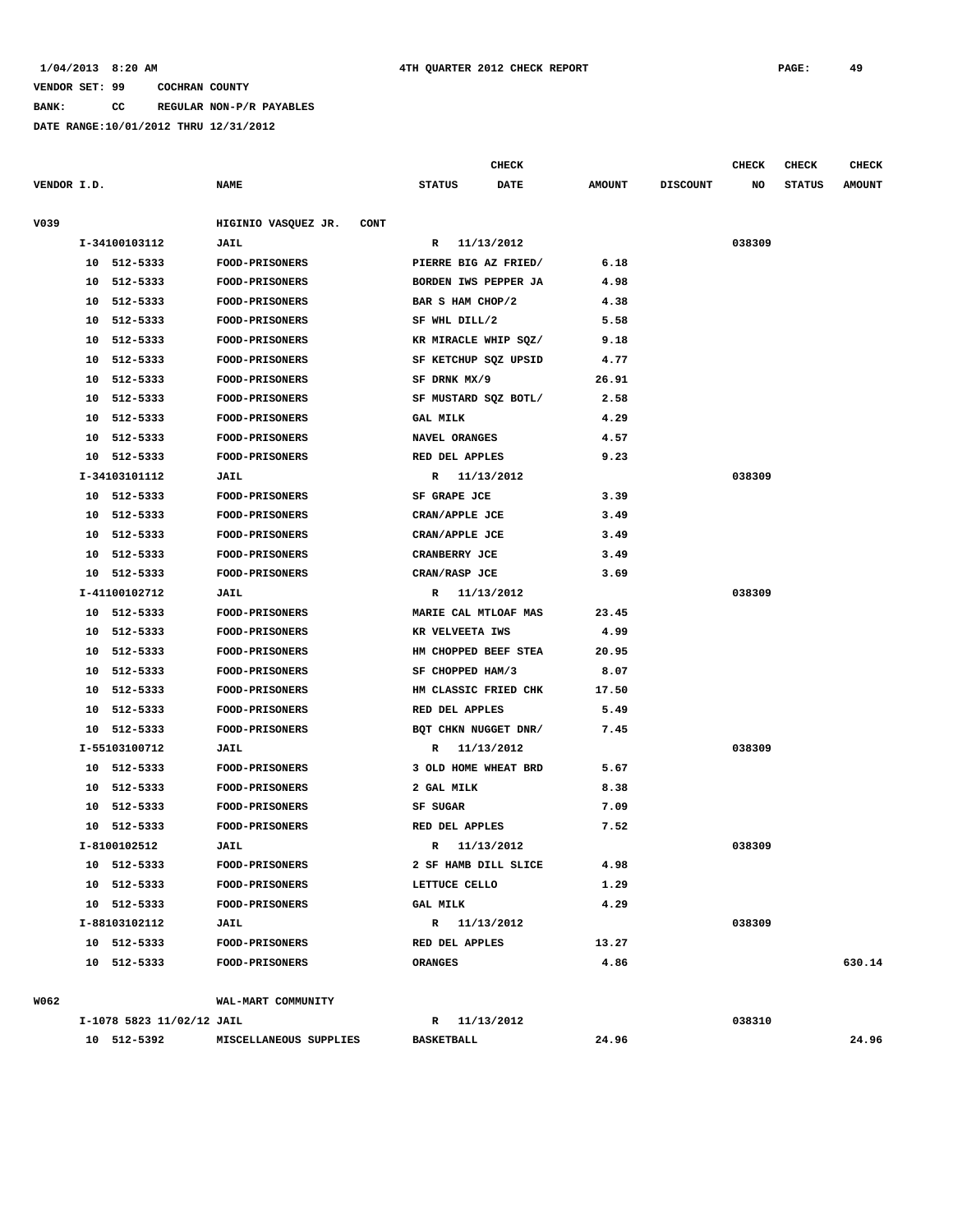**BANK: CC REGULAR NON-P/R PAYABLES**

|             |    |                             |                           |                            | <b>CHECK</b> |               |                 | <b>CHECK</b> | <b>CHECK</b>  | <b>CHECK</b>  |
|-------------|----|-----------------------------|---------------------------|----------------------------|--------------|---------------|-----------------|--------------|---------------|---------------|
| VENDOR I.D. |    |                             | <b>NAME</b>               | <b>STATUS</b>              | <b>DATE</b>  | <b>AMOUNT</b> | <b>DISCOUNT</b> | NO           | <b>STATUS</b> | <b>AMOUNT</b> |
| <b>W070</b> |    |                             | R D WALLACE OIL CO INC    |                            |              |               |                 |              |               |               |
|             |    | $I-1400$ $11/12$            | PREC <sub>4</sub>         | $\mathbf{R}$               | 11/13/2012   |               |                 | 038311       |               |               |
|             |    | 15 624-5330                 | FUEL AND OIL              | <b>33GL DYED DIESEL</b>    |              | 118.14        |                 |              |               |               |
|             |    | 15 624-5330                 | FUEL AND OIL              | 23.5GL UNL 10/15           |              | 82.60         |                 |              |               |               |
|             | 15 | 624-5330                    | FUEL AND OIL              | 24.1GL UNL 10/18           |              | 84.71         |                 |              |               |               |
|             |    | 15 624-5330                 | FUEL AND OIL              | 23GL SUPER UNL 10/23       |              | 85.45         |                 |              |               |               |
|             |    | $I-3540$ 11/12              | PREC <sub>3</sub>         | R 11/13/2012               |              |               |                 | 038311       |               |               |
|             |    | 15 623-5330                 | FUEL AND OIL              | 940.2GL DYED DIESEL        |              | 3,347.11      |                 |              |               |               |
|             | 15 | 623-5330                    | FUEL AND OIL              | 4 80-OZ PWR SVC            |              | 47.44         |                 |              |               |               |
|             |    | 15 623-5330                 | FUEL AND OIL              | 220.4GL DYED DIESEL        |              | 784.62        |                 |              |               |               |
|             | 15 | 623-5330                    | FUEL AND OIL              | 1 80-OZ PWR SVC            |              | 11.86         |                 |              |               |               |
|             |    | 15 623-5330                 | FUEL AND OIL              | 80.2GL UNL                 |              | 281.90        |                 |              |               |               |
|             |    | $I-3600$ $11/12$            | PARK/AIRPORT              | R 11/13/2012               |              |               |                 | 038311       |               |               |
|             |    | 30 518-5330                 | FUEL & OIL                | 26.1GL UNL, 10/9           |              | 91.74         |                 |              |               |               |
|             |    | 10 660-5330                 | FUEL AND OIL              | 25.5GL UNL                 |              | 89.64         |                 |              |               |               |
|             |    | I-3700 11/12                | <b>SHERIFF</b>            | R 11/13/2012               |              |               |                 | 038311       |               |               |
|             |    | 10 560-5330                 | FUEL AND OIL              | 65GL UNL/#125              |              | 224.91        |                 |              |               |               |
|             |    | 10 560-5330                 | FUEL AND OIL              | 26.1GL UNL/#137            |              | 89.84         |                 |              |               | 5,339.96      |
| W092        |    |                             | WTG FUELS, INC            |                            |              |               |                 |              |               |               |
|             |    | I-15006-03496 NOV12         | <b>SHERIFF</b>            | R                          | 11/13/2012   |               |                 | 038312       |               |               |
|             |    | 10 560-5330                 | FUEL AND OIL              | 17.03GL UNL/#111           |              | 59.71         |                 |              |               |               |
|             | 10 | 560-5330                    | FUEL AND OIL              | 68.51GL UNL/#125           |              | 243.63        |                 |              |               |               |
|             | 10 | 560-5330                    | FUEL AND OIL              | 102.13GL UNL/#137          |              | 362.66        |                 |              |               |               |
|             | 10 | 560-5330                    | FUEL AND OIL              | 52.02GL UNL/#134           |              | 186.22        |                 |              |               |               |
|             | 10 | 560-5330                    | FUEL AND OIL              | 86.0GL UNL/#135            |              | 304.70        |                 |              |               |               |
|             | 10 | 560-5330                    | FUEL AND OIL              | 144.68GL UNL/#136          |              | 515.95        |                 |              |               |               |
|             |    | 10 560-5330                 | FUEL AND OIL              | 23.0GL UNL/#122            |              | 73.51         |                 |              |               | 1,746.38      |
| W164        |    |                             | WARREN CAT                |                            |              |               |                 |              |               |               |
|             |    | I-PS020246122               | PREC <sub>2</sub>         | R                          | 11/13/2012   |               |                 | 038313       |               |               |
|             | 15 | 622-5451                    | <b>REPAIRS</b>            | 2 ELEMENT ASM #245-6       |              | 120.12        |                 |              |               |               |
|             |    | 15 622-5451                 | <b>REPAIRS</b>            | 2 ELEMENT ASM #245-6       |              | 75.14         |                 |              |               |               |
|             |    | 15 622-5451                 | <b>REPAIRS</b>            | 3 FILTERS #1R-1807         |              | 43.68         |                 |              |               |               |
|             |    | 15 622-5451                 | <b>REPAIRS</b>            | 3 FUEL FILTERS #1R-0       |              | 86.34         |                 |              |               | 325.28        |
| X001        |    |                             | XCEL ENERGY               |                            |              |               |                 |              |               |               |
|             |    | I-54-1829977-7 NOV12 PREC 2 |                           | R 11/13/2012               |              |               |                 | 038314       |               |               |
|             |    | 15 622-5440                 | UTILITIES                 | 7KWH 10/10-11/8/12         |              | 11.71         |                 |              |               |               |
|             |    | 15 622-5440                 | UTILITIES                 | AREA LIGHT                 |              | 15.48         |                 |              |               | 27.19         |
| Y001        |    |                             | YELLOWHOUSE MACHINERY CO. |                            |              |               |                 |              |               |               |
|             |    | I-01 215293                 | PREC 3                    | R 11/13/2012               |              |               |                 | 038315       |               |               |
|             |    |                             | <b>REPAIRS</b>            |                            |              |               |                 |              |               |               |
|             |    | 15 623-5451                 |                           | 8 TEETH/JD #5773<br>8 PINS |              | 207.44        |                 |              |               |               |
|             |    | 15 623-5451                 | <b>REPAIRS</b>            |                            |              | 12.08         |                 |              |               |               |
|             |    | 15 623-5451                 | <b>REPAIRS</b>            | 8 WASHERS                  |              | 24.32         |                 |              |               | 243.84        |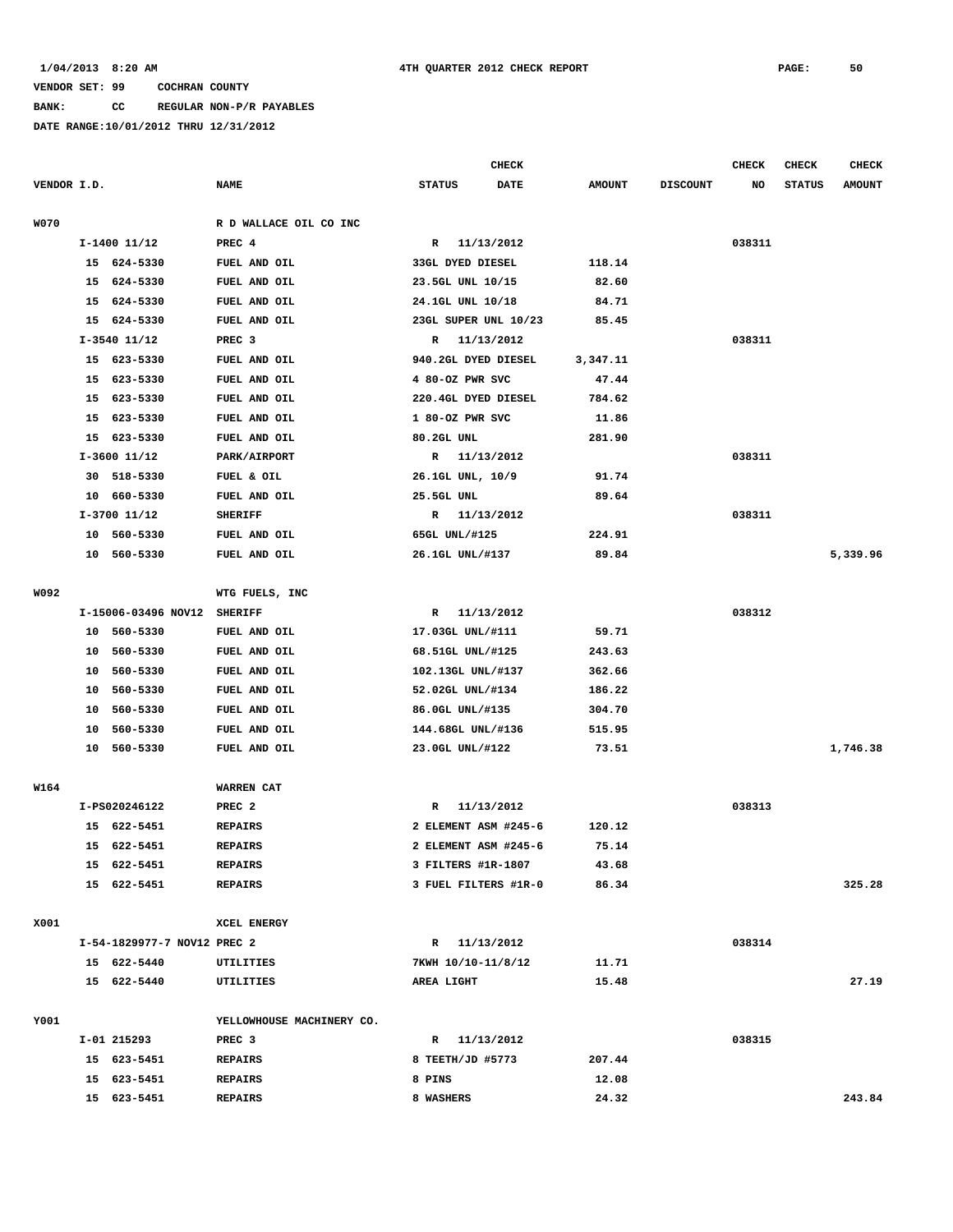**BANK: CC REGULAR NON-P/R PAYABLES**

|             |          |                              |                              |                        | <b>CHECK</b> |               |                 | CHECK  | <b>CHECK</b>  | <b>CHECK</b>  |
|-------------|----------|------------------------------|------------------------------|------------------------|--------------|---------------|-----------------|--------|---------------|---------------|
| VENDOR I.D. |          |                              | <b>NAME</b>                  | <b>STATUS</b>          | <b>DATE</b>  | <b>AMOUNT</b> | <b>DISCOUNT</b> | NO     | <b>STATUS</b> | <b>AMOUNT</b> |
|             |          |                              |                              |                        |              |               |                 |        |               |               |
| Z106        |          |                              | <b>JESSICA ZAPATA</b>        |                        |              |               |                 |        |               |               |
|             |          | I-GEN ELEC '12               | <b>ELECTIONS</b>             | R 11/13/2012           |              |               |                 | 038316 |               |               |
|             |          | 10 490-5102                  | ELECTION SALARIES            | 11.75 HRS, PREC 404    |              | 117.50        |                 |        |               | 117.50        |
|             |          |                              |                              |                        |              |               |                 |        |               |               |
| P083        |          |                              | PHILPOTT MOTORS LTD          |                        |              |               |                 |        |               |               |
|             |          | I-235169/CCt 7/30/12 SHERIFF |                              | R 11/19/2012           |              |               |                 | 038317 |               |               |
|             |          | 10 560-5571                  | CAPITAL OUTLAY               | 13 FRD EXPLR 1FM5K8A   |              | 30,526.77     |                 |        |               | 30,526.77     |
|             |          |                              |                              |                        |              |               |                 |        |               |               |
| A044        |          |                              | MARGARET ALLEN               |                        |              |               |                 |        |               |               |
|             |          | I-'12 WTRCA CONF             | COMMISSIONERS CT             | R 11/29/2012           |              |               |                 | 038353 |               |               |
|             |          | 15 610-5427                  | COMM-CONTINUING EDUCATION    | 426 MI@ \$.555, TO/FRM |              | 236.43        |                 |        |               |               |
|             |          | 15 610-5427                  | COMM-CONTINUING EDUCATION    | 2 NITES 11/13-14/12    |              | 154.00        |                 |        |               |               |
|             |          | 15 610-5427                  | COMM-CONTINUING EDUCATION    | LODGING TAX            |              | 23.10         |                 |        |               |               |
|             |          | 15 610-5427                  | COMM-CONTINUING EDUCATION    | <b>MEALS</b>           |              | 13.64         |                 |        |               | 427.17        |
|             |          |                              |                              |                        |              |               |                 |        |               |               |
| A133        |          |                              | ALLIED COMPLIANCE SERVICE    |                        |              |               |                 |        |               |               |
|             | I-25297  |                              | COMMISSIONERS COURT          | R 11/29/2012           |              |               |                 | 038354 |               |               |
|             |          | 15 610-5499                  | MISCELLANEOUS                | 1 DOT RANDOM TEST      |              |               |                 |        |               |               |
|             |          | 15 610-5499                  | MISCELLANEOUS                | 1 DOT ALCOHOL SCRN     |              | 32.00         |                 |        |               |               |
|             |          | 15 610-5499                  | MISCELLANEOUS                | ON SITE FEE            |              | 55.00         |                 |        |               | 87.00         |
|             |          |                              |                              |                        |              |               |                 |        |               |               |
| A165        |          |                              | AFFILIATED COMPUTER SERVICES |                        |              |               |                 |        |               |               |
|             | I-848982 |                              | <b>CLERK</b>                 | R 11/29/2012           |              |               |                 | 038355 |               |               |
|             |          | 10 403-5416                  | FILMING & INDEXING           | 20/20 LAND REC #1498   |              | 1,250.00      |                 |        |               |               |
|             |          | 10 403-5416                  | FILMING & INDEXING           | 166 CO ARCHIVAL PRIN   |              | 147.74        |                 |        |               |               |
|             |          | 10 403-5416                  | FILMING & INDEXING           | <b>FREIGHT</b>         |              | 35.65         |                 |        |               |               |
|             | I-849793 |                              | CLERK                        | R 11/29/2012           |              |               |                 | 038355 |               |               |
|             |          | 10 403-5310                  | OFFICE SUPPLIES              | 3 RECEIPT PAPER        |              | 8.73          |                 |        |               |               |
|             |          | 10 403-5310                  | OFFICE SUPPLIES              | <b>FREIGHT</b>         |              | 11.92         |                 |        |               | 1,454.04      |
|             |          |                              |                              |                        |              |               |                 |        |               |               |
| A178        |          |                              | <b>AMAZON</b>                |                        |              |               |                 |        |               |               |
|             |          | I-189146386360               | LIBRARY                      | R                      | 11/29/2012   |               |                 | 038356 |               |               |
|             |          | 10 650-5590                  | <b>BOOKS</b>                 | FANG: MAXIMUM RIDE NO  |              | 11.38         |                 |        |               |               |
|             |          | 10 650-5590                  | <b>BOOKS</b>                 | ANGEL: MAXIMUM RIDE N  |              | 9.88          |                 |        |               |               |
|             |          | 10 650-5590                  | <b>BOOKS</b>                 | NEVERMORE: FINAL MAXI  |              | 12.23         |                 |        |               |               |
|             | 10       | 650-5590                     | <b>BOOKS</b>                 | NUMBER THE STARS       |              | 11.55         |                 |        |               |               |
|             | 10       | 650-5590                     | <b>BOOKS</b>                 | MAD RIVER (A VIRGIL    |              | 16.60         |                 |        |               |               |
|             | 10       | 650-5590                     | <b>BOOKS</b>                 | THE MERCY (ROSE TRIL   |              | 10.19         |                 |        |               |               |
|             | 10       | 650-5590                     | <b>BOOKS</b>                 | KILLING KENNEDY: THE   |              | 16.28         |                 |        |               |               |
|             | 10       | 650-5590                     | <b>BOOKS</b>                 | THE MARK OF ATHENA (   |              | 11.04         |                 |        |               |               |
|             | 10       | 650-5590                     | <b>BOOKS</b>                 | DORK DIARIES 5: TALE   |              | 10.98         |                 |        |               |               |
|             | 10       | 650-5590                     | <b>BOOKS</b>                 | PROMISED (THE BIRTHM   |              | 12.23         |                 |        |               |               |
|             | 10       | 650-5590                     | <b>BOOKS</b>                 | THE LIGHTKEEPER'S DA   |              | 6.40          |                 |        |               |               |
|             | 10       | 650-5590                     | <b>BOOKS</b>                 | THE LIGHTKEEPER'S BR   |              | 6.40          |                 |        |               |               |
|             |          | I-226516837384               | LIBRARY                      | R 11/29/2012           |              |               |                 | 038356 |               |               |
|             |          | 10 650-5590                  | <b>BOOKS</b>                 | AMELIA BEDELIA'S 1ST   |              | 12.40         |                 |        |               |               |
|             | 10       | 650-5590                     | <b>BOOKS</b>                 | HIDDEN (HOUSE OF NIG   |              | 11.39         |                 |        |               |               |
|             |          | 10 650-5590                  | <b>BOOKS</b>                 | NYPD RED               |              | 16.79         |                 |        |               |               |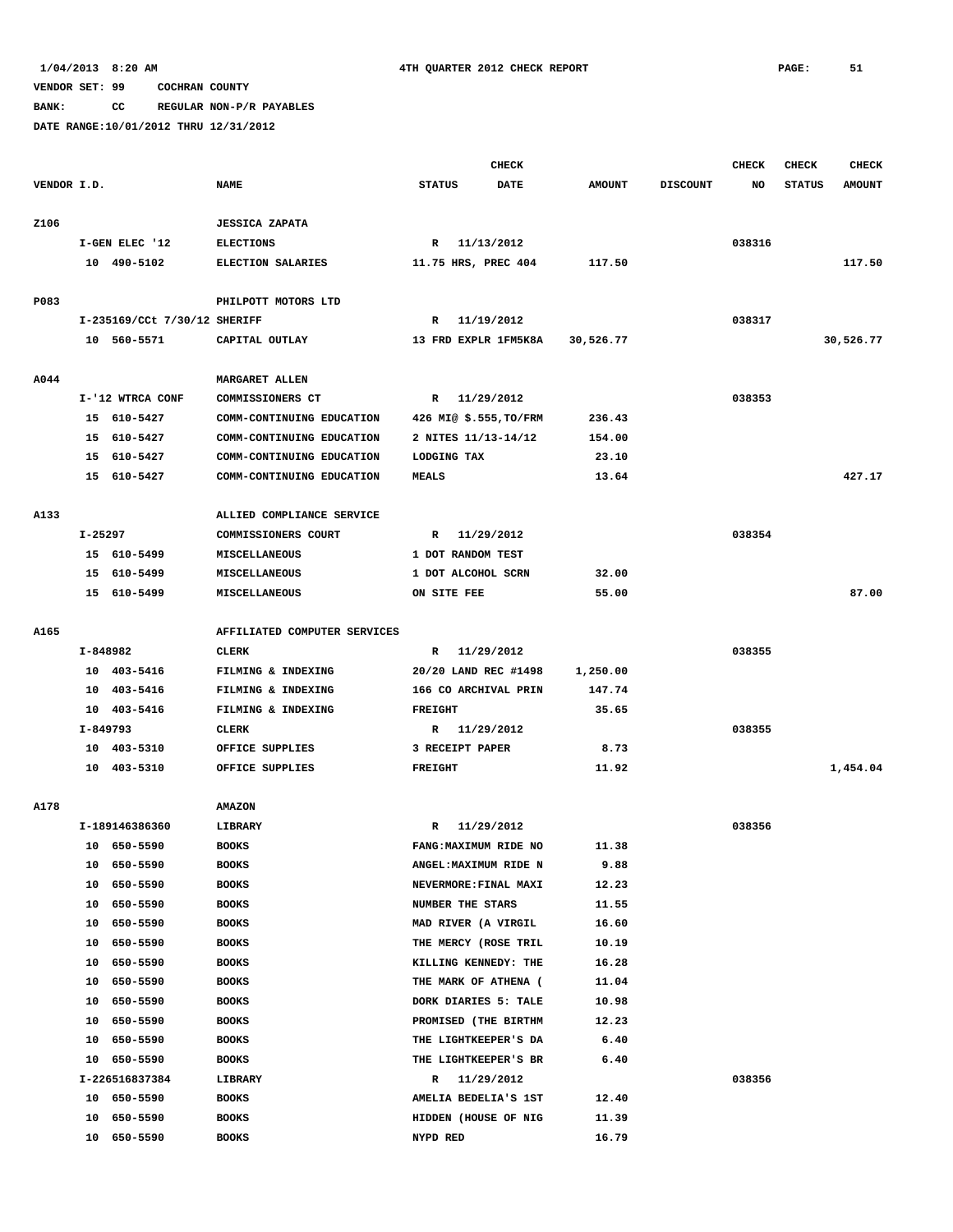**BANK: CC REGULAR NON-P/R PAYABLES**

|             |         |                               |                         |      |                     | <b>CHECK</b>           |               |                 | <b>CHECK</b> | <b>CHECK</b>  | <b>CHECK</b>  |
|-------------|---------|-------------------------------|-------------------------|------|---------------------|------------------------|---------------|-----------------|--------------|---------------|---------------|
| VENDOR I.D. |         |                               | <b>NAME</b>             |      | <b>STATUS</b>       | <b>DATE</b>            | <b>AMOUNT</b> | <b>DISCOUNT</b> | NO           | <b>STATUS</b> | <b>AMOUNT</b> |
| A178        |         |                               | <b>AMAZON</b>           | CONT |                     |                        |               |                 |              |               |               |
|             |         | I-226516837384                | LIBRARY                 |      | $\mathbb{R}$        | 11/29/2012             |               |                 | 038356       |               |               |
|             |         | 10 650-5590                   | <b>BOOKS</b>            |      |                     | THE BONE BED (A SCAR   | 17.37         |                 |              |               |               |
|             |         | 10 650-5590                   | <b>BOOKS</b>            |      | VISION IN WHITE     |                        | 10.88         |                 |              |               |               |
|             |         | 10 650-5590                   | <b>BOOKS</b>            |      | SAVOR THE MOMENT    |                        | 9.19          |                 |              |               |               |
|             | 10      | 650-5590                      | <b>BOOKS</b>            |      |                     | NO EASY DAY: FIRSTHAN  | 15.65         |                 |              |               |               |
|             | 10      | 650-5590                      | <b>BOOKS</b>            |      | CITY OF THE DEAD    |                        | 12.54         |                 |              |               |               |
|             | 10      | 650–5590                      | <b>BOOKS</b>            |      | <b>BAYOU DOGS</b>   |                        | 12.54         |                 |              |               |               |
|             |         | I-226518884233                | LIBRARY                 |      | R                   | 11/29/2012             |               |                 | 038356       |               |               |
|             |         | 10 650-5590                   | <b>BOOKS</b>            |      |                     | THANKS FOR THANKSGIV   | 11.95         |                 |              |               |               |
|             | 10      | 650-5590                      | <b>BOOKS</b>            |      |                     | THE CAPTURED: A TRUE   | 11.55         |                 |              |               |               |
|             |         | I-247354389607                | LIBRARY                 |      | R                   | 11/29/2012             |               |                 | 038356       |               |               |
|             |         | 10 650-5590                   | <b>BOOKS</b>            |      |                     | A GIFT OF HOPE: HELPI  | 10.99         |                 |              |               |               |
|             |         | 10 650-5590                   | <b>BOOKS</b>            |      |                     | THE SINS OF THE MOTH   | 15.25         |                 |              |               |               |
|             | 10      | 650-5590                      | <b>BOOKS</b>            |      | THE RACKETEER       |                        | 16.53         |                 |              |               |               |
|             | 10      | 650-5590                      | <b>BOOKS</b>            |      | ODD HOURS           |                        | 15.00         |                 |              |               |               |
|             | 10      | 650-5590                      | <b>BOOKS</b>            |      | FINALE (HUSH, HUSH) |                        | 12.94         |                 |              |               |               |
|             | 10      | 650-5590                      | <b>BOOKS</b>            |      |                     | REBEL HEART (DUST LA   | 11.74         |                 |              |               | 359.86        |
|             |         |                               |                         |      |                     |                        |               |                 |              |               |               |
| A235        |         |                               | R&D DANIEL, INC dba     |      |                     |                        |               |                 |              |               |               |
|             |         | I-2905 11/09/2012             | <b>ACTIVITY BLDG</b>    |      | R                   | 11/29/2012             |               |                 | 038357       |               |               |
|             |         | 10 662-5451                   | <b>REPAIR</b>           |      |                     | RPR VENT PIPES/ROOFE   | 445.00        |                 |              |               | 445.00        |
| B119        |         |                               | CHERYL BUTLER           |      |                     |                        |               |                 |              |               |               |
|             |         | I-ELEC TRG 11/19/12 ELECTIONS |                         |      | R                   | 11/29/2012             |               |                 | 038358       |               |               |
|             |         | 10 490-5427                   | CONTINUING EDUCATION    |      |                     | 252MI TO/FRM TULIA, 1  | 139.86        |                 |              |               | 139.86        |
|             |         |                               |                         |      |                     |                        |               |                 |              |               |               |
| <b>B184</b> |         |                               | MELINDA BLACKSTOCK      |      |                     |                        |               |                 |              |               |               |
|             |         | I-EARL VOT 11/13/12 ELECTIONS |                         |      |                     | R 11/29/2012           |               |                 | 038359       |               |               |
|             |         | 10 490-5102                   | ELECTION SALARIES       |      |                     | .5 HR, 11/13/12, ADDL  | 5.00          |                 |              |               | 5.00          |
| C015        |         |                               | COCHRAN COUNTY SENIOR   |      |                     |                        |               |                 |              |               |               |
|             |         | I-NOV '12 MEAT                | SENIOR CITIZENS         |      | R                   | 11/29/2012             |               |                 | 038360       |               |               |
|             |         | 10 663-5333                   | FOOD                    |      |                     | MEAT, US FOODS, 11/7/1 | 150.00        |                 |              |               | 150.00        |
|             |         |                               |                         |      |                     |                        |               |                 |              |               |               |
| C069        |         |                               | COUNTRY DUMPSTERS, INC. |      |                     |                        |               |                 |              |               |               |
|             | I-31692 |                               | PREC 3/PREC 4           |      |                     | R 11/29/2012           |               |                 | 038361       |               |               |
|             |         | 15 623-5440                   | UTILITIES               |      |                     | DEC DUMPSTER SVC/WKL   | 53.25         |                 |              |               |               |
|             |         | 15 624-5440                   | UTILITIES               |      |                     | DEC DUMPSTER SVC/WKL   | 53.25         |                 |              |               | 106.50        |
| C096        |         |                               | C & R CAFE              |      |                     |                        |               |                 |              |               |               |
|             |         | I-THANKSGIVING '12 NON-DEPT'L |                         |      |                     | R 11/29/2012           |               |                 | 038362       |               |               |
|             |         | 10 409-5499                   | MISCELLANEOUS           |      | 40 PLATES @ \$8.50  |                        | 340.00        |                 |              |               | 340.00        |
|             |         |                               |                         |      |                     |                        |               |                 |              |               |               |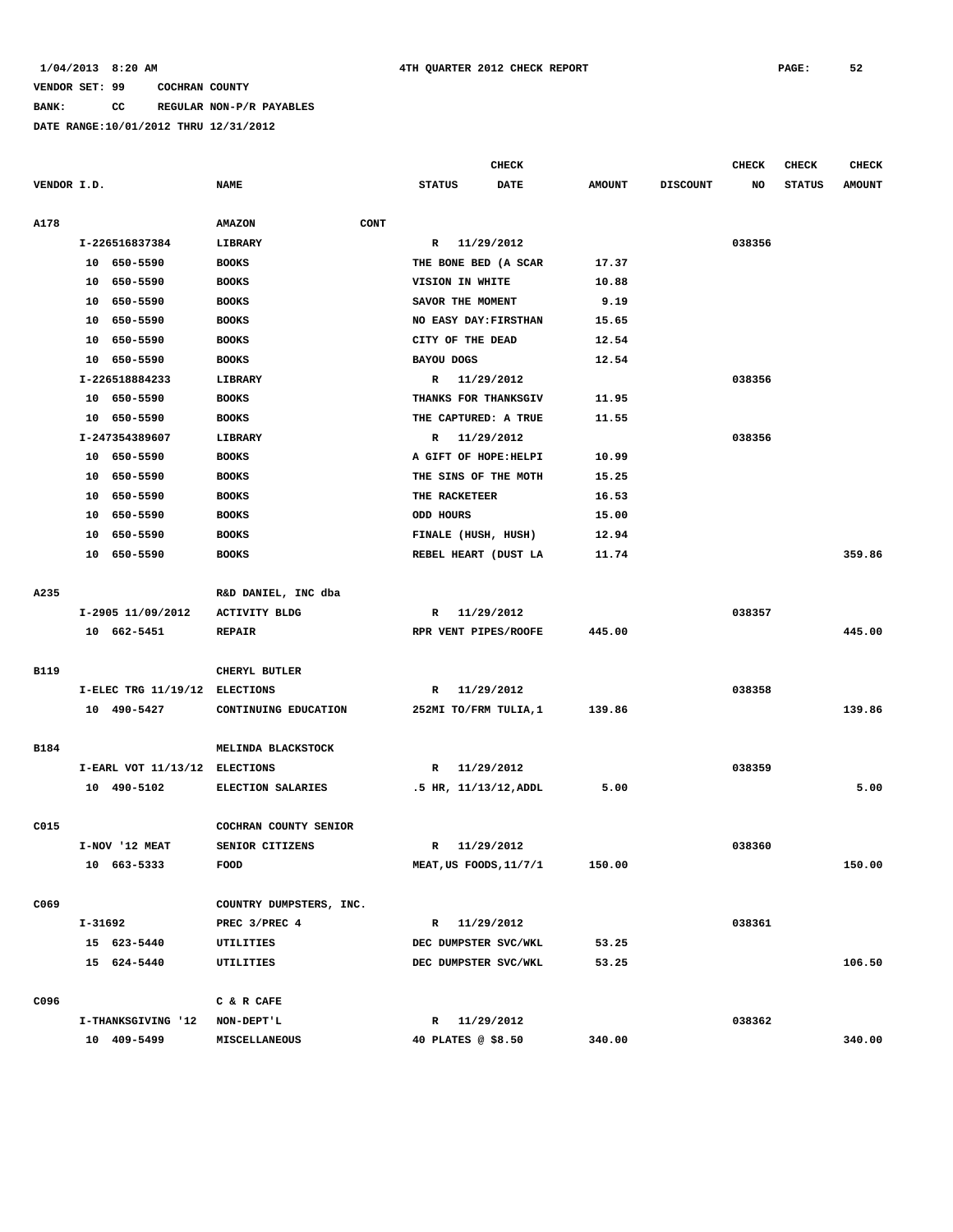### **BANK: CC REGULAR NON-P/R PAYABLES**

|                  |    |             |                                             |               | CHECK                |               |                 | CHECK  | <b>CHECK</b>  | <b>CHECK</b>  |
|------------------|----|-------------|---------------------------------------------|---------------|----------------------|---------------|-----------------|--------|---------------|---------------|
| VENDOR I.D.      |    |             | <b>NAME</b>                                 | <b>STATUS</b> | <b>DATE</b>          | <b>AMOUNT</b> | <b>DISCOUNT</b> | NO     | <b>STATUS</b> | <b>AMOUNT</b> |
| C <sub>253</sub> |    |             | COCHRAN COUNTY MONEY MKT                    |               |                      |               |                 |        |               |               |
|                  |    |             | I-Add'l Deposit 2012 TCDRS ADD'L DEP TO SAF | R             | 11/29/2012           |               |                 | 038363 |               |               |
|                  | 10 | 400-5203    | RETIREMENT                                  |               | Add'l dep to SAF-Cnt | 11,360.66     |                 |        |               |               |
|                  | 10 | 403-5203    | RETIREMENT                                  |               | Add'l dep to SAF-Cle | 15,242.50     |                 |        |               |               |
|                  | 10 | 405-5203    | RETIREMENT                                  |               | Add'l dep to SAF-Vet |               |                 |        |               |               |
|                  | 10 | 410-5203    | RETIREMENT                                  |               | Add'l dep to SAF-Vot |               |                 |        |               |               |
|                  | 10 | 435-5203    | <b>RETIREMENT</b>                           |               | Add'l dep to SAF-Dis | 2,412.87      |                 |        |               |               |
|                  | 10 | 455-5203    | RETIREMENT                                  |               | Add'l dep to SAF-Jus | 5,586.33      |                 |        |               |               |
|                  | 10 | 475-5203    | RETIREMENT                                  |               | Add'l dep to SAF-Cnt | 14,311.15     |                 |        |               |               |
|                  | 10 | 476-5203    | RETIREMENT                                  |               | Add'l dep to SAF-Dis | 2,391.17      |                 |        |               |               |
|                  | 10 | 490-5203    | RETIREMENT                                  |               | Add'l dep to SAF-Ele | 174.23        |                 |        |               |               |
|                  | 10 | 495-5203    | <b>RETIREMENT</b>                           |               | Add'l dep to SAF-Aud | 10,020.96     |                 |        |               |               |
|                  | 10 | 497-5203    | <b>RETIREMENT</b>                           |               | Add'l dep to SAF-Tre | 5,670.97      |                 |        |               |               |
|                  | 10 | 499-5203    | <b>RETIREMENT</b>                           |               | Add'l dep to SAF-Tax | 14,528.12     |                 |        |               |               |
|                  | 10 | 510-5203    | <b>RETIREMENT</b>                           |               | Add'l dep to SAF-Cou | 4,011.65      |                 |        |               |               |
|                  | 10 | 512-5203    | RETIREMENT                                  |               | Add'l dep to SAF-Jai | 11,591.99     |                 |        |               |               |
|                  | 10 | 516-5203    | <b>RETIREMENT</b>                           |               | Add'l dep to SAF-Cem | 4,776.40      |                 |        |               |               |
|                  | 10 | 550-5203    | RETIREMENT                                  |               | Add'l dep to SAF-Con | 3,535.42      |                 |        |               |               |
|                  | 10 | 560-5203    | RETIREMENT                                  |               | Add'l dep to SAF-She | 54,026.59     |                 |        |               |               |
|                  | 10 | 571-5203    | RETIREMENT                                  |               | Add'l dep to SAF-Juv | 4,449.29      |                 |        |               |               |
|                  | 10 | 650-5203    | RETIREMENT                                  |               | Add'l dep to SAF-Lib | 4,314.19      |                 |        |               |               |
|                  | 10 | 652-5203    | RETIREMENT                                  |               | Add'l dep to SAF-Mus | 239.03        |                 |        |               |               |
|                  | 10 | 660-5203    | RETIREMENT                                  |               | Add'l dep to SAF-Par | 3,260.88      |                 |        |               |               |
|                  | 10 | 662-5203    | RETIREMENT                                  |               | Add'l dep to SAF-Act | 4,302.97      |                 |        |               |               |
|                  | 10 | 663-5203    | RETIREMENT                                  |               | Add'l dep to SAF-Sen | 5,905.06      |                 |        |               |               |
|                  | 10 | 665-5203    | RETIREMENT                                  |               | Add'l dep to SAF-Ext | 4,314.80      |                 |        |               |               |
|                  | 15 | 610-5203    | RETIREMENT                                  |               | Add'l dep to SAF-Com | 23,592.18     |                 |        |               |               |
|                  | 15 | 621-5203    | RETIREMENT                                  |               | Add'l dep to SAF-Pre | 9,528.67      |                 |        |               |               |
|                  | 15 | 622-5203    | RETIREMENT                                  |               | Add'l dep to SAF-Pre | 9,805.92      |                 |        |               |               |
|                  | 15 | 623-5203    | RETIREMENT                                  |               | Add'l dep to SAF-Pre | 9,686.40      |                 |        |               |               |
|                  | 15 | 624-5203    | RETIREMENT                                  |               | Add'l dep to SAF-Pre | 9,562.04      |                 |        |               |               |
|                  | 30 | 518-5203    | RETIREMENT                                  |               | Add'l dep to SAF-Air | 1,397.56      |                 |        |               | 250,000.00    |
|                  |    |             |                                             |               |                      |               |                 |        |               |               |
| D016             |    |             | DELL MARKETING LP                           |               |                      |               |                 |        |               |               |
|                  |    | I-XJ1D56WJ1 | <b>SHERIFF</b>                              |               | R 11/29/2012         |               |                 | 038364 |               |               |
|                  |    | 10 560-5310 | OFFICE SUPPLIES                             |               | OPTIPLEX 3010 #25670 | 607.68        |                 |        |               |               |
|                  |    | 10 560-5310 | OFFICE SUPPLIES                             | NTWRK CARD    |                      | 15.73         |                 |        |               |               |
|                  |    | 10 560-5310 | OFFICE SUPPLIES                             |               | MONITOR#CN0W5HWR7445 |               |                 |        |               |               |
|                  |    | I-XJ1JDRMD6 | JAIL                                        |               | R 11/29/2012         |               |                 | 038364 |               |               |
|                  |    | 10 512-5310 | OFFICE SUPPLIES                             |               | OPTIPLEX 3010 #28737 | 607.68        |                 |        |               |               |
|                  |    | 10 512-5310 | OFFICE SUPPLIES                             | NETWRK CARD   |                      | 15.73         |                 |        |               |               |
|                  |    | 10 512-5310 | OFFICE SUPPLIES                             |               | MONITOR #CNOW5HWR744 |               |                 |        |               | 1,246.82      |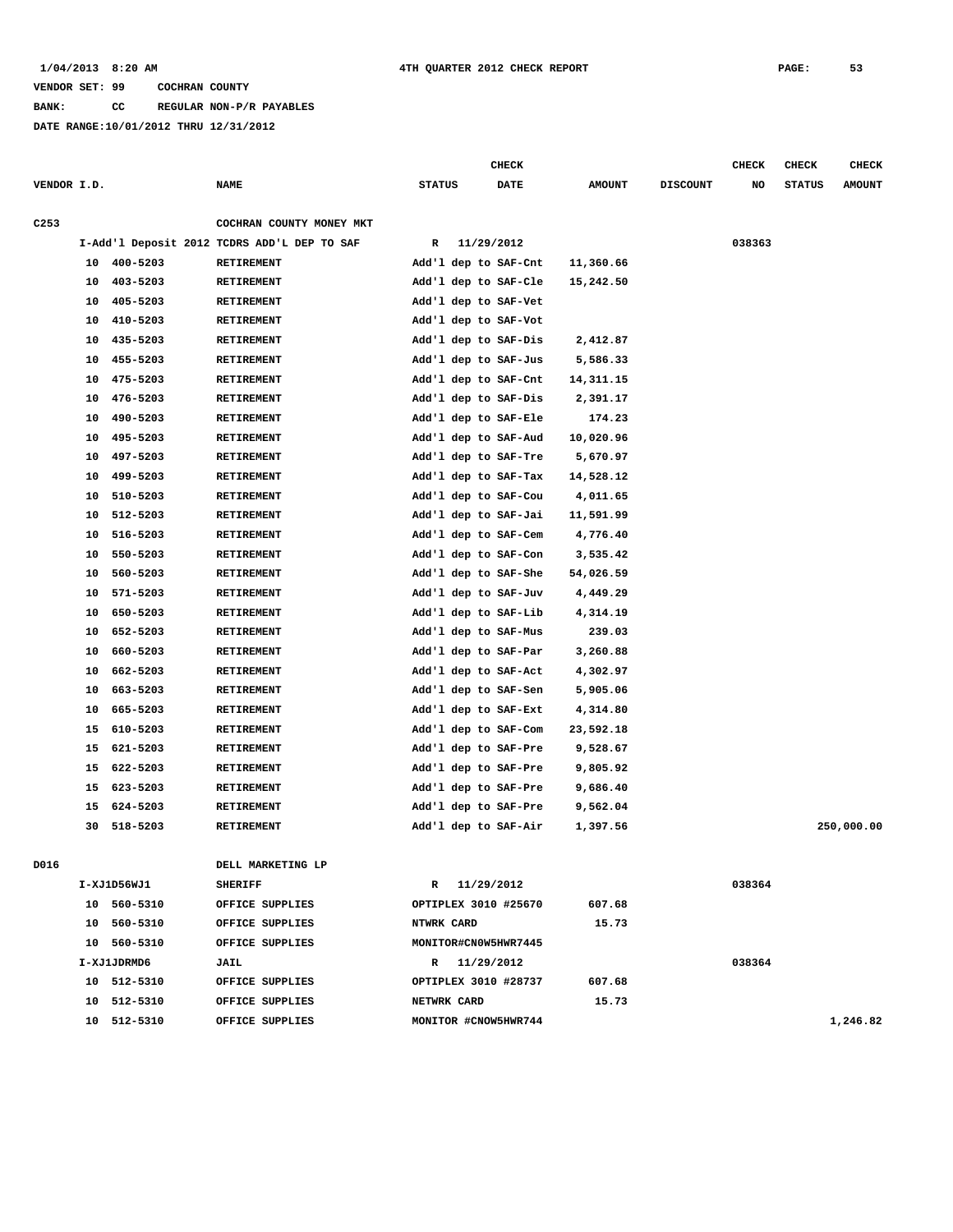**BANK: CC REGULAR NON-P/R PAYABLES**

|             |          |                                    |                               |                 | <b>CHECK</b>               |               |                 | CHECK  | <b>CHECK</b>  | <b>CHECK</b>  |
|-------------|----------|------------------------------------|-------------------------------|-----------------|----------------------------|---------------|-----------------|--------|---------------|---------------|
| VENDOR I.D. |          |                                    | <b>NAME</b>                   | <b>STATUS</b>   | <b>DATE</b>                | <b>AMOUNT</b> | <b>DISCOUNT</b> | NO     | <b>STATUS</b> | <b>AMOUNT</b> |
|             |          |                                    |                               |                 |                            |               |                 |        |               |               |
| D056        |          |                                    | STACEY DUNN                   |                 |                            |               |                 |        |               |               |
|             |          | I-WTRCA CONF '12                   | COMMISSIONERS CT              |                 | R 11/29/2012               |               |                 | 038365 |               |               |
|             |          | 15 610-5427                        | COMM-CONTINUING EDUCATION     |                 | 2 NITES, ABILENE, 11/1     | 154.00        |                 |        |               |               |
|             |          | 15 610-5427                        | COMM-CONTINUING EDUCATION     | LODGING TAX     |                            | 23.10         |                 |        |               |               |
|             |          | 15 610-5427                        | COMM-CONTINUING EDUCATION     | 450 MI @ \$.555 |                            | 249.75        |                 |        |               | 426.85        |
| E011        |          |                                    | <b>EXXONMOBIL</b>             |                 |                            |               |                 |        |               |               |
|             |          | I-187328265306626211 EXTENSION SVC |                               |                 | R 11/29/2012               |               |                 | 038366 |               |               |
|             |          | 10 665-5330                        | FUEL AND OIL                  |                 | 19.646GL UNL, EARLY, 1     | 69.55         |                 |        |               |               |
|             |          | 10 665-5330                        | FUEL AND OIL                  |                 | 9.317GL UNL, BG SPRG,      | 33.45         |                 |        |               |               |
|             |          | 10 665-5330                        | FUEL AND OIL                  |                 | CR FED TAX ON 28.963       | 5.31CR        |                 |        |               | 97.69         |
|             |          |                                    |                               |                 |                            |               |                 |        |               |               |
| F033        |          |                                    | FLEETPRIDE, INC               |                 |                            |               |                 |        |               |               |
|             |          | I-50712612                         | PREC 1                        | $\mathbb{R}$    | 11/29/2012                 |               |                 | 038367 |               |               |
|             |          | 15 621-5451                        | <b>REPAIRS</b>                | 2 CONNECTORS    |                            | 39.50         |                 |        |               | 39.50         |
|             |          |                                    |                               |                 |                            |               |                 |        |               |               |
| G031        |          |                                    | <b>GRAINGER</b>               |                 |                            |               |                 |        |               |               |
|             |          | I-9971262499                       | COURTHOUSE                    | R               | 11/29/2012                 |               |                 | 038368 |               |               |
|             |          | 10 510-5451                        | <b>REPAIR</b>                 | DRAIN VALVE     |                            | 41.29         |                 |        |               |               |
|             |          | I-9971523411                       | COURTHOUSE/PUBLIC SAFETY      | $\mathbb{R}$    | 11/29/2012                 |               |                 | 038368 |               |               |
|             |          | 10 510-5332                        | CUSTODIAL SUPPLIES            |                 | DUAL SPD FLR BUFFR 2       | 636.38        |                 |        |               |               |
|             |          | 10 580-5450                        | <b>REPAIR</b>                 |                 | WIN A/C 5200,911 RM        | 244.65        |                 |        |               | 922.32        |
| G074        |          |                                    | GRAVES, HUMPHRIES, STAHL, LTD |                 |                            |               |                 |        |               |               |
|             |          | $I-COC$ 001                        | <b>JUSTICE OF PEACE</b>       |                 | R 11/29/2012               |               |                 | 038369 |               |               |
|             |          | 10 000-2206.002                    | COLLECTION AGENCY FEES        |                 | <b>COLLECTION FEES FEB</b> | 535.00        |                 |        |               |               |
|             | 10       | 000-2206.002                       | COLLECTION AGENCY FEES        |                 | COLLECTION FEES MAR        | 734.83        |                 |        |               |               |
|             | 10       | 000-2206.002                       | COLLECTION AGENCY FEES        |                 | <b>COLLECTION FEES APR</b> | 235.80        |                 |        |               |               |
|             | 10       | 000-2206.002                       | COLLECTION AGENCY FEES        |                 | COLLECTION FEES MAY        | 292.80        |                 |        |               |               |
|             | 10       | 000-2206.002                       | COLLECTION AGENCY FEES        |                 | COLLECTION FEES JUN        | 1,244.03      |                 |        |               |               |
|             | 10       | 000-2206.002                       | COLLECTION AGENCY FEES        |                 | <b>COLLECTION FEES AUG</b> | 133.50        |                 |        |               |               |
|             | 10       | 000-2206.002                       | COLLECTION AGENCY FEES        |                 | COLLECTION FEES SEP        | 134.10        |                 |        |               |               |
|             | 10       | 000-2206.002                       | COLLECTION AGENCY FEES        |                 | COLLECTION FEES OCT        | 200.07        |                 |        |               | 3,510.13      |
|             |          |                                    |                               |                 |                            |               |                 |        |               |               |
| G144        |          |                                    | GENE MESSER AUTO GROUP        |                 |                            |               |                 |        |               |               |
|             | I-265806 |                                    | <b>SHERIFF</b>                |                 | R 11/29/2012               |               |                 | 038370 |               |               |
|             |          | 10 560-5451                        | MACHINERY-NON-OFFICE REPAIR   |                 | STR WHL/'10 F150 #97       | 327.09        |                 |        |               | 327.09        |
|             |          |                                    |                               |                 |                            |               |                 |        |               |               |
| G145        |          |                                    | GT DISTRIBUTORS, INC.         |                 |                            |               |                 |        |               |               |
|             |          | I-INV0421655                       | <b>JUVENILE PROBATION</b>     |                 | R 11/29/2012               |               |                 | 038371 |               |               |
|             |          | 10 571-5310                        | OFFICE SUPPLIES               |                 | 1M CCI LAWMAN .40 16       | 274.48        |                 |        |               | 274.48        |
| I019        |          |                                    | <b>LARRY IVINS</b>            |                 |                            |               |                 |        |               |               |
|             |          | I-PREC 4 11/27/12                  | PREC 4                        |                 | R 11/29/2012               |               |                 | 038372 |               |               |
|             |          | 15 624-5356                        | ROAD MATERIALS & SUPPLIES     |                 | 54 BELLY DUMP LOADS        | 2,160.00      |                 |        |               | 2,160.00      |
|             |          |                                    |                               |                 |                            |               |                 |        |               |               |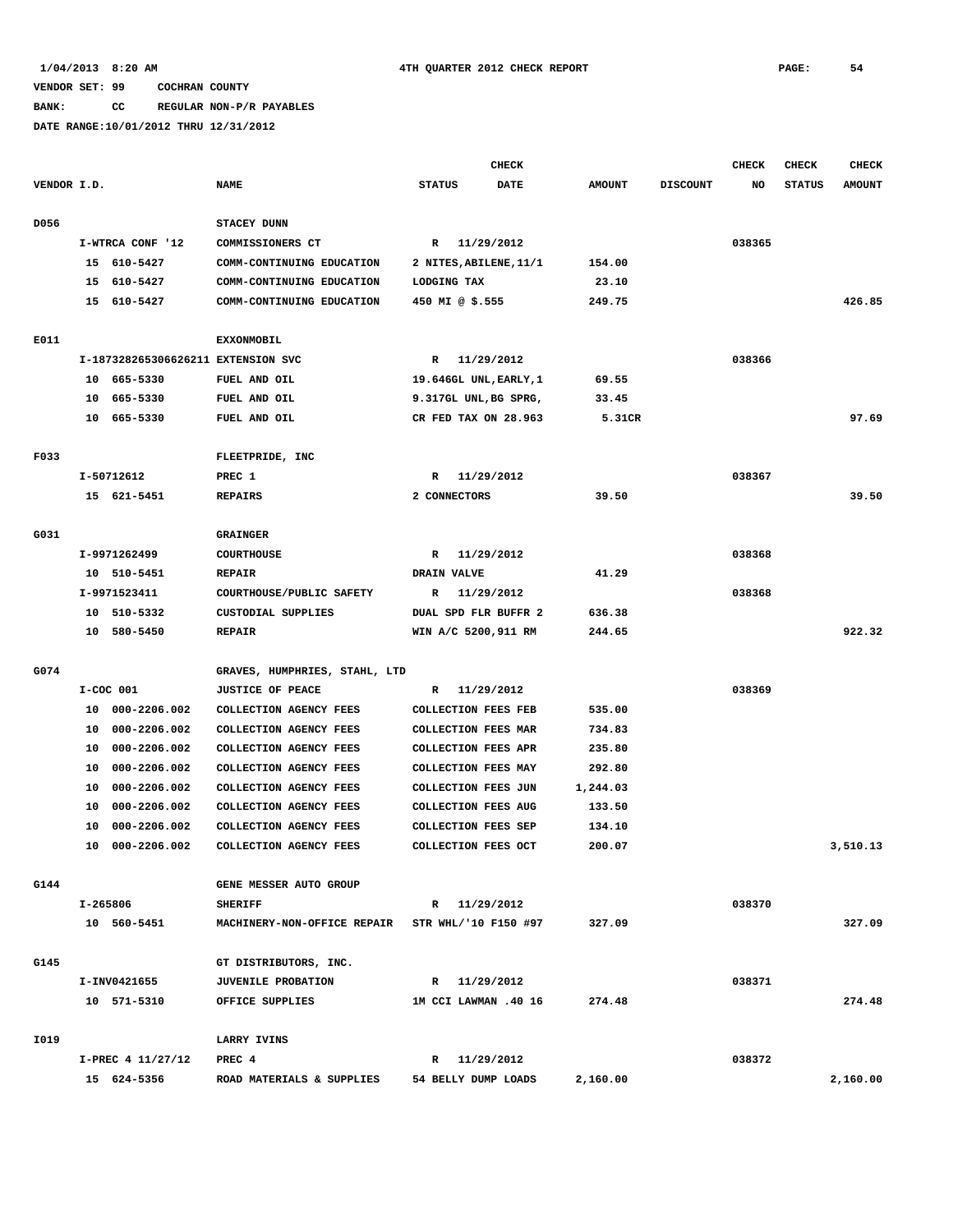**BANK: CC REGULAR NON-P/R PAYABLES**

|             |         |                            |                                |                   |                         | <b>CHECK</b>         |               |                 | <b>CHECK</b> | <b>CHECK</b>  | <b>CHECK</b>  |
|-------------|---------|----------------------------|--------------------------------|-------------------|-------------------------|----------------------|---------------|-----------------|--------------|---------------|---------------|
| VENDOR I.D. |         |                            | <b>NAME</b>                    | <b>STATUS</b>     |                         | <b>DATE</b>          | <b>AMOUNT</b> | <b>DISCOUNT</b> | NO           | <b>STATUS</b> | <b>AMOUNT</b> |
| J040        |         |                            | JONES MCCLURE PUBLISHING       |                   |                         |                      |               |                 |              |               |               |
|             |         | I-PRE-PAY CPRC 12-13 CLERK |                                |                   | R 11/29/2012            |                      |               |                 | 038373       |               |               |
|             |         | 10 403-5310                | OFFICE SUPPLIES                |                   |                         | O'CONNOR'S CPRC+ 12- | 80.00         |                 |              |               | 80.00         |
|             |         |                            |                                |                   |                         |                      |               |                 |              |               |               |
| J074        |         |                            | TREVA JACKSON, TAX ASSESSOR/CO |                   |                         |                      |               |                 |              |               |               |
|             |         | $I-VG$ YOUNG $11/12$       | TAX A/C                        |                   | R 11/29/2012            |                      |               |                 | 038374       |               |               |
|             |         | 10 499-5427                | CONTINUING EDUCATION           |                   |                         | 970 MI TO/FM CLG STA | 538.35        |                 |              |               |               |
|             |         | 10 499-5427                | CONTINUING EDUCATION           |                   | 2 NITES 11/12-13/12     |                      | 240.00        |                 |              |               |               |
|             |         | 10 499-5427                | CONTINUING EDUCATION           |                   | <b>LODGING TAX</b>      |                      | 36.00         |                 |              |               |               |
|             |         | 10 499-5427                | CONTINUING EDUCATION           | <b>MEALS</b>      |                         |                      | 87.05         |                 |              |               | 901.40        |
| L010        |         |                            | LEWIS FARM & RANCH STORE INC   |                   |                         |                      |               |                 |              |               |               |
|             |         | I-54651                    | PREC 1                         |                   | R 11/29/2012            |                      |               |                 | 038375       |               |               |
|             |         | 15 621-5451                | <b>REPAIRS</b>                 | 2 HOOKS           |                         |                      | 6.98          |                 |              |               |               |
|             | I-54674 |                            | PARK                           |                   | R 11/29/2012            |                      |               |                 | 038375       |               |               |
|             |         | 10 660-5332                | CUSTODIAL SUPPLIES             | PVC GLUE          |                         |                      | 11.49         |                 |              |               |               |
|             |         | 10 660-5451                | <b>REPAIR</b>                  |                   | 1" COMP COUPLER         |                      | 4.99          |                 |              |               |               |
|             |         | 10 660-5332                | CUSTODIAL SUPPLIES             | DISC              |                         |                      | 1.64CR        |                 |              |               |               |
|             | I-54801 |                            | JAIL                           |                   | R 11/29/2012            |                      |               |                 | 038375       |               |               |
|             |         | 10 512-5392                | MISCELLANEOUS SUPPLIES         | <b>1CS BLEACH</b> |                         |                      | 14.94         |                 |              |               |               |
|             | I-55094 |                            | PREC 1                         |                   | R 11/29/2012            |                      |               |                 | 038375       |               |               |
|             |         | 15 621-5356                | ROAD MATERIALS & SUPPLIES      | 2 SUGAR           |                         |                      | 3.90          |                 |              |               |               |
|             | I-55135 |                            | PARK                           |                   | R 11/29/2012            |                      |               |                 | 038375       |               |               |
|             |         | 10 660-5451                | <b>REPAIR</b>                  | <b>FLAPPER</b>    |                         |                      | 4.99          |                 |              |               |               |
|             |         | 10 660-5451                | <b>REPAIR</b>                  | DISC              |                         |                      | 0.50CR        |                 |              |               |               |
|             | I-55514 |                            | <b>COURTHOUSE</b>              |                   | R 11/29/2012            |                      |               |                 | 038375       |               |               |
|             |         | 10 510-5332                | CUSTODIAL SUPPLIES             |                   | <b>1CS PAPER TOWELS</b> |                      | 38.70         |                 |              |               |               |
|             |         | 10 510-5332                | CUSTODIAL SUPPLIES             | PINE SOL          |                         |                      | 11.99         |                 |              |               |               |
|             |         | 10 510-5332                | CUSTODIAL SUPPLIES             | 6GL BLEACH        |                         |                      | 14.94         |                 |              |               |               |
|             |         | 10 510-5332                | CUSTODIAL SUPPLIES             | DISC              |                         |                      | 6.56CR        |                 |              |               |               |
|             | I-55654 |                            | PARK                           |                   | R 11/29/2012            |                      |               |                 | 038375       |               |               |
|             |         | 10 660-5451                | <b>REPAIR</b>                  |                   | 3" COMP COUPLER         |                      | 27.99         |                 |              |               |               |
|             |         | 10 660-5451                | <b>REPAIR</b>                  | 3" COUPLER        |                         |                      | 3.49          |                 |              |               |               |
|             |         | 10 660-5451                | <b>REPAIR</b>                  |                   | JOINT 3" PVC            |                      | 12.99         |                 |              |               |               |
|             |         | 10 660-5332                | CUSTODIAL SUPPLIES             | GLUE              |                         |                      | 7.49          |                 |              |               |               |
|             |         | 10 660-5451                | <b>REPAIR</b>                  | DISC              |                         |                      | 5.20CR        |                 |              |               |               |
|             |         | I-55663                    | PREC 1                         |                   | R 11/29/2012            |                      |               |                 | 038375       |               |               |
|             |         | 15 621-5451                | <b>REPAIRS</b>                 |                   | BOLTS, NUTS             |                      | 2.89          |                 |              |               |               |
|             |         | I-55731                    | PREC <sub>3</sub>              |                   | R 11/29/2012            |                      |               |                 | 038375       |               |               |
|             |         | 15 623-5356                | ROAD MATERIALS & SUPPLIES      | CUPS              |                         |                      | 2.29          |                 |              |               |               |
|             |         | 15 623-5356                | ROAD MATERIALS & SUPPLIES      | <b>COFFEE</b>     |                         |                      | 16.95         |                 |              |               |               |
|             |         | 15 623-5356                | ROAD MATERIALS & SUPPLIES      | TP                |                         |                      | 89.90         |                 |              |               |               |
|             |         | 15 623-5356                | ROAD MATERIALS & SUPPLIES      |                   | PAPER TOWELS            |                      | 9.99          |                 |              |               |               |
|             |         | 15 623-5356                | ROAD MATERIALS & SUPPLIES      | <b>DAWN</b>       |                         |                      | 3.99          |                 |              |               |               |
|             |         | 15 623-5356                | ROAD MATERIALS & SUPPLIES      | <b>TRASH BAGS</b> |                         |                      | 13.99         |                 |              |               |               |
|             | I-56182 |                            | PREC 1                         |                   | R 11/29/2012            |                      |               |                 | 038375       |               |               |
|             |         | 15 621-5356                | ROAD MATERIALS & SUPPLIES      |                   | 10 RAT BAIT             |                      | 9.50          |                 |              |               |               |
|             | I-56195 |                            | JAIL                           |                   | R 11/29/2012            |                      |               |                 | 038375       |               |               |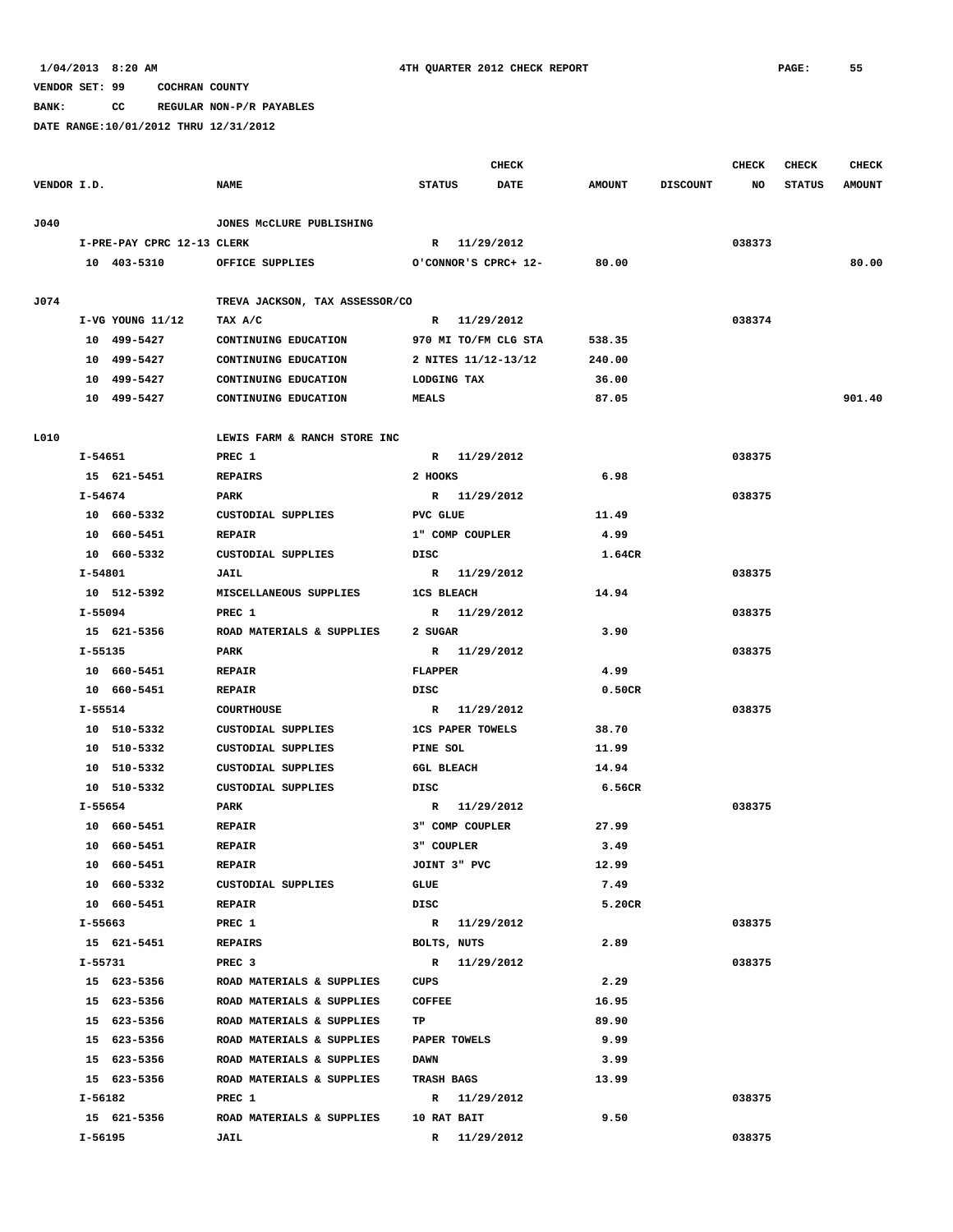**BANK: CC REGULAR NON-P/R PAYABLES**

|             |                                |                                          |                         | CHECK      |               |                 | CHECK  | CHECK         | <b>CHECK</b>  |
|-------------|--------------------------------|------------------------------------------|-------------------------|------------|---------------|-----------------|--------|---------------|---------------|
| VENDOR I.D. |                                | <b>NAME</b>                              | <b>STATUS</b>           | DATE       | <b>AMOUNT</b> | <b>DISCOUNT</b> | NO     | <b>STATUS</b> | <b>AMOUNT</b> |
| L010        |                                | LEWIS FARM & RANCH STOCONT               |                         |            |               |                 |        |               |               |
|             | I-56195                        | JAIL                                     | R                       | 11/29/2012 |               |                 | 038375 |               |               |
|             | 10 512-5392                    | MISCELLANEOUS SUPPLIES                   | 4 SOAP                  |            | 15.96         |                 |        |               |               |
|             | 10 512-5392                    | MISCELLANEOUS SUPPLIES                   | DISC                    |            | 1.60CR        |                 |        |               | 314.84        |
| M011        |                                | MCWHORTERS INC.                          |                         |            |               |                 |        |               |               |
|             | I-476708                       | PREC <sub>3</sub>                        | R 11/29/2012            |            |               |                 | 038376 |               |               |
|             | 15 623-5454                    | <b>TIRES</b>                             | 2 235/85R16, '97 CHE    |            | 320.00        |                 |        |               |               |
|             | 15 623-5454                    | <b>TIRES</b>                             | 2 TDF                   |            | 5.00          |                 |        |               |               |
|             | 15 623-5454                    | TIRES                                    | 2 VALVE STEMS           |            | 5.00          |                 |        |               |               |
|             | 15 623-5454                    | TIRES                                    | 2 WHL WEIGHTS           |            | 2.00          |                 |        |               |               |
|             | 15 623-5454                    | TIRES                                    | 2 WHL BAL               |            | 20.00         |                 |        |               | 352.00        |
| M018        |                                | MORTON INSURANCE AGENCY                  |                         |            |               |                 |        |               |               |
|             | I-BOND #0758/DUNN              | COMMISSIONERS COURT                      | R                       | 11/29/2012 |               |                 | 038377 |               |               |
|             | 15 610-5480                    | BONDS & NOTARY FEES                      | COMM DUNN; 12/31/12-1   |            | 177.50        |                 |        |               |               |
|             |                                | I-BOND #0766/SIMPSON COMMISSIONERS COURT | R                       | 11/29/2012 |               |                 | 038377 |               |               |
|             | 15 610-5480                    | BONDS & NOTARY FEES                      | COMM SIMPSON;1/1/13-    |            | 177.50        |                 |        |               |               |
|             | I-BOND #2532/ATTY              | <b>ATTORNEY</b>                          | $\mathbb{R}$            | 11/29/2012 |               |                 | 038377 |               |               |
|             | 10 475-5480                    | BONDS & NOTARY FEES                      | CO ATTY ADAMS; 1/1/13   |            | 50.00         |                 |        |               |               |
|             | I-BOND#0778                    | <b>CONSTABLE</b>                         | R                       | 11/29/2012 |               |                 | 038377 |               |               |
|             | 10 550-5480                    | BONDS & NOTARY FEES                      | C A ROBERTS, $JR;1/1/$  |            | 177.50        |                 |        |               |               |
|             | I-BOND#2579/WISELEY TAX A/C    |                                          | R 11/29/2012            |            |               |                 | 038377 |               |               |
|             | 10 499-5480                    | BONDS & NOTARY FEES                      | DEP TAX A/C;1/1/13-1    |            | 50.00         |                 |        |               |               |
|             | I-BOND#3944/ALLEN              | COMMISSIONERS COURT                      | R 11/29/2012            |            |               |                 | 038377 |               |               |
|             | 15 610-5480                    | BONDS & NOTARY FEES                      | COMM ALLEN; 12/31/12-   |            | 50.00         |                 |        |               |               |
|             |                                | I-BOND#5087/TIMMONS COMMISSIONERS COURT  | R                       | 11/29/2012 |               |                 | 038377 |               |               |
|             | 15 610-5480                    | BONDS & NOTARY FEES                      | COMM TIMMONS; 1/1/13-   |            | 50.00         |                 |        |               |               |
|             | I-BOND#5611/SEALY              | <b>TREASURER</b>                         | R                       | 11/29/2012 |               |                 | 038377 |               |               |
|             | 10 497-5480                    | BONDS & NOTARY FEES                      | TREAS SEALY;1/1/13-1    |            | 250.00        |                 |        |               |               |
|             | I-BOND#8440/JACKSON TAX A/C    |                                          | R                       | 11/29/2012 |               |                 | 038377 |               |               |
|             | 10 499-5480                    | BONDS & NOTARY FEES                      | COUNTY BOND;1/1/13-1    |            | 500.00        |                 |        |               |               |
|             | I-BOND#8445/JACKSON TAX A/C    |                                          | R                       | 11/29/2012 |               |                 | 038377 |               |               |
|             | 10 499-5480                    | BONDS & NOTARY FEES                      | STATE BOND; $1/1/13-1/$ |            | 75.00         |                 |        |               |               |
|             | I-BOND#8676/TYSON              | DISTRICT CLERK                           | R 11/29/2012            |            |               |                 | 038377 |               |               |
|             | 10 403-5480                    | BONDS & NOTARY FEES                      | DIST CLERK; 1/1/13-12   |            | 50.00         |                 |        |               |               |
|             | I-BOND#8677/TYSON              | COUNTY CLERK                             | R 11/29/2012            |            |               |                 | 038377 |               |               |
|             | 10 403-5480                    | BONDS & NOTARY FEES                      | CO CLERK TYSON; 1/1/1   |            | 50.00         |                 |        |               |               |
|             |                                | I-BOND#9211/ST CLAIR COMMISSIONERS COURT | R 11/29/2012            |            |               |                 | 038377 |               |               |
|             | 15 610-5480                    | BONDS & NOTARY FEES                      | JUDGE ST CLAIR;1/1/1    |            | 50.00         |                 |        |               |               |
|             | I-BOND#9730/BLANKET NON-DEPT'L |                                          | R 11/29/2012            |            |               |                 | 038377 |               |               |
|             | 10 409-5480                    | BONDS & NOTARY FEES                      | BLANKET BOND;1/1/13-    |            | 160.00        |                 |        |               | 1,867.50      |
|             |                                |                                          |                         |            |               |                 |        |               |               |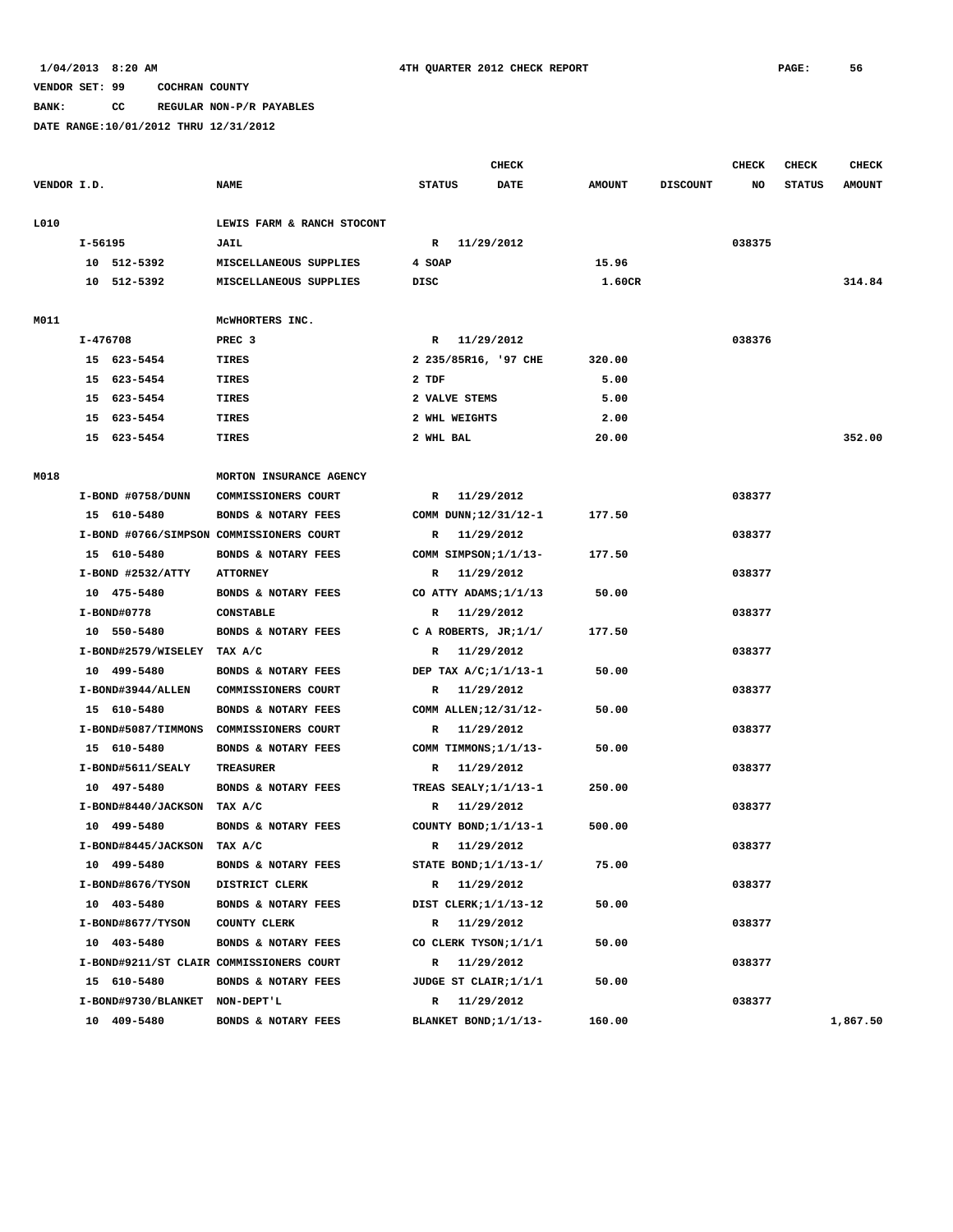# **BANK: CC REGULAR NON-P/R PAYABLES**

|             |          |                                |                                         |               |              | <b>CHECK</b>                |               |                 | <b>CHECK</b> | <b>CHECK</b>  | <b>CHECK</b>  |
|-------------|----------|--------------------------------|-----------------------------------------|---------------|--------------|-----------------------------|---------------|-----------------|--------------|---------------|---------------|
| VENDOR I.D. |          |                                | <b>NAME</b>                             | <b>STATUS</b> |              | <b>DATE</b>                 | <b>AMOUNT</b> | <b>DISCOUNT</b> | NO           | <b>STATUS</b> | <b>AMOUNT</b> |
|             |          |                                |                                         |               |              |                             |               |                 |              |               |               |
| M031        |          |                                | MILLER PAPER & PACKAGING CO             |               |              |                             |               |                 |              |               |               |
|             |          | I-S2367382.001                 | <b>COURTHOUSE</b>                       |               | $\mathbb{R}$ | 11/29/2012                  |               |                 | 038379       |               |               |
|             |          | 10 510-5332                    | CUSTODIAL SUPPLIES                      |               |              | <b>1CS ANTIMICROB HAND</b>  | 47.26         |                 |              |               |               |
|             |          | 10 510-5332                    | CUSTODIAL SUPPLIES                      |               |              | 2CS ANGEL SOFT TISSU        | 158.18        |                 |              |               |               |
|             | 10       | 510-5332                       | <b>CUSTODIAL SUPPLIES</b>               |               |              | 2CS 40-45GL TRASH LI        | 86.54         |                 |              |               |               |
|             |          | 10 510-5332                    | <b>CUSTODIAL SUPPLIES</b>               |               |              | 2CS 12-16GL LINERS          | 58.05         |                 |              |               |               |
|             |          | 10 510-5332                    | <b>CUSTODIAL SUPPLIES</b>               |               |              | 2CS 60GL LINERS, BK         | 89.92         |                 |              |               |               |
|             |          | 10 510-5332                    | CUSTODIAL SUPPLIES                      |               |              | <b>1CS DISINF BATH CLEA</b> | 37.03         |                 |              |               |               |
|             | 10       | 510-5332                       | <b>CUSTODIAL SUPPLIES</b>               |               |              | 6EA DUST MOP HEADS          | 61.50         |                 |              |               |               |
|             | 10       | 510-5332                       | <b>CUSTODIAL SUPPLIES</b>               |               |              | 1CS 20" RED BUFF PAD        | 25.23         |                 |              |               |               |
|             | 10       | 510-5332                       | CUSTODIAL SUPPLIES                      |               |              | <b>1CS PDR FREE VINYL G</b> | 37.75         |                 |              |               |               |
|             | 10       | 510-5332                       | <b>CUSTODIAL SUPPLIES</b>               |               |              | 1DZ MELON MIST RIM H        | 21.75         |                 |              |               |               |
|             |          | 10 510-5332                    | <b>CUSTODIAL SUPPLIES</b>               |               |              | 1DZ CINNABERRY RIM H        | 21.75         |                 |              |               | 644.96        |
|             |          |                                |                                         |               |              |                             |               |                 |              |               |               |
| M287        |          |                                | <b>JACOB MCLENDON</b>                   |               |              |                             |               |                 |              |               |               |
|             |          | I-EARLY VOT 11/13/12 ELECTIONS |                                         | R             | 11/29/2012   |                             |               |                 | 038380       |               |               |
|             |          | 10 490-5102                    | <b>ELECTION SALARIES</b>                |               |              | .5 HR, 11/13/12, ADDL       | 5.00          |                 |              |               | 5.00          |
|             |          |                                |                                         |               |              |                             |               |                 |              |               |               |
| N087        |          |                                | JOSE G NATIVIDAD dba                    |               |              |                             |               |                 |              |               |               |
|             |          | I-102012CCSO                   | JAIL                                    | R             |              | 11/29/2012                  |               |                 | 038381       |               |               |
|             |          | 10 512-5451                    | <b>REPAIR</b>                           |               |              | RPR CELL DOOR, PARTS        | 345.00        |                 |              |               | 345.00        |
|             |          |                                |                                         |               |              |                             |               |                 |              |               |               |
| 0013        |          |                                | OLD REPUBLIC SURETY COMPA               |               |              |                             |               |                 |              |               |               |
|             |          | I-LP01036980 2013              | <b>AUDITOR</b>                          | R             |              | 11/29/2012                  |               |                 | 038382       |               |               |
|             |          | 10 495-5480                    | BONDS & NOTARY FEES                     |               |              | PUB OFF'L BOND RENEW        | 50.00         |                 |              |               | 50.00         |
|             |          |                                |                                         |               |              |                             |               |                 |              |               |               |
| P083        |          |                                | PHILPOTT MOTORS LTD                     |               |              |                             |               |                 |              |               |               |
|             |          | I-PO#9680                      | <b>SHERIFF</b>                          | R             |              | 11/29/2012                  |               |                 | 038383       |               |               |
|             |          | 10 560-5571                    | CAPITAL OUTLAY                          |               |              | REARDRAWER UNIT/13 E        | 1,400.00      |                 |              |               | 1,400.00      |
|             |          |                                |                                         |               |              |                             |               |                 |              |               |               |
| P229        |          |                                | PANHANDLE AREA JUVENILE PROBAT          |               |              |                             |               |                 |              |               |               |
|             |          |                                | I-01/16/13 DRUG CONF JUVENILE PROBATION | R             |              | 11/29/2012                  |               |                 | 038384       |               |               |
|             |          | 10 571-5427                    | CONTINUING EDUCATION                    |               |              | CHG DRUG SCENE/REG F        | 10.00         |                 |              |               | 10.00         |
|             |          |                                |                                         |               |              |                             |               |                 |              |               |               |
| R033        |          |                                | <b>GERALD RAMSEY</b>                    |               |              |                             |               |                 |              |               |               |
|             |          | I-DEC '12 RENT                 | NON-DEPT'L/STORAGE BLDG                 |               | R 11/29/2012 |                             |               |                 | 038385       |               |               |
|             |          | 10 409-5499                    | MISCELLANEOUS                           |               |              | STORAGE BLDG RENT DE        | 300.00        |                 |              |               | 300.00        |
|             |          |                                |                                         |               |              |                             |               |                 |              |               |               |
| R047        |          |                                | MARCELO RODRIGUEZ                       |               |              |                             |               |                 |              |               |               |
|             | I-329624 |                                | PREC 1                                  |               | R 11/29/2012 |                             |               |                 | 038386       |               |               |
|             |          | 15 621-5451                    | <b>REPAIRS</b>                          |               |              | RPL AIR LVL VALVE; 95       | 120.00        |                 |              |               |               |
|             |          | 15 621-5451                    | <b>REPAIRS</b>                          |               |              | VALVE CHGD/FLEETPRID        |               |                 |              |               | 120.00        |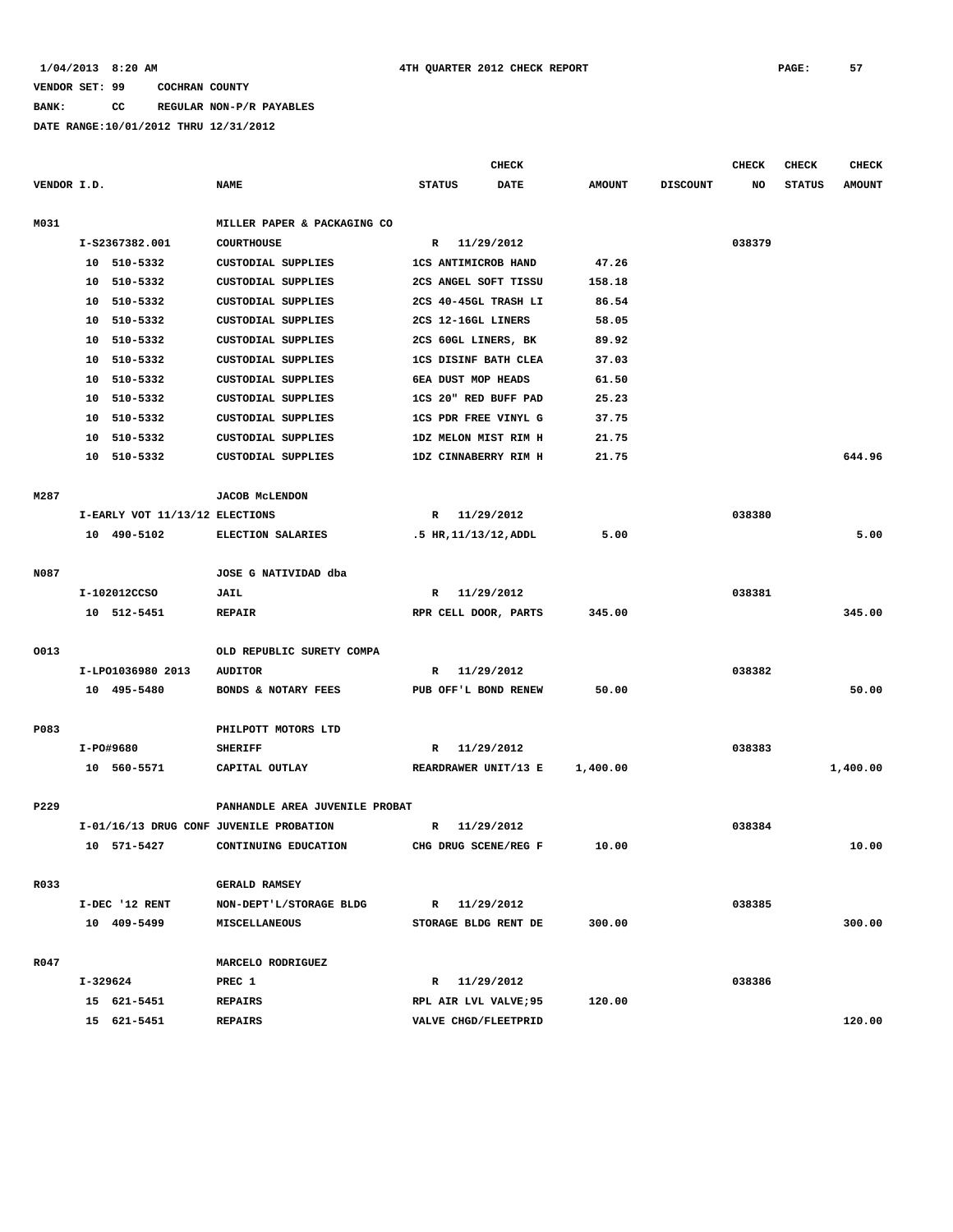# **BANK: CC REGULAR NON-P/R PAYABLES**

|             |                            |                                      | <b>CHECK</b>                                    |                |                 | <b>CHECK</b> | CHECK         | <b>CHECK</b>  |
|-------------|----------------------------|--------------------------------------|-------------------------------------------------|----------------|-----------------|--------------|---------------|---------------|
|             | VENDOR I.D.                | <b>NAME</b>                          | <b>DATE</b><br><b>STATUS</b>                    | <b>AMOUNT</b>  | <b>DISCOUNT</b> | NO           | <b>STATUS</b> | <b>AMOUNT</b> |
| R099        |                            | CYNDIA LEA GUAJARDO dba              |                                                 |                |                 |              |               |               |
|             | I-103406                   | PREC 1                               | 11/29/2012<br>$\mathbb{R}$                      |                |                 | 038387       |               |               |
|             | 15 621-5454                | TIRES                                | 17.5x25 FLAT RR                                 | 70.00          |                 |              |               |               |
|             | $I-103465$                 | PREC 1                               | R 11/29/2012                                    |                |                 | 038387       |               |               |
|             | 15 621-5454                | TIRES                                | 14.00-24                                        | 55.00          |                 |              |               |               |
|             | 15 621-5454                | <b>TIRES</b>                         | #4 BOOT INST                                    | 12.95          |                 |              |               |               |
|             | 15 621-5454                | <b>TIRES</b>                         | 24" O-RING                                      | 9.95           |                 |              |               |               |
|             | $I-103504$                 | <b>SHERIFF</b>                       | 11/29/2012<br>R                                 |                |                 | 038387       |               |               |
|             | 10 560-5454                | <b>TIRES</b>                         | 235/55/17 FLAT, STEFF                           | 13.00          |                 |              |               |               |
|             | I-103521                   | PREC <sub>3</sub>                    | 11/29/2012<br>R                                 |                |                 | 038387       |               |               |
|             | 15 623-5454                | TIRES                                | 1400.24 FLAT, SPR                               | 70.00          |                 |              |               |               |
|             | I-103560                   | PREC 4                               | 11/29/2012<br>$\mathbb{R}$                      |                |                 | 038387       |               |               |
|             | 15 624-5454                | TIRES                                | 11R24.5 FLAT, RR                                | 30.00          |                 |              |               | 260.90        |
| R144        |                            | ANNA J RICKER dba                    |                                                 |                |                 |              |               |               |
|             | I-4027/CPS 110812          | DISTRICT COURT                       | 11/29/2012<br>R                                 |                |                 | 038388       |               |               |
|             | 10 435-5400                | ATTORNEY AD LITEM                    | 07-05-4027, CPS, CHIL                           | 250.00         |                 |              |               | 250.00        |
| S047        |                            | SHELL FLEET PLUS                     |                                                 |                |                 |              |               |               |
|             | I-065174922211             |                                      | 11/29/2012                                      |                |                 | 038389       |               |               |
|             | 10 665-5330                | <b>EXTENSION SVC</b><br>FUEL AND OIL | R                                               | 64.27          |                 |              |               |               |
|             | 10 665-5330                |                                      | 17.37GL UNL, BG SPRG,                           |                |                 |              |               |               |
|             |                            | FUEL AND OIL                         | 20.811GL UNL, EDEN, 10                          | 76.15          |                 |              |               |               |
|             | 10 665-5330<br>10 665-5330 | FUEL AND OIL<br>FUEL AND OIL         | 15.832GL UNL, SWTWTR,                           | 57.93<br>82.98 |                 |              |               |               |
|             | 10 665-5330                | FUEL AND OIL                         | 21.012GL UNL, CLAUDE,<br>14.442GL UNL, PRYTN, 1 | 53.41          |                 |              |               |               |
|             | 665-5330<br>10             | FUEL AND OIL                         | 16.95GL UNL, AMA, 10/1                          | 60.36          |                 |              |               |               |
|             | 10<br>665-5330             | FUEL AND OIL                         | 17.272GL UNL, STRLG C                           | 62.18          |                 |              |               |               |
|             | 10 665-5330                | FUEL AND OIL                         | CR FED TAX ON 123.6G                            | 22.64CR        |                 |              |               | 434.64        |
|             |                            |                                      |                                                 |                |                 |              |               |               |
| S163        |                            | ARTHUR SEPULBEDA                     |                                                 |                |                 |              |               |               |
|             | I-DW#15140                 | ROAD & BRIDGE/PREC 3 BARN            | 11/29/2012<br>$\mathbb{R}$                      |                |                 | 038390       |               |               |
|             | 15 000-4380.200            | OTHER [MISCELLANEOUS]                | REF DEP, RNT 11/17/12                           | 100.00         |                 |              |               | 100.00        |
| <b>S222</b> |                            | SOUTH PLAINS COMMUNICATIONS          |                                                 |                |                 |              |               |               |
|             | I-0646069-IN               | PREC 4                               | R 11/29/2012                                    |                |                 | 038391       |               |               |
|             | 15 624-5356                | ROAD MATERIALS & SUPPLIES            | 8' JUMPER                                       | 25.00          |                 |              |               |               |
|             | I-646594                   | <b>SHERIFF</b>                       | R 11/29/2012                                    |                |                 | 038391       |               |               |
|             | 10 560-5451                | MACHINERY-NON-OFFICE REPAIR          | KMC-41 MIC/VEJAR                                | 90.00          |                 |              |               | 115.00        |
| S279        |                            | DONNIE SIMPSON                       |                                                 |                |                 |              |               |               |
|             | I-WTRCA CONF '12           | COMMISSIONERS CT                     | R 11/29/2012                                    |                |                 | 038392       |               |               |
|             | 15 610-5427                | COMM-CONTINUING EDUCATION            | 2 NITES, ABILENE, 11/                           | 154.00         |                 |              |               |               |
|             | 15 610-5427                | COMM-CONTINUING EDUCATION            | LODGING TAX                                     | 23.10          |                 |              |               |               |
|             | 15 610-5427                | COMM-CONTINUING EDUCATION            | 454 MI @ \$.555                                 | 251.97         |                 |              |               | 429.07        |
|             |                            |                                      |                                                 |                |                 |              |               |               |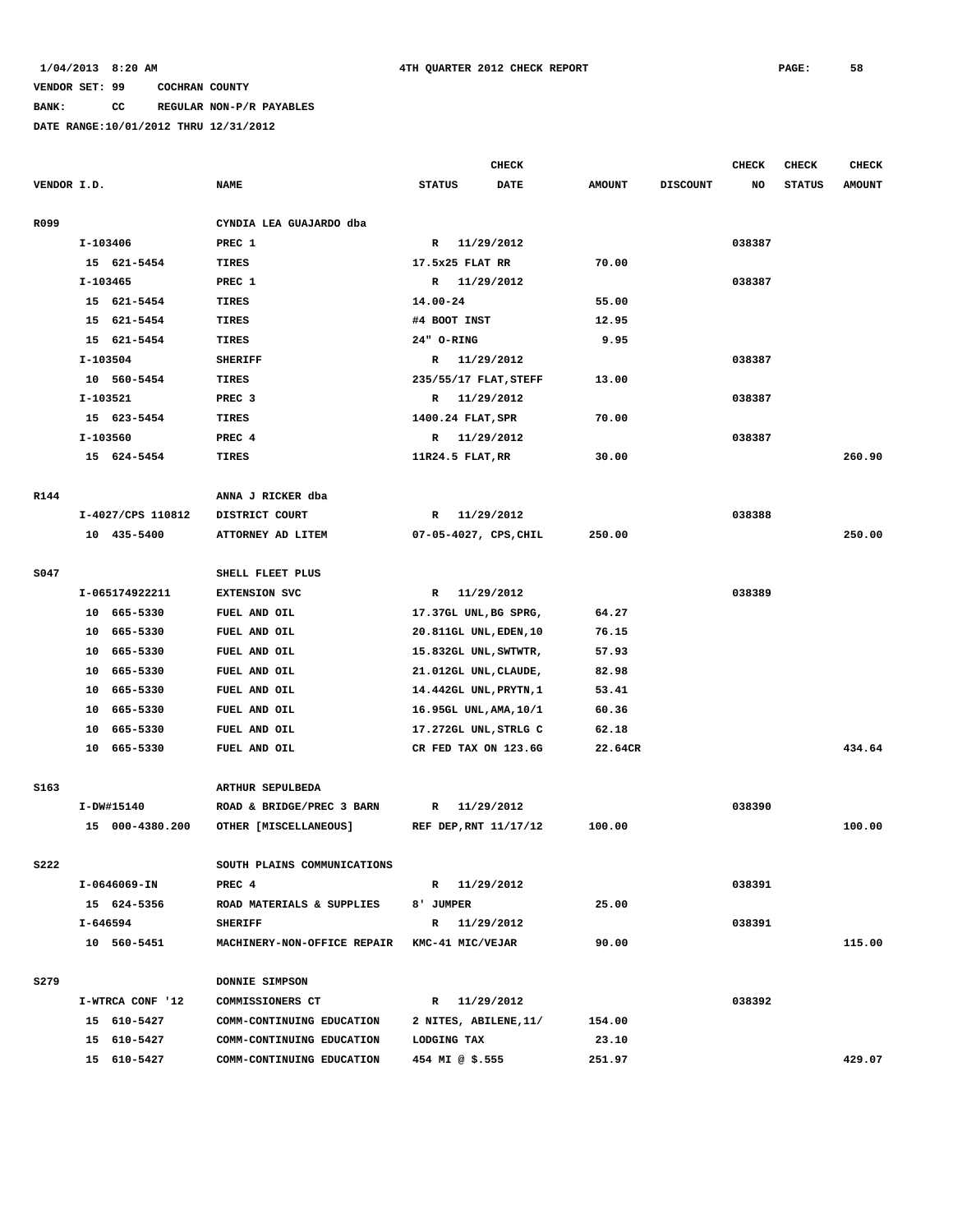**BANK: CC REGULAR NON-P/R PAYABLES**

**DATE RANGE:10/01/2012 THRU 12/31/2012**

**CHECK CHECK CHECK CHECK** 

| VENDOR I.D. |    |                               | <b>NAME</b>                    | <b>STATUS</b> |                      | <b>DATE</b> | <b>AMOUNT</b> | <b>DISCOUNT</b> | NO     | <b>STATUS</b> | <b>AMOUNT</b> |
|-------------|----|-------------------------------|--------------------------------|---------------|----------------------|-------------|---------------|-----------------|--------|---------------|---------------|
| S281        |    |                               | <b>STAPLES</b>                 |               |                      |             |               |                 |        |               |               |
|             |    | I-3925174001                  | SHERIFF/JAIL                   |               | R 11/29/2012         |             |               |                 | 038393 |               |               |
|             |    | 10 560-5310                   | OFFICE SUPPLIES                |               | 1PK 5X8 PAD, WHT     |             | 16.79         |                 |        |               |               |
|             |    | 10 512-5310                   | OFFICE SUPPLIES                |               | 1PK 5X8 PAD, WHT     |             | 16.79         |                 |        |               |               |
|             |    | 10 560-5310                   | OFFICE SUPPLIES                |               | 1PK 24# WHT ENV/100C |             | 9.29          |                 |        |               |               |
|             |    | 10 512-5310                   | OFFICE SUPPLIES                |               | 1PK 24# WHT ENV/100C |             | 9.29          |                 |        |               |               |
|             |    | 10 560-5310                   | OFFICE SUPPLIES                |               | 1PK RULED GLD 8.5X11 |             | 22.49         |                 |        |               |               |
|             |    | 10 512-5310                   | OFFICE SUPPLIES                |               | 1PK RULED GLD 8.5X11 |             | 22.49         |                 |        |               |               |
|             |    | 10 560-5310                   | OFFICE SUPPLIES                |               | 3PK MEMO BK 3X5      |             | 12.87         |                 |        |               |               |
|             |    | 10 512-5310                   | OFFICE SUPPLIES                |               | 2PK MEMO BK 3X5      |             | 8.58          |                 |        |               |               |
|             |    | 10 560-5310                   | OFFICE SUPPLIES                |               | 1DZ AAA ALK BATT     |             | 12.00         |                 |        |               |               |
|             | 10 | 512-5310                      | OFFICE SUPPLIES                |               | 1DZ AAA ALK BATT     |             | 11.99         |                 |        |               |               |
|             |    | 10 560-5499                   | MISCELLANEOUS                  |               | 1/2 STAINLESS STEEL  |             | 14.99         |                 |        |               |               |
|             |    | 10 512-5499                   | MISCELLANEOUS                  |               | 1/2 STAINLESS STEEL  |             | 15.00         |                 |        |               |               |
|             |    | 10 560-5310                   | OFFICE SUPPLIES                |               | MED BINDER CLIPS     |             | 7.40          |                 |        |               |               |
|             |    | 10 512-5310                   | OFFICE SUPPLIES                |               | MED BINDER CLIPS     |             | 7.39          |                 |        |               |               |
|             |    | 10 560-5310                   | OFFICE SUPPLIES                |               | LG BINDER CLIPS      |             | 1.50          |                 |        |               |               |
|             |    | 10 512-5310                   | OFFICE SUPPLIES                |               | LG BINDER CLIPS      |             | 1.49          |                 |        |               |               |
|             |    | 10 560-5310                   | OFFICE SUPPLIES                |               | 1PK 3X3 POP-UP YLW   |             | 13.99         |                 |        |               |               |
|             |    | 10 512-5310                   | OFFICE SUPPLIES                |               | 2PK 3X3 POP-UP YLW   |             | 27.98         |                 |        |               |               |
|             |    | 10 512-5310                   | OFFICE SUPPLIES                | CPN           |                      |             | 14.99CR       |                 |        |               |               |
|             |    | 10 560-5310                   | OFFICE SUPPLIES                | CPN           |                      |             | 15.00CR       |                 |        |               | 202.33        |
|             |    |                               |                                |               |                      |             |               |                 |        |               |               |
| S331        |    |                               | STANDARD COFFEE SERVICE        |               |                      |             |               |                 |        |               |               |
|             |    | I-123246777033                | NON-DEPT'L                     |               | R 11/29/2012         |             |               |                 | 038394 |               |               |
|             |    | 10 409-5300                   | COUNTY-WIDE SUPPLIES           | 3 AAA REG     |                      |             | 103.20        |                 |        |               |               |
|             |    | 10 409-5300                   | COUNTY-WIDE SUPPLIES           | AAA DECAF     |                      |             | 47.55         |                 |        |               |               |
|             |    | 10 409-5300                   | COUNTY-WIDE SUPPLIES           | TEA BAGS      |                      |             | 27.71         |                 |        |               |               |
|             |    | 10 409-5300                   | COUNTY-WIDE SUPPLIES           |               | 6 FR VAN CRMR        |             | 45.60         |                 |        |               |               |
|             |    | 10 409-5300                   | COUNTY-WIDE SUPPLIES           |               | HOT SPICED CIDER     |             | 6.97          |                 |        |               |               |
|             |    | 10 409-5300                   | COUNTY-WIDE SUPPLIES           | COCOA ENV     |                      |             | 16.36         |                 |        |               |               |
|             |    | 10 409-5300                   | COUNTY-WIDE SUPPLIES           | STIR STICKS   |                      |             | 2.99          |                 |        |               |               |
|             |    | 10 409-5300                   | COUNTY-WIDE SUPPLIES           |               | <b>ENERGY SURCHG</b> |             | 3.24          |                 |        |               | 253.62        |
| T080        |    |                               | TEXAS ASS'N OF ELECTIONS ADMIN |               |                      |             |               |                 |        |               |               |
|             |    | I-CHERYL BUTLER REG ELECTIONS |                                |               | R 11/29/2012         |             |               |                 | 038395 |               |               |
|             |    | 10 490-5427                   | CONTINUING EDUCATION           |               | E.A. WINTER CONFEREN |             | 165.00        |                 |        |               | 165.00        |
|             |    |                               |                                |               |                      |             |               |                 |        |               |               |
| T186        |    |                               | JOHNNY TIMMONS                 |               |                      |             |               |                 |        |               |               |
|             |    | I-'12 WTRCA CONF              | COMM'R CT                      |               | R 11/29/2012         |             |               |                 | 038396 |               |               |
|             |    | 15 610-5427                   | COMM-CONTINUING EDUCATION      |               | 467 MI TO/FM ABILENE |             | 259.19        |                 |        |               |               |
|             |    | 15 610-5427                   | COMM-CONTINUING EDUCATION      |               | 2 NITES, 11/13-14/12 |             | 214.00        |                 |        |               |               |
|             |    | 15 610-5427                   | COMM-CONTINUING EDUCATION      | LODGING TAX   |                      |             | 32.10         |                 |        |               |               |
|             |    | 15 610-5427                   | COMM-CONTINUING EDUCATION      | <b>MEALS</b>  |                      |             | 28.28         |                 |        |               | 533.57        |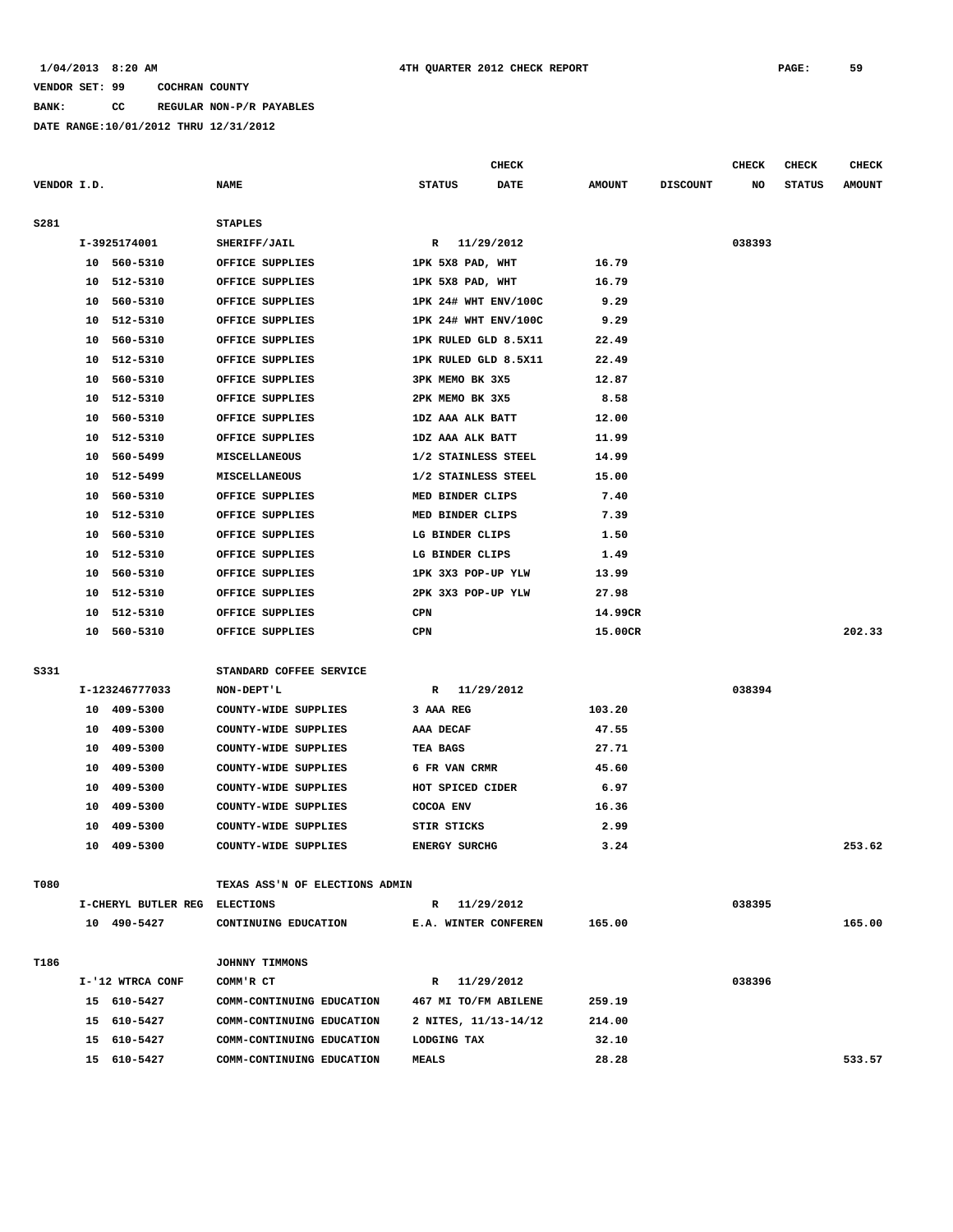**BANK: CC REGULAR NON-P/R PAYABLES**

|             |            |                                    |                                       |                       | <b>CHECK</b> |               |                 | <b>CHECK</b> | <b>CHECK</b>  | <b>CHECK</b>  |
|-------------|------------|------------------------------------|---------------------------------------|-----------------------|--------------|---------------|-----------------|--------------|---------------|---------------|
| VENDOR I.D. |            |                                    | <b>NAME</b>                           | <b>STATUS</b>         | <b>DATE</b>  | <b>AMOUNT</b> | <b>DISCOUNT</b> | NO           | <b>STATUS</b> | <b>AMOUNT</b> |
| T269        |            |                                    | CHARLOTTE TRULL                       |                       |              |               |                 |              |               |               |
|             |            | I-111212 MILEAGE                   | <b>JUSTICE OF PEACE</b>               | R 11/29/2012          |              |               |                 | 038397       |               |               |
|             |            | 10 455-5427                        | CONTINUING EDUCATION                  | 2 TRIPSx48.8 MI@ \$.5 |              | 54.17         |                 |              |               | 54.17         |
|             |            |                                    |                                       |                       |              |               |                 |              |               |               |
| V034        |            |                                    | BOB VANDIVER OFFICE EQUIP             |                       |              |               |                 |              |               |               |
|             | $I - 5338$ |                                    | <b>SHERIFF</b>                        | R 11/29/2012          |              |               |                 | 038398       |               |               |
|             |            | 10 560-5310                        | OFFICE SUPPLIES                       | HP 4014N LASER PAPER  |              | 200.00        |                 |              |               |               |
|             |            | 10 560-5310                        | OFFICE SUPPLIES                       | <b>FREIGHT</b>        |              | 30.00         |                 |              |               | 230.00        |
| <b>WO10</b> |            |                                    | WEST TEXAS GAS INC                    |                       |              |               |                 |              |               |               |
|             |            | I-004036001501 NOV12 PARK/SHOP     |                                       | R 11/29/2012          |              |               |                 | 038399       |               |               |
|             |            | 10 660-5440                        | UTILITIES & IRRIGATION                | GAS SVC 10/1-11/6/12  |              | 9.00          |                 |              |               |               |
|             |            | I-004036002501 NOV12 PARK/SHOWBARN |                                       | R                     | 11/29/2012   |               |                 | 038399       |               |               |
|             |            | 10 660-5440                        | UTILITIES & IRRIGATION                | GAS SVC 10/1-11/6/12  |              | 9.00          |                 |              |               |               |
|             |            | I-004049022001 NOV12 PREC 3        |                                       | R 11/29/2012          |              |               |                 | 038399       |               |               |
|             |            | 15 623-5440                        | <b>UTILITIES</b>                      | GAS SVC 9/27-11/6/12  |              | 9.00          |                 |              |               | 27.00         |
|             |            |                                    |                                       |                       |              |               |                 |              |               |               |
| <b>W038</b> |            |                                    | WEST TEXAS JUSTICE OF PEACE           |                       |              |               |                 |              |               |               |
|             |            | I-2013 DUES                        | <b>JUSTICE OF PEACE</b>               | R                     | 11/29/2012   |               |                 | 038400       |               |               |
|             |            | 10 455-5481                        | DUES AND REGISTRATION                 | ANNUAL DUES FOR 2013  |              | 40.00         |                 |              |               | 40.00         |
| W062        |            |                                    | WAL-MART COMMUNITY                    |                       |              |               |                 |              |               |               |
|             |            | I-20711 11/20/12                   | CRTHSE/JAIL/NON-DEPT'L                | R 11/29/2012          |              |               |                 | 038401       |               |               |
|             |            | 10 510-5332                        | CUSTODIAL SUPPLIES                    | CORK BOARD            |              | 9.97          |                 |              |               |               |
|             |            | 10 512-5310                        | OFFICE SUPPLIES                       | SHARPIE, BK           |              | 6.54          |                 |              |               |               |
|             |            | 10 409-5300                        | COUNTY-WIDE SUPPLIES                  | SPOONS/3              |              | 7.86          |                 |              |               |               |
|             |            | 10 409-5300                        | COUNTY-WIDE SUPPLIES                  | <b>2PK TONGS</b>      |              | 2.97          |                 |              |               |               |
|             | 10         | 409-5300                           | COUNTY-WIDE SUPPLIES                  | SLOT SPOON            |              | 0.97          |                 |              |               |               |
|             |            | 10 409-5300                        | COUNTY-WIDE SUPPLIES                  | ZIPLOC/2              |              | 9.96          |                 |              |               | 38.27         |
| W097        |            |                                    | WILDRED L. MATHENY dba                |                       |              |               |                 |              |               |               |
|             | I-21671    |                                    | CRTHSE/ACT BLDG/LIBRARY               | R                     | 11/29/2012   |               |                 | 038402       |               |               |
|             |            | 10 510-5332                        | <b>CUSTODIAL SUPPLIES</b>             | SPRAY BUGS            |              | 70.00         |                 |              |               |               |
|             |            | 10 662-5332                        | CUSTODIAL SUPPLIES                    | SPRAY BUGS            |              | 45.00         |                 |              |               |               |
|             |            | 10 650-5332                        | CUSTODIAL SUPPLIES                    | SPRAY BUGS            |              | 35.00         |                 |              |               | 150.00        |
|             |            |                                    |                                       |                       |              |               |                 |              |               |               |
| X001        |            |                                    | XCEL ENERGY                           |                       |              |               |                 |              |               |               |
|             |            |                                    | I-54-1324315-7 DEC12 ALMOST ALL DEPTS | R 11/29/2012          |              |               |                 | 038403       |               |               |
|             |            | 30 518-5440                        | UTILITIES                             | 300210167 RUNWAY LIG  |              | 72.05         |                 |              |               |               |
|             |            | 10 510-5440                        | UTILITIES                             | 300240736 COURTHOUSE  |              | 1,231.84      |                 |              |               |               |
|             |            | 10 660-5440                        | UTILITIES & IRRIGATION                | 300265059 SOFTBALL P  |              | 21.60         |                 |              |               |               |
|             |            | 10 580-5440                        | UTILITIES [TOWER]                     | 300282806 TOWER       |              | 67.73         |                 |              |               |               |
|             |            | 15 621-5440                        | UTILITIES                             | 300294119 PREC 1 SHO  |              | 52.46         |                 |              |               |               |
|             |            | 10 650-5440                        | UTILITIES                             | 300338546 LIBRARY     |              | 136.36        |                 |              |               |               |
|             |            | 10 652-5440                        | UTILITIES                             | 300342232 MUSEUM      |              | 15.73         |                 |              |               |               |
|             |            | 10 662-5440                        | UTILITIES                             | 300390484 ACTIVITY B  |              | 318.66        |                 |              |               |               |
|             |            | 10 660-5440                        | UTILITIES & IRRIGATION                | 300410370 PARK        |              | 292.62        |                 |              |               |               |
|             |            | 10 660-5440                        | UTILITIES & IRRIGATION                | 300457515 PARK/SHOP   |              | 13.87         |                 |              |               |               |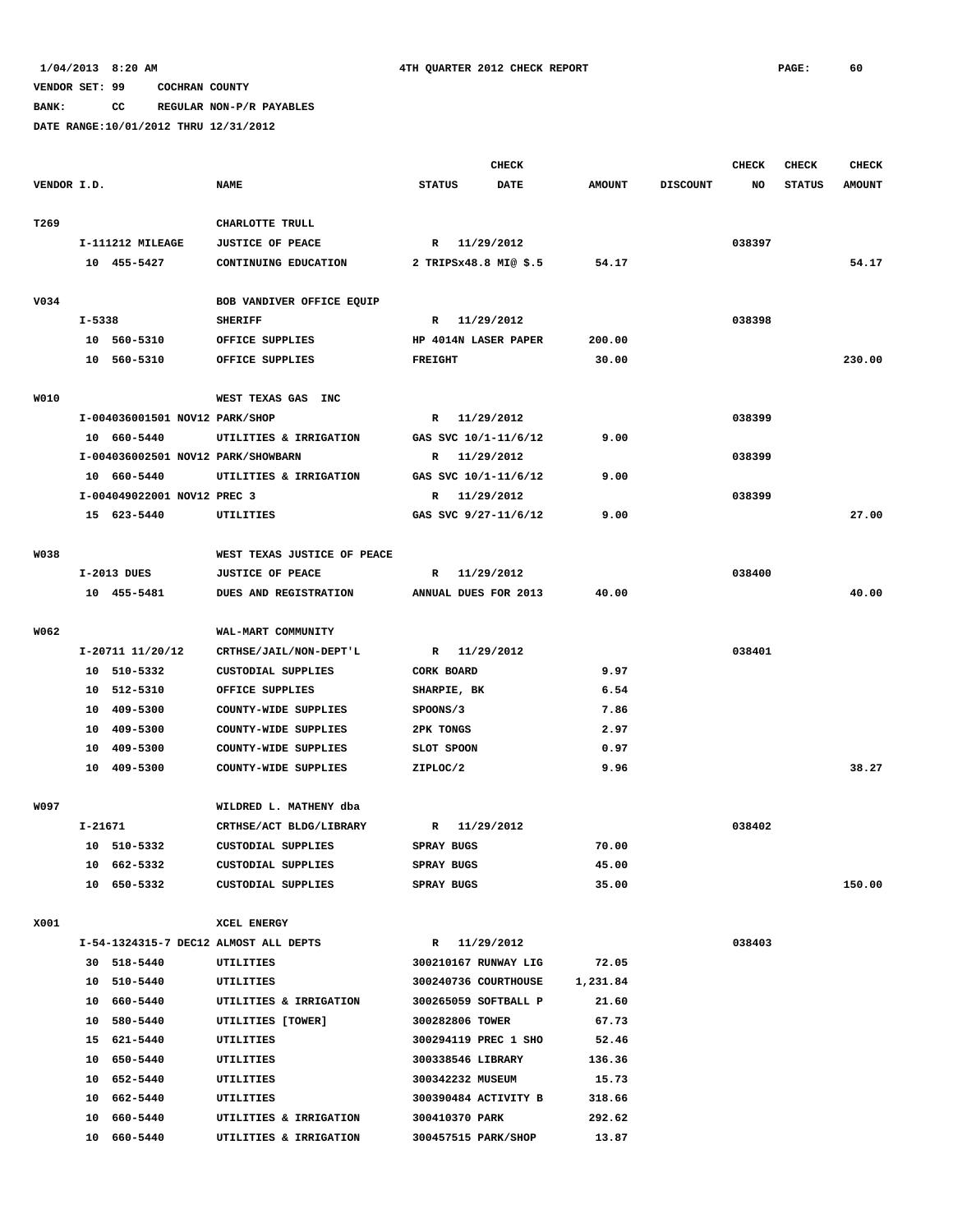**BANK: CC REGULAR NON-P/R PAYABLES**

|             |             |             |                                             |                       | <b>CHECK</b>         |               |                 | <b>CHECK</b> | <b>CHECK</b>  | <b>CHECK</b>  |
|-------------|-------------|-------------|---------------------------------------------|-----------------------|----------------------|---------------|-----------------|--------------|---------------|---------------|
| VENDOR I.D. |             |             | <b>NAME</b>                                 | <b>STATUS</b>         | <b>DATE</b>          | <b>AMOUNT</b> | <b>DISCOUNT</b> | NO           | <b>STATUS</b> | <b>AMOUNT</b> |
| X001        |             |             | XCEL ENERGY<br><b>CONT</b>                  |                       |                      |               |                 |              |               |               |
|             |             |             | I-54-1324315-7 DEC12 ALMOST ALL DEPTS       |                       | R 11/29/2012         |               |                 | 038403       |               |               |
|             |             | 10 660-5440 | UTILITIES & IRRIGATION                      |                       | 300505444 HOFMAN BAS | 21.60         |                 |              |               |               |
|             |             | 10 516-5440 | UTILITIES                                   | 300555198 CEMETERY    |                      | 21.60         |                 |              |               |               |
|             |             | 10 409-5440 | UTILITIES                                   |                       | 300577364 102 N MAIN | 11.24         |                 |              |               |               |
|             |             | 10 660-5440 | UTILITIES & IRRIGATION                      | 300587052 SHOWBARN    |                      | 20.78         |                 |              |               |               |
|             |             | 10 660-5440 | UTILITIES & IRRIGATION                      |                       | 300587753 RODEO GROU | 21.60         |                 |              |               |               |
|             | 10          | 516-5440    | UTILITIES                                   | 300603417 CEMETERY    |                      | 11.99         |                 |              |               |               |
|             | 10          | 516-5440    | UTILITIES                                   |                       | 300637038 CEMETERY S | 21.60         |                 |              |               |               |
|             |             | 10 650-5440 | UTILITIES                                   | AREA LIGHT LIBRARY    |                      | 14.81         |                 |              |               |               |
|             |             | 10 662-5440 | UTILITIES                                   |                       | 2 AREA LIGHTS ACT BL | 44.45         |                 |              |               |               |
|             |             | 10 660-5440 | UTILITIES & IRRIGATION                      |                       | AREA LIGHT PARK SHOP | 14.37         |                 |              |               | 2,426.96      |
|             |             |             |                                             |                       |                      |               |                 |              |               |               |
| A007        |             |             | ALBERT GONZALEZ, dba                        |                       |                      |               |                 |              |               |               |
|             | $I - 23940$ |             | PREC <sub>3</sub>                           | R                     | 12/10/2012           |               |                 | 038404       |               |               |
|             |             | 15 623-5454 | TIRES                                       | 670-15 FLAT ON SP     |                      | 11.00         |                 |              |               |               |
|             |             | 15 623-5454 | TIRES                                       | K-15 NEW TUBE         |                      | 15.00         |                 |              |               | 26.00         |
|             |             |             |                                             |                       |                      |               |                 |              |               |               |
| A109        |             |             | ALBUS FARM EQUIPMENT                        |                       |                      |               |                 |              |               |               |
|             | I-36809     |             | PREC 1                                      | R                     | 12/10/2012           |               |                 | 038405       |               |               |
|             |             | 15 621-5356 | ROAD MATERIALS & SUPPLIES                   |                       | 20FT 6" CHANNEL IRON | 140.00        |                 |              |               | 140.00        |
| B001        |             |             | BAILEY CO. ELECTRIC COOP                    |                       |                      |               |                 |              |               |               |
|             | I-273237    |             | PREC 4                                      |                       | R 12/10/2012         |               |                 | 038406       |               |               |
|             |             | 15 624-5440 | UTILITIES                                   |                       | 250 KWH 10/18/12-11/ | 33.91         |                 |              |               |               |
|             |             | 15 624-5440 | UTILITIES                                   | AREA LIGHT            |                      | 8.58          |                 |              |               |               |
|             | I-273238    |             | PREC <sub>3</sub>                           |                       | R 12/10/2012         |               |                 | 038406       |               |               |
|             |             | 15 623-5440 | UTILITIES                                   |                       | 121 KWH 10/16/12-11- | 22.30         |                 |              |               |               |
|             |             | 15 623-5440 | UTILITIES                                   | 2 AREA LIGHTS         |                      | 19.10         |                 |              |               |               |
|             | I-273239    |             | NON-DEPT'L                                  |                       | R 12/10/2012         |               |                 | 038406       |               |               |
|             |             | 10 409-5440 | UTILITIES                                   |                       | ELEC SVC 10/08/12-11 | 20.93         |                 |              |               | 104.82        |
|             |             |             |                                             |                       |                      |               |                 |              |               |               |
| B029        |             |             | BRUCKNER'S TRUCK SALES, INC                 |                       |                      |               |                 |              |               |               |
|             |             | I-319692L   | PREC <sub>2</sub>                           | $\mathbb{R}$          | 12/10/2012           |               |                 | 038407       |               |               |
|             |             | 15 622-5451 | REPAIRS                                     | SHAFT 12B2            |                      | 24.28         |                 |              |               |               |
|             |             | 15 622-5451 | <b>REPAIRS</b>                              | SHAFT C12B2           |                      | 41.35         |                 |              |               |               |
|             |             | 15 622-5451 | <b>REPAIRS</b>                              | YOKE 13A5             |                      | 56.16         |                 |              |               |               |
|             |             | 15 622-5451 | <b>REPAIRS</b>                              | <b>BUSHING 22C</b>    |                      | 11.60         |                 |              |               | 133.39        |
|             |             |             |                                             |                       |                      |               |                 |              |               |               |
| C007        |             |             | CITY OF MORTON                              |                       |                      |               |                 |              |               |               |
|             |             | I-113012    | LIB/MUS/ACT BLDG/CRTHSE/PREC 1 R 12/10/2012 |                       |                      |               |                 | 038408       |               |               |
|             |             | 10 650-5440 | UTILITIES                                   | <b>LIBRARY GAS</b>    |                      | 50.30         |                 |              |               |               |
|             |             | 10 650-5440 | UTILITIES                                   | LIBRARY WATER         |                      | 13.50         |                 |              |               |               |
|             |             | 10 650-5440 | UTILITIES                                   | LIBRARY GARBAGE       |                      | 45.00         |                 |              |               |               |
|             |             | 10 650-5440 | UTILITIES                                   | LIBRARY SEWER         |                      | 15.50         |                 |              |               |               |
|             |             | 10 652-5440 | UTILITIES                                   | <b>MUSEUM GAS</b>     |                      | 47.44         |                 |              |               |               |
|             |             | 10 652-5440 | UTILITIES                                   | <b>MUSEUM WATER</b>   |                      | 13.50         |                 |              |               |               |
|             |             | 10 652-5440 | UTILITIES                                   | <b>MUSEUM GARBAGE</b> |                      | 21.50         |                 |              |               |               |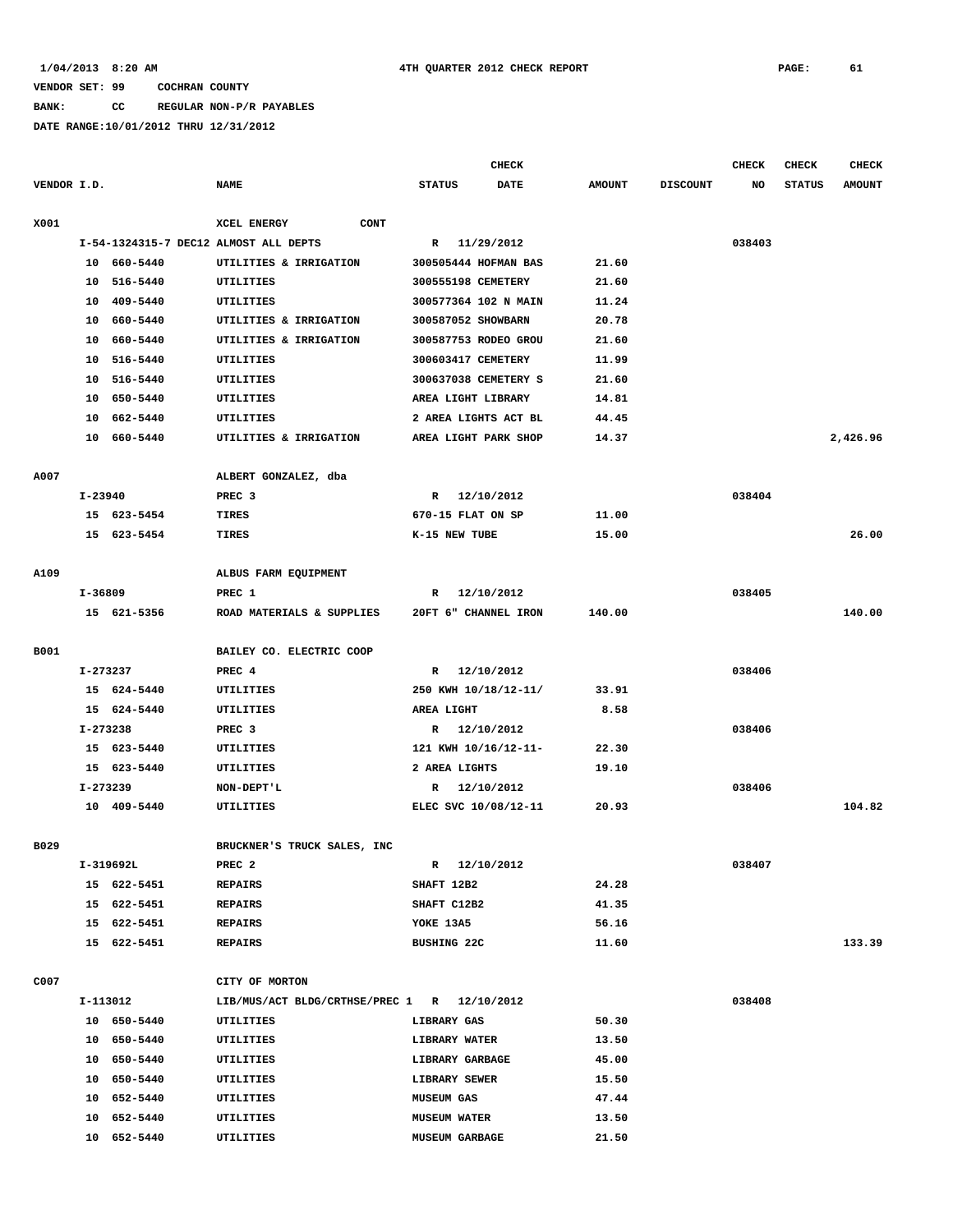### **BANK: CC REGULAR NON-P/R PAYABLES**

|             |                |                                | <b>CHECK</b>                 |               |                 | <b>CHECK</b> | <b>CHECK</b>  | <b>CHECK</b>  |
|-------------|----------------|--------------------------------|------------------------------|---------------|-----------------|--------------|---------------|---------------|
| VENDOR I.D. |                | <b>NAME</b>                    | <b>STATUS</b><br><b>DATE</b> | <b>AMOUNT</b> | <b>DISCOUNT</b> | NO           | <b>STATUS</b> | <b>AMOUNT</b> |
| C007        |                | CITY OF MORTON<br><b>CONT</b>  |                              |               |                 |              |               |               |
|             | I-113012       | LIB/MUS/ACT BLDG/CRTHSE/PREC 1 | R 12/10/2012                 |               |                 | 038408       |               |               |
|             | 10 652-5440    | UTILITIES                      | <b>MUSEUM SEWER</b>          | 13.50         |                 |              |               |               |
|             | 10 662-5440    | UTILITIES                      | ACTIVITY BLDG GAS            | 190.22        |                 |              |               |               |
|             | 662-5440<br>10 | UTILITIES                      | ACT. BLDG WATER              | 13.50         |                 |              |               |               |
|             | 662-5440<br>10 | UTILITIES                      | ACT. BLDG GARBAGE            | 70.50         |                 |              |               |               |
|             | 662-5440<br>10 | UTILITIES                      | ACT. BLDG SEWER              | 40.50         |                 |              |               |               |
|             | 510-5440<br>10 | UTILITIES                      | <b>COURTHOUSE GAS</b>        | 370.30        |                 |              |               |               |
|             | 510-5440<br>10 | UTILITIES                      | <b>COURTHOUSE WATER</b>      | 599.00        |                 |              |               |               |
|             | 510-5440<br>10 | UTILITIES                      | <b>CRTHSE GARBAGE</b>        | 250.50        |                 |              |               |               |
|             | 510-5440<br>10 | UTILITIES                      | <b>COURTHOUSE SEWER</b>      | 46.50         |                 |              |               |               |
|             | 15 621-5440    | UTILITIES                      | PREC 1 GAS                   | 25.26         |                 |              |               |               |
|             | 15 621-5440    | UTILITIES                      | PREC 1 WATER                 | 13.50         |                 |              |               |               |
|             | 621-5440<br>15 | UTILITIES                      | PREC 1 GARBAGE               | 45.00         |                 |              |               | 1,885.02      |
|             |                |                                |                              |               |                 |              |               |               |
| C008        |                | CITY OF WHITEFACE              |                              |               |                 |              |               |               |
|             | $I-409$ 11/12  | PREC <sub>2</sub>              | R 12/10/2012                 |               |                 | 038409       |               |               |
|             | 15 622-5440    | UTILITIES                      | GAS SVC 10/15-11/15/         | 16.25         |                 |              |               |               |
|             | 15 622-5440    | UTILITIES                      | WATER SVC                    | 14.00         |                 |              |               |               |
|             | 622-5440<br>15 | UTILITIES                      | GARBAGE SVC                  | 50.10         |                 |              |               |               |
|             | 15 622-5440    | UTILITIES                      | SEWER SVC                    | 22.50         |                 |              |               | 102.85        |
|             |                |                                |                              |               |                 |              |               |               |
| C015        |                | COCHRAN COUNTY SENIOR          |                              |               |                 |              |               |               |
|             | I-DEC '12 MEAT | SENIOR CITIZENS                | R 12/10/2012                 |               |                 | 038410       |               |               |
|             | 10 663-5333    | FOOD                           | 80% CHUCK 11/29/12           | 150.00        |                 |              |               | 150.00        |
| C035        |                | COX AUTO SUPPLY CO             |                              |               |                 |              |               |               |
|             | C-218778       | <b>COURTHOUSE</b>              | R<br>12/10/2012              |               |                 | 038411       |               |               |
|             | 10 510-5332    | CUSTODIAL SUPPLIES             | RET BULB/INV 218668          | 4.29CR        |                 |              |               |               |
|             | I-216908       | PREC 1                         | 12/10/2012<br>R              |               |                 | 038411       |               |               |
|             | 15 621-5356    | ROAD MATERIALS & SUPPLIES      | GLUE                         | 3.15          |                 |              |               |               |
|             | 15<br>621-5356 | ROAD MATERIALS & SUPPLIES      | <b>CLEANER</b>               | 3.99          |                 |              |               |               |
|             | 15 621-5356    | ROAD MATERIALS & SUPPLIES      | PVC CPLNG                    | 0.37          |                 |              |               |               |
|             | I-216956       | PREC <sub>3</sub>              | R 12/10/2012                 |               |                 | 038411       |               |               |
|             | 15 623-5356    | ROAD MATERIALS & SUPPLIES      | CARB CLNR                    | 3.39          |                 |              |               |               |
|             | 15 623-5356    | ROAD MATERIALS & SUPPLIES      | <b>CLEANER</b>               | 14.21         |                 |              |               |               |
|             | 15 623-5356    | ROAD MATERIALS & SUPPLIES      | 2 DUCT TAPE                  | 16.78         |                 |              |               |               |
|             | 15 623-5356    | ROAD MATERIALS & SUPPLIES      | <b>MASKING TAPE</b>          | 7.49          |                 |              |               |               |
|             | I-217052       | PREC 1                         | R 12/10/2012                 |               |                 | 038411       |               |               |
|             | 15 621-5451    | <b>REPAIRS</b>                 | <b>FLASHER</b>               | 13.28         |                 |              |               |               |
|             | I-217266       | PREC 4                         | R 12/10/2012                 |               |                 | 038411       |               |               |
|             | 15 624-5451    | <b>REPAIRS</b>                 | RET 5 FUSES/INV 6549         | 3.40CR        |                 |              |               |               |
|             | 15 624-5356    | ROAD MATERIALS & SUPPLIES      | <b>PIPE WRENCH</b>           | 8.99          |                 |              |               |               |
|             | 15 624-5356    | ROAD MATERIALS & SUPPLIES      | <b>CHANNEL-LOCK</b>          | 39.99         |                 |              |               |               |
|             | I-217267       | PREC 4                         | R 12/10/2012                 |               |                 | 038411       |               |               |
|             | 15 624-5451    | <b>REPAIRS</b>                 | 5 FUSES                      | 3.40          |                 |              |               |               |
|             | I-217314       | PREC 4                         | R 12/10/2012                 |               |                 | 038411       |               |               |
|             | 15 624-5451    | <b>REPAIRS</b>                 | SHUT-OFF VALVE               | 14.75         |                 |              |               |               |
|             | I-217470       | <b>SHERIFF</b>                 | R 12/10/2012                 |               |                 | 038411       |               |               |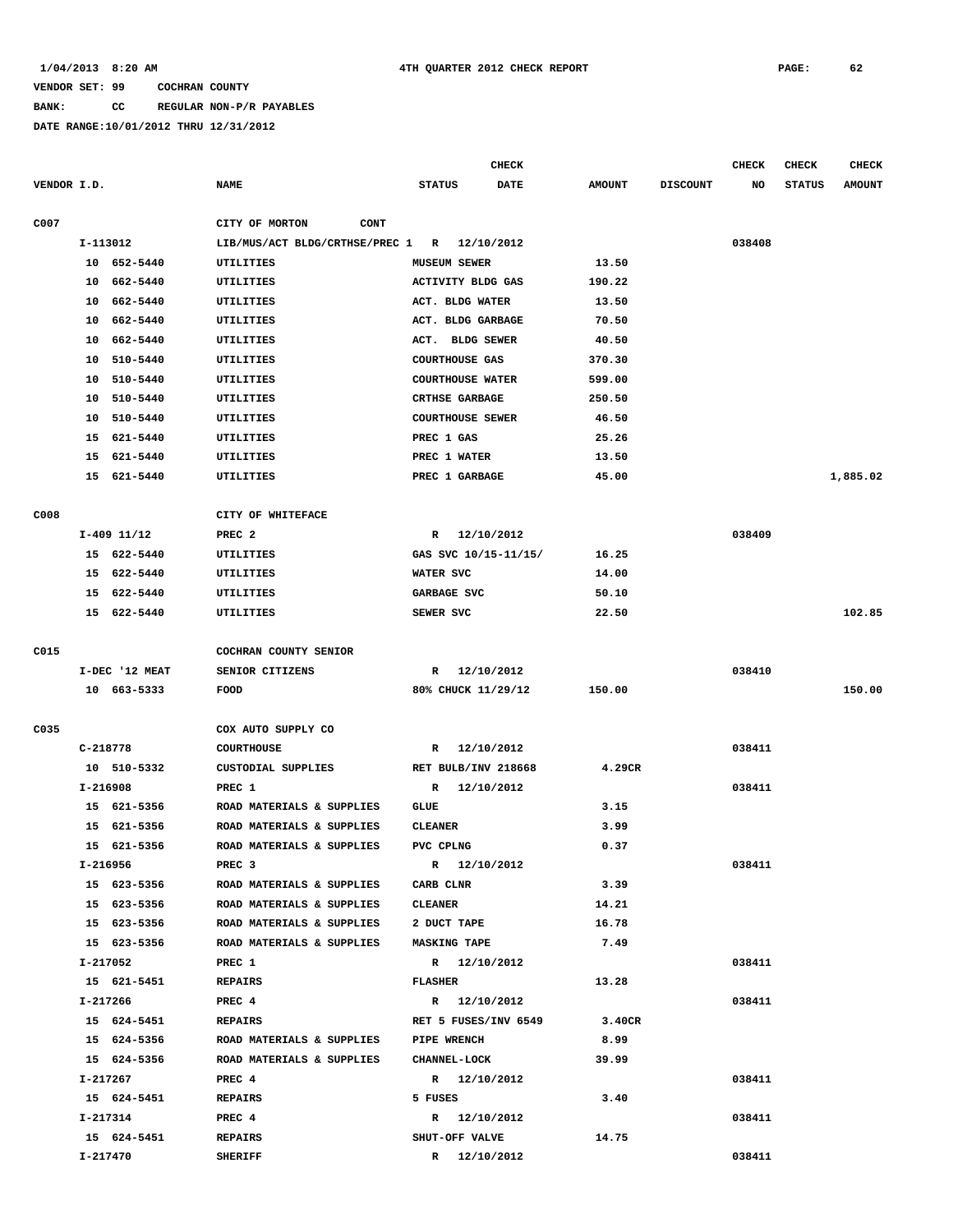**BANK: CC REGULAR NON-P/R PAYABLES**

|      |             |                                          | <b>CHECK</b>               |               |                 | <b>CHECK</b> | CHECK         | <b>CHECK</b>  |
|------|-------------|------------------------------------------|----------------------------|---------------|-----------------|--------------|---------------|---------------|
|      | VENDOR I.D. | <b>NAME</b>                              | <b>STATUS</b><br>DATE      | <b>AMOUNT</b> | <b>DISCOUNT</b> | NO           | <b>STATUS</b> | <b>AMOUNT</b> |
| C035 |             | COX AUTO SUPPLY CO<br>CONT               |                            |               |                 |              |               |               |
|      | I-217470    | <b>SHERIFF</b>                           | R 12/10/2012               |               |                 | 038411       |               |               |
|      | 10 560-5334 | OTHER SUPPLIES                           | <b>WASH BRUSH</b>          | 30.99         |                 |              |               |               |
|      | 10 560-5334 | OTHER SUPPLIES                           | <b>ARMORALL</b>            | 8.59          |                 |              |               |               |
|      | 10 560-5334 | OTHER SUPPLIES                           | <b>ABSORBER</b>            | 13.99         |                 |              |               |               |
|      | 10 560-5334 | OTHER SUPPLIES                           | WAXY SUDS PDR              | 13.50         |                 |              |               |               |
|      | I-218031    | <b>SHERIFF</b>                           | R 12/10/2012               |               |                 | 038411       |               |               |
|      | 10 560-5451 | MACHINERY-NON-OFFICE REPAIR 5 FUSES/#125 |                            | 3.40          |                 |              |               |               |
|      | I-218188    | PREC 1                                   | R 12/10/2012               |               |                 | 038411       |               |               |
|      | 15 621-5356 | ROAD MATERIALS & SUPPLIES                | 2 GLASS CLNR               | 6.30          |                 |              |               |               |
|      | 15 621-5356 | ROAD MATERIALS & SUPPLIES                | BLUE SHOP TOWELS           | 3.19          |                 |              |               |               |
|      | I-218245    | PREC 4                                   | R 12/10/2012               |               |                 | 038411       |               |               |
|      | 15 624-5356 | ROAD MATERIALS & SUPPLIES                | 2 ANTIFREEZE               | 21.98         |                 |              |               |               |
|      |             |                                          | R 12/10/2012               |               |                 |              |               |               |
|      | I-218336    | PREC <sub>2</sub>                        |                            |               |                 | 038411       |               |               |
|      | 15 622-5356 | ROAD MATERIALS & SUPPLIES                | 4 134A FREON               | 39.80         |                 |              |               |               |
|      | I-218371    | PREC <sub>2</sub>                        | R 12/10/2012               |               |                 | 038411       |               |               |
|      | 15 622-5356 | ROAD MATERIALS & SUPPLIES                | 2 FS #59987 SVC CA         | 1.02          |                 |              |               |               |
|      | I-218490    | <b>SHERIFF</b>                           | 12/10/2012<br>R            |               |                 | 038411       |               |               |
|      | 10 560-5451 | MACHINERY-NON-OFFICE REPAIR              | BULB                       | 9.45          |                 |              |               |               |
|      | I-218628    | <b>SHERIFF</b>                           | R 12/10/2012               |               |                 | 038411       |               |               |
|      | 10 560-5571 | CAPITAL OUTLAY                           | 3 KEYS/'13 EXPLR           | 4.50          |                 |              |               |               |
|      | I-218668    | <b>COURTHOUSE</b>                        | R 12/10/2012               |               |                 | 038411       |               |               |
|      | 10 510-5332 | CUSTODIAL SUPPLIES                       | <b>BULB</b>                | 4.29          |                 |              |               |               |
|      | I-218718    | PREC <sub>3</sub>                        | R 12/10/2012               |               |                 | 038411       |               |               |
|      | 15 623-5451 | <b>REPAIRS</b>                           | 2 WPR BLADES               | 14.38         |                 |              |               |               |
|      | I-218719    | PREC <sub>3</sub>                        | R 12/10/2012               |               |                 | 038411       |               |               |
|      | 15 623-5451 | <b>REPAIRS</b>                           | 4 PAINT                    | 21.80         |                 |              |               |               |
|      | I-218851    | PREC <sub>2</sub>                        | R 12/10/2012               |               |                 | 038411       |               |               |
|      | 15 622-5356 | ROAD MATERIALS & SUPPLIES                | 4 BLUE SHOP TOWELS         | 12.76         |                 |              |               |               |
|      | 15 622-5356 | ROAD MATERIALS & SUPPLIES                | 2 TISSUE                   | 4.38          |                 |              |               |               |
|      | 15 622-5356 | ROAD MATERIALS & SUPPLIES                | 4 GROMMETS                 | 2.76          |                 |              |               |               |
|      | 15 622-5356 | ROAD MATERIALS & SUPPLIES                | LOCK-EZ                    | 2.09          |                 |              |               |               |
|      | 15 622-5356 | ROAD MATERIALS & SUPPLIES                | LIQ WRENCH                 | 3.99          |                 |              |               |               |
|      | I-219341    | <b>SHERIFF</b>                           | 12/10/2012<br>$\mathbb{R}$ |               |                 | 038411       |               |               |
|      | 10 560-5334 | OTHER SUPPLIES                           | 2 BUG, TAR RMVR            | 9.98          |                 |              |               |               |
|      | 10 560-5334 | OTHER SUPPLIES                           | <b>SOLVENT</b>             | 8.49          |                 |              |               |               |
|      | 10 560-5451 | MACHINERY-NON-OFFICE REPAIR              | PLAT BATTERY W/EXCH        | 69.99         |                 |              |               |               |
|      | 10 560-5451 | MACHINERY-NON-OFFICE REPAIR              | <b>STATE BATT FEE</b>      | 3.00          |                 |              |               | 436.72        |
|      |             |                                          |                            |               |                 |              |               |               |
| C064 |             | CITY OF MORTON F D                       |                            |               |                 |              |               |               |
|      | I-NOV 2012  | PUBLIC SAFETY*OTHER                      | R 12/10/2012               |               |                 | 038413       |               |               |
|      | 10 580-5414 | FIRE PROTECTION CONTRACTS                | CR 197, CTTN MOD, 11/1     | 350.00        |                 |              |               |               |
|      | 10 580-5414 | FIRE PROTECTION CONTRACTS                | 1585/214, NONE FOUND       | 350.00        |                 |              |               |               |
|      | 10 580-5414 | FIRE PROTECTION CONTRACTS                | 2382 FM1585, CTTN MOD      | 350.00        |                 |              |               |               |
|      | I-OCT 2012  | PUBLIC SAFETY*OTHER                      | R 12/10/2012               |               |                 | 038413       |               |               |
|      | 10 580-5414 | FIRE PROTECTION CONTRACTS                | N214, CTY LMTS, CTTN M     | 350.00        |                 |              |               |               |
|      | I-SEP 2012  | PUBLIC SAFETY*OTHER                      | R 12/10/2012               |               |                 | 038413       |               |               |
|      | 10 580-5414 | FIRE PROTECTION CONTRACTS                | 1300 CR200, TELE POLE      | 350.00        |                 |              |               | 1,750.00      |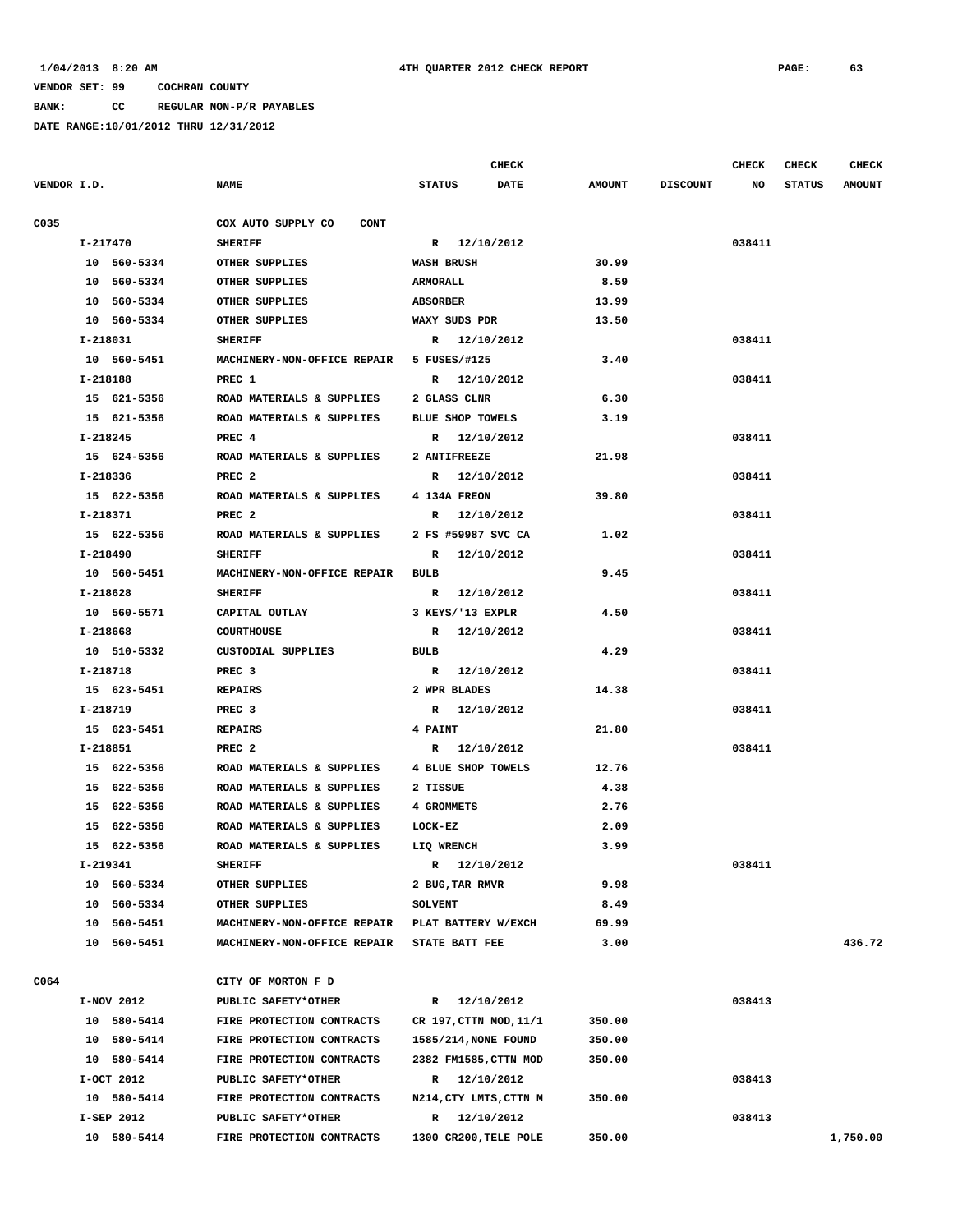**BANK: CC REGULAR NON-P/R PAYABLES**

|                  |          |                    |                                              |               |                      | <b>CHECK</b>           |               |                 | <b>CHECK</b> | <b>CHECK</b>  | <b>CHECK</b>  |
|------------------|----------|--------------------|----------------------------------------------|---------------|----------------------|------------------------|---------------|-----------------|--------------|---------------|---------------|
| VENDOR I.D.      |          |                    | <b>NAME</b>                                  | <b>STATUS</b> |                      | <b>DATE</b>            | <b>AMOUNT</b> | <b>DISCOUNT</b> | NO           | <b>STATUS</b> | <b>AMOUNT</b> |
|                  |          |                    |                                              |               |                      |                        |               |                 |              |               |               |
| C065             |          |                    | CITY OF WHITEFACE F D                        |               |                      |                        |               |                 |              |               |               |
|                  |          | $I-OCT$ '12        | PUBLIC SAFETY*OTHER                          | v             |                      | 12/10/2012             |               |                 | 038414       |               | 1,750.00      |
|                  |          |                    |                                              |               |                      |                        |               |                 |              |               |               |
| C065             |          |                    | CITY OF WHITEFACE F D                        |               |                      |                        |               |                 |              |               |               |
|                  | M-CHECK  |                    | CITY OF WHITEFACE F D<br>VOIDED              | v             |                      | 12/10/2012             |               |                 | 038414       |               | 1,750.00      |
|                  |          |                    |                                              |               |                      |                        |               |                 |              |               |               |
| C084             |          |                    | CLERK, SEVENTH COURT OF APPEAL               |               |                      |                        |               |                 |              |               |               |
|                  |          | I-NOV 2012         | STATE FEES                                   | R             |                      | 12/10/2012             |               |                 | 038415       |               |               |
|                  | 90       | 000-2379.002       | 7th Crt of Appeal Gov't22.2081COUNTY COURT   |               |                      |                        | 10.00         |                 |              |               |               |
|                  |          | 90 000-2379.002    | 7th Crt of Appeal Gov't22.2081DISTRICT COURT |               |                      |                        | 10.00         |                 |              |               | 20.00         |
|                  |          |                    |                                              |               |                      |                        |               |                 |              |               |               |
| C <sub>165</sub> | I-120312 |                    | CITY OF MORTON<br><b>CEMETERY</b>            | $\mathbb{R}$  |                      | 12/10/2012             |               |                 | 038416       |               |               |
|                  |          | 10 516-5486        | CONTRACT LABOR-OPEN CLOSE                    |               |                      | 10/6/12 GLADYS PHILL   | 300.00        |                 |              |               |               |
|                  |          | 10 516-5486        | CONTRACT LABOR-OPEN CLOSE                    |               |                      | 10/20/12 MARY MILLER   | 300.00        |                 |              |               |               |
|                  |          | 10 516-5486        | CONTRACT LABOR-OPEN CLOSE                    |               |                      | 11/10/12 BILLIE LEMO   | 300.00        |                 |              |               |               |
|                  |          | 10 516-5486        | CONTRACT LABOR-OPEN CLOSE                    |               |                      | $11/24/12$ NEIVES FRAN | 300.00        |                 |              |               | 1,200.00      |
|                  |          |                    |                                              |               |                      |                        |               |                 |              |               |               |
| E015             |          |                    | ERS - TEXAS SOCIAL SECURITY PR               |               |                      |                        |               |                 |              |               |               |
|                  |          | I-'13 SS ADMIN FEE | NON-DEPT'L                                   | R             |                      | 12/10/2012             |               |                 | 038417       |               |               |
|                  |          | 10 409-5499        | MISCELLANEOUS                                |               |                      | ANN FEE TO ADMIN SOC   | 35.00         |                 |              |               | 35.00         |
|                  |          |                    |                                              |               |                      |                        |               |                 |              |               |               |
| F010             |          |                    | FIVE-AREA TELEPHONE CO-OP                    |               |                      |                        |               |                 |              |               |               |
|                  |          | I-927-5510 DEC12   | PREC 4                                       | $\mathbb{R}$  |                      | 12/10/2012             |               |                 | 038418       |               |               |
|                  |          | 15 624-5420        | TELECOMMUNICATIONS                           |               | DEC PHONE SVC        |                        | 32.25         |                 |              |               |               |
|                  |          | 15 624-5420        | <b>TELECOMMUNICATIONS</b>                    | <b>FEES</b>   |                      |                        | 8.78          |                 |              |               | 41.03         |
|                  |          |                    |                                              |               |                      |                        |               |                 |              |               |               |
| F033             |          |                    | FLEETPRIDE, INC                              |               |                      |                        |               |                 |              |               |               |
|                  |          | I-51016106         | PREC 1                                       | R             |                      | 12/10/2012             |               |                 | 038419       |               |               |
|                  |          | 15 621-5451        | <b>REPAIRS</b>                               |               | AIR LEVEL VALVE      |                        | 78.77         |                 |              |               | 78.77         |
|                  |          |                    |                                              |               |                      |                        |               |                 |              |               |               |
| G005             |          |                    | <b>GENERAL FUND</b>                          |               |                      |                        |               |                 |              |               |               |
|                  |          | I-LEASE #20        | <b>JUVENILE PROBATION</b>                    | R             |                      | 12/10/2012             |               |                 | 038420       |               |               |
|                  |          | 10 571-5464        | VEHICLE LEASE                                |               |                      | LEASE 11/25-12/25/12   | 833.00        |                 |              |               | 833.00        |
| H126             |          |                    | HOLLAND'S OFFICE TECHNOLOGIES                |               |                      |                        |               |                 |              |               |               |
|                  | I-98730  |                    | CLERK                                        |               | R 12/10/2012         |                        |               |                 | 038421       |               |               |
|                  |          | 10 403-5310        | OFFICE SUPPLIES                              |               | CANON FX-8 TONER     |                        | 79.99         |                 |              |               | 79.99         |
|                  |          |                    |                                              |               |                      |                        |               |                 |              |               |               |
| I006             |          |                    | INLAND TRUCK PARTS CO                        |               |                      |                        |               |                 |              |               |               |
|                  |          | I-32-34810         | PREC 1                                       |               | R 12/10/2012         |                        |               |                 | 038422       |               |               |
|                  |          | 15 621-5451        | <b>REPAIRS</b>                               |               | RPR TRANS / LABOR    |                        | 785.65        |                 |              |               |               |
|                  |          | 15 621-5451        | <b>REPAIRS</b>                               |               | SHOP SUPPLIES        |                        | 39.28         |                 |              |               |               |
|                  |          | 15 621-5451        | <b>REPAIRS</b>                               |               | <b>CTRSHAFT ASSY</b> |                        | 439.81        |                 |              |               |               |
|                  |          | 15 621-5451        | <b>REPAIRS</b>                               |               | AUX DRV GEAR         |                        | 186.68        |                 |              |               |               |
|                  |          | 15 621-5451        | <b>REPAIRS</b>                               |               | <b>GEAR MAIN DRV</b> |                        | 127.42        |                 |              |               |               |
|                  |          | 15 621-5451        | <b>REPAIRS</b>                               |               | M.S. OD GEAR         |                        | 129.14        |                 |              |               |               |
|                  |          | 15 621-5451        | <b>REPAIRS</b>                               |               |                      | SYNCRO ASSY W/O HUB    | 153.72        |                 |              |               |               |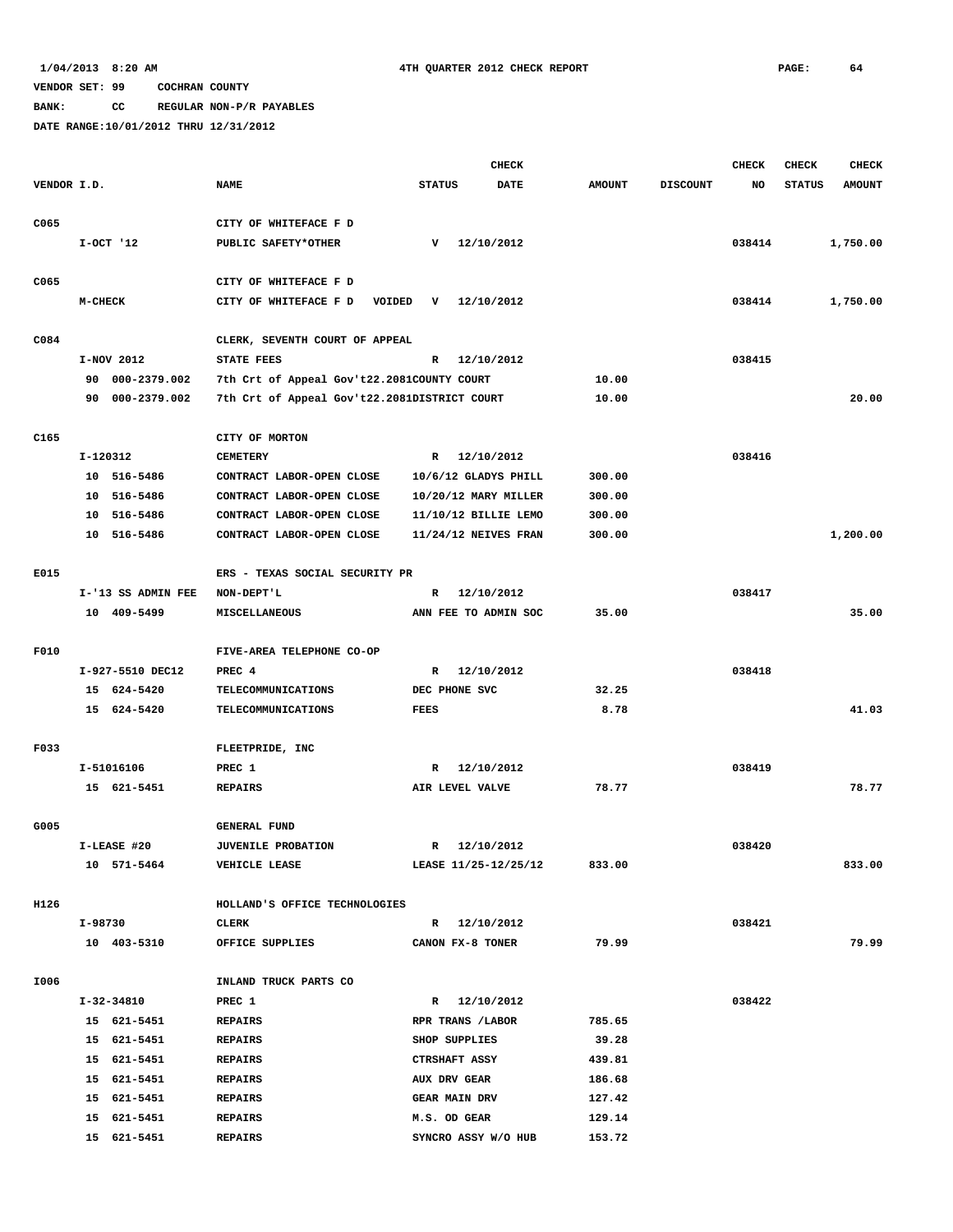# **BANK: CC REGULAR NON-P/R PAYABLES**

|             |                   |                            |                          | <b>CHECK</b> |               |                 | <b>CHECK</b> | <b>CHECK</b>  | <b>CHECK</b>  |
|-------------|-------------------|----------------------------|--------------------------|--------------|---------------|-----------------|--------------|---------------|---------------|
| VENDOR I.D. |                   | <b>NAME</b>                | <b>STATUS</b>            | <b>DATE</b>  | <b>AMOUNT</b> | <b>DISCOUNT</b> | NO           | <b>STATUS</b> | <b>AMOUNT</b> |
|             |                   |                            |                          |              |               |                 |              |               |               |
| I006        |                   | INLAND TRUCK PARTS CO CONT |                          |              |               |                 |              |               |               |
|             | I-32-34810        | PREC 1                     | R 12/10/2012             |              |               |                 | 038422       |               |               |
|             | 15 621-5451       | <b>REPAIRS</b>             | 2 AIR HOSE ASSM 34"      |              | 21.16         |                 |              |               |               |
|             | 15 621-5451       | <b>REPAIRS</b>             | AIR HOSE ASSM 36"        |              | 10.74         |                 |              |               |               |
|             | 15 621-5451       | <b>REPAIRS</b>             | SLAVE VALVE              |              | 107.01        |                 |              |               |               |
|             | 15 621-5451       | <b>REPAIRS</b>             | FILTER-REG KIT           |              | 60.39         |                 |              |               |               |
|             | 15 621-5451       | <b>REPAIRS</b>             | <b>BASIC REBUILD KIT</b> |              | 598.17        |                 |              |               |               |
|             | 15 621-5451       | <b>REPAIRS</b>             | NUT FLANGE HEX           |              | 21.21         |                 |              |               |               |
|             | 15 621-5451       | <b>REPAIRS</b>             | RING RETAINING           |              | 2.45          |                 |              |               |               |
|             | 15<br>621-5451    | <b>REPAIRS</b>             | IDLER SHAFT RPL KIT      |              | 51.63         |                 |              |               |               |
|             | 621-5451<br>15    | <b>REPAIRS</b>             | PLUG SHIFT DETENT        |              | 3.24          |                 |              |               |               |
|             | 15 621-5451       | <b>REPAIRS</b>             | <b>SPRING</b>            |              | 2.55          |                 |              |               | 2,740.25      |
|             |                   |                            |                          |              |               |                 |              |               |               |
| I019        |                   | LARRY IVINS                |                          |              |               |                 |              |               |               |
|             | I-112912          | PREC <sub>2</sub>          | R 12/10/2012             |              |               |                 | 038423       |               |               |
|             | 15 622-5356       | ROAD MATERIALS & SUPPLIES  | 26 BELLY DUMPS @ \$40    |              | 1,040.00      |                 |              |               |               |
|             | I-PREC 1 12/7/12  | PREC 1                     | R 12/10/2012             |              |               |                 | 038423       |               |               |
|             | 15 621-5356       | ROAD MATERIALS & SUPPLIES  | 100 BELLY DUMPS @ \$4    |              | 4,000.00      |                 |              |               | 5,040.00      |
|             |                   |                            |                          |              |               |                 |              |               |               |
| J082        |                   | JOHN DEERE FINANCIAL       |                          |              |               |                 |              |               |               |
|             | I-11484 CORR      | <b>CEMETERY</b>            | R 12/10/2012             |              |               |                 | 038424       |               |               |
|             | 10 516-5451       | <b>REPAIR</b>              | CR TAKEN 9/27 and on     |              | 3.99          |                 |              |               | 3.99          |
|             |                   |                            |                          |              |               |                 |              |               |               |
| K016        |                   | K BARNETT & SONS INC       |                          |              |               |                 |              |               |               |
|             | I-14682           | PREC <sub>4</sub>          | R 12/10/2012             |              |               |                 | 038425       |               |               |
|             | 15 624-5356       | ROAD MATERIALS & SUPPLIES  | 23.35TN HMCL, DEL        |              | 2,639.25      |                 |              |               |               |
|             | 15 621-5356       | ROAD MATERIALS & SUPPLIES  | CR SALES TAX/INV #14     |              | 394.46CR      |                 |              |               | 2,244.79      |
|             |                   |                            |                          |              |               |                 |              |               |               |
| K034        |                   | KARR TUCKPOINTING COMPANY  |                          |              |               |                 |              |               |               |
|             | I-CEMETERY 2012   | <b>CEMETERY</b>            | R 12/10/2012             |              |               |                 | 038426       |               |               |
|             | 10 516-5451       | <b>REPAIR</b>              | MASONRY REPAIR-FENCE     |              | 9,444.00      |                 |              |               |               |
|             | I-LIBRARY 2012    | LIBRARY                    | R                        | 12/10/2012   |               |                 | 038426       |               |               |
|             | 10 650-5451       | <b>REPAIR</b>              | MASONRY REPAIRS/CAUL     |              | 1,223.00      |                 |              |               |               |
|             | 11 651-5499       | MISCELLANEOUS              | MASONRY REPAIRS/CAUL     |              | 6,100.00      |                 |              |               | 16,767.00     |
|             |                   |                            |                          |              |               |                 |              |               |               |
| L004        |                   | LEGAL DIRECTORIES PUB. CO  |                          |              |               |                 |              |               |               |
|             | I-0246433         | COUNTY ATTORNEY            | R 12/10/2012             |              |               |                 | 038427       |               |               |
|             | 10 475-5310       | OFFICE SUPPLIES            | '13 TX LEGAL DIR         |              | 68.00         |                 |              |               |               |
|             | 10 475-5310       | OFFICE SUPPLIES            | SHIPPING                 |              | 14.50         |                 |              |               | 82.50         |
|             |                   |                            |                          |              |               |                 |              |               |               |
| L015        |                   | LUBBOCK COUNTY, TEXAS      |                          |              |               |                 |              |               |               |
|             | I-NOV 12 ADR FEES | DISTRICT COURT             | R 12/10/2012             |              |               |                 | 038428       |               |               |
|             | 19 435-5409       | A.D.R. CONTRACT            | DISTRICT COURT           |              | 20.00         |                 |              |               |               |
|             | 19 435-5409       | A.D.R. CONTRACT            | COUNTY COURT             |              | 30.00         |                 |              |               | 50.00         |
|             |                   |                            |                          |              |               |                 |              |               |               |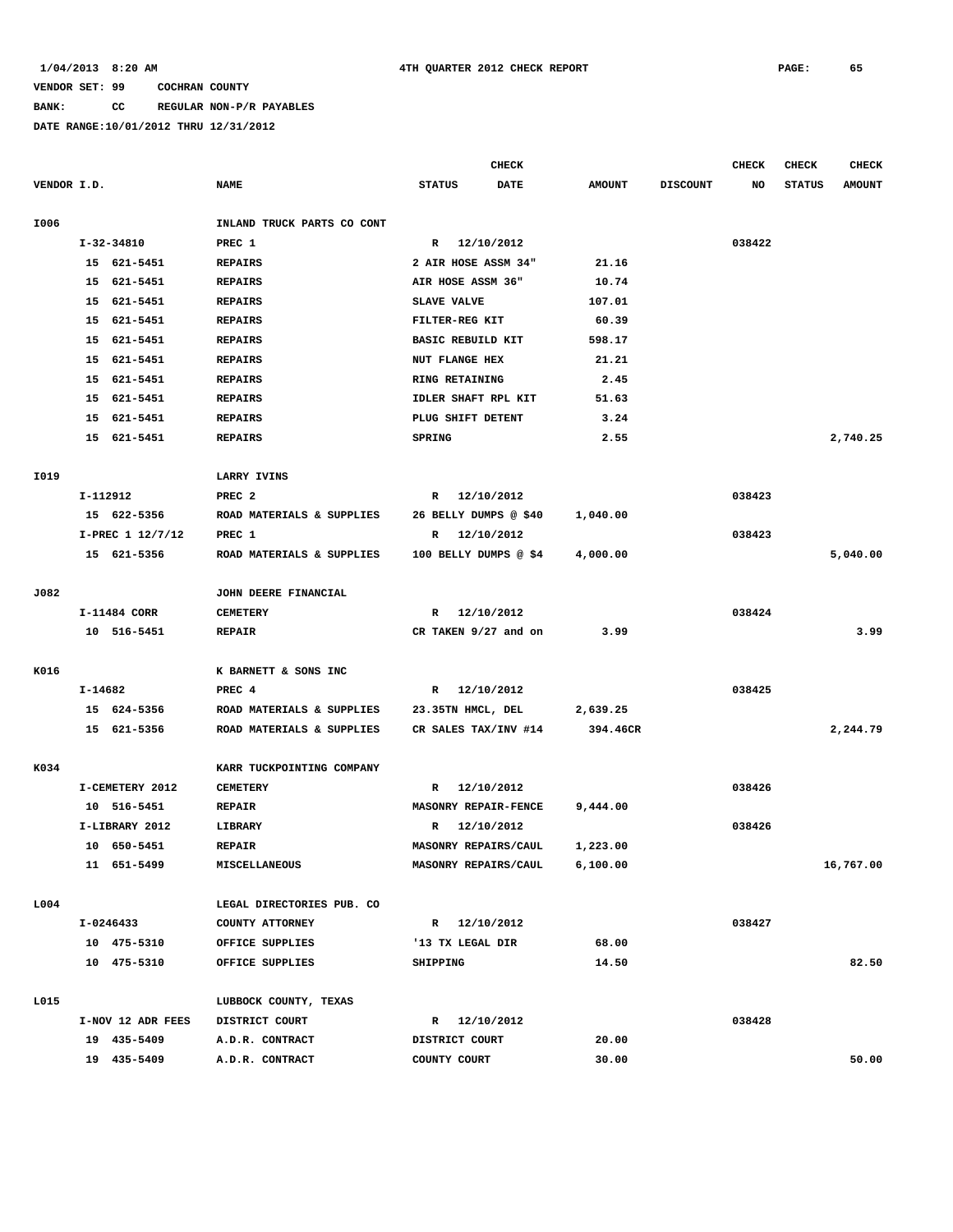**BANK: CC REGULAR NON-P/R PAYABLES**

|             |          |                             |                                       |                             | <b>CHECK</b> |               |                 | <b>CHECK</b> | <b>CHECK</b>  | <b>CHECK</b>  |
|-------------|----------|-----------------------------|---------------------------------------|-----------------------------|--------------|---------------|-----------------|--------------|---------------|---------------|
| VENDOR I.D. |          |                             | <b>NAME</b>                           | <b>STATUS</b>               | <b>DATE</b>  | <b>AMOUNT</b> | <b>DISCOUNT</b> | NO           | <b>STATUS</b> | <b>AMOUNT</b> |
| L018        |          |                             | LUBBOCK GRADER BLADE, INC             |                             |              |               |                 |              |               |               |
|             | I-45954  |                             | PREC <sub>2</sub>                     | R 12/10/2012                |              |               |                 | 038429       |               |               |
|             |          | 15 622-5356                 | ROAD MATERIALS & SUPPLIES             | 2 24X30 "SPEED LIMIT        |              | 80.00         |                 |              |               |               |
|             |          | 15 622-5356                 | ROAD MATERIALS & SUPPLIES             | 4 30X30 HWY INTERSEC        |              | 192.00        |                 |              |               |               |
|             |          | 15 622-5356                 | ROAD MATERIALS & SUPPLIES             | 6 8' GREEN SIGN POST        |              | 102.00        |                 |              |               |               |
|             |          | 15 622-5356                 | ROAD MATERIALS & SUPPLIES             | 10 5/8x8x7' GRADER B        |              | 1,067.50      |                 |              |               | 1,441.50      |
| L057        |          |                             | L KENLEY, dba                         |                             |              |               |                 |              |               |               |
|             |          | I-5463 '13 EXPLORER SHERIFF |                                       | R 12/10/2012                |              |               |                 | 038430       |               |               |
|             |          | 10 560-5571                 | CAPITAL OUTLAY                        | LETTER, STRIPE '13 E        |              | 325.00        |                 |              |               | 325.00        |
| M018        |          |                             | MORTON INSURANCE AGENCY               |                             |              |               |                 |              |               |               |
|             |          |                             | I-BOND #7946 SCHMIDT JUSTICE OF PEACE | R 12/10/2012                |              |               |                 | 038431       |               |               |
|             |          | 10 455-5480                 | BONDS & NOTARY FEES                   | JP SCHMIDT 12/31/12-        |              | 50.00         |                 |              |               | 50.00         |
| M031        |          |                             | MILLER PAPER & PACKAGING CO           |                             |              |               |                 |              |               |               |
|             |          | I-S2353273.001              | <b>ACTIVITY BLDG</b>                  | R 12/10/2012                |              |               |                 | 038432       |               |               |
|             |          | 10 662-5332                 | CUSTODIAL SUPPLIES                    | <b>1CS CORELESS TISSUE</b>  |              | 108.46        |                 |              |               |               |
|             |          | 10 662-5332                 | CUSTODIAL SUPPLIES                    | <b>1CS ZFOLD PAPER TOWE</b> |              | 67.36         |                 |              |               | 175.82        |
| P017        |          |                             | <b>POSTMASTER</b>                     |                             |              |               |                 |              |               |               |
|             |          | $I-JP$ $11/29/12$           | <b>JUSTICE OF PEACE</b>               | R 12/10/2012                |              |               |                 | 038433       |               |               |
|             |          | 10 455-5311                 | POSTAL EXPENSES                       | 1 RL 45c STAMPS             |              | 45.00         |                 |              |               |               |
|             |          | I-SHERIFF 11/29/12          | <b>SHERIFF</b>                        | R 12/10/2012                |              |               |                 | 038433       |               |               |
|             |          | 10 560-5311                 | POSTAL EXPENSES                       | $3$ BKS 20c STAMPS @ \$     |              | 27.00         |                 |              |               | 72.00         |
| P073        |          |                             | THE PENWORTHY COMPANY                 |                             |              |               |                 |              |               |               |
|             | I-538615 |                             | LIBRARY                               | R 12/10/2012                |              |               |                 | 038434       |               |               |
|             |          | 10 650-5590                 | <b>BOOKS</b>                          | HOME RUN                    |              | 13.96         |                 |              |               |               |
|             |          | 10 650-5590                 | <b>BOOKS</b>                          | LIBRARIAN FOR A DAY         |              | 13.96         |                 |              |               |               |
|             |          | 10 650-5590                 | <b>BOOKS</b>                          | AMELIA BEDELIA SLEEP        |              | 13.96         |                 |              |               |               |
|             |          | 10 650-5590                 | <b>BOOKS</b>                          | MITTENS AT SCHOOL           |              | 13.96         |                 |              |               |               |
|             |          | 10 650-5590                 | <b>BOOKS</b>                          | HALLOWEEN SURPRISE          |              | 13.96         |                 |              |               |               |
|             |          | 10 650-5590                 | <b>BOOKS</b>                          | LET'S GROW A GARDEN         |              | 13.96         |                 |              |               |               |
|             |          | 10 650-5590                 | <b>BOOKS</b>                          | JEWELS FOR A PRINCES        |              | 13.96         |                 |              |               |               |
|             |          | 10 650-5590                 | <b>BOOKS</b>                          | LADY AND THE TRAMP          |              | 13.96         |                 |              |               |               |
|             |          | 10 650-5590                 | <b>BOOKS</b>                          | OH, BROTHER                 |              | 13.96         |                 |              |               |               |
|             |          | 10 650-5590                 | <b>BOOKS</b>                          | I CAN BE PRESIDENT          |              | 13.96         |                 |              |               |               |
|             | 10       | 650-5590                    | <b>BOOKS</b>                          | MATERLITTLE TRACT           |              | 13.96         |                 |              |               | 153.56        |
| S010        |          |                             | SILVERS COMPANY                       |                             |              |               |                 |              |               |               |
|             |          | I-CEMETERY 12/12            | <b>CEMETERY</b>                       | R 12/10/2012                |              |               |                 | 038435       |               |               |
|             |          | 10 516-5330                 | FUEL & OIL                            | 285.2GL HS DIESEL           |              | 1,001.05      |                 |              |               |               |
|             |          | 10 516-5451                 | <b>REPAIR</b>                         | FUEL FILTER                 |              | 16.80         |                 |              |               |               |
|             |          | $I-EXT$ SVC $12/12$         | <b>EXTENSION SVC</b>                  | R 12/10/2012                |              |               |                 | 038435       |               |               |
|             |          | 10 665-5330                 | FUEL AND OIL                          | 135.9GL UNL                 |              | 476.83        |                 |              |               |               |
|             |          | 10 665-5330                 | FUEL AND OIL                          | 11.5GL UNL                  |              | 39.08         |                 |              |               |               |
|             | 10       | 665-5330                    | FUEL AND OIL                          | 23GL UNL                    |              | 78.18         |                 |              |               |               |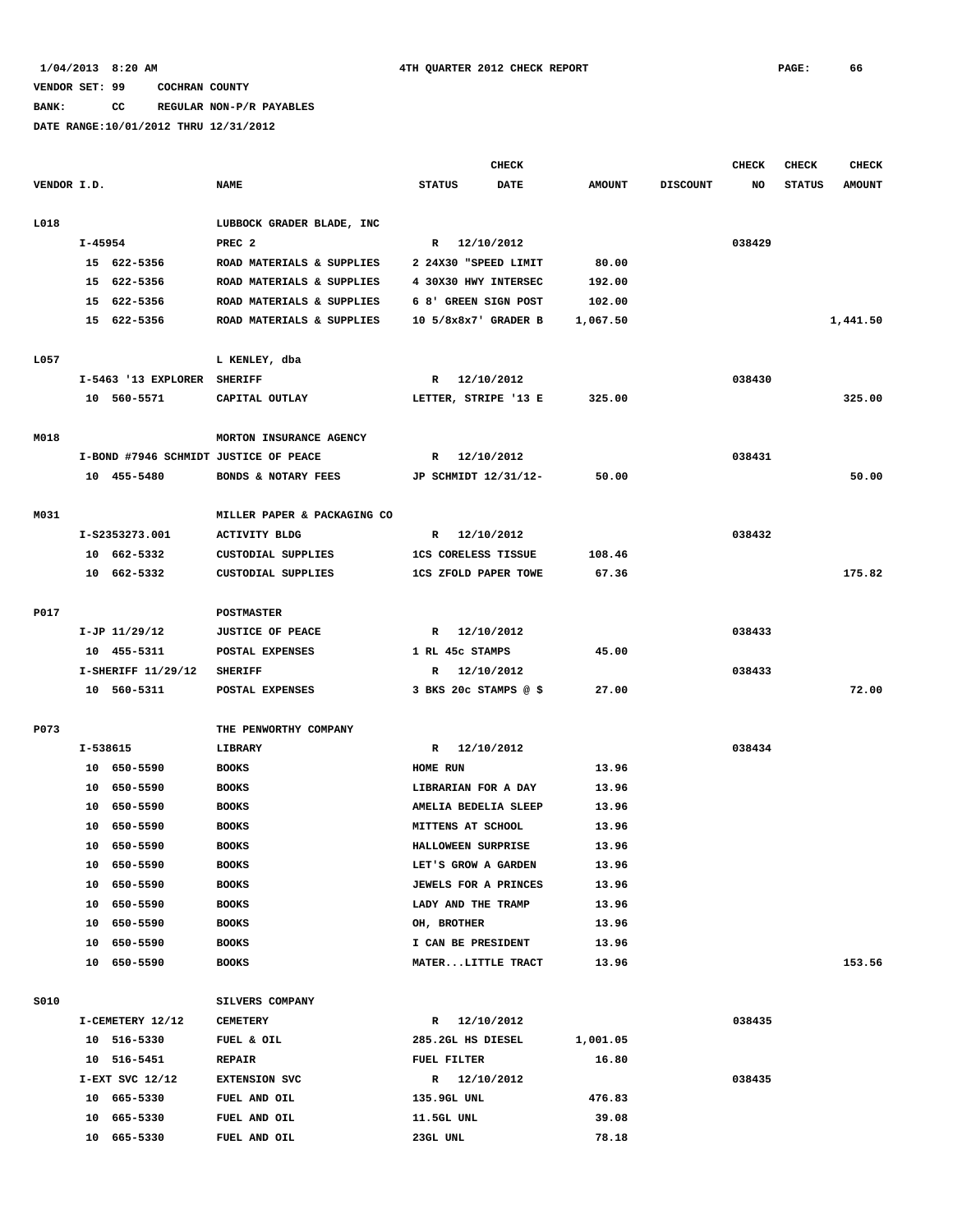**BANK: CC REGULAR NON-P/R PAYABLES**

|             |    |                      |                                |                 | <b>CHECK</b>          |               |                 | <b>CHECK</b> | <b>CHECK</b>  | CHECK         |
|-------------|----|----------------------|--------------------------------|-----------------|-----------------------|---------------|-----------------|--------------|---------------|---------------|
| VENDOR I.D. |    |                      | <b>NAME</b>                    | <b>STATUS</b>   | <b>DATE</b>           | <b>AMOUNT</b> | <b>DISCOUNT</b> | NO           | <b>STATUS</b> | <b>AMOUNT</b> |
| S010        |    |                      | SILVERS COMPANY<br><b>CONT</b> |                 |                       |               |                 |              |               |               |
|             |    | I-EXT SVC 12/12      | <b>EXTENSION SVC</b>           | $\mathbf{R}$    | 12/10/2012            |               |                 | 038435       |               |               |
|             |    | 10 665-5330          | FUEL AND OIL                   | 24.3GL UNL      |                       | 82.60         |                 |              |               |               |
|             |    | 10 665-5330          | FUEL AND OIL                   | 24.5GL UNL      |                       | 84.02         |                 |              |               |               |
|             | 10 | 665-5330             | FUEL AND OIL                   | 25.5GL UNL      |                       | 87.44         |                 |              |               |               |
|             | 10 | 665-5330             | FUEL AND OIL                   | 25GL UNL        |                       | 85.73         |                 |              |               |               |
|             | 10 | 665-5330             | FUEL AND OIL                   |                 | CR FED TAX ON 269.7G  | 49.62CR       |                 |              |               |               |
|             |    | $I-JUV$ PROB $12/12$ | <b>JUVENILE PROBATION</b>      | R               | 12/10/2012            |               |                 | 038435       |               |               |
|             |    | 10 571-5330          | FUEL                           | 58.4GL UNL      |                       | 202.53        |                 |              |               |               |
|             |    | 10 571-5330          | FUEL                           |                 | CR FED TAX ON 58.4GL  | 10.75CR       |                 |              |               |               |
|             |    | I-PREC 1 12/12       | PREC 1                         | R               | 12/10/2012            |               |                 | 038435       |               |               |
|             |    | 15 621-5330          | FUEL & OIL                     |                 | CR FED TAX ON 26.1GL  | 4.80CR        |                 |              |               |               |
|             |    | 15 621-5330          | FUEL & OIL                     |                 | 58.8GL LS DIESEL      | 196.98        |                 |              |               |               |
|             | 15 | 621-5330             | FUEL & OIL                     | STATE TAX       |                       | 11.76         |                 |              |               |               |
|             |    | 15 621-5330          | FUEL & OIL                     |                 | 60GL HS DIESEL        | 198.60        |                 |              |               |               |
|             | 15 | 621-5330             | FUEL & OIL                     | 26.1GL UNL      |                       | 88.71         |                 |              |               |               |
|             | 15 | 621-5330             | FUEL & OIL                     |                 | <b>45GL HS DIESEL</b> | 148.50        |                 |              |               |               |
|             |    | 15 621-5330          | FUEL & OIL                     |                 | 38GL HS DIESEL        | 131.48        |                 |              |               |               |
|             | 15 | 621-5330             | FUEL & OIL                     |                 | 65GL HS DIESEL        | 224.90        |                 |              |               |               |
|             | 15 | 621-5330             | FUEL & OIL                     |                 | <b>36GL HS DIESEL</b> | 124.56        |                 |              |               |               |
|             | 15 | 621-5451             | <b>REPAIRS</b>                 | FUEL FILTER     |                       | 16.80         |                 |              |               |               |
|             | 15 | 621-5330             | FUEL & OIL                     |                 | 950.3GL HS DIESEL     | 3,335.55      |                 |              |               |               |
|             | 15 | 621-5330             | FUEL & OIL                     |                 | 157.8GL LS DIESEL     | 529.42        |                 |              |               |               |
|             |    | 15 621-5330          | FUEL & OIL                     | STATE TAX       |                       | 31.56         |                 |              |               |               |
|             | 15 | 621-5330             | FUEL & OIL                     |                 | 42.6GL HS DIESEL      | 141.00        |                 |              |               |               |
|             | 15 | 621-5330             | FUEL & OIL                     |                 | 67GL HS DIESEL        | 221.10        |                 |              |               |               |
|             | 15 | 621-5330             | FUEL & OIL                     |                 | <b>48GL HS DIESEL</b> | 158.40        |                 |              |               |               |
|             | 15 | 621-5330             | FUEL & OIL                     |                 | 35GL HS DIESEL        | 115.50        |                 |              |               |               |
|             | 15 | 621-5330             | FUEL & OIL                     |                 | 160GL LS DIESEL       | 536.80        |                 |              |               |               |
|             | 15 | 621-5330             | FUEL & OIL                     | STATE TAX       |                       | 32.00         |                 |              |               |               |
|             | 15 | 621-5330             | FUEL & OIL                     |                 | 34.6GL LS DIESEL      | 116.08        |                 |              |               |               |
|             | 15 | 621-5330             | FUEL & OIL                     | STATE TAX       |                       | 6.92          |                 |              |               |               |
|             |    | 15 621-5330          | FUEL & OIL                     |                 | 100GL LS DIESEL       | 341.50        |                 |              |               |               |
|             | 15 | 621-5330             | FUEL & OIL                     | <b>STATETAX</b> |                       | 20.00         |                 |              |               |               |
|             |    | 15 621-5330          | FUEL & OIL                     |                 | 71GL HS DIESEL        | 245.66        |                 |              |               |               |
|             |    | 15 621-5330          | FUEL & OIL                     |                 | 68GL LS DIESEL        | 232.22        |                 |              |               |               |
|             |    | 15 621-5330          | FUEL & OIL                     | STATE TAX       |                       | 13.60         |                 |              |               |               |
|             | 15 | 621-5330             | FUEL & OIL                     |                 | 170GL LS DIESEL       | 579.70        |                 |              |               |               |
|             |    | 15 621-5330          | FUEL & OIL                     | STATE TAX       |                       | 34.00         |                 |              |               |               |
|             |    | 15 621-5330          | FUEL & OIL                     |                 | 54GL HS DIESEL        | 186.84        |                 |              |               |               |
|             |    | I-PREC 2 12/12       | PREC <sub>2</sub>              |                 | R 12/10/2012          |               |                 | 038435       |               |               |
|             |    | 15 622-5330          | FUEL AND OIL                   |                 | 95.3GL LS DIESEL      | 319.26        |                 |              |               |               |
|             |    | 15 622-5330          | FUEL AND OIL                   |                 | STATE TAX ON 95.3GL   | 19.06         |                 |              |               |               |
|             | 15 | 622-5330             | FUEL AND OIL                   |                 | 77GL LS DIESEL        | 262.19        |                 |              |               |               |
|             |    | 15 622-5330          | FUEL AND OIL                   |                 | STATE TAX ON 77GL LS  | 15.40         |                 |              |               |               |
|             |    | 15 622-5330          | FUEL AND OIL                   |                 | 701GL HS DIESEL       | 2,376.39      |                 |              |               |               |
|             | 15 | 622-5330             | FUEL AND OIL                   | 230GL UNL       |                       | 704.95        |                 |              |               |               |
|             |    | 15 622-5330          | FUEL AND OIL                   |                 | STATE TAX ON 230GL U  | 46.00         |                 |              |               |               |
|             |    |                      |                                |                 |                       |               |                 |              |               |               |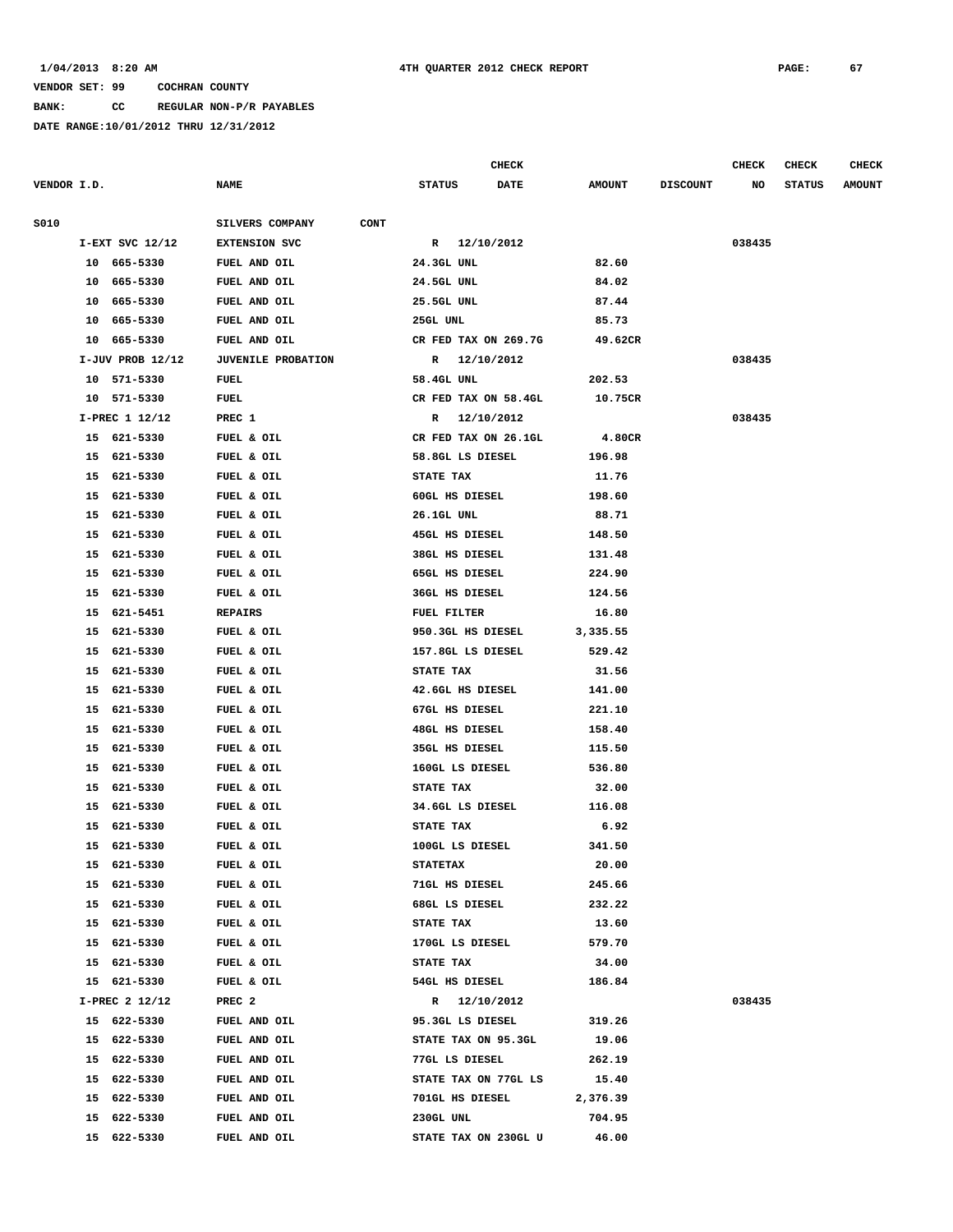**BANK: CC REGULAR NON-P/R PAYABLES**

|             |          |                 |                               |                   | CHECK                  |               |                 | <b>CHECK</b> | <b>CHECK</b>  | <b>CHECK</b>  |
|-------------|----------|-----------------|-------------------------------|-------------------|------------------------|---------------|-----------------|--------------|---------------|---------------|
| VENDOR I.D. |          |                 | <b>NAME</b>                   | <b>STATUS</b>     | DATE                   | <b>AMOUNT</b> | <b>DISCOUNT</b> | NO           | <b>STATUS</b> | <b>AMOUNT</b> |
| <b>S010</b> |          |                 | CONT<br>SILVERS COMPANY       |                   |                        |               |                 |              |               |               |
|             |          | I-PREC 2 12/12  | PREC <sub>2</sub>             | $\mathbf{R}$      | 12/10/2012             |               |                 | 038435       |               |               |
|             |          | 15 622-5330     | FUEL AND OIL                  |                   | CR FED TAX ON 230GL    | 42.32CR       |                 |              |               |               |
|             |          | I-PREC 4 12/12  | PREC 4                        | R                 | 12/10/2012             |               |                 | 038435       |               |               |
|             |          | 15 624-5330     | FUEL AND OIL                  | 110.6GL LS DIESEL |                        | 393.18        |                 |              |               |               |
|             | 15       | 624-5330        | FUEL AND OIL                  |                   | STATE TAX ON 110.6GL   | 22.12         |                 |              |               |               |
|             |          | 15 624-5330     | FUEL AND OIL                  | 1000GL HS DIESEL  |                        | 3,360.00      |                 |              |               |               |
|             | 15       | 624-5330        | FUEL AND OIL                  | FUEL CONDITIONER  |                        | 48.00         |                 |              |               |               |
|             | 15       | 624-5330        | FUEL AND OIL                  | 105GL LS DIESEL   |                        | 352.28        |                 |              |               |               |
|             |          | 15 624-5330     | FUEL AND OIL                  |                   | STATE TAX ON 105GL L   | 21.00         |                 |              |               |               |
|             |          | I-SHERIFF 12/12 | <b>SHERIFF</b>                | R                 | 12/10/2012             |               |                 | 038435       |               |               |
|             |          | 10 560-5330     | FUEL AND OIL                  | 52.03GL UNL/#125  |                        | 176.86        |                 |              |               |               |
|             |          | 10 560-5330     | FUEL AND OIL                  | 21.99GL UNL/#137  |                        | 74.75         |                 |              |               |               |
|             | 10       | 560-5330        | FUEL AND OIL                  | 70.12GL UNL/#134  |                        | 246.79        |                 |              |               |               |
|             | 10       | 560-5330        | FUEL AND OIL                  | 17.5GL UNL/#121   |                        | 59.48         |                 |              |               |               |
|             | 10       | 560-5330        | FUEL AND OIL                  | 119.07GL UNL/#135 |                        | 412.77        |                 |              |               |               |
|             | 10       | 560-5330        | FUEL AND OIL                  | 194.86GL UNL/#136 |                        | 674.38        |                 |              |               |               |
|             | 10       | 560-5330        | FUEL AND OIL                  | 49.02GL UNL/#122  |                        | 171.72        |                 |              |               |               |
|             | 10       | 560-5330        | FUEL AND OIL                  |                   | CR FED TAX ON 524.59   | 96.52CR       |                 |              |               | 19,726.97     |
| S047        |          |                 | SHELL FLEET PLUS              |                   |                        |               |                 |              |               |               |
|             |          | I-065177891211  | <b>EXTENSION SVC</b>          | R                 | 12/10/2012             |               |                 | 038436       |               |               |
|             |          | 10 665-5330     | FUEL AND OIL                  |                   | 21.706GL UNL, PRYTN, 1 | 72.89         |                 |              |               |               |
|             |          | 10 665-5330     | FUEL AND OIL                  |                   | 13.263GL SUPR, PLVW, 1 | 45.38         |                 |              |               |               |
|             |          | 10 665-5330     | FUEL AND OIL                  | CR FED TAX        |                        | 6.42CR        |                 |              |               | 111.85        |
| S071        |          |                 | SCRIPT OFFICE PRODUCTS, INC.  |                   |                        |               |                 |              |               |               |
|             | I-41106  |                 | TAX A/C                       | R                 | 12/10/2012             |               |                 | 038437       |               |               |
|             |          | 10 499-5310     | OFFICE SUPPLIES               |                   | 3 TYPEWRITER RIBBONS   | 26.85         |                 |              |               |               |
|             |          | 10 499-5310     | OFFICE SUPPLIES               | <b>FREIGHT</b>    |                        | 6.05          |                 |              |               | 32.90         |
| S210        |          |                 | SHAMBURGER AUTO & FARM SUPPLY |                   |                        |               |                 |              |               |               |
|             | I-302077 |                 | PREC <sub>2</sub>             | R                 | 12/10/2012             |               |                 | 038438       |               |               |
|             |          | 15 622-5356     | ROAD MATERIALS & SUPPLIES     | <b>ADAPTER</b>    |                        | 1.99          |                 |              |               |               |
|             |          | 15 622-5356     | ROAD MATERIALS & SUPPLIES     | <b>CHUCK</b>      |                        | 11.99         |                 |              |               |               |
|             |          | 15 622-5356     | ROAD MATERIALS & SUPPLIES     | <b>GAUGE</b>      |                        | 29.99         |                 |              |               | 43.97         |
| <b>S242</b> |          |                 | SAM'S CLUB                    |                   |                        |               |                 |              |               |               |
|             |          | I-892 11/30/12  | NON-DEPT'L/JAIL               |                   | R 12/10/2012           |               |                 | 038439       |               |               |
|             |          | 10 409-5300     | COUNTY-WIDE SUPPLIES          | <b>GAL BAGS</b>   |                        | 11.88         |                 |              |               |               |
|             |          | 10 409-5300     | COUNTY-WIDE SUPPLIES          | 2 90Z CUPS, CLR   |                        | 15.44         |                 |              |               |               |
|             |          | 10 409-5300     | COUNTY-WIDE SUPPLIES          | 2 QT BAGS         |                        | 10.72         |                 |              |               |               |
|             |          | 10 409-5300     | COUNTY-WIDE SUPPLIES          | 2 FORKS           |                        | 17.52         |                 |              |               |               |
|             | 10       | 512-5392        | MISCELLANEOUS SUPPLIES        | 4 DISINFECTANT    |                        | 25.44         |                 |              |               |               |
|             |          | 10 409-5300     | COUNTY-WIDE SUPPLIES          | CPN/GAL BAGS      |                        | 2.00CR        |                 |              |               | 79.00         |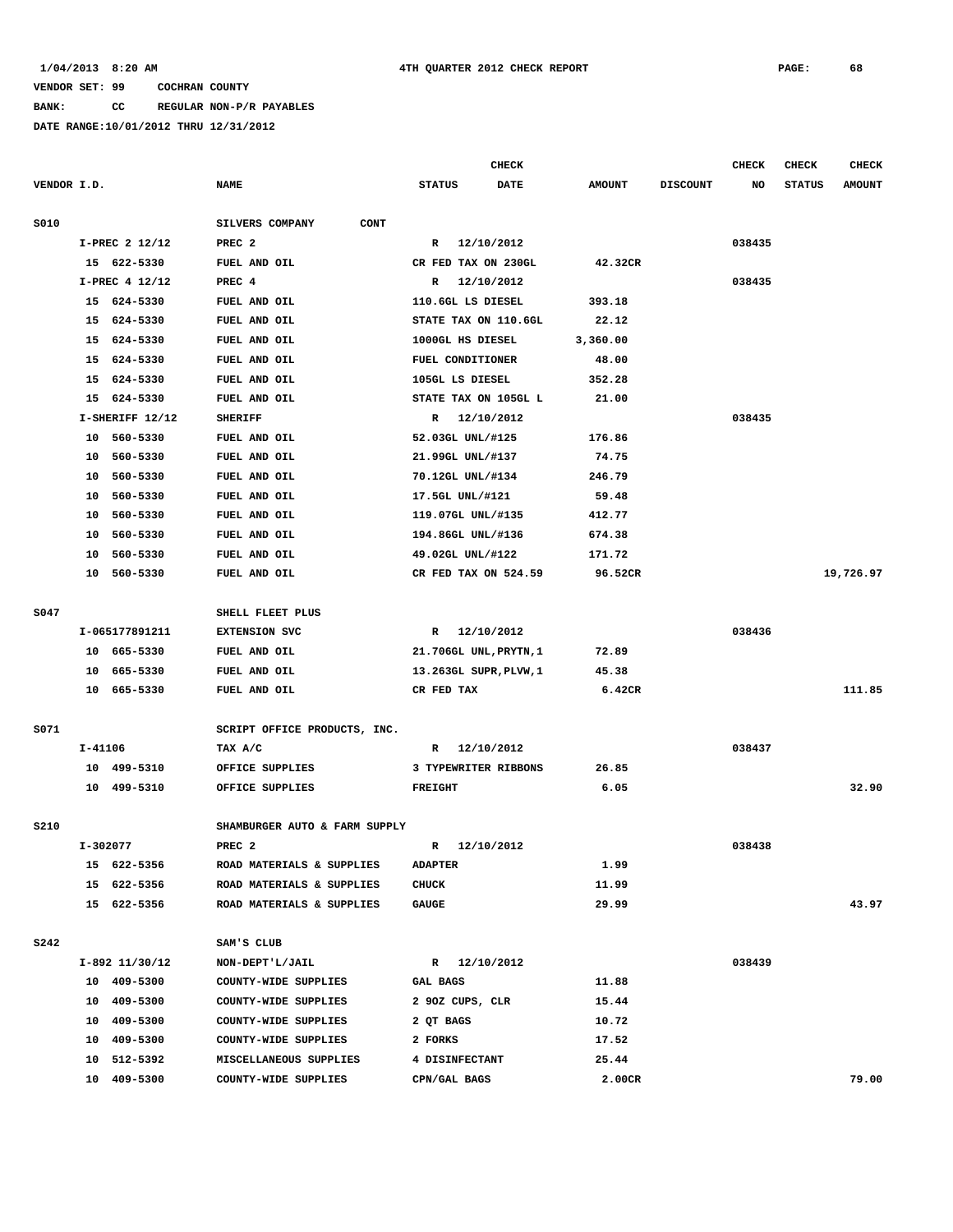**BANK: CC REGULAR NON-P/R PAYABLES**

|             |            |                  |                                                      |                      | CHECK      |               |                 | <b>CHECK</b> | <b>CHECK</b>  | <b>CHECK</b>  |
|-------------|------------|------------------|------------------------------------------------------|----------------------|------------|---------------|-----------------|--------------|---------------|---------------|
| VENDOR I.D. |            |                  | <b>NAME</b>                                          | <b>STATUS</b>        | DATE       | <b>AMOUNT</b> | <b>DISCOUNT</b> | NO           | <b>STATUS</b> | <b>AMOUNT</b> |
| S281        |            |                  | <b>STAPLES</b>                                       |                      |            |               |                 |              |               |               |
|             |            | I-9234418262     | <b>SHERIFF</b>                                       | R 12/10/2012         |            |               |                 | 038440       |               |               |
|             |            | 10 560-5310      | OFFICE SUPPLIES                                      | WINZIP 16            |            | 47.49         |                 |              |               |               |
|             |            | 10 560-5310      | OFFICE SUPPLIES                                      | HP LASERJET 64A      |            | 158.39        |                 |              |               | 205.88        |
| S294        |            |                  | SHIRLEY SEARS                                        |                      |            |               |                 |              |               |               |
|             |            | I-NOV '12 TRAVEL | <b>EXTENSION SVC</b>                                 | R 12/10/2012         |            |               |                 | 038441       |               |               |
|             |            | 10 665-5428      | FCS AGENT-TRAVEL-OUT OF COUNTYFD SHOW WRK, LBK, 11/5 |                      |            | 69.93         |                 |              |               |               |
|             |            | 10 665-5428      | FCS AGENT-TRAVEL-OUT OF COUNTYTRNG, W FALLS, 11/7-9, |                      |            | 310.80        |                 |              |               |               |
|             |            | 10 665-5428      | FCS AGENT-TRAVEL-OUT OF COUNTY1 NITE, WICHITA FALLS  |                      |            | 77.00         |                 |              |               |               |
|             | 10         | 665–5428         | FCS AGENT-TRAVEL-OUT OF COUNTYLODGING TAX            |                      |            | 5.39          |                 |              |               |               |
|             |            | 10 665-5428      | FCS AGENT-TRAVEL-OUT OF COUNTYMEALS                  |                      |            | 83.10         |                 |              |               |               |
|             |            | 10 665-5428      | FCS AGENT-TRAVEL-OUT OF COUNTY2012 N REG FCS TRNG    |                      |            | 50.00         |                 |              |               |               |
|             |            |                  |                                                      |                      |            |               |                 |              |               |               |
|             | 10         | 665-5428         | FCS AGENT-TRAVEL-OUT OF COUNTYD-2 FD SHOW, LVND, 11/ |                      |            | 13.32         |                 |              |               |               |
|             | 10         | 665-5428         | FCS AGENT-TRAVEL-OUT OF COUNTYGOLD STAR BNQ, LBK, 11 |                      |            | 68.82         |                 |              |               |               |
|             |            | 10 665-5428      | FCS AGENT-TRAVEL-OUT OF COUNTYGRO STR PROG, LTFD, 11 |                      |            | 41.07         |                 |              |               | 719.43        |
| S347        |            |                  | SOUTHERN TIRE MART, LLC                              |                      |            |               |                 |              |               |               |
|             |            | I-70142462       | PREC <sub>2</sub>                                    | R 12/10/2012         |            |               |                 | 038442       |               |               |
|             |            | 15 622-5454      | TIRES                                                | 2 LT245/75R17 TRANSF |            | 264.52        |                 |              |               |               |
|             | 15         | 622-5454         | TIRES                                                | 2 TIRE CHG           |            | 20.00         |                 |              |               |               |
|             |            | 15 622-5454      | TIRES                                                | 2 TIRE BAL           |            | 16.00         |                 |              |               | 300.52        |
| T083        |            |                  | TYLER TECHNOLOGIES, INC                              |                      |            |               |                 |              |               |               |
|             |            | $I-025-57677$    | NON-DEPT'L                                           | R                    | 12/10/2012 |               |                 | 038443       |               |               |
|             |            | 10 409-5411      | MAINTENANCE CONTRACTS                                | MONTHLY NETWORK FEE  |            | 200.00        |                 |              |               | 200.00        |
| T148        |            |                  | TASCOSA OFFICE MACHINES INC                          |                      |            |               |                 |              |               |               |
|             | $I-9BZ797$ |                  | <b>SHERIFF</b>                                       | R 12/10/2012         |            |               |                 | 038444       |               |               |
|             |            | 10 560-5411      | MAINTENANCE CONTRACTS                                | COPIER MAINTENANCE   |            | 69.00         |                 |              |               |               |
|             | I-9C0658   |                  | <b>CLERK</b>                                         | R                    | 12/10/2012 |               |                 | 038444       |               |               |
|             |            | 10 403-5411      | MAINTENANCE CONTRACTS                                | COPIER MAINTENANCE   |            | 51.22         |                 |              |               | 120.22        |
| U008        |            |                  | UNITED STATES POSTAL SERV                            |                      |            |               |                 |              |               |               |
|             |            | I-18272104 1212  | <b>ELECTIONS</b>                                     | $\mathbb{R}$         | 12/10/2012 |               |                 | 038445       |               |               |
|             |            | 10 490-5311      | POSTAL EXPENSES                                      | POSTAGE BY PHONE     |            | 600.00        |                 |              |               | 600.00        |
|             |            |                  |                                                      |                      |            |               |                 |              |               |               |
| V039        |            |                  | HIGINIO VASQUEZ JR.                                  |                      |            |               |                 |              |               |               |
|             |            | I-101100111312   | JAIL                                                 | $\mathbb{R}$         | 12/10/2012 |               |                 | 038446       |               |               |
|             |            | 10 512-5333      | <b>FOOD-PRISONERS</b>                                | 12 AJ SCR EGG/SAUS/H |            | 26.28         |                 |              |               |               |
|             |            | 10 512-5333      | FOOD-PRISONERS                                       | 8 J DEAN BRK BOWL SA |            | 26.32         |                 |              |               |               |
|             |            | 10 512-5333      | FOOD-PRISONERS                                       | 8 J DEAN BRKFST BOWL |            | 26.32         |                 |              |               |               |
|             |            | 10 512-5333      | FOOD-PRISONERS                                       | 8 J DEAN BRK BOWLS P |            | 26.32         |                 |              |               |               |
|             |            | 10 512-5333      | <b>FOOD-PRISONERS</b>                                | 2 SF HAMB DILL SLICE |            | 4.98          |                 |              |               |               |
|             |            | 10 512-5333      | <b>FOOD-PRISONERS</b>                                | 3 BIMBO WHEAT        |            | 6.57          |                 |              |               |               |
|             |            | 10 512-5333      | <b>FOOD-PRISONERS</b>                                | 2 KR VELVEETA IWS    |            | 9.98          |                 |              |               |               |
|             | 10         | 512-5333         | <b>FOOD-PRISONERS</b>                                | RED DEL APPLES       |            | 8.15          |                 |              |               |               |
|             |            | 10 512-5333      | FOOD-PRISONERS                                       | LETTUCE CELLO        |            | 1.09          |                 |              |               |               |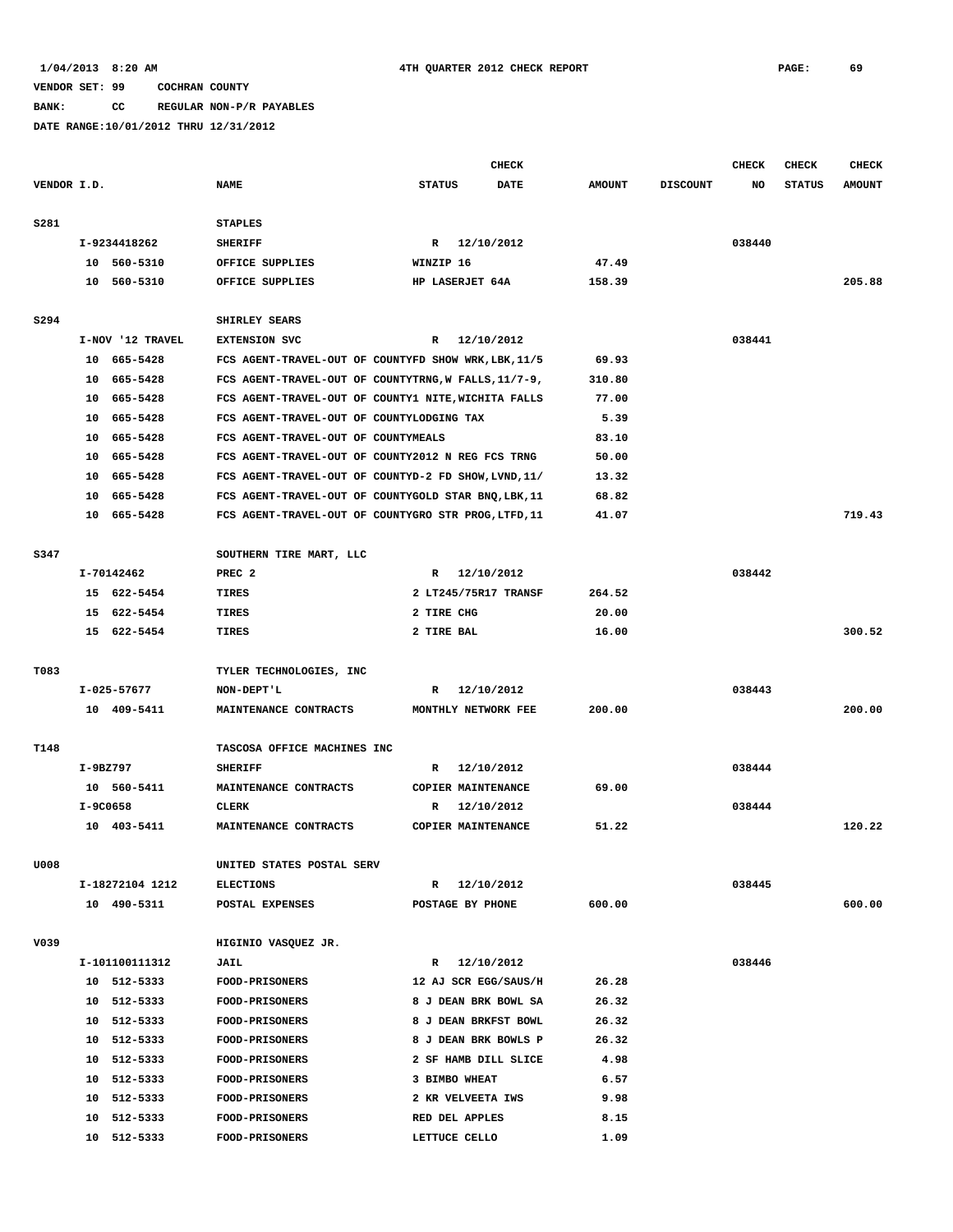### **BANK: CC REGULAR NON-P/R PAYABLES**

|             |                  |                                    |                        | <b>CHECK</b>         |               |                 | <b>CHECK</b> | <b>CHECK</b>  | CHECK         |
|-------------|------------------|------------------------------------|------------------------|----------------------|---------------|-----------------|--------------|---------------|---------------|
| VENDOR I.D. |                  | <b>NAME</b>                        | <b>STATUS</b>          | DATE                 | <b>AMOUNT</b> | <b>DISCOUNT</b> | NO           | <b>STATUS</b> | <b>AMOUNT</b> |
| V039        |                  | HIGINIO VASQUEZ JR.<br><b>CONT</b> |                        |                      |               |                 |              |               |               |
|             | I-101100111312   | JAIL                               | $\mathbb{R}$           | 12/10/2012           |               |                 | 038446       |               |               |
|             | 10 512-5333      | FOOD-PRISONERS                     | <b>BAGGED ORANGES</b>  |                      | 3.49          |                 |              |               |               |
|             | I-29103110912    | JAIL                               |                        | R 12/10/2012         |               |                 | 038446       |               |               |
|             | 10 512-5333      | <b>FOOD-PRISONERS</b>              | BIMBO SFT WHITE/2      |                      | 4.38          |                 |              |               |               |
|             | 10 512-5333      | FOOD-PRISONERS                     | BIMBO WHEAT/3          |                      | 6.57          |                 |              |               |               |
|             | 10 512-5333      | <b>FOOD-PRISONERS</b>              | <b>GAL MILK</b>        |                      | 4.29          |                 |              |               |               |
|             | I-45100112412    | JAIL                               |                        | R 12/10/2012         |               |                 | 038446       |               |               |
|             | 10 512-5333      | FOOD-PRISONERS                     | <b>GAL MILK</b>        |                      | 4.29          |                 |              |               |               |
|             | I-99103110412    | JAIL                               |                        | R 12/10/2012         |               |                 | 038446       |               |               |
|             | 10 512-5333      | <b>FOOD-PRISONERS</b>              | 3 SF SUGAR             |                      | 21.27         |                 |              |               |               |
|             | 10 512-5333      | <b>FOOD-PRISONERS</b>              | <b>GAL MILK</b>        |                      | 4.29          |                 |              |               | 184.59        |
|             |                  |                                    |                        |                      |               |                 |              |               |               |
| <b>W055</b> |                  | WINDSTREAM COMMUNICATIONS SW       |                        |                      |               |                 |              |               |               |
|             | I-266-0638 12/12 | <b>MUSEUM</b>                      |                        | R 12/10/2012         |               |                 | 038447       |               |               |
|             | 10 652-5420      | TELECOMMUNICATIONS                 | BASIC LOCAL SVC        |                      | 48.83         |                 |              |               |               |
|             | 10 652-5420      | <b>TELECOMMUNICATIONS</b>          | HI-SPEED INTERNET      |                      | 49.99         |                 |              |               |               |
|             | 10 652-5420      | <b>TELECOMMUNICATIONS</b>          | OPTIONAL SVC           |                      | 5.92          |                 |              |               |               |
|             | 10 652-5420      | <b>TELECOMMUNICATIONS</b>          | LONG DISTANCE SVC      |                      | 4.72          |                 |              |               |               |
|             | I-266-5051 12/12 | LIBRARY                            |                        | R 12/10/2012         |               |                 | 038447       |               |               |
|             | 10 650-5420      | TELECOMMUNICATIONS                 | <b>BASIC LOCAL SVC</b> |                      | 102.84        |                 |              |               |               |
|             | 650-5420<br>10   | TELECOMMUNICATIONS                 | HI-SPEED INTERNET      |                      | 49.99         |                 |              |               |               |
|             | 10 650-5420      | <b>TELECOMMUNICATIONS</b>          | LONG DISTANCE SVC      |                      | 1.29          |                 |              |               |               |
|             | I-266-5074 12/12 | ADULT PROBATION                    |                        | R 12/10/2012         |               |                 | 038447       |               |               |
|             | 10 570-5420      | TELECOMMUNICATIONS                 | BASIC LOCAL SVC        |                      | 47.10         |                 |              |               |               |
|             | 10 570-5420      | TELECOMMUNICATIONS                 | OPTIONAL SVC           |                      | 11.97         |                 |              |               |               |
|             | 10 570-5420      | <b>TELECOMMUNICATIONS</b>          | LONG DISTANCE SVC      |                      | 0.39          |                 |              |               |               |
|             | I-266-5161 12/12 | <b>TREASURER</b>                   | R                      | 12/10/2012           |               |                 | 038447       |               |               |
|             | 10 497-5420      | <b>TELECOMMUNICATIONS</b>          | BASIC LOCAL SVC        |                      | 47.10         |                 |              |               |               |
|             | 10 497-5420      | <b>TELECOMMUNICATIONS</b>          | LONG DISTANCE SVC      |                      | 0.35          |                 |              |               |               |
|             | I-266-5171 12/12 | TAX A/C                            | R                      | 12/10/2012           |               |                 | 038447       |               |               |
|             | 10<br>499-5420   | <b>TELECOMMUNICATIONS</b>          |                        | BASIC LOCAL SVC/3 LI | 144.13        |                 |              |               |               |
|             | 10 499-5420      | <b>TELECOMMUNICATIONS</b>          | HI-SPEED INTERNET      |                      | 59.99         |                 |              |               |               |
|             | 10 499-5420      | TELECOMMUNICATIONS                 | OPTIONAL SVC           |                      | 25.95         |                 |              |               |               |
|             | 10 499-5420      | <b>TELECOMMUNICATIONS</b>          | LONG DISTANCE SVC      |                      | 6.54          |                 |              |               |               |
|             | I-266-5211 12/12 | <b>SHERIFF</b>                     |                        | R 12/10/2012         |               |                 | 038447       |               |               |
|             | 10 560-5420      | TELECOMMUNICATIONS                 | BASIC LOCAL SVC        |                      | 160.60        |                 |              |               |               |
|             | 10 560-5420      | <b>TELECOMMUNICATIONS</b>          | LONG DISTANCE SVC      |                      | 0.78          |                 |              |               |               |
|             | I-266-5215 12/12 | <b>EXTENSION SVC</b>               |                        | R 12/10/2012         |               |                 | 038447       |               |               |
|             | 10 665-5420      | TELECOMMUNICATIONS                 | BASIC LOCAL SVC        |                      | 158.46        |                 |              |               |               |
|             | 10 665-5420      | <b>TELECOMMUNICATIONS</b>          | HI-SPEED INTERNET      |                      | 39.99         |                 |              |               |               |
|             | 10 665-5420      | <b>TELECOMMUNICATIONS</b>          | LONG DISTANCE SVC      |                      | 2.99          |                 |              |               |               |
|             | I-266-5302 12/12 | <b>JUSTICE OF PEACE</b>            |                        | R 12/10/2012         |               |                 | 038447       |               |               |
|             | 10 455-5420      | <b>TELECOMMUNICATIONS</b>          | BASIC LOCAL SVC        |                      | 47.10         |                 |              |               |               |
|             | 10 455-5420      | <b>TELECOMMUNICATIONS</b>          | LONG DISTANCE SVC      |                      | 2.86          |                 |              |               |               |
|             | I-266-5411 12/12 | <b>JUVENILE PROBATION</b>          |                        | R 12/10/2012         |               |                 | 038447       |               |               |
|             | 10 571-5420      | <b>TELECOMMUNICATIONS</b>          | BASIC LOCAL SVC        |                      | 47.10         |                 |              |               |               |
|             | 10 571-5420      | <b>TELECOMMUNICATIONS</b>          | LONG DISTANCE SVC      |                      | 1.84          |                 |              |               |               |
|             | I-266-5412 12/12 | DISTRICT COURT                     |                        | R 12/10/2012         |               |                 | 038447       |               |               |
|             |                  |                                    |                        |                      |               |                 |              |               |               |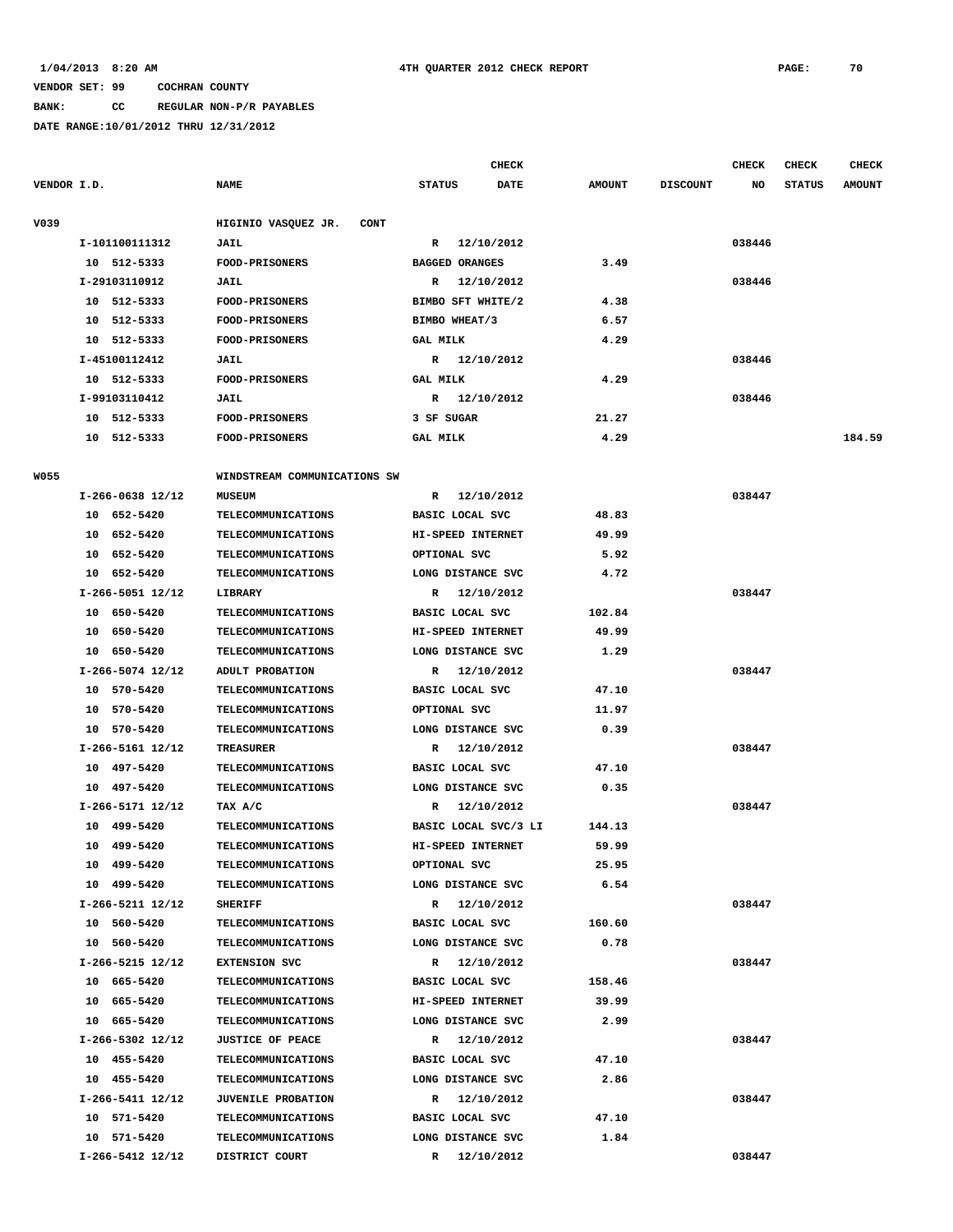**BANK: CC REGULAR NON-P/R PAYABLES**

|             |                               |                                     | <b>CHECK</b>                       |                 |                 | <b>CHECK</b> | <b>CHECK</b>  | <b>CHECK</b>  |
|-------------|-------------------------------|-------------------------------------|------------------------------------|-----------------|-----------------|--------------|---------------|---------------|
| VENDOR I.D. |                               | <b>NAME</b>                         | <b>STATUS</b><br><b>DATE</b>       | <b>AMOUNT</b>   | <b>DISCOUNT</b> | NO           | <b>STATUS</b> | <b>AMOUNT</b> |
| <b>W055</b> |                               | WINDSTREAM COMMUNICATICONT          |                                    |                 |                 |              |               |               |
|             | $I-266-5412$ 12/12            | DISTRICT COURT                      | R 12/10/2012                       |                 |                 | 038447       |               |               |
|             | 10 435-5420                   | TELECOMMUNICATIONS                  | BASIC LOCAL SVC                    | 107.79          |                 |              |               |               |
|             | 435-5420<br>10                | <b>TELECOMMUNICATIONS</b>           | HI-SPEED INTERNET                  | 109.98          |                 |              |               |               |
|             | 10 435-5420                   | TELECOMMUNICATIONS                  | LONG DISTANCE SVC                  | 0.17            |                 |              |               |               |
|             | I-266-5450 12/12              | <b>CLERK</b>                        | 12/10/2012<br>R                    |                 |                 | 038447       |               |               |
|             | 10 403-5420                   | <b>TELECOMMUNICATIONS</b>           | BASIC LOCAL SVC                    | 159.39          |                 |              |               |               |
|             | 10 403-5420                   | TELECOMMUNICATIONS                  | OPTIONAL SVC                       | 3.00            |                 |              |               |               |
|             | 10 403-5420                   | TELECOMMUNICATIONS                  | LONG DISTANCE SVC                  | 15.01           |                 |              |               |               |
|             | I-266-5508 12/12              | CO JUDGE/COMM'R CT                  | 12/10/2012<br>R                    |                 |                 | 038447       |               |               |
|             | 15 610-5420                   | TELECOMMUNICATIONS                  | BASIC LOCAL SVC                    | 111.71          |                 |              |               |               |
|             | 15 610-5420                   | <b>TELECOMMUNICATIONS</b>           | LONG DISTANCE SVC                  | 0.60            |                 |              |               |               |
|             | I-266-5700 12/12              | <b>SHERIFF</b>                      | R 12/10/2012                       |                 |                 | 038447       |               |               |
|             | 10 560-5420                   | TELECOMMUNICATIONS                  | BASIC LOCAL SVC                    | 55.41           |                 |              |               |               |
|             | 10 560-5420                   | TELECOMMUNICATIONS                  | LONG DISTANCE SVC                  | 3.87            |                 |              |               |               |
|             | I-266-5822 12/12              | AUDITOR/NON-DEPT'L                  | 12/10/2012<br>$\mathbb{R}$         |                 |                 | 038447       |               |               |
|             | 10 495-5420                   | TELECOMMUNICATIONS                  | BASIC LOCAL SVC/1 LI               | 47.68           |                 |              |               |               |
|             | 10 495-5420                   | TELECOMMUNICATIONS                  | <b>BUS BROADBAND</b>               | 24.99           |                 |              |               |               |
|             | 10 495-5420                   | <b>TELECOMMUNICATIONS</b>           | LONG DISTANCE SVC                  | 0.23            |                 |              |               |               |
|             | 10 409-5420                   | TELECOMMUNICATIONS                  | FAX LINE/266-5629                  | 47.67           |                 |              |               |               |
|             | 10 409-5420                   | TELECOMMUNICATIONS                  | HI-SPEED INTERNET                  | 144.99          |                 |              |               |               |
|             | 10<br>409-5420                | <b>TELECOMMUNICATIONS</b>           | LONG DISTANCE SVC                  | 3.18            |                 |              |               |               |
|             | I-266-8888 12/12              | <b>SHERIFF</b>                      | 12/10/2012<br>R                    |                 |                 | 038447       |               |               |
|             | 10 560-5420                   | TELECOMMUNICATIONS                  | FAX LINE & CRIME CON               | 44.39           |                 |              |               |               |
|             | 10 560-5420                   | <b>TELECOMMUNICATIONS</b>           | LONG DISTANCE SVC                  | 1.26            |                 |              |               | 1,950.14      |
|             |                               |                                     |                                    |                 |                 |              |               |               |
| <b>W070</b> |                               | R D WALLACE OIL CO INC              |                                    |                 |                 |              |               |               |
|             | $I-1400$ 12/12                | PREC 4                              | R 12/10/2012                       |                 |                 | 038449       |               |               |
|             | 15 624-5330                   | FUEL AND OIL                        | 101.7GL LS DIESEL                  | 386.36          |                 |              |               |               |
|             | 624-5356<br>15<br>15 624-5330 | ROAD MATERIALS & SUPPLIES           | 1 GL ANTIFREEZE                    | 11.00           |                 |              |               |               |
|             |                               | FUEL AND OIL                        | 21.5GL UNL 11/7                    | 66.97           |                 | 038449       |               |               |
|             | $I-3540$ 12/12                | PREC <sub>3</sub><br>FUEL AND OIL   | 12/10/2012<br>R<br>145GL HS DIESEL | 487.20          |                 |              |               |               |
|             | 15 623-5330                   |                                     | 80 OZ PWR SVC                      |                 |                 |              |               |               |
|             | 15 623-5330<br>15 623-5330    | <b>FUEL AND OIL</b><br>FUEL AND OIL | 110GL UNL                          | 11.86           |                 |              |               |               |
|             | 15 623-5330                   | FUEL AND OIL                        | 16.1GL UNL 11/27                   | 371.25<br>50.15 |                 |              |               |               |
|             | I-3600 12/12                  | PARK                                | R 12/10/2012                       |                 |                 | 038449       |               |               |
|             | 10 660-5330                   | FUEL AND OIL                        | 26GL UNL                           | 80.99           |                 |              |               |               |
|             | $I-3620$ 12/12                | CEMETERY                            | R 12/10/2012                       |                 |                 | 038449       |               |               |
|             | 10 516-5330                   | FUEL & OIL                          | 25GL UNL                           | 84.38           |                 |              |               |               |
|             | I-3700 12/12                  | <b>SHERIFF</b>                      | 12/10/2012<br>$\mathbb{R}$         |                 |                 | 038449       |               |               |
|             | 10 560-5330                   | <b>FUEL AND OIL</b>                 | 39.5GL UNL/#125                    | 123.05          |                 |              |               |               |
|             | 10<br>560-5330                | FUEL AND OIL                        | 12GL UNL/#135                      | 37.38           |                 |              |               |               |
|             | 10 560-5330                   | FUEL AND OIL                        | 73GL UNL/#137                      | 233.90          |                 |              |               | 1,944.49      |
|             |                               |                                     |                                    |                 |                 |              |               |               |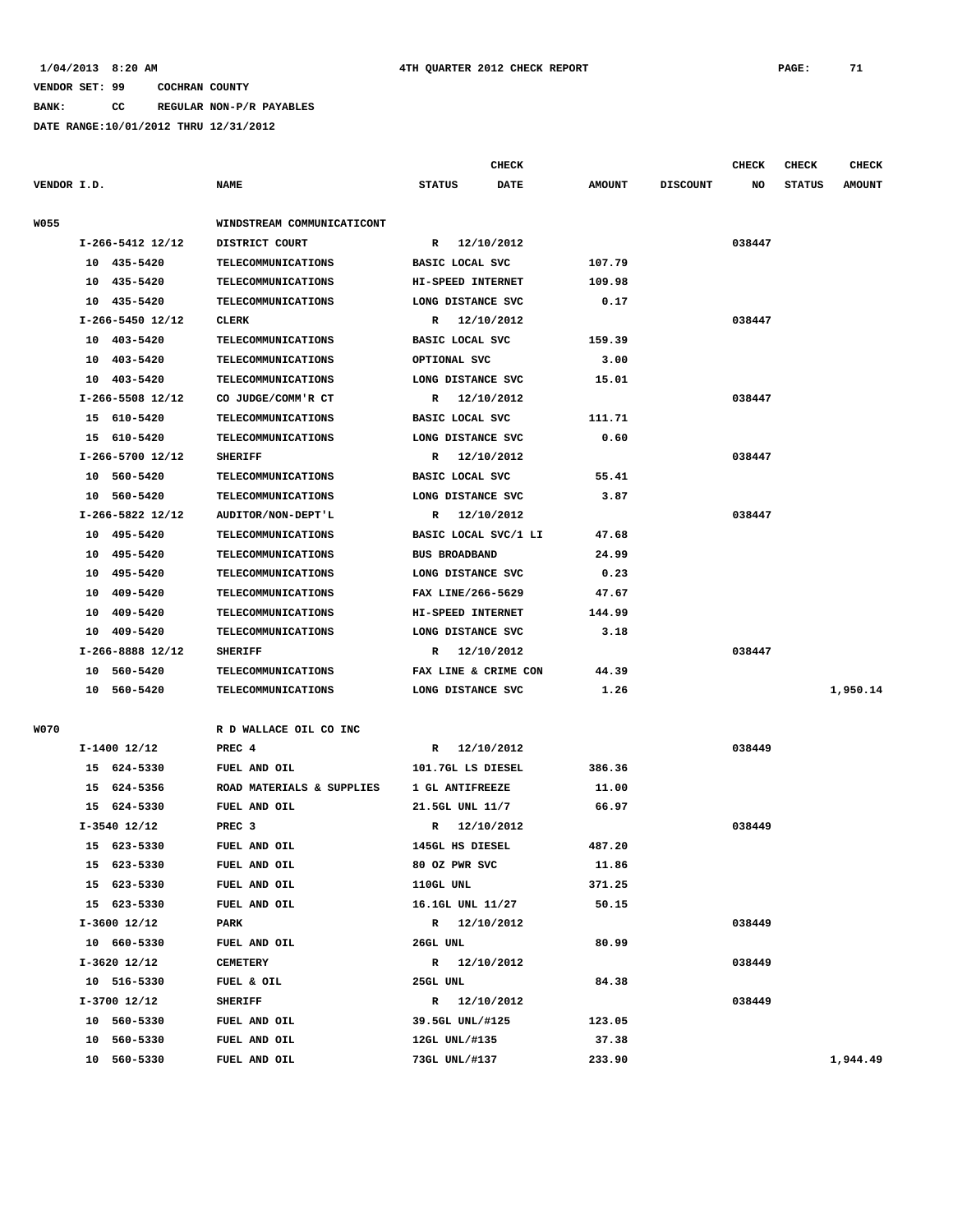# **BANK: CC REGULAR NON-P/R PAYABLES**

|             |            |                              |                                  |                                    | <b>CHECK</b> |                |                 | <b>CHECK</b> | <b>CHECK</b>  | <b>CHECK</b>  |
|-------------|------------|------------------------------|----------------------------------|------------------------------------|--------------|----------------|-----------------|--------------|---------------|---------------|
| VENDOR I.D. |            |                              | <b>NAME</b>                      | <b>STATUS</b>                      | <b>DATE</b>  | <b>AMOUNT</b>  | <b>DISCOUNT</b> | NO           | <b>STATUS</b> | <b>AMOUNT</b> |
|             |            |                              |                                  |                                    |              |                |                 |              |               |               |
| W092        |            |                              | WTG FUELS, INC                   |                                    |              |                |                 |              |               |               |
|             |            | I-15006-03496 DEC12          | <b>SHERIFF</b>                   | R 12/10/2012                       |              |                |                 | 038450       |               |               |
|             |            | 10 560-5330                  | FUEL AND OIL                     | 33.5GL UNL/#111                    |              | 111.82         |                 |              |               |               |
|             | 10         | 560-5330                     | FUEL AND OIL                     | 27GL UNL/#125                      |              | 86.84          |                 |              |               |               |
|             | 10         | 560-5330                     | FUEL AND OIL                     | 57.58GL UNL/#137                   |              | 185.04         |                 |              |               |               |
|             | 10         | 560-5330                     | FUEL AND OIL                     | 26.57GL UNL/#134                   |              | 85.31          |                 |              |               |               |
|             | 10         | 560-5330                     | FUEL AND OIL                     | 94.05GL UNL/#135                   |              | 307.84         |                 |              |               |               |
|             |            | 10 560-5330                  | FUEL AND OIL                     | 64GL UNL/#122                      |              | 198.62         |                 |              |               | 975.47        |
| W115        |            |                              | RAYMOND D WEBER                  |                                    |              |                |                 |              |               |               |
|             |            | I-PUB OFF'L BOND '13 SHERIFF |                                  | 12/10/2012<br>R                    |              |                |                 | 038451       |               |               |
|             |            | 10 560-5480                  | BONDS & NOTARY FEES              | PUBLIC OFF'L BOND 1/               |              | 50.00          |                 |              |               | 50.00         |
|             |            |                              |                                  |                                    |              |                |                 |              |               |               |
| W164        |            |                              | WARREN CAT                       |                                    |              |                |                 |              |               |               |
|             |            | I-W0020077451                | PREC <sub>3</sub>                | 12/10/2012<br>R                    |              |                |                 | 038452       |               |               |
|             |            | 15 623-5451                  | <b>REPAIRS</b>                   | SVC CALL CAT#1794                  |              | 137.50         |                 |              |               |               |
|             |            | 15 623-5451                  | <b>REPAIRS</b>                   | MILEAGE TO/FR BLEDSO               |              | 370.00         |                 |              |               |               |
|             |            | 15 623-5451                  | <b>REPAIRS</b>                   | HAUL GRDR TO LBK                   |              | 323.00         |                 |              |               |               |
|             |            | 15 623-5451                  | <b>REPAIRS</b>                   | HAUL GRDR FR LBK                   |              | 323.00         |                 |              |               | 1,153.50      |
| W193        |            |                              | WESTWARD AUTOMOTIVE REPAIR LLC   |                                    |              |                |                 |              |               |               |
|             | $I - 2629$ |                              | PREC <sub>3</sub>                | R 12/10/2012                       |              |                |                 | 038453       |               |               |
|             |            | 15 623-5451                  |                                  | RPL VALVE CVR GSKTS/               |              | 90.00          |                 |              |               |               |
|             |            | 15 623-5451                  | <b>REPAIRS</b><br><b>REPAIRS</b> | RPL PLUGS/WIRES                    |              | 75.00          |                 |              |               |               |
|             |            | 15 623-5451                  | <b>REPAIRS</b>                   | RPL FUEL FILTER                    |              | 30.00          |                 |              |               |               |
|             |            |                              |                                  |                                    |              |                |                 |              |               |               |
|             |            | 15 623-5451<br>15 623-5451   | <b>REPAIRS</b>                   | RMV RR CVR, SEAL, REF<br>SVC TRANS |              | 45.00<br>60.00 |                 |              |               |               |
|             |            |                              | <b>REPAIRS</b>                   |                                    |              |                |                 |              |               |               |
|             | 15         | 623-5451                     | <b>REPAIRS</b>                   | RPL CV AXLE, CK 4WD                |              | 90.00          |                 |              |               |               |
|             |            | 15 623-5451                  | <b>REPAIRS</b>                   | RPL DOOR HANDLE, DRVR              |              | 60.00          |                 |              |               |               |
|             |            | 15 623-5451                  | <b>REPAIRS</b>                   | RPL TIE ROD, SET TOE-              |              | 45.00          |                 |              |               |               |
|             |            | 15 623-5451                  | <b>REPAIRS</b>                   | CK FLUIDS                          |              | 12.00          |                 |              |               |               |
|             |            | 15 623-5451                  | <b>REPAIRS</b>                   | DE-CHG A/C, CK LEAKS               |              | 30.00          |                 |              |               |               |
|             |            | 15 623-5451                  | <b>REPAIRS</b>                   | VALVE CVR GASKETS                  |              | 32.49          |                 |              |               |               |
|             |            | 15 623-5451                  | <b>REPAIRS</b>                   | 8 PLUGS                            |              | 66.08          |                 |              |               |               |
|             |            | 15 623-5451                  | <b>REPAIRS</b>                   | PLUG WIRES                         |              | 81.09          |                 |              |               |               |
|             |            | 15 623-5451                  | REPAIRS                          | FUEL FILTER                        |              | 10.56          |                 |              |               |               |
|             |            | 15 623-5451                  | <b>REPAIRS</b>                   | <b>SILICONE</b>                    |              | 4.99           |                 |              |               |               |
|             |            | 15 623-5451                  | REPAIRS                          | <b>TRANS KIT</b>                   |              | 28.80          |                 |              |               |               |
|             | 15         | 623-5451                     | <b>REPAIRS</b>                   | NEW CV AXLE SHAFT                  |              | 108.39         |                 |              |               |               |
|             | 15         | 623-5451                     | <b>REPAIRS</b>                   | INSIDE DOOR HANDLE                 |              | 36.49          |                 |              |               |               |
|             |            | 15 623-5451                  | <b>REPAIRS</b>                   | INNER TIE ROD (MOOG)               |              | 76.99          |                 |              |               |               |
|             |            | 15 623-5451                  | REPAIRS                          | 4 AXLE LUBE/SYNTH                  |              | 48.18          |                 |              |               |               |
|             | 15         | 623-5451                     | <b>REPAIRS</b>                   | 6 QT DEXTRON III                   |              | 18.80          |                 |              |               |               |
|             | 15         | 623-5451                     | <b>REPAIRS</b>                   | SERPENTINE BELT                    |              | 48.36          |                 |              |               |               |
|             | 15         | 623-5451                     | <b>REPAIRS</b>                   | IDLER PULLER                       |              | 29.39          |                 |              |               |               |
|             | 15         | 623-5451                     | REPAIRS                          | 3 CANS 134A                        |              | 42.50          |                 |              |               | 1,170.11      |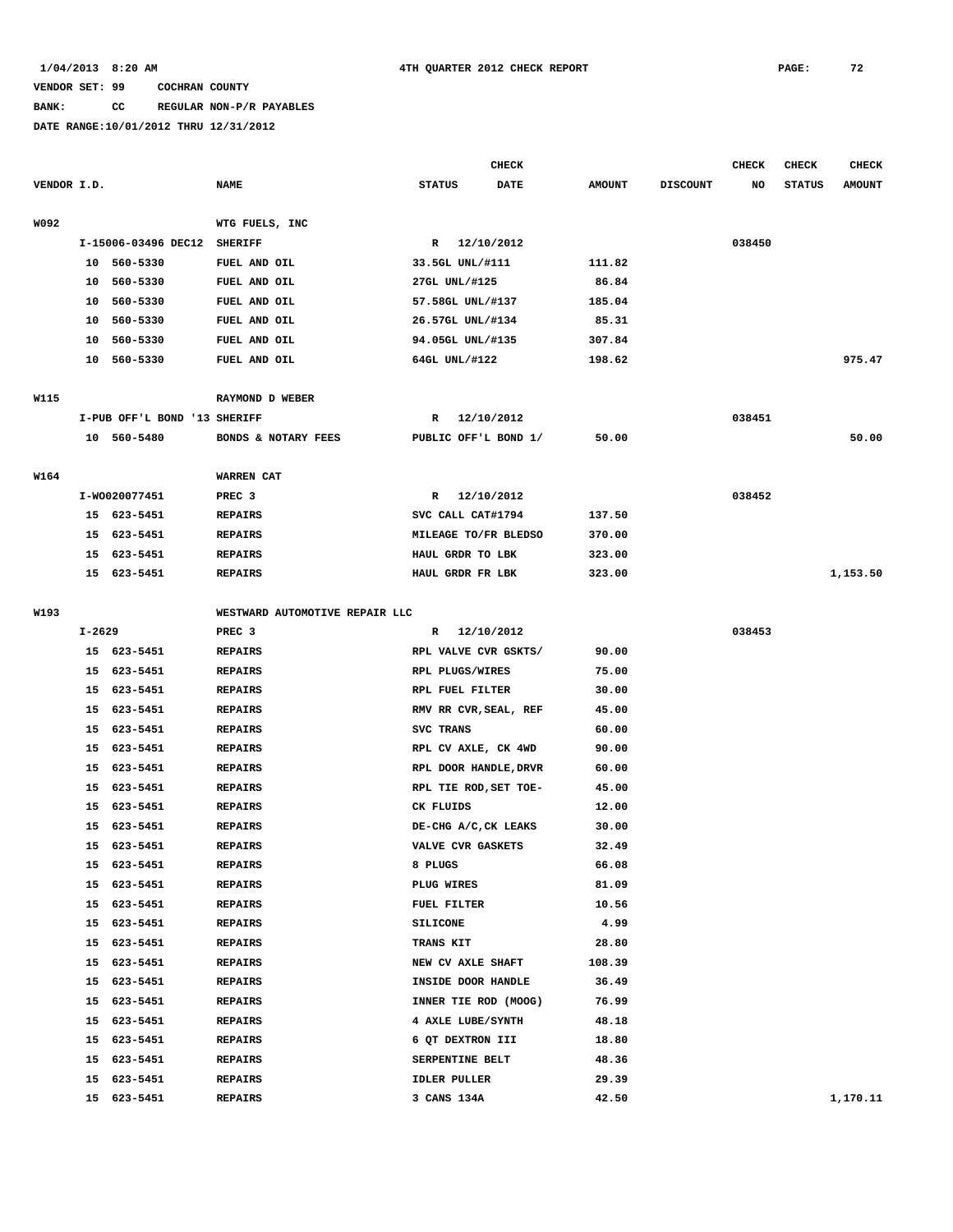### **BANK: CC REGULAR NON-P/R PAYABLES**

|             |    |                                    |                                |                     | <b>CHECK</b>           |               |                 | CHECK  | <b>CHECK</b>  | <b>CHECK</b>  |
|-------------|----|------------------------------------|--------------------------------|---------------------|------------------------|---------------|-----------------|--------|---------------|---------------|
| VENDOR I.D. |    |                                    | <b>NAME</b>                    | <b>STATUS</b>       | <b>DATE</b>            | <b>AMOUNT</b> | <b>DISCOUNT</b> | NO     | <b>STATUS</b> | <b>AMOUNT</b> |
| Y026        |    |                                    | YOAKUM COUNTY SHERIFF'S OFFICE |                     |                        |               |                 |        |               |               |
|             |    | I-NOV '12/PRISONERS                | <b>JAIL/SHOWER</b>             |                     | R 12/10/2012           |               |                 | 038454 |               |               |
|             | 10 | 512-5499                           | MISCELLANEOUS                  |                     | 6 DAS/JUSTIN BANNING   | 204.00        |                 |        |               |               |
|             | 10 | 512-5499                           | MISCELLANEOUS                  | 3 DAS/CORY MANKIN   |                        | 102.00        |                 |        |               |               |
|             |    | 10 512-5499                        | MISCELLANEOUS                  |                     | 1 DA/ERNESTO NAVARET   | 34.00         |                 |        |               | 340.00        |
|             |    |                                    |                                |                     |                        |               |                 |        |               |               |
| C065        |    |                                    | CITY OF WHITEFACE F D          |                     |                        |               |                 |        |               |               |
|             |    | I-OCT-NOV 12                       | PUBLIC SAFETY*OTHER            |                     | R 12/10/2012           |               |                 | 038455 |               |               |
|             |    | 10 580-5414                        | FIRE PROTECTION CONTRACTS      |                     | 6mi S 1780, CTTN MOD,  | 350.00        |                 |        |               |               |
|             | 10 | 580-5414                           | FIRE PROTECTION CONTRACTS      |                     | CR 197 & 114, CTTN, 11 | 350.00        |                 |        |               |               |
|             | 10 | 580-5414                           | FIRE PROTECTION CONTRACTS      |                     | 1780 & 1585, CTTN, 11/ | 350.00        |                 |        |               |               |
|             | 10 | 580-5414                           | FIRE PROTECTION CONTRACTS      |                     | HWY 125 & CR217, CTTN  | 350.00        |                 |        |               | 1,400.00      |
|             |    |                                    |                                |                     |                        |               |                 |        |               |               |
| <b>B109</b> |    |                                    | CHRIS BALDWIN                  |                     |                        |               |                 |        |               |               |
|             |    | I-GRAND JURY 122012 DISTRICT COURT |                                | R                   | 12/21/2012             |               |                 | 038491 |               |               |
|             |    | 10 435-5491                        | <b>GRAND JURY</b>              |                     | GRAND JURY SVC/RECAL   | 40.00         |                 |        |               | 40.00         |
|             |    |                                    |                                |                     |                        |               |                 |        |               |               |
| B224        |    |                                    | TONI BIHL                      |                     |                        |               |                 |        |               |               |
|             |    | I-GRAND JURY 122012 DISTRICT COURT |                                | R                   | 12/21/2012             |               |                 | 038492 |               |               |
|             |    | 10 435-5491                        | GRAND JURY                     |                     | GRAND JURY SVC/RECAL   | 40.00         |                 |        |               | 40.00         |
|             |    |                                    |                                |                     |                        |               |                 |        |               |               |
| C051        |    |                                    | COCHRAN COUNTY CHILDRENS       |                     |                        |               |                 |        |               |               |
|             |    | I-GRAND JURY 122012 DISTRICT COURT |                                | R                   | 12/21/2012             |               |                 | 038493 |               |               |
|             |    | 10 435-5491                        | GRAND JURY                     | DONATION/CODY ALBUS |                        | 40.00         |                 |        |               |               |
|             |    | 10 435-5491                        | <b>GRAND JURY</b>              | DONATION/DOUG SCOTT |                        | 40.00         |                 |        |               | 80.00         |
|             |    |                                    |                                |                     |                        |               |                 |        |               |               |
| C343        |    |                                    | CASSANDRA CASTANEDA            |                     |                        |               |                 |        |               |               |
|             |    | I-GRAND JURY 122012 DISTRICT COURT |                                | R                   | 12/21/2012             |               |                 | 038494 |               |               |
|             |    | 10 435-5491                        | <b>GRAND JURY</b>              |                     | GRAND JURY SVC/RECAL   | 40.00         |                 |        |               | 40.00         |
|             |    |                                    |                                |                     |                        |               |                 |        |               |               |
| D172        |    |                                    | JONATHON ROBERT DEMEL          |                     |                        |               |                 |        |               |               |
|             |    | I-GRAND JURY 122012 DISTRICT COURT |                                | R                   | 12/21/2012             |               |                 | 038495 |               |               |
|             |    | 10 435-5491                        | GRAND JURY                     |                     | GRAND JURY SVC/RECAL   | 40.00         |                 |        |               | 40.00         |
|             |    |                                    |                                |                     |                        |               |                 |        |               |               |
| <b>W057</b> |    |                                    | SANDRA WALLACE                 |                     |                        |               |                 |        |               |               |
|             |    | I-GRAND JURY 122012 DISTRICT COURT |                                |                     | R 12/21/2012           |               |                 | 038496 |               |               |
|             |    | 10 435-5491                        | GRAND JURY                     |                     | GRAND JURY SVC/RECAL   | 40.00         |                 |        |               | 40.00         |
|             |    |                                    |                                |                     |                        |               |                 |        |               |               |
| W138        |    |                                    | LELA WESTBROOK                 |                     |                        |               |                 |        |               |               |
|             |    | I-GRAND JURY 122012 DISTRICT COURT |                                |                     | R 12/21/2012           |               |                 | 038497 |               |               |
|             |    | 10 435-5491                        | <b>GRAND JURY</b>              |                     | GRAND JURY SVC/RECAL   | 40.00         |                 |        |               | 40.00         |
|             |    |                                    |                                |                     |                        |               |                 |        |               |               |
| W155        |    |                                    | FLOY TYSON WILLLIAMS           |                     |                        |               |                 |        |               |               |
|             |    | I-GRAND JURY 122012 DISTRICT COURT |                                |                     | R 12/21/2012           |               |                 | 038498 |               |               |
|             |    | 10 435-5491                        | GRAND JURY                     |                     | GRAND JURY SVC/RECAL   | 40.00         |                 |        |               | 40.00         |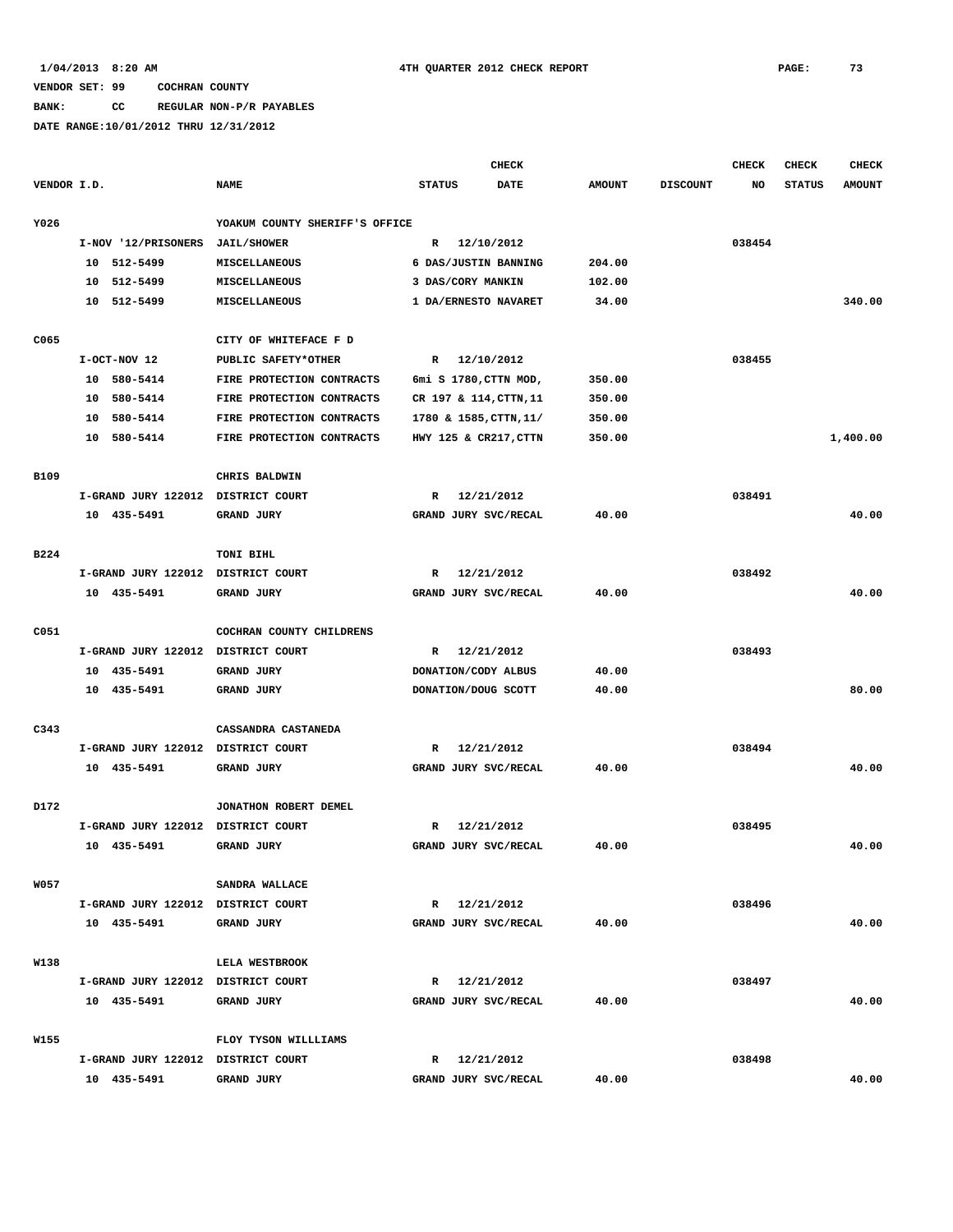**BANK: CC REGULAR NON-P/R PAYABLES**

|             |         |                                    |                          |                       | <b>CHECK</b>                |               |                 | CHECK  | <b>CHECK</b>  | <b>CHECK</b>  |
|-------------|---------|------------------------------------|--------------------------|-----------------------|-----------------------------|---------------|-----------------|--------|---------------|---------------|
| VENDOR I.D. |         |                                    | <b>NAME</b>              | <b>STATUS</b>         | <b>DATE</b>                 | <b>AMOUNT</b> | <b>DISCOUNT</b> | NO     | <b>STATUS</b> | <b>AMOUNT</b> |
| W211        |         |                                    | KATARINE FEHR WIEBE      |                       |                             |               |                 |        |               |               |
|             |         | I-GRAND JURY 122012 DISTRICT COURT |                          | R                     | 12/21/2012                  |               |                 | 038499 |               |               |
|             |         | 10 435-5491                        | <b>GRAND JURY</b>        |                       | GRAND JURY SVC/RECAL        | 40.00         |                 |        |               | 40.00         |
|             |         |                                    |                          |                       |                             |               |                 |        |               |               |
| Z111        |         |                                    | MELISSA ZAPATA           |                       |                             |               |                 |        |               |               |
|             |         | I-GRAND JURY 122012 DISTRICT COURT |                          |                       | R 12/21/2012                |               |                 | 038500 |               |               |
|             |         | 10 435-5491                        | GRAND JURY               |                       | GRAND JURY SVC/RECAL        | 40.00         |                 |        |               | 40.00         |
| A020        |         |                                    | AMERICAN EQUIP & TRAILER |                       |                             |               |                 |        |               |               |
|             |         | I-L165436                          | PREC 2/PREC 4            |                       | R 12/28/2012                |               |                 | 038504 |               |               |
|             |         | 15 622-5451                        | <b>REPAIRS</b>           | 17' TARP SYS          |                             | 1,644.84      |                 |        |               |               |
|             |         | 15 624-5451                        | <b>REPAIRS</b>           | 19' TARP SYS          |                             | 1,716.14      |                 |        |               | 3,360.98      |
|             |         |                                    |                          |                       |                             |               |                 |        |               |               |
| A178        |         |                                    | <b>AMAZON</b>            |                       |                             |               |                 |        |               |               |
|             |         | I-019130147744                     | LIBRARY                  |                       | R 12/28/2012                |               |                 | 038505 |               |               |
|             |         | 10 650-5590                        | <b>BOOKS</b>             | THE RECKONING         |                             | 12.23         |                 |        |               |               |
|             |         | 10 650-5590                        | <b>BOOKS</b>             |                       | MERRY CHRISTMAS, ALE        | 16.70         |                 |        |               |               |
|             | 10      | 650-5590                           | <b>BOOKS</b>             |                       | EXECUTION: ESCAPE FR        | 11.08         |                 |        |               |               |
|             | 10      | 650-5590                           | <b>BOOKS</b>             | <b>REACHED</b>        |                             | 10.52         |                 |        |               |               |
|             | 10      | 650-5590                           | <b>BOOKS</b>             | THE GIVER             |                             | 10.89         |                 |        |               |               |
|             | 10      | 650-5590                           | <b>BOOKS</b>             |                       | STOLEN! A PONY CALLE        | 12.47         |                 |        |               |               |
|             | 10      | 650-5590                           | <b>BOOKS</b>             |                       | THE LAST MAN: A NOVE        | 16.00         |                 |        |               |               |
|             | 10      | 650-5590                           | <b>BOOKS</b>             | THE THIRD WHEEL       |                             | 7.75          |                 |        |               |               |
|             |         | I-189147927935                     | LIBRARY                  |                       | R 12/28/2012                |               |                 | 038505 |               |               |
|             |         | 10 650-5590                        | <b>BOOKS</b>             |                       | THE DIARY OF A YOUNG        | 8.50          |                 |        |               |               |
|             |         | I-272118913307                     | LIBRARY                  | R                     | 12/28/2012                  |               |                 | 038505 |               |               |
|             |         | 10 650-5590                        | <b>BOOKS</b>             |                       | FLYING CHANGES: A NO        | 11.19         |                 |        |               |               |
|             |         | 10 650-5590                        | <b>BOOKS</b>             |                       | PETE THE CAT SAVES C        | 10.79         |                 |        |               |               |
|             | 10      | 650–5590                           | <b>BOOKS</b>             |                       | DAYS OF BLOOD & STAR        | 11.39         |                 |        |               |               |
|             | 10      | 650-5590                           | <b>BOOKS</b>             |                       | <b>JUNIE B, 1ST GRADER:</b> | 8.63          |                 |        |               |               |
|             | 10      | 650-5590                           | <b>BOOKS</b>             | HOME FOR CHRISTMAS    |                             | 12.99         |                 |        |               |               |
|             | 10      | 650-5590                           | <b>BOOKS</b>             |                       | THE PERFECT HOPE: BK        | 9.36          |                 |        |               |               |
|             | 10      | 650-5590                           | <b>BOOKS</b>             | TURKEY CLAUS          |                             | 9.07          |                 |        |               |               |
|             | 10      | 650-5590                           | <b>BOOKS</b>             | BETTERPHOTO BASICS    |                             | 14.95         |                 |        |               |               |
|             |         | 10 650-5590                        | <b>BOOKS</b>             |                       | WHO WAS ABRAHAM LINC        | 13.99         |                 |        |               |               |
|             |         | 10 650-5590                        | <b>BOOKS</b>             |                       | WHO WAS GEORGE WASHI        | 13.99         |                 |        |               |               |
|             |         | 10 650-5590                        | <b>BOOKS</b>             | MOUSETRONAUT: BASED   |                             | 11.55         |                 |        |               | 234.04        |
|             |         |                                    |                          |                       |                             |               |                 |        |               |               |
| A241        |         |                                    | ROSA ELVA ACOSTA         |                       |                             |               |                 |        |               |               |
|             |         | I-DW#15154                         | <b>ACTIVITY BLDG</b>     |                       | R 12/28/2012                |               |                 | 038506 |               |               |
|             |         | 10 000-4370.101                    | RENT-ACTIVITY BUILDING   | REF DEP FOR $12/1/12$ |                             | 125.00        |                 |        |               | 125.00        |
| A242        |         |                                    | A T & I SALES CO, INC    |                       |                             |               |                 |        |               |               |
|             | I-65484 |                                    | PREC 1                   |                       | R 12/28/2012                |               |                 | 038507 |               |               |
|             |         | 15 621-5451                        | <b>REPAIRS</b>           | PILOT BRG/MACK        |                             | 14.55         |                 |        |               |               |
|             |         | 15 621-5451                        | <b>REPAIRS</b>           | <b>CLUTCH BRAKE</b>   |                             | 22.95         |                 |        |               |               |
|             |         | 15 621-5451                        | <b>REPAIRS</b>           | CLUTCH ASSY           |                             | 512.93        |                 |        |               |               |
|             |         | 15 621-5451                        | <b>REPAIRS</b>           | FLYWHEEL RESURF       |                             | 40.00         |                 |        |               | 590.43        |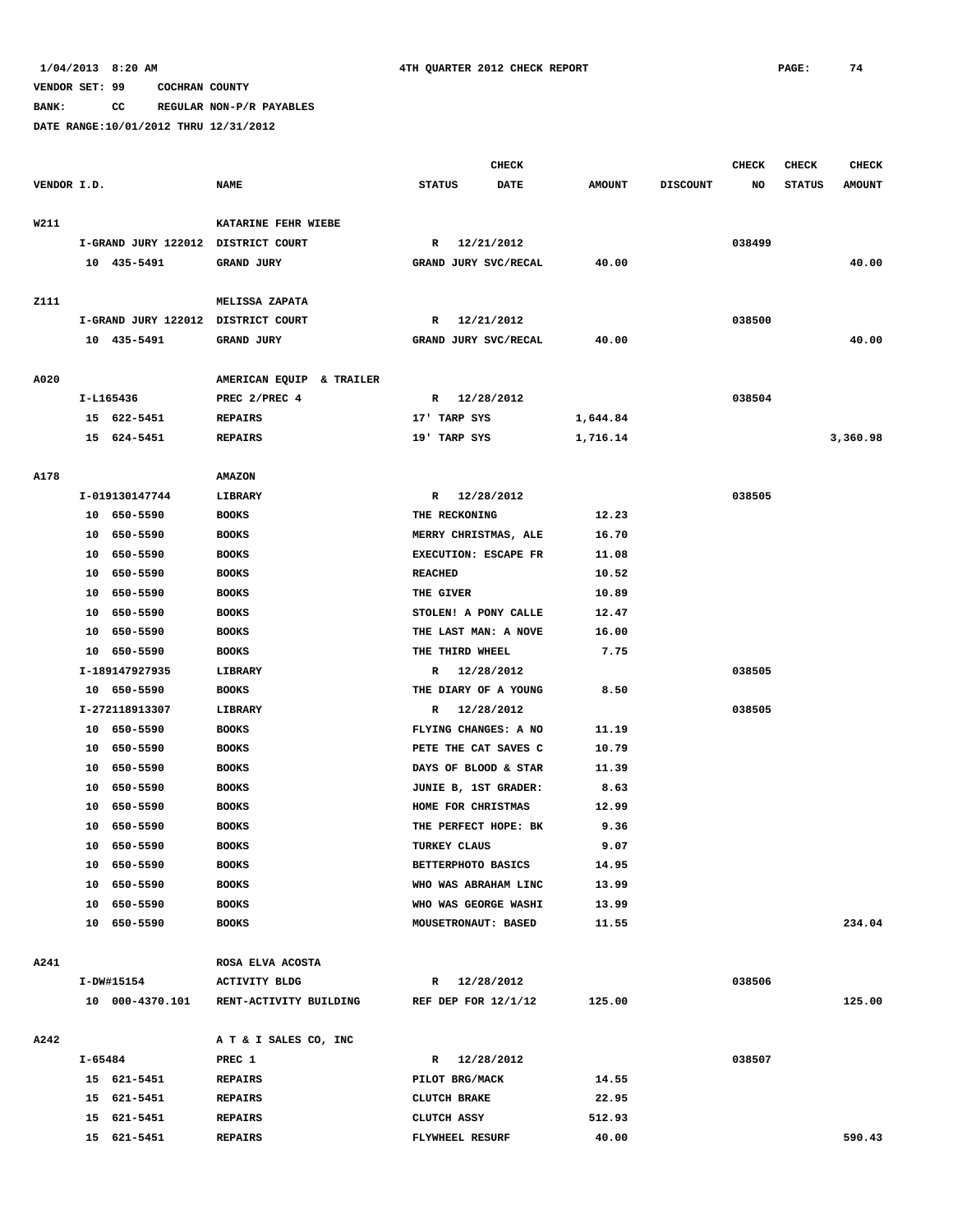**BANK: CC REGULAR NON-P/R PAYABLES**

|             |          |                |                                |                    | CHECK                |               |                 | <b>CHECK</b> | <b>CHECK</b>  | <b>CHECK</b>  |
|-------------|----------|----------------|--------------------------------|--------------------|----------------------|---------------|-----------------|--------------|---------------|---------------|
| VENDOR I.D. |          |                | <b>NAME</b>                    | <b>STATUS</b>      | <b>DATE</b>          | <b>AMOUNT</b> | <b>DISCOUNT</b> | NO.          | <b>STATUS</b> | <b>AMOUNT</b> |
| B026        |          |                | BLEDSOE WATER SUPPLY CORP      |                    |                      |               |                 |              |               |               |
|             |          | I-3004 1212    | PREC <sub>3</sub>              |                    | R 12/28/2012         |               |                 | 038508       |               |               |
|             |          | 15 623-5440    | UTILITIES                      |                    | WATER BILL DATED 12/ | 20.10         |                 |              |               | 20.10         |
|             |          |                |                                |                    |                      |               |                 |              |               |               |
| B029        |          |                | BRUCKNER'S TRUCK SALES, INC    |                    |                      |               |                 |              |               |               |
|             |          | I-319470L      | PREC <sub>2</sub>              |                    | R 12/28/2012         |               |                 | 038509       |               |               |
|             |          | 15 622-5451    | <b>REPAIRS</b>                 |                    | 2 OIL FILTERS        | 12.08         |                 |              |               |               |
|             |          | 15 622-5451    | <b>REPAIRS</b>                 | COND               |                      | 10.96         |                 |              |               | 23.04         |
| B258        |          |                | BUSINESS INK, CO.              |                    |                      |               |                 |              |               |               |
|             | I-125488 |                | <b>ELECTIONS</b>               |                    | R 12/28/2012         |               |                 | 038510       |               |               |
|             |          | 10 490-5335    | <b>ELECTION SUPPLIES</b>       |                    | TX ELECTION LAW/3RNG | 165.00        |                 |              |               |               |
|             |          | 10 490-5335    | <b>ELECTION SUPPLIES</b>       | SHIPPING           |                      | 12.00         |                 |              |               | 177.00        |
|             |          |                |                                |                    |                      |               |                 |              |               |               |
| C057        |          |                | CITY BANK AS DEPOSITORY        |                    |                      |               |                 |              |               |               |
|             |          | I-1ST QTR 2013 | NON-DEPT'L--APPR DIST          | $\mathbb{R}$       | 12/28/2012           |               |                 | 038511       |               |               |
|             |          | 10 409-5406    | APPRAISAL DISTRICT             |                    | 1ST QTR ASSESSMENT-- | 15,801.39     |                 |              |               | 15,801.39     |
| D039        |          |                | DUVALL TECHNOLOGY              |                    |                      |               |                 |              |               |               |
|             | $I-28$   |                | <b>SHERIFF</b>                 | $\mathbb{R}$       | 12/28/2012           |               |                 | 038512       |               |               |
|             |          | 10 560-5452    |                                |                    |                      | 90.00         |                 |              |               | 90.00         |
|             |          |                | OFFICE EQUIPMENT REPAIR        |                    | CNCT TO NETDATA SVR/ |               |                 |              |               |               |
| D048        |          |                | DATA-LINE OFFICE SYSTEMS       |                    |                      |               |                 |              |               |               |
|             | I-070119 |                | LIBRARY                        |                    | R 12/28/2012         |               |                 | 038513       |               |               |
|             |          | 10 650-5411    | MAINTENANCE CONTRACTS          |                    | COPIER MAINTENANCE   | 37.50         |                 |              |               |               |
|             |          | 10 650-5411    | MAINTENANCE CONTRACTS          | <b>FUEL SURCHG</b> |                      | 1.50          |                 |              |               |               |
|             | I-070591 |                | LIBRARY                        | R                  | 12/28/2012           |               |                 | 038513       |               |               |
|             |          | 10 650-5411    | MAINTENANCE CONTRACTS          |                    | 118 COLOR COPIES/MAI | 11.80         |                 |              |               | 50.80         |
|             |          |                |                                |                    |                      |               |                 |              |               |               |
| D075        |          |                | DIGITAL SAFETY TECHNOLOGIES, I |                    |                      |               |                 |              |               |               |
|             | I-21714  |                | <b>SHERIFF</b>                 | R                  | 12/28/2012           |               |                 | 038514       |               |               |
|             |          | 10 560-5571    | CAPITAL OUTLAY                 |                    | CAM BRACKET KIT/'13  | 75.00         |                 |              |               |               |
|             |          | 10 560-5571    | CAPITAL OUTLAY                 | <b>FREIGHT</b>     |                      | 10.00         |                 |              |               | 85.00         |
| E005        |          |                | EAGLE RUBBER & SUPPLY          |                    |                      |               |                 |              |               |               |
|             | I-55563  |                | PREC <sub>2</sub>              |                    | R 12/28/2012         |               |                 | 038515       |               |               |
|             |          | 15 622-5451    | <b>REPAIRS</b>                 |                    | HOSE ASSEMBLY        | 30.62         |                 |              |               | 30.62         |
|             |          |                |                                |                    |                      |               |                 |              |               |               |
| E072        |          |                | ELECTION ADMINISTRATORS, LLC   |                    |                      |               |                 |              |               |               |
|             | I-2073   |                | <b>ELECTIONS</b>               |                    | R 12/28/2012         |               |                 | 038516       |               |               |
|             |          | 10 490-5335    | <b>ELECTION SUPPLIES</b>       |                    | DATA CONVERTER DSKTP | 2,000.00      |                 |              |               | 2,000.00      |
| F033        |          |                | FLEETPRIDE, INC                |                    |                      |               |                 |              |               |               |
|             |          | I-51466266     | PREC 1                         |                    | R 12/28/2012         |               |                 | 038517       |               |               |
|             |          | 15 621-5451    | <b>REPAIRS</b>                 |                    | 4 EXT BRAKE SHOE KIT | 150.36        |                 |              |               |               |
|             |          | 15 621-5451    | <b>REPAIRS</b>                 |                    | 8 CORE MERITOR       | 168.00        |                 |              |               |               |
|             |          | 15 621-5451    | <b>REPAIRS</b>                 |                    | 2 CAM KIT DRV AXLE   | 22.28         |                 |              |               |               |
|             |          | 15 621-5451    | <b>REPAIRS</b>                 |                    | 2 MANUAL SLACK 28 SP | 38.14         |                 |              |               |               |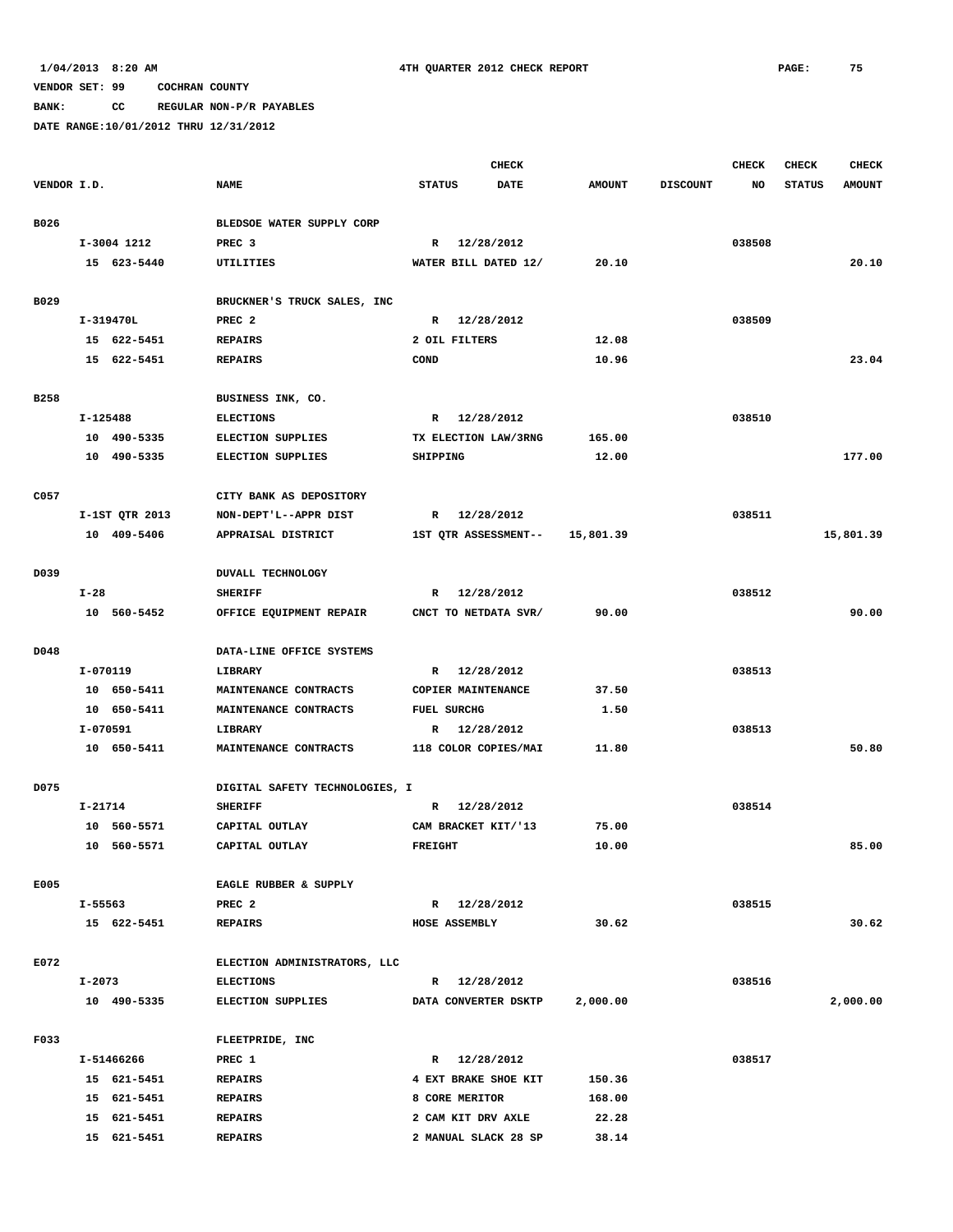**BANK: CC REGULAR NON-P/R PAYABLES**

|             |          |                   |                                |                        | <b>CHECK</b> |               |                 | CHECK  | <b>CHECK</b>  | <b>CHECK</b>  |
|-------------|----------|-------------------|--------------------------------|------------------------|--------------|---------------|-----------------|--------|---------------|---------------|
| VENDOR I.D. |          |                   | <b>NAME</b>                    | <b>STATUS</b>          | <b>DATE</b>  | <b>AMOUNT</b> | <b>DISCOUNT</b> | NO     | <b>STATUS</b> | <b>AMOUNT</b> |
|             |          |                   |                                |                        |              |               |                 |        |               |               |
| F033        |          |                   | <b>CONT</b><br>FLEETPRIDE, INC |                        |              |               |                 |        |               |               |
|             |          | I-51466266        | PREC 1                         | R 12/28/2012           |              |               |                 | 038517 |               |               |
|             |          | 15 621-5451       | <b>REPAIRS</b>                 | 2 OIL BATH SEAL        |              | 85.76         |                 |        |               |               |
|             |          | I-51519772        | PREC 1                         | R 12/28/2012           |              |               |                 | 038517 |               |               |
|             |          | 15 621-5451       | <b>REPAIRS</b>                 | SET 580/572; AXLE BR   |              | 35.82         |                 |        |               | 500.36        |
|             |          |                   |                                |                        |              |               |                 |        |               |               |
| G078        |          |                   | CARMEL GONZALEZ-PONCE          |                        |              |               |                 |        |               |               |
|             |          | I-DW#15144        | <b>ACTIVITY BLDG</b>           | R 12/28/2012           |              |               |                 | 038518 |               |               |
|             |          | 10 000-4370.101   | RENT-ACTIVITY BUILDING         | REF DEP FOR 11/24/12   |              | 125.00        |                 |        |               | 125.00        |
|             |          |                   |                                |                        |              |               |                 |        |               |               |
| G144        |          |                   | GENE MESSER AUTO GROUP         |                        |              |               |                 |        |               |               |
|             | I-506471 |                   | <b>SHERIFF</b>                 | $\mathbb{R}$           | 12/28/2012   |               |                 | 038519 |               |               |
|             |          | 10 560-5451       | MACHINERY-NON-OFFICE REPAIR    | BATT CHG/LABOR         |              | 49.95         |                 |        |               |               |
|             | 10       | 560-5451          | MACHINERY-NON-OFFICE REPAIR    | <b>BATTERY</b>         |              | 109.95        |                 |        |               |               |
|             |          | 10 560-5451       | MACHINERY-NON-OFFICE REPAIR    | CORE CHG               |              | 18.00         |                 |        |               |               |
|             |          | 10 560-5451       | MACHINERY-NON-OFFICE REPAIR    | CORE RET               |              | 18.00CR       |                 |        |               |               |
|             |          | 10 560-5451       | MACHINERY-NON-OFFICE REPAIR    | <b>BATT FEE</b>        |              | 3.00          |                 |        |               |               |
|             |          | 10 560-5451       | MACHINERY-NON-OFFICE REPAIR    | MISC CHG               |              | 4.91          |                 |        |               | 167.81        |
| G235        |          |                   | GARDNER MEDIA LLC              |                        |              |               |                 |        |               |               |
|             |          | I-09-3637         | LIBRARY                        | R 12/28/2012           |              |               |                 | 038520 |               |               |
|             |          | 10 650-5590       | <b>BOOKS</b>                   | 2012 HOLIDAY SET       |              | 158.76        |                 |        |               |               |
|             |          | 10 650-5590       | <b>BOOKS</b>                   | <b>FREIGHT</b>         |              | 16.17         |                 |        |               | 174.93        |
|             |          |                   |                                |                        |              |               |                 |        |               |               |
| H126        |          |                   | HOLLAND'S OFFICE TECHNOLOGIES  |                        |              |               |                 |        |               |               |
|             | I-99046  |                   | TAX A/C                        | R 12/28/2012           |              |               |                 | 038521 |               |               |
|             |          | 10 499-5310       | OFFICE SUPPLIES                | HON FILE CABINET/LGL   |              | 319.99        |                 |        |               |               |
|             |          | 10 499-5310       | OFFICE SUPPLIES                | CALENDAR               |              | 19.99         |                 |        |               |               |
|             |          | 10 499-5310       | OFFICE SUPPLIES                | 3 ENERGEL PENS, .7, BK |              | 8.07          |                 |        |               |               |
|             |          | 10 499-5310       | OFFICE SUPPLIES                | ENERGEL PEN, .7, BE    |              | 2.69          |                 |        |               |               |
|             |          | 10 499-5310       | OFFICE SUPPLIES                | 1PK CALC PAPER 12/PK   |              | 9.16          |                 |        |               |               |
|             |          | 10 499-5310       | OFFICE SUPPLIES                | ORGANIZER              |              | 45.99         |                 |        |               | 405.89        |
|             |          |                   |                                |                        |              |               |                 |        |               |               |
| I019        |          |                   | LARRY IVINS                    |                        |              |               |                 |        |               |               |
|             |          | I-PREC 1 12/12/12 | PREC 1                         | R 12/28/2012           |              |               |                 | 038522 |               |               |
|             |          | 15 621-5356       | ROAD MATERIALS & SUPPLIES      | 25 BELLY DUMPS CALIC   |              | 1,000.00      |                 |        |               |               |
|             |          | I-PREC 3 121912   | PREC 3                         | R 12/28/2012           |              |               |                 | 038522 |               |               |
|             |          | 15 623-5356       | ROAD MATERIALS & SUPPLIES      | 21 BELLY DUMPS CALI    |              | 840.00        |                 |        |               |               |
|             |          | I-PREC 4 12/17/12 | PREC 4                         | R 12/28/2012           |              |               |                 | 038522 |               |               |
|             |          | 15 624-5356       | ROAD MATERIALS & SUPPLIES      | 18 BELLY DUMPS CALI    |              | 720.00        |                 |        |               | 2,560.00      |
|             |          |                   |                                |                        |              |               |                 |        |               |               |
| J040        |          |                   | JONES MCCLURE PUBLISHING       |                        |              |               |                 |        |               |               |
|             |          | I-100303135       | <b>CLERK</b>                   | R 12/28/2012           |              |               |                 | 038523 |               |               |
|             |          | 10 403-5310       | OFFICE SUPPLIES                | PROBATE CODE+ 12-13    |              | 72.00         |                 |        |               |               |
|             |          | 10 403-5310       | OFFICE SUPPLIES                | PROP CODE+ 12-13       |              | 72.00         |                 |        |               |               |
|             |          | 10 403-5310       | OFFICE SUPPLIES                | FAM CODE+ 12-13        |              | 72.00         |                 |        |               |               |
|             |          | 10 403-5310       | OFFICE SUPPLIES                | SHIPPING               |              | 14.00         |                 |        |               | 230.00        |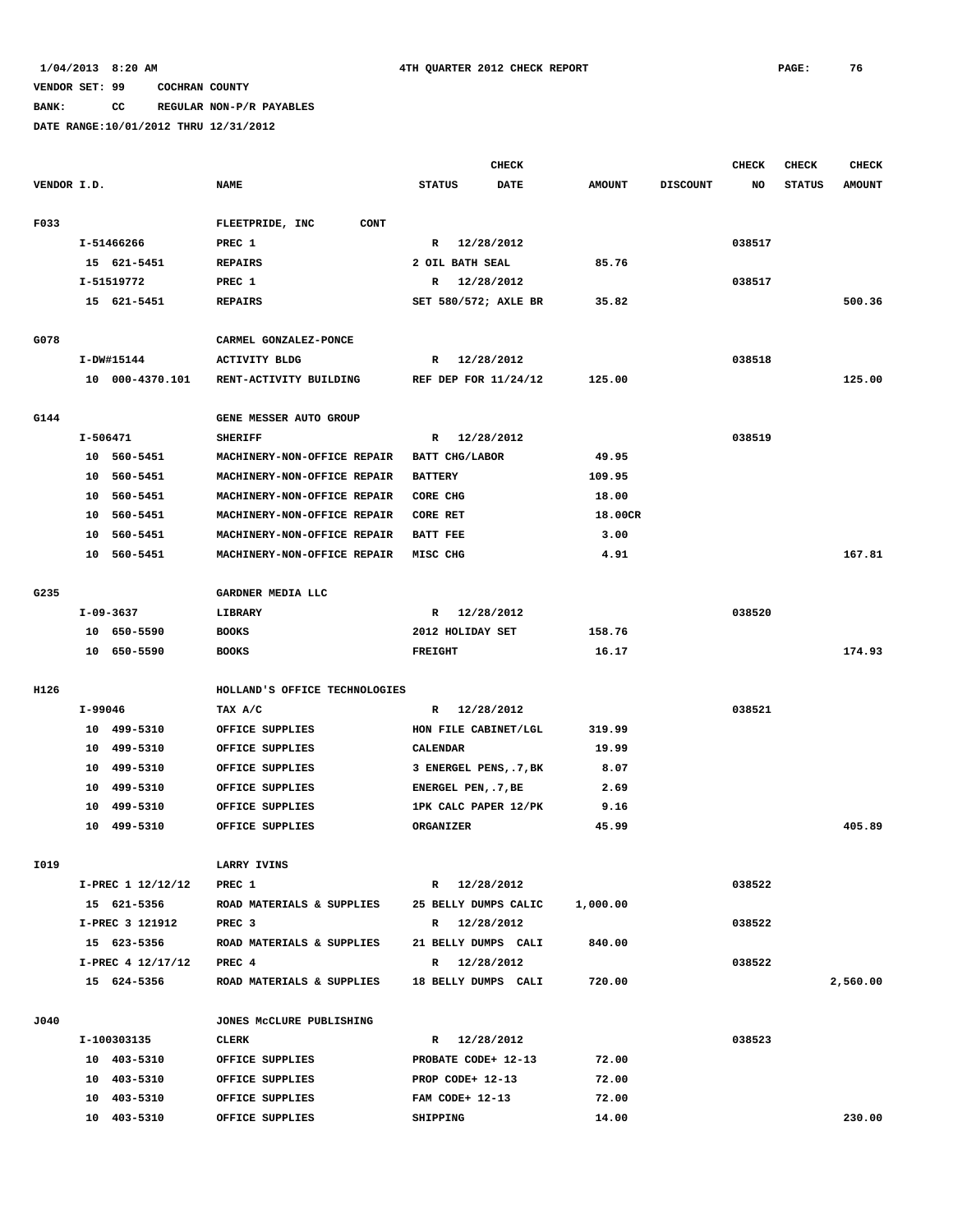**BANK: CC REGULAR NON-P/R PAYABLES**

|             |          |                                  |                                                |                | <b>CHECK</b>                                 |                  |                 | <b>CHECK</b> | <b>CHECK</b>  | <b>CHECK</b>  |
|-------------|----------|----------------------------------|------------------------------------------------|----------------|----------------------------------------------|------------------|-----------------|--------------|---------------|---------------|
| VENDOR I.D. |          |                                  | <b>NAME</b>                                    | <b>STATUS</b>  | <b>DATE</b>                                  | <b>AMOUNT</b>    | <b>DISCOUNT</b> | NO           | <b>STATUS</b> | <b>AMOUNT</b> |
|             |          |                                  |                                                |                |                                              |                  |                 |              |               |               |
| J074        |          |                                  | TREVA JACKSON, TAX ASSESSOR/CO                 |                |                                              |                  |                 |              |               |               |
|             |          | I-NEW ELECT TRNG                 | TAX A/C                                        |                | R 12/28/2012                                 |                  |                 | 038524       |               |               |
|             |          | 10 499-5427                      | CONTINUING EDUCATION                           |                | NEWLY ELECTED OFF;11                         | 62.16            |                 |              |               | 62.16         |
| L161        |          |                                  | LUBBOCK TRUCK SALES, INC.                      |                |                                              |                  |                 |              |               |               |
|             |          | I-P201002                        | PREC 1                                         |                | R 12/28/2012                                 |                  |                 | 038525       |               |               |
|             |          | 15 621-5451                      | <b>REPAIRS</b>                                 |                | 2 MOTOR SPPRT, RR/FOR                        | 99.38            |                 |              |               |               |
|             |          | 15 621-5451                      | <b>REPAIRS</b>                                 |                | HEADLAMP ASY, R.H.                           | 296.96           |                 |              |               |               |
|             |          | 15 621-5451                      | <b>REPAIRS</b>                                 | <b>FREIGHT</b> |                                              | 20.00            |                 |              |               | 416.34        |
|             |          |                                  |                                                |                |                                              |                  |                 |              |               |               |
| N066        |          |                                  | NTS COMMUNICATIONS                             |                |                                              |                  |                 |              |               |               |
|             |          | I-8062660032 12/12               | COMM'R CT/CO JUDGE                             | R              | 12/28/2012                                   |                  |                 | 038526       |               |               |
|             |          | 15 610-5420                      | <b>TELECOMMUNICATIONS</b>                      | WATS LINE      |                                              | 1.00             |                 |              |               |               |
|             |          | 15 610-5420                      | <b>TELECOMMUNICATIONS</b>                      | <b>FEES</b>    |                                              | 6.65             |                 |              |               | 7.65          |
|             |          |                                  |                                                |                |                                              |                  |                 |              |               |               |
| <b>N070</b> |          |                                  | <b>NUNLEY BROTHERS</b>                         |                |                                              |                  |                 |              |               |               |
|             |          | I-PREC 2 12/19/12<br>15 622-5356 | PREC <sub>2</sub>                              |                | R 12/28/2012<br>18 BELLY DUMPS @ \$4/        |                  |                 | 038527       |               |               |
|             |          | I-PREC 3 121912                  | ROAD MATERIALS & SUPPLIES<br>PREC <sub>3</sub> |                | R 12/28/2012                                 | 1,440.00         |                 | 038527       |               |               |
|             |          | 15 623-5356                      | ROAD MATERIALS & SUPPLIES                      |                | 22 BELLY DUMPS @ \$4/                        | 1,760.00         |                 |              |               | 3,200.00      |
|             |          |                                  |                                                |                |                                              |                  |                 |              |               |               |
| N082        |          |                                  | <b>NETDATA</b>                                 |                |                                              |                  |                 |              |               |               |
|             | I-14273  |                                  | <b>JUSTICE OF PEACE</b>                        |                | R 12/28/2012                                 |                  |                 | 038528       |               |               |
|             |          | 10 455-5499                      | MISCELLANEOUS                                  |                | ITICKET NOV12                                | 36.00            |                 |              |               | 36.00         |
|             |          |                                  |                                                |                |                                              |                  |                 |              |               |               |
| 0107        |          |                                  | OGS TECHNOLOGIES, INC.                         |                |                                              |                  |                 |              |               |               |
|             | I-176683 |                                  | <b>SHERIFF</b>                                 |                | R 12/28/2012                                 |                  |                 | 038529       |               |               |
|             |          | 10 560-5205                      | <b>UNIFORMS</b>                                |                | 14 5-PT STARS 2-1/2"                         | 588.00           |                 |              |               |               |
|             |          | 10 560-5205                      | <b>UNIFORMS</b>                                | <b>FREIGHT</b> |                                              | 14.71            |                 |              |               | 602.71        |
| P007        |          |                                  | PAYROLL CLEARING ACCT                          |                |                                              |                  |                 |              |               |               |
|             |          | I-4TH QTR 2012                   | 4TH QTR 2012 ALL DEPTS W/COMP                  |                | R 12/28/2012                                 |                  |                 | 038530       |               |               |
|             |          | 10 400-5204                      | WORKERS' COMPENSATION                          |                | W/C QTRLY DEPOSIT-CN                         | 62.55            |                 |              |               |               |
|             | 10       | 403-5204                         | WORKERS' COMPENSATION                          |                | W/C QTRLY DEPOSIT-CL                         | 77.77            |                 |              |               |               |
|             | 10       | 435-5204                         | WORKERS' COMPENSATION                          |                | W/C QTRLY DEPOSIT-DI                         | 12.64            |                 |              |               |               |
|             | 10       | 455-5204                         | WORKERS' COMPENSATION                          |                | W/C QRTRLY DEPOSIT-J                         | 33.26            |                 |              |               |               |
|             | 10       | 475-5204                         | WORKERS' COMPENSATION                          |                | W/C QTRLY DEPOSIT-CN                         | 9.24             |                 |              |               |               |
|             | 10       | 476-5204                         | WORKERS' COMPENSATION                          |                | W/C QTRLY DEPOSIT-DI                         | 28.30            |                 |              |               |               |
|             | 10       | 490-5204                         | WORKERS' COMPENSATION                          |                | W/C QTRLY DEPOSIT-EL                         | 8.31             |                 |              |               |               |
|             | 10       | 495-5204                         | WORKERS' COMPENSATION                          |                | W/C QTRLY DEPOSIT-AU                         | 54.23            |                 |              |               |               |
|             | 10       | 497-5204                         | WORKERS' COMPENSATION                          |                | W/C QTRLY DEPOSIT-TR                         | 29.47            |                 |              |               |               |
|             | 10       | 499-5204                         | WORKERS' COMPENSATION                          |                | W/C QTRLY DEPOSIT-TA                         | 78.54            |                 |              |               |               |
|             | 10       | 510-5204                         | WORKERS' COMPENSATION                          |                | W/C QTRLY DEPOSIT-CO                         | 153.92           |                 |              |               |               |
|             | 10       | 512-5204                         | WORKERS' COMPENSATION                          |                | W/C QTRLY DEPOSIT-JA                         | 328.78           |                 |              |               |               |
|             | 10       | 516-5204                         | WORKERS' COMPENSATION                          |                | W/C QTRLY DEPOSIT-CE                         | 203.69           |                 |              |               |               |
|             | 10       | 550-5204                         | WORKERS' COMPENSATION                          |                | W/C QTRLY DEPOSIT-CO                         | 94.16            |                 |              |               |               |
|             | 10       | 560-5204<br>10 571-5204          | WORKERS' COMPENSATION                          |                | W/C QTRLY DEPOSIT-SH<br>W/C QTRLY DEPOSIT-JU | 1,190.96<br>9.06 |                 |              |               |               |
|             |          |                                  | WORKERS' COMPENSATION                          |                |                                              |                  |                 |              |               |               |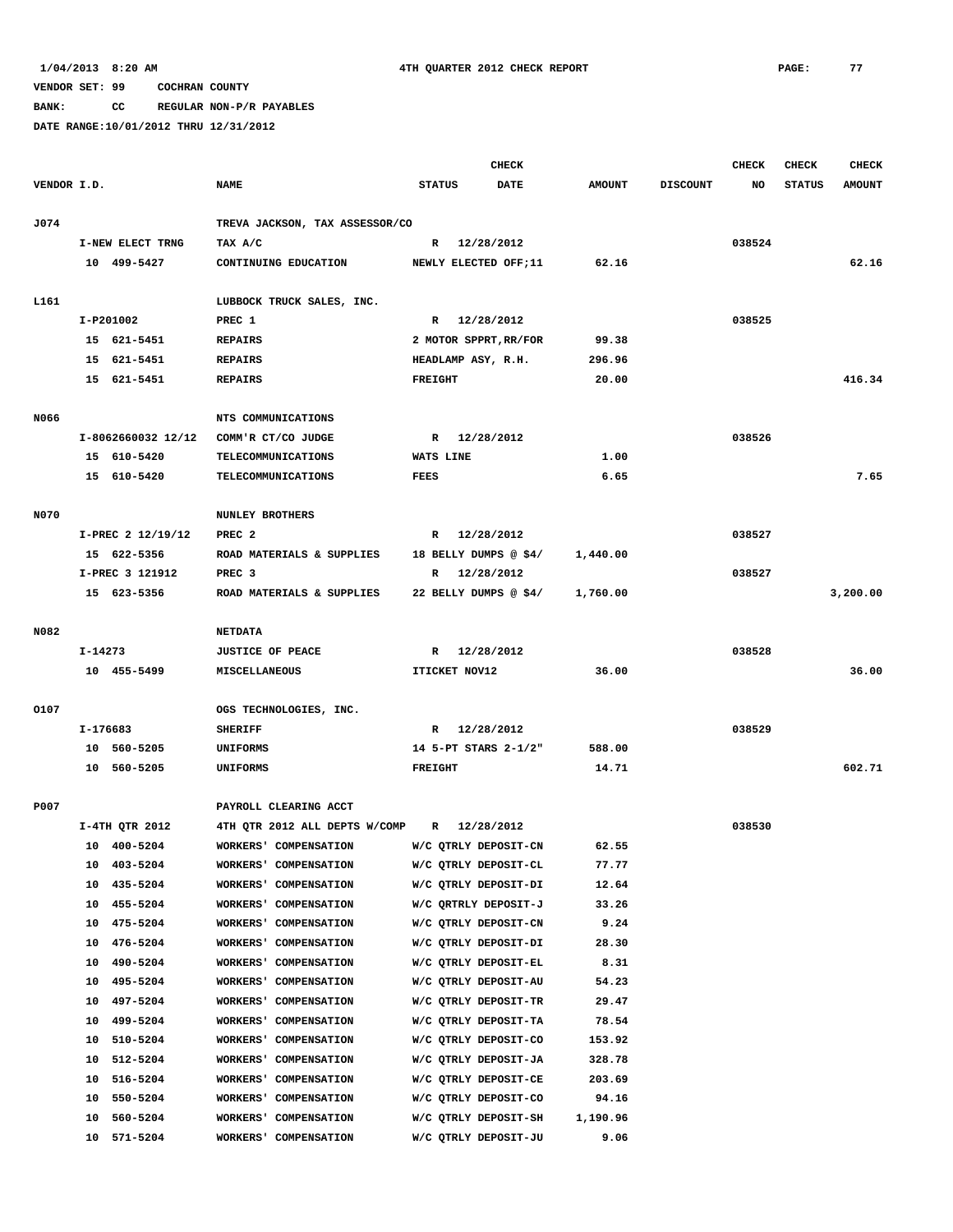**BANK: CC REGULAR NON-P/R PAYABLES**

|             |            |                    |                               |                  | CHECK                  |               |                 | <b>CHECK</b> | <b>CHECK</b>  | <b>CHECK</b>  |
|-------------|------------|--------------------|-------------------------------|------------------|------------------------|---------------|-----------------|--------------|---------------|---------------|
| VENDOR I.D. |            |                    | <b>NAME</b>                   | <b>STATUS</b>    | <b>DATE</b>            | <b>AMOUNT</b> | <b>DISCOUNT</b> | NO           | <b>STATUS</b> | <b>AMOUNT</b> |
| P007        |            |                    | PAYROLL CLEARING ACCT CONT    |                  |                        |               |                 |              |               |               |
|             |            | I-4TH QTR 2012     | 4TH QTR 2012 ALL DEPTS W/COMP | $\mathbb{R}$     | 12/28/2012             |               |                 | 038530       |               |               |
|             |            | 10 650-5204        | WORKERS' COMPENSATION         |                  | W/C QTRLY DEPOSIT-LI   | 31.14         |                 |              |               |               |
|             | 10         | 652-5204           | WORKERS' COMPENSATION         |                  | W/C QTRLY DEPOSIT-MU   | 8.46          |                 |              |               |               |
|             | 10         | 660-5204           | WORKERS' COMPENSATION         |                  | W/C QTRLY DEPOSIT-PA   | 137.57        |                 |              |               |               |
|             | 10         | 662-5204           | WORKERS' COMPENSATION         |                  | W/C QTRLY DEPOSIT-AC   | 152.33        |                 |              |               |               |
|             | 10         | 663–5204           | WORKERS' COMPENSATION         |                  | W/C QTRLY DEPOSIT-SR   | 60.21         |                 |              |               |               |
|             | 10         | 665-5204           | WORKERS' COMPENSATION         |                  | W/C QTRLY DEPOSIT-EX   | 23.36         |                 |              |               |               |
|             | 15         | 610-5204           | WORKERS' COMPENSATION         |                  | W/C QTRLY DEPOSIT-CO   | 127.98        |                 |              |               |               |
|             | 15         | 621-5204           | WORKERS' COMPENSATION         |                  | W/C QTRLY DEPOSIT-PR   | 572.43        |                 |              |               |               |
|             | 15         | 622-5204           | WORKERS' COMPENSATION         |                  | W/C QTRLY DEPOSIT-PR   | 470.93        |                 |              |               |               |
|             | 15         | 623-5204           | WORKERS' COMPENSATION         |                  | W/C QTRLY DEPOSIT-PR   | 469.99        |                 |              |               |               |
|             | 15         | 624-5204           | WORKERS' COMPENSATION         |                  | W/C QTRLY DEPOSIT-PR   | 469.99        |                 |              |               |               |
|             | 30         | 518-5204           | WORKERS COMPENSATION          |                  | W/C QTRLY DEPOSIT-AI   | 58.96         |                 |              |               | 4,958.23      |
|             |            |                    |                               |                  |                        |               |                 |              |               |               |
| P013        |            |                    | PITNEY BOWES INC.             |                  |                        |               |                 |              |               |               |
|             | I-601659   |                    | CLERK                         | R                | 12/28/2012             |               |                 | 038531       |               |               |
|             | 10         | 403-5311           | POSTAL EXPENSES               | <b>BLACK INK</b> |                        | 52.00         |                 |              |               |               |
|             |            | 10 403-5311        | POSTAL EXPENSES               | DLX CLEANING KIT |                        | 25.00         |                 |              |               | 77.00         |
| P017        |            |                    | <b>POSTMASTER</b>             |                  |                        |               |                 |              |               |               |
|             |            | I-LIBRARY 12/14/12 | LIBRARY                       | R                | 12/28/2012             |               |                 | 038532       |               |               |
|             |            | 10 650-5311        | POSTAL EXPENSES               | 24 32c STAMPS    |                        | 7.68          |                 |              |               |               |
|             | 10         | 650-5311           | POSTAL EXPENSES               | 20 2c STAMPS     |                        | 0.40          |                 |              |               |               |
|             | 10         | 650-5311           | POSTAL EXPENSES               | 27 \$1 STAMPS    |                        | 27.00         |                 |              |               |               |
|             |            | I-SHERIFF 121812   | <b>SHERIFF</b>                | R                | 12/28/2012             |               |                 | 038532       |               |               |
|             | 10         | 560-5311           | POSTAL EXPENSES               |                  | 1 RL FOREVER (44c) S   | 44.00         |                 |              |               |               |
|             | 10         | 560-5311           | POSTAL EXPENSES               |                  | 1 RL FOREVER (44c) S   | 44.00         |                 |              |               |               |
|             |            | I-TAX A/C 121912   | TAX A/C                       | R                | 12/28/2012             |               |                 | 038532       |               |               |
|             |            | 10 499-5311        | POSTAL EXPENSES               | 1RL 44c STAMPS   |                        | 44.00         |                 |              |               | 167.08        |
|             |            |                    |                               |                  |                        |               |                 |              |               |               |
| P088        |            |                    | PITNEY BOWES GLOBAL FINANCIAL |                  |                        |               |                 |              |               |               |
|             |            | I-9571324-DC12     | <b>CLERK</b>                  | $\mathbb{R}$     | 12/28/2012             |               |                 | 038533       |               |               |
|             |            | 10 403-5311        | POSTAL EXPENSES               |                  | 4TH QTR POSTAGE METE   | 834.00        |                 |              |               | 834.00        |
| R033        |            |                    | <b>GERALD RAMSEY</b>          |                  |                        |               |                 |              |               |               |
|             |            | I-JAN '13 RENT     | NON-DEPT'L/STORAGE BLDG       |                  | R 12/28/2012           |               |                 | 038534       |               |               |
|             |            | 10 409-5499        | <b>MISCELLANEOUS</b>          |                  | STORAGE BLDG RENT JA   | 300.00        |                 |              |               | 300.00        |
| R047        |            |                    | MARCELO RODRIGUEZ             |                  |                        |               |                 |              |               |               |
|             | $I-329631$ |                    | PREC 1                        |                  | R 12/28/2012           |               |                 | 038535       |               |               |
|             |            | 15 621-5451        | <b>REPAIRS</b>                |                  | 30 HRS/RMV, REINSTL T  | 1,800.00      |                 |              |               |               |
|             |            | 15 621-5451        | <b>REPAIRS</b>                |                  | FLYWHL, CLTCH ASY, SHF |               |                 |              |               |               |
|             |            | 15 621-5451        | <b>REPAIRS</b>                |                  | RPL BUSHINGS, SHAFT;   |               |                 |              |               |               |
|             | I-329634   |                    | PREC <sub>2</sub>             |                  | R 12/28/2012           |               |                 | 038535       |               |               |
|             |            | 15 622-5451        | <b>REPAIRS</b>                |                  | SVC CALL/PURGE FUEL    | 120.00        |                 |              |               |               |
|             | I-329635   |                    | PREC 4                        |                  | R 12/28/2012           |               |                 | 038535       |               |               |
|             |            | 15 624-5451        | <b>REPAIRS</b>                |                  | ADJ INTK; EXH; JAKE BR | 350.00        |                 |              |               |               |
|             |            |                    |                               |                  |                        |               |                 |              |               |               |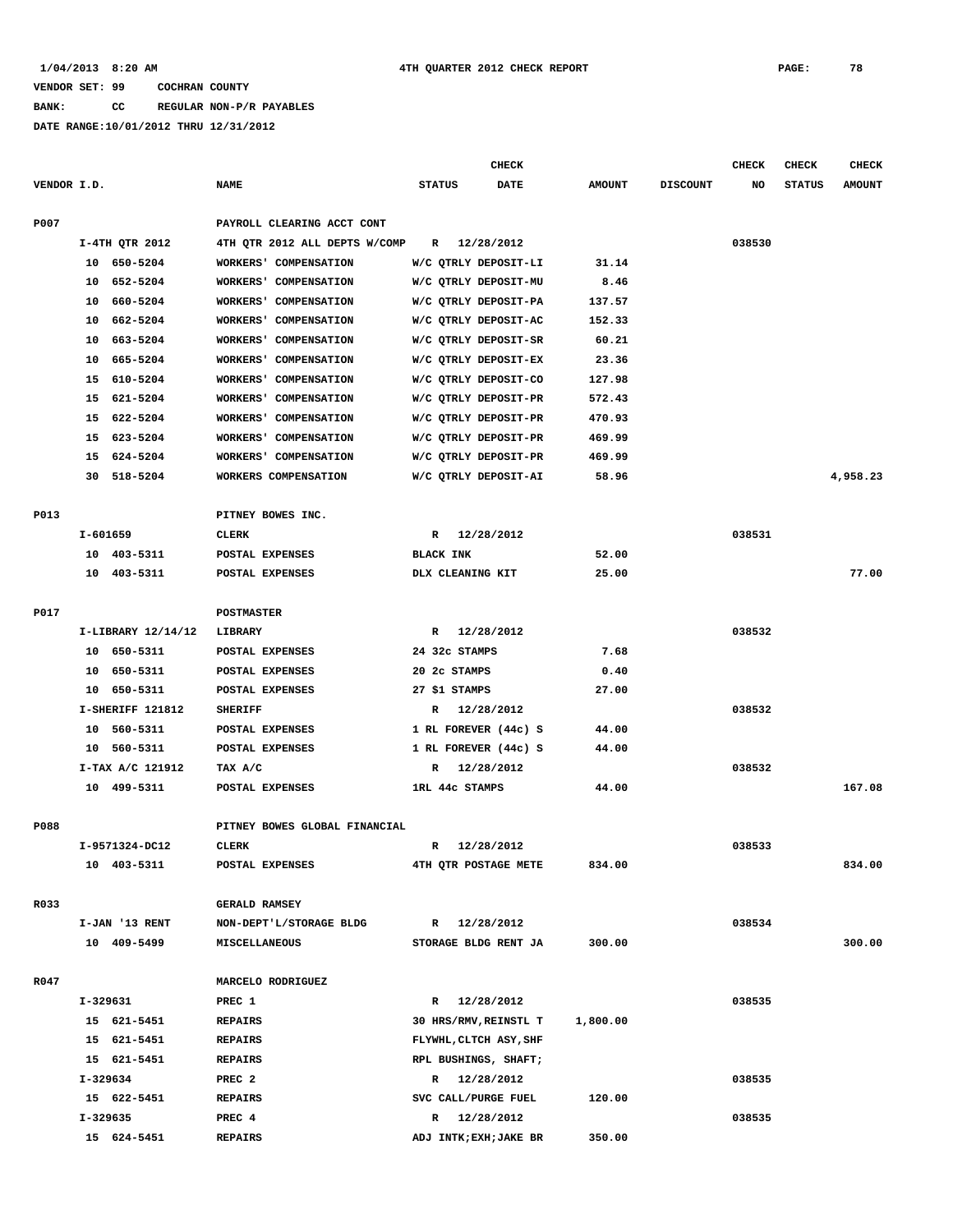## **BANK: CC REGULAR NON-P/R PAYABLES**

|             |             |                            |                                                  |                                | <b>CHECK</b> |                |                 | <b>CHECK</b> | CHECK         | <b>CHECK</b>  |
|-------------|-------------|----------------------------|--------------------------------------------------|--------------------------------|--------------|----------------|-----------------|--------------|---------------|---------------|
| VENDOR I.D. |             |                            | <b>NAME</b>                                      | <b>STATUS</b>                  | <b>DATE</b>  | <b>AMOUNT</b>  | <b>DISCOUNT</b> | NO           | <b>STATUS</b> | <b>AMOUNT</b> |
| R047        |             |                            | MARCELO RODRIGUEZ<br><b>CONT</b>                 |                                |              |                |                 |              |               |               |
|             | I-329635    |                            | PREC 4                                           | R                              | 12/28/2012   |                |                 | 038535       |               |               |
|             |             | 15 624-5451                | <b>REPAIRS</b>                                   | CHG OIL/FILTERS; '96           |              | 60.00          |                 |              |               |               |
|             |             | 15 624-5451                | <b>REPAIRS</b>                                   | RPL COOLANT& HOSES             |              | 120.00         |                 |              |               |               |
|             | I-329637    |                            | PREC 1                                           | R                              | 12/28/2012   |                |                 | 038535       |               |               |
|             |             | 15 621-5451                | <b>REPAIRS</b>                                   | RPL 4 WHL SEALS, S-CA          |              | 600.00         |                 |              |               |               |
|             |             | 15 621-5451                | <b>REPAIRS</b>                                   | SHOES/END DUMP (10 H           |              |                |                 |              |               | 3,050.00      |
|             |             |                            |                                                  |                                |              |                |                 |              |               |               |
| R115        |             |                            | ROGERS, HARVEY & CRUTCHER                        |                                |              |                |                 |              |               |               |
|             |             | I-87476-MC                 | DISTRICT COURT                                   | R 12/28/2012                   |              |                |                 | 038536       |               |               |
|             |             | 10 435-5410                | COURT REPORTER SERVICES                          | 10/18/12,#4278,4266,           |              | 224.00         |                 |              |               | 224.00        |
| <b>S005</b> |             |                            | DORIS SEALY, COUNTY TREAS                        |                                |              |                |                 |              |               |               |
|             |             |                            | I-12/19/12 SHRF CONF SHERIFF/TO CLOSE PETTY CASH | R                              | 12/28/2012   |                |                 | 038537       |               |               |
|             |             | 10 560-5427                | CONTINUING EDUCATION                             | MEALS; CONF--WEBER, VE         |              | 47.31          |                 |              |               |               |
|             |             | 10 560-5427                | CONTINUING EDUCATION                             | '13 MEMBER FEE/SHRF            |              | 25.00          |                 |              |               |               |
|             |             |                            | I-122712/GAS/CLS PTY SHERIFF/TO CLOSE PETTY CASH | R                              | 12/28/2012   |                |                 | 038537       |               |               |
|             |             | 10 560-5330                | FUEL AND OIL                                     | 13GL UNL/LUIS/ALLSUP           |              | 40.30          |                 |              |               | 112.61        |
|             |             |                            |                                                  |                                |              |                |                 |              |               |               |
| S063        |             |                            | ANGEL RAMIREZ, dba                               |                                |              |                |                 |              |               |               |
|             | $I - 9670$  |                            | PREC <sub>2</sub>                                | R                              | 12/28/2012   |                |                 | 038538       |               |               |
|             |             | 15 622-5454                | TIRES                                            | SVC CALL/MACK TRK              |              | 35.00          |                 |              |               |               |
|             |             | 15 622-5454                | TIRES                                            | DISMT/TIRE RPR                 |              | 35.00          |                 |              |               | 70.00         |
|             |             |                            |                                                  |                                |              |                |                 |              |               |               |
| S071        |             |                            | SCRIPT OFFICE PRODUCTS, INC.                     |                                |              |                |                 |              |               |               |
|             | I-41314     |                            | <b>JUSTICE OF PEACE</b>                          | R 12/28/2012                   |              |                |                 | 038539       |               |               |
|             |             | 10 455-5310                | OFFICE SUPPLIES                                  | <b>1CS COPY PAPER</b>          |              | 39.50          |                 |              |               |               |
|             |             | 10 455-5310                | OFFICE SUPPLIES                                  | 1BX #10 ENV                    |              | 12.95          |                 |              |               |               |
|             |             | 10 455-5310                | OFFICE SUPPLIES                                  | 1 ROL CARD FILE                |              | 26.59          |                 |              |               |               |
|             |             | 10 455-5310                | OFFICE SUPPLIES                                  | 1 BRT TN360 TONER              |              | 71.99          |                 |              |               |               |
|             | 10          | 455-5310                   | OFFICE SUPPLIES                                  | 1 HP CE278A TONER              |              | 80.95          |                 |              |               |               |
|             |             | 10 455-5310                | OFFICE SUPPLIES                                  | <b>1BX CORR TAPE</b>           |              | 21.95          |                 |              |               |               |
|             | $I - 41334$ |                            | <b>TREASURER</b>                                 | R                              | 12/28/2012   |                |                 | 038539       |               |               |
|             |             | 10 497-5310                | OFFICE SUPPLIES                                  | <b>1CS COPY PAPER</b>          |              | 39.50          |                 |              |               |               |
|             |             | 10 497-5310                | OFFICE SUPPLIES                                  | Q2610A TONER                   |              | 157.95         |                 |              |               |               |
|             |             | 10 497-5310                | OFFICE SUPPLIES<br>SHERIFF/JAIL                  | WALL CALENDAR                  |              | 16.95          |                 |              |               |               |
|             | I-41335     |                            | OFFICE SUPPLIES                                  | R 12/28/2012<br>2CS COPY PAPER |              |                |                 | 038539       |               |               |
|             |             | 10 512-5310<br>10 560-5310 | OFFICE SUPPLIES                                  | 2CS COPY PAPER                 |              | 79.00<br>79.00 |                 |              |               |               |
|             |             | 10 560-5310                | OFFICE SUPPLIES                                  | 5ST INDEX, 8 TAB, MU           |              | 4.75           |                 |              |               |               |
|             | I-41336     |                            |                                                  |                                |              |                |                 |              |               |               |
|             |             | 15 610-5310                | CO JUDGE/COMM'R CT<br>OFFICE SUPPLIES            | R 12/28/2012<br>CALENDAR       |              | 16.95          |                 | 038539       |               |               |
|             |             | 15 610-5310                | OFFICE SUPPLIES                                  | 1BX AA BATT, 4PK               |              | 2.95           |                 |              |               |               |
|             |             | 10 426-5310                | OFFICE SUPPLIES                                  | 920XL CARTRIDGE, BK            |              | 36.95          |                 |              |               |               |
|             |             | 10 426-5310                | OFFICE SUPPLIES                                  | 920XL CARTRIDGE, CYA           |              | 18.73          |                 |              |               |               |
|             |             | 10 426-5310                | OFFICE SUPPLIES                                  | 920XL CARTRIDGE, MAG           |              | 18.73          |                 |              |               |               |
|             |             | 10 426-5310                | OFFICE SUPPLIES                                  | 920XL CARTRIDGE, YLW           |              | 18.73          |                 |              |               |               |
|             |             | 15 610-5310                | OFFICE SUPPLIES                                  | 2EA 74XL CARTRIDGE,            |              | 81.90          |                 |              |               |               |
|             |             |                            |                                                  |                                |              |                |                 |              |               |               |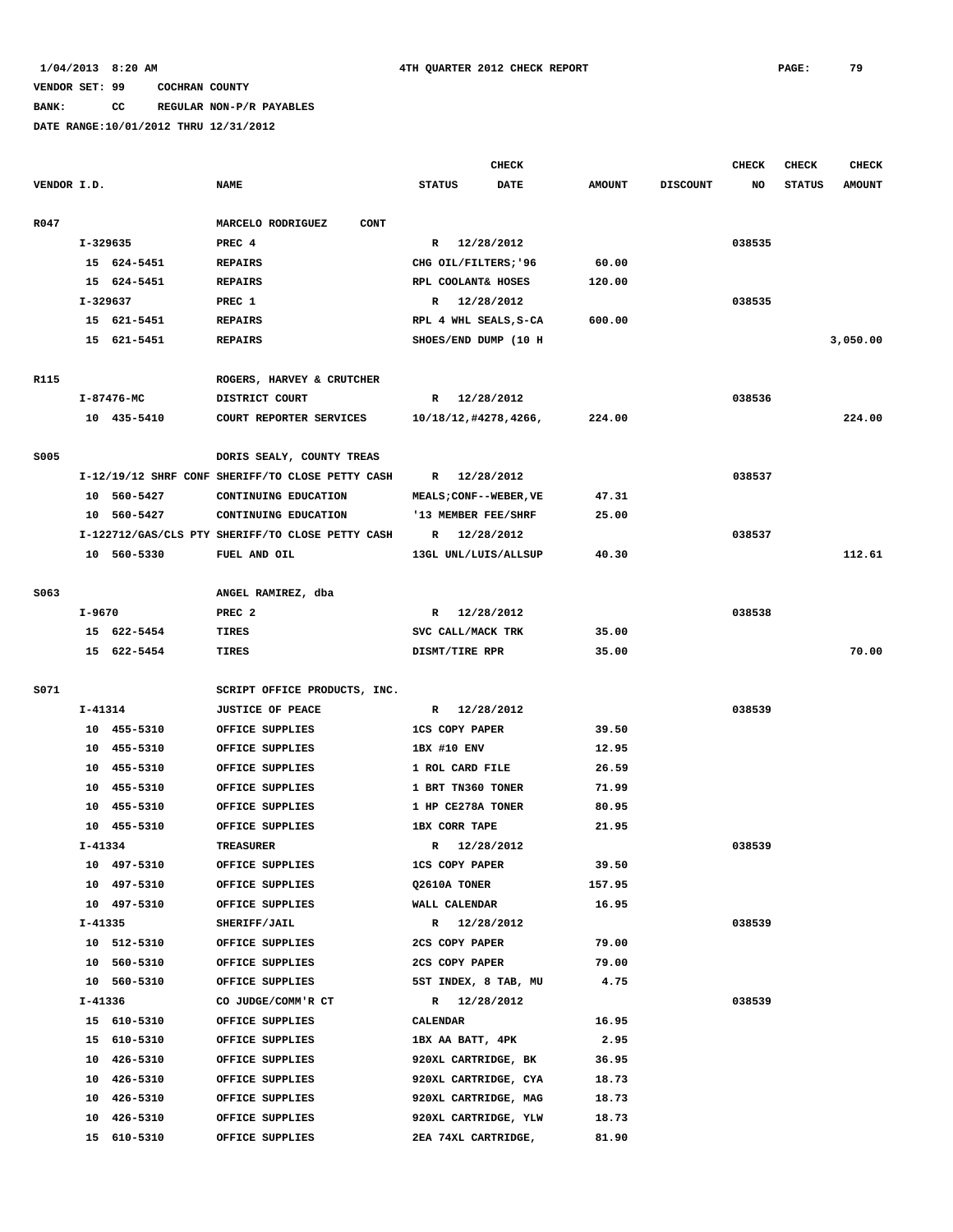### **BANK: CC REGULAR NON-P/R PAYABLES**

|             |            |                   |                               |                           | <b>CHECK</b> |               |                 | <b>CHECK</b> | <b>CHECK</b>  | <b>CHECK</b>  |
|-------------|------------|-------------------|-------------------------------|---------------------------|--------------|---------------|-----------------|--------------|---------------|---------------|
| VENDOR I.D. |            |                   | <b>NAME</b>                   | <b>STATUS</b>             | <b>DATE</b>  | <b>AMOUNT</b> | <b>DISCOUNT</b> | NO           | <b>STATUS</b> | <b>AMOUNT</b> |
|             |            |                   |                               |                           |              |               |                 |              |               |               |
| S071        |            |                   | SCRIPT OFFICE PRODUCTSCONT    |                           |              |               |                 |              |               |               |
|             | I-41336    |                   | CO JUDGE/COMM'R CT            | R 12/28/2012              |              |               |                 | 038539       |               |               |
|             |            | 15 610-5310       | OFFICE SUPPLIES               | 2EA 75XL CARTRIDGE,       |              | 97.90         |                 |              |               |               |
|             |            | 15 610-5310       | OFFICE SUPPLIES               | 1DZ SHARPIE, FINE, B      |              | 12.95         |                 |              |               |               |
|             | $I-41337$  |                   | COUNTY COURT                  | R 12/28/2012              |              |               |                 | 038539       |               |               |
|             |            | 10 426-5310       | OFFICE SUPPLIES               | 1DZ MARKS-A-LOT, BK       |              | 11.95         |                 |              |               |               |
|             |            | 10 426-5310       | OFFICE SUPPLIES               | 1PK CORR TAPE, 2/PK       |              | 8.65          |                 |              |               |               |
|             |            | 10 426-5310       | OFFICE SUPPLIES               | 2RL TAPE                  |              | 5.00          |                 |              |               |               |
|             | I-41338    |                   | <b>AUDITOR</b>                | R 12/28/2012              |              |               |                 | 038539       |               |               |
|             |            | 10 495-5310       | OFFICE SUPPLIES               | <b>1BX PRONG FASTENER</b> |              | 7.95          |                 |              |               |               |
|             | I-41339    |                   | CLERK                         | R 12/28/2012              |              |               |                 | 038539       |               |               |
|             |            | 10 403-5310       | OFFICE SUPPLIES               | <b>1PK NOTARY SEALS</b>   |              | 4.30          |                 |              |               |               |
|             |            | 10 403-5310       | OFFICE SUPPLIES               | 1BX 9X12 ENVELOPES        |              | 9.95          |                 |              |               |               |
|             | I-41344    |                   | TAX A/C                       | R 12/28/2012              |              |               |                 | 038539       |               |               |
|             |            | 10 499-5310       | OFFICE SUPPLIES               | 3-TIER TRAY               |              | 19.95         |                 |              |               | 1,004.62      |
|             |            |                   |                               |                           |              |               |                 |              |               |               |
| <b>S210</b> |            |                   | SHAMBURGER AUTO & FARM SUPPLY |                           |              |               |                 |              |               |               |
|             | $I-302938$ |                   | PREC <sub>2</sub>             | R 12/28/2012              |              |               |                 | 038540       |               |               |
|             |            | 15 622-5451       | <b>REPAIRS</b>                | 2 AIR FILTER #2808        |              | 228.98        |                 |              |               | 228.98        |
|             |            |                   |                               |                           |              |               |                 |              |               |               |
| <b>S222</b> |            |                   | SOUTH PLAINS COMMUNICATIONS   |                           |              |               |                 |              |               |               |
|             | I-646268   |                   | PREC 1                        | R 12/28/2012              |              |               |                 | 038541       |               |               |
|             |            | 15 621-5451       | <b>REPAIRS</b>                | ANTENNA/TRK RADIO         |              | 10.00         |                 |              |               |               |
|             |            | 15 621-5451       | <b>REPAIRS</b>                | COAX KIT W/CONN           |              | 35.00         |                 |              |               |               |
|             |            | I-646712 '13 EXPR | <b>SHERIFF</b>                | R 12/28/2012              |              |               |                 | 038541       |               |               |
|             |            | 10 560-5571       | CAPITAL OUTLAY                | INSTL RDO, FLSHLT, DP2    |              | 900.00        |                 |              |               |               |
|             |            | 10 560-5571       | CAPITAL OUTLAY                | COAX KIT                  |              | 25.00         |                 |              |               |               |
|             |            | 10 560-5571       | CAPITAL OUTLAY                | 3/4" PLYWOOD, CSTM FI     |              | 10.00         |                 |              |               |               |
|             |            | 10 560-5571       | CAPITAL OUTLAY                | VHF ANT                   |              | 10.00         |                 |              |               |               |
|             | 10         | 560-5571          | CAPITAL OUTLAY                | MNT STRAP/RR CAM          |              | 4.00          |                 |              |               |               |
|             |            | 10 560-5571       | CAPITAL OUTLAY                | MT KIT, WRLS MIC ANT      |              | 8.00          |                 |              |               | 1,002.00      |
|             |            |                   |                               |                           |              |               |                 |              |               |               |
| <b>S242</b> |            |                   | SAM'S CLUB                    |                           |              |               |                 |              |               |               |
|             |            | I-1034 12/11/12   | <b>JAIL</b>                   | R 12/28/2012              |              |               |                 | 038542       |               |               |
|             |            | 10 512-5333       | <b>FOOD-PRISONERS</b>         | TROP 100% OJ              |              | 8.98          |                 |              |               |               |
|             |            | 10 512-5333       | <b>FOOD-PRISONERS</b>         | 2 GRAPE JUICE             |              | 6.48          |                 |              |               |               |
|             |            | 10 512-5333       | <b>FOOD-PRISONERS</b>         | 2 OS CRANGRAPE            |              | 8.96          |                 |              |               |               |
|             |            | 10 512-5392       | MISCELLANEOUS SUPPLIES        | 4 BOUNTY                  |              | 37.96         |                 |              |               |               |
|             |            | 10 512-5392       | MISCELLANEOUS SUPPLIES        | 4 LYSOL 3PK               |              | 47.84         |                 |              |               |               |
|             |            | 10 512-5392       | MISCELLANEOUS SUPPLIES        | <b>DISINFECTANT</b>       |              | 25.44         |                 |              |               |               |
|             |            | 10 512-5392       | MISCELLANEOUS SUPPLIES        | 2 ON BATH TISSUE          |              | 17.98         |                 |              |               |               |
|             |            | 10 512-5392       | MISCELLANEOUS SUPPLIES        | 2 20-OZ CUPS              |              | 39.96         |                 |              |               |               |
|             |            | 10 512-5392       | MISCELLANEOUS SUPPLIES        | <b>PINE-SOL</b>           |              | 18.96         |                 |              |               |               |
|             |            | 10 512-5392       | MISCELLANEOUS SUPPLIES        | <b>CPN-BOUNTY</b>         |              | 2.00CR        |                 |              |               |               |
|             |            | I-971 12/11/12    | <b>JAIL/SHERIFF MBRSHP</b>    | R 12/28/2012              |              |               |                 | 038542       |               |               |
|             |            | 10 560-5481       | DUES AND REGISTRATION         | '13 MEMBERSHIP/PRIMA      |              | 45.00         |                 |              |               |               |
|             |            | 10 560-5481       | DUES AND REGISTRATION         | '13 MEMBERSHIP/SECON      |              | 45.00         |                 |              |               |               |
|             |            | 10 512-5333       | <b>FOOD-PRISONERS</b>         | SIMPLE FIT                |              | 9.68          |                 |              |               |               |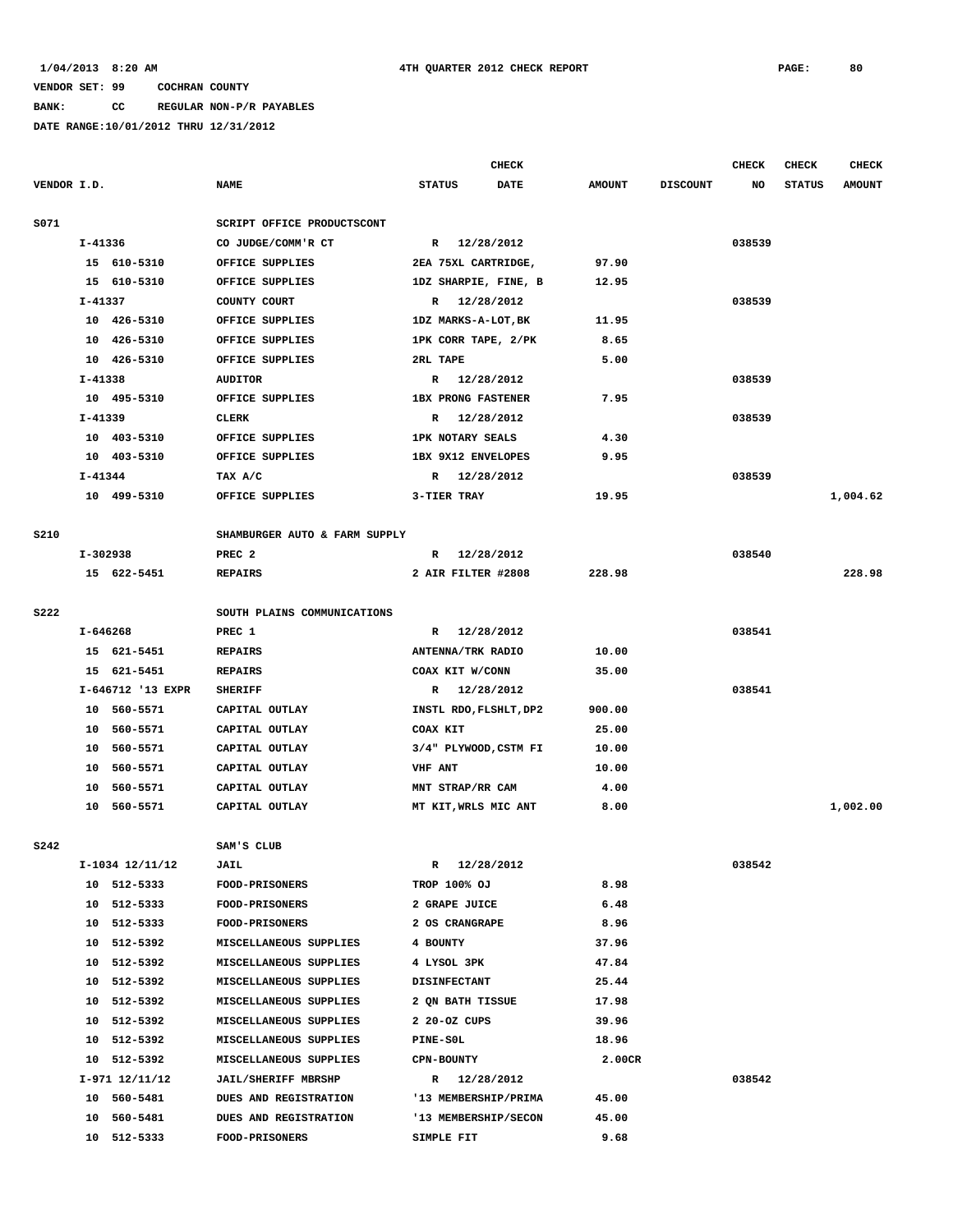### **BANK: CC REGULAR NON-P/R PAYABLES**

|             |    |                |                            |                   | <b>CHECK</b>         |               |                 | CHECK  | CHECK         | <b>CHECK</b>  |
|-------------|----|----------------|----------------------------|-------------------|----------------------|---------------|-----------------|--------|---------------|---------------|
| VENDOR I.D. |    |                | <b>NAME</b>                | <b>STATUS</b>     | DATE                 | <b>AMOUNT</b> | <b>DISCOUNT</b> | NO     | <b>STATUS</b> | <b>AMOUNT</b> |
| <b>S242</b> |    |                | SAM'S CLUB<br><b>CONT</b>  |                   |                      |               |                 |        |               |               |
|             |    | I-971 12/11/12 | <b>JAIL/SHERIFF MBRSHP</b> |                   | R 12/28/2012         |               |                 | 038542 |               |               |
|             |    | 10 512-5392    | MISCELLANEOUS SUPPLIES     | DRUM LINER/2      |                      | 37.96         |                 |        |               |               |
|             |    | 10 512-5333    | <b>FOOD-PRISONERS</b>      | SIMPLE FIT        |                      | 9.68          |                 |        |               | 357.88        |
|             |    |                |                            |                   |                      |               |                 |        |               |               |
| S331        |    |                | STANDARD COFFEE SERVICE    |                   |                      |               |                 |        |               |               |
|             |    | I-123536777018 | NON-DEPT'L                 |                   | R 12/28/2012         |               |                 | 038543 |               |               |
|             |    | 10 409-5300    | COUNTY-WIDE SUPPLIES       | 4 AAA REG         |                      | 137.60        |                 |        |               |               |
|             | 10 | 409-5300       | COUNTY-WIDE SUPPLIES       | 1 AAA DECAF       |                      | 47.55         |                 |        |               |               |
|             | 10 | 409-5300       | COUNTY-WIDE SUPPLIES       | 1 TEA BAGS        |                      | 27.71         |                 |        |               |               |
|             | 10 | 409-5300       | COUNTY-WIDE SUPPLIES       | 6 FR VAN CRMR     |                      | 45.60         |                 |        |               |               |
|             | 10 | 409-5300       | COUNTY-WIDE SUPPLIES       | 1 MOTTS HOT CIDER |                      | 8.46          |                 |        |               |               |
|             | 10 | 409-5300       | COUNTY-WIDE SUPPLIES       | 1 NESTLE COCOA    |                      | 16.36         |                 |        |               |               |
|             | 10 | 409-5300       | COUNTY-WIDE SUPPLIES       | 1 COCOA MINI MRSH |                      | 15.20         |                 |        |               |               |
|             | 10 | 409-5300       | COUNTY-WIDE SUPPLIES       | ENERGY SURCHG     |                      | 3.21          |                 |        |               | 301.69        |
|             |    |                |                            |                   |                      |               |                 |        |               |               |
| T050        |    |                | TAC UNEMPLOYMENT FUND      |                   |                      |               |                 |        |               |               |
|             |    | I-4TH QTR 2012 | UNEMPLOYMENT-ALL DEPTS     | $\mathbb{R}$      | 12/28/2012           |               |                 | 038544 |               |               |
|             |    | 10 400-5206    | UNEMPLOYMENT               |                   | 2ND QTR UNEMPLYMNT-C | 20.68         |                 |        |               |               |
|             | 10 | 403-5206       | UNEMPLOYMENT               |                   | 2ND QTR UNEMPLYMNT-C | 42.17         |                 |        |               |               |
|             | 10 | 435-5206       | UNEMPLOYMENT               |                   | 2ND QTR UNEMPLYMNT-D | 7.95          |                 |        |               |               |
|             | 10 | 455-5206       | UNEMPLOYMENT               |                   | 2ND QTR UNEMPLYMNT-J | 1.04          |                 |        |               |               |
|             | 10 | 475-5206       | UNEMPLOYMENT               |                   | 2ND QTR UNEMPLYMNT-C | 22.85         |                 |        |               |               |
|             | 10 | 476-5206       | UNEMPLOYMENT               |                   | 2ND QTR UNEMPLYMNT-D | 8.17          |                 |        |               |               |
|             | 10 | 490-5206       | UNEMPLOYMENT               |                   | 2ND QTR UNEMPLYMNT-E | 6.73          |                 |        |               |               |
|             | 10 | 495-5206       | UNEMPLOYMENT               |                   | 2ND QTR UNEMPLYMNT-C | 46.40         |                 |        |               |               |
|             | 10 | 497-5206       | UNEMPLOYMENT               |                   | 2ND QTR UNEMPLYMNT-T | 0.76          |                 |        |               |               |
|             | 10 | 499-5206       | UNEMPLOYMENT               |                   | 2ND QTR UNEMPLYMNT-T | 42.99         |                 |        |               |               |
|             | 10 | 510-5206       | UNEMPLOYMENT               |                   | 2ND QTR UNEMPLYMNT-C | 20.39         |                 |        |               |               |
|             | 10 | 512-5206       | UNEMPLOYMENT               |                   | 2ND QTR UNEMPLYMNT-J | 59.75         |                 |        |               |               |
|             | 10 | 516-5206       | UNEMPLOYMENT               |                   | 2ND QTR UNEMPLYMNT-C | 22.03         |                 |        |               |               |
|             | 10 | 560-5206       | UNEMPLOYMENT               |                   | 2ND QTR UNEMPLYMNT-S | 226.78        |                 |        |               |               |
|             |    | 10 571-5206    | UNEMPLOYMENT               |                   | 2ND QTR UNEMPLYMNT-J | 20.30         |                 |        |               |               |
|             | 10 | 650-5206       | UNEMPLOYMENT               |                   | 2ND QTR UNEMPLYMNT-L | 19.24         |                 |        |               |               |
|             | 10 | 660-5206       | UNEMPLOYMENT               |                   | 2ND QTR UNEMPLYMNT-P | 21.00         |                 |        |               |               |
|             | 10 | 662-5206       | UNEMPLOYMENT               |                   | 2ND OTR UNEMPLYMNT-A | 22.15         |                 |        |               |               |
|             | 10 | 663-5206       | UNEMPLOYMENT               |                   | 2ND QTR UNEMPLYMNT-S | 27.30         |                 |        |               |               |
|             | 10 | 665-5206       | UNEMPLOYMENT               |                   | 2ND OTR UNEMPLYMNT-E | 34.63         |                 |        |               |               |
|             | 15 | 621-5206       | UNEMPLOYMENT               |                   | 2ND OTR UNEMPLYMNT-P | 53.94         |                 |        |               |               |
|             | 15 | 622-5206       | UNEMPLOYMENT               |                   | 2ND QTR UNEMPLYMNT-P | 44.50         |                 |        |               |               |
|             | 15 | 623-5206       | UNEMPLOYMENT               |                   | 2ND QTR UNEMPLYMNT-P | 44.29         |                 |        |               |               |
|             | 15 | 624-5206       | UNEMPLOYMENT               |                   | 2ND QTR UNEMPLYMNT-P | 44.29         |                 |        |               | 860.33        |
|             |    |                |                            |                   |                      |               |                 |        |               |               |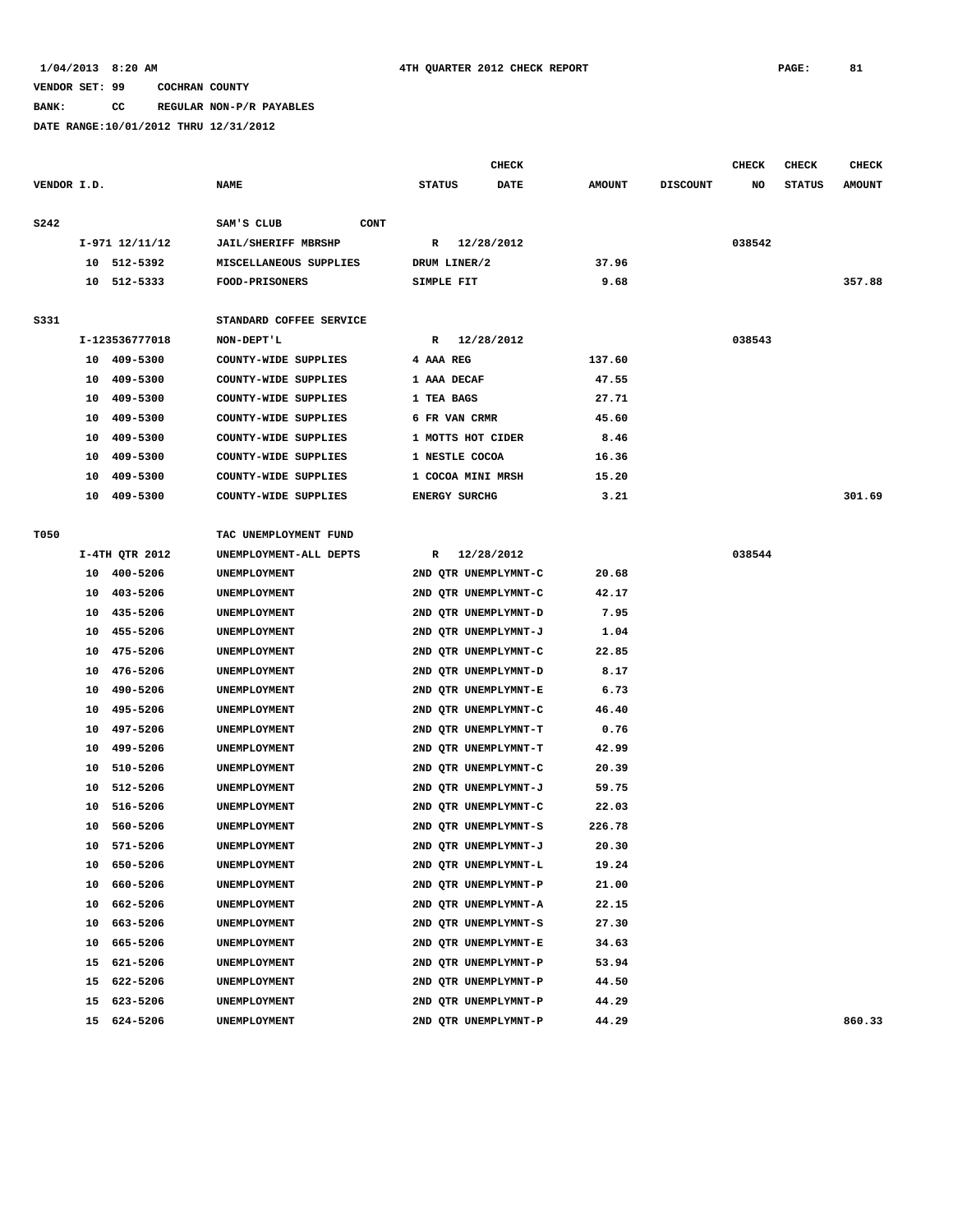### **BANK: CC REGULAR NON-P/R PAYABLES**

|             |         |                  |                                |                        | <b>CHECK</b> |               |                 | CHECK  | <b>CHECK</b>  | <b>CHECK</b>  |
|-------------|---------|------------------|--------------------------------|------------------------|--------------|---------------|-----------------|--------|---------------|---------------|
| VENDOR I.D. |         |                  | <b>NAME</b>                    | <b>STATUS</b>          | <b>DATE</b>  | <b>AMOUNT</b> | <b>DISCOUNT</b> | NO     | <b>STATUS</b> | <b>AMOUNT</b> |
| T058        |         |                  | RITA TYSON, CO & DIST CLERK    |                        |              |               |                 |        |               |               |
|             |         | I-OPEN HOUSE '12 | NON-DEPT'L                     | R 12/28/2012           |              |               |                 | 038545 |               |               |
|             |         | 10 409-5300      | COUNTY-WIDE SUPPLIES           | <b>PUNCH</b>           |              | 19.70         |                 |        |               |               |
|             |         | 10 409-5300      | COUNTY-WIDE SUPPLIES           | TABLE CLOTHS           |              | 5.19          |                 |        |               |               |
|             |         | 10 409-5300      | COUNTY-WIDE SUPPLIES           | REIMB SALES TAX        |              | 2.12          |                 |        |               | 27.01         |
| T067        |         |                  | TREE LOVING CARE               |                        |              |               |                 |        |               |               |
|             |         | I-1436 CHRISTMAS | COURTHOUSE/NON-DEPT'L          | R 12/28/2012           |              |               |                 | 038546 |               |               |
|             |         | 10 409-5499      | MISCELLANEOUS                  | ROOF LIGHTING/YR 1, I  |              | 1,792.00      |                 |        |               |               |
|             |         | 10 409-5499      | MISCELLANEOUS                  | 3 TREES @ \$150        |              | 450.00        |                 |        |               |               |
|             |         | 10 409-5499      | MISCELLANEOUS                  | 3 DOORS                |              | 999.60        |                 |        |               |               |
|             |         | 10 409-5499      | MISCELLANEOUS                  | 2 36" WREATHS          |              | 234.00        |                 |        |               |               |
|             |         | 10 409-5499      | MISCELLANEOUS                  | 60" WREATH/LED         |              | 423.00        |                 |        |               |               |
|             | 10      | 409–5499         | MISCELLANEOUS                  | NATIVITY SCENE         |              | 304.38        |                 |        |               |               |
|             |         | 10 409-5499      | MISCELLANEOUS                  | <b>DISCOUNT</b>        |              | 420.30CR      |                 |        |               | 3,782.68      |
| T087        |         |                  | TEXAS DEPARTMENT OF HEALTH     |                        |              |               |                 |        |               |               |
|             | I-17464 |                  | CLERK                          | R 12/28/2012           |              |               |                 | 038547 |               |               |
|             |         | 10 403-5310      | OFFICE SUPPLIES                | 11 REMOTE BIRTH ACCE   |              | 20.13         |                 |        |               | 20.13         |
| T269        |         |                  | CHARLOTTE TRULL                |                        |              |               |                 |        |               |               |
|             |         | I-121412 MILEAGE | <b>JUSTICE OF PEACE</b>        | $\mathbb{R}$           | 12/28/2012   |               |                 | 038548 |               |               |
|             |         | 10 455-5427      | CONTINUING EDUCATION           | 97.6 MI @ \$.555       |              | 54.17         |                 |        |               | 54.17         |
| U019        |         |                  | UNITED SUPERMARKETS, INC       |                        |              |               |                 |        |               |               |
|             |         | I-3221 94 121112 | <b>JAIL</b>                    | R 12/28/2012           |              |               |                 | 038549 |               |               |
|             |         | 10 512-5391      | MEDICAL CARE-PRISONERS         | ZYRTEC TABS            |              | 18.99         |                 |        |               |               |
|             |         | 10 512-5391      | MEDICAL CARE-PRISONERS         | ADVIL LIQ-GEL          |              | 10.99         |                 |        |               |               |
|             |         | 10 512-5391      | MEDICAL CARE-PRISONERS         | 2 ADVIL ALLERGY        |              | 13.98         |                 |        |               |               |
|             |         | 10 512-5391      | MEDICAL CARE-PRISONERS         | TC ALLERGY MULTI       |              | 4.00          |                 |        |               |               |
|             |         | 10 512-5392      | MISCELLANEOUS SUPPLIES         | REVLON CLIPPERS        |              | 2.79          |                 |        |               |               |
|             | 10      | 512-5392         | MISCELLANEOUS SUPPLIES         | REVLN NAIL CLIP D      |              | 2.29          |                 |        |               |               |
|             |         | 10 512-5392      | MISCELLANEOUS SUPPLIES         | REVLON TWEEZER         |              | 2.29          |                 |        |               |               |
|             |         | 10 512-5391      | MEDICAL CARE-PRISONERS         | CPN                    |              | 2.00CR        |                 |        |               | 53.33         |
| <b>W007</b> |         |                  | WEST, A THOMSON REUTERS BUSINE |                        |              |               |                 |        |               |               |
|             |         | I-826234763      | CO ATTY/LAW LIBRARY            | R 12/28/2012           |              |               |                 | 038550 |               |               |
|             |         | 10 475-5590      | LAW LIBRARY MTRLS/UPDATES      | TX PRACTICE V6 CRIM    |              | 65.00         |                 |        |               | 65.00         |
| W062        |         |                  | WAL-MART COMMUNITY             |                        |              |               |                 |        |               |               |
|             |         | I-18784 121812   | <b>JAIL</b>                    | R 12/28/2012           |              |               |                 | 038551 |               |               |
|             |         | 10 512-5333      | FOOD-PRISONERS                 | <b>76 FROZEN MEALS</b> |              | 188.94        |                 |        |               | 188.94        |
|             |         |                  |                                |                        |              |               |                 |        |               |               |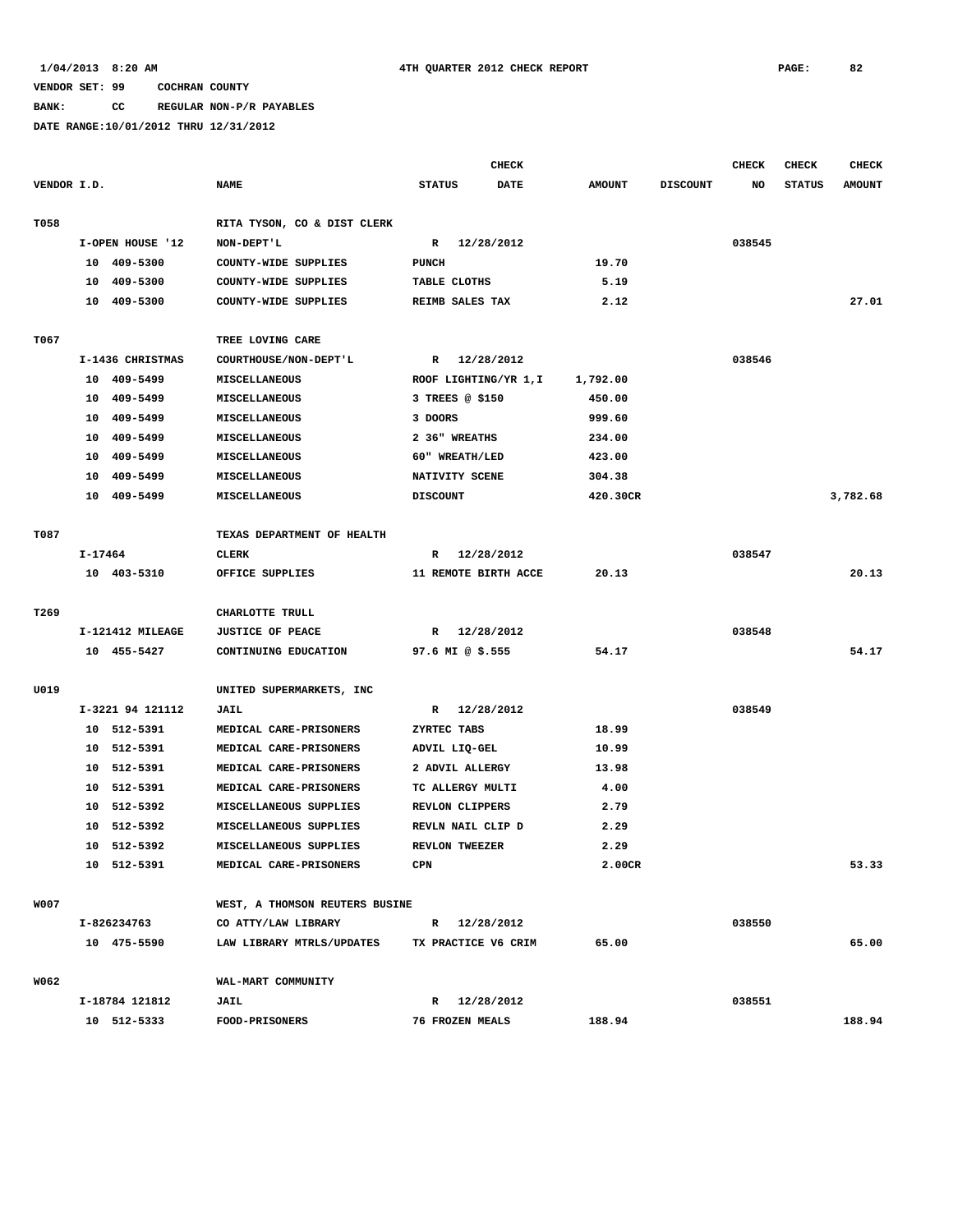# **BANK: CC REGULAR NON-P/R PAYABLES**

|             |          |                              |                                |                    | <b>CHECK</b>           |               |                 | <b>CHECK</b> | <b>CHECK</b>  | <b>CHECK</b>  |
|-------------|----------|------------------------------|--------------------------------|--------------------|------------------------|---------------|-----------------|--------------|---------------|---------------|
| VENDOR I.D. |          |                              | <b>NAME</b>                    | <b>STATUS</b>      | <b>DATE</b>            | <b>AMOUNT</b> | <b>DISCOUNT</b> | NO           | <b>STATUS</b> | <b>AMOUNT</b> |
|             |          |                              |                                |                    |                        |               |                 |              |               |               |
| W097        |          |                              | WILDRED L. MATHENY dba         |                    |                        |               |                 |              |               |               |
|             | I-21693  |                              | CRTHSE/ACT BLDG/LIBRARY        | $\mathbb{R}$       | 12/28/2012             |               |                 | 038552       |               |               |
|             |          | 10 510-5332                  | CUSTODIAL SUPPLIES             | SPRAY BUGS         |                        | 70.00         |                 |              |               |               |
|             | 10       | 662-5332                     | CUSTODIAL SUPPLIES             | SPRAY BUGS         |                        | 45.00         |                 |              |               |               |
|             | 10       | 650-5332                     | CUSTODIAL SUPPLIES             | SPRAY BUGS         |                        | 35.00         |                 |              |               | 150.00        |
|             |          |                              |                                |                    |                        |               |                 |              |               |               |
| W115        |          |                              | RAYMOND D WEBER                |                    |                        |               |                 |              |               |               |
|             |          | I-PETTY CASH 01/13           | <b>SHERIFF</b>                 | R                  | 12/28/2012             |               |                 | 038553       |               |               |
|             |          | 10 000-1020                  | PETTY CASH - SHERIFF           | PETTY CASH; 1/1/13 |                        | 500.00        |                 |              |               | 500.00        |
|             |          |                              |                                |                    |                        |               |                 |              |               |               |
| W115        |          |                              | RAYMOND D WEBER                |                    |                        |               |                 |              |               |               |
|             |          | I-SHERIFF CONF 12/12 SHERIFF |                                | R                  | 12/28/2012             |               |                 | 038554       |               |               |
|             |          | 10 560-5427                  | CONTINUING EDUCATION           | <b>MEALS</b>       |                        | 91.49         |                 |              |               |               |
|             | 10       | 560-5427                     | CONTINUING EDUCATION           |                    | 5 NITES 12/9-13/AUST   | 450.00        |                 |              |               |               |
|             |          | 10 560-5427                  | CONTINUING EDUCATION           |                    | 5 NITES, 12/9-13; VEJA | 450.00        |                 |              |               | 991.49        |
|             |          |                              |                                |                    |                        |               |                 |              |               |               |
| W193        |          |                              | WESTWARD AUTOMOTIVE REPAIR LLC |                    |                        |               |                 |              |               |               |
|             | I-2630   |                              | PREC <sub>3</sub>              |                    | R 12/28/2012           |               |                 | 038555       |               |               |
|             |          | 15 623-5451                  | <b>REPAIRS</b>                 |                    | RPL FL PMP, SNDR; 97 C | 150.00        |                 |              |               |               |
|             |          | 15 623-5451                  | <b>REPAIRS</b>                 |                    | RPL A/C CMPRSR, HOSES  | 210.00        |                 |              |               |               |
|             |          | 15 623-5451                  | <b>REPAIRS</b>                 |                    | RPL XFR PMP, WIRE TOG  | 75.00         |                 |              |               |               |
|             | 15       | 623-5451                     | <b>REPAIRS</b>                 |                    | TRM WTR TNK, FLTBD; RW | 180.00        |                 |              |               |               |
|             | 15       | 623-5451                     | <b>REPAIRS</b>                 | A/C COMPRESSOR     |                        | 339.21        |                 |              |               |               |
|             |          | 15 623-5451                  | <b>REPAIRS</b>                 | <b>ACCUMULATOR</b> |                        | 50.87         |                 |              |               |               |
|             |          | 15 623-5451                  | <b>REPAIRS</b>                 | ORIFICE            |                        | 3.37          |                 |              |               |               |
|             |          | 15 623-5451                  | <b>REPAIRS</b>                 | 6 CN 134A          |                        | 85.00         |                 |              |               |               |
|             |          | 15 623-5451                  | <b>REPAIRS</b>                 | FUEL PUMP          |                        | 135.76        |                 |              |               |               |
|             | 15       | 623-5451                     | <b>REPAIRS</b>                 | FUEL PUMP SENDER   |                        | 339.20        |                 |              |               |               |
|             | 15       | 623-5451                     | <b>REPAIRS</b>                 | MANIFOLD HOSE KIT  |                        | 189.27        |                 |              |               |               |
|             |          | 15 623-5451                  | <b>REPAIRS</b>                 | 80Z PAG OIL        |                        | 18.90         |                 |              |               |               |
|             | 15       | 623-5451                     | <b>REPAIRS</b>                 | 1 CAN A/C FLUSH    |                        | 16.50         |                 |              |               |               |
|             | 15       | 623-5451                     | <b>REPAIRS</b>                 | TRANSFER PUMP      |                        | 136.98        |                 |              |               |               |
|             | 15       | 623-5451                     | <b>REPAIRS</b>                 | 12FT 16-GAUGE WIRE |                        | 7.60          |                 |              |               |               |
|             |          | 15 623-5451                  | <b>REPAIRS</b>                 | TOGGLE SWITCH      |                        | 2.75          |                 |              |               |               |
|             |          | 15 623-5451                  | <b>REPAIRS</b>                 | STRAINER FOR PUMP  |                        | 8.76          |                 |              |               |               |
|             |          | 15 623-5451                  | <b>REPAIRS</b>                 | GAS/FUEL           |                        | 15.00         |                 |              |               | 1,964.17      |
|             |          |                              |                                |                    |                        |               |                 |              |               |               |
| X001        |          |                              | XCEL ENERGY                    |                    |                        |               |                 |              |               |               |
|             |          | I-54-1829977-7 DEC12 PREC 2  |                                |                    | R 12/28/2012           |               |                 | 038556       |               |               |
|             |          | 15 622-5440                  | UTILITIES                      |                    | 48 KWH 11/8-12/12/12   | 14.74         |                 |              |               |               |
|             |          | 15 622-5440                  | UTILITIES                      | 76 KWH/AREA LIGHT  |                        | 15.73         |                 |              |               | 30.47         |
|             |          |                              |                                |                    |                        |               |                 |              |               |               |
| Y001        |          |                              | YELLOWHOUSE MACHINERY CO.      |                    |                        |               |                 |              |               |               |
|             | I-104576 |                              | PREC 1/LOADER REPAIR           |                    | R 12/28/2012           |               |                 | 038557       |               |               |
|             |          | 15 621-5451                  | <b>REPAIRS</b>                 |                    | RPR BRKN CAB WNDW/LO   | 455.00        |                 |              |               |               |
|             |          | 15 621-5451                  | <b>REPAIRS</b>                 | 140 MILES          |                        | 140.00        |                 |              |               |               |
|             |          | 15 621-5451                  | <b>REPAIRS</b>                 | ENVIRONMENTAL FEE  |                        | 12.54         |                 |              |               |               |
|             |          | 15 621-5451                  | <b>REPAIRS</b>                 | WINDOW GLASS       |                        | 380.53        |                 |              |               |               |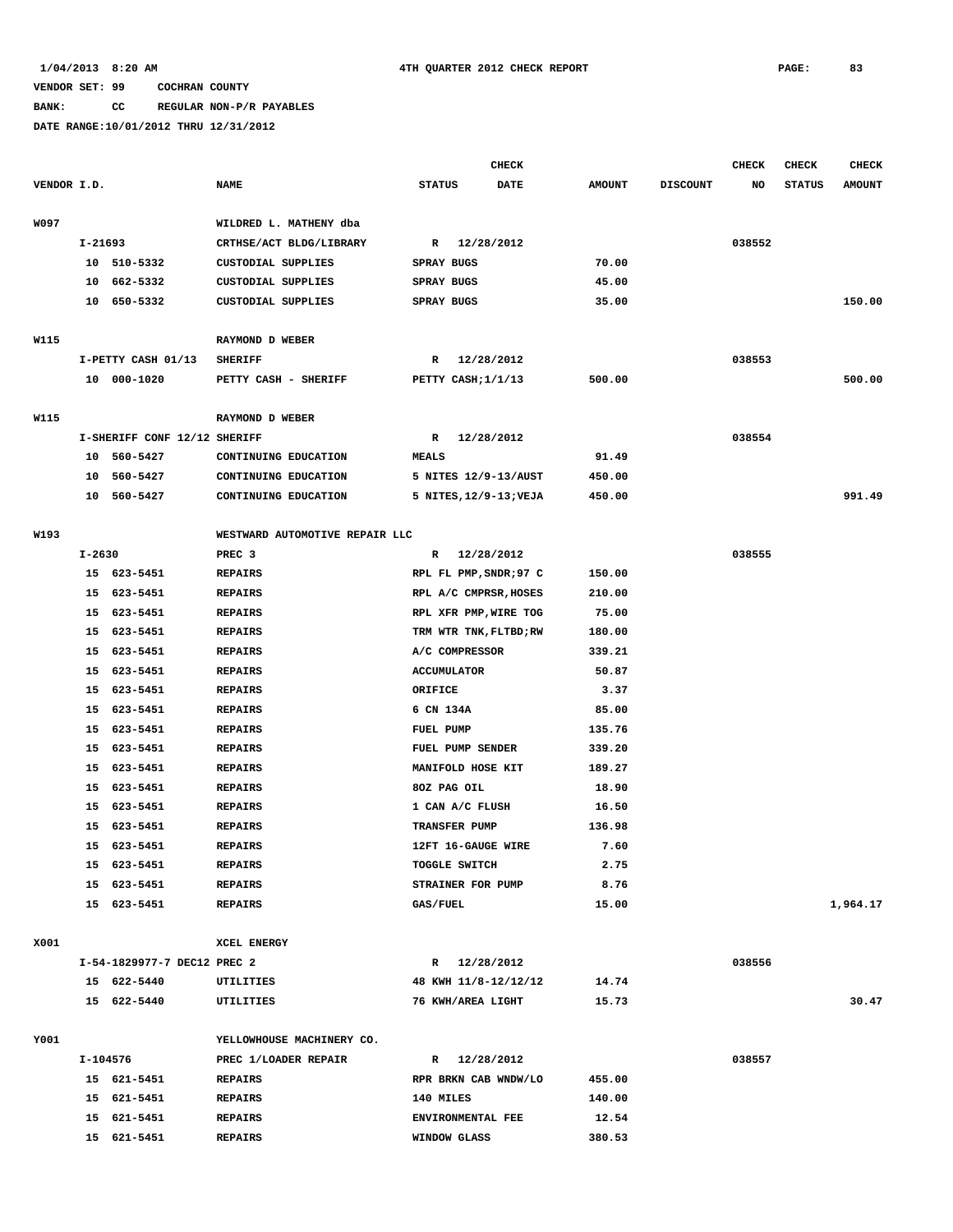### **BANK: CC REGULAR NON-P/R PAYABLES**

**DATE RANGE:10/01/2012 THRU 12/31/2012**

|             |                |                            |               | <b>CHECK</b> |               |                 | <b>CHECK</b> | <b>CHECK</b> | <b>CHECK</b>  |
|-------------|----------------|----------------------------|---------------|--------------|---------------|-----------------|--------------|--------------|---------------|
| VENDOR I.D. |                | <b>NAME</b>                | <b>STATUS</b> | <b>DATE</b>  | <b>AMOUNT</b> | <b>DISCOUNT</b> | NO           | STATUS       | <b>AMOUNT</b> |
|             |                |                            |               |              |               |                 |              |              |               |
| Y001        |                | YELLOWHOUSE MACHINERY CONT |               |              |               |                 |              |              |               |
|             | I-104576       | PREC 1/LOADER REPAIR       | R             | 12/28/2012   |               |                 | 038557       |              |               |
|             | 621-5451<br>15 | <b>REPAIRS</b>             | <b>SEALER</b> |              | 27.97         |                 |              |              | 1,016.04      |
|             |                |                            |               |              |               |                 |              |              |               |

| ** TOTALS **    | NO  |                                 | INVOICE AMOUNT | <b>DISCOUNTS</b> | CHECK AMOUNT |
|-----------------|-----|---------------------------------|----------------|------------------|--------------|
| REGULAR CHECKS: | 371 |                                 | 0.00           | 0.00             | 686,718.10   |
| HAND CHECKS:    | 0   |                                 | 0.00           | 0.00             | 0.00         |
| DRAFTS:         | 0   |                                 | 0.00           | 0.00             | 0.00         |
| EFT:            | 0   |                                 | 0.00           | 0.00             | 0.00         |
| NON CHECKS:     | 0   |                                 | 0.00           | 0.00             | 0.00         |
|                 |     |                                 |                |                  |              |
| VOID CHECKS:    |     | 23 VOID DEBITS<br>0.00          |                |                  |              |
|                 |     | 4,987.03<br><b>VOID CREDITS</b> | 4,987.03       | 0.00             |              |
|                 |     |                                 |                |                  |              |

**TOTAL ERRORS: 0**

| G/L ACCOUNT                 | <b>NAME</b>                                      | <b>AMOUNT</b> |
|-----------------------------|--------------------------------------------------|---------------|
|                             |                                                  |               |
|                             | 10 000-1020 PETTY CASH - SHERIFF                 | 500.00        |
|                             | 10 000-2206.002 COLLECTION AGENCY FEES           | 3,510.13      |
|                             | 10 000-2206.003 Omni Collection Fee              | 120.00        |
|                             | 10 000-4349.909 JP TECHNOLOGY FUND               | 540.17        |
|                             | 10 000-4370.101 RENT-ACTIVITY BUILDING           | 625.00        |
| 10 400-5203 RETIREMENT      |                                                  | 11,360.66     |
| 10 400-5204                 | WORKERS' COMPENSATION                            | 62.55         |
| 10 400-5206 UNEMPLOYMENT    |                                                  | 20.68         |
| 10 403-5203 RETIREMENT      |                                                  | 15,242.50     |
| 10 403-5204                 | WORKERS' COMPENSATION                            | 77.77         |
| 10 403-5206 UNEMPLOYMENT    |                                                  | 42.17         |
| 10 403-5310 OFFICE SUPPLIES |                                                  | 1,360.75      |
| 10 403-5311                 | POSTAL EXPENSES                                  | 911.00        |
|                             | 10 403-5411 MAINTENANCE CONTRACTS                | 51.22         |
|                             | 10 403-5416 FILMING & INDEXING                   | 28,164.66     |
|                             | 10  403-5416.001    ARCHIVE EXP - LGC    118.025 | 5,000.00      |
| 10 403-5420                 | <b>TELECOMMUNICATIONS</b>                        | 532.17        |
|                             | 10 403-5427 CONTINUING EDUCATION                 | 520.24        |
| 10 403-5451                 | REPAIRS                                          | 90.00         |
|                             | 10 403-5480 BONDS & NOTARY FEES                  | 100.00        |
|                             | 10 409-5300 COUNTY-WIDE SUPPLIES                 | 930.96        |
| 10 409-5334                 | OTHER SUPPLIES                                   | 7.79          |
|                             | 10 409-5406 APPRAISAL DISTRICT                   | 15,801.39     |
|                             | 10 409-5411 MAINTENANCE CONTRACTS                | 600.00        |
| 10 409-5420                 | <b>TELECOMMUNICATIONS</b>                        | 584.58        |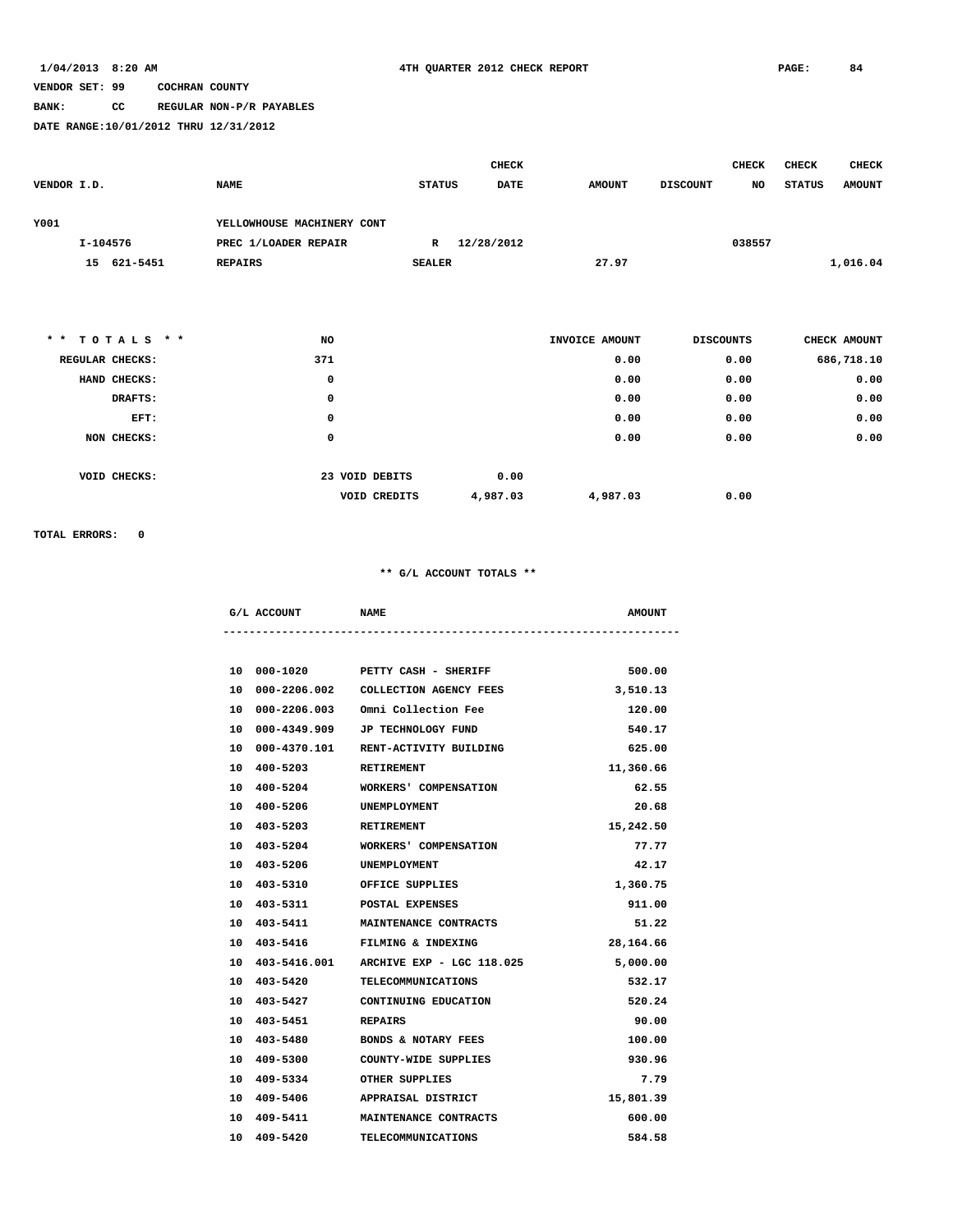**BANK: CC REGULAR NON-P/R PAYABLES**

**DATE RANGE:10/01/2012 THRU 12/31/2012**

| G/L ACCOUNT            | <b>NAME</b>                       | <b>AMOUNT</b> |
|------------------------|-----------------------------------|---------------|
|                        |                                   |               |
| 10 409-5440 UTILITIES  |                                   | 85.48         |
| 10 409-5480            | <b>BONDS &amp; NOTARY FEES</b>    | 160.00        |
| 10 409-5499            | <b>MISCELLANEOUS</b>              | 5,057.68      |
|                        | 10 426-5310 OFFICE SUPPLIES       | 260.27        |
|                        | 10 426-5400 ATTORNEY AD LITEM     | 300.00        |
| 10 426-5481            | <b>DUES AND REGISTRATION</b>      | 200.00        |
| 10 435-5203            | RETIREMENT                        | 2,412.87      |
| 10 435-5204            | WORKERS' COMPENSATION             | 12.64         |
| 10 435-5206            | UNEMPLOYMENT                      | 7.95          |
| 10 435-5400            | ATTORNEY AD LITEM                 | 2,432.00      |
| 10 435-5410            | COURT REPORTER SERVICES           | 224.00        |
| 10 435-5420            | TELECOMMUNICATIONS                | 653.38        |
| 10 435-5491            | <b>GRAND JURY</b>                 | 440.00        |
| 10 455-5203 RETIREMENT |                                   | 5,586.33      |
|                        | 10 455-5204 WORKERS' COMPENSATION | 33.26         |
| 10 455-5206            | <b>UNEMPLOYMENT</b>               | 1.04          |
| 10 455-5310            | OFFICE SUPPLIES                   | 341.87        |
| 10 455-5311            | <b>POSTAL EXPENSES</b>            | 45.00         |
| 10 455-5420            | TELECOMMUNICATIONS                | 145.46        |
| 10 455-5427            | CONTINUING EDUCATION              | 189.59        |
| 10 455-5480            | <b>BONDS &amp; NOTARY FEES</b>    | 50.00         |
| 10 455-5481            | <b>DUES AND REGISTRATION</b>      | 40.00         |
| 10 455-5499            | <b>MISCELLANEOUS</b>              | 46.00         |
| 10 475-5203            | <b>RETIREMENT</b>                 | 14,311.15     |
| 10 475-5204            | <b>WORKERS' COMPENSATION</b>      | 9.24          |
| 10 475-5206            | UNEMPLOYMENT                      | 22.85         |
| 10 475-5310            | OFFICE SUPPLIES                   | 82.50         |
| 10 475-5420            | TELECOMMUNICATIONS                | 334.44        |
|                        | 10 475-5480 BONDS & NOTARY FEES   | 50.00         |
| 10 475-5590            | LAW LIBRARY MTRLS/UPDATES         | 65.00         |
| 10 476-5203            | RETIREMENT                        | 2,391.17      |
| 10 476-5204            | WORKERS' COMPENSATION             | 28.30         |
| 10 476-5206            | UNEMPLOYMENT                      | 8.17          |
| 10 490-5102            | ELECTION SALARIES                 | 2,962.50      |
| 10 490-5203            | RETIREMENT                        | 174.23        |
| 10 490-5204            | WORKERS' COMPENSATION             | 8.31          |
| 10 490-5206            | UNEMPLOYMENT                      | 6.73          |
| 10 490-5311            | POSTAL EXPENSES                   | 600.00        |
| 10 490-5335            | <b>ELECTION SUPPLIES</b>          | 15,570.50     |
| 10 490-5411            | MAINTENANCE CONTRACTS             | 4,381.16      |
| 10 490-5425            | TRAVEL-IN COUNTY (DOCUMENTED)     | 149.13        |
| 10 490-5427            | CONTINUING EDUCATION              | 304.86        |
| 10 495-5203            | RETIREMENT                        | 10,020.96     |
| 10 495-5204            | WORKERS' COMPENSATION             | 54.23         |
| 10 495-5206            | UNEMPLOYMENT                      | 46.40         |
| 10 495-5310            | OFFICE SUPPLIES                   | 653.17        |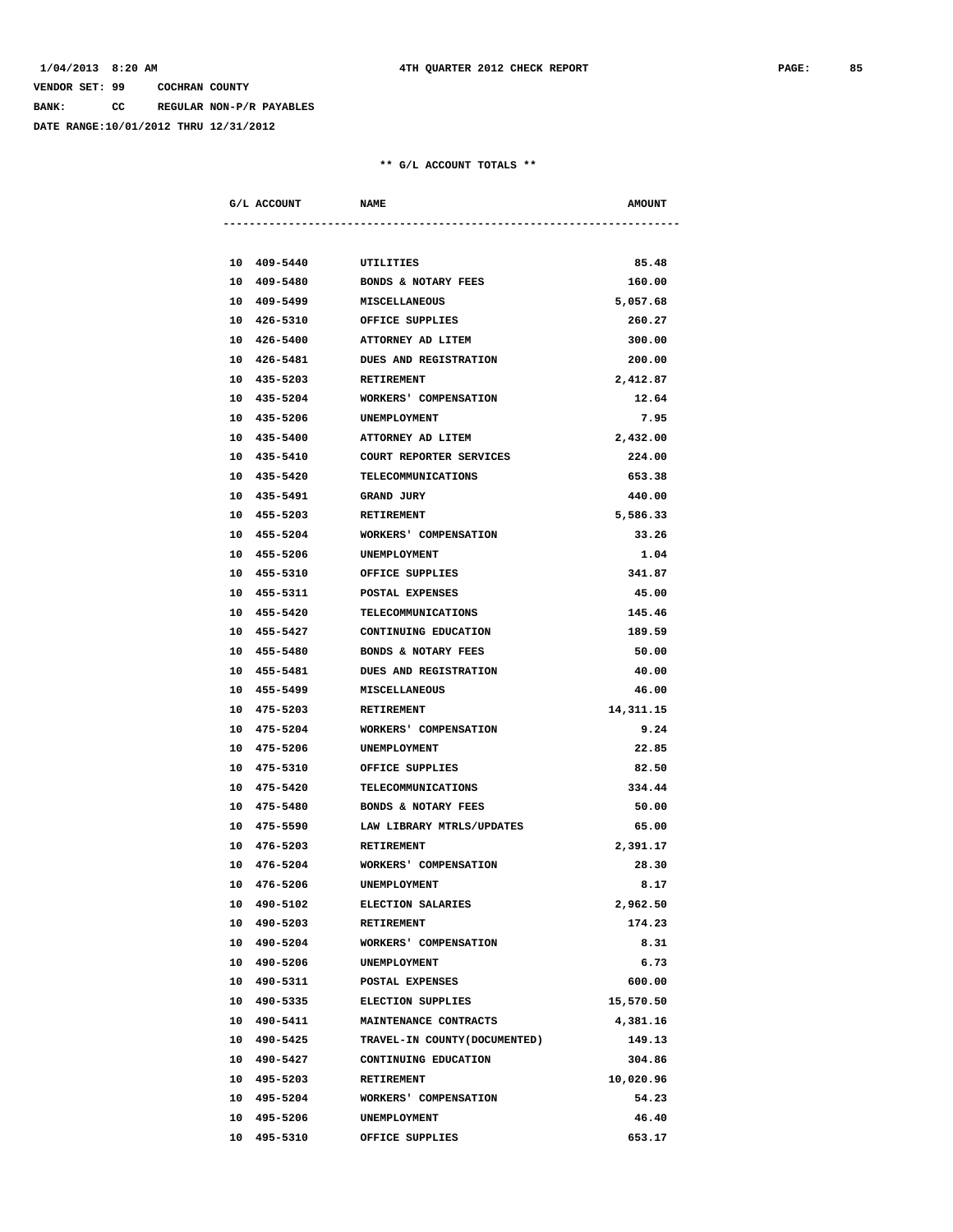**BANK: CC REGULAR NON-P/R PAYABLES**

**DATE RANGE:10/01/2012 THRU 12/31/2012**

| G/L ACCOUNT | <b>NAME</b>                    | <b>AMOUNT</b> |
|-------------|--------------------------------|---------------|
|             |                                |               |
| 10 495-5420 | TELECOMMUNICATIONS             | 218.75        |
| 10 495-5480 | <b>BONDS &amp; NOTARY FEES</b> | 50.00         |
| 10 497-5203 | RETIREMENT                     | 5,670.97      |
| 10 497-5204 | WORKERS' COMPENSATION          | 29.47         |
| 10 497-5206 | UNEMPLOYMENT                   | 0.76          |
| 10 497-5310 | OFFICE SUPPLIES                | 1,139.02      |
| 10 497-5311 | POSTAL EXPENSES                | 9.74          |
| 10 497-5420 | <b>TELECOMMUNICATIONS</b>      | 142.53        |
| 10 497-5480 | BONDS & NOTARY FEES            | 250.00        |
| 10 499-5203 | RETIREMENT                     | 14,528.12     |
| 10 499-5204 | WORKERS' COMPENSATION          | 78.54         |
| 10 499-5206 | UNEMPLOYMENT                   | 42.99         |
| 10 499-5310 | OFFICE SUPPLIES                | 830.27        |
| 10 499-5311 | POSTAL EXPENSES                | 114.00        |
| 10 499-5408 | TAX ROLL                       | 4,865.13      |
| 10 499-5420 | TELECOMMUNICATIONS             | 720.48        |
| 10 499-5427 | CONTINUING EDUCATION           | 1,189.34      |
| 10 499-5480 | BONDS & NOTARY FEES            | 625.00        |
| 10 510-5203 | <b>RETIREMENT</b>              | 4,011.65      |
| 10 510-5204 | WORKERS' COMPENSATION          | 153.92        |
| 10 510-5206 | UNEMPLOYMENT                   | 20.39         |
| 10 510-5332 | CUSTODIAL SUPPLIES             | 2,647.46      |
| 10 510-5411 | MAINTENANCE CONTRACTS          | 1,712.85      |
| 10 510-5440 | <b>UTILITIES</b>               | 5,738.59      |
| 10 510-5451 | <b>REPAIR</b>                  | 85.07         |
| 10 512-5203 | <b>RETIREMENT</b>              | 11,591.99     |
| 10 512-5204 | WORKERS' COMPENSATION          | 328.78        |
| 10 512-5206 | UNEMPLOYMENT                   | 59.75         |
| 10 512-5310 | OFFICE SUPPLIES                | 799.96        |
| 10 512-5333 | FOOD-PRISONERS                 | 2,086.13      |
| 10 512-5391 | MEDICAL CARE-PRISONERS         | 190.62        |
| 10 512-5392 | MISCELLANEOUS SUPPLIES         | 572.36        |
| 10 512-5451 | <b>REPAIR</b>                  | 3,849.16      |
| 10 512-5499 | MISCELLANEOUS                  | 1,109.41      |
| 10 516-5203 | RETIREMENT                     | 4,776.40      |
| 10 516-5204 | WORKERS' COMPENSATION          | 203.69        |
| 10 516-5206 | UNEMPLOYMENT                   | 22.03         |
| 10 516-5330 | FUEL & OIL                     | 1,194.40      |
| 10 516-5332 | CUSTODIAL SUPPLIES             | 431.48        |
| 10 516-5440 | UTILITIES                      | 110.92        |
| 10 516-5451 | <b>REPAIR</b>                  | 11,181.04     |
| 10 516-5486 | CONTRACT LABOR-OPEN CLOSE      | 1,200.00      |
| 10 550-5203 | RETIREMENT                     | 3,535.42      |
| 10 550-5204 | WORKERS' COMPENSATION          | 94.16         |
| 10 550-5330 | FUEL & OIL                     | 144.70        |
| 10 550-5451 | REPAIR                         | 252.89        |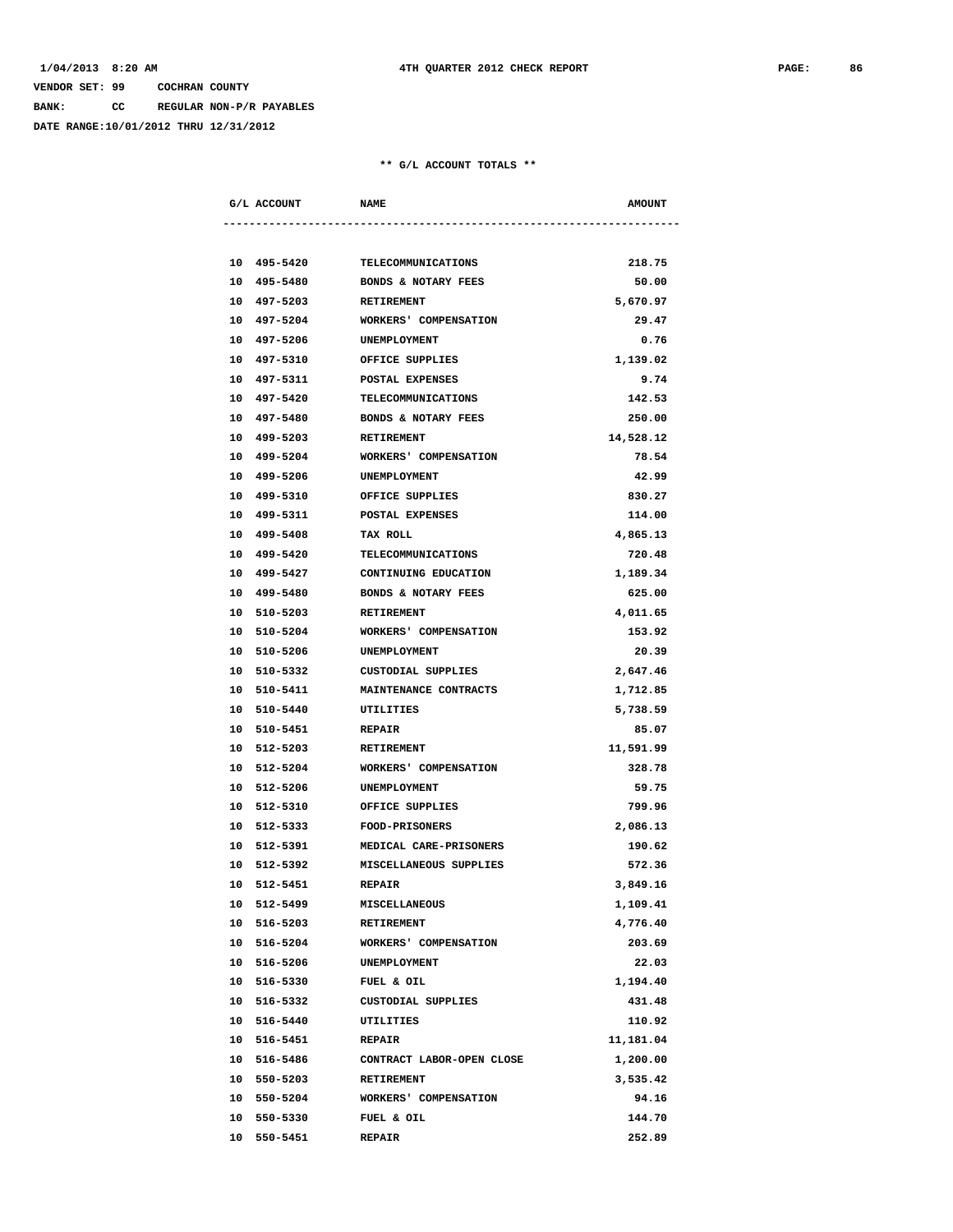**BANK: CC REGULAR NON-P/R PAYABLES**

**DATE RANGE:10/01/2012 THRU 12/31/2012**

|             | G/L ACCOUNT NAME       |                                       | <b>AMOUNT</b> |
|-------------|------------------------|---------------------------------------|---------------|
|             |                        |                                       |               |
| 10 550-5480 |                        | <b>BONDS &amp; NOTARY FEES</b>        | 177.50        |
| 10 560-5203 |                        | RETIREMENT                            | 54,026.59     |
| 10 560-5204 |                        | <b>WORKERS' COMPENSATION</b>          | 1,190.96      |
| 10 560-5205 |                        | UNIFORMS                              | 602.71        |
| 10 560-5206 |                        | UNEMPLOYMENT                          | 226.78        |
|             | 10 560-5310            | OFFICE SUPPLIES                       | 2,541.86      |
|             |                        | 10 560-5311 POSTAL EXPENSES           | 115.00        |
|             |                        | 10 560-5330 FUEL AND OIL              | 9,848.18      |
|             |                        | 10 560-5334 OTHER SUPPLIES            | 275.10        |
|             |                        | 10 560-5411 MAINTENANCE CONTRACTS     | 207.00        |
| 10 560-5420 |                        | TELECOMMUNICATIONS                    | 805.07        |
| 10 560-5427 |                        | CONTINUING EDUCATION                  | 1,103.28      |
| 10 560-5451 |                        | MACHINERY-NON-OFFICE REPAIR           | 1,103.25      |
| 10 560-5452 |                        | OFFICE EQUIPMENT REPAIR               | 94.19         |
| 10 560-5454 |                        | TIRES                                 | 819.20        |
| 10 560-5480 |                        | <b>BONDS &amp; NOTARY FEES</b>        | 192.00        |
| 10 560-5481 |                        | <b>DUES AND REGISTRATION</b>          | 385.00        |
|             | 10 560-5499            | MISCELLANEOUS                         | 14.99         |
|             |                        | 10 560-5571 CAPITAL OUTLAY            | 33,298.27     |
|             |                        | 10 570-5420 TELECOMMUNICATIONS        | 178.13        |
|             | 10 571-5203 RETIREMENT |                                       | 4,449.29      |
|             |                        | 10 571-5204 WORKERS' COMPENSATION     | 9.06          |
| 10 571-5206 |                        | <b>UNEMPLOYMENT</b>                   | 20.30         |
| 10 571-5310 |                        | OFFICE SUPPLIES                       | 429.60        |
| 10 571-5330 |                        | FUEL                                  | 688.86        |
| 10 571-5420 |                        | TELECOMMUNICATIONS                    | 188.10        |
| 10 571-5427 |                        | CONTINUING EDUCATION                  | 10.00         |
| 10 571-5464 |                        | <b>VEHICLE LEASE</b>                  | 2,499.00      |
| 10 580-5404 |                        | MEDICAL-E.M.S. SUBSIDIES              | 3,500.00      |
|             |                        | 10 580-5414 FIRE PROTECTION CONTRACTS | 3,150.00      |
|             | 10 580-5440            | UTILITIES [TOWER]                     | 141.55        |
|             | 10 580-5450 REPAIR     |                                       | 244.65        |
| 10 580-5499 |                        | MISCELLANEOUS                         | 117.00        |
| 10 650-5203 |                        | <b>RETIREMENT</b>                     | 4,314.19      |
| 10 650-5204 |                        | WORKERS' COMPENSATION                 | 31.14         |
| 10 650-5206 |                        | UNEMPLOYMENT                          | 19.24         |
| 10 650-5310 |                        | OFFICE SUPPLIES                       | 170.02        |
| 10 650-5311 |                        | POSTAL EXPENSES                       | 35.08         |
| 10 650-5332 |                        | CUSTODIAL SUPPLIES                    | 70.00         |
| 10 650-5411 |                        |                                       |               |
|             |                        | MAINTENANCE CONTRACTS                 | 145.90        |
| 10 650-5420 |                        | <b>TELECOMMUNICATIONS</b>             | 463.84        |
| 10 650-5440 |                        | UTILITIES                             | 668.08        |
| 10 650-5451 |                        | <b>REPAIR</b>                         | 1,244.13      |
| 10 650-5499 |                        | MISCELLANEOUS                         | 51.19         |
| 10 650-5590 |                        | <b>BOOKS</b>                          | 1,854.22      |
| 10 652-5203 |                        | <b>RETIREMENT</b>                     | 239.03        |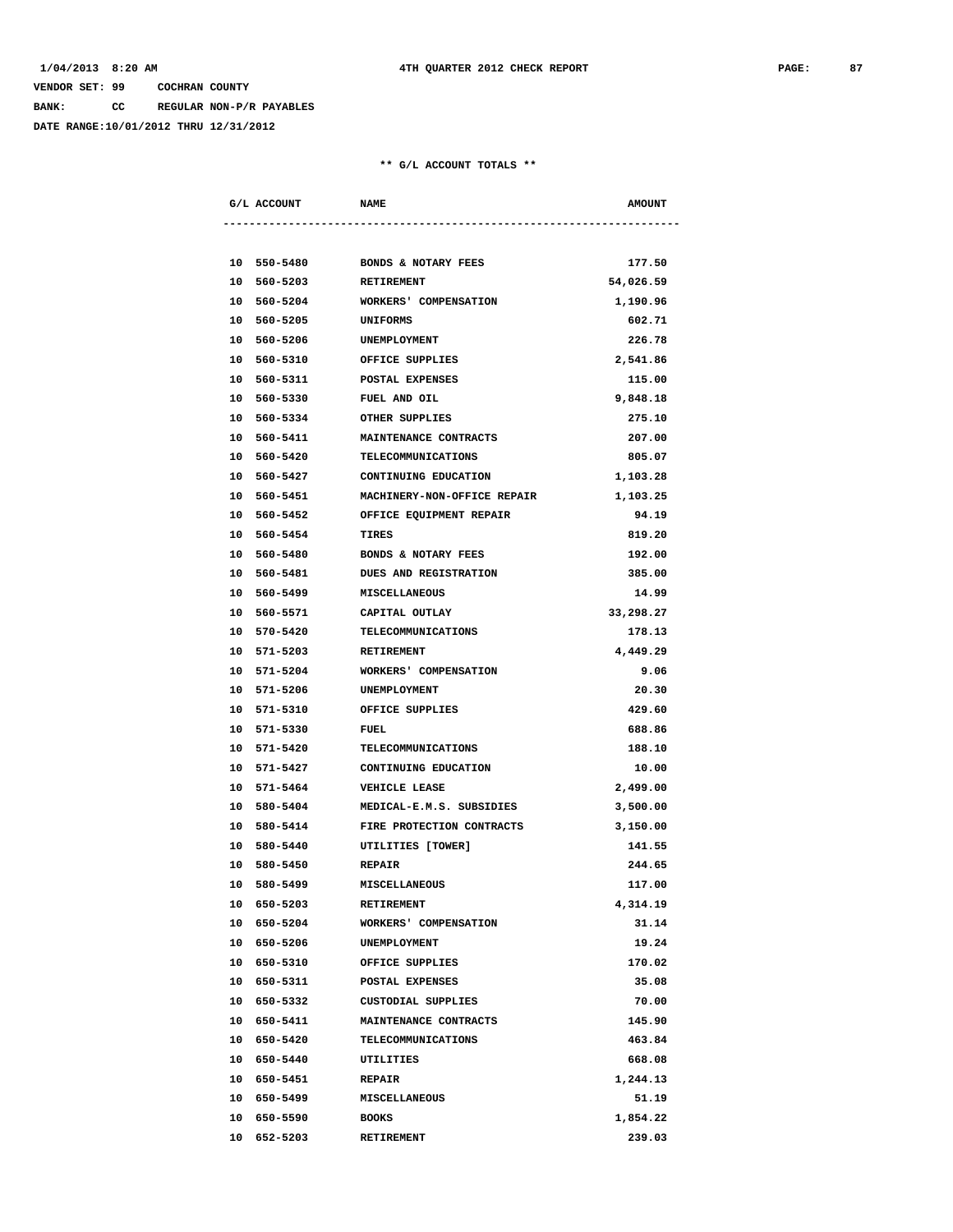**BANK: CC REGULAR NON-P/R PAYABLES**

**DATE RANGE:10/01/2012 THRU 12/31/2012**

|  | G/L ACCOUNT            | <b>NAME</b>                       | <b>AMOUNT</b> |
|--|------------------------|-----------------------------------|---------------|
|  |                        |                                   |               |
|  |                        | 10 652-5204 WORKERS' COMPENSATION | 8.46          |
|  | 10 652-5420            | <b>TELECOMMUNICATIONS</b>         | 328.19        |
|  | 10 652-5440            | UTILITIES                         | 263.22        |
|  | 10 660-5203            | <b>RETIREMENT</b>                 | 3,260.88      |
|  | 10 660-5204            | WORKERS' COMPENSATION             | 137.57        |
|  | 10 660-5206            | UNEMPLOYMENT                      | 21.00         |
|  | 10 660-5330            | FUEL AND OIL                      | 294.35        |
|  | 10 660-5332            | CUSTODIAL SUPPLIES                | 309.69        |
|  | 10 660-5440            | UTILITIES & IRRIGATION            | 879.82        |
|  | 10 660-5451            | <b>REPAIR</b>                     | 171.10        |
|  | 10 660-5454 TIRES      |                                   | 8.00          |
|  | 10 662-5203 RETIREMENT |                                   | 4,302.97      |
|  | 10 662-5204            | WORKERS' COMPENSATION             | 152.33        |
|  | 10 662-5206            | UNEMPLOYMENT                      | 22.15         |
|  | 10 662-5332            | CUSTODIAL SUPPLIES                | 328.81        |
|  | 10 662-5440            | UTILITIES                         | 1,427.42      |
|  | 10 662-5451            | <b>REPAIR</b>                     | 55,283.14     |
|  | 10 662-5571            | CAPITAL OUTLAY                    | 8,873.00      |
|  | 10 663-5203            | <b>RETIREMENT</b>                 | 5,905.06      |
|  | 10 663-5204            | WORKERS' COMPENSATION             | 60.21         |
|  | 10 663-5206            | UNEMPLOYMENT                      | 27.30         |
|  | 10 663-5333            | <b>FOOD</b>                       | 450.00        |
|  |                        | 10 663-5427 CONTINUING EDUCATION  | 66.60         |
|  | 10 665-5203 RETIREMENT |                                   | 4,314.80      |
|  | 10 665-5204            | WORKERS' COMPENSATION             | 23.36         |
|  | 10 665-5206            | UNEMPLOYMENT                      | 34.63         |
|  | 10 665-5310            | OFFICE SUPPLIES                   | 49.50         |
|  | 10 665-5330            | <b>FUEL AND OIL</b>               | 2,998.92      |
|  | 10 665-5334            | OTHER SUPPLIES                    | 172.96        |
|  | 10 665-5420            | TELECOMMUNICATIONS                | 590.73        |
|  | 10 665-5427            | CO AGENT-TRAVEL-OUT OF COUNTY     | 315.82        |
|  | 10 665-5428            | FCS AGENT-TRAVEL-OUT OF COUNTY    | 1,623.72      |
|  | 10 665-5451            | <b>REPAIRS</b>                    | 116.90        |
|  |                        | *** FUND TOTAL ***                | 471,107.68    |
|  | 11 651-5499            | MISCELLANEOUS                     | 6,100.00      |
|  |                        | *** FUND TOTAL ***                | 6,100.00      |
|  | 15 000-4380.200        | OTHER [MISCELLANEOUS]             | 100.00        |
|  | 15 610-5203            | RETIREMENT                        | 23,592.18     |
|  | 15 610-5204            | WORKERS' COMPENSATION             | 127.98        |
|  | 15 610-5310            | OFFICE SUPPLIES                   | 454.68        |
|  | 15 610-5420            | <b>TELECOMMUNICATIONS</b>         | 358.04        |
|  | 15 610-5427            | COMM-CONTINUING EDUCATION         | 1,816.66      |
|  | 15 610-5430            | LEGAL NOTICES                     | 570.90        |
|  | 15 610-5480            | BONDS & NOTARY FEES               | 505.00        |
|  |                        |                                   |               |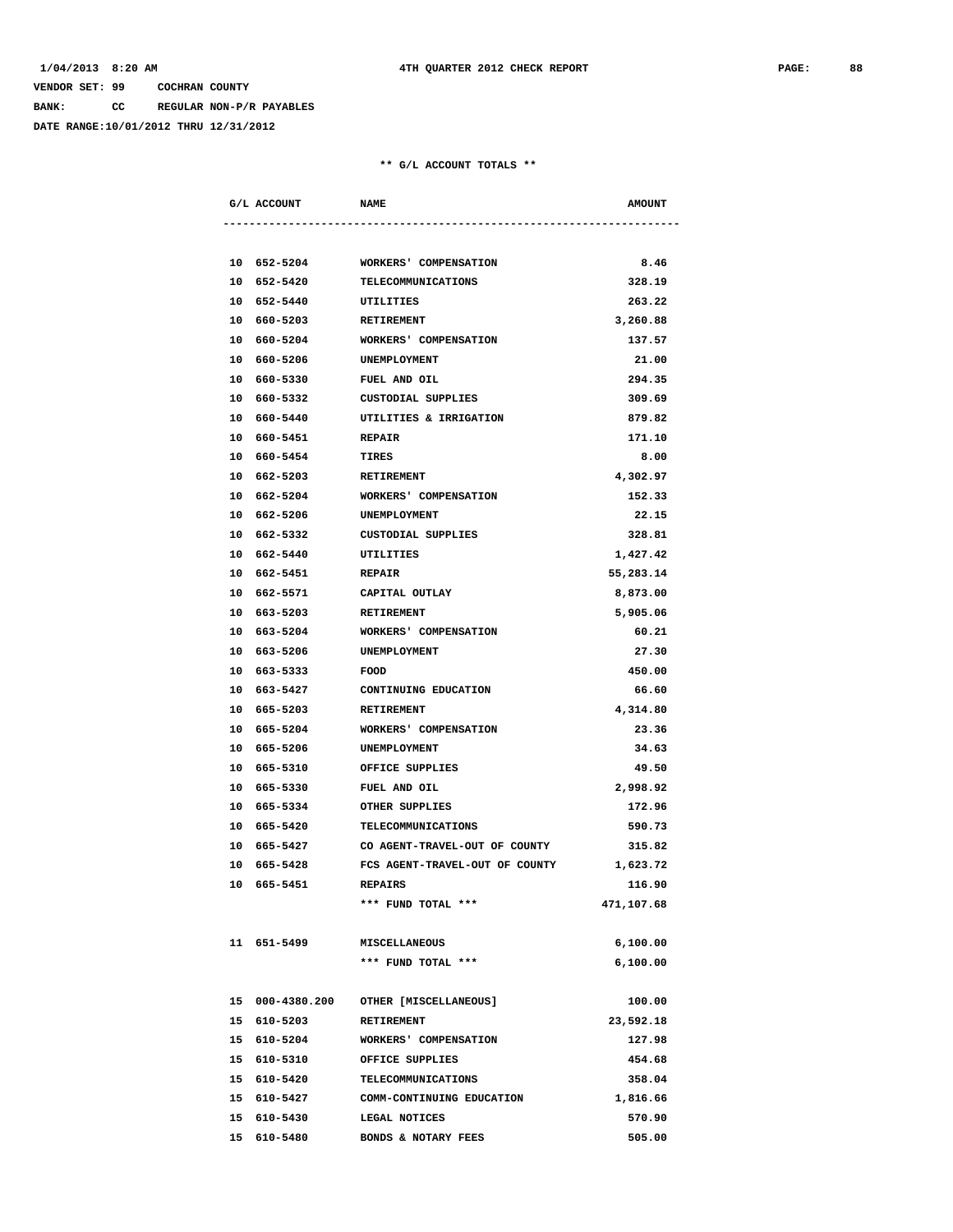**BANK: CC REGULAR NON-P/R PAYABLES**

**DATE RANGE:10/01/2012 THRU 12/31/2012**

| G/L ACCOUNT           | <b>NAME</b>                       | <b>AMOUNT</b> |
|-----------------------|-----------------------------------|---------------|
|                       |                                   |               |
|                       | 15 610-5481 DUES AND REGISTRATION | 1,134.53      |
|                       | 15 610-5499 MISCELLANEOUS         | 87.00         |
|                       | 15 621-5203 RETIREMENT            | 9,528.67      |
|                       | 15 621-5204 WORKERS' COMPENSATION | 572.43        |
| 15 621-5206           | UNEMPLOYMENT                      | 53.94         |
| 15 621-5330           | FUEL & OIL                        | 15,361.39     |
| 15 621-5356           | ROAD MATERIALS & SUPPLIES         | 6,266.66      |
| 15 621-5440           | UTILITIES                         | 335.73        |
| 15 621-5451           | <b>REPAIRS</b>                    | 12,464.97     |
| 15 621-5454           | TIRES                             | 331.80        |
| 15 622-5203           | <b>RETIREMENT</b>                 | 9,805.92      |
| 15 622-5204           | WORKERS' COMPENSATION             | 470.93        |
| 15 622-5206           | UNEMPLOYMENT                      | 44.50         |
| 15 622-5330           | FUEL AND OIL                      | 10,551.33     |
| 15 622-5356           | ROAD MATERIALS & SUPPLIES         | 4,596.02      |
| 15 622-5440 UTILITIES |                                   | 393.67        |
| 15 622-5451 REPAIRS   |                                   | 4,098.89      |
| 15 622-5454           | <b>TIRES</b>                      | 370.52        |
| 15 623-5203           | <b>RETIREMENT</b>                 | 9,686.40      |
| 15 623-5204           | WORKERS' COMPENSATION             | 469.99        |
| 15 623-5206           | UNEMPLOYMENT                      | 44.29         |
| 15 623-5330           | FUEL AND OIL                      | 10,653.60     |
| 15 623-5356           | ROAD MATERIALS & SUPPLIES         | 2,896.60      |
| 15 623-5440           | UTILITIES                         | 371.13        |
| 15 623-5451           | <b>REPAIRS</b>                    | 8,513.20      |
| 15 623-5454           | TIRES                             | 11,102.32     |
| 15 624-5203           | <b>RETIREMENT</b>                 | 9,562.04      |
| 15 624-5204           | WORKERS' COMPENSATION             | 469.99        |
| 15 624-5206           | UNEMPLOYMENT                      | 44.29         |
| 15 624-5330           | FUEL AND OIL                      | 7,917.79      |
| 15 624-5356           | ROAD MATERIALS & SUPPLIES         | 8,792.39      |
| 15 624-5420           | TELECOMMUNICATIONS                | 123.09        |
| 15 624-5440           | UTILITIES                         | 299.63        |
| 15 624-5451           | REPAIRS                           | 5,661.17      |
| 15 624-5454           | TIRES                             | 260.90        |
|                       | *** FUND TOTAL ***                | 180,863.16    |
| 17 000-1016           | DEPOSITS IN TEXPOOL               | 0.45          |
| 17 575-5413           | PURCHASED RESIDENTIAL SERVICE     | 2,280.00      |
|                       | *** FUND TOTAL ***                | 2,280.45      |
| 19 435-5409           | A.D.R. CONTRACT                   | 120.00        |
|                       | *** FUND TOTAL ***                | 120.00        |
| 22 403-5499           | CNTY CLERK R.M. & P LGC118.05     | 12,213.00     |
|                       | *** FUND TOTAL ***                | 12,213.00     |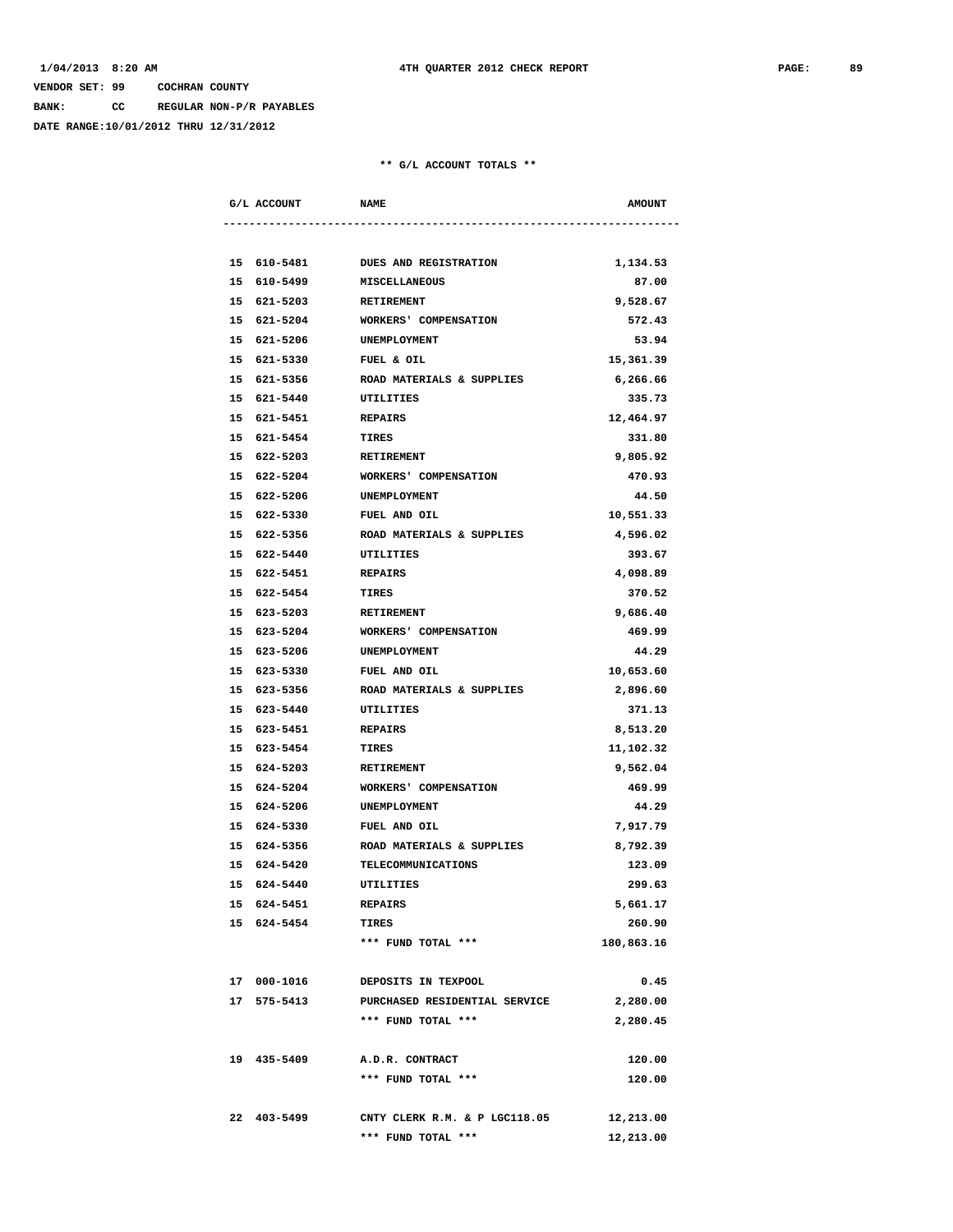**BANK: CC REGULAR NON-P/R PAYABLES**

**DATE RANGE:10/01/2012 THRU 12/31/2012**

|  | G/L ACCOUNT              | <b>NAME</b>                                                 | <b>AMOUNT</b> |
|--|--------------------------|-------------------------------------------------------------|---------------|
|  |                          |                                                             |               |
|  |                          |                                                             |               |
|  |                          | 23 409-5499 COUNTY R M & P EXP LGC 203.0 4,343.00           |               |
|  |                          | *** FUND TOTAL ***                                          | 4,343.00      |
|  |                          |                                                             |               |
|  | 30 518-5203 RETIREMENT   |                                                             | 1,397.56      |
|  |                          | 30 518-5204 WORKERS COMPENSATION                            | 58.96         |
|  | 30 518-5330              | FUEL & OIL                                                  | 200.71        |
|  | 30 518-5440              | UTILITIES                                                   | 141.89        |
|  |                          | *** FUND TOTAL ***                                          | 1,799.12      |
|  |                          |                                                             |               |
|  | 31 652-5499              | <b>MISCELLANEOUS</b>                                        | 155.00        |
|  |                          | *** FUND TOTAL ***                                          | 155.00        |
|  |                          |                                                             |               |
|  |                          | 90 000-2342 Arrest Fees - State Officers                    | 25.10         |
|  | 90 000-2342.001 Omni FTA |                                                             | 344.00        |
|  | 90 000-2355              | MVF CCP 102.002                                             | 2.86          |
|  |                          | 90 000-2357 50% Overweight Fine                             | 61.50         |
|  |                          | 90  000-2358.001  State CCC Date  010104  Forward  2,872.71 |               |
|  | 90 000-2361              | 50% of Time Payment to State                                | 75.00         |
|  |                          | 90 000-2363.001 Divorce & Family Gov't 133.151 135.00       |               |
|  | 90 000-2363.002          | Other Than Divorce/Family 10B 775.00                        |               |
|  | 90 000-2363.003          | Indigent Defense Fee                                        | 145.78        |
|  | 90 000-2363.004          | Co Filing Fee Ind Lgl Serv.                                 | 190.00        |
|  | 90 000-2364              | Juror Donations                                             | 40.00         |
|  | 90 000-2367              | STF-Sub 95% C(Trans CD542.40                                | 918.02        |
|  | 90 000-2368              | BB Bond Fee (Gov CD 41.258)                                 | 195.00        |
|  | 90 000-2372              | Birth Cert. Gov118.015                                      | 54.00         |
|  | 90 000-2373              | Marriage License Gov 118.011                                | 270.00        |
|  | 90 000-2376              | Co. CrtCriminal Judicial Fund                               | 240.00        |
|  | 90 000-2378              | JRF Jury Reimb Fee CCP102.0045                              | 270.82        |
|  |                          | 90 000-2379 Judicial Support Fee/L133.105 1,066.15          |               |
|  |                          | 90 000-2379.002 7th Crt of Appeal Gov't22.2081              | 55.00         |
|  |                          | 90 000-4352 GEN REV[TRN CD545.51]CHILD SEA                  | 0.75          |
|  |                          | *** FUND TOTAL ***                                          | 7,736.69      |
|  |                          |                                                             |               |

| VENDOR SET: 99 | BANK: CC<br>TOTALS: | 394 | 696,692.16CR | 0.00 | 686,718.10 |
|----------------|---------------------|-----|--------------|------|------------|
| BANK: CC       | TOTALS:             | 394 | 696,692.16CR | 0.00 | 686,718.10 |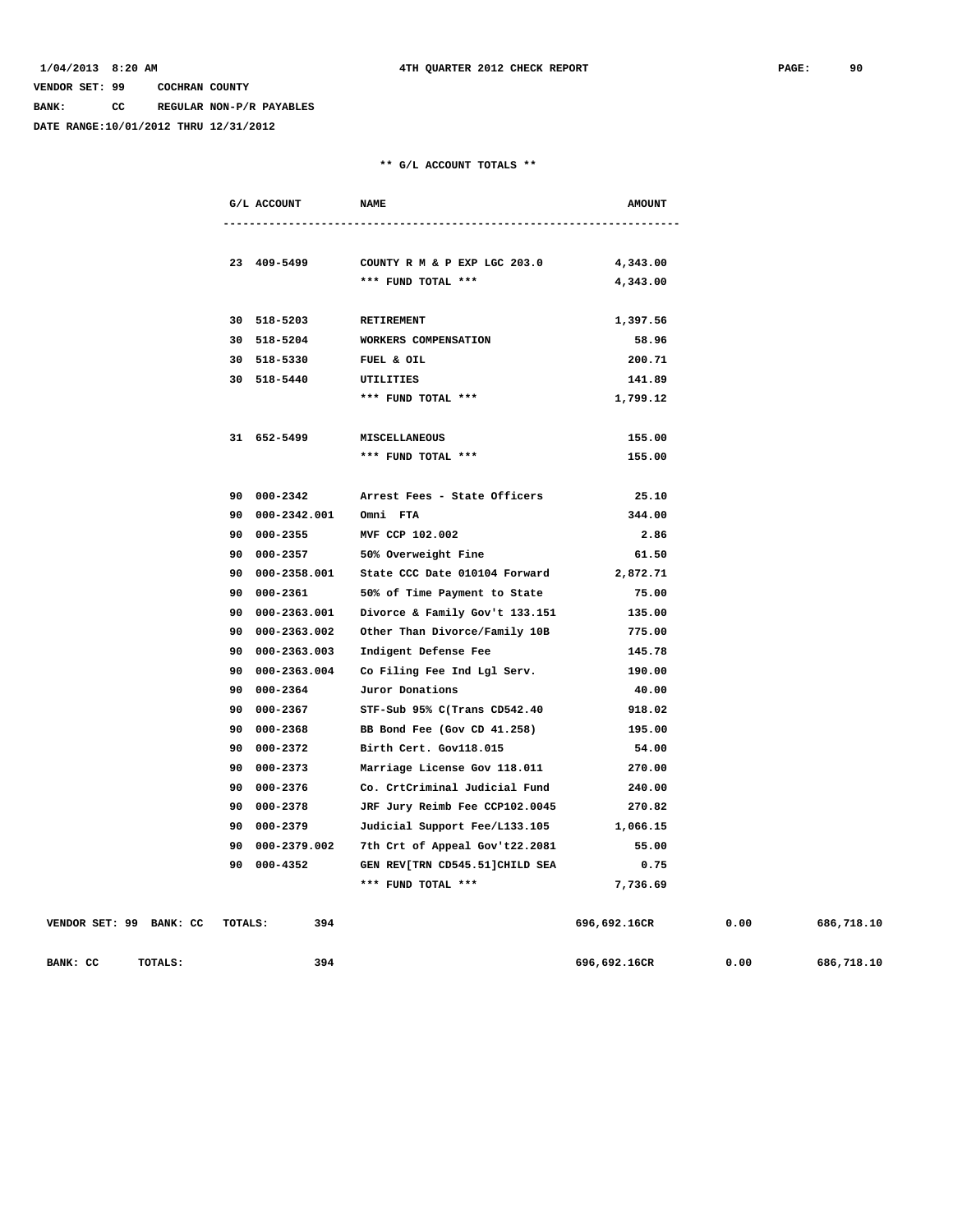# **BANK: PR PAYROLL PAYABLES**

|                  |    |                   |                                |                      | <b>CHECK</b> |               |                 | <b>CHECK</b> | <b>CHECK</b>  | <b>CHECK</b>  |
|------------------|----|-------------------|--------------------------------|----------------------|--------------|---------------|-----------------|--------------|---------------|---------------|
| VENDOR I.D.      |    |                   | <b>NAME</b>                    | <b>STATUS</b>        | <b>DATE</b>  | <b>AMOUNT</b> | <b>DISCOUNT</b> | NO           | <b>STATUS</b> | <b>AMOUNT</b> |
| A067             |    |                   | AMERICAN FAMILY LIFE ASSURANCE |                      |              |               |                 |              |               |               |
|                  |    | I-08 201210230500 | MONTHLY PREMIUM                | R                    | 10/31/2012   |               |                 | 038146       |               |               |
|                  | 10 | $000 - 2500.4$    | INSURANCE PAYABLE              | MONTHLY PREMIUM      |              | 409.05        |                 |              |               |               |
|                  | 15 | 000-2500.4        | INSURANCE PAYABLE              | MONTHLY PREMIUM      |              | 257.42        |                 |              |               |               |
|                  |    | I-08A201210230500 | MONTHLY PREMIUM                | R                    | 10/31/2012   |               |                 | 038146       |               |               |
|                  |    | 10 000-2500.4     | INSURANCE PAYABLE              | MONTHLY PREMIUM      |              | 200.46        |                 |              |               | 866.93        |
|                  |    |                   |                                |                      |              |               |                 |              |               |               |
| C091             |    |                   | <b>COMPBENEFITS</b>            |                      |              |               |                 |              |               |               |
|                  |    | I-17A201210230500 | VISION MONTHLY PREMIUM         | R                    | 10/31/2012   |               |                 | 038147       |               |               |
|                  |    | 10 000-2500.4     | INSURANCE PAYABLE              | VISION MONTHLY PREMI |              | 115.96        |                 |              |               | 115.96        |
|                  |    |                   |                                |                      |              |               |                 |              |               |               |
| C <sub>253</sub> |    |                   | COCHRAN COUNTY MONEY MKT       |                      |              |               |                 |              |               |               |
|                  |    | I-01 201210230500 | RETIREMENT CONTRIBUTIONS       | R                    | 10/31/2012   |               |                 | 038148       |               |               |
|                  | 10 | $000 - 2500.3$    | TCDRS PAYABLE                  | RETIREMENT CONTRIBUT |              | 8,504.85      |                 |              |               |               |
|                  | 10 | 400-5203          | RETIREMENT                     | RETIREMENT CONTRIBUT |              | 950.10        |                 |              |               |               |
|                  | 10 | 403-5203          | RETIREMENT                     | RETIREMENT CONTRIBUT |              | 1,200.41      |                 |              |               |               |
|                  | 10 | 435-5203          | RETIREMENT                     | RETIREMENT CONTRIBUT |              | 201.79        |                 |              |               |               |
|                  | 10 | 455-5203          | RETIREMENT                     | RETIREMENT CONTRIBUT |              | 481.60        |                 |              |               |               |
|                  | 10 | 475-5203          | RETIREMENT                     | RETIREMENT CONTRIBUT |              | 1,193.65      |                 |              |               |               |
|                  | 10 | 476-5203          | RETIREMENT                     | RETIREMENT CONTRIBUT |              | 205.80        |                 |              |               |               |
|                  | 10 | 490-5203          | RETIREMENT                     | RETIREMENT CONTRIBUT |              | 145.71        |                 |              |               |               |
|                  | 10 | 495-5203          | RETIREMENT                     | RETIREMENT CONTRIBUT |              | 838.06        |                 |              |               |               |
|                  | 10 | 497-5203          | RETIREMENT                     | RETIREMENT CONTRIBUT |              | 458.79        |                 |              |               |               |
|                  | 10 | 499-5203          | RETIREMENT                     | RETIREMENT CONTRIBUT |              | 1,236.64      |                 |              |               |               |
|                  | 10 | 510-5203          | RETIREMENT                     | RETIREMENT CONTRIBUT |              | 405.19        |                 |              |               |               |
|                  | 10 | 512-5203          | RETIREMENT                     | RETIREMENT CONTRIBUT |              | 1,422.20      |                 |              |               |               |
|                  | 10 | 516-5203          | <b>RETIREMENT</b>              | RETIREMENT CONTRIBUT |              | 394.79        |                 |              |               |               |
|                  | 10 | 550-5203          | RETIREMENT                     | RETIREMENT CONTRIBUT |              | 295.67        |                 |              |               |               |
|                  | 10 | 560-5203          | RETIREMENT                     | RETIREMENT CONTRIBUT |              | 4,500.12      |                 |              |               |               |
|                  | 10 | 571-5203          | RETIREMENT                     | RETIREMENT CONTRIBUT |              | 5.20          |                 |              |               |               |
|                  | 10 | 650-5203          | RETIREMENT                     | RETIREMENT CONTRIBUT |              | 355.18        |                 |              |               |               |
|                  | 10 | 652-5203          | RETIREMENT                     | RETIREMENT CONTRIBUT |              | 19.99         |                 |              |               |               |
|                  | 10 | 660-5203          | <b>RETIREMENT</b>              | RETIREMENT CONTRIBUT |              | 272.72        |                 |              |               |               |
|                  | 10 | 662-5203          | RETIREMENT                     | RETIREMENT CONTRIBUT |              | 359.86        |                 |              |               |               |
|                  |    | 10 663-5203       | RETIREMENT                     | RETIREMENT CONTRIBUT |              | 490.43        |                 |              |               |               |
|                  |    | 10 665-5203       | RETIREMENT                     | RETIREMENT CONTRIBUT |              | 360.85        |                 |              |               |               |
|                  |    | 15 000-2500.3     | TCDRS PAYABLE                  | RETIREMENT CONTRIBUT |              | 2,795.09      |                 |              |               |               |
|                  | 15 | 610-5203          | <b>RETIREMENT</b>              | RETIREMENT CONTRIBUT |              | 1,973.55      |                 |              |               |               |
|                  | 15 | 621-5203          | RETIREMENT                     | RETIREMENT CONTRIBUT |              | 795.13        |                 |              |               |               |
|                  | 15 | 622-5203          | RETIREMENT                     | RETIREMENT CONTRIBUT |              | 812.42        |                 |              |               |               |
|                  | 15 | 623-5203          | RETIREMENT                     | RETIREMENT CONTRIBUT |              | 810.08        |                 |              |               |               |
|                  |    | 15 624-5203       | <b>RETIREMENT</b>              | RETIREMENT CONTRIBUT |              | 799.68        |                 |              |               |               |
|                  | 17 | $000 - 2500.3$    | TCDRS PAYABLE                  | RETIREMENT CONTRIBUT |              | 197.39        |                 |              |               |               |
|                  | 17 | 573-5203          | <b>RETIREMENT</b>              | RETIREMENT CONTRIBUT |              | 366.57        |                 |              |               |               |
|                  | 30 | $000 - 2500.3$    | TCDRS                          | RETIREMENT CONTRIBUT |              | 62.94         |                 |              |               |               |
|                  | 30 | 518-5203          | RETIREMENT                     | RETIREMENT CONTRIBUT |              | 116.88        |                 |              |               | 33,029.33     |
|                  |    |                   |                                |                      |              |               |                 |              |               |               |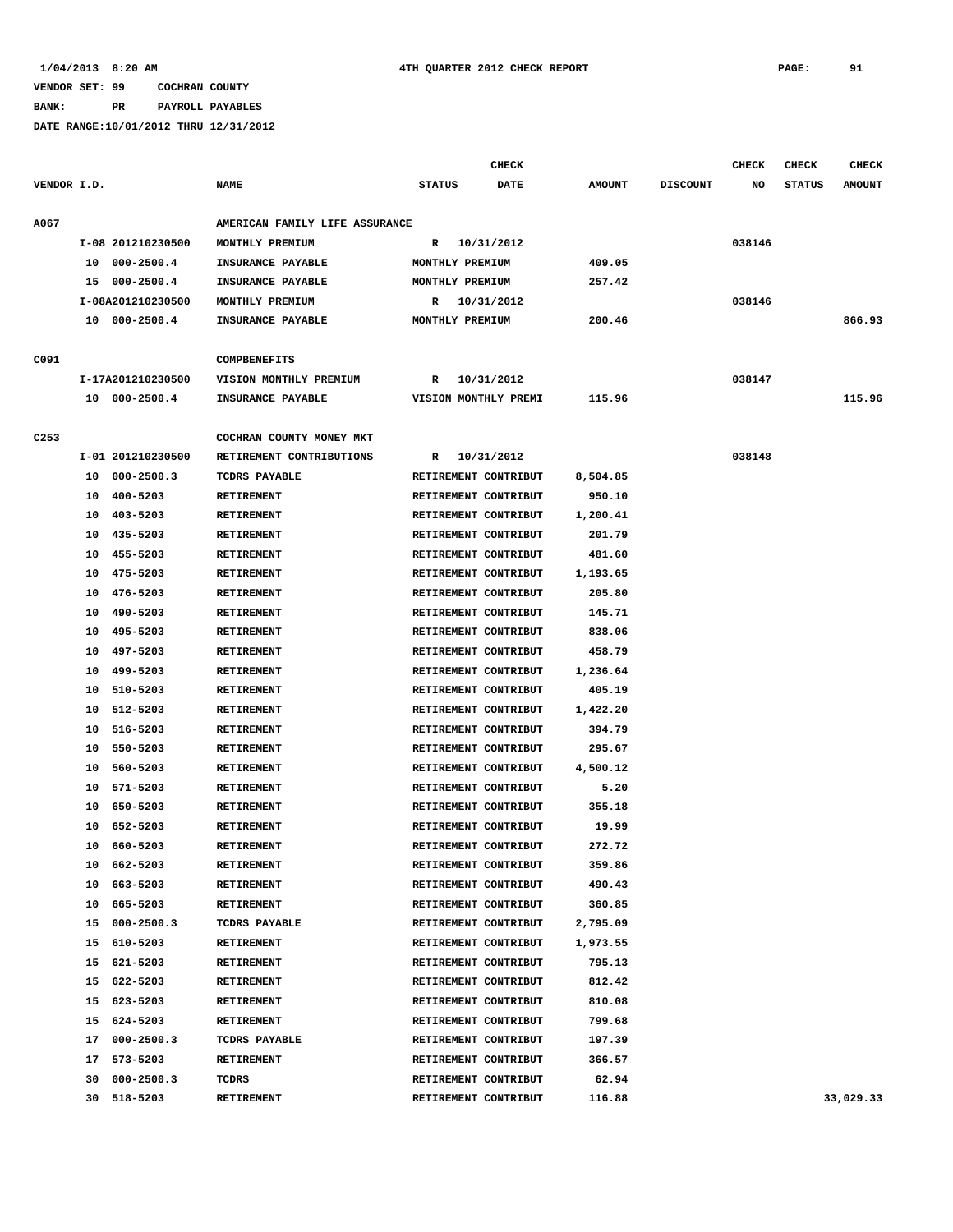**BANK: PR PAYROLL PAYABLES**

|             |    |                   |                                |               | CHECK                |               |                 | <b>CHECK</b> | <b>CHECK</b>  | <b>CHECK</b>  |
|-------------|----|-------------------|--------------------------------|---------------|----------------------|---------------|-----------------|--------------|---------------|---------------|
| VENDOR I.D. |    |                   | <b>NAME</b>                    | <b>STATUS</b> | <b>DATE</b>          | <b>AMOUNT</b> | <b>DISCOUNT</b> | NO           | <b>STATUS</b> | <b>AMOUNT</b> |
| C300        |    |                   | COCHRAN COUNTY SCHOOLS FEDERAL |               |                      |               |                 |              |               |               |
|             |    | I-18A201210230500 | MONTHLY PREMUIM                | R             | 10/31/2012           |               |                 | 038149       |               |               |
|             | 10 | $000 - 2500.4$    | INSURANCE PAYABLE              |               | MONTHLY PREMUIM      | 8,262.58      |                 |              |               |               |
|             | 15 | $000 - 2500.4$    | INSURANCE PAYABLE              |               | MONTHLY PREMUIM      | 1,543.13      |                 |              |               |               |
|             |    | 30 000-2500.4     | AFLAC                          |               | MONTHLY PREMUIM      | 171.89        |                 |              |               | 9,977.60      |
|             |    |                   |                                |               |                      |               |                 |              |               |               |
| N017        |    |                   | NATIONAL FARM LIFE             |               |                      |               |                 |              |               |               |
|             |    | I-05 201210230500 | NFL PREMIUM                    |               | R 10/31/2012         |               |                 | 038150       |               |               |
|             | 10 | $000 - 2500.4$    | INSURANCE PAYABLE              | NFL PREMIUM   |                      | 261.62        |                 |              |               |               |
|             |    | 15 000-2500.4     | INSURANCE PAYABLE              | NFL PREMIUM   |                      | 37.68         |                 |              |               |               |
|             |    | I-05A201210230500 | AFTER TAX PREM                 |               | R 10/31/2012         |               |                 | 038150       |               |               |
|             |    | 10 000-2500.4     | INSURANCE PAYABLE              |               | AFTER TAX PREM       | 197.52        |                 |              |               |               |
|             |    | 15 000-2500.4     | INSURANCE PAYABLE              |               | AFTER TAX PREM       | 56.04         |                 |              |               | 552.86        |
|             |    |                   |                                |               |                      |               |                 |              |               |               |
| <b>N060</b> |    |                   | NATIONWIDE RETIREMENT SOL      |               |                      |               |                 |              |               |               |
|             |    | I-04 201210230500 | DEFERRED COMP WITHHELD         | R             | 10/31/2012           |               |                 | 038151       |               |               |
|             | 10 | $000 - 2500.7$    | PEBSCO DEF COMP PAYABLE        |               | DEFERRED COMP WITHHE | 3,049.29      |                 |              |               |               |
|             | 15 | $000 - 2500.7$    | PEBSCO DEF COMP PAYABLE        |               | DEFERRED COMP WITHHE | 1,176.71      |                 |              |               | 4,226.00      |
|             |    |                   |                                |               |                      |               |                 |              |               |               |
| N081        |    |                   | NATIONAL FAMILY CARE LIFE INSU |               |                      |               |                 |              |               |               |
|             |    | I-21 201210230500 | NATIONAL FAMILY CARE           | R             | 10/31/2012           |               |                 | 038152       |               |               |
|             | 10 | $000 - 2500.4$    | INSURANCE PAYABLE              |               | NATIONAL FAMILY CARE | 205.50        |                 |              |               |               |
|             |    | 15 000-2500.4     | INSURANCE PAYABLE              |               | NATIONAL FAMILY CARE | 6.90          |                 |              |               | 212.40        |
|             |    |                   |                                |               |                      |               |                 |              |               |               |
| P187        |    |                   | COCHRAN COUNTY PAYROLL TA      |               |                      |               |                 |              |               |               |
|             |    | I-T1 201210230500 | FEDERAL INCOME TAX W/H         | R             | 10/31/2012           |               |                 | 038153       |               |               |
|             | 10 | $000 - 2500.1$    | WITHHOLDING TAX PAYABLE        |               | FEDERAL INCOME TAX W | 12,144.00     |                 |              |               |               |
|             | 15 | 000-2500.1        | WITHHOLDING TAX PAYABLE        |               | FEDERAL INCOME TAX W | 3,177.96      |                 |              |               |               |
|             | 17 | $000 - 2500.1$    | WITHHOLDING TAX PAYABLE        |               | FEDERAL INCOME TAX W | 250.19        |                 |              |               |               |
|             | 30 | $000 - 2500.1$    | FEDERAL WITHOLDING             |               | FEDERAL INCOME TAX W | 92.10         |                 |              |               |               |
|             |    | I-T3 201210230500 | FICA TAX                       | R             | 10/31/2012           |               |                 | 038153       |               |               |
|             | 10 | $000 - 2500.2$    | FICA PAYABLE                   | FICA TAX      |                      | 5,158.90      |                 |              |               |               |
|             | 10 | 400-5201          | SOCIAL SECURITY                | FICA TAX      |                      | 449.62        |                 |              |               |               |
|             | 10 | 403-5201          | SOCIAL SECURITY                | FICA TAX      |                      | 559.75        |                 |              |               |               |
|             | 10 | 435-5201          | SOCIAL SECURITY                | FICA TAX      |                      | 96.24         |                 |              |               |               |
|             | 10 | 455-5201          | SOCIAL SECURITY                | FICA TAX      |                      | 229.68        |                 |              |               |               |
|             | 10 | 475-5201          | SOCIAL SECURITY                | FICA TAX      |                      | 569.27        |                 |              |               |               |
|             | 10 | 476-5201          | SOCIAL SECURITY                | FICA TAX      |                      | 98.15         |                 |              |               |               |
|             | 10 | 490-5201          | SOCIAL SECURITY                | FICA TAX      |                      | 69.49         |                 |              |               |               |
|             | 10 | 495-5201          | SOCIAL SECURITY                | FICA TAX      |                      | 399.69        |                 |              |               |               |
|             | 10 | 497-5201          | SOCIAL SECURITY                | FICA TAX      |                      | 218.80        |                 |              |               |               |
|             | 10 | 499-5201          | SOCIAL SECURITY                | FICA TAX      |                      | 585.83        |                 |              |               |               |
|             | 10 | 510-5201          | SOCIAL SECURITY                | FICA TAX      |                      | 193.25        |                 |              |               |               |
|             |    | 512-5201          |                                |               |                      |               |                 |              |               |               |
|             | 10 |                   | SOCIAL SECURITY                | FICA TAX      |                      | 665.35        |                 |              |               |               |
|             | 10 | 516-5201          | SOCIAL SECURITY                | FICA TAX      |                      | 191.18        |                 |              |               |               |
|             | 10 | 550-5201          | SOCIAL SECURITY                | FICA TAX      |                      | 141.01        |                 |              |               |               |
|             | 10 | 560-5201          | SOCIAL SECURITY                | FICA TAX      |                      | 2,128.73      |                 |              |               |               |
|             | 10 | 571-5201          | SOCIAL SECURITY                | FICA TAX      |                      | 2.53          |                 |              |               |               |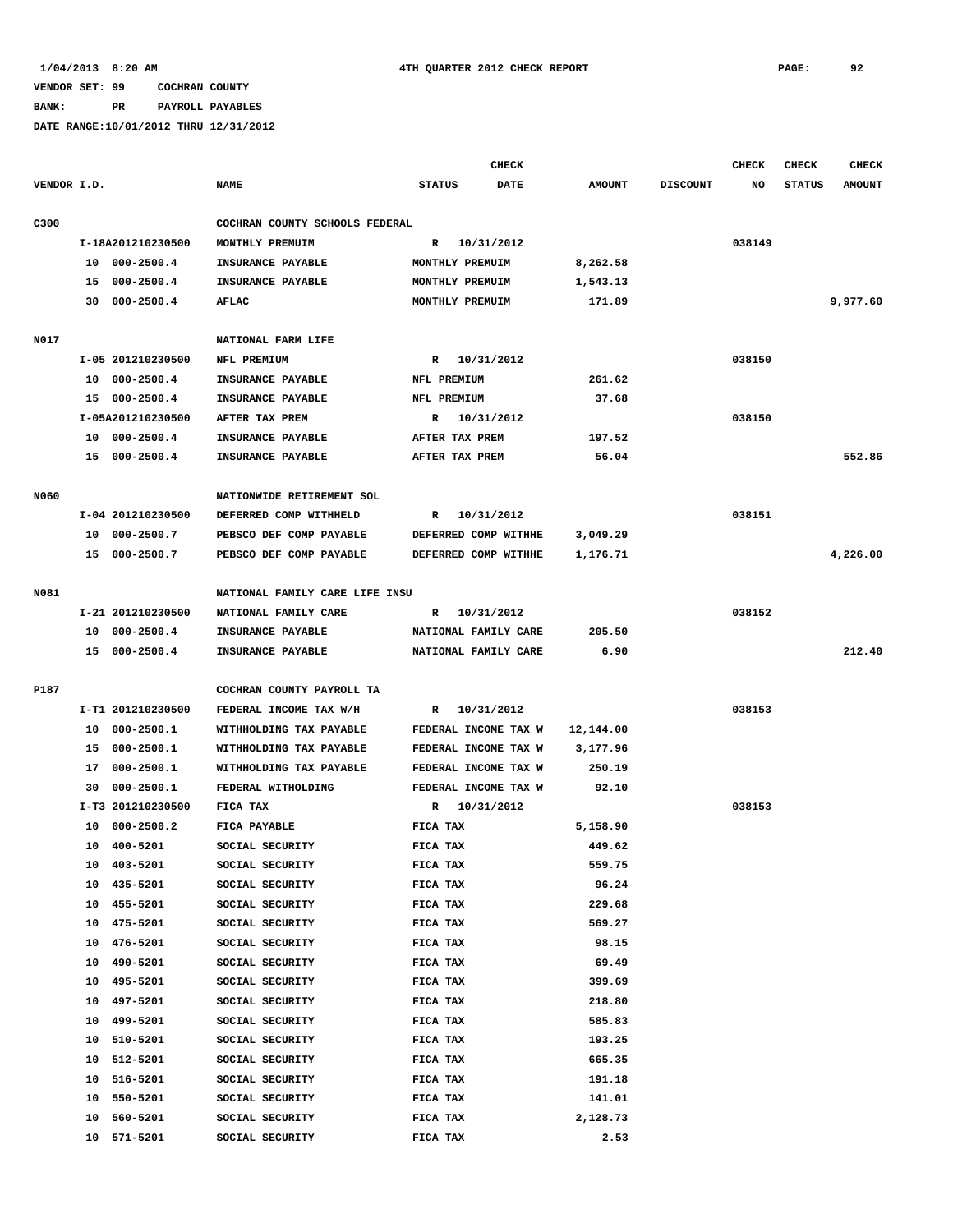### **BANK: PR PAYROLL PAYABLES**

|             |    |                            |                                 |                              |              | CHECK |                    |                 | <b>CHECK</b> | <b>CHECK</b>  | <b>CHECK</b>  |
|-------------|----|----------------------------|---------------------------------|------------------------------|--------------|-------|--------------------|-----------------|--------------|---------------|---------------|
| VENDOR I.D. |    |                            | <b>NAME</b>                     | <b>STATUS</b>                |              | DATE  | <b>AMOUNT</b>      | <b>DISCOUNT</b> | NO           | <b>STATUS</b> | <b>AMOUNT</b> |
| P187        |    |                            | COCHRAN COUNTY PAYROLLCONT      |                              |              |       |                    |                 |              |               |               |
|             |    | I-T3 201210230500          | FICA TAX                        |                              | R 10/31/2012 |       |                    |                 | 038153       |               |               |
|             |    | 10 650-5201                | SOCIAL SECURITY                 | FICA TAX                     |              |       | 169.39             |                 |              |               |               |
|             | 10 | 652-5201                   | SOCIAL SECURITY                 | FICA TAX                     |              |       | 9.54               |                 |              |               |               |
|             | 10 | 660-5201                   | SOCIAL SECURITY                 | FICA TAX                     |              |       | 132.07             |                 |              |               |               |
|             | 10 | 662-5201                   | SOCIAL SECURITY                 | FICA TAX                     |              |       | 171.62             |                 |              |               |               |
|             | 10 | 663-5201                   | SOCIAL SECURITY                 | FICA TAX                     |              |       | 233.90             |                 |              |               |               |
|             | 10 | 665-5201                   | SOCIAL SECURITY                 | FICA TAX                     |              |       | 300.39             |                 |              |               |               |
|             | 15 | $000 - 2500.2$             | FICA PAYABLE                    | FICA TAX                     |              |       | 1,705.33           |                 |              |               |               |
|             | 15 | 610-5201                   | SOCIAL SECURITY                 | FICA TAX                     |              |       | 938.94             |                 |              |               |               |
|             | 15 | 621-5201                   | SOCIAL SECURITY                 | FICA TAX                     |              |       | 491.89             |                 |              |               |               |
|             | 15 | 622-5201                   | SOCIAL SECURITY                 | FICA TAX                     |              |       | 381.87             |                 |              |               |               |
|             | 15 | 623-5201                   | SOCIAL SECURITY                 | FICA TAX                     |              |       | 384.73             |                 |              |               |               |
|             | 15 | 624-5201                   | SOCIAL SECURITY                 | FICA TAX                     |              |       | 319.96             |                 |              |               |               |
|             | 17 | $000 - 2500.2$             | FICA PAYABLE                    | FICA TAX                     |              |       | 120.80             |                 |              |               |               |
|             |    | 573-5201                   | SOCIAL SECURITY                 | FICA TAX                     |              |       | 178.31             |                 |              |               |               |
|             | 17 | $000 - 2500.2$             |                                 |                              |              |       |                    |                 |              |               |               |
|             | 30 | 518-5201                   | FICA                            | FICA TAX<br>FICA TAX         |              |       | 38.34              |                 |              |               |               |
|             | 30 |                            | SOCIAL SECURITY                 |                              |              |       | 56.60              |                 |              |               |               |
|             |    | I-T4 201210230500          | MEDICARE TAX                    |                              | R 10/31/2012 |       |                    |                 | 038153       |               |               |
|             | 10 | $000 - 2500.2$<br>400-5201 | FICA PAYABLE<br>SOCIAL SECURITY | MEDICARE TAX<br>MEDICARE TAX |              |       | 1,781.05<br>105.15 |                 |              |               |               |
|             | 10 |                            |                                 |                              |              |       |                    |                 |              |               |               |
|             | 10 | 403-5201                   | SOCIAL SECURITY                 | MEDICARE TAX                 |              |       | 130.90             |                 |              |               |               |
|             | 10 | 435-5201                   | SOCIAL SECURITY                 | MEDICARE TAX                 |              |       | 22.51              |                 |              |               |               |
|             | 10 | 455-5201                   | SOCIAL SECURITY                 | MEDICARE TAX                 |              |       | 53.71              |                 |              |               |               |
|             | 10 | 475-5201                   | SOCIAL SECURITY                 | MEDICARE TAX                 |              |       | 133.14             |                 |              |               |               |
|             | 10 | 476-5201                   | SOCIAL SECURITY                 | MEDICARE TAX                 |              |       | 22.96              |                 |              |               |               |
|             | 10 | 490-5201                   | SOCIAL SECURITY                 | MEDICARE TAX                 |              |       | 16.25              |                 |              |               |               |
|             | 10 | 495-5201                   | SOCIAL SECURITY                 | MEDICARE TAX                 |              |       | 93.48              |                 |              |               |               |
|             | 10 | 497-5201                   | SOCIAL SECURITY                 | MEDICARE TAX                 |              |       | 51.18              |                 |              |               |               |
|             | 10 | 499-5201                   | SOCIAL SECURITY                 | MEDICARE TAX                 |              |       | 137.00             |                 |              |               |               |
|             | 10 | 510-5201                   | SOCIAL SECURITY                 | MEDICARE TAX                 |              |       | 45.19              |                 |              |               |               |
|             | 10 | 512-5201                   | SOCIAL SECURITY                 | MEDICARE TAX                 |              |       | 155.61             |                 |              |               |               |
|             | 10 | 516-5201                   | SOCIAL SECURITY                 | MEDICARE TAX                 |              |       | 44.71              |                 |              |               |               |
|             |    | 10 550-5201                | SOCIAL SECURITY                 | MEDICARE TAX                 |              |       | 32.98              |                 |              |               |               |
|             | 10 | 560-5201                   | SOCIAL SECURITY                 | MEDICARE TAX                 |              |       | 497.86             |                 |              |               |               |
|             | 10 | 571-5201                   | SOCIAL SECURITY                 | MEDICARE TAX                 |              |       | 0.59               |                 |              |               |               |
|             | 10 | 650-5201                   | SOCIAL SECURITY                 | MEDICARE TAX                 |              |       | 39.62              |                 |              |               |               |
|             |    | 10 652-5201                | SOCIAL SECURITY                 | MEDICARE TAX                 |              |       | 2.23               |                 |              |               |               |
|             |    | 10 660-5201                | SOCIAL SECURITY                 | MEDICARE TAX                 |              |       | 30.88              |                 |              |               |               |
|             | 10 | 662-5201                   | SOCIAL SECURITY                 | MEDICARE TAX                 |              |       | 40.14              |                 |              |               |               |
|             | 10 | 663-5201                   | SOCIAL SECURITY                 | MEDICARE TAX                 |              |       | 54.71              |                 |              |               |               |
|             | 10 | 665-5201                   | SOCIAL SECURITY                 | MEDICARE TAX                 |              |       | 70.25              |                 |              |               |               |
|             | 15 | $000 - 2500.2$             | FICA PAYABLE                    | MEDICARE TAX                 |              |       | 588.74             |                 |              |               |               |
|             |    | 15 610-5201                | SOCIAL SECURITY                 | MEDICARE TAX                 |              |       | 219.58             |                 |              |               |               |
|             |    | 15 621-5201                | SOCIAL SECURITY                 | MEDICARE TAX                 |              |       | 115.04             |                 |              |               |               |
|             |    | 15 622-5201                | SOCIAL SECURITY                 | MEDICARE TAX                 |              |       | 89.31              |                 |              |               |               |
|             | 15 | 623-5201                   | SOCIAL SECURITY                 | MEDICARE TAX                 |              |       | 89.98              |                 |              |               |               |
|             |    | 15 624-5201                | SOCIAL SECURITY                 | MEDICARE TAX                 |              |       | 74.83              |                 |              |               |               |
|             |    |                            |                                 |                              |              |       |                    |                 |              |               |               |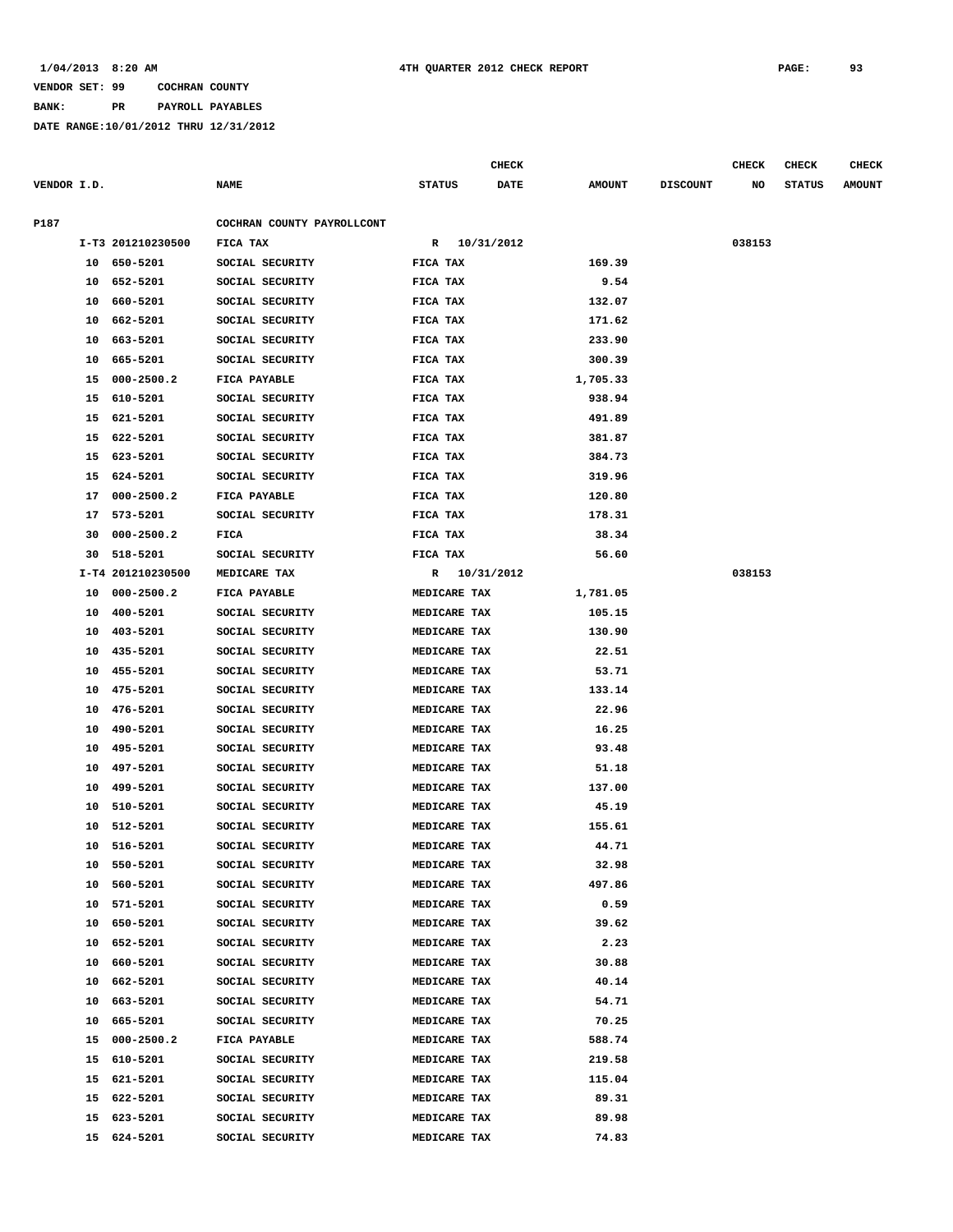# **BANK: PR PAYROLL PAYABLES**

|             |    |                   |                               |                          | CHECK                |               |                 | CHECK  | <b>CHECK</b>  | <b>CHECK</b>  |
|-------------|----|-------------------|-------------------------------|--------------------------|----------------------|---------------|-----------------|--------|---------------|---------------|
| VENDOR I.D. |    |                   | <b>NAME</b>                   | <b>STATUS</b>            | <b>DATE</b>          | <b>AMOUNT</b> | <b>DISCOUNT</b> | NO     | <b>STATUS</b> | <b>AMOUNT</b> |
| P187        |    |                   | COCHRAN COUNTY PAYROLLCONT    |                          |                      |               |                 |        |               |               |
|             |    | I-T4 201210230500 | MEDICARE TAX                  | R                        | 10/31/2012           |               |                 | 038153 |               |               |
|             |    | 17 000-2500.2     | FICA PAYABLE                  | MEDICARE TAX             |                      | 41.70         |                 |        |               |               |
|             | 17 | 573-5201          | SOCIAL SECURITY               | MEDICARE TAX             |                      | 41.70         |                 |        |               |               |
|             | 30 | $000 - 2500.2$    | FICA                          | MEDICARE TAX             |                      | 13.24         |                 |        |               |               |
|             | 30 | 518-5201          | SOCIAL SECURITY               | MEDICARE TAX             |                      | 13.24         |                 |        |               | 37,904.86     |
| T218        |    |                   | TEXAS ASS'N OF COUNTIES       |                          |                      |               |                 |        |               |               |
|             |    | I-11 201210230500 | <b>EMPLOYEE PREMIUMS</b>      | R                        | 10/31/2012           |               |                 | 038154 |               |               |
|             |    | 10 400-5202       | <b>GROUP INSURANCE</b>        | <b>EMPLOYEE PREMIUMS</b> |                      | 1,435.83      |                 |        |               |               |
|             | 10 | 403-5202          | <b>GROUP INSURANCE</b>        | <b>EMPLOYEE PREMIUMS</b> |                      | 2,332.68      |                 |        |               |               |
|             | 10 | 455-5202          | GROUP INSURANCE               | <b>EMPLOYEE PREMIUMS</b> |                      | 777.56        |                 |        |               |               |
|             | 10 | 475-5202          | GROUP INSURANCE               | <b>EMPLOYEE PREMIUMS</b> |                      | 1,555.12      |                 |        |               |               |
|             | 10 | 495-5202          | <b>GROUP INSURANCE</b>        | <b>EMPLOYEE PREMIUMS</b> |                      | 1,555.12      |                 |        |               |               |
|             | 10 | 497-5202          | GROUP INSURANCE               | <b>EMPLOYEE PREMIUMS</b> |                      | 777.56        |                 |        |               |               |
|             | 10 | 499-5202          | <b>GROUP INSURANCE</b>        | EMPLOYEE PREMIUMS        |                      | 2,332.68      |                 |        |               |               |
|             | 10 | 510-5202          | <b>GROUP INSURANCE</b>        | <b>EMPLOYEE PREMIUMS</b> |                      | 777.56        |                 |        |               |               |
|             | 10 | 512-5202          | <b>GROUP INSURANCE</b>        | <b>EMPLOYEE PREMIUMS</b> |                      | 2,363.78      |                 |        |               |               |
|             | 10 | 516-5202          | GROUP INSURANCE [50%]         | EMPLOYEE PREMIUMS        |                      | 782.82        |                 |        |               |               |
|             | 10 | 550-5202          | <b>GROUP INSURANCE</b>        | <b>EMPLOYEE PREMIUMS</b> |                      | 777.56        |                 |        |               |               |
|             | 10 | 560-5202          | GROUP INSURANCE               | EMPLOYEE PREMIUMS        |                      | 8,522.06      |                 |        |               |               |
|             | 10 | 571-5202          | <b>GROUP INSURANCE</b>        | EMPLOYEE PREMIUMS        |                      | 10.88         |                 |        |               |               |
|             | 10 | 650-5202          | <b>GROUP INSURANCE</b>        | <b>EMPLOYEE PREMIUMS</b> |                      | 816.44        |                 |        |               |               |
|             | 10 | 652-5202          | GROUP INSURANCE               | <b>EMPLOYEE PREMIUMS</b> |                      | 38.88         |                 |        |               |               |
|             | 10 | 660-5202          | GROUP INSURANCE [35%]         | <b>EMPLOYEE PREMIUMS</b> |                      | 540.61        |                 |        |               |               |
|             | 10 | 662-5202          | <b>GROUP INSURANCE</b>        | <b>EMPLOYEE PREMIUMS</b> |                      | 699.80        |                 |        |               |               |
|             | 10 | 663-5202          | <b>GROUP INSURANCE</b>        | <b>EMPLOYEE PREMIUMS</b> |                      | 777.56        |                 |        |               |               |
|             | 10 | 665–5202          | <b>GROUP INSURANCE</b>        | <b>EMPLOYEE PREMIUMS</b> |                      | 777.56        |                 |        |               |               |
|             | 15 | 610-5202          | <b>GROUP INSURANCE</b>        | <b>EMPLOYEE PREMIUMS</b> |                      | 3,229.53      |                 |        |               |               |
|             | 15 | 621-5202          | GROUP INSURANCE               | <b>EMPLOYEE PREMIUMS</b> |                      | 1,555.12      |                 |        |               |               |
|             | 15 | 622-5202          | GROUP INSURANCE               | <b>EMPLOYEE PREMIUMS</b> |                      | 1,555.12      |                 |        |               |               |
|             | 15 | 623-5202          | <b>GROUP INSURANCE</b>        | <b>EMPLOYEE PREMIUMS</b> |                      | 1,555.12      |                 |        |               |               |
|             |    | 15 624-5202       | GROUP INSURANCE               | <b>EMPLOYEE PREMIUMS</b> |                      | 1,555.12      |                 |        |               |               |
|             | 17 | 573-5202          | <b>GROUP HEALTH INSURANCE</b> | EMPLOYEE PREMIUMS        |                      | 766.68        |                 |        |               |               |
|             |    | 30 518-5202       | GROUP INSURANCE [15%]         | <b>EMPLOYEE PREMIUMS</b> |                      | 231.69        |                 |        |               |               |
|             |    | I-12 201210230500 | GROUP LIFE INSURANCE          |                          | R 10/31/2012         |               |                 | 038154 |               |               |
|             |    | 10 400-5202       | GROUP INSURANCE               |                          | GROUP LIFE INSURANCE | 7.29          |                 |        |               |               |
|             |    | 10 403-5202       | <b>GROUP INSURANCE</b>        |                          | GROUP LIFE INSURANCE | 11.85         |                 |        |               |               |
|             | 10 | 455-5202          | GROUP INSURANCE               |                          | GROUP LIFE INSURANCE | 3.95          |                 |        |               |               |
|             | 10 | 475-5202          | GROUP INSURANCE               |                          | GROUP LIFE INSURANCE | 7.90          |                 |        |               |               |
|             | 10 | 495-5202          | <b>GROUP INSURANCE</b>        |                          | GROUP LIFE INSURANCE | 7.90          |                 |        |               |               |
|             | 10 | 497-5202          | GROUP INSURANCE               |                          | GROUP LIFE INSURANCE | 3.95          |                 |        |               |               |
|             | 10 | 499-5202          | GROUP INSURANCE               |                          | GROUP LIFE INSURANCE | 11.85         |                 |        |               |               |
|             | 10 | 510-5202          | <b>GROUP INSURANCE</b>        |                          | GROUP LIFE INSURANCE | 3.95          |                 |        |               |               |
|             | 10 | 512-5202          | GROUP INSURANCE               |                          | GROUP LIFE INSURANCE | 12.01         |                 |        |               |               |
|             | 10 | 516-5202          | GROUP INSURANCE [50%]         |                          | GROUP LIFE INSURANCE | 3.99          |                 |        |               |               |
|             | 10 | 550-5202          | GROUP INSURANCE               |                          | GROUP LIFE INSURANCE | 3.95          |                 |        |               |               |
|             |    | 10 560-5202       | GROUP INSURANCE               |                          | GROUP LIFE INSURANCE | 41.33         |                 |        |               |               |
|             |    |                   |                               |                          |                      |               |                 |        |               |               |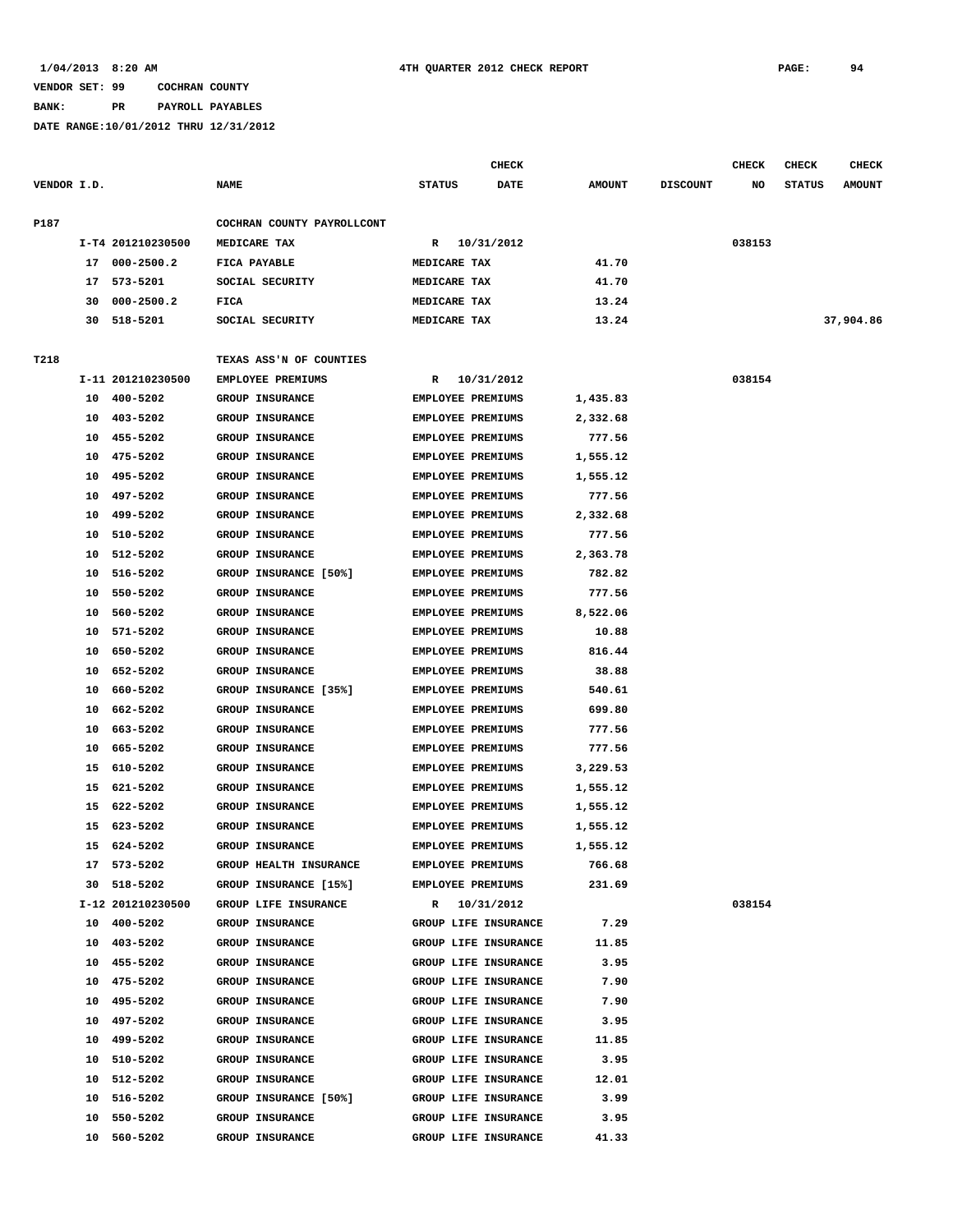## **BANK: PR PAYROLL PAYABLES**

|                  |                      |                                |                      | <b>CHECK</b> |               |                 | <b>CHECK</b> | <b>CHECK</b>  | <b>CHECK</b>  |
|------------------|----------------------|--------------------------------|----------------------|--------------|---------------|-----------------|--------------|---------------|---------------|
| VENDOR I.D.      |                      | <b>NAME</b>                    | <b>STATUS</b>        | <b>DATE</b>  | <b>AMOUNT</b> | <b>DISCOUNT</b> | NO           | <b>STATUS</b> | <b>AMOUNT</b> |
|                  |                      |                                |                      |              |               |                 |              |               |               |
| T218             |                      | TEXAS ASS'N OF COUNTIECONT     |                      |              |               |                 |              |               |               |
|                  | I-12 201210230500    | GROUP LIFE INSURANCE           | $\mathbb{R}$         | 10/31/2012   |               |                 | 038154       |               |               |
|                  | $10 571 - 5202$      | <b>GROUP INSURANCE</b>         | GROUP LIFE INSURANCE |              | 0.06          |                 |              |               |               |
|                  | 650-5202<br>10       | <b>GROUP INSURANCE</b>         | GROUP LIFE INSURANCE |              | 4.15          |                 |              |               |               |
|                  | 652-5202<br>10       | <b>GROUP INSURANCE</b>         | GROUP LIFE INSURANCE |              | 0.19          |                 |              |               |               |
|                  | 660-5202<br>10       | GROUP INSURANCE [35%]          | GROUP LIFE INSURANCE |              | 2.74          |                 |              |               |               |
|                  | 662-5202<br>10       | <b>GROUP INSURANCE</b>         | GROUP LIFE INSURANCE |              | 3.56          |                 |              |               |               |
|                  | 10<br>663–5202       | <b>GROUP INSURANCE</b>         | GROUP LIFE INSURANCE |              | 3.95          |                 |              |               |               |
|                  | 665-5202<br>10       | <b>GROUP INSURANCE</b>         | GROUP LIFE INSURANCE |              | 3.95          |                 |              |               |               |
|                  | 610-5202<br>15       | GROUP INSURANCE                | GROUP LIFE INSURANCE |              | 12.66         |                 |              |               |               |
|                  | 15<br>621-5202       | GROUP INSURANCE                | GROUP LIFE INSURANCE |              | 7.90          |                 |              |               |               |
|                  | 622-5202<br>15       | GROUP INSURANCE                | GROUP LIFE INSURANCE |              | 3.95          |                 |              |               |               |
|                  | 623-5202<br>15       | GROUP INSURANCE                | GROUP LIFE INSURANCE |              | 7.90          |                 |              |               |               |
|                  | 624-5202<br>15       | <b>GROUP INSURANCE</b>         | GROUP LIFE INSURANCE |              | 7.90          |                 |              |               |               |
|                  | 17 573-5202          | <b>GROUP HEALTH INSURANCE</b>  | GROUP LIFE INSURANCE |              | 3.89          |                 |              |               |               |
|                  | 518-5202<br>30       | GROUP INSURANCE [15%]          | GROUP LIFE INSURANCE |              | 1.17          |                 |              |               |               |
|                  | I-15 201210230500    | DEPENDENT HEALTH PREM WITHHELD | R                    | 10/31/2012   |               |                 | 038154       |               |               |
|                  | 15 000-2500.4        | INSURANCE PAYABLE              | DEPENDENT HEALTH PRE |              | 841.84        |                 |              |               | 39,126.17     |
|                  |                      |                                |                      |              |               |                 |              |               |               |
| T266             |                      | TREASURER OF VIRGINIA          |                      |              |               |                 |              |               |               |
|                  | I-CJS201210230500    | CASE ID#0003452040             | R 10/31/2012         |              |               |                 | 038155       |               |               |
|                  | 10 000-2500.8        | CHILD SUPPORT PAYABLE          | CASE ID#0003452040   |              | 566.37        |                 |              |               | 566.37        |
|                  |                      |                                |                      |              |               |                 |              |               |               |
| C <sub>253</sub> |                      | COCHRAN COUNTY MONEY MKT       |                      |              |               |                 |              |               |               |
|                  | I-201210230501       | NON-DEPT SUPPL DEATH           | R                    | 10/31/2012   |               |                 | 038156       |               |               |
|                  | 10 409-5207          | SUPPLEMENTAL DEATH BENEFITS    | OCT 12 NON-DEPT SUPP |              | 1,436.78      |                 |              |               | 1,436.78      |
|                  |                      |                                |                      |              |               |                 |              |               |               |
| A067             |                      | AMERICAN FAMILY LIFE ASSURANCE |                      |              |               |                 |              |               |               |
|                  | I-08 201211260502    | MONTHLY PREMIUM                | R                    | 11/30/2012   |               |                 | 038342       |               |               |
|                  | $000 - 2500.4$<br>10 | INSURANCE PAYABLE              | MONTHLY PREMIUM      |              | 409.05        |                 |              |               |               |
|                  | 15<br>$000 - 2500.4$ | INSURANCE PAYABLE              | MONTHLY PREMIUM      |              | 257.42        |                 |              |               |               |
|                  | I-08A201211260502    | MONTHLY PREMIUM                | R                    | 11/30/2012   |               |                 | 038342       |               |               |
|                  | 10 000-2500.4        | INSURANCE PAYABLE              | MONTHLY PREMIUM      |              | 200.46        |                 |              |               | 866.93        |
|                  |                      |                                |                      |              |               |                 |              |               |               |
| C091             |                      | <b>COMPBENEFITS</b>            |                      |              |               |                 |              |               |               |
|                  | I-17A201211260502    | VISION MONTHLY PREMIUM         | $\mathbb{R}$         | 11/30/2012   |               |                 | 038343       |               |               |
|                  | 10 000-2500.4        | INSURANCE PAYABLE              | VISION MONTHLY PREMI |              | 115.96        |                 |              |               | 115.96        |
|                  |                      |                                |                      |              |               |                 |              |               |               |
| C <sub>253</sub> |                      | COCHRAN COUNTY MONEY MKT       |                      |              |               |                 |              |               |               |
|                  | I-01 201211260502    | RETIREMENT CONTRIBUTIONS       | R 11/30/2012         |              |               |                 | 038344       |               |               |
|                  | 10 000-2500.3        | TCDRS PAYABLE                  | RETIREMENT CONTRIBUT |              | 8,199.49      |                 |              |               |               |
|                  | 10 400-5203          | RETIREMENT                     | RETIREMENT CONTRIBUT |              | 950.10        |                 |              |               |               |
|                  | 10 403-5203          | <b>RETIREMENT</b>              | RETIREMENT CONTRIBUT |              | 1,239.62      |                 |              |               |               |
|                  | 10 435-5203          | RETIREMENT                     | RETIREMENT CONTRIBUT |              | 201.79        |                 |              |               |               |
|                  | 10 455-5203          | <b>RETIREMENT</b>              | RETIREMENT CONTRIBUT |              | 496.02        |                 |              |               |               |
|                  | 10 475-5203          | RETIREMENT                     | RETIREMENT CONTRIBUT |              | 1,207.26      |                 |              |               |               |
|                  | 10<br>476-5203       | RETIREMENT                     | RETIREMENT CONTRIBUT |              | 205.80        |                 |              |               |               |
|                  | 10 490-5203          | RETIREMENT                     | RETIREMENT CONTRIBUT |              | 187.34        |                 |              |               |               |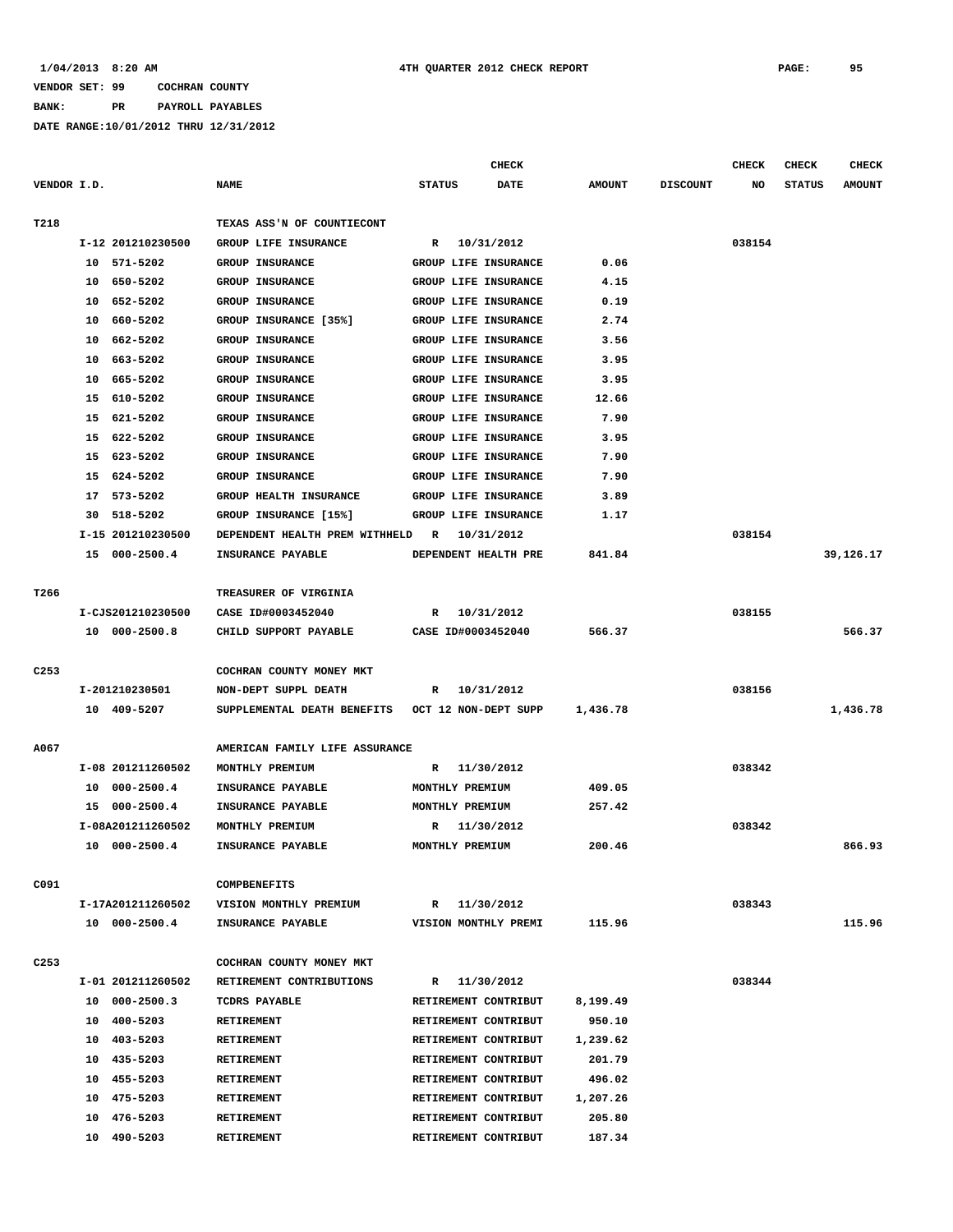### **BANK: PR PAYROLL PAYABLES**

|                  |          |                            |                                 |                                              | <b>CHECK</b> |                      |                 | <b>CHECK</b> | CHECK         | <b>CHECK</b>  |
|------------------|----------|----------------------------|---------------------------------|----------------------------------------------|--------------|----------------------|-----------------|--------------|---------------|---------------|
| VENDOR I.D.      |          |                            | <b>NAME</b>                     | <b>STATUS</b>                                | DATE         | <b>AMOUNT</b>        | <b>DISCOUNT</b> | NO           | <b>STATUS</b> | <b>AMOUNT</b> |
|                  |          |                            |                                 |                                              |              |                      |                 |              |               |               |
| C <sub>253</sub> |          |                            | COCHRAN COUNTY MONEY MCONT      |                                              |              |                      |                 |              |               |               |
|                  |          | I-01 201211260502          | RETIREMENT CONTRIBUTIONS        | R                                            | 11/30/2012   |                      |                 | 038344       |               |               |
|                  |          | 10 495-5203                | <b>RETIREMENT</b>               | RETIREMENT CONTRIBUT                         |              | 838.06               |                 |              |               |               |
|                  |          | 10 497-5203                | RETIREMENT                      | RETIREMENT CONTRIBUT                         |              | 458.79               |                 |              |               |               |
|                  | 10       | 499-5203                   | RETIREMENT                      | RETIREMENT CONTRIBUT                         |              | 1,212.98             |                 |              |               |               |
|                  | 10       | 510-5203                   | <b>RETIREMENT</b>               | RETIREMENT CONTRIBUT                         |              | 359.45               |                 |              |               |               |
|                  | 10       | 512-5203                   | <b>RETIREMENT</b>               | RETIREMENT CONTRIBUT                         |              | 856.46               |                 |              |               |               |
|                  | 10       | 516-5203                   | RETIREMENT                      | RETIREMENT CONTRIBUT                         |              | 403.48               |                 |              |               |               |
|                  | 10       | 550-5203                   | <b>RETIREMENT</b>               | RETIREMENT CONTRIBUT                         |              | 295.67               |                 |              |               |               |
|                  | 10       | 560-5203                   | <b>RETIREMENT</b>               | RETIREMENT CONTRIBUT                         |              | 4,443.51             |                 |              |               |               |
|                  | 10       | 571-5203                   | RETIREMENT                      | RETIREMENT CONTRIBUT                         |              | 5.20                 |                 |              |               |               |
|                  | 10       | 650-5203                   | <b>RETIREMENT</b>               | RETIREMENT CONTRIBUT                         |              | 363.45               |                 |              |               |               |
|                  | 10       | 652-5203                   | RETIREMENT                      | RETIREMENT CONTRIBUT                         |              | 19.99                |                 |              |               |               |
|                  | 10       | 660-5203                   | RETIREMENT                      | RETIREMENT CONTRIBUT                         |              | 271.51               |                 |              |               |               |
|                  | 10       | 662-5203                   | <b>RETIREMENT</b>               | RETIREMENT CONTRIBUT                         |              | 359.86               |                 |              |               |               |
|                  | 10       | 663-5203                   | RETIREMENT                      | RETIREMENT CONTRIBUT                         |              | 490.43               |                 |              |               |               |
|                  | 10       | 665-5203                   | <b>RETIREMENT</b>               | RETIREMENT CONTRIBUT                         |              | 360.85               |                 |              |               |               |
|                  | 15<br>15 | $000 - 2500.3$<br>610-5203 | TCDRS PAYABLE<br>RETIREMENT     | RETIREMENT CONTRIBUT<br>RETIREMENT CONTRIBUT |              | 2,794.38<br>1,968.35 |                 |              |               |               |
|                  |          | 621-5203                   |                                 | RETIREMENT CONTRIBUT                         |              | 795.13               |                 |              |               |               |
|                  | 15<br>15 | 622-5203                   | RETIREMENT<br><b>RETIREMENT</b> | RETIREMENT CONTRIBUT                         |              | 816.28               |                 |              |               |               |
|                  | 15       | 623-5203                   | <b>RETIREMENT</b>               |                                              |              | 810.08               |                 |              |               |               |
|                  | 15       | 624-5203                   | RETIREMENT                      | RETIREMENT CONTRIBUT<br>RETIREMENT CONTRIBUT |              | 799.68               |                 |              |               |               |
|                  | 17       | $000 - 2500.3$             | TCDRS PAYABLE                   | RETIREMENT CONTRIBUT                         |              | 197.39               |                 |              |               |               |
|                  | 17       | 573-5203                   | RETIREMENT                      | RETIREMENT CONTRIBUT                         |              | 366.57               |                 |              |               |               |
|                  | 30       | $000 - 2500.3$             | TCDRS                           | RETIREMENT CONTRIBUT                         |              | 62.66                |                 |              |               |               |
|                  |          | 30 518-5203                | <b>RETIREMENT</b>               | RETIREMENT CONTRIBUT                         |              | 116.37               |                 |              |               | 32,154.00     |
|                  |          |                            |                                 |                                              |              |                      |                 |              |               |               |
| C300             |          |                            | COCHRAN COUNTY SCHOOLS FEDERAL  |                                              |              |                      |                 |              |               |               |
|                  |          | I-18A201211260502          | MONTHLY PREMUIM                 | R                                            | 11/30/2012   |                      |                 | 038345       |               |               |
|                  |          | 10 000-2500.4              | INSURANCE PAYABLE               | MONTHLY PREMUIM                              |              | 8,264.25             |                 |              |               |               |
|                  | 15       | $000 - 2500.4$             | INSURANCE PAYABLE               | MONTHLY PREMUIM                              |              | 1,543.13             |                 |              |               |               |
|                  | 30       | $000 - 2500.4$             | <b>AFLAC</b>                    | MONTHLY PREMUIM                              |              | 170.22               |                 |              |               | 9,977.60      |
|                  |          |                            |                                 |                                              |              |                      |                 |              |               |               |
| N017             |          |                            | NATIONAL FARM LIFE              |                                              |              |                      |                 |              |               |               |
|                  |          | I-05 201211260502          | NFL PREMIUM                     | R 11/30/2012                                 |              |                      |                 | 038346       |               |               |
|                  |          | 10 000-2500.4              | INSURANCE PAYABLE               | NFL PREMIUM                                  |              | 261.62               |                 |              |               |               |
|                  |          | 15 000-2500.4              | INSURANCE PAYABLE               | NFL PREMIUM                                  |              | 37.68                |                 |              |               |               |
|                  |          | I-05A201211260502          | AFTER TAX PREM                  | R 11/30/2012                                 |              |                      |                 | 038346       |               |               |
|                  |          | 10 000-2500.4              | INSURANCE PAYABLE               | AFTER TAX PREM                               |              | 197.52               |                 |              |               |               |
|                  |          | 15 000-2500.4              | INSURANCE PAYABLE               | AFTER TAX PREM                               |              | 56.04                |                 |              |               | 552.86        |
| N060             |          |                            | NATIONWIDE RETIREMENT SOL       |                                              |              |                      |                 |              |               |               |
|                  |          | I-04 201211260502          | DEFERRED COMP WITHHELD          | R 11/30/2012                                 |              |                      |                 | 038347       |               |               |
|                  |          | 10 000-2500.7              | PEBSCO DEF COMP PAYABLE         | DEFERRED COMP WITHHE                         |              | 3,049.29             |                 |              |               |               |
|                  |          | 15 000-2500.7              | PEBSCO DEF COMP PAYABLE         | DEFERRED COMP WITHHE                         |              | 1,176.71             |                 |              |               | 4,226.00      |
|                  |          |                            |                                 |                                              |              |                      |                 |              |               |               |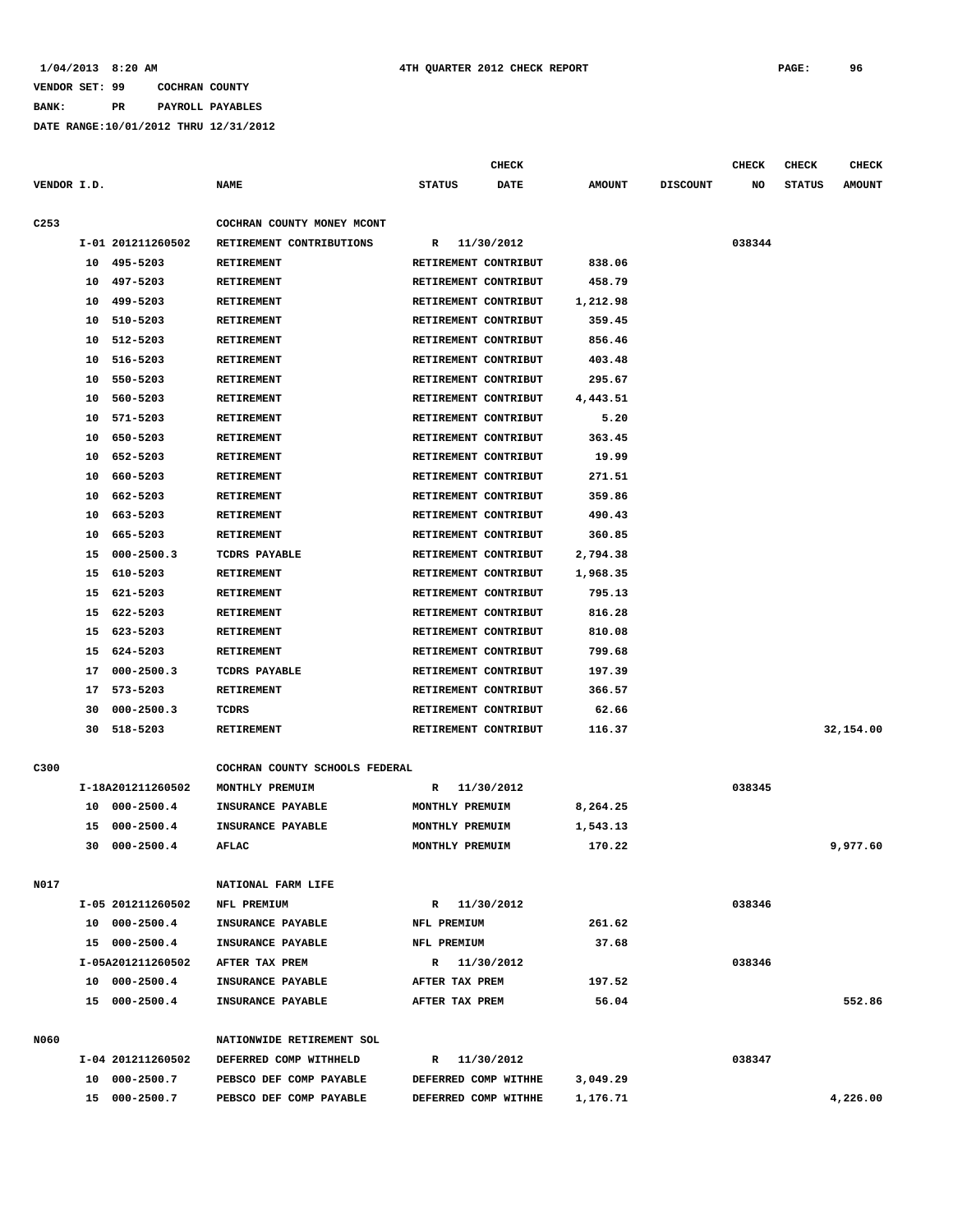**BANK: PR PAYROLL PAYABLES**

|             |    |                   |                                |                      | CHECK |               |                 | <b>CHECK</b> | <b>CHECK</b>  | <b>CHECK</b>  |
|-------------|----|-------------------|--------------------------------|----------------------|-------|---------------|-----------------|--------------|---------------|---------------|
| VENDOR I.D. |    |                   | <b>NAME</b>                    | <b>STATUS</b>        | DATE  | <b>AMOUNT</b> | <b>DISCOUNT</b> | NO           | <b>STATUS</b> | <b>AMOUNT</b> |
| N081        |    |                   | NATIONAL FAMILY CARE LIFE INSU |                      |       |               |                 |              |               |               |
|             |    | I-21 201211260502 | NATIONAL FAMILY CARE           | R 11/30/2012         |       |               |                 | 038348       |               |               |
|             |    | 10 000-2500.4     | INSURANCE PAYABLE              | NATIONAL FAMILY CARE |       | 205.50        |                 |              |               |               |
|             |    | 15 000-2500.4     | <b>INSURANCE PAYABLE</b>       | NATIONAL FAMILY CARE |       | 6.90          |                 |              |               | 212.40        |
|             |    |                   |                                |                      |       |               |                 |              |               |               |
| P187        |    |                   | COCHRAN COUNTY PAYROLL TA      |                      |       |               |                 |              |               |               |
|             |    | I-T1 201211260502 | FEDERAL INCOME TAX W/H         | R 11/30/2012         |       |               |                 | 038349       |               |               |
|             | 10 | $000 - 2500.1$    | WITHHOLDING TAX PAYABLE        | FEDERAL INCOME TAX W |       | 11,637.73     |                 |              |               |               |
|             | 15 | 000-2500.1        | WITHHOLDING TAX PAYABLE        | FEDERAL INCOME TAX W |       | 3,173.21      |                 |              |               |               |
|             | 17 | $000 - 2500.1$    | WITHHOLDING TAX PAYABLE        | FEDERAL INCOME TAX W |       | 250.63        |                 |              |               |               |
|             | 30 | $000 - 2500.1$    | FEDERAL WITHOLDING             | FEDERAL INCOME TAX W |       | 93.05         |                 |              |               |               |
|             |    | I-T3 201211260502 | FICA TAX                       | R 11/30/2012         |       |               |                 | 038349       |               |               |
|             | 10 | $000 - 2500.2$    | FICA PAYABLE                   | FICA TAX             |       | 4,999.41      |                 |              |               |               |
|             | 10 | 400-5201          | SOCIAL SECURITY                | FICA TAX             |       | 449.62        |                 |              |               |               |
|             | 10 | 403-5201          | SOCIAL SECURITY                | FICA TAX             |       | 578.44        |                 |              |               |               |
|             | 10 | 435-5201          | SOCIAL SECURITY                | FICA TAX             |       | 96.24         |                 |              |               |               |
|             | 10 | 455-5201          | SOCIAL SECURITY                | FICA TAX             |       | 250.20        |                 |              |               |               |
|             | 10 | 475-5201          | SOCIAL SECURITY                | FICA TAX             |       | 575.77        |                 |              |               |               |
|             | 10 | 476-5201          | SOCIAL SECURITY                | FICA TAX             |       | 98.15         |                 |              |               |               |
|             | 10 | 490-5201          | SOCIAL SECURITY                | FICA TAX             |       | 97.71         |                 |              |               |               |
|             | 10 | 495-5201          | SOCIAL SECURITY                | FICA TAX             |       | 399.69        |                 |              |               |               |
|             | 10 | 497-5201          | SOCIAL SECURITY                | FICA TAX             |       | 218.80        |                 |              |               |               |
|             | 10 | 499-5201          | SOCIAL SECURITY                | FICA TAX             |       | 574.54        |                 |              |               |               |
|             | 10 | 510-5201          | SOCIAL SECURITY                | FICA TAX             |       | 171.43        |                 |              |               |               |
|             | 10 | 512-5201          | SOCIAL SECURITY                | FICA TAX             |       | 395.53        |                 |              |               |               |
|             | 10 | 516-5201          | SOCIAL SECURITY                | FICA TAX             |       | 196.59        |                 |              |               |               |
|             | 10 | 550-5201          | SOCIAL SECURITY                | FICA TAX             |       | 141.01        |                 |              |               |               |
|             | 10 | 560-5201          | SOCIAL SECURITY                | FICA TAX             |       | 2,101.69      |                 |              |               |               |
|             | 10 | 571-5201          | SOCIAL SECURITY                | FICA TAX             |       | 2.53          |                 |              |               |               |
|             | 10 | 650-5201          | SOCIAL SECURITY                | FICA TAX             |       | 181.24        |                 |              |               |               |
|             | 10 | 652-5201          | SOCIAL SECURITY                | FICA TAX             |       | 9.54          |                 |              |               |               |
|             | 10 | 660-5201          | SOCIAL SECURITY                | FICA TAX             |       | 132.31        |                 |              |               |               |
|             | 10 | 662-5201          | SOCIAL SECURITY                | FICA TAX             |       | 171.62        |                 |              |               |               |
|             | 10 | 663-5201          | SOCIAL SECURITY                | FICA TAX             |       | 233.90        |                 |              |               |               |
|             |    | 10 665-5201       | SOCIAL SECURITY                | FICA TAX             |       | 303.48        |                 |              |               |               |
|             |    | 15 000-2500.2     | FICA PAYABLE                   | FICA TAX             |       | 1,703.51      |                 |              |               |               |
|             |    | 15 610-5201       | SOCIAL SECURITY                | FICA TAX             |       | 936.46        |                 |              |               |               |
|             |    | 15 621-5201       | SOCIAL SECURITY                | FICA TAX             |       | 490.67        |                 |              |               |               |
|             |    | 15 622-5201       | SOCIAL SECURITY                | FICA TAX             |       | 383.72        |                 |              |               |               |
|             |    | 15 623-5201       | SOCIAL SECURITY                | FICA TAX             |       | 384.73        |                 |              |               |               |
|             |    | 15 624-5201       | SOCIAL SECURITY                | FICA TAX             |       | 319.12        |                 |              |               |               |
|             |    | 17 000-2500.2     | <b>FICA PAYABLE</b>            | FICA TAX             |       | 120.91        |                 |              |               |               |
|             |    | 17 573-5201       | SOCIAL SECURITY                | FICA TAX             |       | 178.50        |                 |              |               |               |
|             | 30 | 000-2500.2        | FICA                           | FICA TAX             |       | 38.41         |                 |              |               |               |
|             |    | 30 518-5201       | SOCIAL SECURITY                | FICA TAX             |       | 56.70         |                 |              |               |               |
|             |    | I-T4 201211260502 | MEDICARE TAX                   | R 11/30/2012         |       |               |                 | 038349       |               |               |
|             |    | 10 000-2500.2     | FICA PAYABLE                   | MEDICARE TAX         |       | 1,725.99      |                 |              |               |               |
|             |    | 10 400-5201       | SOCIAL SECURITY                | MEDICARE TAX         |       | 105.15        |                 |              |               |               |
|             |    |                   |                                |                      |       |               |                 |              |               |               |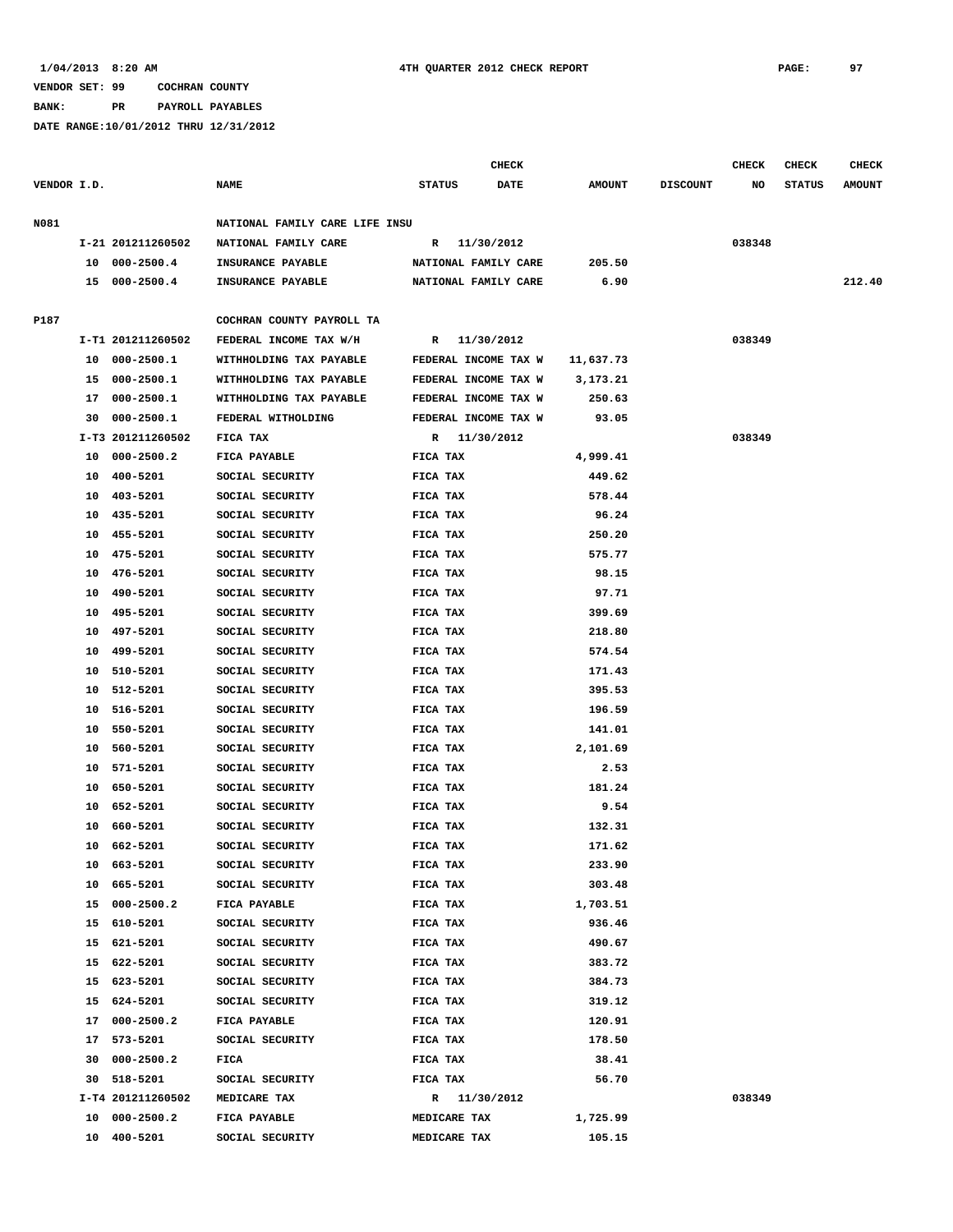## **BANK: PR PAYROLL PAYABLES**

|             |    |                   |                            |                          | <b>CHECK</b> |               |                 | CHECK  | CHECK         | <b>CHECK</b>  |
|-------------|----|-------------------|----------------------------|--------------------------|--------------|---------------|-----------------|--------|---------------|---------------|
| VENDOR I.D. |    |                   | <b>NAME</b>                | <b>STATUS</b>            | DATE         | <b>AMOUNT</b> | <b>DISCOUNT</b> | NO     | <b>STATUS</b> | <b>AMOUNT</b> |
| P187        |    |                   | COCHRAN COUNTY PAYROLLCONT |                          |              |               |                 |        |               |               |
|             |    | I-T4 201211260502 | MEDICARE TAX               | R                        | 11/30/2012   |               |                 | 038349 |               |               |
|             | 10 | 403-5201          | SOCIAL SECURITY            | MEDICARE TAX             |              | 135.27        |                 |        |               |               |
|             | 10 | 435-5201          | SOCIAL SECURITY            | MEDICARE TAX             |              | 22.51         |                 |        |               |               |
|             | 10 | 455-5201          | SOCIAL SECURITY            | MEDICARE TAX             |              | 58.51         |                 |        |               |               |
|             | 10 | 475-5201          | SOCIAL SECURITY            | MEDICARE TAX             |              | 134.66        |                 |        |               |               |
|             | 10 | 476-5201          | SOCIAL SECURITY            | MEDICARE TAX             |              | 22.96         |                 |        |               |               |
|             | 10 | 490-5201          | SOCIAL SECURITY            | MEDICARE TAX             |              | 22.86         |                 |        |               |               |
|             | 10 | 495-5201          | SOCIAL SECURITY            | MEDICARE TAX             |              | 93.48         |                 |        |               |               |
|             | 10 | 497-5201          | SOCIAL SECURITY            | MEDICARE TAX             |              | 51.18         |                 |        |               |               |
|             | 10 | 499-5201          | SOCIAL SECURITY            | MEDICARE TAX             |              | 134.37        |                 |        |               |               |
|             | 10 | 510-5201          | SOCIAL SECURITY            | MEDICARE TAX             |              | 40.09         |                 |        |               |               |
|             | 10 | 512-5201          | SOCIAL SECURITY            | MEDICARE TAX             |              | 92.49         |                 |        |               |               |
|             | 10 | 516-5201          | SOCIAL SECURITY            | MEDICARE TAX             |              | 45.98         |                 |        |               |               |
|             | 10 | 550-5201          | SOCIAL SECURITY            | MEDICARE TAX             |              | 32.98         |                 |        |               |               |
|             | 10 | 560-5201          | SOCIAL SECURITY            | MEDICARE TAX             |              | 491.53        |                 |        |               |               |
|             | 10 | 571-5201          | SOCIAL SECURITY            | MEDICARE TAX             |              | 0.59          |                 |        |               |               |
|             | 10 | 650-5201          | SOCIAL SECURITY            | MEDICARE TAX             |              | 42.39         |                 |        |               |               |
|             | 10 | 652-5201          | SOCIAL SECURITY            | MEDICARE TAX             |              | 2.23          |                 |        |               |               |
|             | 10 | 660-5201          | SOCIAL SECURITY            | MEDICARE TAX             |              | 30.94         |                 |        |               |               |
|             | 10 | 662-5201          | SOCIAL SECURITY            | MEDICARE TAX             |              | 40.14         |                 |        |               |               |
|             | 10 | 663-5201          | SOCIAL SECURITY            | MEDICARE TAX             |              | 54.71         |                 |        |               |               |
|             | 10 | 665-5201          | SOCIAL SECURITY            | MEDICARE TAX             |              | 70.97         |                 |        |               |               |
|             | 15 | $000 - 2500.2$    | FICA PAYABLE               | MEDICARE TAX             |              | 588.11        |                 |        |               |               |
|             | 15 | 610-5201          | SOCIAL SECURITY            | MEDICARE TAX             |              | 219.00        |                 |        |               |               |
|             | 15 | 621-5201          | SOCIAL SECURITY            | MEDICARE TAX             |              | 114.76        |                 |        |               |               |
|             | 15 | 622-5201          | SOCIAL SECURITY            | MEDICARE TAX             |              | 89.74         |                 |        |               |               |
|             | 15 | 623-5201          | SOCIAL SECURITY            | MEDICARE TAX             |              | 89.98         |                 |        |               |               |
|             | 15 | 624-5201          | SOCIAL SECURITY            | MEDICARE TAX             |              | 74.63         |                 |        |               |               |
|             | 17 | $000 - 2500.2$    | FICA PAYABLE               | MEDICARE TAX             |              | 41.75         |                 |        |               |               |
|             | 17 | 573-5201          | SOCIAL SECURITY            | MEDICARE TAX             |              | 41.75         |                 |        |               |               |
|             | 30 | $000 - 2500.2$    | FICA                       | MEDICARE TAX             |              | 13.26         |                 |        |               |               |
|             | 30 | 518-5201          | SOCIAL SECURITY            | MEDICARE TAX             |              | 13.26         |                 |        |               | 36,885.01     |
|             |    |                   |                            |                          |              |               |                 |        |               |               |
| T218        |    |                   | TEXAS ASS'N OF COUNTIES    |                          |              |               |                 |        |               |               |
|             |    | I-11 201211260502 | EMPLOYEE PREMIUMS          | R                        | 11/30/2012   |               |                 | 038350 |               |               |
|             | 10 | 400-5202          | GROUP INSURANCE            | <b>EMPLOYEE PREMIUMS</b> |              | 1,435.83      |                 |        |               |               |
|             | 10 | 403-5202          | <b>GROUP INSURANCE</b>     | <b>EMPLOYEE PREMIUMS</b> |              | 2,332.68      |                 |        |               |               |
|             | 10 | 455-5202          | <b>GROUP INSURANCE</b>     | <b>EMPLOYEE PREMIUMS</b> |              | 777.56        |                 |        |               |               |
|             | 10 | 475-5202          | GROUP INSURANCE            | EMPLOYEE PREMIUMS        |              | 1,555.12      |                 |        |               |               |
|             | 10 | 495-5202          | <b>GROUP INSURANCE</b>     | <b>EMPLOYEE PREMIUMS</b> |              | 1,555.12      |                 |        |               |               |
|             | 10 | 497-5202          | <b>GROUP INSURANCE</b>     | <b>EMPLOYEE PREMIUMS</b> |              | 777.56        |                 |        |               |               |
|             | 10 | 499-5202          | GROUP INSURANCE            | <b>EMPLOYEE PREMIUMS</b> |              | 2,332.68      |                 |        |               |               |
|             | 10 | 510-5202          | <b>GROUP INSURANCE</b>     | <b>EMPLOYEE PREMIUMS</b> |              | 777.56        |                 |        |               |               |
|             | 10 | 512-5202          | GROUP INSURANCE            | <b>EMPLOYEE PREMIUMS</b> |              | 2,363.78      |                 |        |               |               |
|             | 10 | 516-5202          | GROUP INSURANCE [50%]      | EMPLOYEE PREMIUMS        |              | 792.75        |                 |        |               |               |
|             | 10 | 550-5202          | <b>GROUP INSURANCE</b>     | <b>EMPLOYEE PREMIUMS</b> |              | 777.56        |                 |        |               |               |
|             |    | 10 560-5202       | <b>GROUP INSURANCE</b>     | <b>EMPLOYEE PREMIUMS</b> |              | 8,522.06      |                 |        |               |               |
|             |    |                   |                            |                          |              |               |                 |        |               |               |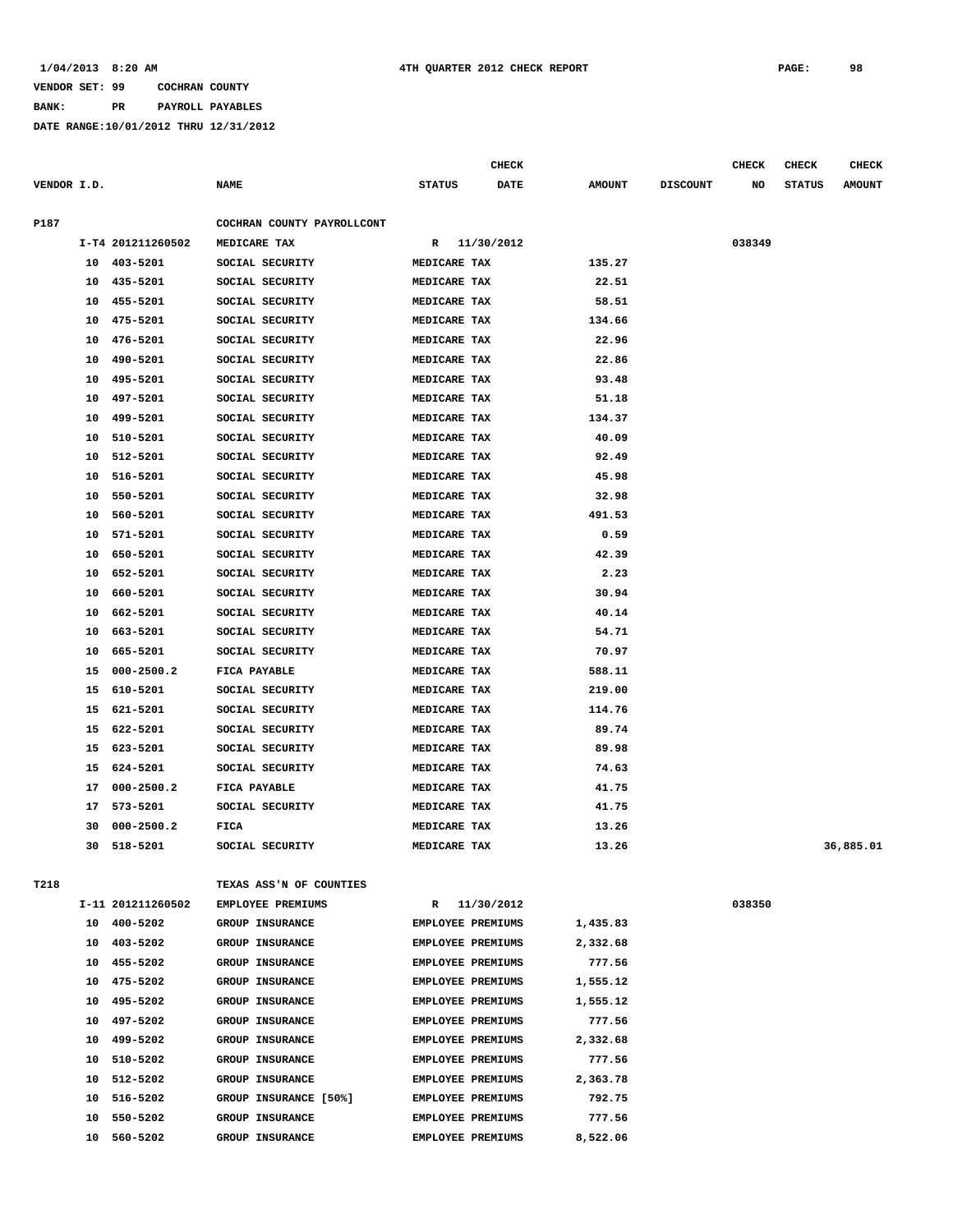**BANK: PR PAYROLL PAYABLES**

|             |    |                   |                                             |                          | <b>CHECK</b>                |               |                 | <b>CHECK</b> | CHECK         | <b>CHECK</b>  |
|-------------|----|-------------------|---------------------------------------------|--------------------------|-----------------------------|---------------|-----------------|--------------|---------------|---------------|
| VENDOR I.D. |    |                   | <b>NAME</b>                                 | <b>STATUS</b>            | <b>DATE</b>                 | <b>AMOUNT</b> | <b>DISCOUNT</b> | NO           | <b>STATUS</b> | <b>AMOUNT</b> |
| T218        |    |                   | TEXAS ASS'N OF COUNTIECONT                  |                          |                             |               |                 |              |               |               |
|             |    | I-11 201211260502 | EMPLOYEE PREMIUMS                           | R                        | 11/30/2012                  |               |                 | 038350       |               |               |
|             |    | 10 571-5202       | <b>GROUP INSURANCE</b>                      | <b>EMPLOYEE PREMIUMS</b> |                             | 10.88         |                 |              |               |               |
|             | 10 | 650-5202          | <b>GROUP INSURANCE</b>                      | <b>EMPLOYEE PREMIUMS</b> |                             | 816.44        |                 |              |               |               |
|             | 10 | 652-5202          | <b>GROUP INSURANCE</b>                      | <b>EMPLOYEE PREMIUMS</b> |                             | 38.88         |                 |              |               |               |
|             | 10 | 660-5202          | GROUP INSURANCE [35%]                       | <b>EMPLOYEE PREMIUMS</b> |                             | 533.65        |                 |              |               |               |
|             | 10 | 662-5202          | <b>GROUP INSURANCE</b>                      | <b>EMPLOYEE PREMIUMS</b> |                             | 699.80        |                 |              |               |               |
|             | 10 | 663–5202          | <b>GROUP INSURANCE</b>                      | <b>EMPLOYEE PREMIUMS</b> |                             | 777.56        |                 |              |               |               |
|             | 10 | 665-5202          | <b>GROUP INSURANCE</b>                      | <b>EMPLOYEE PREMIUMS</b> |                             | 777.56        |                 |              |               |               |
|             | 15 | 610-5202          | <b>GROUP INSURANCE</b>                      | <b>EMPLOYEE PREMIUMS</b> |                             | 3,229.53      |                 |              |               |               |
|             | 15 | 621-5202          | <b>GROUP INSURANCE</b>                      | <b>EMPLOYEE PREMIUMS</b> |                             | 1,555.12      |                 |              |               |               |
|             | 15 | 622-5202          | <b>GROUP INSURANCE</b>                      | <b>EMPLOYEE PREMIUMS</b> |                             | 1,555.12      |                 |              |               |               |
|             | 15 | 623-5202          | GROUP INSURANCE                             | <b>EMPLOYEE PREMIUMS</b> |                             | 1,555.12      |                 |              |               |               |
|             | 15 | 624-5202          | <b>GROUP INSURANCE</b>                      | <b>EMPLOYEE PREMIUMS</b> |                             | 1,555.12      |                 |              |               |               |
|             | 17 | 573-5202          | <b>GROUP HEALTH INSURANCE</b>               | <b>EMPLOYEE PREMIUMS</b> |                             | 766.68        |                 |              |               |               |
|             | 30 | 518-5202          | GROUP INSURANCE [15%]                       | EMPLOYEE PREMIUMS        |                             | 228.72        |                 |              |               |               |
|             |    | I-12 201211260502 | GROUP LIFE INSURANCE                        | R                        | 11/30/2012                  |               |                 | 038350       |               |               |
|             | 10 | 400-5202          | <b>GROUP INSURANCE</b>                      |                          | GROUP LIFE INSURANCE        | 7.29          |                 |              |               |               |
|             | 10 | 403-5202          | <b>GROUP INSURANCE</b>                      |                          | GROUP LIFE INSURANCE        | 10.47         |                 |              |               |               |
|             | 10 | 455-5202          | <b>GROUP INSURANCE</b>                      |                          | GROUP LIFE INSURANCE        | 3.95          |                 |              |               |               |
|             | 10 | 475-5202          | <b>GROUP INSURANCE</b>                      |                          | GROUP LIFE INSURANCE        | 7.90          |                 |              |               |               |
|             | 10 | 495-5202          | <b>GROUP INSURANCE</b>                      |                          | GROUP LIFE INSURANCE        | 7.90          |                 |              |               |               |
|             | 10 | 497-5202          | <b>GROUP INSURANCE</b>                      |                          | GROUP LIFE INSURANCE        | 3.95          |                 |              |               |               |
|             | 10 | 499-5202          | <b>GROUP INSURANCE</b>                      |                          | GROUP LIFE INSURANCE        | 11.85         |                 |              |               |               |
|             | 10 | 510-5202          | <b>GROUP INSURANCE</b>                      |                          | GROUP LIFE INSURANCE        | 3.95          |                 |              |               |               |
|             | 10 | 512-5202          | <b>GROUP INSURANCE</b>                      |                          | GROUP LIFE INSURANCE        | 12.01         |                 |              |               |               |
|             | 10 | 516-5202          | GROUP INSURANCE [50%]                       |                          | GROUP LIFE INSURANCE        | 4.03          |                 |              |               |               |
|             | 10 | 550-5202          | <b>GROUP INSURANCE</b>                      |                          | GROUP LIFE INSURANCE        | 3.95          |                 |              |               |               |
|             | 10 | 560-5202          | <b>GROUP INSURANCE</b>                      |                          | <b>GROUP LIFE INSURANCE</b> | 40.53         |                 |              |               |               |
|             | 10 | 571-5202          | <b>GROUP INSURANCE</b>                      |                          | GROUP LIFE INSURANCE        | 0.06          |                 |              |               |               |
|             | 10 | 650-5202          | GROUP INSURANCE                             |                          | GROUP LIFE INSURANCE        | 4.15          |                 |              |               |               |
|             | 10 | 652-5202          | <b>GROUP INSURANCE</b>                      |                          | GROUP LIFE INSURANCE        | 0.19          |                 |              |               |               |
|             | 10 | 660-5202          | GROUP INSURANCE [35%]                       |                          | GROUP LIFE INSURANCE        | 2.71          |                 |              |               |               |
|             |    | 10 662-5202       | <b>GROUP INSURANCE</b>                      |                          | GROUP LIFE INSURANCE        | 3.56          |                 |              |               |               |
|             |    | 10 663-5202       | <b>GROUP INSURANCE</b>                      |                          | GROUP LIFE INSURANCE        | 3.95          |                 |              |               |               |
|             |    | 10 665-5202       | GROUP INSURANCE                             |                          | GROUP LIFE INSURANCE        | 3.95          |                 |              |               |               |
|             |    | 15 610-5202       | GROUP INSURANCE                             |                          | GROUP LIFE INSURANCE        | 12.66         |                 |              |               |               |
|             |    | 15 621-5202       | GROUP INSURANCE                             |                          | GROUP LIFE INSURANCE        | 7.90          |                 |              |               |               |
|             |    | 15 622-5202       | GROUP INSURANCE                             |                          | GROUP LIFE INSURANCE        | 7.90          |                 |              |               |               |
|             |    | 15 623-5202       | GROUP INSURANCE                             |                          | GROUP LIFE INSURANCE        | 7.90          |                 |              |               |               |
|             |    | 15 624-5202       | GROUP INSURANCE                             |                          | GROUP LIFE INSURANCE        | 7.90          |                 |              |               |               |
|             |    | 17 573-5202       | GROUP HEALTH INSURANCE                      |                          | <b>GROUP LIFE INSURANCE</b> | 3.89          |                 |              |               |               |
|             |    | 30 518-5202       | GROUP INSURANCE [15%]                       |                          | GROUP LIFE INSURANCE        | 1.16          |                 |              |               |               |
|             |    | I-15 201211260502 | DEPENDENT HEALTH PREM WITHHELD R 11/30/2012 |                          |                             |               |                 | 038350       |               |               |
|             |    | 15 000-2500.4     | INSURANCE PAYABLE                           |                          | DEPENDENT HEALTH PRE        | 855.30        |                 |              |               | 39,141.40     |
|             |    |                   |                                             |                          |                             |               |                 |              |               |               |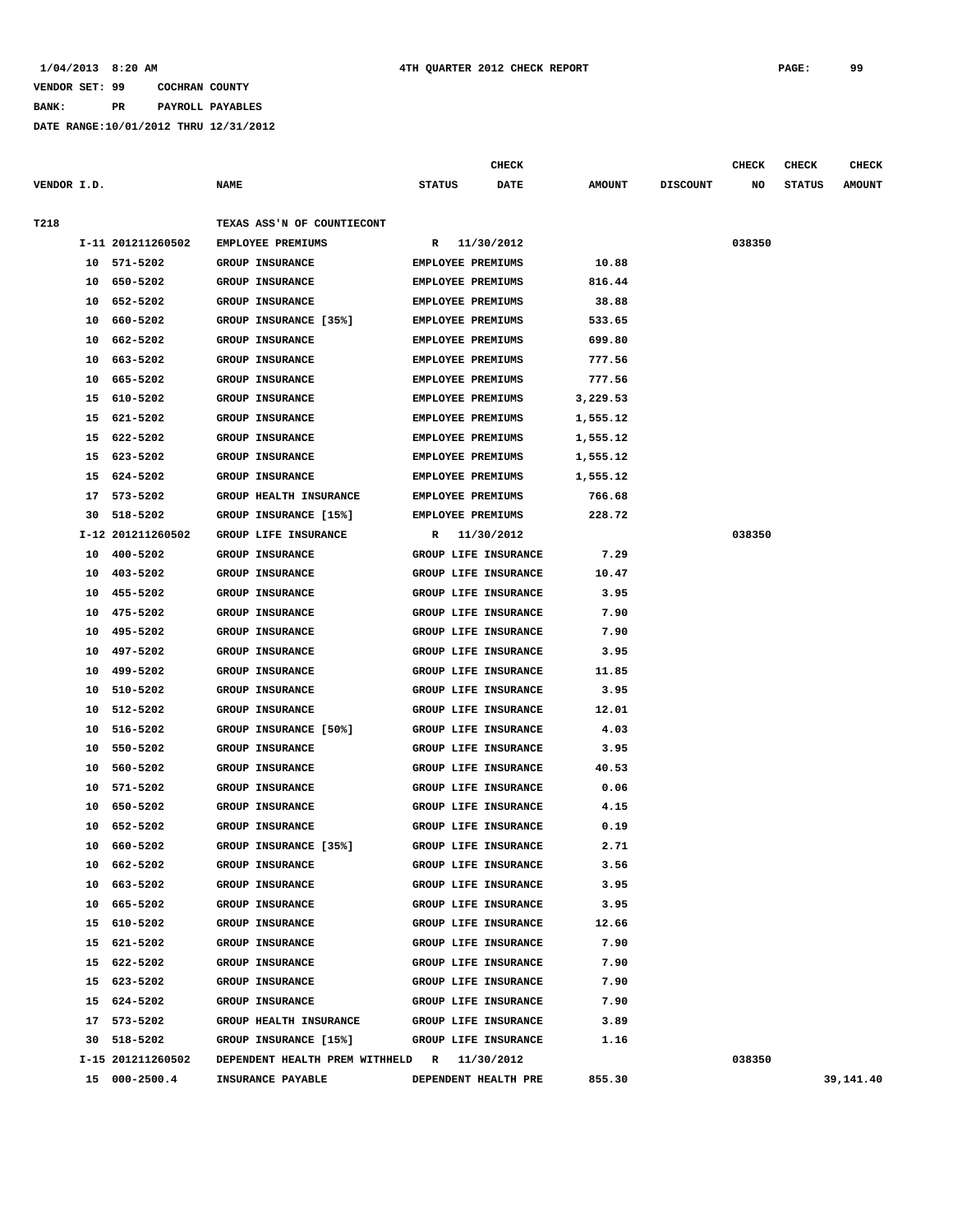**BANK: PR PAYROLL PAYABLES**

|                  |    |                   |                                |                      | <b>CHECK</b> |               |                 | <b>CHECK</b> | <b>CHECK</b>  | <b>CHECK</b>  |
|------------------|----|-------------------|--------------------------------|----------------------|--------------|---------------|-----------------|--------------|---------------|---------------|
| VENDOR I.D.      |    |                   | <b>NAME</b>                    | <b>STATUS</b>        | <b>DATE</b>  | <b>AMOUNT</b> | <b>DISCOUNT</b> | NO           | <b>STATUS</b> | <b>AMOUNT</b> |
| T266             |    |                   | TREASURER OF VIRGINIA          |                      |              |               |                 |              |               |               |
|                  |    | I-CJS201211260502 | CASE ID#0003452040             | R 11/30/2012         |              |               |                 | 038351       |               |               |
|                  |    | 10 000-2500.8     | CHILD SUPPORT PAYABLE          | CASE ID#0003452040   |              | 566.37        |                 |              |               | 566.37        |
|                  |    |                   |                                |                      |              |               |                 |              |               |               |
| C <sub>253</sub> |    |                   | COCHRAN COUNTY MONEY MKT       |                      |              |               |                 |              |               |               |
|                  |    | I-201211270503    | NON-DEPT SUPP DEATH            | R                    | 11/30/2012   |               |                 | 038352       |               |               |
|                  |    | 10 409-5207       | SUPPLEMENTAL DEATH BENEFITS    | NON-DEPT SUPP DEATH  |              | 1,398.70      |                 |              |               | 1,398.70      |
|                  |    |                   |                                |                      |              |               |                 |              |               |               |
| A067             |    |                   | AMERICAN FAMILY LIFE ASSURANCE |                      |              |               |                 |              |               |               |
|                  |    | I-08 201212190504 | MONTHLY PREMIUM                | R                    | 12/31/2012   |               |                 | 038480       |               |               |
|                  |    | 10 000-2500.4     | INSURANCE PAYABLE              | MONTHLY PREMIUM      |              | 409.05        |                 |              |               |               |
|                  |    | 15 000-2500.4     | INSURANCE PAYABLE              | MONTHLY PREMIUM      |              | 257.42        |                 |              |               |               |
|                  |    | I-08A201212190504 | MONTHLY PREMIUM                | R                    | 12/31/2012   |               |                 | 038480       |               |               |
|                  |    | 10 000-2500.4     | INSURANCE PAYABLE              | MONTHLY PREMIUM      |              | 200.46        |                 |              |               | 866.93        |
|                  |    |                   |                                |                      |              |               |                 |              |               |               |
| C091             |    |                   | <b>COMPBENEFITS</b>            |                      |              |               |                 |              |               |               |
|                  |    | I-17A201212190504 | VISION MONTHLY PREMIUM         | R                    | 12/31/2012   |               |                 | 038481       |               |               |
|                  |    | 10 000-2500.4     | INSURANCE PAYABLE              | VISION MONTHLY PREMI |              | 115.96        |                 |              |               | 115.96        |
|                  |    |                   |                                |                      |              |               |                 |              |               |               |
| C <sub>253</sub> |    |                   | COCHRAN COUNTY MONEY MKT       |                      |              |               |                 |              |               |               |
|                  |    | I-01 201212190504 | RETIREMENT CONTRIBUTIONS       | R                    | 12/31/2012   |               |                 | 038482       |               |               |
|                  |    | 10 000-2500.3     | TCDRS PAYABLE                  | RETIREMENT CONTRIBUT |              | 8,347.39      |                 |              |               |               |
|                  |    | 10 400-5203       | RETIREMENT                     | RETIREMENT CONTRIBUT |              | 950.10        |                 |              |               |               |
|                  |    | 10 403-5203       | RETIREMENT                     | RETIREMENT CONTRIBUT |              | 1,203.52      |                 |              |               |               |
|                  |    | 10 435-5203       | RETIREMENT                     | RETIREMENT CONTRIBUT |              | 201.79        |                 |              |               |               |
|                  |    | 10 455-5203       | RETIREMENT                     | RETIREMENT CONTRIBUT |              | 524.85        |                 |              |               |               |
|                  |    | 10 475-5203       | RETIREMENT                     | RETIREMENT CONTRIBUT |              | 1,192.85      |                 |              |               |               |
|                  | 10 | 476-5203          | RETIREMENT                     | RETIREMENT CONTRIBUT |              | 205.80        |                 |              |               |               |
|                  | 10 | 490-5203          | RETIREMENT                     | RETIREMENT CONTRIBUT |              | 38.45         |                 |              |               |               |
|                  | 10 | 495-5203          | RETIREMENT                     | RETIREMENT CONTRIBUT |              | 838.06        |                 |              |               |               |
|                  | 10 | 497-5203          | RETIREMENT                     | RETIREMENT CONTRIBUT |              | 448.15        |                 |              |               |               |
|                  | 10 | 499-5203          | <b>RETIREMENT</b>              | RETIREMENT CONTRIBUT |              | 1,203.71      |                 |              |               |               |
|                  |    | 10 510-5203       | RETIREMENT                     | RETIREMENT CONTRIBUT |              | 339.77        |                 |              |               |               |
|                  | 10 | 512-5203          | RETIREMENT                     | RETIREMENT CONTRIBUT |              | 993.20        |                 |              |               |               |
|                  | 10 | 516-5203          | <b>RETIREMENT</b>              | RETIREMENT CONTRIBUT |              | 398.27        |                 |              |               |               |
|                  |    | 10 550-5203       | RETIREMENT                     | RETIREMENT CONTRIBUT |              | 295.67        |                 |              |               |               |
|                  | 10 | 560-5203          | RETIREMENT                     | RETIREMENT CONTRIBUT |              | 4,770.22      |                 |              |               |               |
|                  | 10 | 571-5203          | <b>RETIREMENT</b>              | RETIREMENT CONTRIBUT |              | 5.20          |                 |              |               |               |
|                  | 10 | 650-5203          | <b>RETIREMENT</b>              | RETIREMENT CONTRIBUT |              | 382.44        |                 |              |               |               |
|                  | 10 | 652-5203          | RETIREMENT                     | RETIREMENT CONTRIBUT |              | 19.99         |                 |              |               |               |
|                  | 10 | 660-5203          | RETIREMENT                     | RETIREMENT CONTRIBUT |              | 271.52        |                 |              |               |               |
|                  | 10 | 662-5203          | RETIREMENT                     | RETIREMENT CONTRIBUT |              | 359.86        |                 |              |               |               |
|                  | 10 | 663-5203          | RETIREMENT                     | RETIREMENT CONTRIBUT |              | 497.98        |                 |              |               |               |
|                  | 10 | 665-5203          | RETIREMENT                     | RETIREMENT CONTRIBUT |              | 360.85        |                 |              |               |               |
|                  | 15 | $000 - 2500.3$    | TCDRS PAYABLE                  | RETIREMENT CONTRIBUT |              | 2,798.10      |                 |              |               |               |
|                  | 15 | 610-5203          | RETIREMENT                     | RETIREMENT CONTRIBUT |              | 1,978.75      |                 |              |               |               |
|                  | 15 | 621-5203          | RETIREMENT                     | RETIREMENT CONTRIBUT |              | 795.13        |                 |              |               |               |
|                  |    | 15 622-5203       |                                | RETIREMENT CONTRIBUT |              | 812.79        |                 |              |               |               |
|                  |    |                   | RETIREMENT                     |                      |              |               |                 |              |               |               |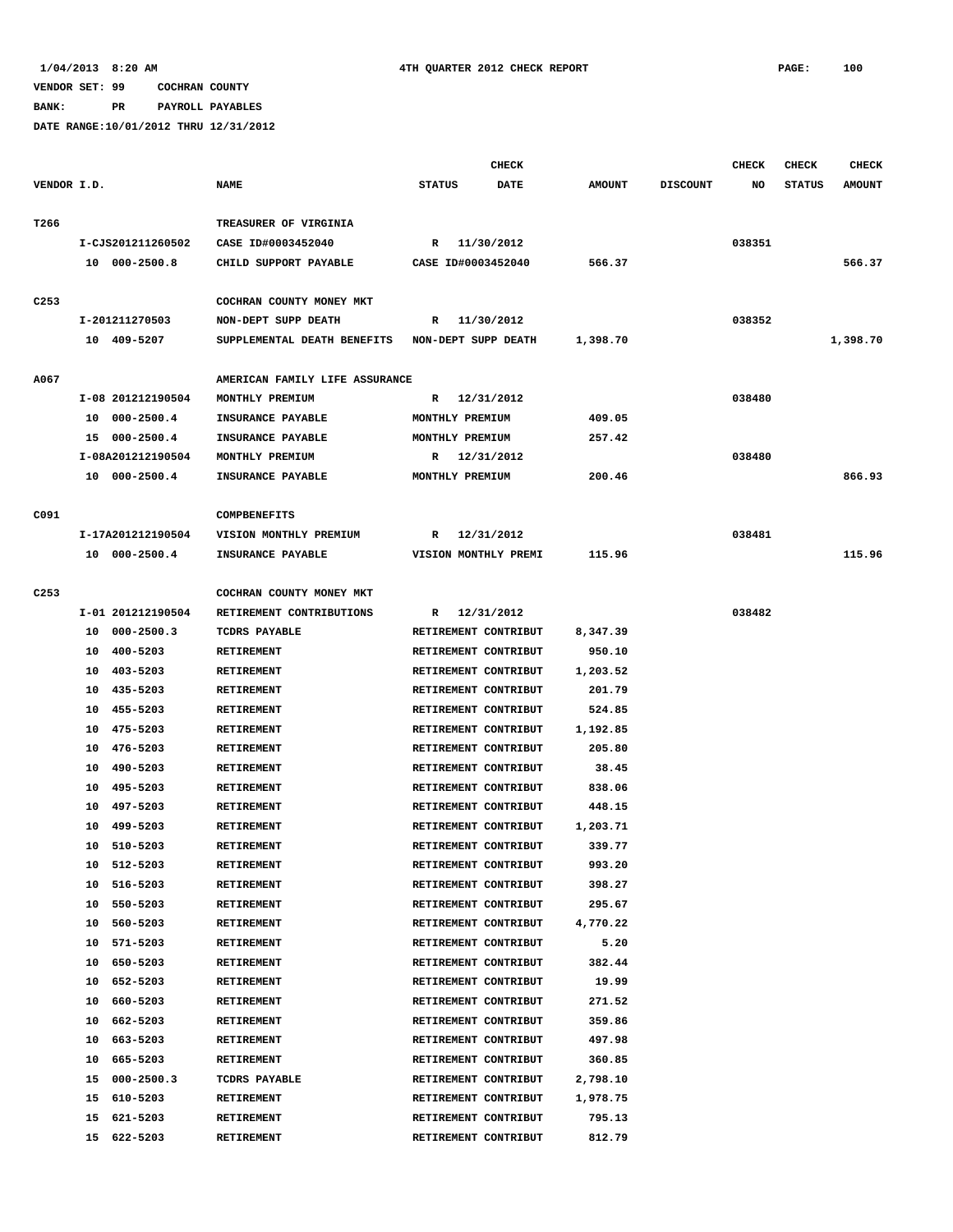## **BANK: PR PAYROLL PAYABLES**

|                  |    |                   |                                |                      | <b>CHECK</b>    |               |                 | <b>CHECK</b> | <b>CHECK</b>  | <b>CHECK</b>  |
|------------------|----|-------------------|--------------------------------|----------------------|-----------------|---------------|-----------------|--------------|---------------|---------------|
| VENDOR I.D.      |    |                   | <b>NAME</b>                    | <b>STATUS</b>        | $\mathtt{DATE}$ | <b>AMOUNT</b> | <b>DISCOUNT</b> | NO           | <b>STATUS</b> | <b>AMOUNT</b> |
| C <sub>253</sub> |    |                   | COCHRAN COUNTY MONEY MCONT     |                      |                 |               |                 |              |               |               |
|                  |    | I-01 201212190504 | RETIREMENT CONTRIBUTIONS       | R                    | 12/31/2012      |               |                 | 038482       |               |               |
|                  |    | 15 623-5203       | <b>RETIREMENT</b>              | RETIREMENT CONTRIBUT |                 | 810.08        |                 |              |               |               |
|                  |    | 15 624-5203       | <b>RETIREMENT</b>              | RETIREMENT CONTRIBUT |                 | 799.68        |                 |              |               |               |
|                  | 17 | $000 - 2500.3$    | TCDRS PAYABLE                  | RETIREMENT CONTRIBUT |                 | 197.39        |                 |              |               |               |
|                  |    | 17 573-5203       | <b>RETIREMENT</b>              | RETIREMENT CONTRIBUT |                 | 366.57        |                 |              |               |               |
|                  | 30 | $000 - 2500.3$    | TCDRS                          | RETIREMENT CONTRIBUT |                 | 62.66         |                 |              |               |               |
|                  |    | 30 518-5203       | RETIREMENT                     | RETIREMENT CONTRIBUT |                 | 116.37        |                 |              |               | 32,587.16     |
| C300             |    |                   | COCHRAN COUNTY SCHOOLS FEDERAL |                      |                 |               |                 |              |               |               |
|                  |    | I-18A201212190504 | MONTHLY PREMUIM                | R                    | 12/31/2012      |               |                 | 038483       |               |               |
|                  |    | 10 000-2500.4     | INSURANCE PAYABLE              | MONTHLY PREMUIM      |                 | 8,647.91      |                 |              |               |               |
|                  |    | 15 000-2500.4     | INSURANCE PAYABLE              | MONTHLY PREMUIM      |                 | 1,640.88      |                 |              |               |               |
|                  | 30 | $000 - 2500.4$    | <b>AFLAC</b>                   | MONTHLY PREMUIM      |                 | 184.10        |                 |              |               | 10,472.89     |
|                  |    |                   |                                |                      |                 |               |                 |              |               |               |
| N017             |    |                   | NATIONAL FARM LIFE             |                      |                 |               |                 |              |               |               |
|                  |    | I-05 201212190504 | NFL PREMIUM                    | $\mathbb{R}$         | 12/31/2012      |               |                 | 038484       |               |               |
|                  | 10 | $000 - 2500.4$    | INSURANCE PAYABLE              | NFL PREMIUM          |                 | 261.62        |                 |              |               |               |
|                  |    | 15 000-2500.4     | INSURANCE PAYABLE              | NFL PREMIUM          |                 | 37.68         |                 |              |               |               |
|                  |    | I-05A201212190504 | AFTER TAX PREM                 | R 12/31/2012         |                 |               |                 | 038484       |               |               |
|                  |    | 10 000-2500.4     | INSURANCE PAYABLE              | AFTER TAX PREM       |                 | 197.52        |                 |              |               |               |
|                  |    | 15 000-2500.4     | INSURANCE PAYABLE              | AFTER TAX PREM       |                 | 56.04         |                 |              |               | 552.86        |
| N060             |    |                   | NATIONWIDE RETIREMENT SOL      |                      |                 |               |                 |              |               |               |
|                  |    | I-04 201212190504 | DEFERRED COMP WITHHELD         | R                    | 12/31/2012      |               |                 | 038485       |               |               |
|                  |    | 10 000-2500.7     | PEBSCO DEF COMP PAYABLE        | DEFERRED COMP WITHHE |                 | 3,049.29      |                 |              |               |               |
|                  |    | 15 000-2500.7     | PEBSCO DEF COMP PAYABLE        | DEFERRED COMP WITHHE |                 | 1,176.71      |                 |              |               | 4,226.00      |
|                  |    |                   |                                |                      |                 |               |                 |              |               |               |
| N081             |    |                   | NATIONAL FAMILY CARE LIFE INSU |                      |                 |               |                 |              |               |               |
|                  |    | I-21 201212190504 | NATIONAL FAMILY CARE           | R                    | 12/31/2012      |               |                 | 038486       |               |               |
|                  | 10 | $000 - 2500.4$    | INSURANCE PAYABLE              | NATIONAL FAMILY CARE |                 | 205.50        |                 |              |               |               |
|                  |    | 15 000-2500.4     | INSURANCE PAYABLE              | NATIONAL FAMILY CARE |                 | 6.90          |                 |              |               | 212.40        |
| P187             |    |                   | COCHRAN COUNTY PAYROLL TA      |                      |                 |               |                 |              |               |               |
|                  |    | I-T1 201212190504 | FEDERAL INCOME TAX W/H         | R 12/31/2012         |                 |               |                 | 038487       |               |               |
|                  |    | 10 000-2500.1     | WITHHOLDING TAX PAYABLE        | FEDERAL INCOME TAX W |                 | 11,950.80     |                 |              |               |               |
|                  |    | 15 000-2500.1     | WITHHOLDING TAX PAYABLE        | FEDERAL INCOME TAX W |                 | 3,068.35      |                 |              |               |               |
|                  | 17 | 000-2500.1        | WITHHOLDING TAX PAYABLE        | FEDERAL INCOME TAX W |                 | 249.30        |                 |              |               |               |
|                  | 30 | $000 - 2500.1$    | FEDERAL WITHOLDING             | FEDERAL INCOME TAX W |                 | 92.07         |                 |              |               |               |
|                  |    | I-T3 201212190504 | FICA TAX                       | R 12/31/2012         |                 |               |                 | 038487       |               |               |
|                  | 10 | $000 - 2500.2$    | FICA PAYABLE                   | FICA TAX             |                 | 5,072.46      |                 |              |               |               |
|                  | 10 | 400-5201          | SOCIAL SECURITY                | FICA TAX             |                 | 449.62        |                 |              |               |               |
|                  | 10 | 403-5201          | SOCIAL SECURITY                | FICA TAX             |                 | 561.23        |                 |              |               |               |
|                  |    | 10 435-5201       | SOCIAL SECURITY                | FICA TAX             |                 | 96.24         |                 |              |               |               |
|                  | 10 | 455-5201          | SOCIAL SECURITY                | FICA TAX             |                 | 255.27        |                 |              |               |               |
|                  | 10 | 475-5201          | SOCIAL SECURITY                | FICA TAX             |                 | 573.36        |                 |              |               |               |
|                  | 10 | 476-5201          | SOCIAL SECURITY                | FICA TAX             |                 | 98.15         |                 |              |               |               |
|                  |    | 10 490-5201       | SOCIAL SECURITY                | FICA TAX             |                 | 18.34         |                 |              |               |               |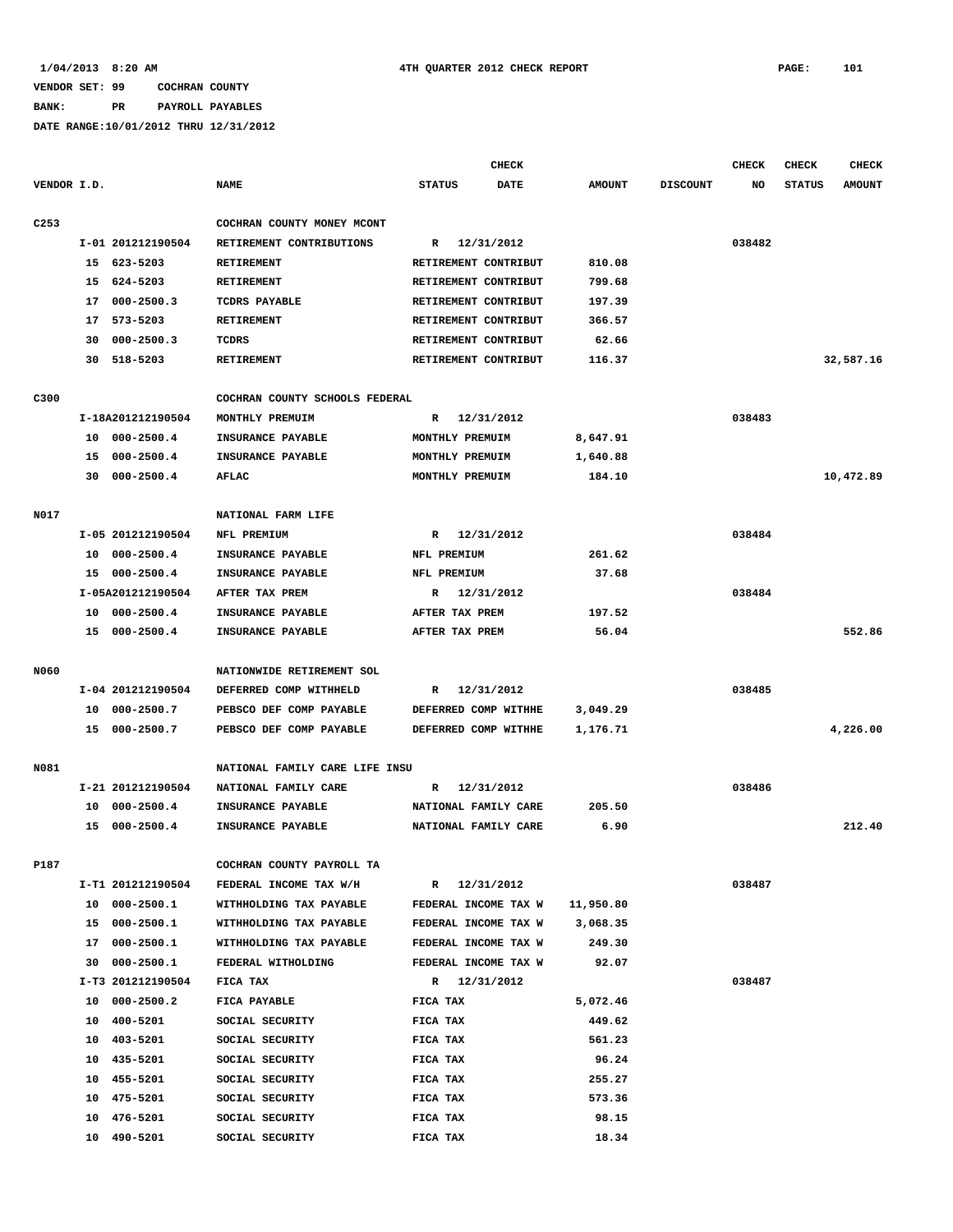### **BANK: PR PAYROLL PAYABLES**

|             |          |                      |                                    |               |              | CHECK       |                  |                 | <b>CHECK</b> | CHECK         | <b>CHECK</b>  |
|-------------|----------|----------------------|------------------------------------|---------------|--------------|-------------|------------------|-----------------|--------------|---------------|---------------|
| VENDOR I.D. |          |                      | <b>NAME</b>                        | <b>STATUS</b> |              | <b>DATE</b> | <b>AMOUNT</b>    | <b>DISCOUNT</b> | NO           | <b>STATUS</b> | <b>AMOUNT</b> |
| P187        |          |                      | COCHRAN COUNTY PAYROLLCONT         |               |              |             |                  |                 |              |               |               |
|             |          | I-T3 201212190504    | FICA TAX                           |               | R 12/31/2012 |             |                  |                 | 038487       |               |               |
|             |          | 10 495-5201          | SOCIAL SECURITY                    | FICA TAX      |              |             | 399.69           |                 |              |               |               |
|             | 10       | 497-5201             | SOCIAL SECURITY                    | FICA TAX      |              |             | 213.73           |                 |              |               |               |
|             | 10       | 499-5201             | SOCIAL SECURITY                    | FICA TAX      |              |             | 570.12           |                 |              |               |               |
|             | 10       | 510-5201             | SOCIAL SECURITY                    | FICA TAX      |              |             | 162.04           |                 |              |               |               |
|             | 10       | 512-5201             | SOCIAL SECURITY                    | FICA TAX      |              |             | 460.74           |                 |              |               |               |
|             |          |                      |                                    | FICA TAX      |              |             |                  |                 |              |               |               |
|             | 10<br>10 | 516-5201<br>550-5201 | SOCIAL SECURITY<br>SOCIAL SECURITY |               |              |             | 193.16<br>141.01 |                 |              |               |               |
|             |          | 560-5201             |                                    | FICA TAX      |              |             |                  |                 |              |               |               |
|             | 10       |                      | SOCIAL SECURITY                    | FICA TAX      |              |             | 2,257.54         |                 |              |               |               |
|             | 10       | 571-5201             | SOCIAL SECURITY                    | FICA TAX      |              |             | 2.52             |                 |              |               |               |
|             | 10       | 650-5201             | SOCIAL SECURITY                    | FICA TAX      |              |             | 184.50           |                 |              |               |               |
|             | 10       | 652-5201             | SOCIAL SECURITY                    | FICA TAX      |              |             | 9.54             |                 |              |               |               |
|             | 10       | 660-5201             | SOCIAL SECURITY                    | FICA TAX      |              |             | 131.67           |                 |              |               |               |
|             | 10       | 662-5201             | SOCIAL SECURITY                    | FICA TAX      |              |             | 171.62           |                 |              |               |               |
|             | 10       | 663-5201             | SOCIAL SECURITY                    | FICA TAX      |              |             | 237.50           |                 |              |               |               |
|             | 10       | 665-5201             | SOCIAL SECURITY                    | FICA TAX      |              |             | 300.29           |                 |              |               |               |
|             | 15       | $000 - 2500.2$       | <b>FICA PAYABLE</b>                | FICA TAX      |              |             | 1,656.79         |                 |              |               |               |
|             | 15       | 610-5201             | SOCIAL SECURITY                    | FICA TAX      |              |             | 941.42           |                 |              |               |               |
|             | 15       | 621-5201             | SOCIAL SECURITY                    | FICA TAX      |              |             | 418.40           |                 |              |               |               |
|             | 15       | 622-5201             | SOCIAL SECURITY                    | FICA TAX      |              |             | 382.05           |                 |              |               |               |
|             | 15       | 623-5201             | SOCIAL SECURITY                    | FICA TAX      |              |             | 384.73           |                 |              |               |               |
|             | 15       | 624-5201             | SOCIAL SECURITY                    | FICA TAX      |              |             | 319.12           |                 |              |               |               |
|             | 17       | $000 - 2500.2$       | FICA PAYABLE                       | FICA TAX      |              |             | 120.54           |                 |              |               |               |
|             | 17       | 573-5201             | SOCIAL SECURITY                    | FICA TAX      |              |             | 177.95           |                 |              |               |               |
|             | 30       | $000 - 2500.2$       | FICA                               | FICA TAX      |              |             | 38.23            |                 |              |               |               |
|             | 30       | 518-5201             | SOCIAL SECURITY                    | FICA TAX      |              |             | 56.43            |                 |              |               |               |
|             |          | I-T4 201212190504    | MEDICARE TAX                       |               | R 12/31/2012 |             |                  |                 | 038487       |               |               |
|             | 10       | $000 - 2500.2$       | FICA PAYABLE                       |               | MEDICARE TAX |             | 1,751.22         |                 |              |               |               |
|             | 10       | 400-5201             | SOCIAL SECURITY                    |               | MEDICARE TAX |             | 105.15           |                 |              |               |               |
|             | 10       | 403-5201             | SOCIAL SECURITY                    |               | MEDICARE TAX |             | 131.25           |                 |              |               |               |
|             | 10       | 435-5201             | SOCIAL SECURITY                    |               | MEDICARE TAX |             | 22.51            |                 |              |               |               |
|             |          | 10 455-5201          | SOCIAL SECURITY                    |               | MEDICARE TAX |             | 59.70            |                 |              |               |               |
|             | 10       | 475-5201             | SOCIAL SECURITY                    |               | MEDICARE TAX |             | 134.10           |                 |              |               |               |
|             | 10       | 476-5201             | SOCIAL SECURITY                    |               | MEDICARE TAX |             | 22.96            |                 |              |               |               |
|             | 10       | 490-5201             | SOCIAL SECURITY                    |               | MEDICARE TAX |             | 4.29             |                 |              |               |               |
|             | 10       | 495-5201             | SOCIAL SECURITY                    |               | MEDICARE TAX |             | 93.48            |                 |              |               |               |
|             | 10       | 497-5201             | SOCIAL SECURITY                    |               | MEDICARE TAX |             | 49.99            |                 |              |               |               |
|             | 10       | 499-5201             | SOCIAL SECURITY                    |               | MEDICARE TAX |             | 133.33           |                 |              |               |               |
|             | 10       | 510-5201             | SOCIAL SECURITY                    |               | MEDICARE TAX |             | 37.90            |                 |              |               |               |
|             | 10       | 512-5201             | SOCIAL SECURITY                    |               | MEDICARE TAX |             | 107.75           |                 |              |               |               |
|             | 10       | 516-5201             | SOCIAL SECURITY                    |               | MEDICARE TAX |             | 45.17            |                 |              |               |               |
|             | 10       | 550-5201             | SOCIAL SECURITY                    |               | MEDICARE TAX |             | 32.98            |                 |              |               |               |
|             | 10       | 560-5201             | SOCIAL SECURITY                    |               | MEDICARE TAX |             | 527.97           |                 |              |               |               |
|             | 10       | 571-5201             | SOCIAL SECURITY                    |               | MEDICARE TAX |             | 0.59             |                 |              |               |               |
|             | 10       | 650-5201             | SOCIAL SECURITY                    |               | MEDICARE TAX |             | 43.15            |                 |              |               |               |
|             | 10       | 652-5201             | SOCIAL SECURITY                    |               | MEDICARE TAX |             | 2.23             |                 |              |               |               |
|             | 10       | 660-5201             | SOCIAL SECURITY                    |               | MEDICARE TAX |             | 30.80            |                 |              |               |               |
|             |          |                      |                                    |               |              |             |                  |                 |              |               |               |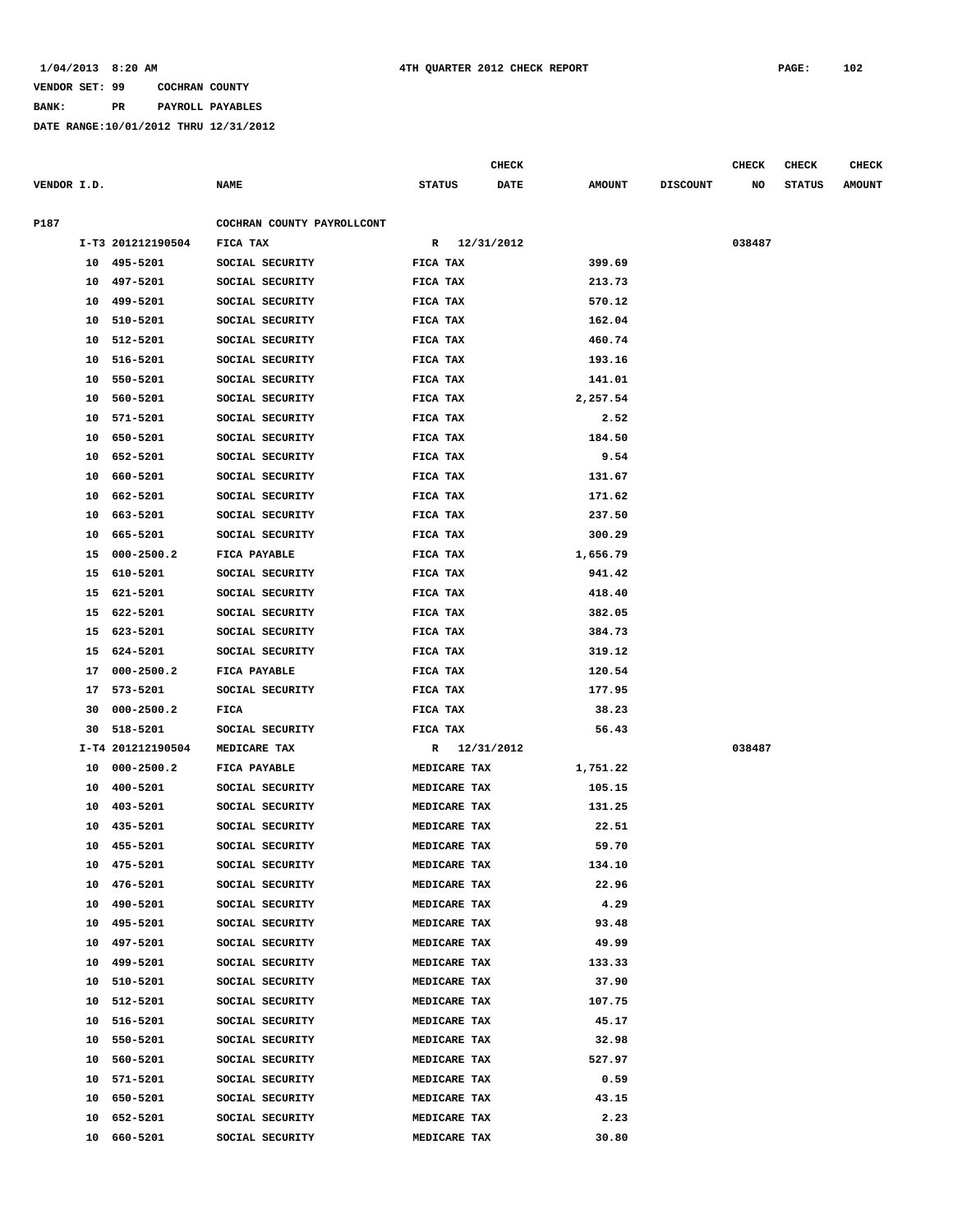# **BANK: PR PAYROLL PAYABLES**

|             |    |                   |                            |                          | <b>CHECK</b>         |               |                 | <b>CHECK</b> | <b>CHECK</b>  | <b>CHECK</b>  |
|-------------|----|-------------------|----------------------------|--------------------------|----------------------|---------------|-----------------|--------------|---------------|---------------|
| VENDOR I.D. |    |                   | <b>NAME</b>                | <b>STATUS</b>            | DATE                 | <b>AMOUNT</b> | <b>DISCOUNT</b> | NO           | <b>STATUS</b> | <b>AMOUNT</b> |
| P187        |    |                   | COCHRAN COUNTY PAYROLLCONT |                          |                      |               |                 |              |               |               |
|             |    | I-T4 201212190504 | MEDICARE TAX               | $\mathbf{R}$             | 12/31/2012           |               |                 | 038487       |               |               |
|             |    | 10 662-5201       | SOCIAL SECURITY            | MEDICARE TAX             |                      | 40.14         |                 |              |               |               |
|             | 10 | 663-5201          | SOCIAL SECURITY            | MEDICARE TAX             |                      | 55.55         |                 |              |               |               |
|             | 10 | 665-5201          | SOCIAL SECURITY            | MEDICARE TAX             |                      | 70.23         |                 |              |               |               |
|             | 15 | $000 - 2500.2$    | FICA PAYABLE               | MEDICARE TAX             |                      | 571.98        |                 |              |               |               |
|             | 15 | 610-5201          | SOCIAL SECURITY            | MEDICARE TAX             |                      | 220.16        |                 |              |               |               |
|             | 15 | 621-5201          | SOCIAL SECURITY            | MEDICARE TAX             |                      | 97.86         |                 |              |               |               |
|             | 15 | 622-5201          | SOCIAL SECURITY            | MEDICARE TAX             |                      | 89.35         |                 |              |               |               |
|             | 15 | 623-5201          | SOCIAL SECURITY            | MEDICARE TAX             |                      | 89.98         |                 |              |               |               |
|             | 15 | 624-5201          | SOCIAL SECURITY            | MEDICARE TAX             |                      | 74.63         |                 |              |               |               |
|             | 17 | $000 - 2500.2$    | <b>FICA PAYABLE</b>        | MEDICARE TAX             |                      | 41.62         |                 |              |               |               |
|             | 17 | 573-5201          | SOCIAL SECURITY            | MEDICARE TAX             |                      | 41.62         |                 |              |               |               |
|             | 30 | $000 - 2500.2$    | FICA                       | MEDICARE TAX             |                      | 13.20         |                 |              |               |               |
|             | 30 | 518-5201          | SOCIAL SECURITY            | MEDICARE TAX             |                      | 13.20         |                 |              |               | 37,172.56     |
|             |    |                   |                            |                          |                      |               |                 |              |               |               |
| T218        |    |                   | TEXAS ASS'N OF COUNTIES    |                          |                      |               |                 |              |               |               |
|             |    | I-11 201212190504 | EMPLOYEE PREMIUMS          | R                        | 12/31/2012           |               |                 | 038488       |               |               |
|             | 10 | 400-5202          | <b>GROUP INSURANCE</b>     | <b>EMPLOYEE PREMIUMS</b> |                      | 1,435.83      |                 |              |               |               |
|             | 10 | 403-5202          | <b>GROUP INSURANCE</b>     | <b>EMPLOYEE PREMIUMS</b> |                      | 2,332.68      |                 |              |               |               |
|             | 10 | 455-5202          | <b>GROUP INSURANCE</b>     | <b>EMPLOYEE PREMIUMS</b> |                      | 777.56        |                 |              |               |               |
|             | 10 | 475-5202          | <b>GROUP INSURANCE</b>     | <b>EMPLOYEE PREMIUMS</b> |                      | 1,555.12      |                 |              |               |               |
|             | 10 | 495-5202          | <b>GROUP INSURANCE</b>     | <b>EMPLOYEE PREMIUMS</b> |                      | 1,555.12      |                 |              |               |               |
|             | 10 | 497-5202          |                            | <b>EMPLOYEE PREMIUMS</b> |                      | 777.56        |                 |              |               |               |
|             |    | 499-5202          | GROUP INSURANCE            |                          |                      |               |                 |              |               |               |
|             | 10 |                   | GROUP INSURANCE            | EMPLOYEE PREMIUMS        |                      | 2,332.68      |                 |              |               |               |
|             | 10 | 510-5202          | <b>GROUP INSURANCE</b>     | <b>EMPLOYEE PREMIUMS</b> |                      | 777.56        |                 |              |               |               |
|             | 10 | 512-5202          | <b>GROUP INSURANCE</b>     | EMPLOYEE PREMIUMS        |                      | 2,363.78      |                 |              |               |               |
|             | 10 | 516-5202          | GROUP INSURANCE [50%]      | EMPLOYEE PREMIUMS        |                      | 787.85        |                 |              |               |               |
|             | 10 | 550-5202          | <b>GROUP INSURANCE</b>     | <b>EMPLOYEE PREMIUMS</b> |                      | 777.56        |                 |              |               |               |
|             | 10 | 560-5202          | GROUP INSURANCE            | <b>EMPLOYEE PREMIUMS</b> |                      | 8,522.06      |                 |              |               |               |
|             | 10 | 571-5202          | GROUP INSURANCE            | <b>EMPLOYEE PREMIUMS</b> |                      | 10.88         |                 |              |               |               |
|             | 10 | 650-5202          | <b>GROUP INSURANCE</b>     | <b>EMPLOYEE PREMIUMS</b> |                      | 816.44        |                 |              |               |               |
|             | 10 | 652-5202          | <b>GROUP INSURANCE</b>     | EMPLOYEE PREMIUMS        |                      | 38.88         |                 |              |               |               |
|             |    | 10 660-5202       | GROUP INSURANCE [35%]      | <b>EMPLOYEE PREMIUMS</b> |                      | 537.08        |                 |              |               |               |
|             | 10 | 662-5202          | <b>GROUP INSURANCE</b>     | <b>EMPLOYEE PREMIUMS</b> |                      | 699.80        |                 |              |               |               |
|             | 10 | 663-5202          | <b>GROUP INSURANCE</b>     | EMPLOYEE PREMIUMS        |                      | 777.56        |                 |              |               |               |
|             | 10 | 665-5202          | GROUP INSURANCE            | EMPLOYEE PREMIUMS        |                      | 777.56        |                 |              |               |               |
|             |    | 15 610-5202       | GROUP INSURANCE            | EMPLOYEE PREMIUMS        |                      | 3,229.53      |                 |              |               |               |
|             |    | 15 621-5202       | GROUP INSURANCE            | EMPLOYEE PREMIUMS        |                      | 1,555.12      |                 |              |               |               |
|             |    | 15 622-5202       | GROUP INSURANCE            | EMPLOYEE PREMIUMS        |                      | 1,555.12      |                 |              |               |               |
|             | 15 | 623-5202          | GROUP INSURANCE            | EMPLOYEE PREMIUMS        |                      | 1,555.12      |                 |              |               |               |
|             |    | 15 624-5202       | GROUP INSURANCE            | EMPLOYEE PREMIUMS        |                      | 1,555.12      |                 |              |               |               |
|             |    | 17 573-5202       | GROUP HEALTH INSURANCE     | EMPLOYEE PREMIUMS        |                      | 766.68        |                 |              |               |               |
|             | 30 | 518-5202          | GROUP INSURANCE [15%]      | EMPLOYEE PREMIUMS        |                      | 230.19        |                 |              |               |               |
|             |    | I-12 201212190504 | GROUP LIFE INSURANCE       |                          | R 12/31/2012         |               |                 | 038488       |               |               |
|             |    | 10 400-5202       | <b>GROUP INSURANCE</b>     |                          | GROUP LIFE INSURANCE | 7.29          |                 |              |               |               |
|             | 10 | 403-5202          | GROUP INSURANCE            |                          | GROUP LIFE INSURANCE | 10.47         |                 |              |               |               |
|             | 10 | 455-5202          | GROUP INSURANCE            |                          | GROUP LIFE INSURANCE | 3.95          |                 |              |               |               |
|             |    |                   |                            |                          |                      |               |                 |              |               |               |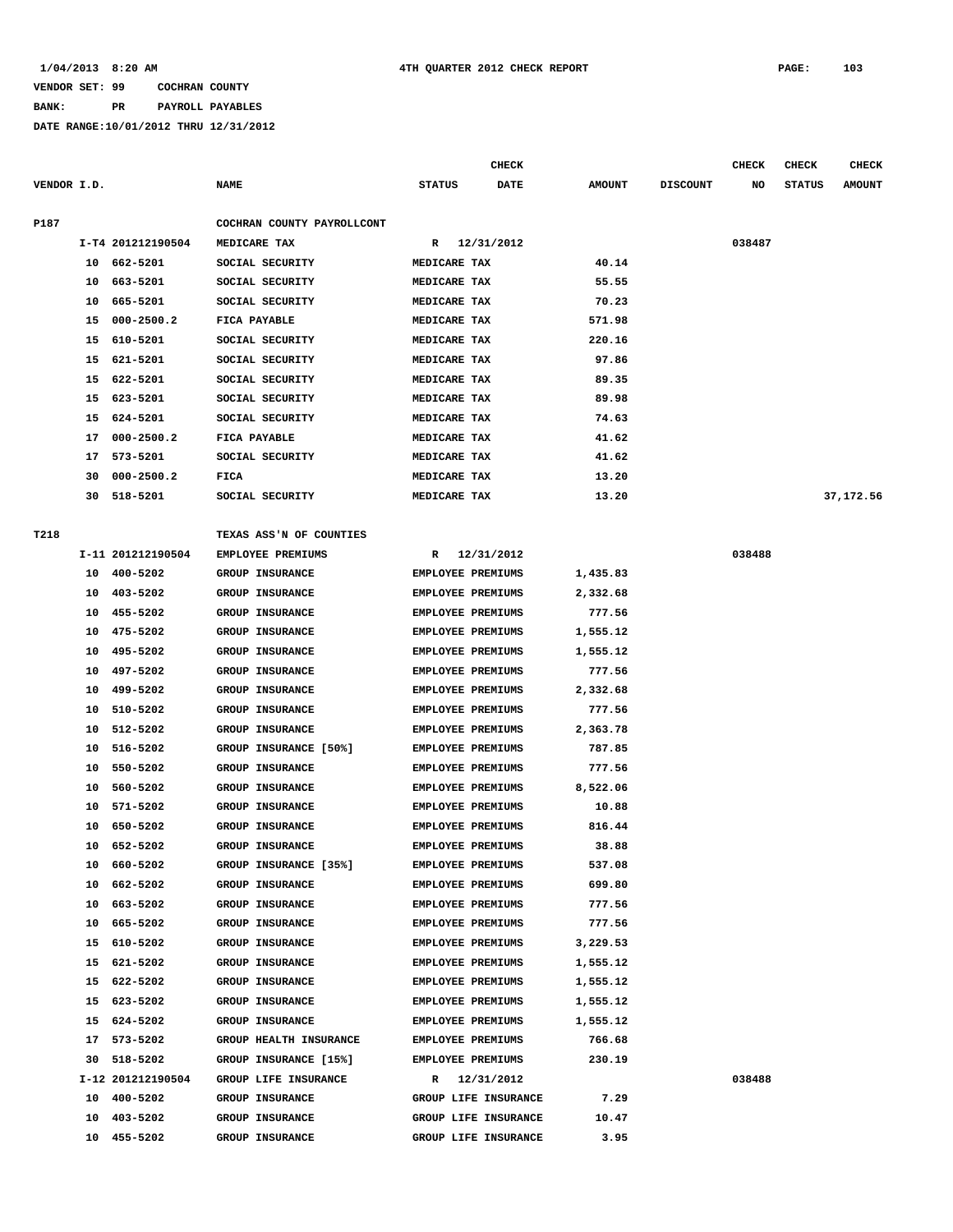# **BANK: PR PAYROLL PAYABLES**

|                  |                   |                                                 | <b>CHECK</b>                |               |                 | CHECK  | CHECK         | CHECK         |
|------------------|-------------------|-------------------------------------------------|-----------------------------|---------------|-----------------|--------|---------------|---------------|
| VENDOR I.D.      |                   | <b>NAME</b>                                     | <b>STATUS</b><br>DATE       | <b>AMOUNT</b> | <b>DISCOUNT</b> | NO     | <b>STATUS</b> | <b>AMOUNT</b> |
| T218             |                   | TEXAS ASS'N OF COUNTIECONT                      |                             |               |                 |        |               |               |
|                  | I-12 201212190504 | GROUP LIFE INSURANCE                            | 12/31/2012<br>$\mathbb{R}$  |               |                 | 038488 |               |               |
|                  | 475-5202<br>10    | <b>GROUP INSURANCE</b>                          | GROUP LIFE INSURANCE        | 7.90          |                 |        |               |               |
|                  | 495-5202<br>10    | <b>GROUP INSURANCE</b>                          | GROUP LIFE INSURANCE        | 7.90          |                 |        |               |               |
|                  | 10<br>497-5202    | <b>GROUP INSURANCE</b>                          | GROUP LIFE INSURANCE        | 3.95          |                 |        |               |               |
|                  | 499-5202<br>10    | <b>GROUP INSURANCE</b>                          | GROUP LIFE INSURANCE        | 11.85         |                 |        |               |               |
|                  | 510-5202<br>10    | <b>GROUP INSURANCE</b>                          | <b>GROUP LIFE INSURANCE</b> | 3.95          |                 |        |               |               |
|                  | 10<br>512-5202    | <b>GROUP INSURANCE</b>                          | GROUP LIFE INSURANCE        | 12.01         |                 |        |               |               |
|                  | 516-5202<br>10    | GROUP INSURANCE [50%]                           | GROUP LIFE INSURANCE        | 4.02          |                 |        |               |               |
|                  | 550-5202<br>10    | GROUP INSURANCE                                 | GROUP LIFE INSURANCE        | 3.95          |                 |        |               |               |
|                  | 560-5202<br>10    | <b>GROUP INSURANCE</b>                          | GROUP LIFE INSURANCE        | 40.53         |                 |        |               |               |
|                  | 571-5202<br>10    | <b>GROUP INSURANCE</b>                          | GROUP LIFE INSURANCE        | 0.06          |                 |        |               |               |
|                  | 650-5202<br>10    | <b>GROUP INSURANCE</b>                          | GROUP LIFE INSURANCE        | 4.15          |                 |        |               |               |
|                  | 10<br>652-5202    | <b>GROUP INSURANCE</b>                          | GROUP LIFE INSURANCE        | 0.19          |                 |        |               |               |
|                  | 660-5202<br>10    | GROUP INSURANCE [35%]                           | GROUP LIFE INSURANCE        | 2.72          |                 |        |               |               |
|                  | 662-5202<br>10    | <b>GROUP INSURANCE</b>                          | GROUP LIFE INSURANCE        | 3.56          |                 |        |               |               |
|                  | 10<br>663-5202    | <b>GROUP INSURANCE</b>                          | <b>GROUP LIFE INSURANCE</b> | 3.95          |                 |        |               |               |
|                  | 665-5202<br>10    | <b>GROUP INSURANCE</b>                          | GROUP LIFE INSURANCE        | 3.95          |                 |        |               |               |
|                  | 15<br>610-5202    | GROUP INSURANCE                                 | GROUP LIFE INSURANCE        | 12.66         |                 |        |               |               |
|                  | 15<br>621-5202    | <b>GROUP INSURANCE</b>                          | GROUP LIFE INSURANCE        | 7.90          |                 |        |               |               |
|                  | 622-5202<br>15    | <b>GROUP INSURANCE</b>                          | GROUP LIFE INSURANCE        | 7.90          |                 |        |               |               |
|                  | 623-5202<br>15    | <b>GROUP INSURANCE</b>                          | GROUP LIFE INSURANCE        | 7.90          |                 |        |               |               |
|                  | 624-5202<br>15    | <b>GROUP INSURANCE</b>                          | GROUP LIFE INSURANCE        | 7.90          |                 |        |               |               |
|                  | 573-5202<br>17    | GROUP HEALTH INSURANCE                          | GROUP LIFE INSURANCE        | 3.89          |                 |        |               |               |
|                  | 518-5202<br>30    | GROUP INSURANCE [15%]                           | GROUP LIFE INSURANCE        | 1.16          |                 |        |               |               |
|                  | I-15 201212190504 | DEPENDENT HEALTH PREM WITHHELD                  | 12/31/2012<br>R             |               |                 | 038488 |               |               |
|                  | 15 000-2500.4     | INSURANCE PAYABLE                               | DEPENDENT HEALTH PRE        | 855.30        |                 |        |               | 39,141.40     |
|                  |                   |                                                 |                             |               |                 |        |               |               |
| T266             |                   | TREASURER OF VIRGINIA                           |                             |               |                 |        |               |               |
|                  | I-CJS201212190504 | CASE ID#0003452040                              | 12/31/2012<br>R             |               |                 | 038489 |               |               |
|                  | 10 000-2500.8     | CHILD SUPPORT PAYABLE                           | CASE ID#0003452040          | 566.37        |                 |        |               | 566.37        |
|                  |                   |                                                 |                             |               |                 |        |               |               |
| C <sub>253</sub> |                   | COCHRAN COUNTY MONEY MKT                        |                             |               |                 |        |               |               |
|                  | I-201212190505    | NON-DEPT SUPP DEATH                             | 12/31/2012<br>R             |               |                 | 038490 |               |               |
|                  | 10 409-5207       | SUPPLEMENTAL DEATH BENEFITS NON-DEPT SUPP DEATH |                             | 1,417.55      |                 |        |               | 1,417.55      |
| P187             |                   | COCHRAN COUNTY PAYROLL TA                       |                             |               |                 |        |               |               |
|                  | I-T3 201212260506 | FICA TAX                                        | R 12/31/2012                |               |                 | 038503 |               |               |
|                  | 10 000-2500.2     | FICA PAYABLE                                    | FICA TAX                    | 53.25         |                 |        |               |               |
|                  | 10 663-5201       | SOCIAL SECURITY                                 | FICA TAX                    | 78.61         |                 |        |               |               |
|                  | I-T4 201212260506 | MEDICARE TAX                                    | R 12/31/2012                |               |                 | 038503 |               |               |
|                  | 10 000-2500.2     | FICA PAYABLE                                    | MEDICARE TAX                | 18.39         |                 |        |               |               |
|                  | 10 663-5201       | SOCIAL SECURITY                                 | MEDICARE TAX                | 18.39         |                 |        |               | 168.64        |
|                  |                   |                                                 |                             |               |                 |        |               |               |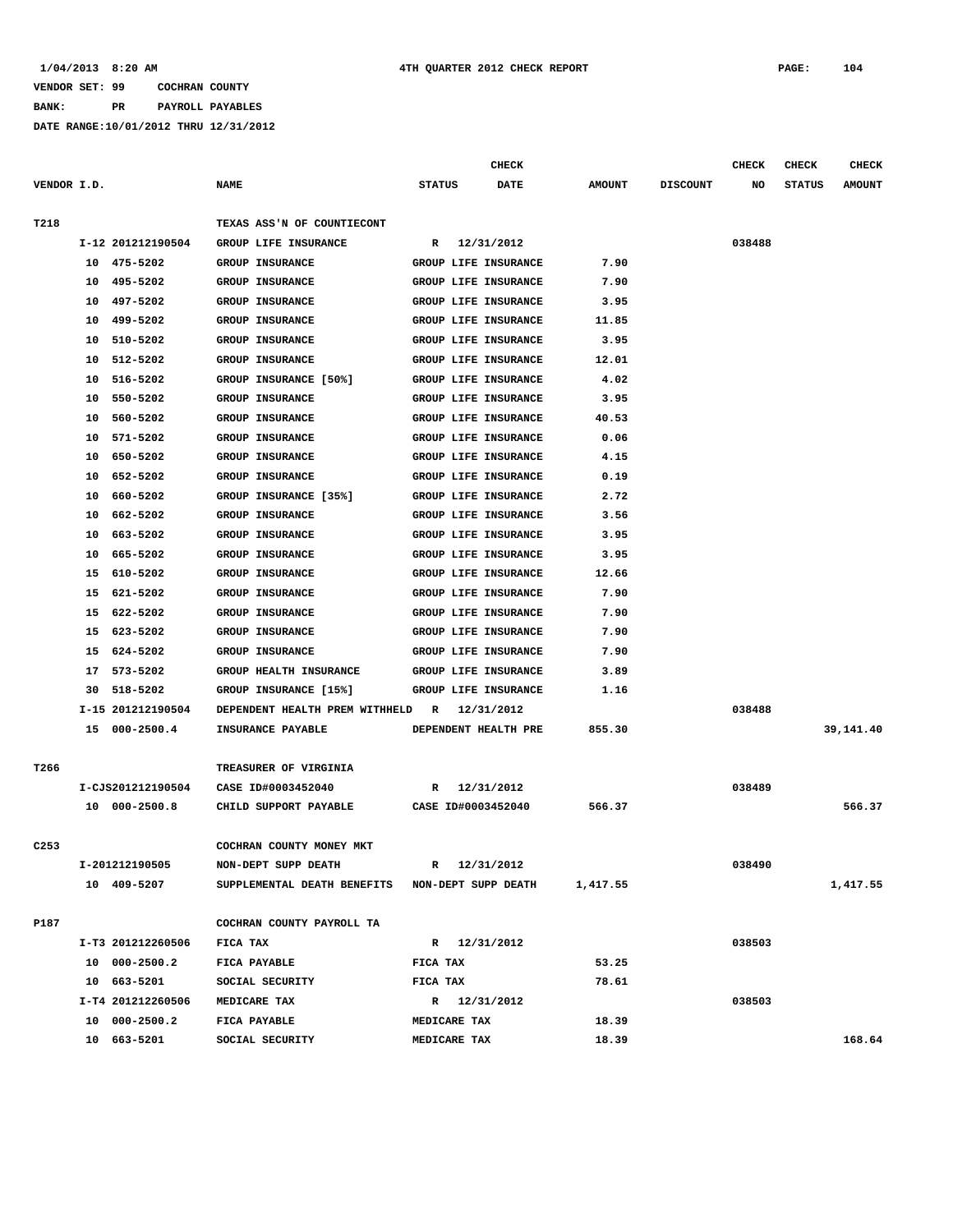### **BANK: PR PAYROLL PAYABLES**

**DATE RANGE:10/01/2012 THRU 12/31/2012**

|                               |             |                |               | <b>CHECK</b> |                | <b>CHECK</b>          | <b>CHECK</b>  | <b>CHECK</b>  |
|-------------------------------|-------------|----------------|---------------|--------------|----------------|-----------------------|---------------|---------------|
| VENDOR I.D.                   | <b>NAME</b> |                | <b>STATUS</b> | <b>DATE</b>  | <b>AMOUNT</b>  | <b>DISCOUNT</b><br>NO | <b>STATUS</b> | <b>AMOUNT</b> |
|                               |             |                |               |              |                |                       |               |               |
|                               |             |                |               |              |                |                       |               |               |
|                               |             |                |               |              |                |                       |               |               |
| TOTALS * *<br>$\star$ $\star$ |             | NO             |               |              | INVOICE AMOUNT | <b>DISCOUNTS</b>      |               | CHECK AMOUNT  |
| REGULAR CHECKS:               |             | 34             |               |              | 0.00           | 0.00                  |               | 381,613.21    |
| HAND CHECKS:                  |             | $\mathsf{o}\,$ |               |              | 0.00           | 0.00                  |               | 0.00          |
| DRAFTS:                       |             | 0              |               |              | 0.00           | 0.00                  |               | 0.00          |
| EFT:                          |             | 0              |               |              | 0.00           | 0.00                  |               | 0.00          |
| NON CHECKS:                   |             | 0              |               |              | 0.00           | 0.00                  |               | 0.00          |
|                               |             |                |               |              |                |                       |               |               |
| VOID CHECKS:                  |             | 0 VOID DEBITS  |               | 0.00         |                |                       |               |               |
|                               |             | VOID CREDITS   |               | 0.00         | 0.00           | 0.00                  |               |               |

**TOTAL ERRORS: 0**

### **\*\* G/L ACCOUNT TOTALS \*\***

|    | G/L ACCOUNT                 | <b>NAME</b>                           | <b>AMOUNT</b> |
|----|-----------------------------|---------------------------------------|---------------|
|    |                             |                                       |               |
|    |                             | 10 000-2500.1 WITHHOLDING TAX PAYABLE | 35,732.53     |
|    | 10 000-2500.2               | <b>FICA PAYABLE</b>                   | 20,560.67     |
|    | 10 000-2500.3 TCDRS PAYABLE |                                       | 25,051.73     |
| 10 |                             | 000-2500.4 INSURANCE PAYABLE          | 29,345.07     |
| 10 |                             | 000-2500.7 PEBSCO DEF COMP PAYABLE    | 9,147.87      |
| 10 |                             | 000-2500.8 CHILD SUPPORT PAYABLE      | 1,699.11      |
| 10 | 400-5201                    | SOCIAL SECURITY                       | 1,664.31      |
|    | 10 400-5202                 | <b>GROUP INSURANCE</b>                | 4,329.36      |
|    | 10 400-5203                 | <b>RETIREMENT</b>                     | 2,850.30      |
| 10 | 403-5201                    | SOCIAL SECURITY                       | 2,096.84      |
| 10 | 403-5202                    | <b>GROUP INSURANCE</b>                | 7,030.83      |
|    | 10 403-5203                 | RETIREMENT                            | 3,643.55      |
|    | 10 409-5207                 | SUPPLEMENTAL DEATH BENEFITS           | 4,253.03      |
|    | 10 435-5201                 | SOCIAL SECURITY                       | 356.25        |
|    | 10 435-5203                 | <b>RETIREMENT</b>                     | 605.37        |
|    | 10 455-5201                 | SOCIAL SECURITY                       | 907.07        |
|    | 10 455-5202                 | <b>GROUP INSURANCE</b>                | 2,344.53      |
|    | 10 455-5203 RETIREMENT      |                                       | 1,502.47      |
|    | 10 475-5201                 | SOCIAL SECURITY                       | 2,120.30      |
|    | 10 475-5202                 | <b>GROUP INSURANCE</b>                | 4,689.06      |
|    | 10 475-5203                 | <b>RETIREMENT</b>                     | 3,593.76      |
|    | 10 476-5201                 | SOCIAL SECURITY                       | 363.33        |
|    | 10 476-5203 RETIREMENT      |                                       | 617.40        |
|    | 10 490-5201                 | SOCIAL SECURITY                       | 228.94        |
| 10 | 490-5203 RETIREMENT         |                                       | 371.50        |
|    | 10 495-5201                 | SOCIAL SECURITY                       | 1,479.51      |
|    | 10 495-5202                 | <b>GROUP INSURANCE</b>                | 4,689.06      |
|    | 10 495-5203                 | <b>RETIREMENT</b>                     | 2,514.18      |

 **10 497-5201 SOCIAL SECURITY 803.68**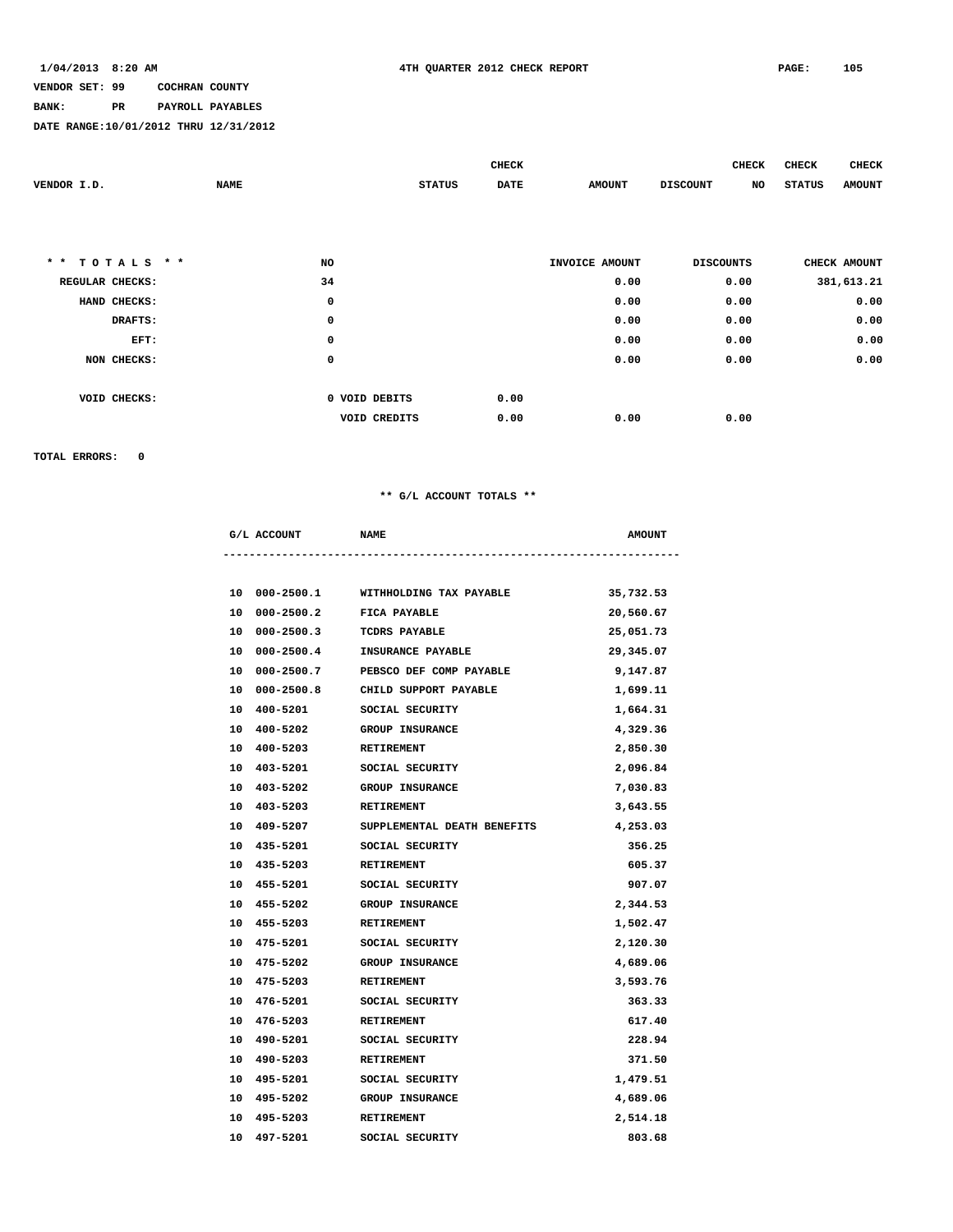### **VENDOR SET: 99 COCHRAN COUNTY BANK: PR PAYROLL PAYABLES**

**DATE RANGE:10/01/2012 THRU 12/31/2012**

| G/L ACCOUNT |               | <b>NAME</b>             | <b>AMOUNT</b> |
|-------------|---------------|-------------------------|---------------|
|             |               |                         |               |
|             | 10 497-5202   | <b>GROUP INSURANCE</b>  | 2,344.53      |
|             | 10 497-5203   | <b>RETIREMENT</b>       | 1,365.73      |
|             | 10 499-5201   | SOCIAL SECURITY         | 2,135.19      |
|             | 10 499-5202   | <b>GROUP INSURANCE</b>  | 7,033.59      |
|             | 10 499-5203   | RETIREMENT              | 3,653.33      |
|             | 10 510-5201   | SOCIAL SECURITY         | 649.90        |
|             | 10 510-5202   | GROUP INSURANCE         | 2,344.53      |
|             | 10 510-5203   | RETIREMENT              | 1,104.41      |
|             | 10 512-5201   | SOCIAL SECURITY         | 1,877.47      |
|             | 10 512-5202   | <b>GROUP INSURANCE</b>  | 7,127.37      |
|             | 10 512-5203   | RETIREMENT              | 3,271.86      |
|             | 10 516-5201   | SOCIAL SECURITY         | 716.79        |
|             | 10 516-5202   | GROUP INSURANCE [50%]   | 2,375.46      |
|             | 10 516-5203   | RETIREMENT              | 1,196.54      |
|             | 10 550-5201   | SOCIAL SECURITY         | 521.97        |
| 10          | 550-5202      | <b>GROUP INSURANCE</b>  | 2,344.53      |
| 10          | 550-5203      | <b>RETIREMENT</b>       | 887.01        |
|             | 10 560-5201   | SOCIAL SECURITY         | 8,005.32      |
|             | 10 560-5202   | <b>GROUP INSURANCE</b>  | 25,688.57     |
|             | 10 560-5203   | RETIREMENT              | 13,713.85     |
|             | 10 571-5201   | SOCIAL SECURITY         | 9.35          |
|             | 10 571-5202   | <b>GROUP INSURANCE</b>  | 32.82         |
|             | 10 571-5203   | RETIREMENT              | 15.60         |
|             | 10 650-5201   | SOCIAL SECURITY         | 660.29        |
|             | 10 650-5202   | <b>GROUP INSURANCE</b>  | 2,461.77      |
| 10          | 650-5203      | <b>RETIREMENT</b>       | 1,101.07      |
|             | 10 652-5201   | SOCIAL SECURITY         | 35.31         |
|             | 10 652-5202   | GROUP INSURANCE         | 117.21        |
| 10          | 652-5203      | RETIREMENT              | 59.97         |
| 10          | 660-5201      | SOCIAL SECURITY         | 488.67        |
|             | 10 660-5202   | GROUP INSURANCE [35%]   | 1,619.51      |
|             | 10 660-5203   | RETIREMENT              | 815.75        |
|             | 10 662-5201   | SOCIAL SECURITY         | 635.28        |
|             | 10 662-5202   | GROUP INSURANCE         | 2,110.08      |
|             | 10 662-5203   | RETIREMENT              | 1,079.58      |
|             | 10 663-5201   | SOCIAL SECURITY         | 967.27        |
|             | 10 663-5202   | GROUP INSURANCE         | 2,344.53      |
|             | 10 663-5203   | RETIREMENT              | 1,478.84      |
|             | 10 665-5201   | SOCIAL SECURITY         | 1,115.61      |
|             | 10 665-5202   | GROUP INSURANCE         | 2,344.53      |
|             | 10 665-5203   | RETIREMENT              | 1,082.55      |
|             |               | *** FUND TOTAL ***      | 283,525.15    |
|             | 15 000-2500.1 | WITHHOLDING TAX PAYABLE | 9,419.52      |
|             | 15 000-2500.2 | FICA PAYABLE            | 6,814.46      |
|             | 15 000-2500.3 | TCDRS PAYABLE           | 8,387.57      |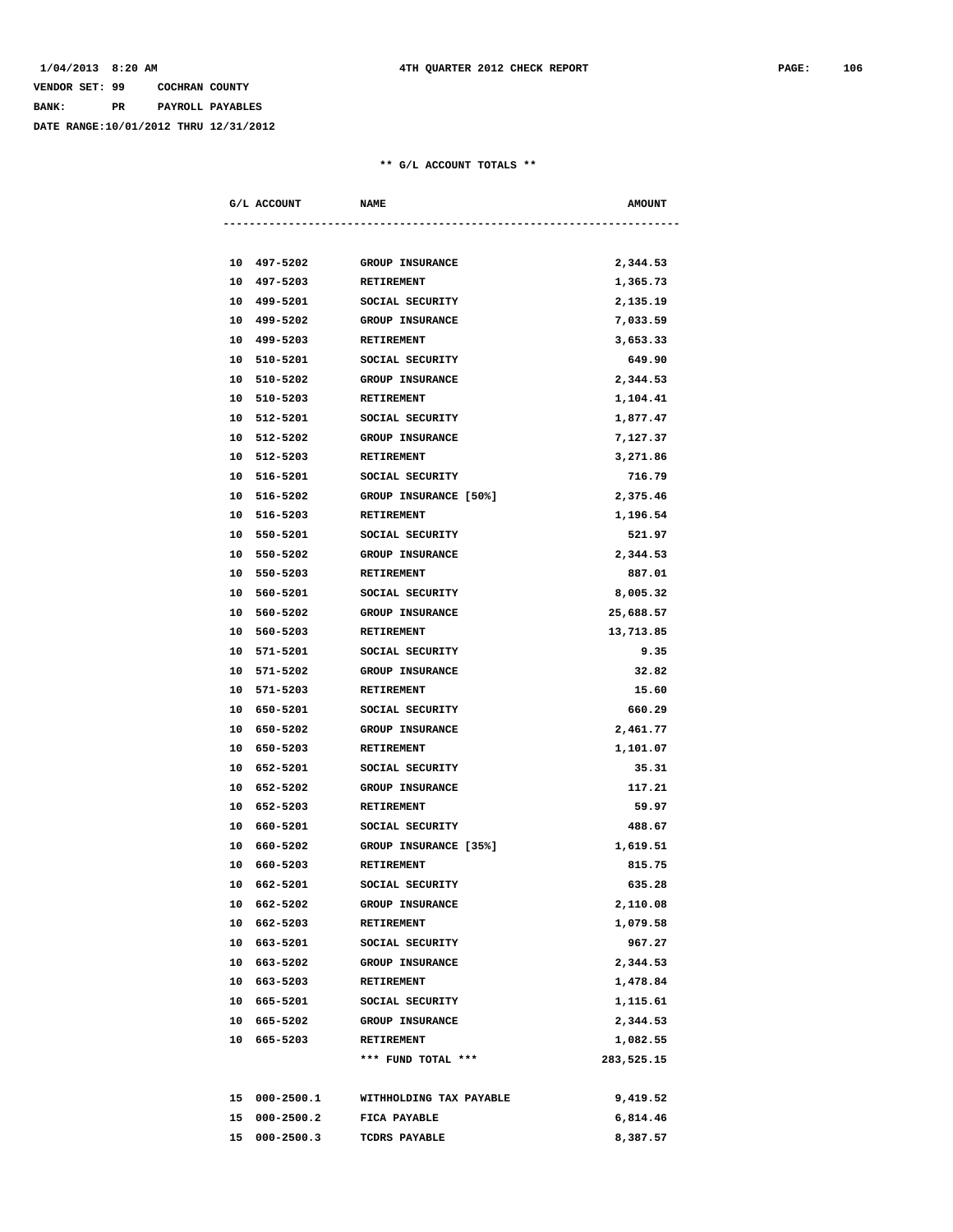# **VENDOR SET: 99 COCHRAN COUNTY BANK: PR PAYROLL PAYABLES DATE RANGE:10/01/2012 THRU 12/31/2012**

|                            | G/L ACCOUNT   | <b>NAME</b>             | <b>AMOUNT</b>  |      |              |
|----------------------------|---------------|-------------------------|----------------|------|--------------|
|                            |               |                         |                |      |              |
|                            | 15 000-2500.4 | INSURANCE PAYABLE       | 8,353.70       |      |              |
|                            | 15 000-2500.7 | PEBSCO DEF COMP PAYABLE | 3,530.13       |      |              |
|                            | 15 610-5201   | SOCIAL SECURITY         | 3,475.56       |      |              |
|                            | 15 610-5202   | <b>GROUP INSURANCE</b>  | 9,726.57       |      |              |
|                            | 15 610-5203   | RETIREMENT              | 5,920.65       |      |              |
|                            | 15 621-5201   | SOCIAL SECURITY         | 1,728.62       |      |              |
|                            | 15 621-5202   | <b>GROUP INSURANCE</b>  | 4,689.06       |      |              |
|                            | 15 621-5203   | RETIREMENT              | 2,385.39       |      |              |
|                            | 15 622-5201   | SOCIAL SECURITY         | 1,416.04       |      |              |
|                            | 15 622-5202   | <b>GROUP INSURANCE</b>  | 4,685.11       |      |              |
|                            | 15 622-5203   | RETIREMENT              | 2,441.49       |      |              |
|                            | 15 623-5201   | SOCIAL SECURITY         | 1,424.13       |      |              |
|                            | 15 623-5202   | <b>GROUP INSURANCE</b>  | 4,689.06       |      |              |
|                            | 15 623-5203   | RETIREMENT              | 2,430.24       |      |              |
|                            | 15 624-5201   | SOCIAL SECURITY         | 1,182.29       |      |              |
|                            | 15 624-5202   | <b>GROUP INSURANCE</b>  | 4,689.06       |      |              |
|                            | 15 624-5203   | <b>RETIREMENT</b>       | 2,399.04       |      |              |
|                            |               | *** FUND TOTAL ***      | 89,787.69      |      |              |
|                            |               |                         |                |      |              |
|                            | 17 000-2500.1 | WITHHOLDING TAX PAYABLE | 750.12         |      |              |
|                            | 17 000-2500.2 | FICA PAYABLE            | 487.32         |      |              |
|                            | 17 000-2500.3 | TCDRS PAYABLE           | 592.17         |      |              |
|                            | 17 573-5201   | SOCIAL SECURITY         | 659.83         |      |              |
|                            | 17 573-5202   | GROUP HEALTH INSURANCE  | 2,311.71       |      |              |
|                            | 17 573-5203   | RETIREMENT              | 1,099.71       |      |              |
|                            |               | *** FUND TOTAL ***      | 5,900.86       |      |              |
|                            |               |                         |                |      |              |
|                            | 30 000-2500.1 | FEDERAL WITHOLDING      | 277.22         |      |              |
|                            | 30 000-2500.2 | FICA                    | 154.68         |      |              |
|                            | 30 000-2500.3 | TCDRS                   | 188.26         |      |              |
|                            | 30 000-2500.4 | AFLAC                   | 526.21         |      |              |
|                            | 30 518-5201   | SOCIAL SECURITY         | 209.43         |      |              |
| 30                         | 518-5202      | GROUP INSURANCE [15%]   | 694.09         |      |              |
|                            | 30 518-5203   | RETIREMENT              | 349.62         |      |              |
|                            |               | *** FUND TOTAL ***      | 2,399.51       |      |              |
|                            |               |                         |                |      |              |
| VENDOR SET: 99<br>BANK: PR | TOTALS:<br>34 |                         | 381,613.21CR   | 0.00 | 381,613.21   |
| BANK: PR<br>TOTALS:        | 34            |                         | 381,613.21CR   | 0.00 | 381,613.21   |
|                            |               |                         |                |      |              |
| REPORT TOTALS:             | 441           |                         | 1,078,305.37CR | 0.00 | 1,068,331.31 |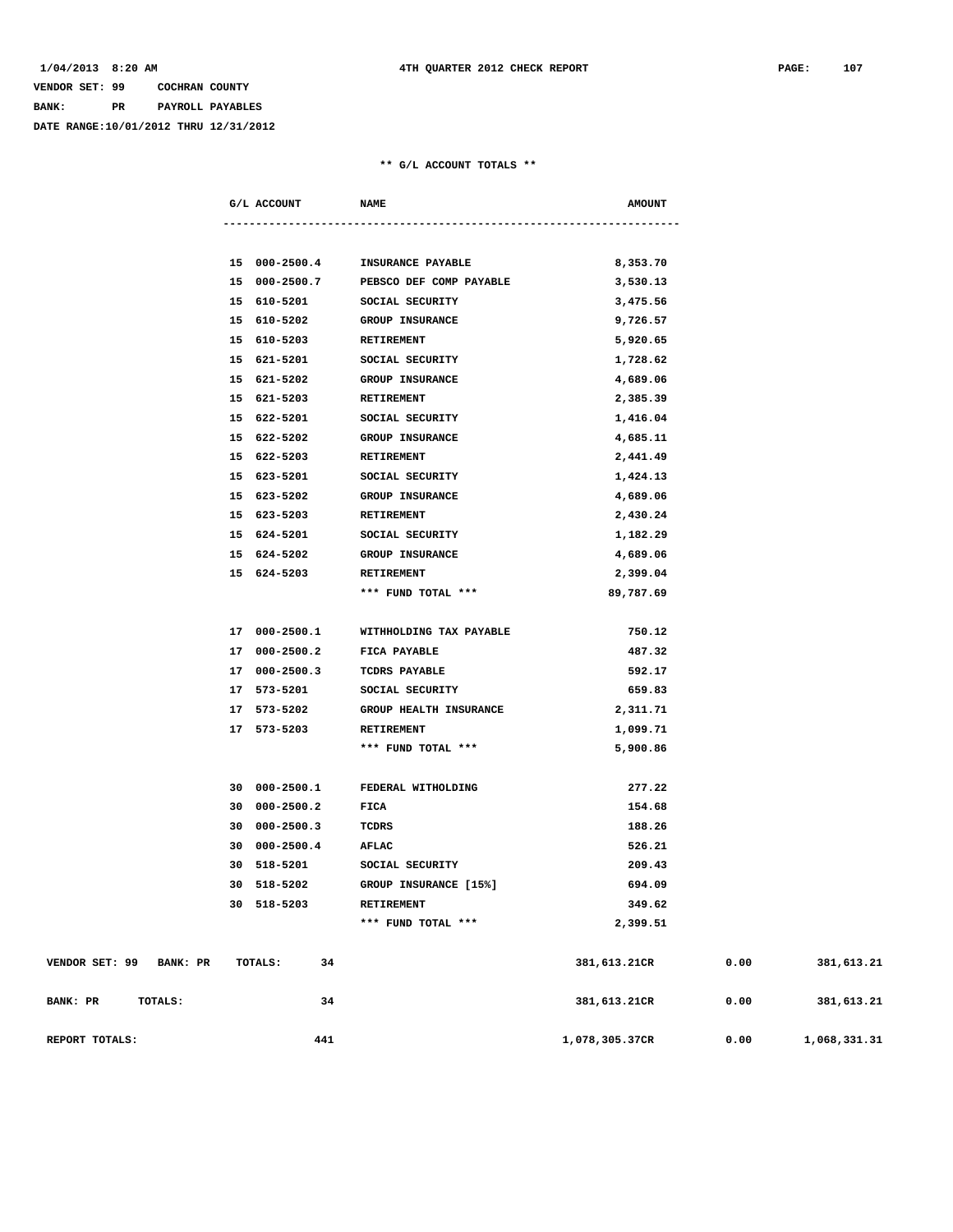# **1/04/2013 10:46 AM P A Y R O L L H I S T O R Y R E P O R T PAGE: 1 PAYROLL NO#: 01 - COCHRAN COUNTY SORTED BY EMPLOYEE NO# DATE: 10/01/2012 THRU 12/31/2012**

### **R E P O R T T O T A L S**

| <b>NBR CHECKS</b>                       | <b>1ST - QUARTER TOTALS</b> | O CHECK(S)    | 2ND - QUARTER TOTALS<br>O CHECK(S) |               | <b>3RD - QUARTER TOTALS</b><br>O CHECK(S) |               | 4TH - QUARTER TOTALS<br><b>197 CHECK(S)</b> |                      | ** TOTAL **<br><b>197 CHECK(S)</b> |                      |
|-----------------------------------------|-----------------------------|---------------|------------------------------------|---------------|-------------------------------------------|---------------|---------------------------------------------|----------------------|------------------------------------|----------------------|
| NET                                     |                             | 0.00          |                                    | 0.00          |                                           | 0.00          |                                             | 339996.71            |                                    | 339996.71            |
|                                         | <b>HOURS</b>                | <b>AMOUNT</b> | <b>HOURS</b>                       | <b>AMOUNT</b> | <b>HOURS</b>                              | <b>AMOUNT</b> | <b>HOURS</b>                                | <b>AMOUNT</b>        | <b>HOURS</b>                       | <b>AMOUNT</b>        |
| *EARNINGS*                              |                             |               |                                    |               |                                           |               |                                             |                      |                                    |                      |
| <b>GROSS</b><br>CO JUDGE SUPPL-         | 0.00                        | 0.00<br>0.00  | 0.00                               | 0.00<br>0.00  | 0.00                                      | 0.00<br>0.00  | 0.00                                        | 501964.04<br>3750.00 | 0.00                               | 501964.04<br>3750.00 |
| <b>PERS LEAVE -</b>                     | 0.00                        | 0.00          | 0.00                               | 0.00          | 0.00                                      | 0.00          | 64.00                                       | 738.48               | 64.00                              | 738.48               |
| <b>SALARY</b><br>$\blacksquare$         | 0.00                        | 0.00          | 0.00                               | 0.00          | 0.00                                      | 0.00          | 7201.50                                     | 405759.86            | 7201.50                            | 405759.86            |
| <b>REGULAR PAY-</b>                     | 0.00                        | 0.00          | 0.00                               | 0.00          | 0.00                                      | 0.00          | 3870.89                                     | 46786.12             | 3870.89                            | 46786.12             |
| <b>JUV BOARD</b><br>$\sim$              | 0.00                        | 0.00          | 0.00                               | 0.00          | 0.00                                      | 0.00          | 0.00                                        | 300.00               | 0.00                               | 300.00               |
| DIST ATTY SUPPL-                        | 0.00                        | 0.00          | 0.00                               | 0.00          | 0.00                                      | 0.00          | 0.00                                        | 1344.15              | 0.00                               | 1344.15              |
| <b>DIST JUDGE SUPPL-</b>                | 0.00                        | 0.00          | 0.00                               | 0.00          | 0.00                                      | 0.00          | 0.00                                        | 1194.15              | 0.00                               | 1194.15              |
| CO ATTY SUPPL-                          | 0.00                        | 0.00          | 0.00                               | 0.00          | 0.00                                      | 0.00          | 0.00                                        | 7812.48              | 0.00                               | 7812.48              |
| <b>OVERTIME PAY-</b>                    | 0.00                        | 0.00          | 0.00                               | 0.00          | 0.00                                      | 0.00          | 173.88                                      | 4224.41              | 173.88                             | 4224.41              |
| VACATION PAY-                           | 0.00                        | 0.00          | 0.00                               | 0.00          | 0.00                                      | 0.00          | 247.00                                      | 3259.03              | 247.00                             | 3259.03              |
| HOLIDAY PAY-                            | 0.00                        | 0.00          | 0.00                               | 0.00          | 0.00                                      | 0.00          | 384.00                                      | 6107.06              | 384.00                             | 6107.06              |
| <b>SICK PAY</b><br>$\sim$               | 0.00                        | 0.00          | 0.00                               | 0.00          | 0.00                                      | 0.00          | 19.50                                       | 206.44               | 19.50                              | 206.44               |
| LONGEVITY -                             | 0.00                        | 0.00          | 0.00                               | 0.00          | 0.00                                      | 0.00          | 0.00                                        | 5550.00              | 0.00                               | 5550.00              |
| TRAVEL ALLOW-                           | 0.00                        | 0.00          | 0.00                               | 0.00          | 0.00                                      | 0.00          | 0.00                                        | 12124.98             | 0.00                               | 12124.98             |
| <b>CELL PHONE -</b>                     | 0.00                        | 0.00          | 0.00                               | 0.00          | 0.00                                      | 0.00          | 0.00                                        | 1530.00              | 0.00                               | 1530.00              |
| JUV PROB OFF SUPPL-0.00                 |                             | 0.00          | 0.00                               | 0.00          | 0.00                                      | 0.00          | 0.00                                        | 0.00                 | 0.00                               | 0.00                 |
| MEAL R/B<br>$\blacksquare$              | 0.00                        | 0.00          | 0.00                               | 0.00          | 0.00                                      | 0.00          | 0.00                                        | 102.69               | 0.00                               | 102.69               |
| ELECTIONS 0/T-                          | 0.00                        | 0.00          | 0.00                               | 0.00          | 0.00                                      | 0.00          | 5.50                                        | 137.91               | 5.50                               | 137.91               |
| <b>ELEC STR TIME-</b>                   | 0.00                        | 0.00          | 0.00                               | 0.00          | 0.00                                      | 0.00          | 5.50                                        | 87.29                | 5.50                               | 87.29                |
| <b>VEH USE</b>                          | 0.00                        | 0.00          | 0.00                               | 0.00          | 0.00                                      | 0.00          | 0.00                                        | 735.00               | 0.00                               | 735.00               |
| GRP LIFE IN-                            | 0.00                        | 0.00          | 0.00                               | 0.00          | 0.00                                      | 0.00          | 0.00                                        | 213.99               | 0.00                               | 213.99               |
|                                         | <b>EMPLOYER</b>             | <b>DEDUCT</b> | <b>EMPLOYER</b>                    | <b>DEDUCT</b> | <b>EMPLOYER</b>                           | <b>DEDUCT</b> | <b>EMPLOYER</b>                             | <b>DEDUCT</b>        | <b>EMPLOYER</b>                    | <b>DEDUCT</b>        |
| *DEDUCTIONS*                            |                             |               |                                    |               |                                           |               |                                             |                      |                                    |                      |
| <b>TCDRS</b>                            | 0.00                        | 0.00          | 0.00                               | 0.00          | 0.00                                      | 0.00          | 63550.76                                    | 34219.73             | 63550.76                           | 34219.73             |
| NATIONWIDE -                            | 0.00                        | 0.00          | 0.00                               | 0.00          | 0.00                                      | 0.00          | 0.00                                        | 12678.00             | 0.00                               | 12678.00             |
| NATIONAL FA-                            | 0.00                        | 0.00          | 0.00                               | 0.00          | 0.00                                      | 0.00          | 0.00                                        | 897.90               | 0.00                               | 897.90               |
| NFL PREMIUM-                            | 0.00                        | 0.00          | 0.00                               | 0.00          | 0.00                                      | 0.00          | 0.00                                        | 760.68               | 0.00                               | 760.68               |
| <b>AFLAC</b>                            | 0.00                        | 0.00          | 0.00                               | 0.00          | 0.00                                      | 0.00          | 0.00                                        | 1999.41              | 0.00                               | 1999.41              |
| AFLAC-A/TAX-                            | 0.00                        | 0.00          | 0.00                               | 0.00          | 0.00                                      | 0.00          | 0.00                                        | 601.38               | 0.00                               | 601.38               |
| CS - XXXXXX-<br><b>GROUP INS</b><br>. — | 0.00                        | 0.00<br>0.00  | 0.00<br>0.00                       | 0.00          | 0.00<br>0.00                              | 0.00          | 0.00                                        | 0.00                 | 0.00<br>114301.32                  | 0.00<br>0.00         |
| TAC AD&D                                | 0.00<br>0.00                | 0.00          | 0.00                               | 0.00<br>0.00  | 0.00                                      | 0.00<br>0.00  | 114301.32<br>555.21                         | 0.00<br>0.00         | 555.21                             | 0.00                 |
| FAM HLTH PR-                            | 0.00                        | 0.00          | 0.00                               | 0.00          | 0.00                                      | 0.00          | 0.00                                        | 2552.44              | 0.00                               | 2552.44              |
| DEP AFTER T-                            | 0.00                        | 0.00          | 0.00                               | 0.00          | 0.00                                      | 0.00          | 0.00                                        | 0.00                 | 0.00                               | 0.00                 |
| <b>DENTL AFTER-</b>                     | 0.00                        | 0.00          | 0.00                               | 0.00          | 0.00                                      | 0.00          | 0.00                                        | 0.00                 | 0.00                               | 0.00                 |
| VISION AFTR-                            | 0.00                        | 0.00          | 0.00                               | 0.00          | 0.00                                      | 0.00          | 0.00                                        | 347.88               | 0.00                               | 347.88               |
| <b>CREDIT UNIO-</b>                     | 0.00                        | 0.00          | 0.00                               | 0.00          | 0.00                                      | 0.00          | 0.00                                        | 30428.09             | 0.00                               | 30428.09             |
| IRS TAX LEV-                            | 0.00                        | 0.00          | 0.00                               | 0.00          | 0.00                                      | 0.00          | 0.00                                        | 0.00                 | 0.00                               | 0.00                 |
| NAT FAMILY -                            | 0.00                        | 0.00          | 0.00                               | 0.00          | 0.00                                      | 0.00          | 0.00                                        | 637.20               | 0.00                               | 637.20               |
| CS-XXXXXXXX-                            | 0.00                        | 0.00          | 0.00                               | 0.00          | 0.00                                      | 0.00          | 0.00                                        | 1699.11              | 0.00                               | 1699.11              |
| CS - XXXXXX-                            | 0.00                        | 0.00          | 0.00                               | 0.00          | 0.00                                      | 0.00          | 0.00                                        | 0.00                 | 0.00                               | 0.00                 |
|                                         | <b>TAXABLE</b>              | TAX           | <b>TAXABLE</b>                     | <b>TAX</b>    | <b>TAXABLE</b>                            | <b>TAX</b>    | <b>TAXABLE</b>                              | TAX                  | <b>TAXABLE</b>                     | TAX                  |
| *TAXES*                                 |                             |               |                                    |               |                                           |               |                                             |                      |                                    |                      |
| <b>FEDERAL W/H-</b>                     | 0.00                        | 0.00          | 0.00                               | 0.00          | 0.00                                      | 0.00          | 448765.37                                   | 46179.39             | 448765.37                          | 46179.39             |
| STATE W/H -                             | 0.00                        | 0.00          | 0.00                               | 0.00          | 0.00                                      | 0.00          | 0.00                                        | 0.00                 | 0.00                               | 0.00                 |
| FICA<br>$\blacksquare$                  | 0.00                        | 0.00          | 0.00                               | 0.00          | 0.00                                      | 0.00          | 495877.09                                   | 20826.88             | 495877.09                          | 20826.88             |
| <b>MEDICARE</b>                         | 0.00                        | 0.00          | 0.00                               | 0.00          | 0.00                                      | 0.00          | 495877.09                                   | 7190.25              | 495877.09                          | 7190.25              |
| EIC CREDIT -                            |                             | 0.00          |                                    | 0.00          |                                           | 0.00          |                                             | 0.00                 |                                    | 0.00                 |